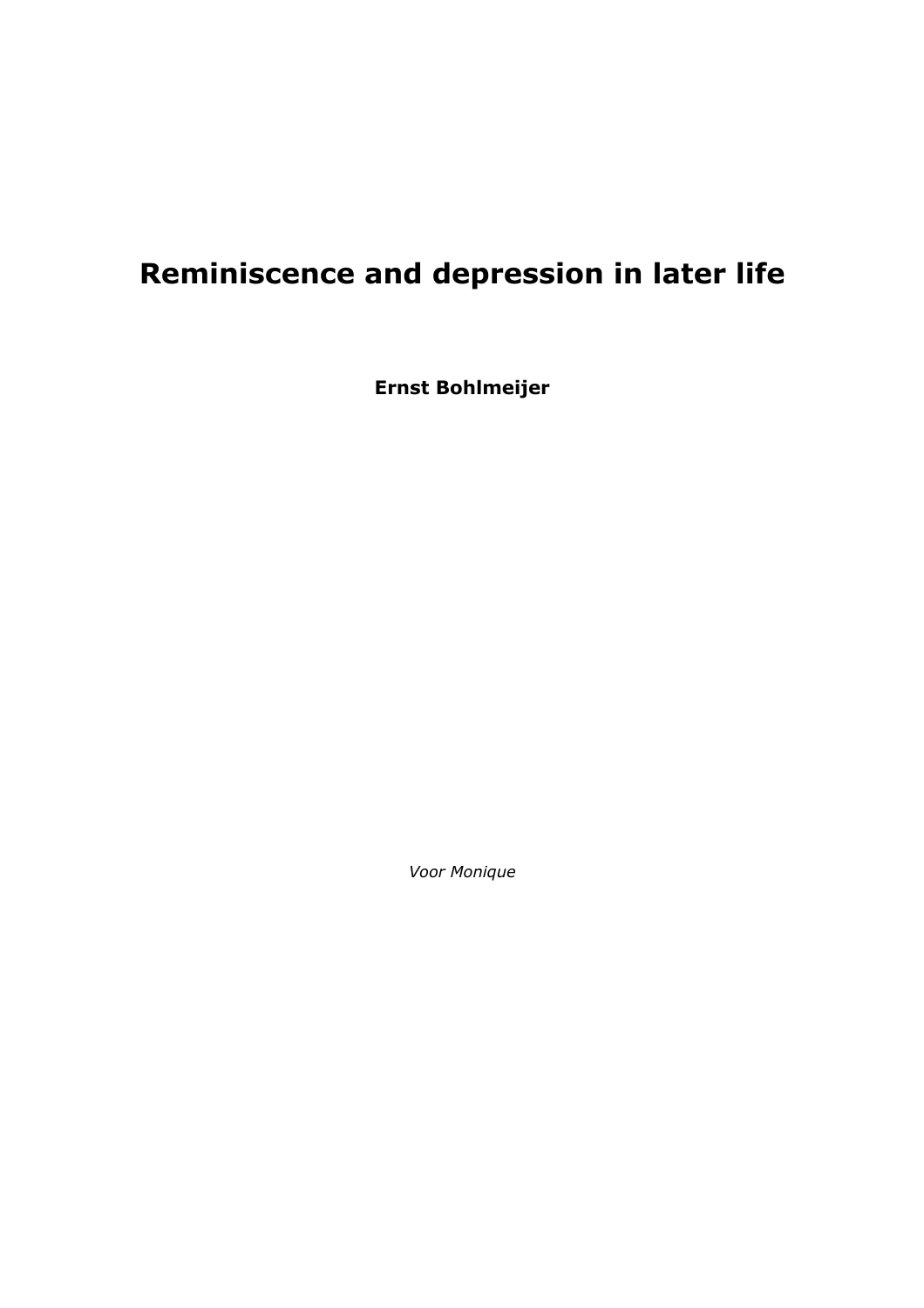#### **Doctoral Committee**

Dr. C. Bode Prof. dr. A. Kerkhof Dr. P. van Oppen Dr. A. Pot Prof. dr. N. Stevens Prof. dr. W. van Tilburg

#### **Colofon**

This thesis was prepared at the faculty of psychology and education of the Vrije Universiteit in Amsterdam, in close collaboration with the Trimbos-institute.

DTP: Martin Hulsbergen Printing: Ladenius Communicatie BV, Houten.

Please, cite as:

Bohlmeijer, E. (2007). Reminiscence and depression in later life (Dissertation). Amsterdam: Faculty of Psychology and education, Vrije Universiteit.

Deze uitgave is te bestellen bij het Trimbos-instituut, via www.trimbos.nl/producten of via de Afdeling bestellingen, Postbus 725, 3500 AS Utrecht, 030-297 11 80; fax: 030-297 11 11; e-mail: bestel@trimbos.nl. Onder vermelding van artikelnummer AF0707. U krijgt een factuur voor de betaling.

ISBN 10: 90-5253-566-3 ISNB 13: 978-90-5253-566-1

© 2007 Trimbos-instituut, Utrecht.

Alle rechten voorbehouden. Niets uit deze uitgave mag worden verveelvoudigd en/of openbaar gemaakt, in enige vorm of op enige wijze, zonder voorafgaande schriftelijke toestemming van het Trimbos-instituut.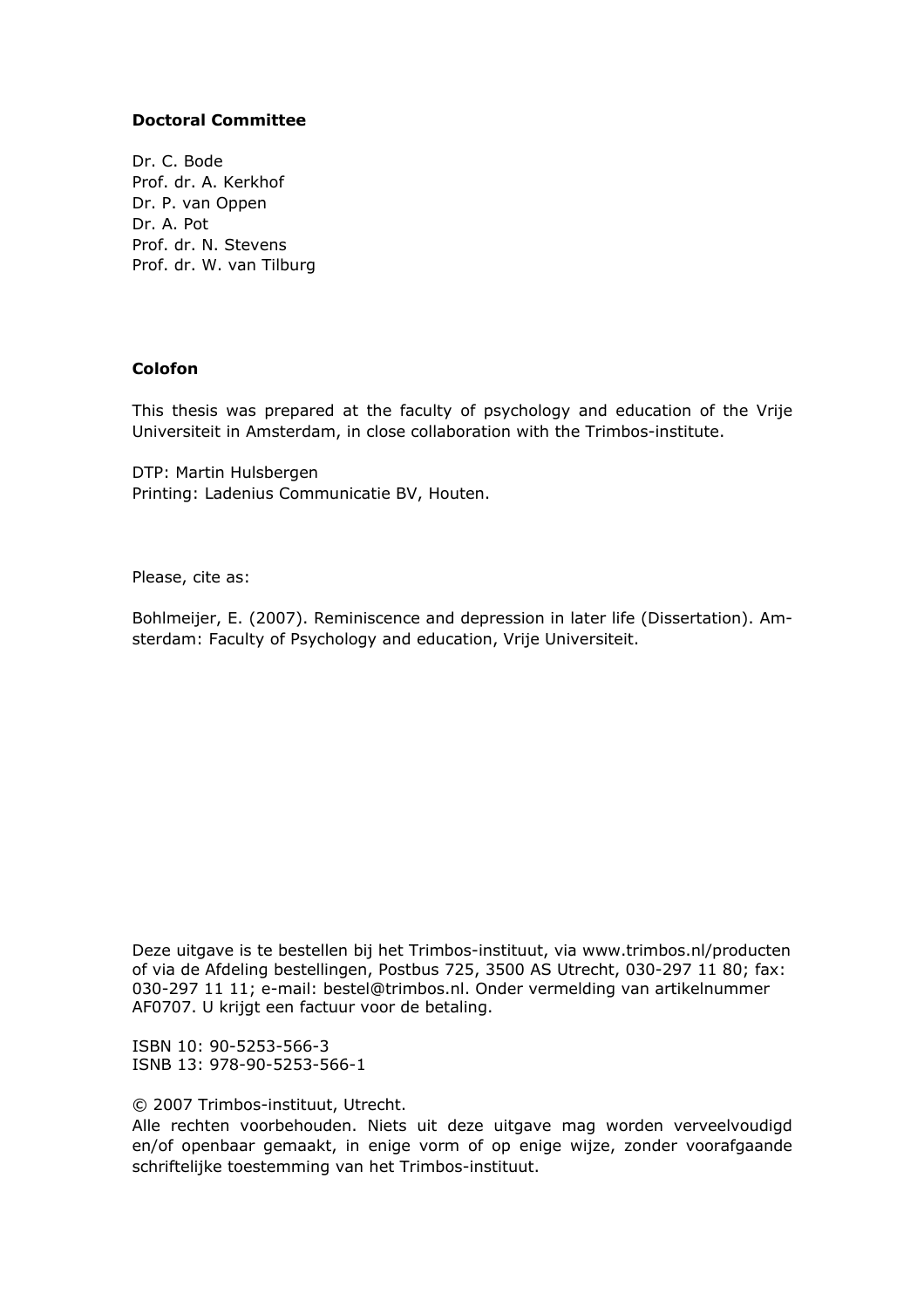#### VRIJE UNIVERSITEIT

### **Reminiscence and depression in later life**

## ACADEMISCH PROEFSCHRIFT

ter verkrijging van de graad Doctor aan de Vrije Universiteit Amsterdam, op gezag van de rector magnificus prof.dr. L.M. Bouter, in het openbaar te verdedigen ten overstaan van de promotiecommissie van de faculteit der Psychologie en Pedagogiek op woensdag 7 maart 2007 om 10.45 uur in de aula van de universiteit, De Boelelaan 1105

door

Ernst Thomas Bohlmeijer

geboren te Arnhem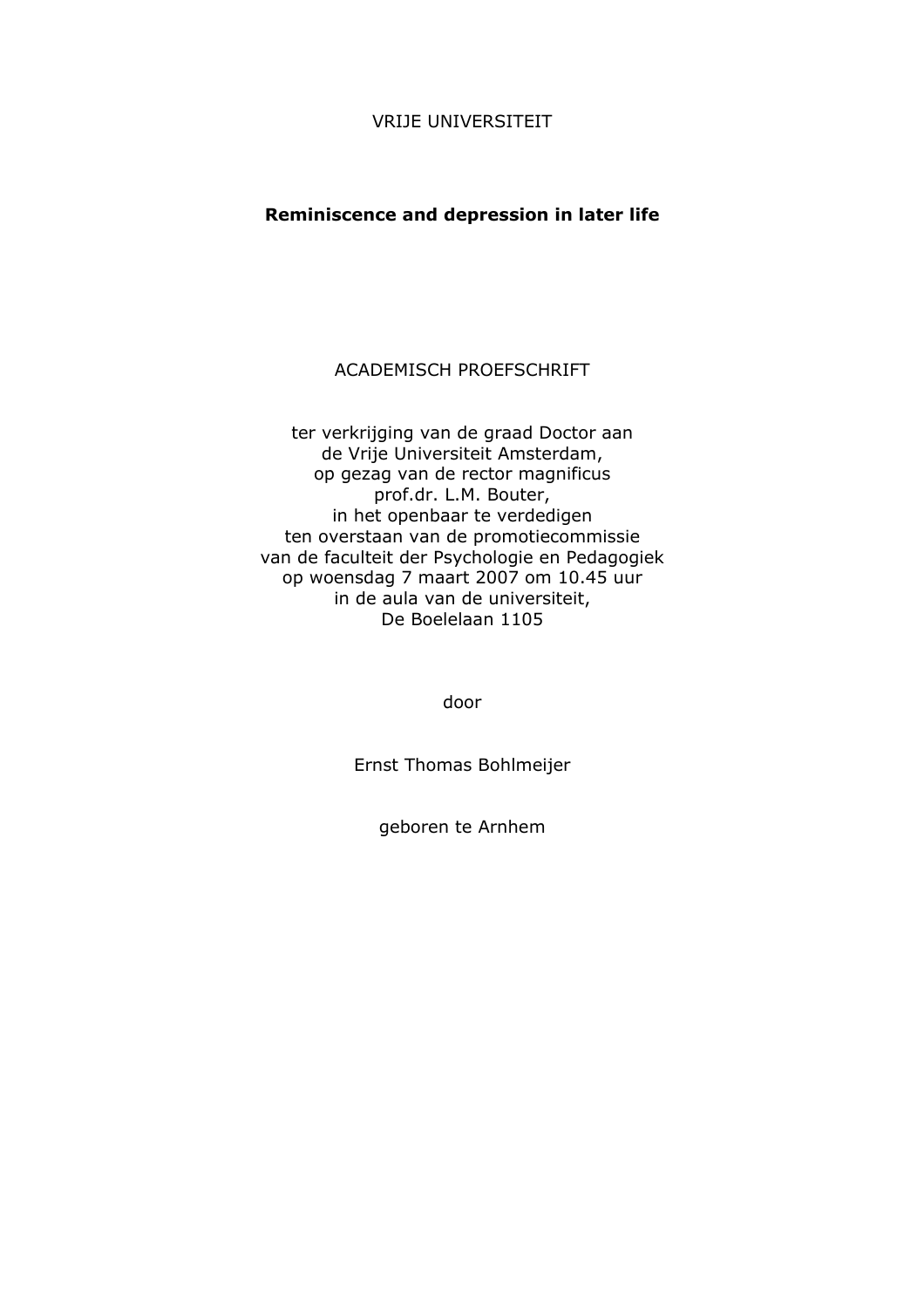| promotoren:   | prof.dr. A.T.F. Beekman    |
|---------------|----------------------------|
|               | prof.dr. W.J.M.J. Cuijpers |
| copromotoren: | dr. H.W.J. van Marwijk     |
|               | dr. G.J. Westerhof         |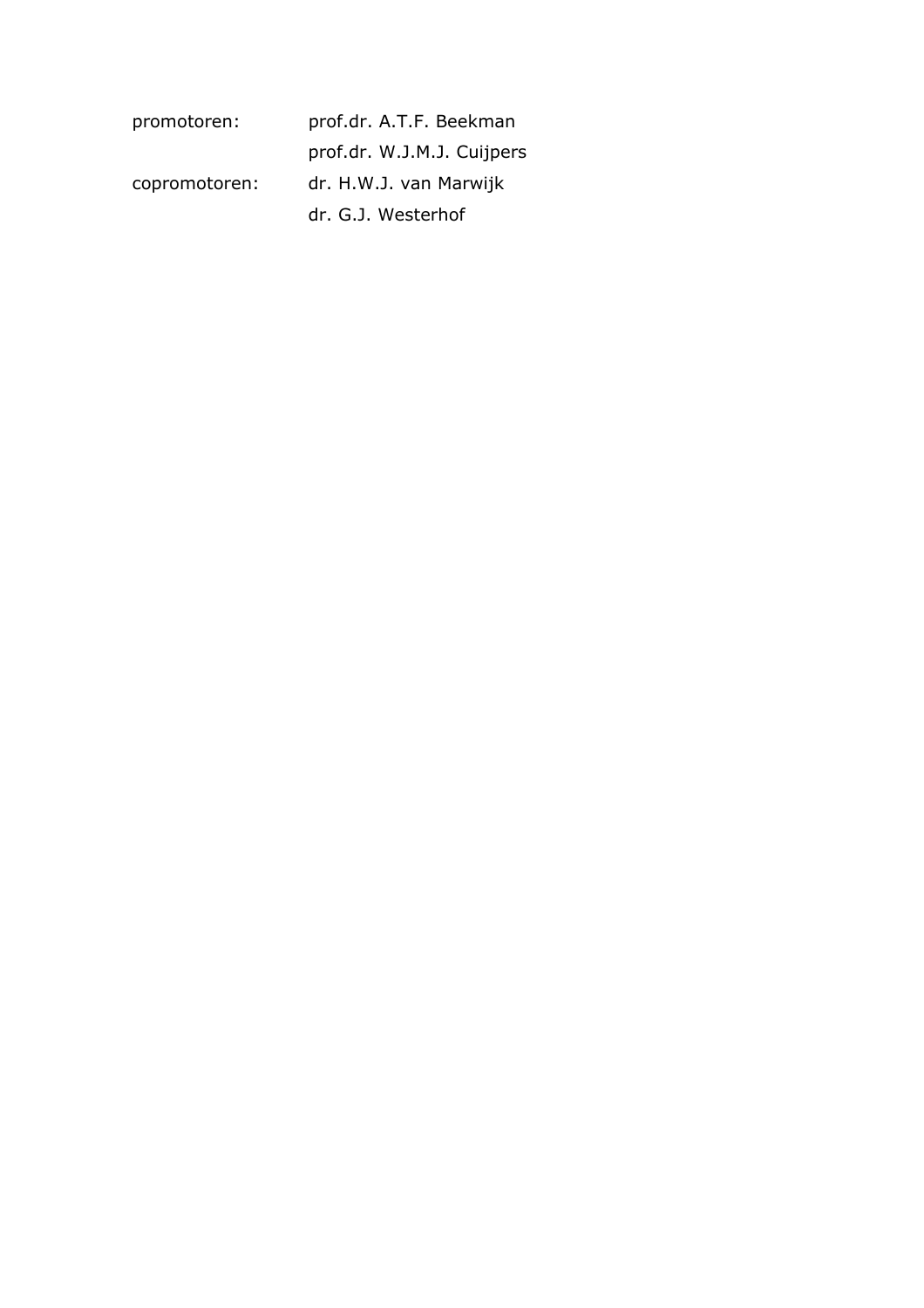## **Foreword**

- Are you still occupied with the past?
- *Yes, so what?*
- Leave it alone, man!
- *Why?*
- Well, the past is like Pandora's box. You open it and all those painful memories come out. Reminiscence is perverse delight, I'd say.
- *What a nonsense.*
- How do you mean, nonsense?
- *I see the past as the growing train of a wedding dress, woven by autobiographic memory. Provided with motives by Lady Fortune and Moira.*
- Autobiocrap you mean.
- *Carried by the hands of the five senses, flowing out into a veil of personal narrative truth.*
- Well, well.
- *A veil one only takes off when life and death have united.*
- Djee, Djee. [applause]
- *It was you who started about Pandora.*
- That doesn't mean you have to bring up all bloody Greek mythology.
- *Dry testicle.*
- Romantic fool.
- *Lousy empirist.*
- Gravedigger.
- *Daypicker.*
- (…)
- *(…)*
- And now you're going to tell me that life is a fairy-tale, a myth or even worse: a dream….
- *Now that you mention it…*
- Oooh no, I'm out of here.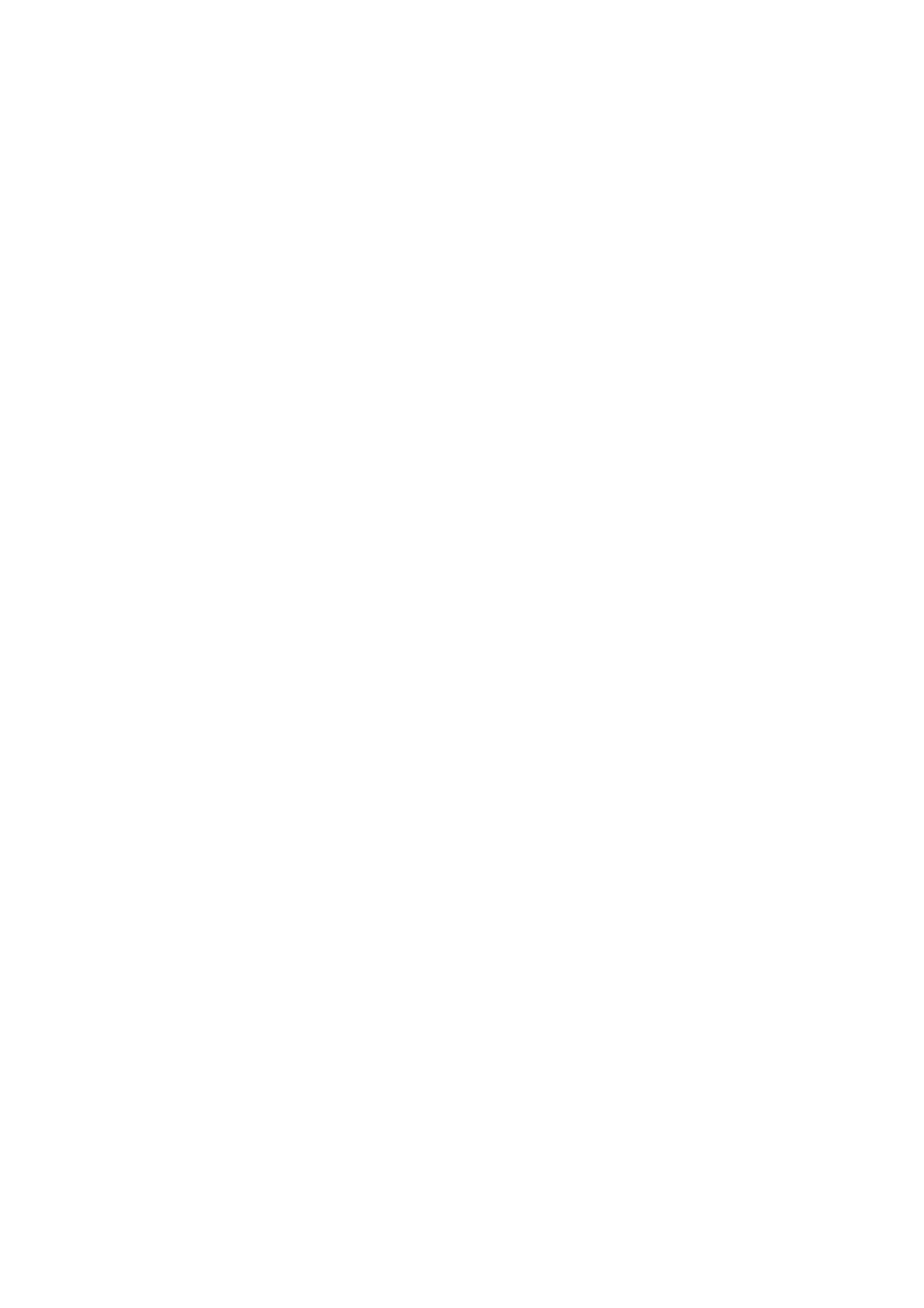#### **Contents**

| <b>Foreword</b> |                                                                |    |
|-----------------|----------------------------------------------------------------|----|
| 1               | <b>General introduction</b>                                    | 11 |
| 1.1             | Introduction: two cases                                        | 13 |
| 1.2             | The need for prevention of late-life depression                | 15 |
| 1.3             | Depression                                                     | 16 |
| 1.4             | What kind of prevention is needed?                             | 16 |
| 1.5             | Prevention in the Netherlands                                  | 17 |
| 1.6             | Reminiscence as an indicated preventive intervention           | 18 |
| 1.7             | Two reminiscence interventions                                 | 19 |
| 1.8             | A framework for development and implementation                 |    |
|                 | of preventive interventions                                    | 21 |
| 1.9             | Aim and content of thesis                                      | 23 |
| $\mathbf{2}$    | <b>Reminiscence: Recent progress and emerging trends</b>       | 29 |
| 2.1             | in conceptual and applied understanding<br>Introduction        | 31 |
| 2.2             | conceptual: Butler's work                                      | 32 |
| 2.2.1           | Reminiscence-research in the years 1963 - 1985                 | 33 |
| 2.3             | conceptual: recent developments                                | 33 |
| 2.3.1           | Functions of reminiscence                                      | 33 |
| 2.3.2           | Reminiscence and research on autobiographical memories         | 36 |
| 2.3.3           | Reminiscence styles in relation to psychological functioning   |    |
|                 | and personality                                                | 36 |
| 2.3.4           | Life-span perspective of reminiscence                          | 37 |
| 2.3.5           | Contextual factors in reminiscence                             | 39 |
| 2.3.6           | Gender differences                                             | 39 |
| 2.3.7           | Development of reminiscence in children                        | 40 |
| 2.3.8           | Theoretical understanding of reminiscence across the lifespan  | 40 |
| 2.3.9           | Specifying processes of reminiscence                           | 41 |
|                 | 2.3.10 Processes of reminiscence as a type of autobiographical |    |
|                 | memory                                                         | 42 |
| 2.4             | Clinical applications and effectiveness                        | 43 |
| 2.4.1           | Applications of reminiscence                                   | 43 |
| 2.4.2           | Linking life-review and other therapeutic frameworks           | 43 |
| 2.4.3           | Effectiveness                                                  | 44 |
| 2.5             | Discussion                                                     | 45 |
| 3               | <b>Effects of reminiscence and life-review on late-life</b>    |    |
|                 | depression: A meta-analysis                                    | 59 |
| 3.1             | Introduction                                                   | 61 |
| 3.2             | Method                                                         | 62 |
| 3.2.1           | Selection of studies                                           | 62 |
| 3.2.2           | Selected studies                                               | 62 |
| 3.2.3           | Methodology and calculation of effect sizes d from             |    |
|                 | primary studies                                                | 64 |
| 3.2.4           | Analysis                                                       | 65 |
| 3.3             | Results                                                        | 65 |
| 3.4             | Discussion                                                     | 67 |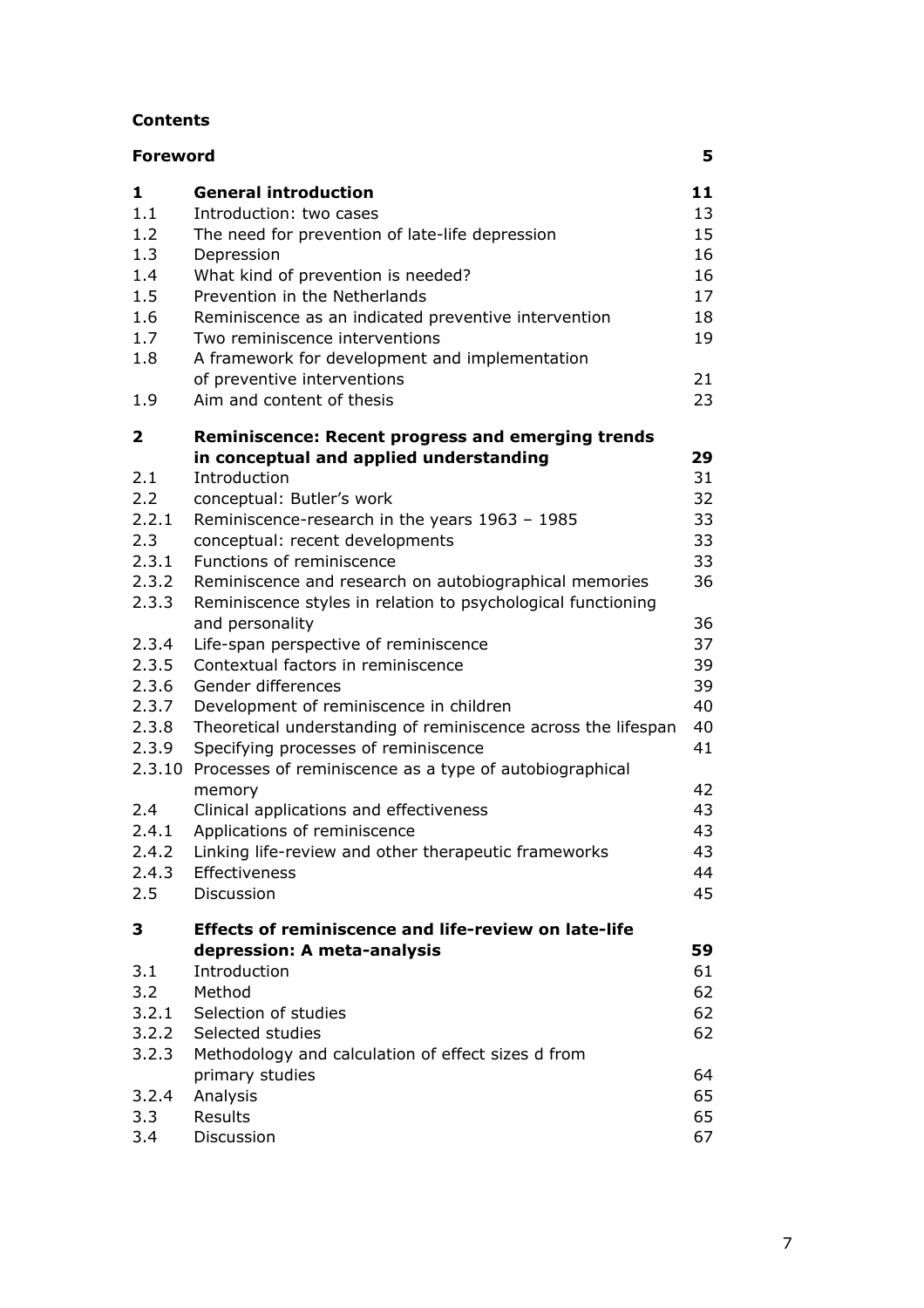| 4     | The effects of reminiscence on psychological well-being      |     |
|-------|--------------------------------------------------------------|-----|
|       | in older adults: a meta-analysis                             | 71  |
| 4.1   | Introduction                                                 | 73  |
| 4.1.1 | Moderators                                                   | 74  |
| 4.2   | Methods                                                      | 75  |
| 4.2.1 | Selection of studies                                         | 75  |
| 4.2.2 | Selected studies                                             | 76  |
| 4.2.3 | Methodology and calculation of effect sizes, d, from primary |     |
|       | studies                                                      | 79  |
| 4.2.4 | Analysis                                                     | 80  |
| 4.3   | Results                                                      | 81  |
| 4.4   | Discussion                                                   | 82  |
| 5     | Creative reminiscence as an early intervention for           |     |
|       | depression: results of a pilot project                       | 91  |
| 5.1   | Introduction                                                 | 93  |
| 5.2   | The new intervention: Searching for the meaning in life      | 93  |
| 5.3   | Evaluation                                                   | 94  |
| 5.4   | <b>Results</b>                                               | 94  |
| 5.5   | Discussion                                                   | 95  |
| 6     | In search of meaning: A pilot evaluation of a                |     |
|       | reminiscence program for older persons                       | 99  |
| 6.1   | Introduction                                                 | 101 |
| 6.1.1 | Personal meaning                                             | 101 |
| 6.1.2 | The intervention program                                     | 102 |
| 6.1.3 | Research questions                                           | 102 |
| 6.2   | Methods                                                      | 103 |
| 6.2.1 | Intervention group                                           | 103 |
| 6.2.2 | Comparison group:                                            | 103 |
| 6.2.3 | Instruments                                                  | 103 |
| 6.2.4 | Analyses                                                     | 104 |
| 6.3   | Results                                                      | 105 |
| 6.4   | Discussion                                                   | 109 |
| 7     | The effects of integrative reminiscence on depressive        |     |
|       | symptomatology of older adults. Results of a                 |     |
|       | quasi-experimental study                                     | 113 |
| 7.1   | Introduction                                                 | 115 |
| 7.2   | Methods                                                      | 116 |
| 7.2.1 | Procedure and recruitment                                    | 116 |
| 7.2.2 | Design                                                       | 116 |
| 7.2.3 | Intervention                                                 | 116 |
| 7.2.4 | Measures                                                     | 117 |
| 7.2.5 | Statistical analyses                                         | 117 |
| 7.3   | Results                                                      | 118 |
| 7.3.1 | Sample                                                       | 118 |
| 7.3.2 | Effectiveness at 3 months                                    | 119 |
| 7.3.3 | Persistence of treatment effects over 5 months               | 120 |
| 7.3.4 | <b>Effect Modification</b>                                   | 121 |
| 7.3.5 | Analyses including the participant with the extreme values   | 121 |
| 7.4   | <b>Discussion</b>                                            | 122 |
| 7.4.1 | Main findings                                                | 122 |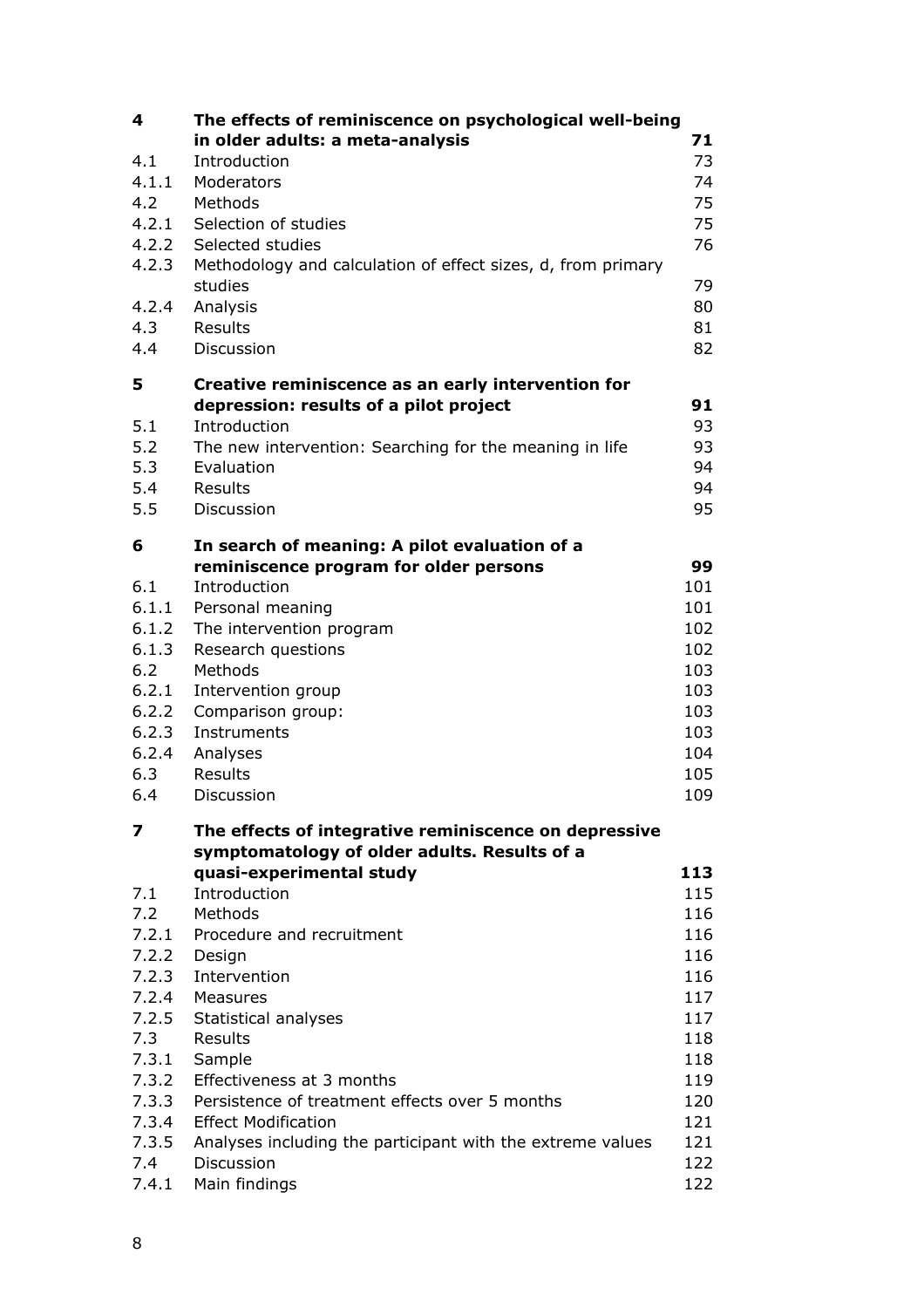| 7.4.2<br>7.4.3                                                                                               | Limitations and strengths.<br>Implication                                                                                                                                                                                                                                                                                                                                                                                                                                               | 123<br>124                                                                                     |
|--------------------------------------------------------------------------------------------------------------|-----------------------------------------------------------------------------------------------------------------------------------------------------------------------------------------------------------------------------------------------------------------------------------------------------------------------------------------------------------------------------------------------------------------------------------------------------------------------------------------|------------------------------------------------------------------------------------------------|
| 8<br>8.1<br>8.2<br>8.2.1<br>8.2.2<br>8.2.3<br>8.2.4<br>8.3<br>8.3.1<br>8.3.2<br>8.4                          | The effects of integrative reminiscence on meaning<br>in life: Results of a quasi- experimental study<br>Introduction<br>Method<br>Intervention<br>Participants<br>Instruments<br>Analyses<br>Results<br>Gender<br>Improvement in depression<br>Discussion                                                                                                                                                                                                                              | 129<br>131<br>133<br>133<br>133<br>134<br>134<br>135<br>137<br>138<br>140                      |
| 9<br>9.1<br>9.2<br>9.2.1<br>9.2.2<br>9.2.3<br>9.2.4<br>9.3<br>9.4<br>9.5<br>9.5.1<br>9.5.2<br>9.5.3<br>9.5.4 | <b>General Discussion</b><br>Preface<br>Implications of the main findings of this study<br>Results of the review phase<br>Conclusion about the review phase<br>Results of the innovation and evaluation phase<br>Conclusions from the innovation phase<br>Recommendations for further research<br>Limitations of the present thesis<br>The future<br>Reminiscence as indicated prevention.<br>Reminiscence as treatment<br>Reminiscence and age<br>Further applications of reminiscence | 147<br>149<br>151<br>151<br>153<br>154<br>159<br>160<br>161<br>161<br>162<br>162<br>162<br>163 |
| <b>Abstract</b>                                                                                              |                                                                                                                                                                                                                                                                                                                                                                                                                                                                                         | 167                                                                                            |
|                                                                                                              | Samenvatting                                                                                                                                                                                                                                                                                                                                                                                                                                                                            | 171                                                                                            |
| <b>Dankwoord</b>                                                                                             |                                                                                                                                                                                                                                                                                                                                                                                                                                                                                         | 175                                                                                            |
| <b>Curriculum Vitae</b>                                                                                      |                                                                                                                                                                                                                                                                                                                                                                                                                                                                                         | 177                                                                                            |
| Afterword                                                                                                    |                                                                                                                                                                                                                                                                                                                                                                                                                                                                                         | 179                                                                                            |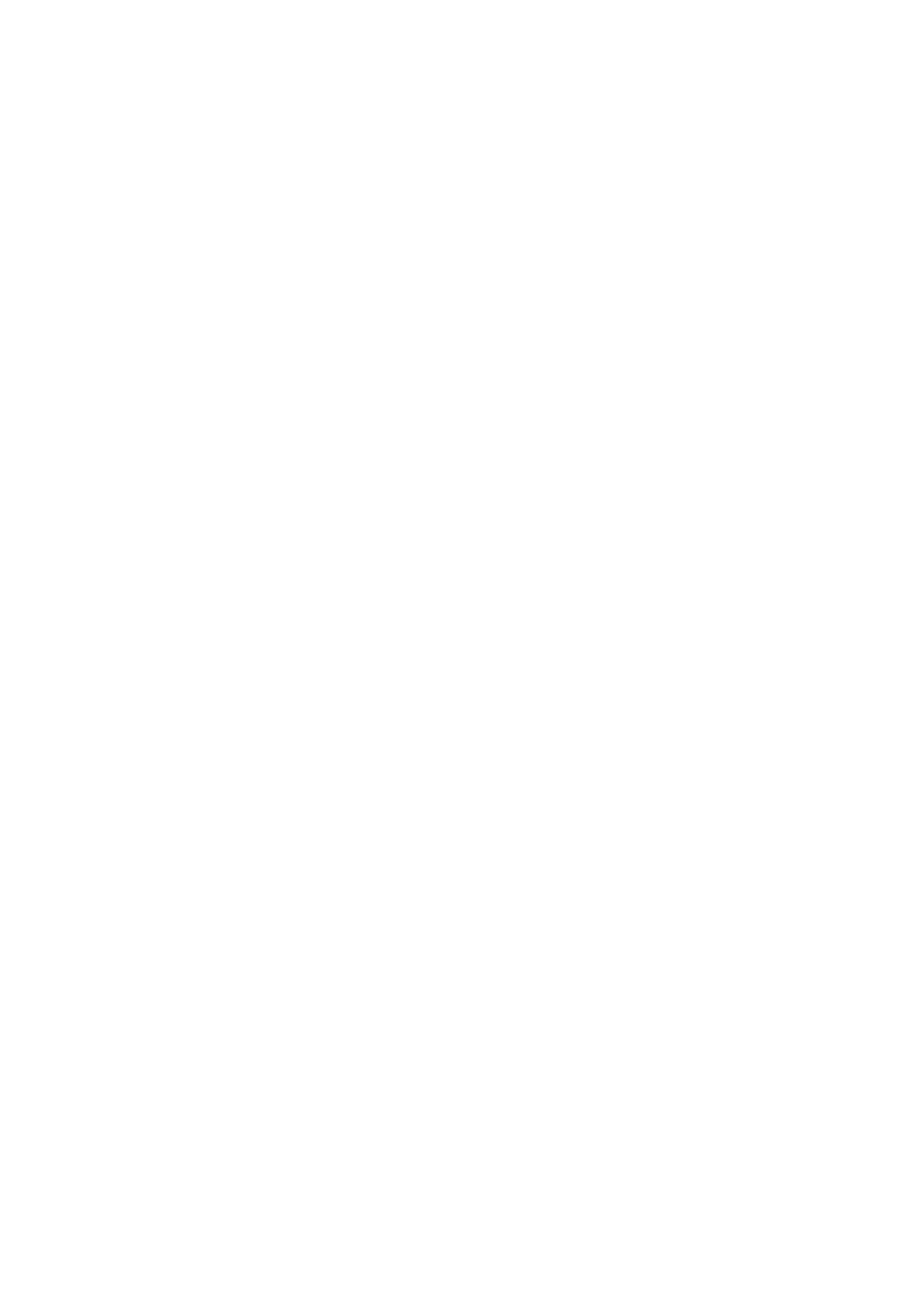## **General introduction**

**Ernst Bohlmeijer**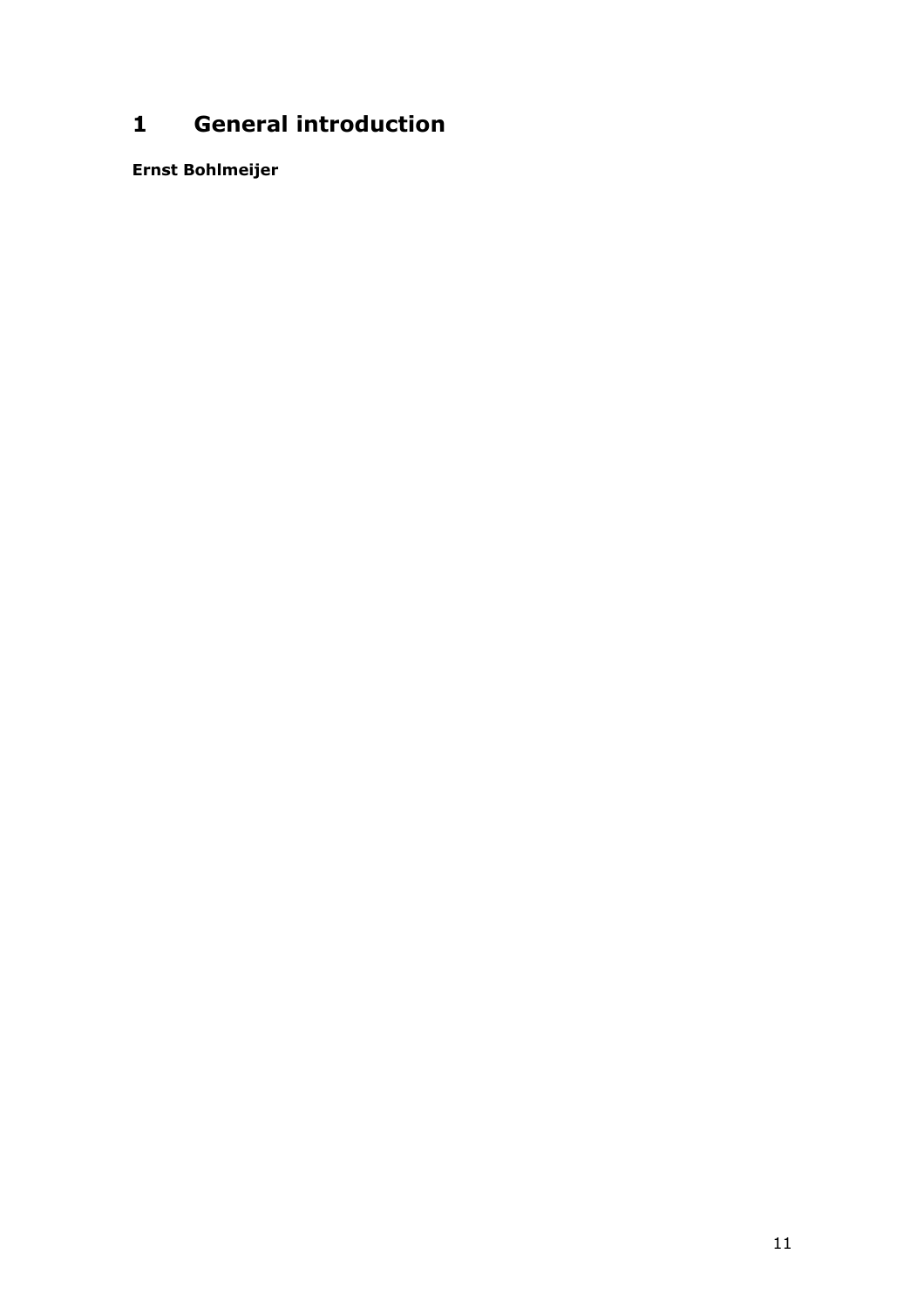#### **Abstract**

 This chapter presents a general introduction to this thesis. It is argued that the high prevalence of major and minor depression among older adults warrants a public mental health approach in which indicated prevention has to play a major role. Reminiscence is most likely an attractive indicated preventive intervention for older adults with depressive symptomatology but had not been applied in mental health care at the start of this thesis. The aim of this thesis is to develop and evaluate two new preventive reminiscence interventions for older adults with depressive symptomatology. A model for the evidence based development and implementation of preventive interventions is presented as a framework.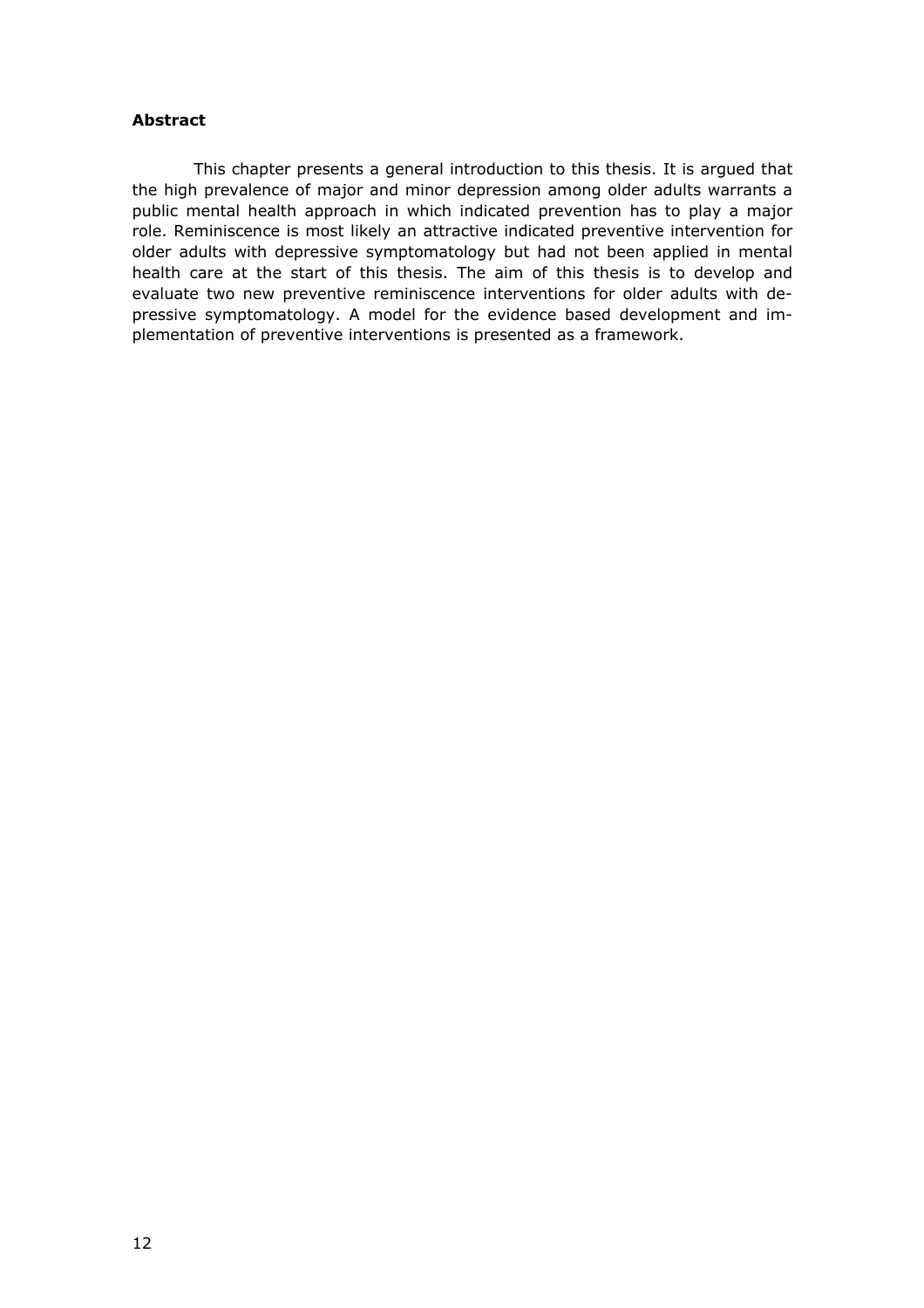## **1.1 Introduction: two cases**

 Robert van Andel is 66 years old. He signs up for the preventive reminiscence course '*The story of your life'*, suffering from symptoms of stress and depression. He hopes that through this group he can come to grips with his mental problems. Robert is a friendly man, of slight build and above average intelligence, who describes himself as serious, faithful and risk-avoiding. He was born in 1939 into a family of three children. He describes his youth as 'ordinary', without any unusual occurrences. After college he got a job with a big multinational firm where his career progressed and he was well paid. He married and had three children. Everything went smoothly in his life until five years ago, when he was suddenly made redundant as a result of a company reorganization. Despite no longer being obliged to work for financial reasons, he started his own consultancy business. However, since his redundancy, he has continued to suffer psychological problems. At the start of the course, Robert was chiefly preoccupied with the questions: why am I feeling miserable and how can I go on? Why are work, achievement and earning money so important to me? He thought that reminiscence might help him to find the answer to these questions.

 In Robert's stories, two memories emerge as dominant. The first goes back to his early childhood. Robert relates that as a small boy, he used to play outdoors a lot and this gave him an intense feeling of freedom. He felt this freedom came to an abrupt end when he started school. During the group discussion, it is clear that this memory affects him deeply. The topic of 'lost freedom' placed his problematic transition from work to more free time in a much clearer light.

 The second distinctive memory involves his drive towards achievement. Robert was always the youngest in his class, throughout his entire schooling. He always had the feeling that he had to push himself, particularly because schoolwork did not come as easily to him as to his older brother. He was more or less conscious of a certain degree of rivalry with this brother. The fact that good grades led to attention from his father may have played a background role. Robert's need for security and control reinforced this development: he was aware of the fact that he wanted to achieve a good social position, in order to obtain security through a good income.

 During the course of the meetings, Robert appears to modify his view of his performance drive. On the one hand, this drive has prevented him from indulging in his enjoyment of freedom that he remembers from early childhood. On the other hand, it is clear to him that his drive for success has provided him with things he wanted: a clear social position, interesting work and financial security.

 In later sessions, Robert comes to the realization that he wants to try to enjoy his freedom in the years ahead. In the group we discuss what this might involve, and how he can achieve this (elaboration of the story). When asked for a metaphor for his life, Robert replies after some thought 'I am a traveler in the desert'. He explains ' this represents for me my yearning for freedom as opposed to the necessity of finding the right way'.

Janny<sup>1</sup> signs up for the reminiscence course *'Looking for meaning in Life'* because she still has 'issues from her past' and feels low. Prior to the course she had an introductory interview with the two course facilitators. In this conversation

ł

 $1$  This case was first published in Bohlmeijer E., & de Reus-Vinke, H. (2006). Op zoek naar zin. De verbeelding van herinneringen als anti-depressivum. Tijdschrift voor vaktherapie, 3: 3-9.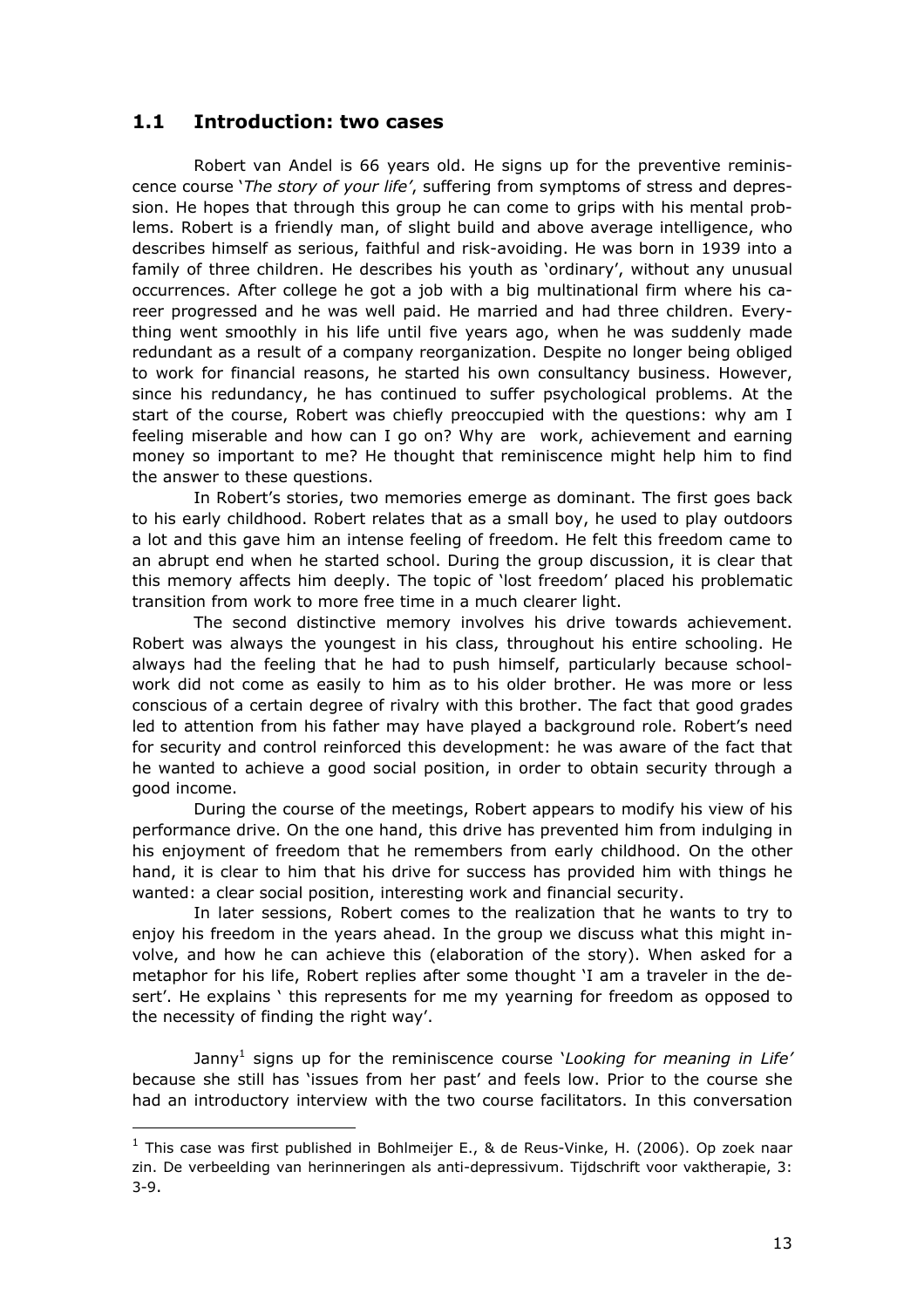she revealed that she was born in 1940 in East Germany. After the war, the area in which she lived was compulsorily returned to Poland. Her father was from East Germany and her mother was Polish. Janny was a late arrival in the family – she has two older sisters. Life was a struggle for the family both during and after the Second World War. After all, they were first living on Germany territory, although her mother was Polish. Her father was a prisoner of war in Russia. During that period, life was difficult for the mother and her three daughters. It was a time when many mothers in similar situations starved or drowned themselves and their children. But Janny's mother was a tough woman who wanted to fight for their survival. During the introductory interview, Janny described her youth as lacking in love. After the war, the family was reunited in East Germany. They lived together with several other families in a single house. Their lives were overshadowed by communism. It was dangerous to express your own opinions or even to talk. By now, Janny had qualified as a hairdresser. At the age of 17, she decided to flee. As she said herself: 'I could not continue to live in a state of imprisonment, in a colony of Russia'. Besides, she wanted to earn her parents' respect by showing them that she had the courage to flee. Her parents agreed to let her go, and she was successful on her second attempt to escape to West Germany. From there, she wrote a letter to her parents in which she expressed full remorse for running away. This letter exonerated her parents from blame and persecution by the regime. Janny found refuge in a home for exiles in West Germany and got a job as a hairdresser. She later moved to be with a cousin near the Dutch border and she met and married a Dutchman, with whom she had two children. Janny's second husband died a number of years ago. During the interview, Janny also indicated that for a long time she had great difficulty with her own name.

 At the first few meetings, Janny spoke very quietly. She said she was ashamed of her German accent. At the first meeting, the participants are given a pen with a nib, blotting paper and ink. They write down their name and expand on this theme. This assignment brings the participants back to their schooldays. Initially, Janny had very negative feelings about her maiden name. By using the pen, she senses once more her mother's disapproval. During the meeting, Janny relates that she has negative thoughts about her mother. In the second session, which is about houses, she draws the house in which she grew up, following a creative imaging exercise. Drawing seems to evoke positive memories for the first time in ages. She remembers the 'only compliment she ever received' from an uncle, who said that she was good at drawing. This was after she had drawn a bowl of apples. As a child, Janny was left at home alone for long periods. She could do whatever she wanted. She often wrote poems. The drawing now brought back these memories. At the fourth meeting, the participants are asked to pick out five photographs from albums and to describe these in detail. Janny chooses a photo of her mother, in which she stands strong and proud. Janny tells the group that her mother always wanted to be the center of attention. However, for the first time, there is a sense of acknowledgement that she made it thanks to her mother. In the meeting about friendships, she presents a collage of her cousin, in which nature plays a big part. 'This friendship meant a lot to me. I was always made to feel welcome, later as well, and we went for a lot of walks in the countryside.' Janny is proud of her collage. In the seventh meeting, about the thread of life and turning points, she draws a black sphere with a kind of arrow pointing to a sun that radiates bright colors. The sun symbolizes the West shining its rays on East Germany. She experiences a feeling of triumph: 'I had the guts to do that', she says. It is the first time that she talks about her escape from the former GDR. She had never even spoken about it with her husbands and her children. At the last meeting, which is about identity,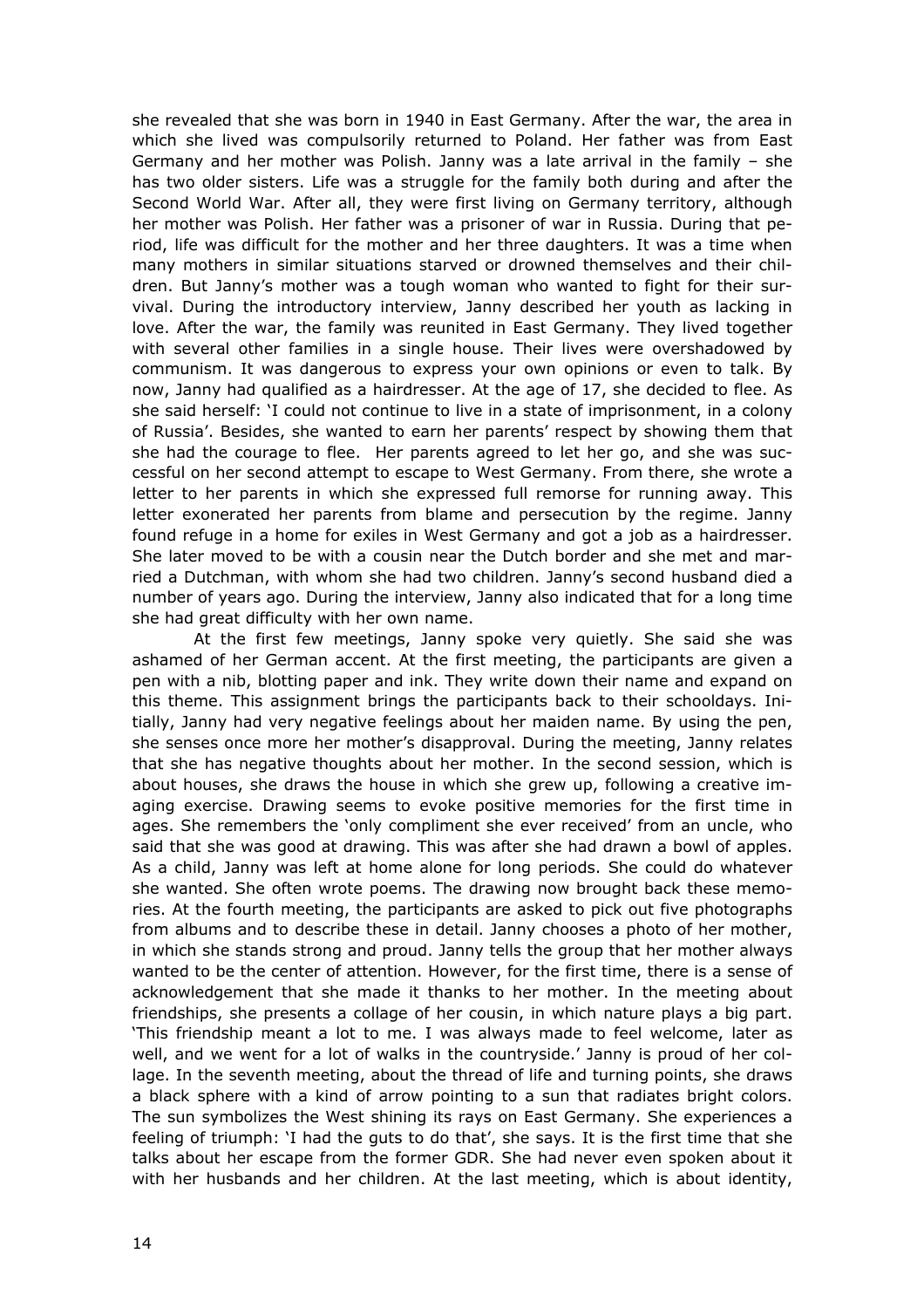the participants are asked to make a trifold about past, present and future. She now talks with enthusiasm and confidence about her model. The trifold contains a heart in different colors, a photo of herself and her grandchildren. 'The colors express sorrow and joy. Green has always meant sorrow to me, but also hope. I used red to express love for my grandchildren'. The model now hangs in her bedroom.

 After completing the course, Janny tells us that she has gained selfknowledge and has learned to deal with her past. She would not have managed this without the creative assignments. 'These made the course more intensive for me, and brought up issues that would otherwise have remained undisclosed'. She latter added: the main thing I got out of the course is that I now accept my own name again and my existence as well. It no longer matters what my name is.' By recapturing her memories and feeling them again, Janny realized that that they were not as negative as she had always thought. By being able to accept her mother, she was able to achieve acceptance of her existence and her past. This freed up space for the future and she was able to plan ahead and experience enjoyment again. As the course progressed she came to view her mother in an increasingly more positive light, even to the point of expressing admiration for her. She appreciated having had the opportunity to complete the creative assignments, which increased her self-confidence. She admitted that she had previously 'camouflaged' many aspects of her life, whereas she had now become more honest.

 These are two cases of ageing adults who made use of reminiscence to overcome feelings of sadness, meaninglessness and maybe helplessness. These feelings were triggered by a confrontation with recent negative life-events (Robert) and negative life-events in the past (Janny). Robert and Janny would most likely be among the large number of older adults who suffer from clinically relevant depressive symptoms in the Netherlands. Depression in later life is partly caused by the confrontation with age-related losses and negative life-events. To find meaning in loss is a major challenge for ageing adults. Robert had to deal with feelings of shame and worthlessness, after losing his job and had to find a new meaningful perspective on life without work. Janny had a severe conflict with her daughter and this prompted her to review her own life and the relationship with her own mother. She could only accept herself after expressing painful memories and experiencing reconciliation with her life-course. It is not hard to imagine that if Robert and Janny had not succeeded in finding new meaning in life and reconciliation, the depressive symptoms would have persisted and possibly even worsened. But can reminiscence indeed help ageing adults to find new meaning in life and to overcome feelings of helplessness after being confronted with loss and negative life-events? And does it have effects on depressive symptomatology? These questions are the focus of this dissertation. In this chapter the general framework for answering these questions is introduced. Definitions of late-life depression and prevention are given. The preventive reminiscence interventions in which Robert and Janny participated will be introduced. Normally an introductory chapter would also include a review of reminiscence and depression but this review is presented in chapter two because we decided to submit the review as a separate paper to a journal.

## **1.2 The need for prevention of late-life depression**

 Depression is a common and disabling disorder among the growing number of older adults. About 3% suffer from severe depression and another 10-15% have clinically relevant depressive symptoms of sub-threshold depression (Cole and Yaffe, 1996; Beekman et al., 1999). In the setting of primary care the prevalence of major depression in older adults is 5-10% (Schulberg et al., 2001). Worldwide,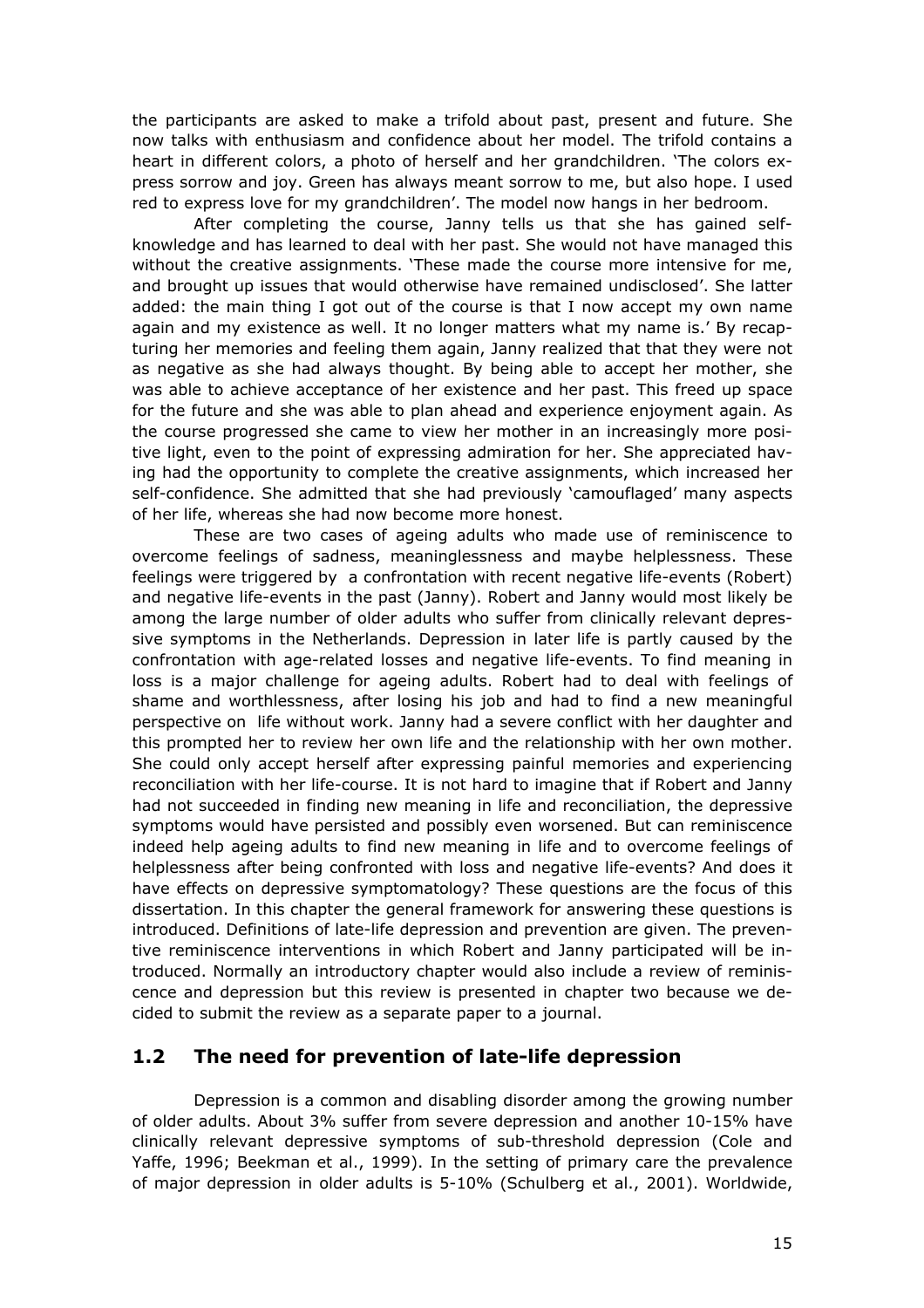depression is among the diseases with the highest burden (Murray & Lopez, 1997). Late-life depression is characterized by unfavorable prognosis, reduced quality of life and excess mortality (Beekman et al., 2002; Geerlings et al., 2001). From a public mental health perspective, treatment offers only limited possibilities to reduce the prevalence of depression (Andrews et al., 2000; 2004). In addition to treatment, prevention may be an important, viable option (Davis, 2002, Smit et al., 2006).

## **1.3 Depression**

 Depression is a disabling disorder, characterized by depressed mood (dysphoria) and loss of interest (anhedonia) during the larger part of the day, most days, lasting at least two weeks. There are several additional symptoms, such as lack of energy, insomnia, loss or gain of body weight, preoccupation with guilt, poor concentration, and recurrent thoughts about death and suicide. Each of these symptoms brings about significant suffering and has an adverse impact on functioning. In order to meet the diagnostic criteria for depressive disorder, one must have one or both core symptoms, dysphoria and anhedonia, plus at least four other symptoms (APA, 1987). Subthreshold depression or minor depression can be defined as the presence of some of the symptoms of depressive disorder, while at the same time the diagnostic criteria for depressive disorder are not fully met.

 Depressive disorders and symptoms can be assessed with a variety of instruments (Raue et al., 2001). On the one hand there are structured self-reports (e.g. Centre for Epidemiologic Studies Scale, Geriatric Depression Scale). These are relatively brief and require no clinical training. They provide an indication of the severity of depressive symptoms based on subjective experience. A lack of specificity is a disadvantage.. On the other hand there are semi-structured clinical instruments (e.g. Structured Clinical Interview for DSM-lV). These instruments can provide a diagnosis but require training and are more costly. The reliability of these instruments may however be influenced by complex clinical judgment (Raue et al., 2001). In addition changes in depression are sometimes measured via ratings by clinicians. In general, studies that make use of clinician-ratings show larger effects than studies that make use of self-reports (Pinquart & Sörenson, 2001). This may due to the fact that clinicians are biased towards positive changes as a result of their intervention.

 If remission or prevention of a major depressive disorder is the desired outcome of treatment or prevention, the use of semi-structured clinical instruments is warranted. Among older adults the prevalence of sub-threshold depressions is, however, much larger than the prevalence of major depressive disorders. The use of self-reports to assess changes in symptom-severity is therefore relevant as well. A change of 5 points on the CES-D can be considered clinically relevant (Beekman et al., 2002). In addition the score of 16 is often used as a cut-off for clinically relevant levels of depressive symptoms (Beekman et al., 1997). Accordingly, a meaningful aim for indicated prevention (see below) would be a reduction of depressive symptoms under the score of 16 (Beekman et al., 2002).

## **1.4 What kind of prevention is needed?**

 In 1994 a new definition of prevention was introduced (Mrazek & Haggerty, 1994). Haggerty and Mrazek distinguished three forms of prevention: universal, selective and indicated (zie figure 1).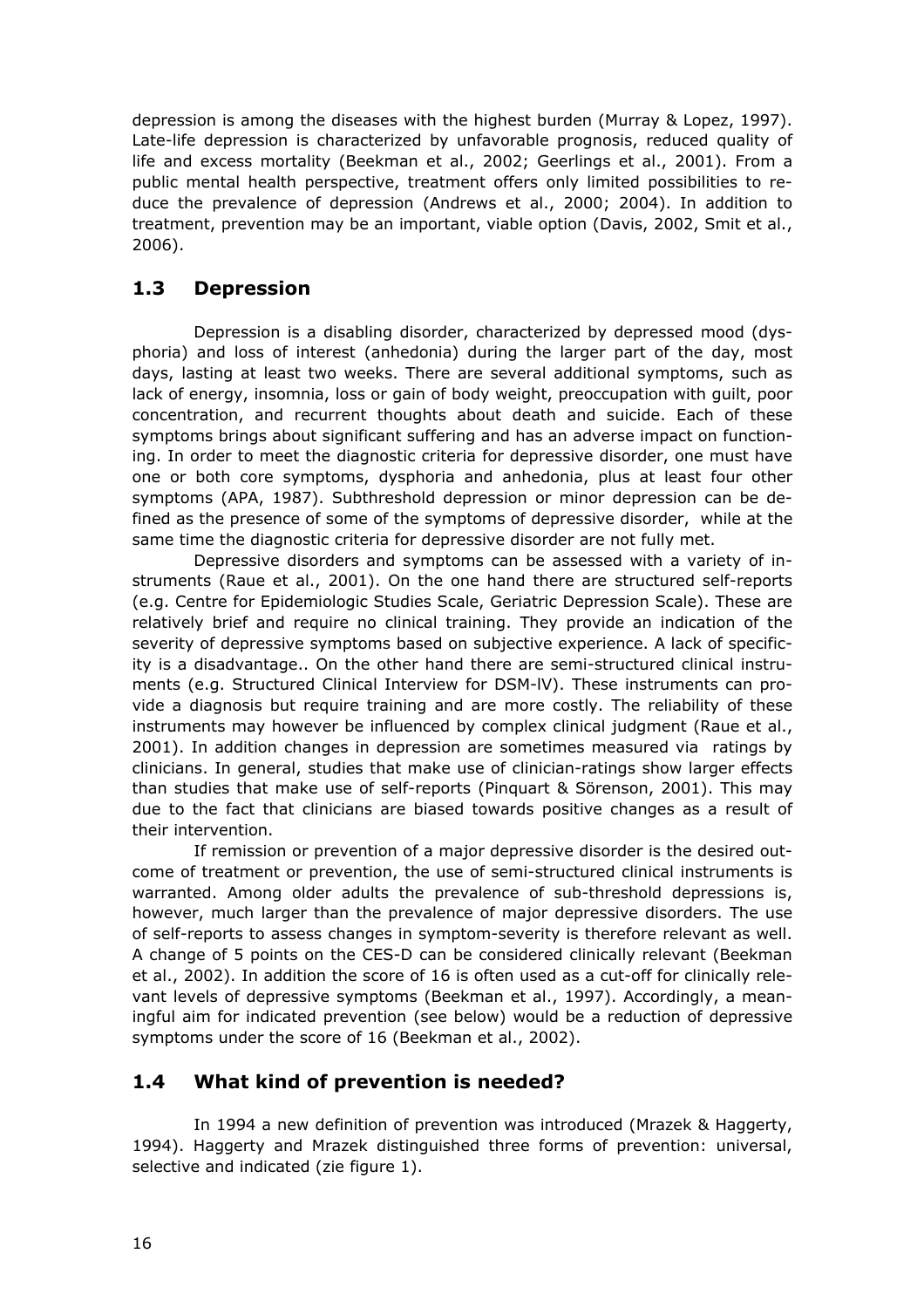#### **Figure 1**



Interventie spectrum voor psychische stoornissen

(naar Mrazek & Haggerty, 1994)

*Universal* prevention consists of interventions directed at the whole population, regardless of any risk status. An important goal of universal prevention is to raise awareness about psychological disorders and what can be done to prevent and to treat them. *Selective* prevention is directed at people with a higher risk for depression, because they have been exposed to risk factors known to be predictive of the onset of the disorder, but who have not developed symptoms, yet. Finally, *indicated* prevention is directed at people who have some of the depressive symptoms, but do not meet the diagnostic criteria for the full-blown disorder. This group may be in a pro-dromal disease stage. Of the three forms of prevention, indicated prevention is the most promising with regard to prevention of depression. In general, indicated preventive interventions are known to be effective in the prevention of major depressions and in reducing depressive symptoms (Cuijpers et al., 2005). In addition, of all the risk factors, the presence of depressive symptoms has been shown to be the factor causing the highest risk for late-life depression (Smit et al., 2006; Schoevers et al., in press). So one could say that from a public health perspective there is a need for effective, low-threshold, preventive interventions that can be actively offered to older adults with depressive symptoms (Cuijpers et al., 1998).

## **1.5 Prevention in the Netherlands**

 In the Netherlands, indicated prevention of mental disorders and addiction is a substantial and integral part of mental health care (Bohlmeijer & Cuijpers, 2001). Most of the mental health care institutes have a specialized department for prevention. Within this field, prevention of depression is a priority. These prevention departments work closely together with primary health care and other local organizations (Bohlmeijer & Cuijpers, 2001). For older adults with depressive symptoms several interventions are available (Cuijpers & Willemse, 2005).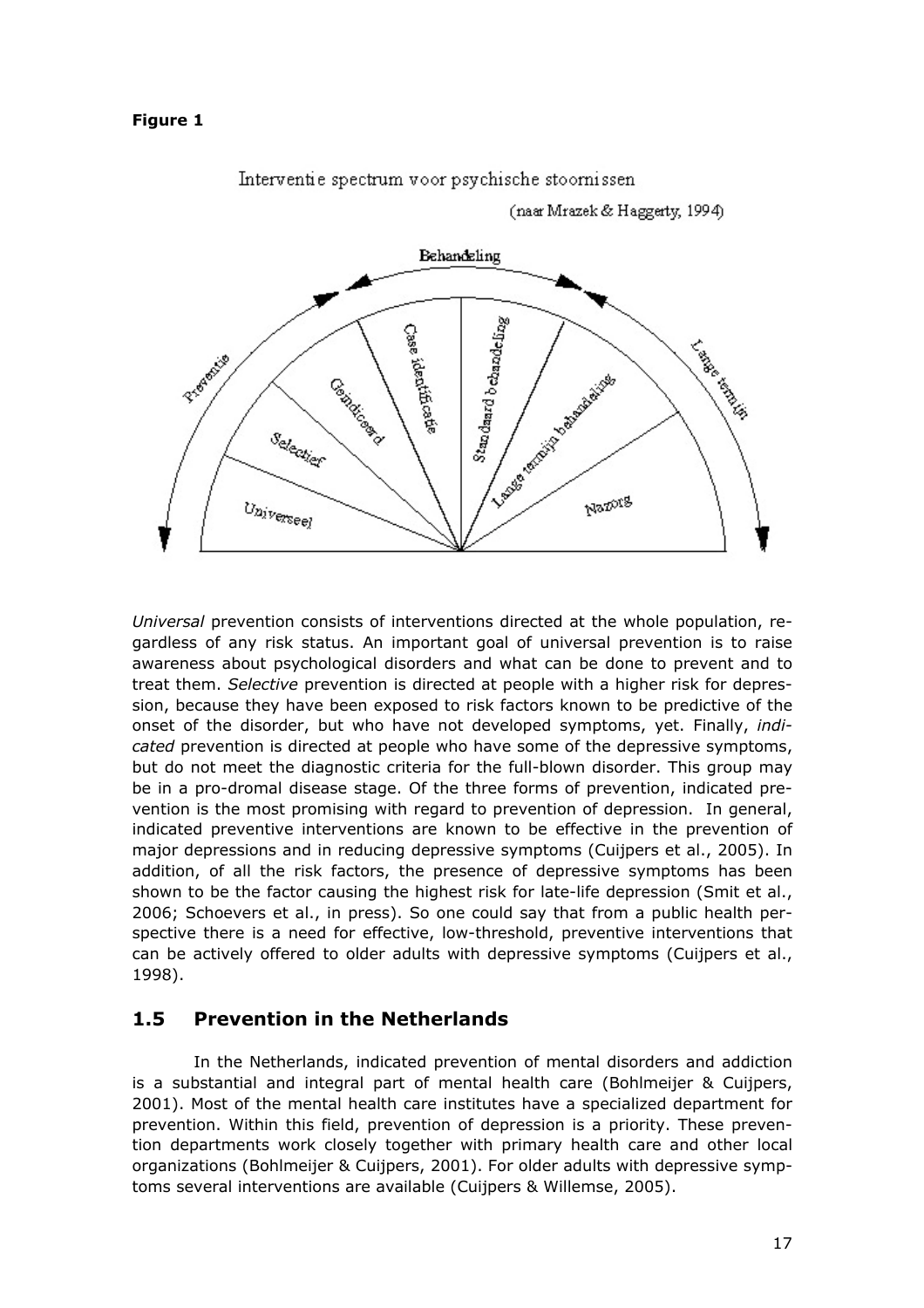One of these interventions is THE COPING WITH DEPRESSION COURSE (Cuijpers, 1998). It is based on cognitive and behavioral therapy and combines psychoeducation and training of skills in relaxation, positive thinking and assertiveness. Other examples of indicated preventive interventions for older adults are the WIDOW TO WIDOW PROGRAM for people who have recently become widowed, THE COPING WITH CHRONIC DISEASE COURSE for older adults with chronic diseases (Cuijpers & Willemse, 2005).

## **1.6 Reminiscence as an indicated preventive intervention**

 Another indicated preventive intervention that could be especially attractive for older adults is reminiscence (Wong, 1989). Reminiscence has been defined as the 'vocal or silent recall of events in a person's life, either alone or with another person or group of people' (Woods et al., 1992, pg 138). The first to stress the importance of reminiscence in old age was Butler (1963). In his famous paper *The life-review: an interpretation of reminiscence in the aged* he described his clinical observation of increased reminiscence – the act or process of recalling the past in older people and postulated that this was due to the universal occurrence of an inner experience or mental process of reviewing one's life. He conceived life-review as a spontaneously or naturally occurring process that is 'characterized by the progressive return to consciousness of past experiences, and, particularly, the resurgence of unresolved conflicts' (Butler, 1963, pg 66). Since then there has been a growing interest in reminiscence by both researchers and clinicians in general (Gibson, 2004; Garland & Garland, 2002) and as a treatment intervention for older adults with depression in particular (Fry, 1983; Watt & Cappeliez, 2000, Haight et al., 1998). Cappeliez (2002) defined life-review therapy as a type of reminiscence that consists of a structured evaluation of one's past with the aim to accept negative events, to resolve past conflicts, to identify continuity between past and present and to find meaning in life. This type of reminiscence is also referred to as integrative reminiscence (Wong & Watt, 1991).

 Why could reminiscence be an attractive intervention for older adults with depressive symptoms? There are three reasons. The first reason is that it is easily linked to a common and recognizable activity that is part of daily life (Webster, 1993). Participants do not have to learn a new vocabulary or framework (Watt & Cappeliez, 2000). Also, for many older adults narrative is the primary form by which human experience is made meaningful (Sherman, 1991). The second reason is that many older adults go through a process of life-review as observed by Butler (Merriam, 1993). For some older adults this may be hard to do by themselves especially when they focus on the negative experiences (Cully et al., 2001). Reminiscence may help these people to develop a more balanced view of their lives, to cope with emotions and to become reconciled with how life has been (Silver, 1986). The third reason is that older adults in particular are confronted with age-graded losses in social relations, social roles and physical impairments that challenge meaning in life, a sense of coherence and continuity and mastery (Westerhof et al., 2006, Kraaij et al., 2001). These are precisely the outcomes that have been claimed as potential results of reminiscence (Wong, 1995; Gibson, 2004; Watt & Cappeliez, 2000). Until 2003, when the project started on which the present thesis is based, reminiscence and life-review were, however, not applied as preventive interventions in the Netherlands for older adults with depressive symptoms in the community (Bohlmeijer & Cuijpers, 2001). This thesis is part of a project which aims for an evidence-based implementation of reminiscence in preventive mental health care in the Netherlands.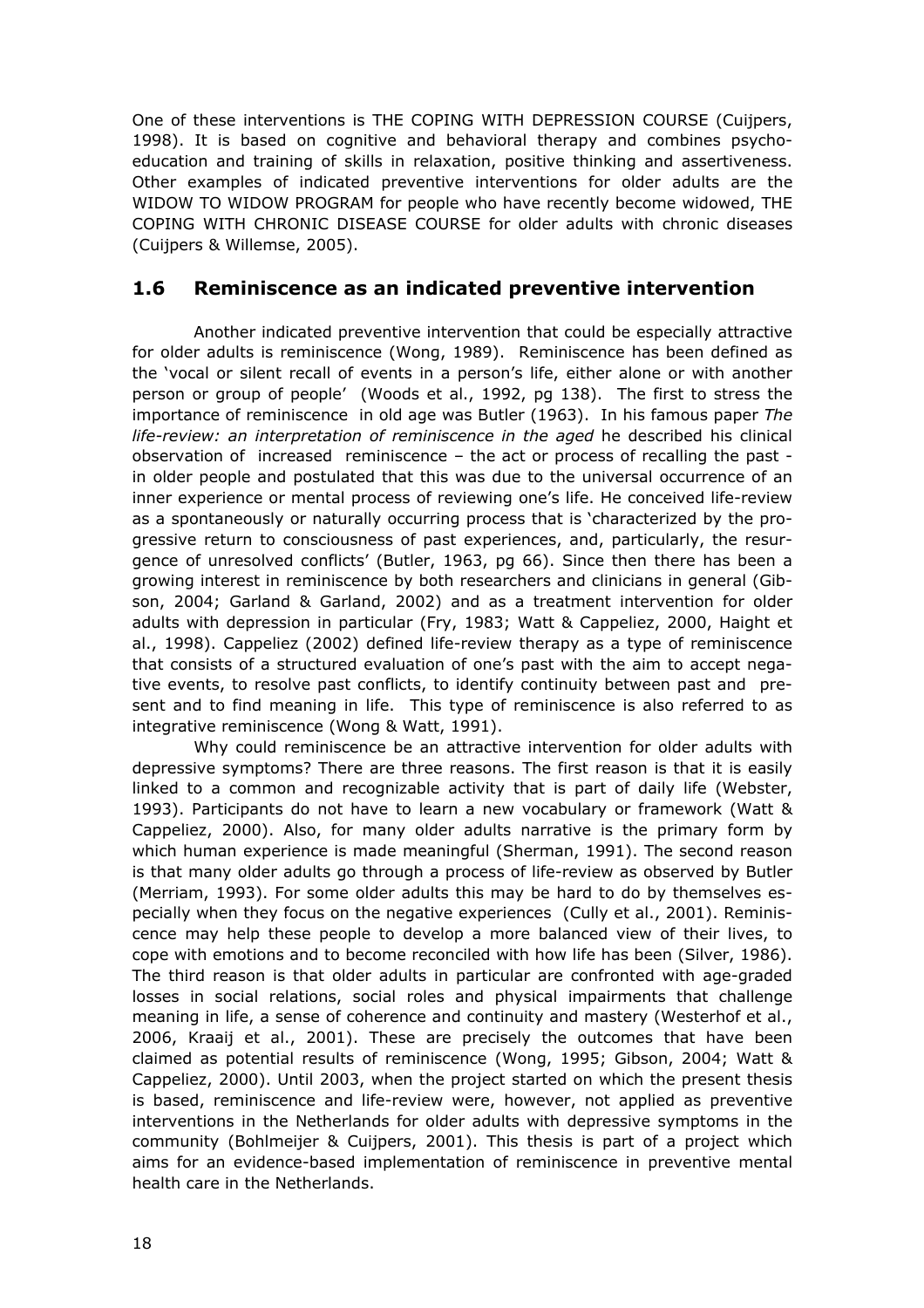## **1.7 Two reminiscence interventions**

 In the past years two preventive reminiscence interventions were developed: looking for meaning in life and the story of your life. These interventions are briefly described in the chapters 5 and 7. But for the interested reader more detailed descriptions are given now.

 Looking for meaning in life (Franssen & Bohlmeijer, 2003) is a preventive reminiscence course aimed at people aged over 55 with depressive symptoms. The course consists of twelve meetings in which the following topics are dealt with: one's own name, smells from the past, houses you lived in, standards and values, hands, photographs, friendship, life thread and turning points, attitude to life and meaningfulness, desires and identity. Sensory recall exercises, creative activity and group discussions take turns at each meeting. Let us take for example the meeting 'Houses you lived in'. This session is divided into four steps. The participants first make a list of the addresses where they lived during their lives. Some people appear never to have budged, whereas others will have moved numerous times. This prompts discussion and sharing of experiences. Secondly, each participant selects a house which someone liked living in, or a house with special memories. This is followed by a guided imaginative recall exercise, which brings the participants back to that one house. In the next step, the participants are asked to depict the house and a separate part of the house with colored chalk. Then they exchange experiences, emotions and memories in small groups. In the last step, each participant relates a memory associated with the house in a group circle. This is followed by a group discussion about the importance of home and houses in your life. For those who want to pursue this further, there are more assignments that they can do at home. These involve reading pieces of text written about houses, and writing down their own associations about their own house, followed by a short piece of prose or a poem. If they want to proceed further, there is an exercise which involves placing themselves in the house. What does the house have to say? What did the house observe during the time that you lived there?

 The other meetings are similar in structure. In the meeting about friendships, the participants make a collage in which they depict important friendships; then in small groups they share their experiences of friendship. In the meeting about desires, the participants select a picture of a bridge. In front of, on and beyond the bridge, they write down the associations with the past, present and future. Then they fantasize about how their lives will be in five years time, if a number of dreams and wishes have come true. After this, the participants enact a reunion, in which they are that 'new person'. The meeting concludes with a group discussion about how each participant intends to realize his or her plans in the 'right' direction.

 Throughout the course, a good deal of use is made of the senses, in order to evoke memories. Images, sound, smells and taste are strong stimulants for autobiographic recall. Because the senses are developed to a different degree in different people, variation in recall exercises is extremely important (Franssen, 1998). Through the sensory exercise, the participants are restored bodily to an earlier era. Exclamations such as 'I could even hear the sound of water', or 'I saw myself walking through the rooms of the house', and 'I could utterly sense the atmosphere of that time' are not unusual. The recreation of feelings and experiences in collages, drawings or poems is then a natural next step. It gives the participants the opportunity to express themselves, without first having to verbalize their thoughts. This is an essential part of the course for various reasons. Expressing images through drawings and collages creates an aesthetic illusion that makes it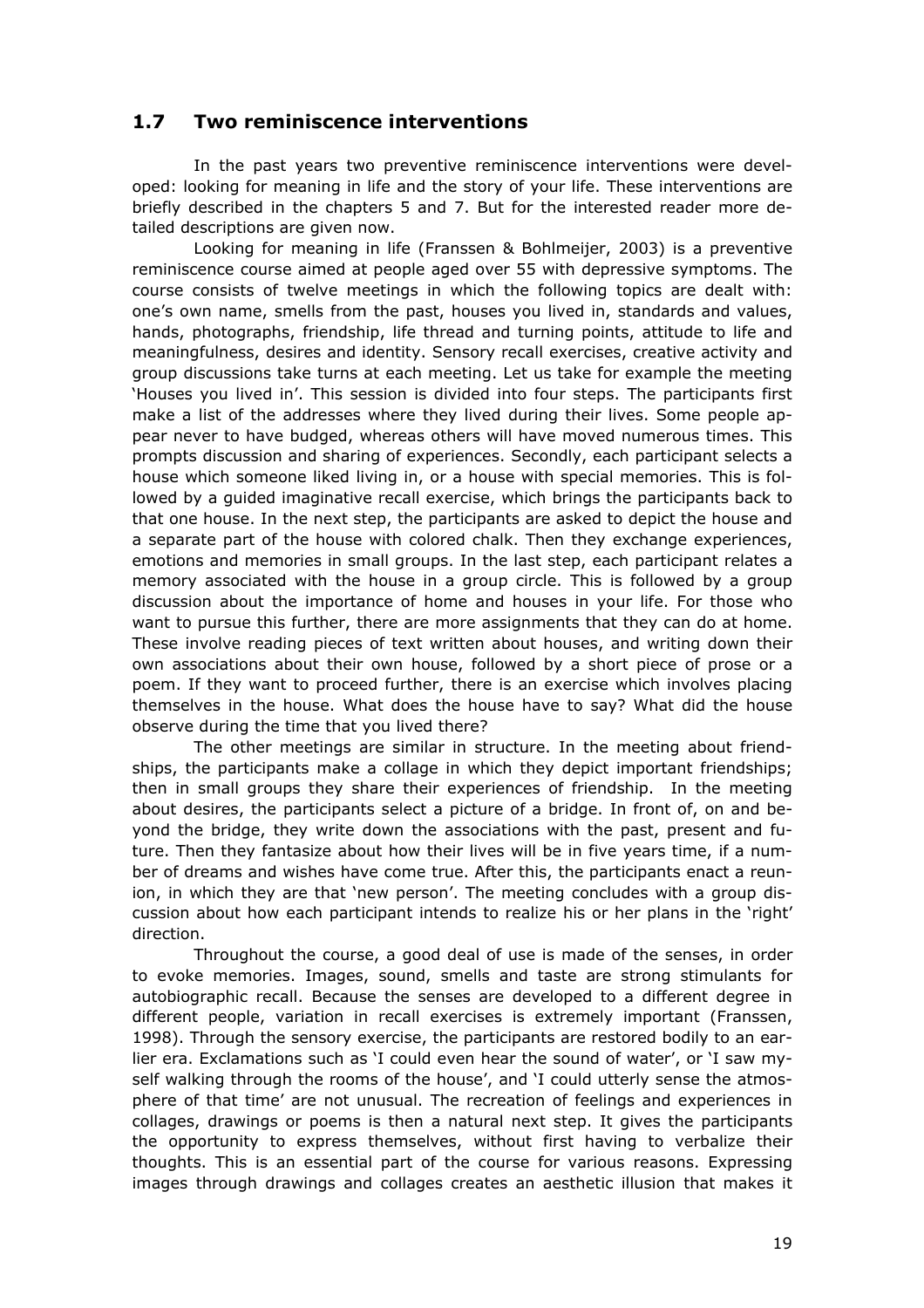less threatening to express emotions, thus facilitating the reconciliation process (Grabau en Visser, 1987). Images can act as metaphors. They say something, in a non-rational way, about an internal process. Thus they transcend the rational, familiar reality and can help the user to discover new possibilities and experiences (Magee, 1991). Creative activity heightens the participants' awareness of their own, inner reality and helps develop this further. After all, memories are not so much a representation of facts as a process of reconstruction and re-creation (Bluck & Levine, 1998). Finally, many participants (re-)discover creating images as a valuable and pleasurable activity (Pizzi, 1997). They have made a concrete product, such as a drawing, collage or poem that they can take home with them, and that they can be proud of. Gibson (2004, pg XVll) summarizes these functions of 'imaginative recall' succintly: 'art gives hope – a hope that transcends the immediate world of experience. Creative activity provides a counterbalance to all that is restrictive, pedestrian, ordinary and limiting in our lives as we age (…). Feeding the world of the imagination is as essential as nourishing the physical body. And if we attend to one and not the other, we hasten dreariness and death'.

The story of your life (Bohlmeijer, in press)<sup>2</sup> consists of seven sessions of 1.5 hours and one follow-up session after eight weeks. It's aimed at people of 60 years and older with mild to moderate depressive symptoms. Each session has a different topic: youth and family, work and care, love and friendship, difficult times, life as a book with chapters, metaphors, meaning in life. Participants are given questions about these topics which they have to answer at home. They bring the answers with them and read the answers aloud. The counselor has different roles. He facilitates group discussions, asks questions aimed at the evaluation and significance of the stories. If these stories express negative views about self or life in general or express meaninglessness, the counselor asks questions aimed at deconstruction and restorying (see below). The counselors were psychologists and psychiatric nurses with experience in counseling and therapy with older adults. They underwent one-day training by a psychotherapist specialized in narrative and solution-focused therapy and one half-day follow-up session.

 The story of your life combines reminiscence with elements of narrative therapy. A narrative approach is especially suited for meaning-making and building up of identity (Kropf & Tandy, 1998; Polkinghorne, 1996;Goldberg & Crespo, 2003). Central to the approach is the supposition that identity is based on self-narrative (Giddens, 1991; McAdams, 1993). This self-narrative based on autobiographical memories is essentially a process of reconstruction (Bluck & Levine, 1998). It is the biographical answer to existential questions like where am I coming from? How have I become the person that I am now? What values and ideology am I committed to (McAdams, 1993). 'A person's identity is not to be found in behavior, nor – important though this is – in the reactions of others, but in the capacity to keep a narrative going' (Giddens, 1991, pg 54). Preserving or changing identity is especially important for older adults as they experience a relatively large number of losses like death of spouse or close friends, physical illnesses and reduced independence (Kropf & Tandy, 1998; Kraaij et al., 2001), although their context is also one of loss (which may make it less stressful). Reminiscence may invite people to put their experiences into a coherent and meaningful story, which gives direction for acting and thereby makes life (now and in the future) meaningful. And for people at a really advanced age narrative is 'the primary form by which human experience is made meaningful' (Sherman, 1991).

l

 $2$  The story of your life was the working title of the intervention and will be used in this dissertation. As from January 1<sup>st</sup> 2007 the official title will be: *De verhalen die we leven*.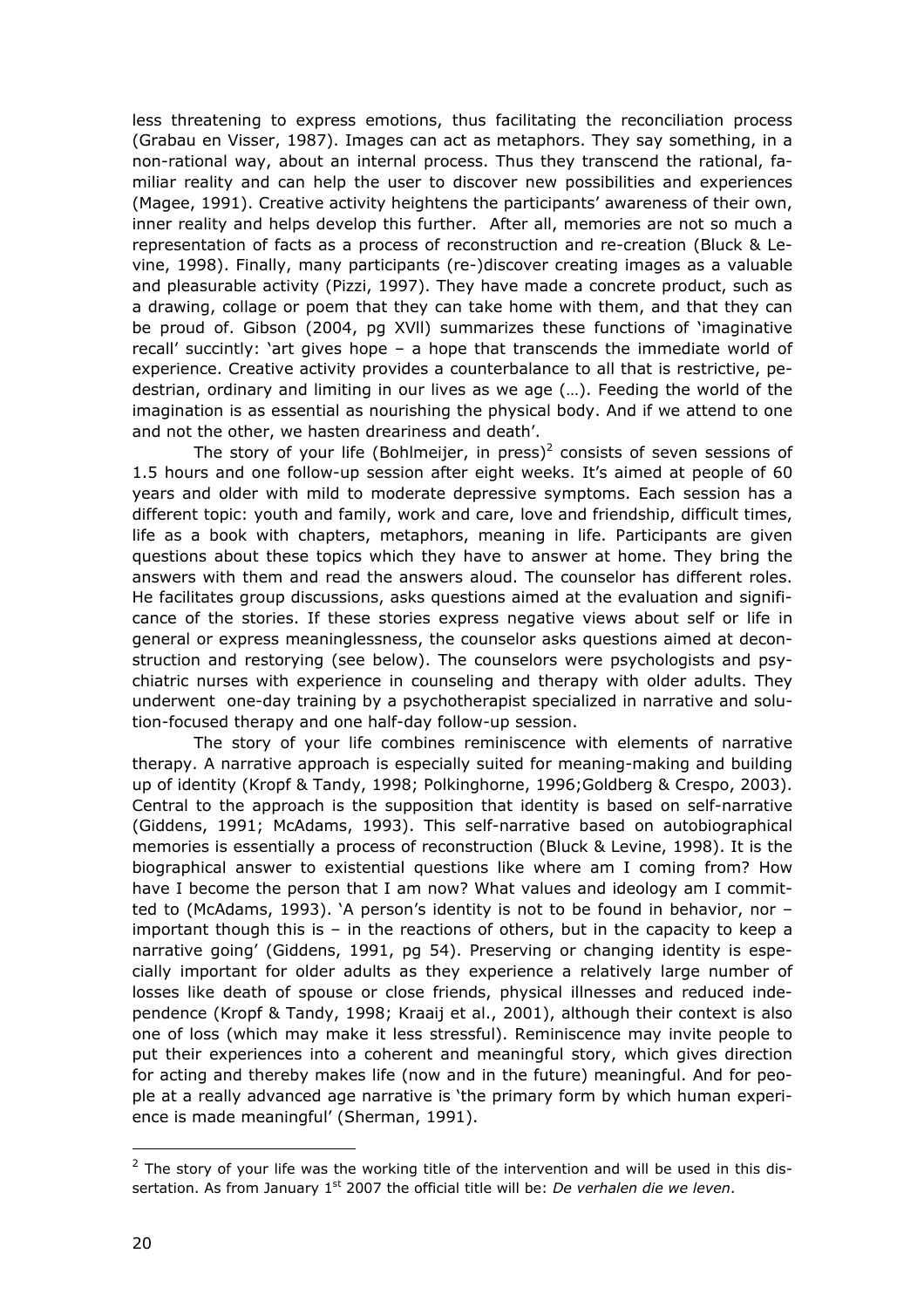As reminiscence can also bring forth - especially for depressed people in a counseling or therapeutic setting – dominant stories that are 'problem-saturated' (Payne, 2000), and these stories express pessimism and defeat and focus on negative elements (Garland & Garland, 2001), additional therapeutic action is needed. When this is the case a narrative therapeutic framework offers a structure for transforming these stories by delineating two processes: deconstruction and reconstruction (Payne, 2000; Kropf & Tandy, 1998). In the deconstruction phase the counselor will explore with the client the influence of problems on their lives, the influence of themselves on their problems, values and standards that preserve the problem and unique outcomes (periods in the life of clients in which the problem was absent). In the reconstruction phase alternative stories based on a client's strength are constructed and 'thickened'. As a victimic plot is central in some reminiscence stories (Polkinghorne, 1996), instead of opening up new possibilities, they express the loss of agentic power. These dysfunctional stories 'hinder a person from access to his own personal resources and the availability of others' caring and help' (Goldberg & Crespo, 2003). Summarizing, the integration of reminiscence and narrative therapy could be fruitful in two ways. First, it helps to build memories into coherent lifestories and develop context (Bluck and Levine, 1998; Baerger & McAdams, 1999) and second, when these stories express bitterness and are problem-saturated a framework is offered that invites people to see these stories as interpretations or constructions and to look for alternative stories.

## **1.8 A framework for development and implementation of preventive interventions**

 For the evidence-based development and implementation of complex, new interventions in mental health care a framework is needed (Campbell et al., 2000). To guide the project' s development and evaluation of reminiscence as an indicated prevention of late-life depression, a framework was developed (see figure 2). This framework is based on models developed by Campbell et al. (2000) and Cuijpers & Blekman (2003). An important advantage of using such a framework is that at any time one is able to clarify in which phase of research one is operating. In addition the framework helps explain to practitioners what kind of research is being done for what purpose. The framework as used in this thesis was discussed with and agreed upon by the heads of the prevention departments in the Netherlands. Four phases are distinguished: reviewing, innovation and pilot-studies, effectiveness research, implementation (see figure 2).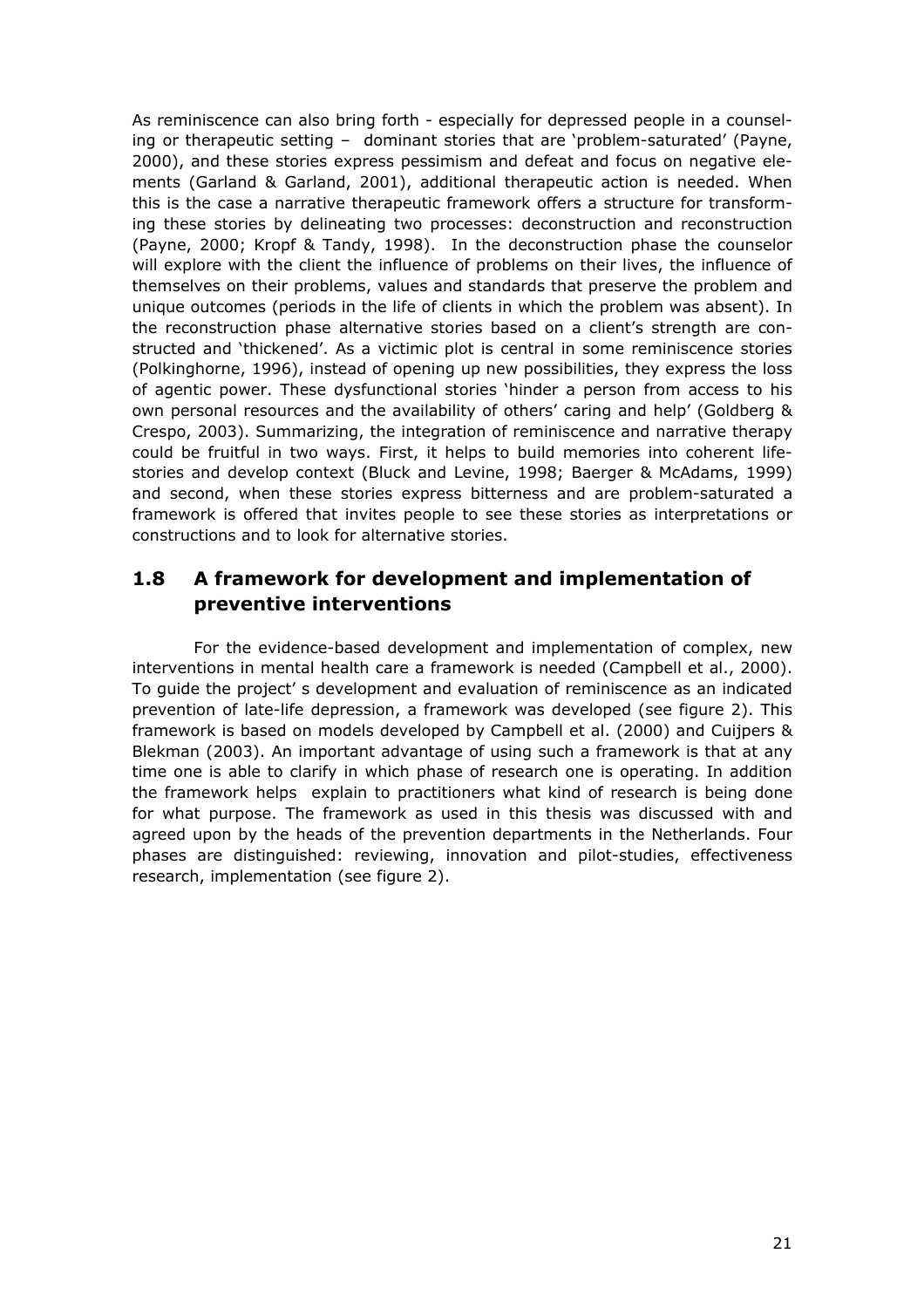#### **Figure 2 Framework for evidence based development and implementation of preventive reminiscence interventions**

#### Phase 1 Reviewing

- 1. Is there a need for the new intervention within the target group?
- 2. What do we know about reminiscence in the general population?
- 3. How can the concept of reminiscence theoretically be related to prevention of depression?
- 4. How has reminiscence been clinically applied and with what results?
- 5. Under what conditions does reminiscence become effective?

#### Phase 2 Innovation & Evaluation

- 1. Has the target group been successfully reached with the intervention?
- 2. How has the new intervention been assessed by the target group?
- 3. Is the intervention apparently effective?
- 4. Are there any prognostic variables?
- 5. Has the intervention to be adapted?

Phase 3 Effectiveness research

- 1. Is the intervention significantly effective in comparison to a relevant control group?
- 2. What factors predict outcome?
- 3. What is the effect size?
- 4. What numbers are needed to be treated in order to prevent one new case?
- 5. Is the new intervention cost-effective?

Phase 4 Large-scale implementation

- 1. Do we know enough about barriers and success factors?
- 2. What training facilities are needed?
- 3. Are the same effect sizes found in natural conditions?
- 4. What is the level of program integrity in implementation?
- 5. Are there any conditions that impact on the effectiveness of the interventions?

In the first phase the existing evidence on the new intervention is reviewed. How can the concept of reminiscence theoretically be related to prevention of depression? What do we know about reminiscence in the population? How has it been clinically used and with what results? What are the most important lessons learned from fundamental and applied research? These are examples of questions that can be answered by performing a review. It also makes sense to a conduct metaanalysis in this first phase. With a meta-analysis an assessment of the general effect-size of the intervention across different target groups and treatment modalities can be made. In addition it is important to check the amount of support among professionals for applying the new intervention. Ideally the need for the new intervention among the target group is studied as well.

 Transition to the second phase is only recommendable when reviews and a meta-analysis show that the intervention has been effective for the outcomes and target groups and when both professionals and members of the target group are enthusiastic about the new intervention. In the second phase the intervention is developed and tested in quasi-experimental designs. Examples of questions that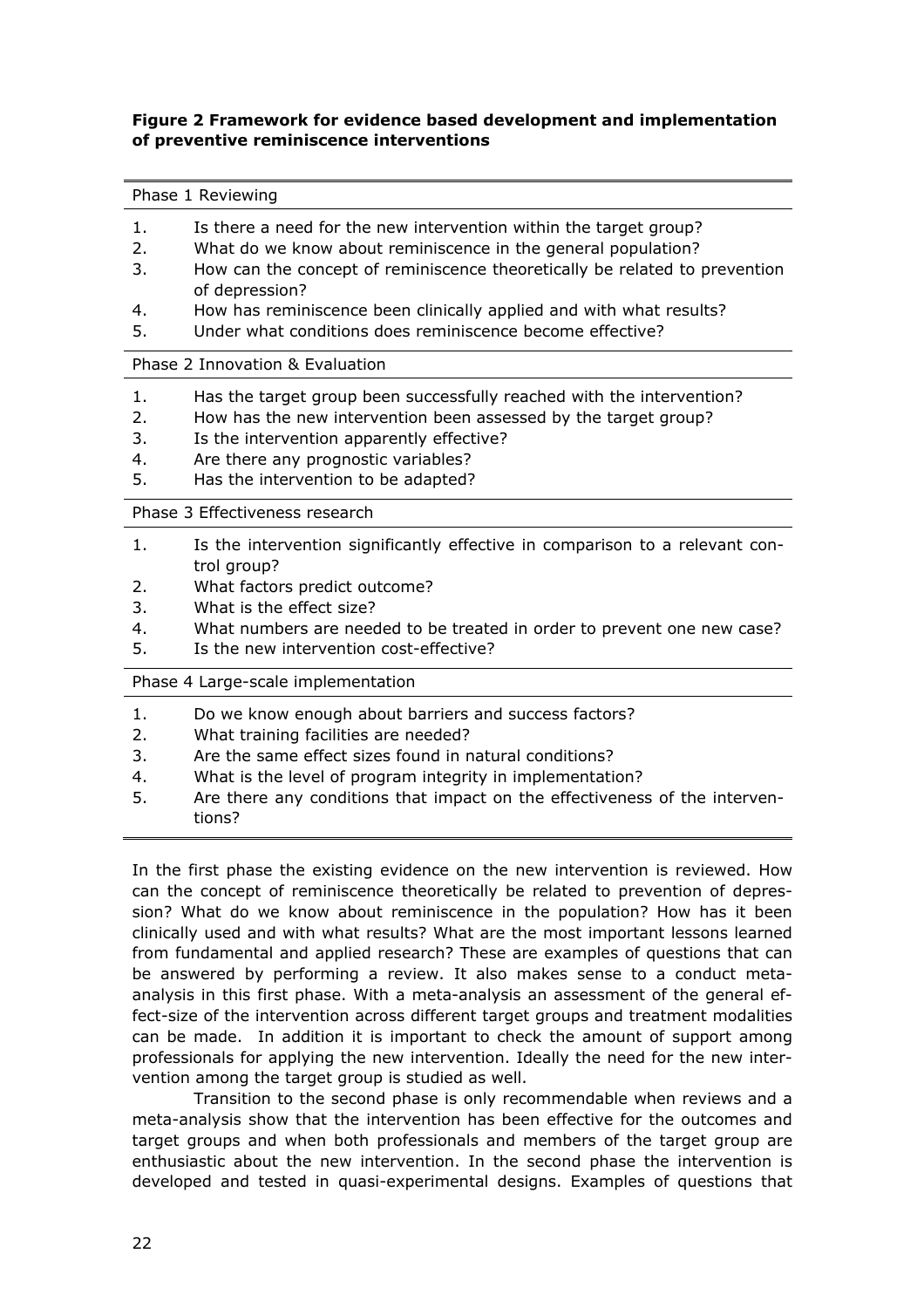are answered in this phase are: has the intervention been assessed positively by the target group? Are there any changes on measurements of the desired outcomes? On the basis of these evaluations the manuals can be adapted.

 Transition to the third phase is recommended when significant effects on desired outcomes are observed, when satisfaction among the participants with the new intervention is generally high and when the counselors are satisfied with the manuals. In the third phase the effectiveness of the intervention is preferably tested in a randomized controlled trial. Questions that have to answered in this phase are: is the intervention significantly effective in comparison to a relevant control group? What numbers are needed to be treated in order to prevent one new case? What factors predict outcome?

 Transition to the fourth phase (large scale implementation) is only appropriate when significant effects on the desired outcomes are found in comparison to a relevant control group (care-as-usual, placebo-condition, waiting-list) and if the effects are considered to be worthwhile when taking costs into account. In the fourth phase the intervention is implemented on a large scale. Sometimes it may be necessary to conduct an implementation-trial to find, for example, the most effective delivery format or to get more information about barriers and success factors for implementation.

 This description may suggest that systematic development and implementation of new interventions is a linear process. In practice it must be seen more as a circular process. Two examples may illustrate this. If in phase two no or only very small effects are found it is useful to return to the review phase in order to find possible explanations, and when found, to conduct a second quasi-experimental study. Another example is that the second and third phases may bring forth useful knowledge on the potential barriers and success factors for implementation in phase four.

## **1.9 Aim and content of thesis**

 This thesis is about the development and evaluation of reminiscence as a new, indicated preventive intervention for older adults. It focuses on answering the research questions of the first two phases of the framework that are described in figure 2 Chapters 2, 3 and 4 address the review phase. Chapters 5, 6, 7 and 8 address the development and evaluation phase. Chapter 2 contains a review of emerging trends in concepts and applications . In the following chapters a metaanalysis of the effects of reminiscence on late-life depression (chapter 3) and psychological well-being (chapter 4) is presented. We were especially interested in three outcomes: depressive symptoms, mastery and meaning in life. The rationale for this selection is as follows. The reduction of depressive symptoms is the main target of the interventions that were implemented in the setting of preventive mental health care. Mastery and meaning in life have been chosen because our review showed that these are two central concepts in the literature on reminiscence that could mediate effects of reminiscence on depressive symptoms. In addition, mastery and meaning in life can be considered important symptoms of positive functioning and psychological well-being (Keyes, 2005). Psychological well-being cannot be equated with the mere absence of psychopathology (Keyes, 2005; Diener et al., 1999). Chapters 5, 6, 7 and 8 deal with the results of two quasi-experimental studies of two new reminiscence interventions that were developed in the past three years: Looking for meaning in life and The story of your life. Chapter 5 focuses on the effects of Looking for meaning in life on depressive symptoms and mastery. Chapter 6 focuses on the effects of the same intervention on meaning in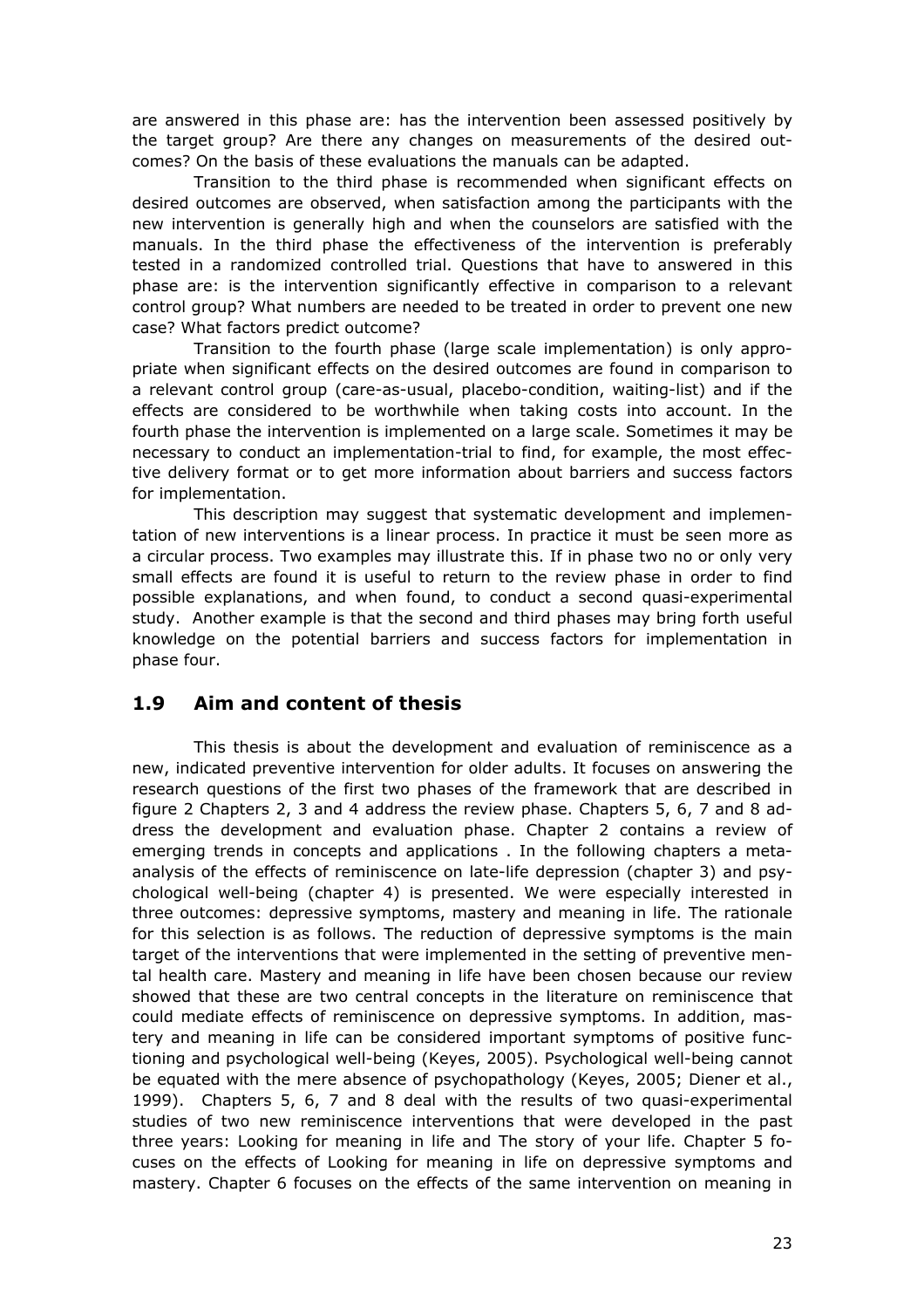life. In chapter 7 the results of a quasi-experimental study on the effects of The story of your life on depressive symptoms and mastery are presented. Chapter 8 deals with the results of the same study on meaning in life. The thesis ends with a general discussion in chapter 9.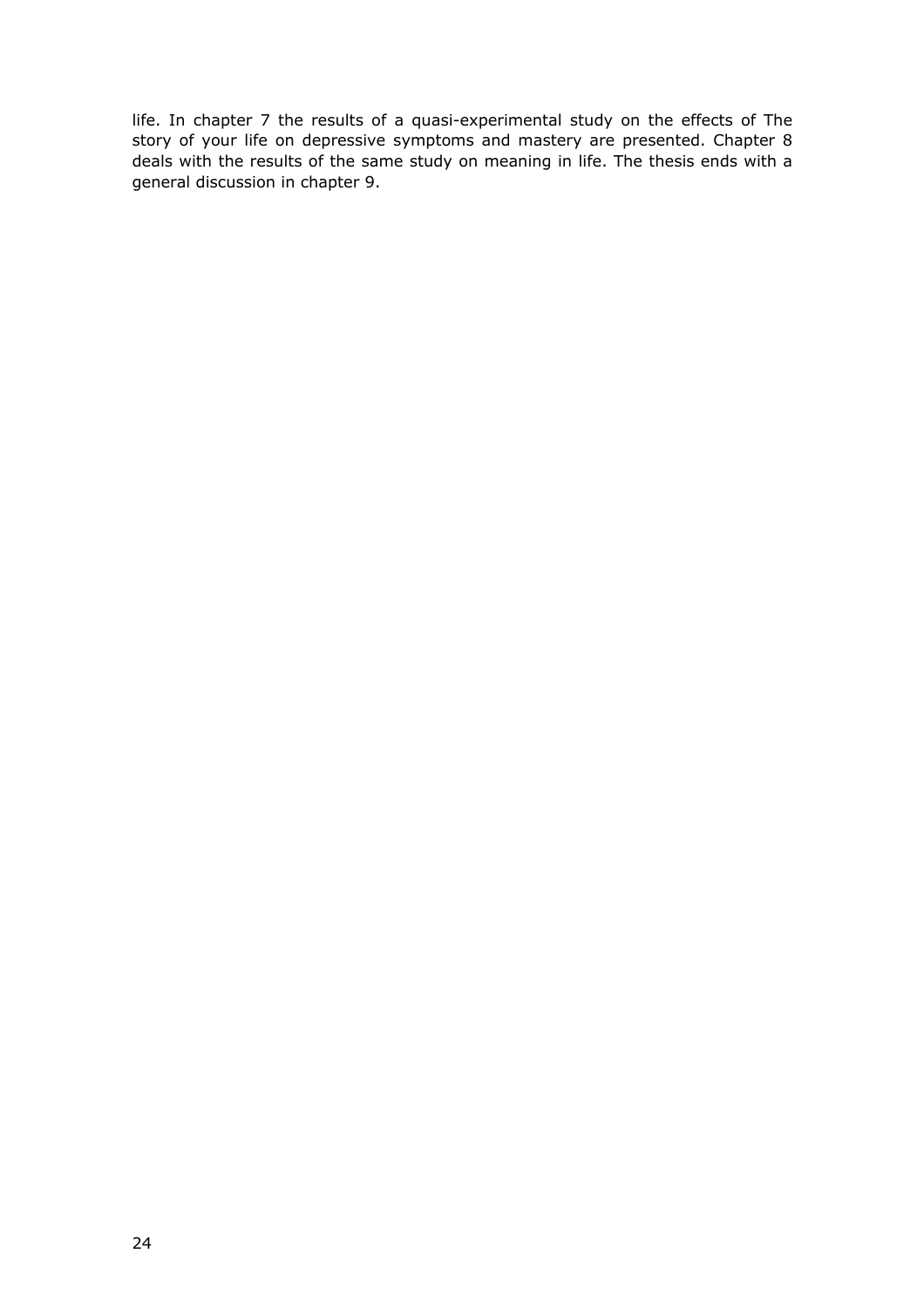### **References**

- Andrews, G., Sanderson, K., Corry, J., Lapsley, H.M. (2000). Using epidemiological data to model efficiency in reducing the burden of depression. The journal of mental health policy and economy, 3: 175-186.
- Andrews, G., Issikadis, C., Sanderson, K., Corry, J., Lapsley, H. (2004). Utilising survey data to inform public policy: comparison of the costeffectiveness of treatment of ten mental disorders. British Journal of Psychiatry, 184: 526-533.
- Baerger, D. R. & McAdams, D. P. (1999). Life story coherence and its relation to psychological well-being. Narrative Inquiry, 9, 69-96.
- Beekman, A. T. F., Copeland, J. R. M., & Prince, M. J. (1999). Review of community prevalence of depression in later life. British Journal of Psychiatry, 174, 307-311.
- Beekman, A. T. F., Deeg, D. J. H., Van Limbeek, J., & Braam, A. W. (1997). Criterion validity of the Center for Epidemiologic Studies Depression scale (CES-D): Results from a community-based sample of older subjects in the Netherlands. Psychological Medicine, 27, 231-235.
- Beekman, A. T. F., Geerlings, S. W., Deeg, D. J. H., Smit, J. H., Schoevers, R. S., de Beurs, E. et al. (2002). The natural history of late-life depression: A 6-year prospective study in the community. Archives of General Psychiatry, 59, 605-611.
- Bluck, S. & Levine, L. J. (1998). Reminiscence as autobiographical memory: a catalyst for reminiscence theory development. Ageing and Society, 18, 185-208.
- Bohlmeijer E.T., Cuijpers, P. (2001) Tweede gids preventie psychische stoornissen, Trimbos-instituut & ZonMw.
- Bohlmeijer, E. De verhalen die we leven. Uitgeverij Boom. In druk.
- Campbell, M., Fitzpatrick, R., Haines, A., Kinmonth, A. L., Sandercock, P., Spiegelhalter, D. et al. (2000). Framework for design and evaluation of complex interventions to improve health. British Medical Journal, 321, 694- 696.
- Cappeliez, P. (2002). Cognitive-reminiscence therapy for depressed older adults in day hospital and long-term care. In: J.D. Webster & B.K. Haight (Eds). Critical Advances in reminiscence work. New York: Springer.
- Cole, M. G. & Yaffe, M. J. (1996). Pathwawy to psychiatric care of the elderly with depression. International Journal of Geriatric Psychiatry, 11, 157- 161.
- Cuijpers, P. (1998). A psychoeducational approach to the treatment of depression: A meta-analysis of Lewinsohn's 'Coping with Depression' course. Behavior Therapy, 29, 521-533.
- Cuijpers, P. (1998). Psychological outreach programmes for the depressed elderly: A meta-analysis of effects and dropout. International Journal of Geriatric Psychiatry, 13, 41-48.
- Cuijpers, P., Van Straten, A., & Smit, F. (2005). Preventing the Incidence of New Cases of Mental Disorders: A Meta-Analytic Review. Journal of Nervous and Mental Disease, 193, 119-125.
- Cuijpers, P. & Willemse, G. (2005). Integrale aanpak depressiepreventie ouderen, overzicht van interventies. utrecht: Trimbos-instituut.
- Cully, J. A., LaVoie, D., & Gfeller, J. D. (2001). Reminiscence, personality, and psychological functioning in older adults. Gerontologist, 41, 89-95.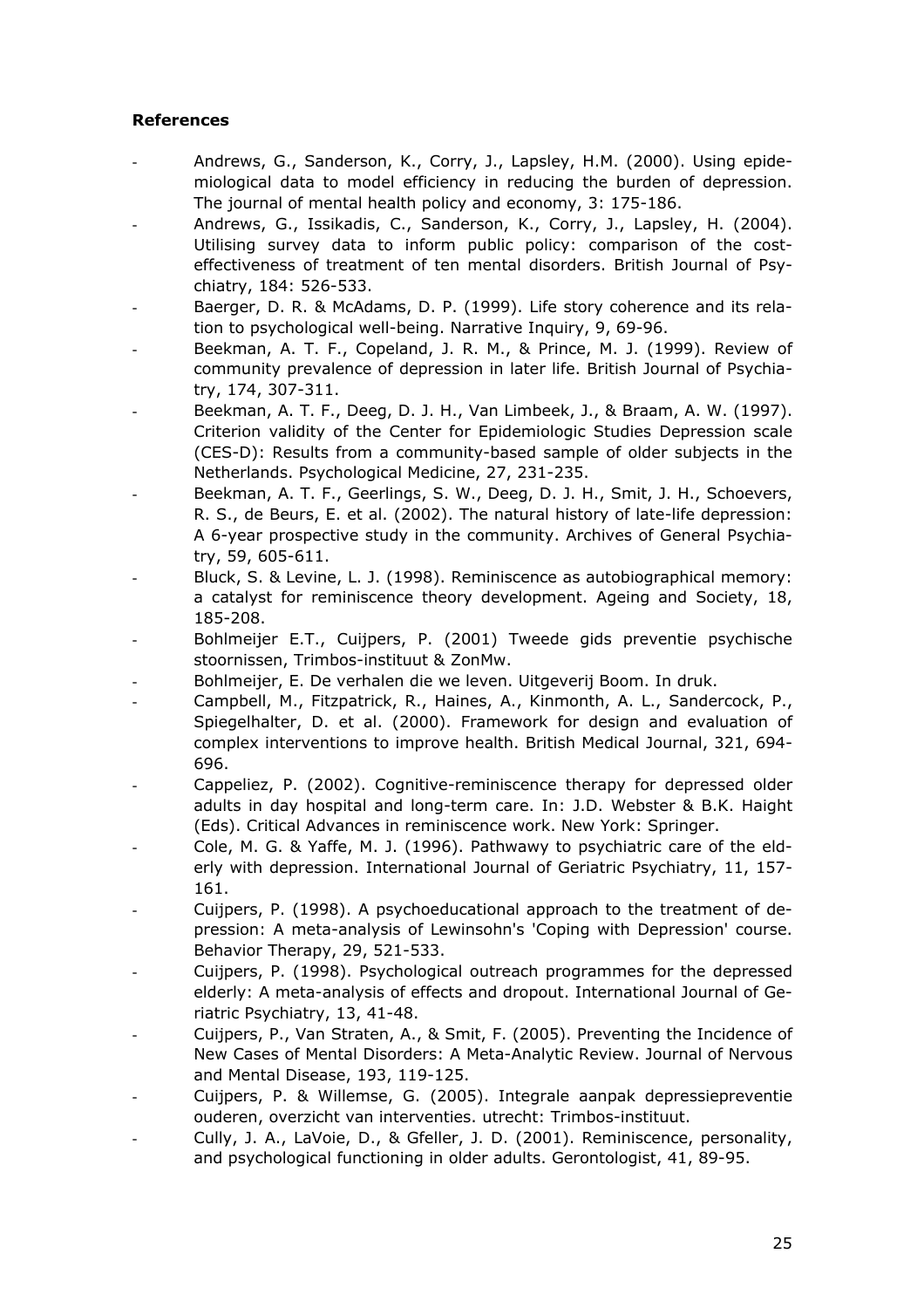- Davis, N. J. (2002). The promotion of mental health and the prevention of mental and behavioral disorders: Surely the time is right. International Journal of Emergency Mental Health, 4, 3-30.
- Diener, E., Suh, E. M., Lucas, R. E., & Smith, H. L. (1999). Subjective wellbeing: Three decades of progress. Psychological Bulletin, 125, 276-302.
- Franssen, J., Bohlmeijer, E. (2003). Op zoek naar zin, een cursus rond het eigen levensverhaal voor ouderen met depressieve klachten. Utrecht: Trimbos-instituut.
- Franssen, J. (1998). Een landschap van herinneringen. In Breed, G., Deckers, J., Dulk den M (Red.). Oud geboren om jong te sterven, ouderenzorg en levensverhaal. Zoetermeer: Meinema.
- Fry, P. S. (1983). Structured and unstructured reminiscence training and depression among the elderly. Clinical Gerontologist, 1, 15-37.
- Garland, J. & Garland, C. (2001). Life review in health and social care: A practitioner's guide. Brunner-Routledge.
- Geerlings, S. W., Beekman, A. T. F., Deeg, D. J. H., Twisk, J. W. R., & Van Tilburg, W. (2001). The longitudinal effect of depression on functional limitations and disability in older adults: An eight-wave prospective community-based study (Rep. No. 31). US: Cambridge University Press.
- Gibson, F.M.A. (2004). The past in the present, using reminiscence in health and social care. Health professions press. London.
- Grabau, E., Visser, H. (1987). De esthetische illusie. In: Grabau, E., Visser H. (Red). Creatieve therapie, spelen met mogelijkheden. Houten: Bohn Stafleu & van Loghum.
- Goldberg, C. & Crespo, V. R. (2003). The personal-story approach. American Journal of Psychotherapy, 57, 337-347.
- Haight, B. K., Michel, Y., & Hendrix, S. (1998). Life review: Preventing despair in newly relocated nursing home residents: Short-and long-term effects. International Journal of Aging & Human Development, 47, 119-142.
- Keyes, C. L. M. (2005). Mental Illness and/or Mental Health? Investigating Axioms of the Complete State Model of Health. Journal of Consulting and Clinical Psychology, 73, 539-548.
- Kraaij, V. & de Wilde, E. J. (2001). Negative life events and depressive symptoms in the elderly: A life span perspective. Aging & Mental Health, 5, 84-91.
- Kropf, N. P. & Tandy, C. (1998). Narrative therapy with older clients: The use of a 'meaning-making' approach. Clinical Gerontologist, 18, 3-16.
- Magee, J.J. (1991) Using metaphors in life review groups to empower shame-driven olders adults. Activities, adaptation & aging, 16: 19-30.
- McAdams, D. P. (1993). The stories we live by: Personal myths and the making of the self. William Morrow & Co, Inc.
- Merriam, S. B. (1993). Butler's life review: how universal is it? International journal of aging & human development.37: 163-175.
- Mrazek, P. J. & Haggerty, R. J. (1994). Reducing risks for mental disorders: Frontiers for preventive intervention research. National Academy Press.
- Pinquart, M. & Sörensen, S. (2001). How effective are psychotherapeutic and other psychosocial interventions with older adults? A meta-analysis. Journal of Mental Health & Aging, 7, 207-243.
- Murray, P.J., & Lopez, A. (1996). The global burden disease: a comprehensive assessment of mortality and disability, injuries and risk factors in 1990 and projected to 2020. Geneve: World Bank.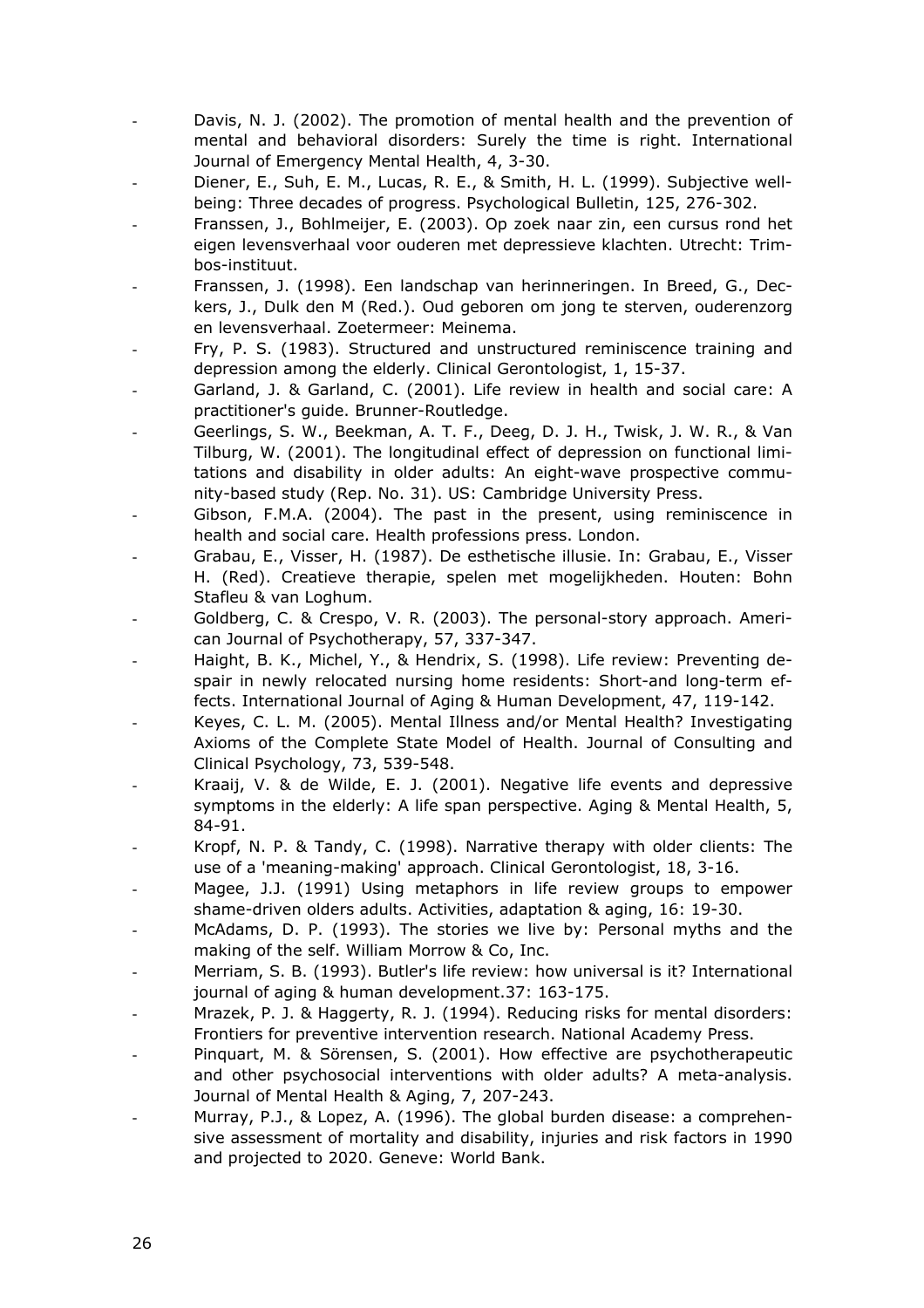- Payne, M. (2000). Narrative therapy. An introduction for counsellors. London: Sage.
- Pizzi, R.P. (1997). The importance of non-traditional therapeutic approaches with older adults. Dissertation. The school of human service professions. Widener University.
- Polkinghorne, D. E. (1996). Transformative narratives: From victimic to agentic life plots. American Journal of Occupational Therapy, 50, 299-305.
- Raue, P. J., Alexopoulos, G. S., Bruce, M. L., Klimstra, S., Mulsant, B. H., & Gallo, J. J. (2001). The systematic assessment of depressed elderly primary care patients. International Journal of Geriatric Psychiatry, 16, 560-569.
- Schoevers RA, Smit F, Deeg DJH, Cuijpers P, Dekker J, Van Tilburg W, Beekman ATF. (in press) Prevention of late-life depression in primary care: do we know where to begin? American Journal of Psychiatry.
- Schulberg, H. C., Bryce, C., Chism, K., Mulsant, B. H., Rollman, B., Bruce, M. et al. (2001). Managing late-life depression in primary care practice: A case study of the Health Specialist's role. International Journal of Geriatric Psychiatry, 16, 577-584.
- Sherman, E. & Peak, T. (1991). Patterns of reminiscence and the assessment of late life adjustment. Journal of Gerontological Social Work, 16, 59- 74.
- Silver, M. H. (1995). Memories and meaning: Life review in old age. Journal of Geriatric Psychiatry, 28, 57-73.
- Smit, F., Bohlmeijer, E.T., Cuijpers, P. (2003). De wetenschappelijke onderbouwing van depressiepreventie. Trimbos-instituut.
- Smit F, Ederveen A, Cuijpers P, Deeg D, Beekman A. (2006) Opportunities for cost-effective prevention of late-life depression: an epidemiological approach. Archives of General Psychiatry 63: 290-296.
- Watt, L. M. & Cappeliez, P. (2000). Integrative and instrumental reminiscence therapies for depression in older adults: Intervention strategies and treatment effectiveness. Aging & Mental Health, 4, 166-177.
- Webster, J. D. (1993). Construction and validation of the Reminiscence Functions Scale. Journals of Gerontology, 48, 256-262.
- Wong, P. T. (1989). Personal meaning and successful aging. Canadian Psychology, 30, 516-525.
- Wong, P. T. & Watt, L. M. (1991). What types of reminiscence are associated with successful aging? Psychology and Aging, 6, 272-279.
- Wong, P. T. P. (1995). The processes of adaptive reminiscence. In B.K.Haight & J. D. Webster (Eds.), The art and science of reminiscing: Theory, research, methods, and applications (pp. 23-35). Taylor & Francis.
- Woods, B., Portnoy, S., Head, D. & Jones, G. (1992). Reminiscence and lifereview with persons with dementia: which way forward? In G.M. Jones & B.M.L. Miesen (Eds.), Care giving in dementia (pp. 137 – 161). London: Routledge.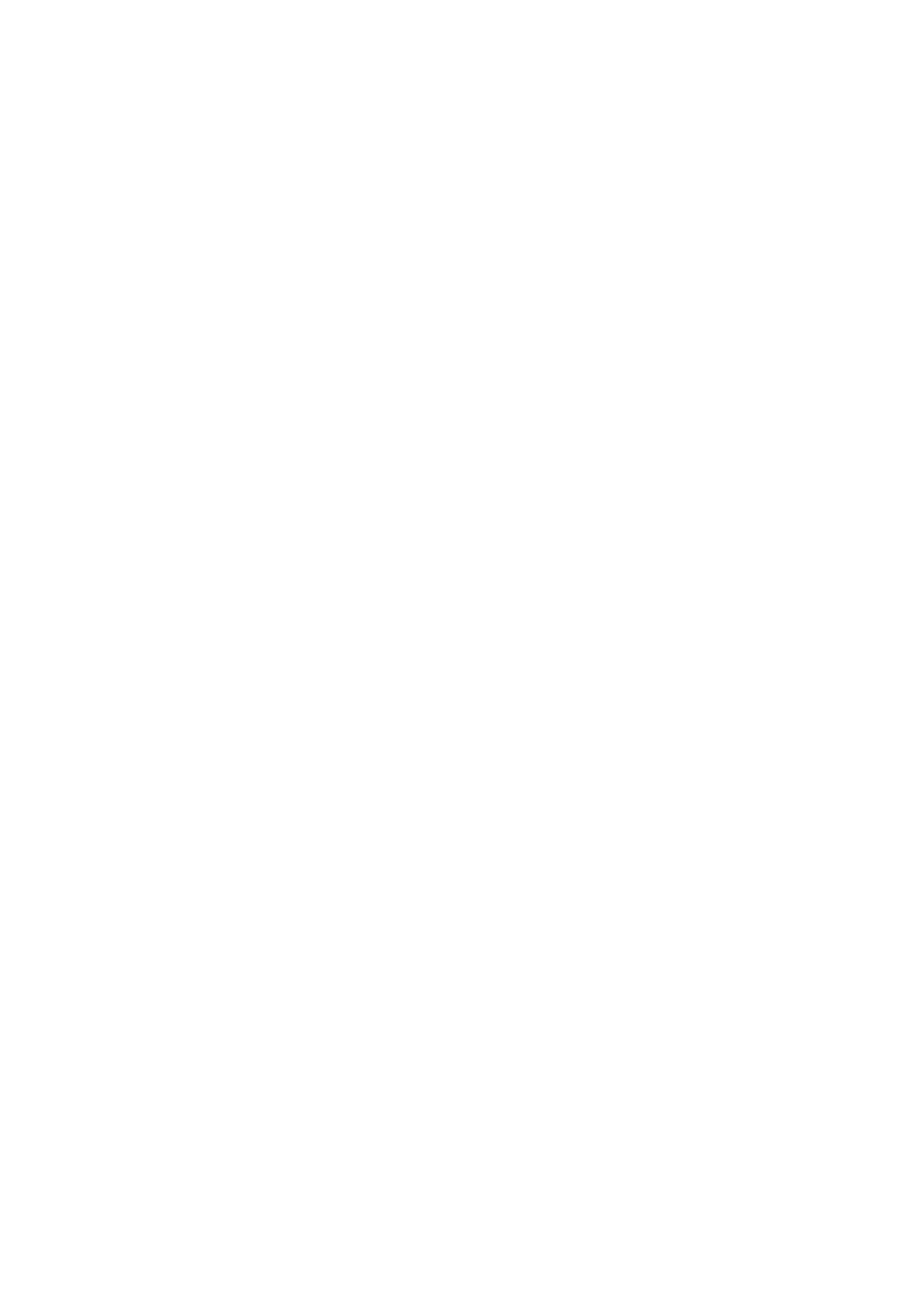## **2 Reminiscence: Recent progress and emerging trends in conceptual and applied understanding**

Ernst Bohlmeijer Jeffrey Webster Gerben Westerhof Aartjan Beekman Pim Cuijpers

*Submitted*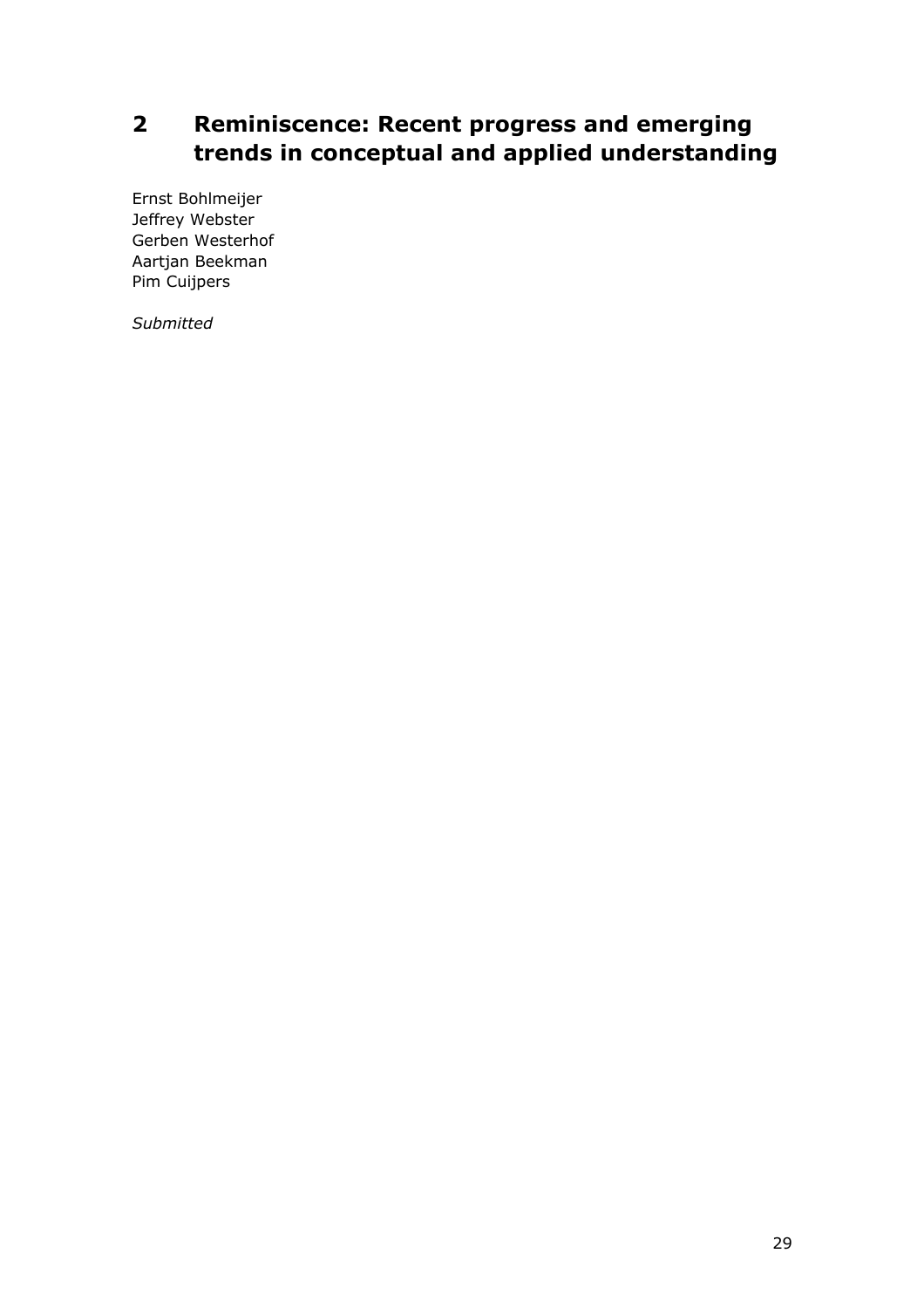#### **Abstract**

 In recent years there has been increasing interest in psychological treatments for depression in older adults. Reminiscence is a psychological treatment that may be especially attractive to older adults as it builds on a common and recognizable process of recalling the past. A recent meta-analysis of twenty controlled outcome studies showed that reminiscence as a psychological treatment has a statistically significant and clinically substantial effect on depression in elderly people that is at least comparable to effects commonly found for psychotherapy and pharmacotherapy. This review explores the progress and emerging trends in conceptual and applied understanding of reminiscence in the last two decades. The topics of (1) types and functions of reminiscence, (2) reminiscence throughout the life-span, (3) processes of reminiscence, and (4) clinical interventions and their effectiveness are addressed. Most promising are clinical interventions in which structured and evaluative reminiscence (life-review) is combined with other therapeutic approaches. Reminiscence therapy may be especially indicated for depressed people who in response to negative life-events or life-transitions have spontaneously started to review their lives and think about the meaning in life.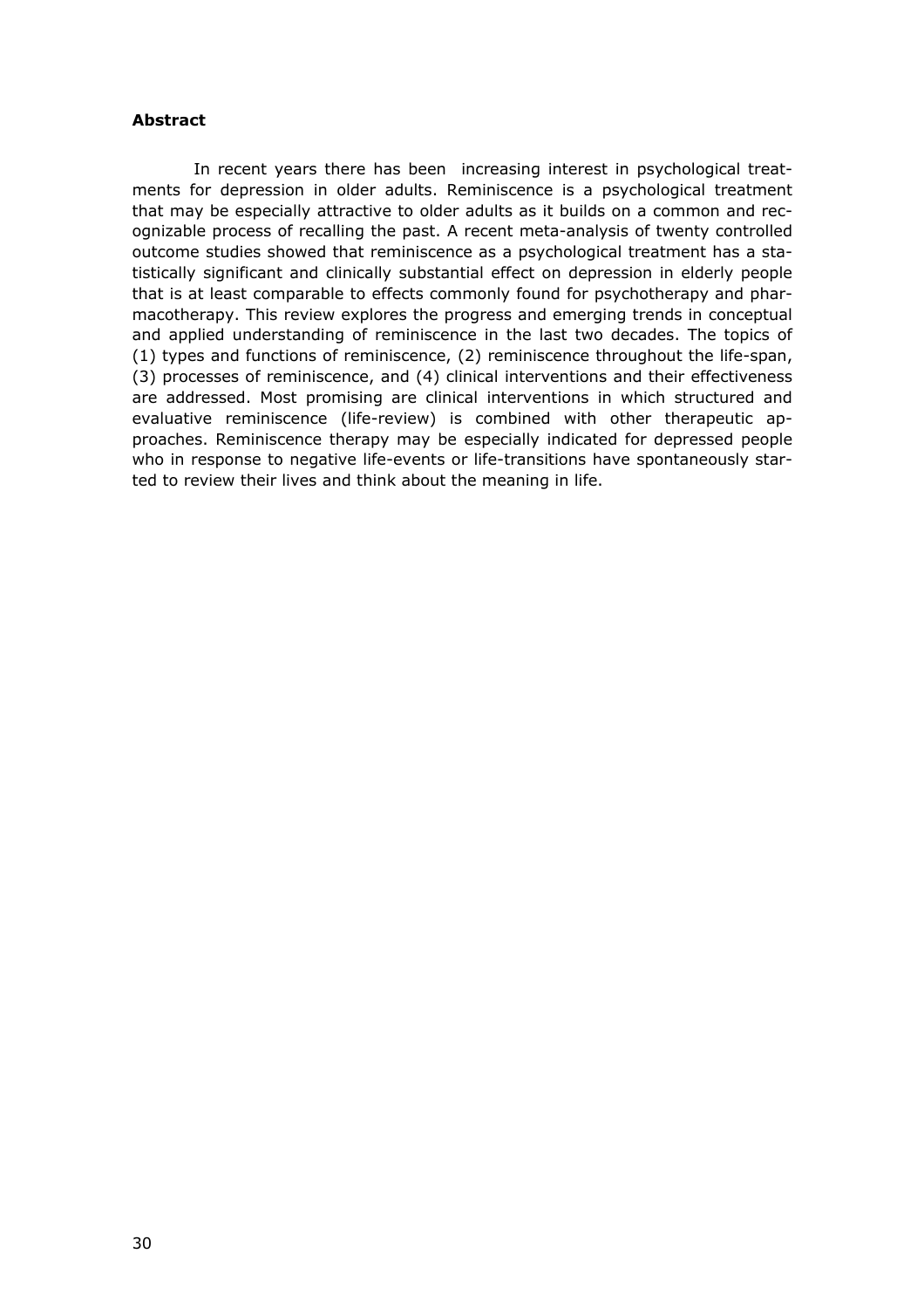## **2.1 Introduction**

 Depression is a common and disabling disorder among the growing number of older adults. About 3% suffer from severe depression and another 10-15% have a mild to moderate depression (Cole and Yaffe, 1996; Beekman et al., 1999). In the setting of primary care the prevalence of major depression in older adults is 5- 10% (Schulberg et al., 2001). Worldwide, depression is among the diseases with the highest burden (Murray & Lopez, 1997). The high prevalence of depression, its impact on quality of life and the preference of older people for psychological treatments (Wetherell et al., 2003; Schaik et al., 2004) underscore the importance of early detection and the availability of accessible, effective psychological treatments, like cognitive-behavioural therapy (Engels & Vermey, 1997; Pinquart & Sörenson, 2001) and interpersonal therapy (Reynolds et al., 1999). A recent meta-analysis of 25 randomized studies on psychological treatments for depression in older adults showed that psychological treatments have moderate to large effects (standardized mean effect size  $d = 0.72$ ; Cuijpers et al., 2006). Reminiscence is another psychological treatment that may be especially attractive to older adults as it links up to a common and recognizable process of recalling the past. Life-review is a more structured form of reminiscence with a focus on re-evaluation, resolving conflicts from the past, finding meaning in one's life and assessing former adaptive copingresponses (Haight & Dias, 1992; Watt & Cappeliez, 2000; Fry, 1983). The importance of memories as a central focus of psychological treatment of depression with older adults is further underscored by recent research that shows that depressed elderly indeed have trouble retrieving specific, positive memories (Serrano & Gatz, 2004; Kuyken & Brewin, 1995), express more bitterness while reminiscing (Cully et al., 2001) and have more negative memories than non-depressed older adults (Yang & Rehm, 1993). Butler (1963) was the first to underscore the importance of reminiscence and life-review in successful adaptation of older adults (Butler, 1963; 1974). Since then there has been a growing interest in reminiscence by both researchers and clinicians (Gibson, 2004; Webster & Haight, 2002; Garland & Garland, 2002). From the beginning clinical application of reminiscence has suffered from the inconsistent findings of studies testing its effectiveness (Thornton & Brotchie, 1987; Hsieh & Wang, 2003). However, in a recent meta-analysis of twenty controlled outcome studies an overall effect size of 0.65 (95% CI =  $0.39$  -0.91) was found (Bohlmeijer et al., 2003). The effect was substantially and significantly larger in depressed people  $(d = 1.28)$  as compared to non- depressed people  $(d = 0.38)$ . The results indicate that reminiscence as a psychological treatment has a statistically significant and clinically substantial effect on depression in elderly people that is at least comparable to those commonly found for psychotherapy and pharmacotherapy (Cuijpers et al., 2006; Pinquart & Sörenson, 2001; Engels & Vermey, 1997). These results also underscore the benefits of a larger implementation of reminiscence as a psychological treatment in mental health care.

 We therefore decided to conduct a review of reminiscence research with a special focus on recent developments in both conceptual understanding and clinical applications of reminiscence. We will start with a short review of the work of Butler and the research that immediately followed his conceptualization of the process of life-review in old age. In the second half of the eighties there was a growing realization that better empirical definition of the types, functions and processes of reminiscence was necessary and that some of the basic assumptions of Butler regarding life-review (especially its supposed universality) were not true (Molinari & Reichlin, 1985; Coleman, 1986; Thornton & Brotchie, 1987; Kovach, 1990; Webster, 1994). The research on reminiscence since the early nineties can be clustered around four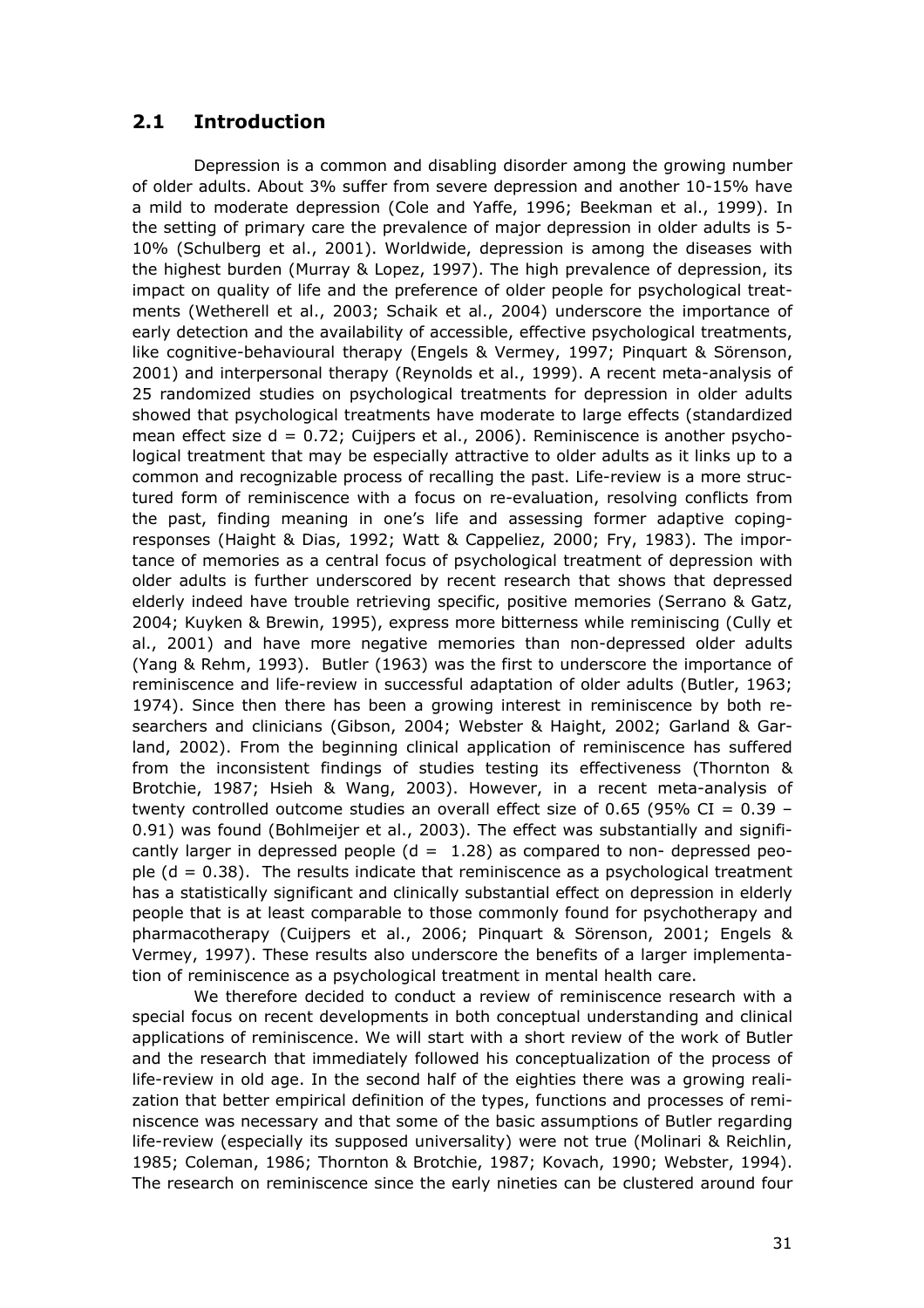topics which we will review more elaborately: (1) types and functions of reminiscence, (2) reminiscence throughout the life-span, (3) processes of reminiscence, and (4) clinical interventions and their effectiveness. This paper ends with a discussion about the conclusions that can be drawn from this review, recommendations for applications in mental health care and priorities for research.

## **2.2 conceptual: Butler's work**

 The foundations for reminiscence and life-review therapy were laid by Butler (1963) in his famous paper *The life-review: an interpretation of reminiscence in the aged*. In this paper Butler put down his clinical observation of an increase of reminiscence – the act or process of recalling the past - in older people and postulated that this was due to the universal occurrence of an inner experience or mental process of reviewing one's life. He conceived of life-review as a spontaneously or naturally occurring process that is 'characterized by the progressive return to consciousness of past experiences, and, particularly, the resurgence of unresolved conflicts' (Butler, 1963, pg 66). He hypothesized that it is caused by the 'realization of approaching dissolution and death, and the inability to maintain one's sense of personal invulnerability' (Butler, 1963, pg 67). Though he recognized that people of all ages review their past from time to time and that any crisis may prompt life review, Butler stressed that life-review is more intensive and observed more frequently in (early) old age. He discerned adaptive and constructive manifestations of lifereview from psychopathological manifestations. The adaptive variant is described as a reconsideration of former life-experiences and their meanings. It will often be accompanied by mild feelings of nostalgia or regret but is generally typified by expanded understanding and acceptance of one's life, the experience of meaningfulness and declining death-anxiety. Sometimes a personality reorganization can be witnessed. Butler gives the example of a 78-year-old man 'who had significantly impairing egocentric tendencies who became increasingly responsive in his relationships to his wife, children and grandchildren' (Butler, 1963, pg 68). The pathological variant is described as a constant preoccupation with the past and obsessive ruminations. This may result in severe depressions, states of panic and intense feelings of guilt. Elderly with a higher risk for this kind of life-review are people living in growing isolation and 'persons that always tended to avoid the present and that put great emphasis on the future' and 'those who have consciously exercised the human capacity to injure others' (pg, 70). Though the environmental influences are recognized, in the opinion of Butler, the nature and outcome of the life-review process are mainly determined by the life-long unfolding of character. In general his theory of the life-review is described in psycho-analytical terms as can be seen in a sentence like 'as the past marches in review, it is surveyed, observed and reflected upon by the ego' and his observation that an explanation for the increase of life review in the aged is that 'the customary defensive operation provided by work has been removed' (Butler, 1963, pg 75).

 In later papers Butler elaborated on the concept of life-review without renewing or changing his basic assumptions (Butler, 1974; Lewis & Butler, 1974; Butler, 1980). The major developmental task is described as the task 'to clarify, deepen and find use of what one has already obtained in a lifetime of learning and adapting' (Butler, 1974, pg 531). Therefore life-review is seen as an aid to successful aging. Life-review therapy is introduced and recommended as an important intervention for the promotion of mental health that should?? be widely used. Lifereview may serve many therapeutic goals: making sense of the whole of one's life, restructuring identity, resolving old problems and conflicts, restoration of harmony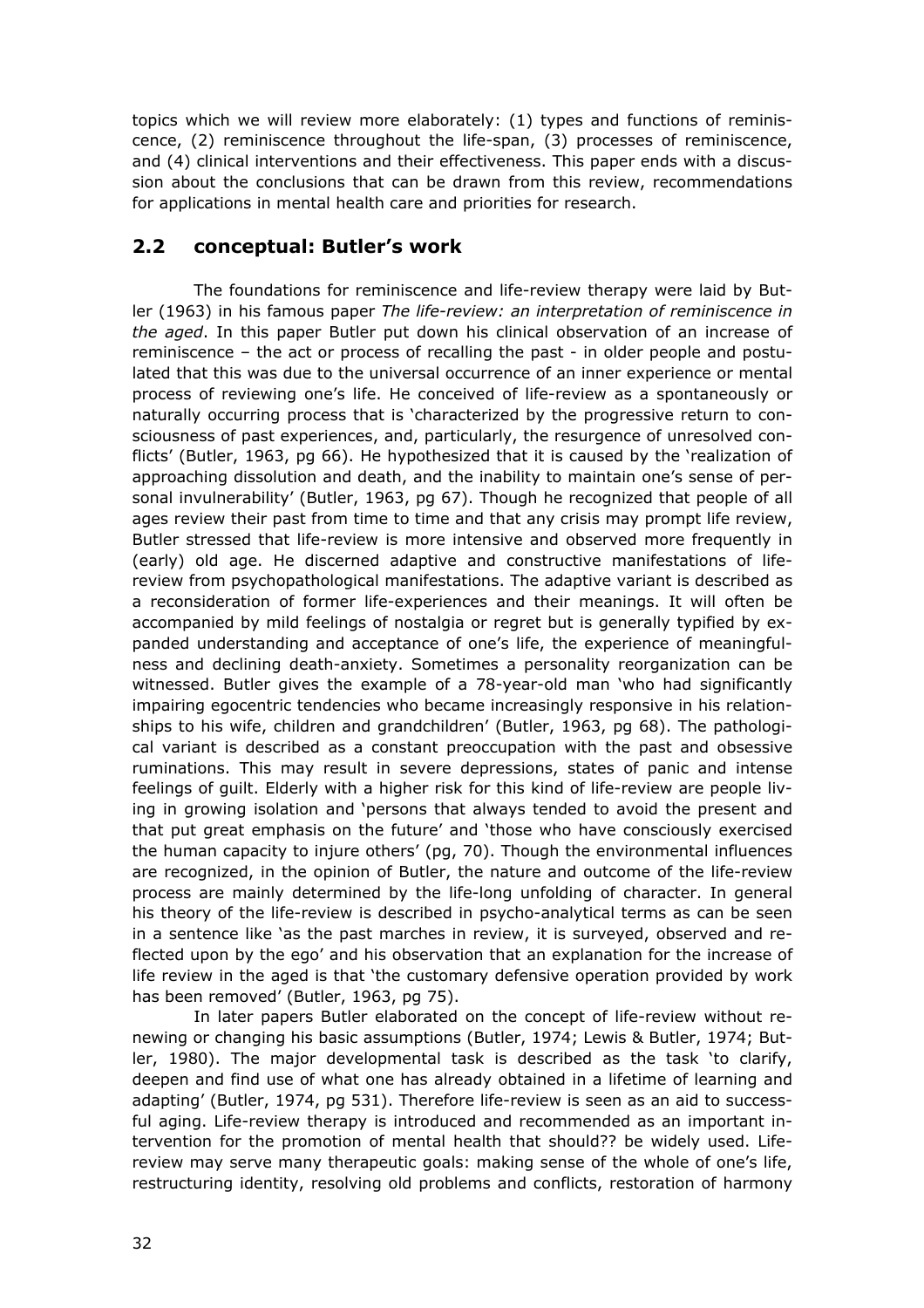with friends and relatives, reliving dreams of youth, reconciliation, and the capacity to live in the present (Lewis & Butler, 1974).

## **2.2.1 Reminiscence-research in the years 1963 – 1985**

 Initiated by Butler's concept of life-review, reminiscence increasingly became the object of scientific research. The relationship between reminiscing and measures of adaptation was further explored (McMahon and Rhudick, 1964; Havighurst and Glasser, 1972; Boylin et al., 1972. Lowenthal et al., 1975; Coleman, 1974; Lewis, 1971).In addition, reminiscence was applied as an intervention and the effects on depression, self-esteem and life-satisfactions were studied (Lappe, 1987; Perrotta & Meacham, 1981). In the second half of the eighties many reviews of the reminiscence-research were conducted (Molinari & Reichlin, 1985; Thornton & Brotchie, 1987; Kovach, 1990; Haight, 1991). In these reviews a number of criticisms were put forward concerning, for example, the lack of conceptual clarity, the lack of evidence for some basic assumptions regarding life-review (that it is universal, biologically triggered by forthcoming death and that it mainly has an intra-psychic function) and the conflicting evidence of the supposed therapeutic effects of reminiscence and life-review. One could say that the first phase of reminiscence ended with the increasing realization that psycho-analytic and stagedevelopmental frameworks had to be complemented with other theories or frameworks to fully understand the phenomenon of reminiscence; and that reminiscence, as a therapeutic intervention, is more complex than originally thought; and that therefore global definitions of reminiscence-therapy were useless (Kovach, 1990; Webster, 1994). These conclusions suggested directions for research in, what we call, the second phase of reminiscence research which were summarized by Kovach (1990): a more precise definition of reminiscence and its different functions, the development of reliable and valid measures of reminiscence, study of reminiscence throughout the life-span, the linking of reminiscence and psychosocial theories of adaptation, stress, coping, specification of the working elements of reminiscence intervention taking into account target group, setting and aims. We will now more elaborately review the reminiscence-research of the period from1986 to the present date.

## **2.3 conceptual: recent developments**

## **2.3.1 Functions of reminiscence**

 Until 1990 typologies of reminiscence were made but were based on descriptive literature and practice. For example, Lo Gerfo (1980) discerned three ways of reminiscence: informative, evaluative and obsessive. Coleman (1986) developed a taxonomy of different attitudes towards reminiscence: positive, negative and avoidant. In the second phase the question of operationalizing different functions of reminiscence was more systematically approached. Wong & Watt (1991) developed a more comprehensive taxonomy including and combining the different functions that were proposed until 1990. Six types of reminiscence were defined: integrative, instrumental, transmissive, escapist, obsessive and narrative. Four hundred people aged 65 years and older were interviewed both on their present life-situation and their past. On the basis of these interviews different experts rated whether they thought the subjects were successfully or unsuccessfully adapting to older age. Transcripts of the interviews in which the participants were encouraged to reminisce were coded for the amount of words associated with the different types of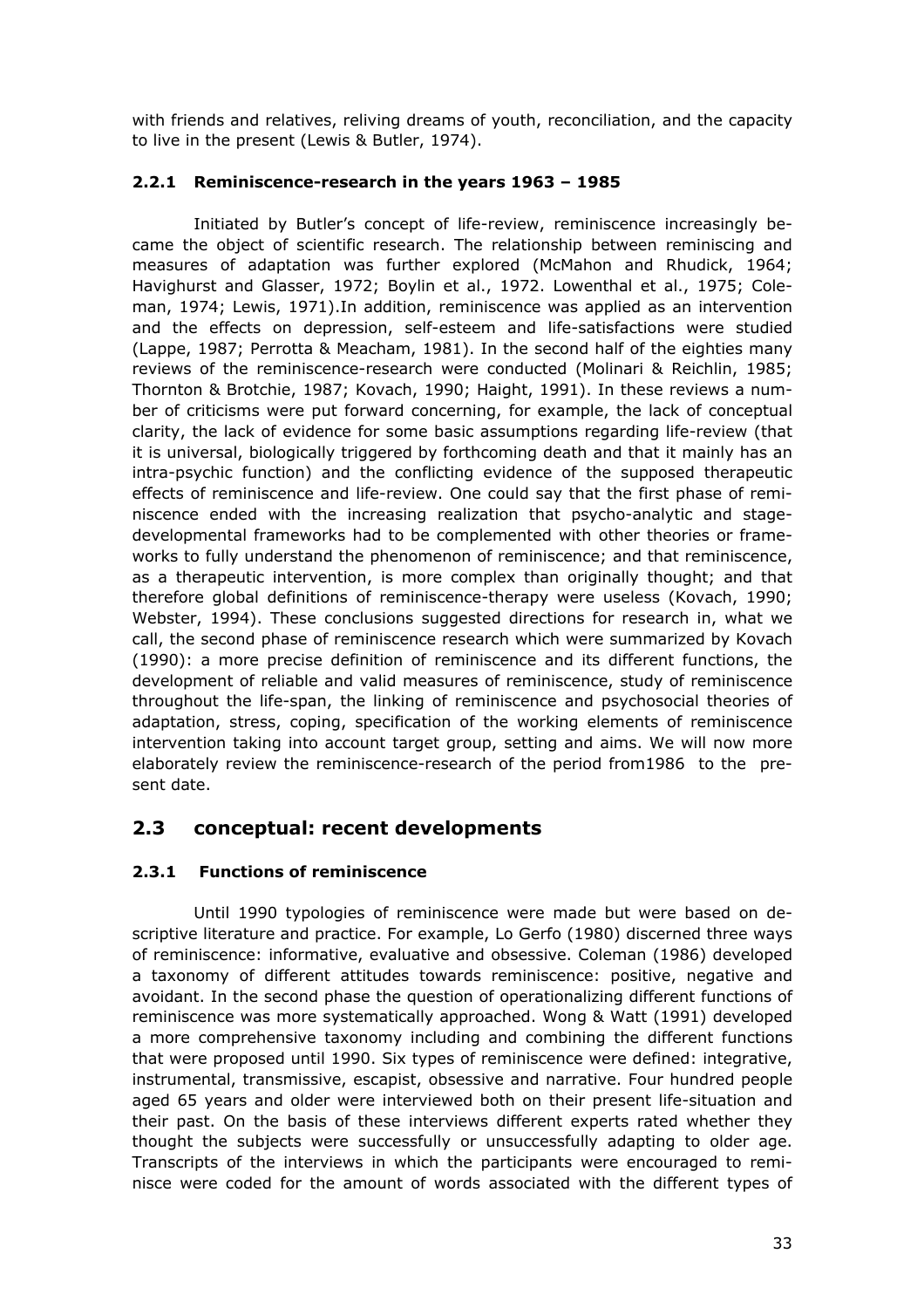reminiscence. Elderly who were considered to have more successfully adapted, demonstrated more integrative and instrumental and less obsessive reminiscence. Community dwellers made more use of integrative and instrumental reminiscence than elderly living in institutions.

 In order to produce an alternative for delineating reminiscence types by coding transcripts of interviews, Webster (1993) developed the Reminiscence Functions Scale (RFS). This self-report questionnaire consists of 43 possible purposes of reminiscence. Subjects can indicate on a 6-point scale how often they make use of reminiscence for a specific purpose. Factor-analysis showed that the RFS consists of 8 factors (Webster, 1994): boredom reduction, death preparation, identity, problem-solving, conversation, intimacy maintenance, bitterness revival and teach/inform. Table 1 presents an overview of the taxonomies of Wong and Watt (1991) and Webster (1994) as well as those of Cappeliez et al. (2005) and Bluck and Alea (2002).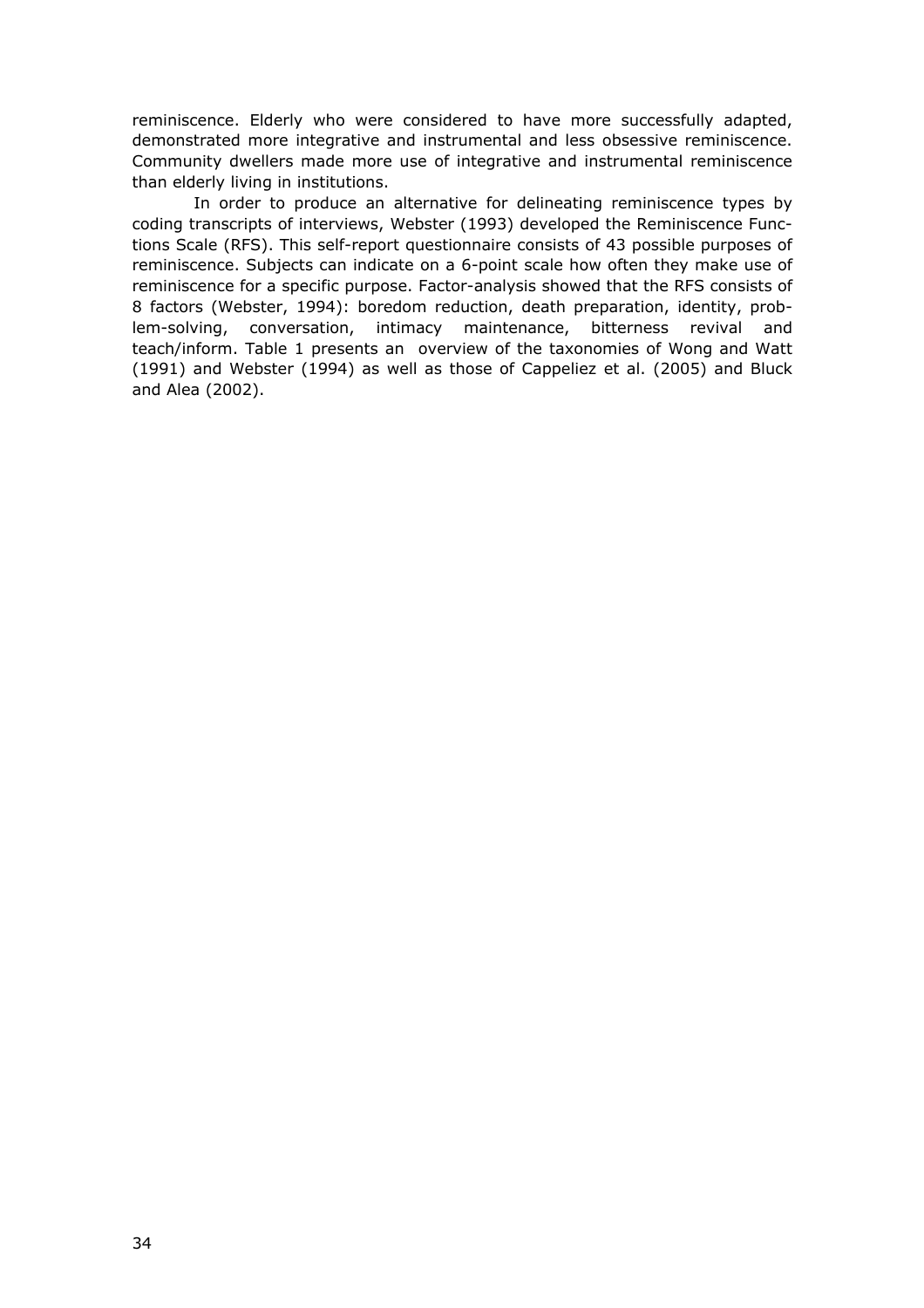| Wong<br>(1991)  | & Watt Webster (1994)        | Bluck<br>and<br>Alea(2002)) | Cappeliez<br>al. (2005) | et Function                                                                          |
|-----------------|------------------------------|-----------------------------|-------------------------|--------------------------------------------------------------------------------------|
| Integrative     | Identity                     | Self                        | Positive                | discover<br>To<br>meaning and<br>continuity                                          |
| Problem solving | Problem solving              | Directive                   | Neutral                 | To draw<br>on<br>past experi-<br>ences<br>to<br>with<br>cope<br>present<br>problems  |
| Transmissive    | Teach/inform                 | Directive                   | Neutral                 | provide<br>To<br>instruc-<br>an<br>tive story                                        |
| Narrative       | Conversation                 | Social                      | Positive                | To provide a<br>descriptive<br>story                                                 |
| Escapist        | Boredom reduc- Self<br>tion  |                             | Negative                | To dwell<br><sub>on</sub><br>good<br>old<br>days to es-<br>from<br>cape<br>present   |
| Obsessive       | Bitterness revi- Self<br>val |                             | Negative                | To<br>obsess<br>about<br>unre-<br>solved<br>dis-<br>turbing<br>events in the<br>past |
|                 | Death prepara-<br>tion       | Self                        | Positive                | To<br>prepare<br>for death                                                           |
|                 | Intimacy main-<br>tenance    | Social                      | Negative                | maintain<br>To<br>memories of<br>significant<br>others.                              |

### **Table 1 taxonomy of functions of reminiscence and autobiographical memory (based on: Webster & Haight, 1995).**

It is clear that although there is overlap between the different classifications (Webster & Haight, 1995), the RFS functions of Intimacy Maintenance and Death Preparation appear to be unique.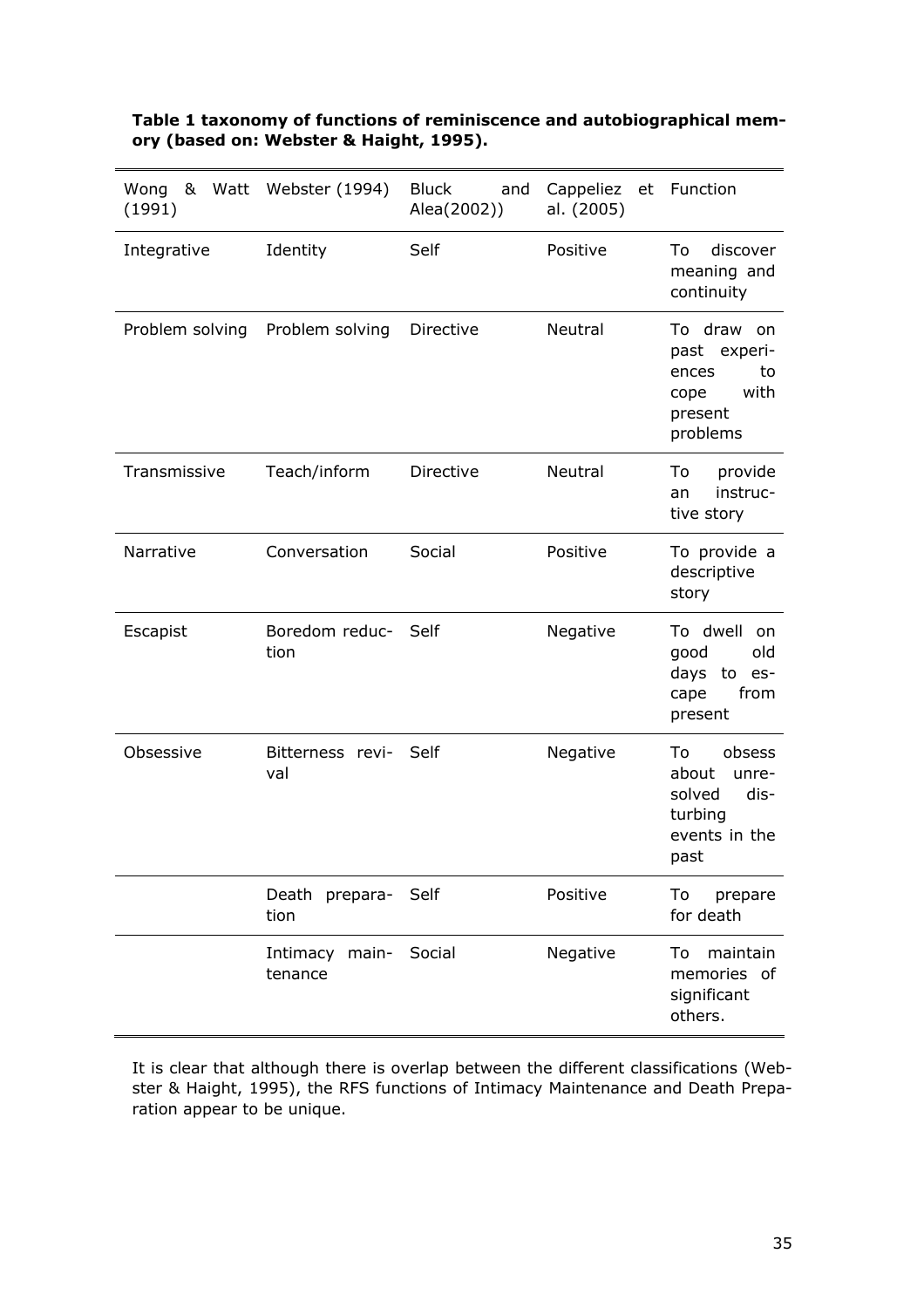#### **2.3.2 Reminiscence and research on autobiographical memories**

 Recently there has been a growing interest in the linkage of reminiscence research and the research on the function of autobiographical memory (Webster & Cappeliez, 1994; Bluck & Levine, 1998; Bluck & Alea, 2002; Webster & Gould (2006). Bluck & Alea (2002) discuss the functions of autobiographical memory. Researchers in this field in general agree that autobiographical memory serves three functions: self, directive and social. The directive function is very similar to the problem solving functions in other taxonomies. It is about using the past for guidance and planning of present and future behavior: solving problems, development of opinions, understanding the inner world of others. The self function involves the use of personal memories to preserve a sense of continuity and coherence. The social function of autobiographical memory is the development, maintenance and nurturing of social relationships. The existence of these functions was empirically confirmed in an exploratory study of a sample of 167 undergraduate students (Bluck et al., 2005). For this study the Think About Life Experiences questionnaire (TALE) was developed, consisting of 28 items assessing the level of the three functional uses of autobiographical memory. Exploratory factor-analysis revealed that some elements of meaning making are part of the directive factor. This finding is consistent with theories of Baddeley (1987) and Pillemer (2003) in that 'people may be able to use autobiographical memory most effectively to direct present and future behavior if they periodically update and refine meanings and causes for past events' (Bluck et al., 2005, pg 109).

#### **2.3.3 Reminiscence styles in relation to psychological functioning and personality**

 The development of the RFS has facilitated the study of reminiscence in relation to other psychological concepts. Cully et al., (2001) studied the relationship between the frequency and functions of reminiscence, personality styles (NEO-FFI, Costa & McCrae, 1992) and psychological functioning (STAI, Spielberger et al., 1970; BDI, Beck et al., 1996) in 77 healthy older adults. Neuroticism was reported to correlate positively and significantly with Bitterness Revival, Boredom Reduction and total reminiscence. Agreeableness correlated negatively with Bitterness Revival. Anxiety (both state and trait) correlated with Bitterness Revival, Boredom Reduction, Death Preparation and total reminiscence. Depression was associated with Bitterness Revival. Analysis showed that 24% of the variance in the reminiscence factors was explained by the psychological measures (both personality styles and psychological functioning).

 Cappeliez & O'Rourke (2002) studied whether frequency and functions of reminiscence were predicted by personality and existential concerns. Eighty-nine older adults were recruited from a university-based education program and filled out the NEO-FFI, the RFS and the Life Attitude Profile-Revised (LAP-R, Reker, 1992). Altogether, 28% of the variance in the total amount of reminiscence was predicted by personality traits (16%) and life-attitudes (12%). Among the lifeattitudes, a lower score on goal-seeking predicted a higher level of reminiscence, a greater use of boredom reduction, death-preparation and bitterness revival. A higher score on existential vacuum predicted a higher score on death preparation. Among the personality traits, a higher score on neuroticism predicted higher scores on total reminiscence, identity and bitterness revival. More openness predicted higher total reminiscence and more use of death preparation and identity. The authors concluded that especially the functions that can be considered intra-personal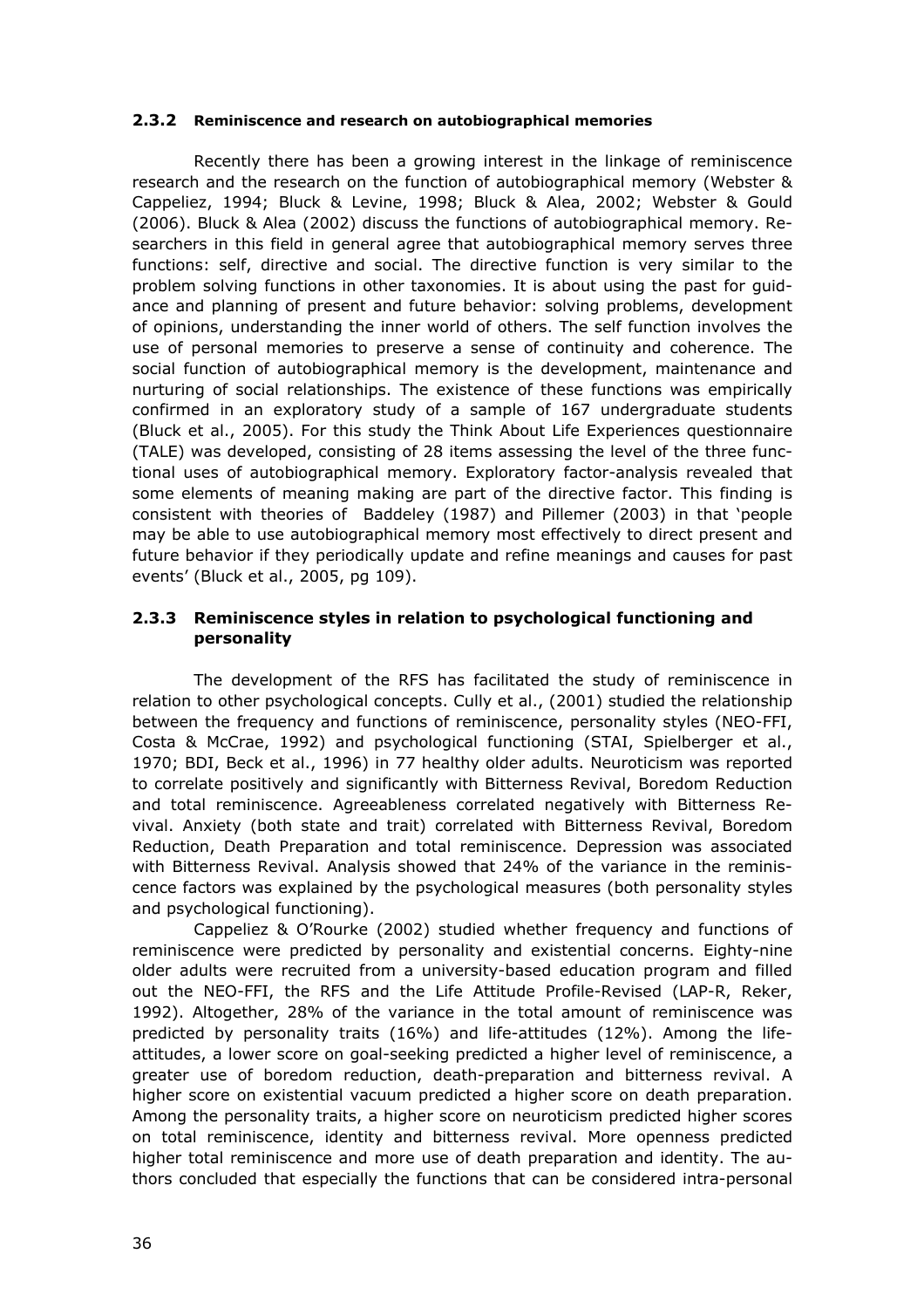in nature (boredom reduction, death preparation, identity, bitterness revival) were predicted by personality traits and life-attitudes (Cappeliez & O'Rourke, 2002). These findings were in line with similar cross-sectional studies by Webster (1994) and Quackenbush & Barnett (1995).

 In two studies the relationship between reminiscence functions and attachment styles was studied (Webster, 1998, Molinari et al., 2001). Molinari et al. found that patients attending a gero-psychiatric outpatient clinic, who were more securely attached (measured with the Relationship Questionnaire; Bartholomew & Horowitz, 1991), made more use of reminiscence in order to teach and inform. Webster (1998) found that secure attachment was associated with less Bitterness Revival and Problem-Solving than the Fearful attachment style, and secure attachment was associated with a higher score on the Teach/Inform RFS factor than the dismissive style - replicating the findings of Molinari et al. These findings suggest that securely attached individuals have less negative intrapersonal memories and engage in social reminiscing for didactic purposes more so than less securely attached persons.

 In a recent study, 420 older adults with an average age of 61 years and with 12.5 years of formal education were asked to fill out the NEO-FFI, the RFS, the Satisfaction with Life Scale (SLS, Diener et al., 1985) and the General Health Questionnaire (GHQ, Goldberg, 1978) as a measure of psychological distress (Cappeliez et al., 2005). In this group 17% of the variance in life-satisfaction and 43% of the variance in psychological distress were predicted by personality traits. For reminiscence functions, the amount of explained variance was 15% and 21% respectively. When controlled for personality traits, reminiscence styles predicted 5% and 1% of life-satisfaction and psychological distress additionally. Again, boredom reduction and bitterness revival predicted lower life-satisfaction, and death preparation higher life-satisfaction. Psychological distress as measured by the GHQ was not significantly predicted by one unique reminiscence style. To summarize, research has shown that different types of reminiscence exist which have different functions. The finding that these different functions show different correlational patterns with personality traits and psychological functioning corroborates the theory/finding that it is important to distinguish these different types and functions. In the following section we will review evidence on the occurrence of reminiscence and different types throughout the lifespan

### **2.3.4 Life-span perspective of reminiscence**

 In its early stages reminiscence was studied mainly within the context of developmental stage theory (Erikson, 1963; Webster, 1999). Life-review was seen as a naturally occurring process which takes place in the last stage of the psychosocial development of human beings. The main hypotheses that could be deduced from this theory were that life-review is universal and old-age specific. These hypotheses were not confirmed in empirical studies. In one study it was found that about 46% of a sample of centenarians had not engaged in a life-review and that only 49% of the 60-year-olds had conducted a review or were currently reviewing their lives (Merriam, 1993; 1995). This was in line with an earlier study by Lowenthal et al. (1975) who had found that 44% of a sample of only middle-aged parents were actively reviewing and evaluating past experiences and life events. Based on studies rejecting the claim that life-review is old-age specific, it was suggested that reminiscence and life-review could be better understood within a life-span perspective (Webster & Cappeliez, 1993; Webster, 1999). Central in the life-span perspective is the idea that human development must be seen as a life-long adaptation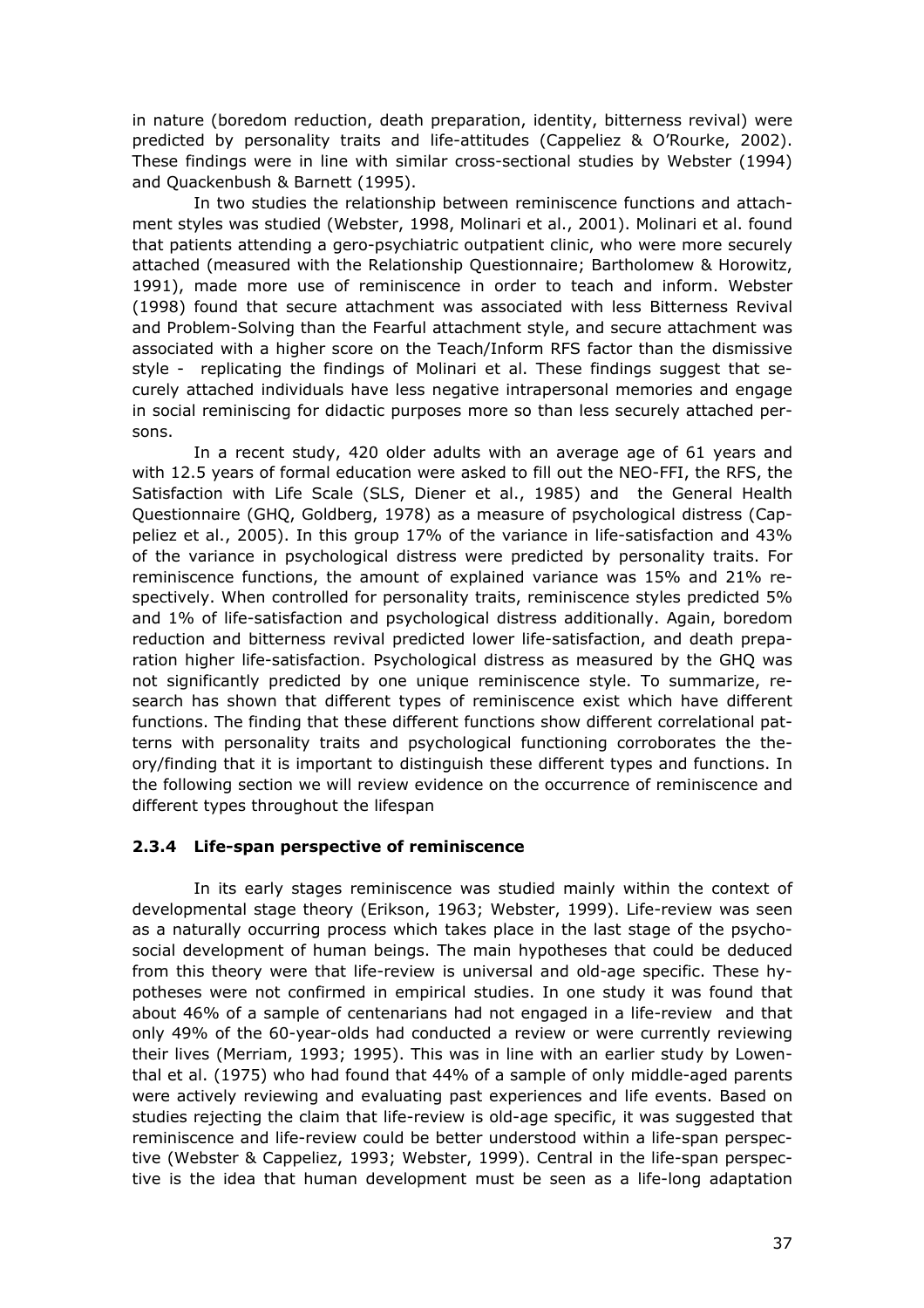process in which both individual and environmental features play a reciprocal role (Baltes, 1987). The application of a life-span perspective to reminiscence expanded the scope of research in several ways. First, it called for the study of reminiscence and life-review at all ages. Second, it stressed the influence that specific social and cultural contexts may have on reminiscence.

 Webster (1995) studied reminiscence behaviour among 710 people ranging from 17 to 91 years of age, using the Reminiscence Functions Scale. No difference in the total amount of reminiscing at different ages was found, but there was a linear increase with age of reminiscence for the sake of intimacy maintenance and a linear decrease of bitterness revival reminiscence (Webster 1995). These results were replicated in later studies (Webster & McCall, 1999; Rybash & Hrubi, 1997). Both Hyland & Ackerman (1988) and Webster (1994) found that middle-aged people reminisced less frequently than adolescents and older adults.

 In one study life-review was operationalized as the identification and elaboration of life-events (de Vries et al., 1995). The aim of the study was to detect any age or gender differences in characteristics of the life-review process (positive versus negative; complexity, anticipation, intensity) in a sample of 60 young, middleaged and old people. Apart from an increase with age of the number of life-events remembered, there were many more qualitative similarities than differences in reminiscing about life-events between the age and gender groups. For example, negative (unpleasant) life-events triggered a much more elaborate and complex reminiscing response than positive life-events in all groups except for older women who spent equal cognitive energy on both types of life-events (de Vries et al., 1995).

 Pasupathi & Carstensen (2003) studied the age differences in emotional experiences during mutual reminiscence. There was a correlation between age and increases in positive emotion while talking about the past but not while being engaged in other social situations. These age differences only occurred during the retelling of positive stories. This seemed due to the effect that older adults relived the positive quality of the initial event to a greater extent than younger people in everyday social conversations (Pasupathi & Carstensen, 2003).

 Wink & Schiff (2002) found that only 42% of older adults had engaged in life-review and among them the majority were women. Scores on life-review did not correlate to self-reports of life-satisfaction, but were positively related to questionnaire ratings of personality qualities like openness to experience, creativity and personal growth. Further, ratings of life-review were related to the amount of introspection and insight as observed during interviews in early, middle and late adulthood and to a global measure of past negative life-events. Finally, 120 participants (70%) were observed to have high acceptance of the past. 25% of this subgroup had engaged in life-review and 75% had not. Wink & Schiff (2002) concluded that for a majority of people successful adaptation to older adulthood could be reached without life-review but that for some people life-review was a very important way of coping with difficulties. Which pathway to successful aging was taken seemed to be determined by personality, the amount of experience of negative life-events and larger social and cultural context factors.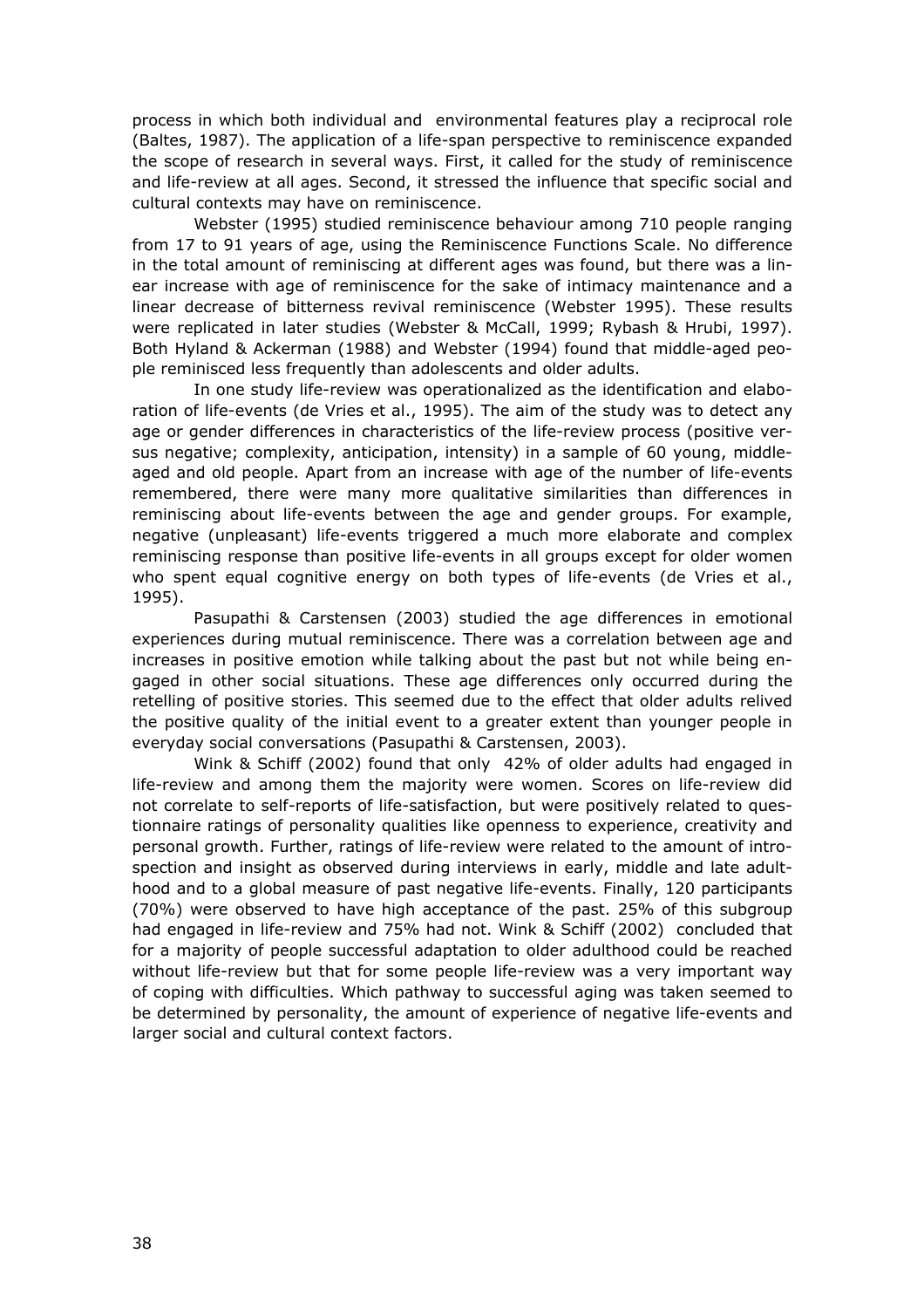### **2.3.5 Contextual factors in reminiscence**

 In their review on reminiscence, Molinari & Reichlin (1984) stressed the importance of contextual factors in reminiscence. Reminiscence does not occur in a vacuum; rather, our memories are triggered, negotiated, and situated within particular contextual parameters. The role of contextual factors may take place at different levels. Wang & Brockmeier (2002) conceptualized autobiographical memory as cultural practice. They stress the local constraints, social interests and rhetorical orders 'that may have an impact on why individuals engage in memory talk, what they present as their past' (pg 59). Sayre (2002) found that 71% of the life-stories of older adults contained narratives about achievement in life. One explanation could be that the heroic epic described as 'a process of individual development through obstacles and defeats to accomplishment and success' (Sayre, 2002, pg143) is deeply rooted in American culture (Hillman, 1983; McAdams & Ochberg, 1988). Merriam (1993) found that African Americans recalled personal memories for the social purpose of teaching younger adults and children about the difficulties encountered while growing up in a black minority in a racially intolerant America. At another level reminiscence may be influenced by different settings and social contexts. Molinari et al. (1995) found that institutionalized, - in contrast to community residing - older adults, reminisced more frequently for the purpose of boredom reduction. Webster (2002) found that families differ significantly in the value they place on reminiscence. Social and group norms may determine which autobiographical memories are shared (Wallace, 1992; Parker, 1995). Generally, in narrative psychology it is stressed that telling one's life-story is a process of coconstruction, and the characteristics and behavior of the audience or listener are of major influence on the content of the life-story (Marsh & Tversky, 2004; Adams et al., 2002).

### **2.3.6 Gender differences**

 In general, gender differences in reminiscence behaviour across the lifespan were reported in favour of women. Women had more (vivid) memories, included more details of personal experiences and had better memory for emotional experiences (Sehulster, 1995; Siedlitz & Diener, 1998). Pillemer et al. (2003) studied gender differences in autobiographical memory styles in 157 older adults. The sample consisted of two cohorts. Members of the younger cohort were  $68 - 71$ years old; members of the older cohort were 76 – 79 years of age. The participants were interviewed for 3 hours about changes in their lives in the last 15 years. The interviews were then transcribed and coded for the specificity or generality of memories. The results showed that women did not talk more during the interviews but recounted a greater number of specific memories than men (Pillemer et al., 2003). Scores on the reminiscence functions scale (Webster, 1993) showed that women had significantly higher scores on the identity factor and intimacy factor. Combining the two results the authors came to the conclusion that the higher frequency of recounting specific memories by women was due to the fact that women placed greater value on (purposeful) reminiscing.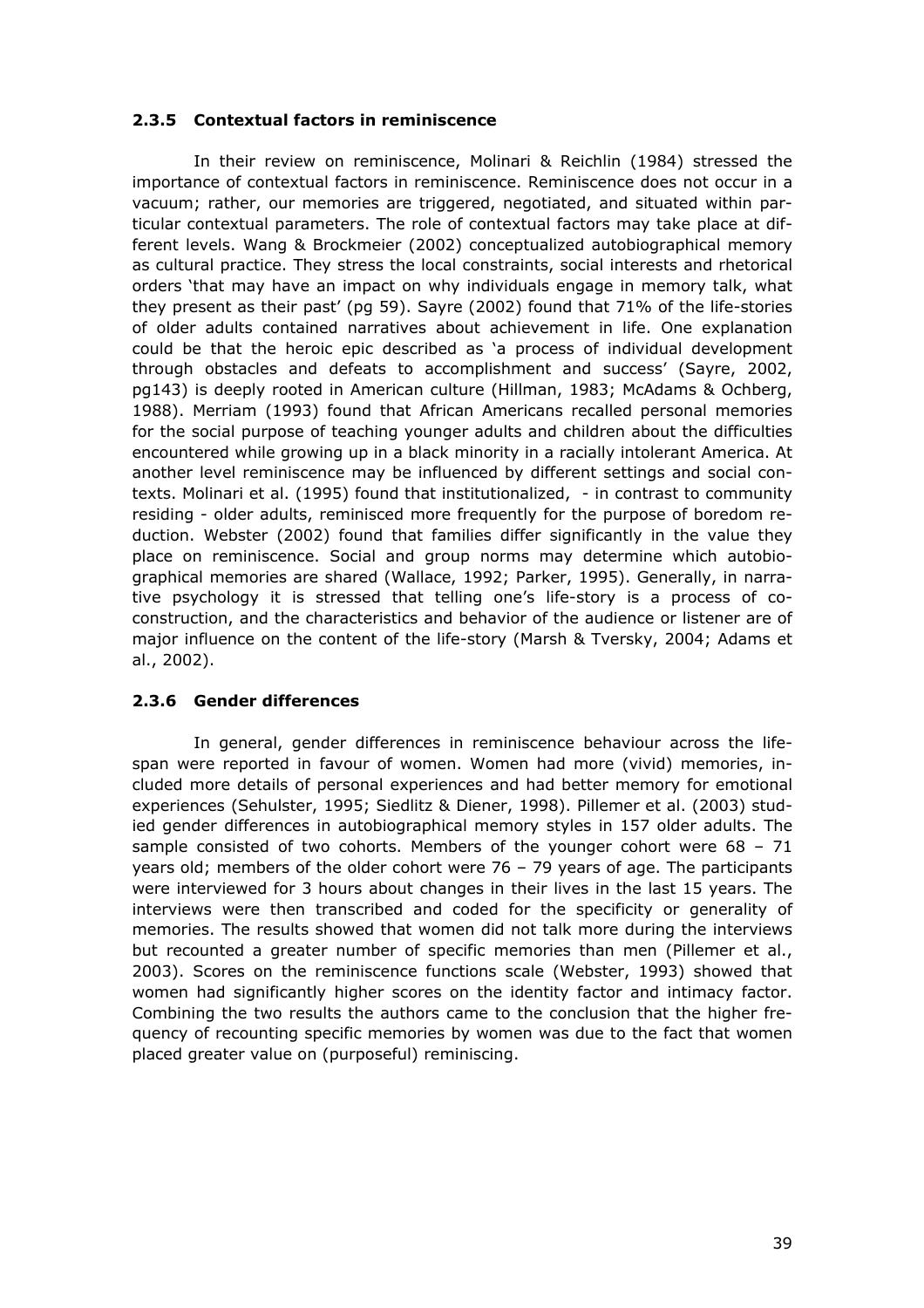### **2.3.7 Development of reminiscence in children**

 Recent research suggests that the way in which one reminisces is learned already in early childhood. There is a rapidly growing body of knowledge on the development of reminiscence in young children and how reminiscence styles are influenced by parental conversations with their children about the past (Fivush & Reese, 2002). One dimension in which parents can differ when reminiscing with their children is elaborateness (Fivush & Fromhoff, 1988). Parents with high elaborative communication styles ask more questions containing new information when discussing past events than less elaborative parents. Children of highly elaborative parents will have a more elaborative reminiscence style (recalling more information) than other children (Reese et al., 1993). Parents also differ in the type of information they focus on when reminiscing. The focus may be on orientation (chronology, when, where, who) or on evaluation (mental state, why, how). Also in this respect children seem to copy the reminiscence style of their parents when they talk about past events independently (McCabe & Peterson, 1991). Cleveland & Reese (2005) found that the amount of structure and autonomy support given by mothers during reminiscing with their children predicted the amount of memory information of the children when they were 40 and 65 months of age. In a study with 27 asthmatic children it was found that the children of mothers who used emotional language and gave explanations about the causes of the chronic disease showed better emotional well-being and fewer behavioural problems than children of mothers who did not use emotional language and explanations (Sales & Fivush, 2005). The same authors noted however that emotional disclosure without a context of explanations seemed detrimental.

 In several studies evidence was found that both fathers and mothers were more elaborative and evaluative with daughters than sons, and that parents discussed emotions (especially sadness) more with daughters than with sons (Fivush, 1998; Reese, Haden & Fivush, 1996; Adams et. al, 1995). These findings could explain why adult women told more comprehensive and emotionally evaluative stories about their past than adult men (Fisher, 2000). An important question is if there are any determinants of specific reminiscence conversations between parents and their children. In a longitudinal study of New Zealand mothers and their children it was found that elaborative and emotional reminiscing was predicted by the security of the attachment between the mothers and their children (Farrant & Reese, 2000).

### **2.3.8 Theoretical understanding of reminiscence across the lifespan**

 In addition to the disengagement theory (Baum & Baum, 1980; Butler, 1963) and the ego-integrity theory (Erikson, 1956; Taft & Nehrke, 1990), in recent years new theories are applied to reminiscence, for example the continuity theory and socio-emotional selectivity theory. These theories fit with a contextual and lifespan approach to reminiscence. According to continuity theory individuals, when confronted with life-events or transitions, 'attempt to preserve and maintain existing internal and external structures and they prefer to accomplish this objective by using strategies tied to their past experiences of themselves' (Atchley, 1989, pg 137). This sense of continuity, with the aid of reminiscence, will promote adaptation (Parker, 1999). Continuity theory would predict that people will reminisce more frequently during periods of personal transition than in more stable periods. In testing this hypothesis, Parker (1999) found that young people were significantly more likely to reminisce during transitional periods than older adults.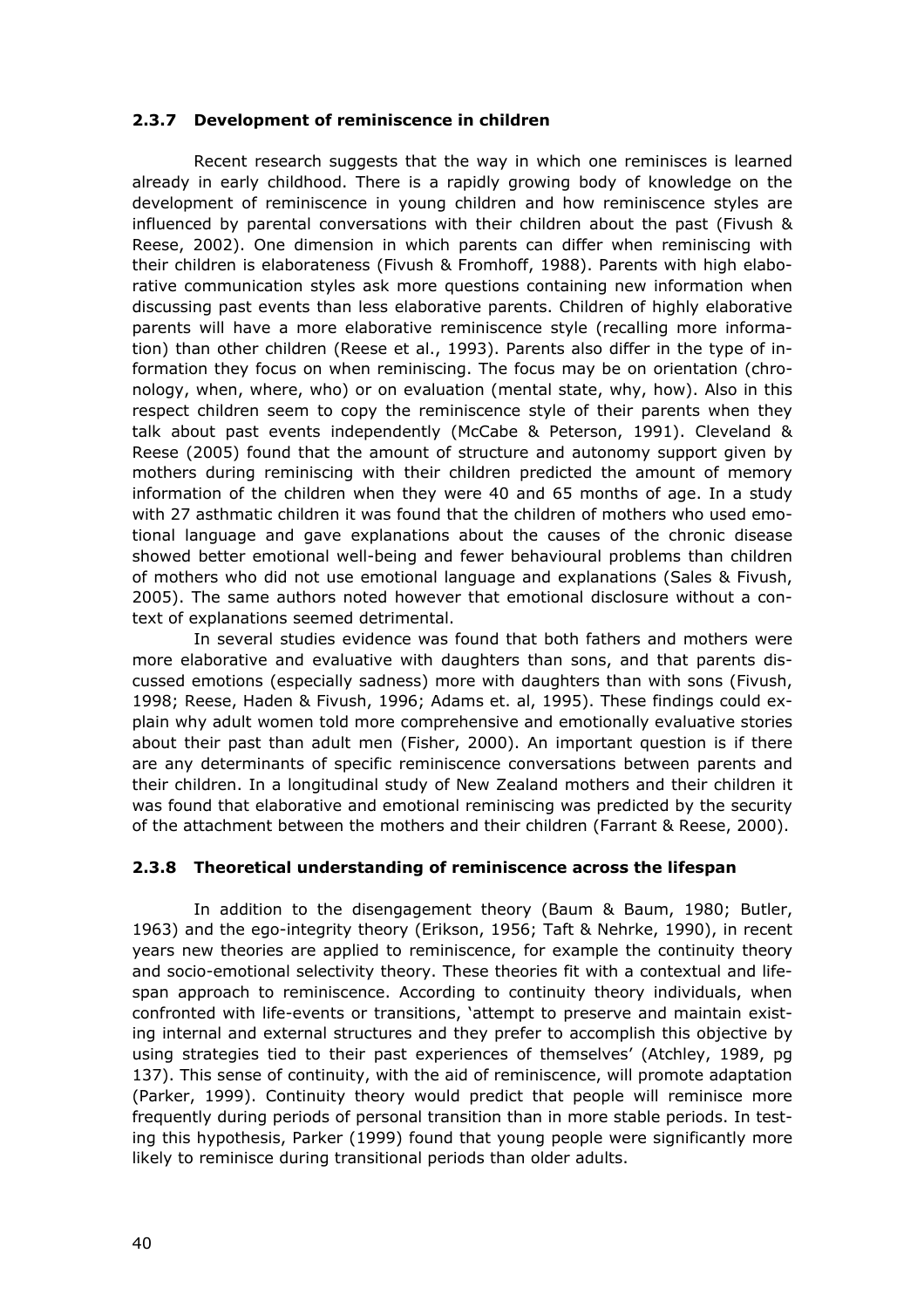Another theory applied to reminiscence is the socio-emotional selectivity theory (Carstensen, 1995). This theory proposes that with growing age emotion regulation becomes more important than information gain and that the elderly arrange their social life in such a way (concentrating on close relationships) that they can have as many emotionally meaningful interactions as possible (Pasupathi & Carstensen, 2003). One important aspect of such self-regulation is known as the positivity effect (Carstensen & Mikels, 2005), in which it is assumed that an emotionally gratifying focus '…would bias attention and memory in favour of material that optimizes emotion regulation (i.e., positive material) even if there are costs to focusing only on such material' (p. 118). This hypothesis has been supported by many studies (Kennedy, Mather, & Carstensen, 2004).

 Older adults will therefore actively look for social interactions in which they reminisce because of the potential for emotion regulation and well-being (Pennebaker, 1997; Bluck & Levine, 1998). This preference for talking about the past in social interactions with strangers was confirmed in several studies (Pasupathi & Carstensen, 2003).

### **2.3.9 Specifying processes of reminiscence**

 Possibly as a consequence of the inconsistent findings in effectiveness research on clinical reminiscence interventions there has been a growing interest in recent years in clarifying the relationship between the psychological processes reminiscence may bring about and possible outcomes (e.g., Bluck & Levine, 1998; Garland & Garland, 2001; Haight et al., 1995; Webster & Young, 1988; Wong, 1989; Wong, 1995). In the literature four processes are mostly mentioned: preserving self-identity and self-continuity; enhancing meaning in life and coherence; preserving a sense of mastery; and promoting acceptance and reconciliation.

 Continuity of self is one of the most important functions of autobiographical memory (Bluck et al., 2005). It is based on the presence of a personal identity that is formed during adolescence (Erikson, 1956). Identity is built on ideology (McAdams, 1994). It is based on the commitment to stable values and beliefs (Erikson, 1956; Neimeyer & Metzler, 1994). Identity is also based on awareness of how a person (and his- or herelf) has changed over time (Baumeister, 1986). Recent studies on the self-system theory of subjective change have shown that across the lifespan a temporal orientation of stability of the self is stronger related to subjective well-being than a temporal orientation of change (Keyes, 2000; Westerhof & Keyes, in press). Identity can be seen as an authentic biography that gives answers to questions like where am I coming from, where am I now and where am I going (Giddens, 1991; Bluck et al., 2005). 'A person's identity is not found in behavior (…) but in the capacity to keep a particular narrative going' (Giddens, 1991, p. 54). In particular, integrative reminiscence may contribute to a person's self-identity by letting people tell and retell the story of their lives.

 Meaning in life has been defined as 'the cognizance of order, coherence, and purpose in one's existence, the pursuit and attainment of worthwhile goals, and an accompanying sense of fulfillment' (Reker & Wong, 1988). It is generally considered to consist of a cognitive and a motivational component (Dittmann-Kohli & Westerhof, 2000). The cognitive component refers to beliefs about and evaluations of one's life. The motivational component refers to having a purpose in life. Instrumental reminiscence may enhance meaning in life by focusing on past worthwhile experiences, acquired values, past and future plans (Wong, 1995).

 Having a sense of mastery, control, competence and self-confidence (whether an illusion or real) plays an important role in successful problem solving,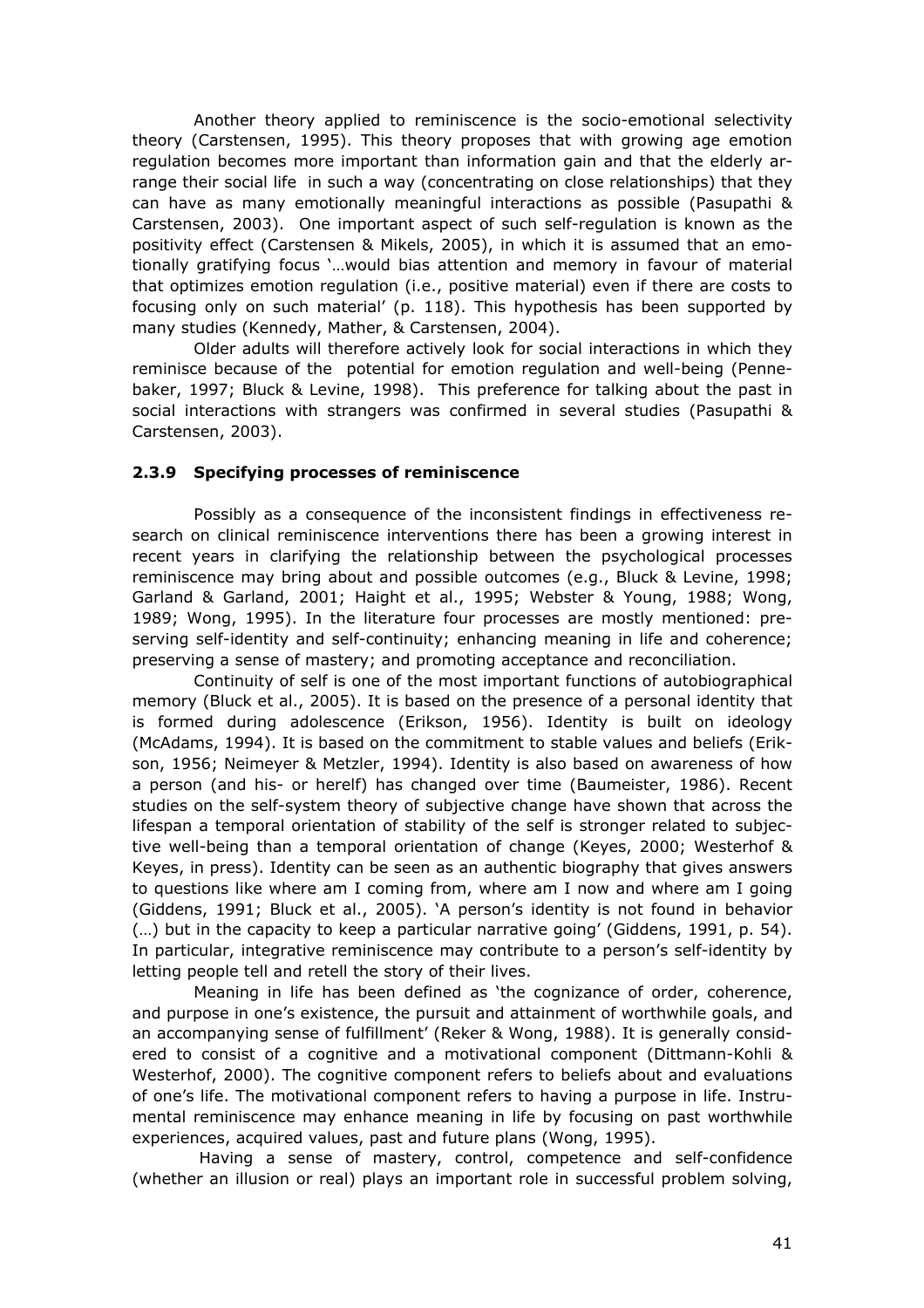overcoming traumatic experiences and healthy aging (Pearlin & Schooler, 1978; Schulz and Heckhausen, 1996; Wong, 1995, Seligman, 1975). Cochran & Laub (1994) have found that persons who have been severely injured regained a sense of agency by moving through four phases: incompleteness, positioning, actualizing and completion (see also Polkinghorne, 1995). Instrumental reminiscence may enhance mastery by focusing on inner resources and on recalling how one coped with past difficulties and how (important) goals were achieved.

 According to Erikson's (1956) stage-theory a major challenge of late life is making up the balance of one's life. Part of this process is the recognition of the downsides of life: for example dreams or plans that have not materialised, decisions that have not been made or appeared to be wrong afterwards, conflicts that have not been resolved. Sometimes there are opportunities to make amends but sometimes not. Part of this process is the ability to let go and the acceptance of death itself (Garland & Garland, 2001). Several authors have mentioned the parallel process between mourning and life-review (Viney et al., 1989, Silver, 1995). Timmer, Westerhof & Dittmann-Kohli (2005) examined the function and nature of regret in the life review. Reminiscence may enhance reconciliation and finding egointegrity by focusing on the expression of emotions and creating a setting which makes this kind of life-review and mourning possible at all (Coleman, 1999).

#### **2.3.10 Processes of reminiscence as a type of autobiographical memory**

 Bluck & Levine (1998) focused on the processes of reminiscence as a type of autobiographical memory. They stressed that research in that domain has shown that memorizing personal experiences is (at least partially) reconstructive in nature and that this process of reconstruction is highly influenced by an individual's 'selfschemas' in addition to personality, personal history and present life circumstances (Barclay, 1986; Conway, 1996). The process of reconstruction is biased by tendencies of the self to preserve its own organization and existence (Greenwald, 1980). By combining studies on autobiographical memory and reminiscence, Bluck & Levine (1998) wanted to link outcomes (especially self-change versus selfacceptance) and processes of reminiscence more closely. If self-acceptance is the main goal 'it may be adequate for individuals to reminisce and tell their life story without much probing' (pg 200). The basic structure of the life stories is left intact but people are encouraged to interpret (reframe) life experiences in a more resourceful manner and to integrate both positive and negative experiences. In general the focus will be on 'memories that are highly accessible because of the current organization of the self-schema' (pg 201). This kind of reminiscence will be rewarding for people 'who are basically satisfied with their life story'. If self-change is the aim of reminiscence a more dynamic approach is in place. 'The role of the facilitator may be to provide conditions in which the individual is able to access or reconstruct memories that are not central to the current self-schema (i.e., not part of the standard script of self.)' (pg 201). Also the way in which memories are interpreted (encoded) may be discussed so that revision of the self is possible. This kind of lifereview can be more threatening and anxiety-provoking and asks for more resilience and ego-strength from the participants.

 Until now we have reviewed studies on the functions of reminiscence, its occurrence across the lifespan, processes of reminiscence as they are found in naturally occurring contexts and the linkage with new insights in the working of autobiographical memory. In the following section, we will describe how reminiscence can be used in psychological interventions.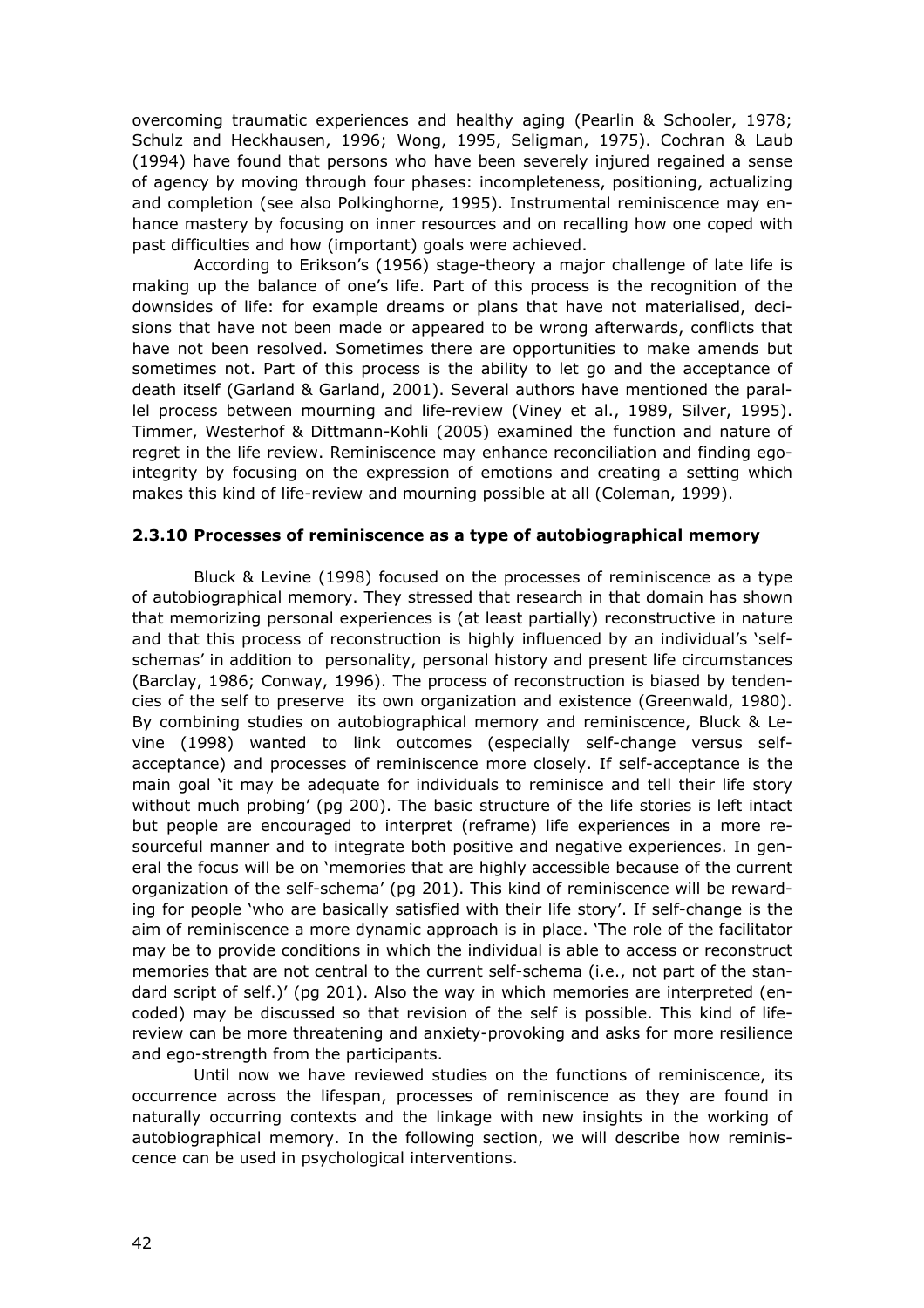### **2.4 Clinical applications and effectiveness**

### **2.4.1 Applications of reminiscence**

 In the last twenty years reminiscence has been applied in a large number of settings and with a large number of target groups. Examples of applications are: community-residents with a major depression (Watt & Cappeliez, 2000, Serrano & Gatz, 2004), elderly with moderate depressive symptoms (Bohlmeijer, 2005), nursing home residents (Haight, 1998; Cook, 1991), elderly with dementia (Haight et al, 2003; Lai et al., 2003; Woods et al., 2005 ), people with end-stage chronic lung diseases (Jonsdottir et al., 2001), people living with Aids (Erlen et al., 2001, Vaughan, 1996), young men with critical illnesses (Jones et al., 2003), people with right hemisphere cerebral vascular accidents (Davis, 2004), families (Hargrave & Anderson, 1990), rural-dwelling older adults (Jones & Beck-Little, 2002), elderly in assisted-living communities (Kelly & Ashley, 2002), older American Indians (Lyman & Edwards, 1989), people with posttraumatic stress disorders (Maercker, 2002), older patients undergoing surgery (Rybarczyk & Auerbach, 1990), female survivors of abuse and violence (Fry & Barker, 2002), and war veterans (Shaw & Westwood, 2002).

 It is beyond the scope of this paper to discuss these applications one by one. In general the reminiscence interventions are aimed at the following outcomes: promotion of psychological well-being (life-satisfaction, emotional wellbeing, quality of life), the reduction of psychological distress (depression, (death- )anxiety, stress) and socialization. Within reminiscence many different methods have been used. The most often used formats are individual interviews (Haight, 1998; Davis, 2004; Fry, 1983), reminiscence groups (Birren & Cochran, 2001, Watt & Cappeliez, 2000, Bohlmeijer et al, 2005; Fry & Barker, 2002), and individual writing (Elford et al, 2005). It has become practice to distinguish structured reminiscence from unstructured (or simple) reminiscence (Haight & Diaz, 1992). Garland & Garland (2001) proposed that reminiscence could have three modes. The first mode (mostly unstructured) includes self-generated reviews as done at anniversaries, reunions, and among friends and family. Functions of reminiscence like conversation, teach/inform are most common in this mode. The second mode (mostly semi-structured) is characteristic of reminiscence groups or individual interviews in community and residential settings. Instrumental reminiscence would be very apt for this mode. The third mode (structured) is review in the context of counselling and therapy. One can think of integrative reminiscence or transforming bitterness revival as a central focus.

### **2.4.2 Linking life-review and other therapeutic frameworks**

 Following on the necessity of specifying the therapeutic processes reminiscence may bring forth there has been a growing interest in the integration of reminiscence and other psychotherapeutic modalities. Reminiscence may reveal and trigger actual (as part of self-schema) thoughts, stories, expressions, coping-styles that are not helping to adapt and are psychologically distressful. Other psychotherapeutic modalities focus on (and have developed special techniques with the aim of ) changing thoughts (cognitive therapy), life stories (narrative therapy), selfexpression (creative therapy) and coping behavior (problem-solving therapy) that are thought to hinder self-growth or greater adaptation to the demands of life. In order to develop an effective treatment of depression in the elderly Watt & Cappeliez (2000) developed a protocol for integrative reminiscence in which reminiscence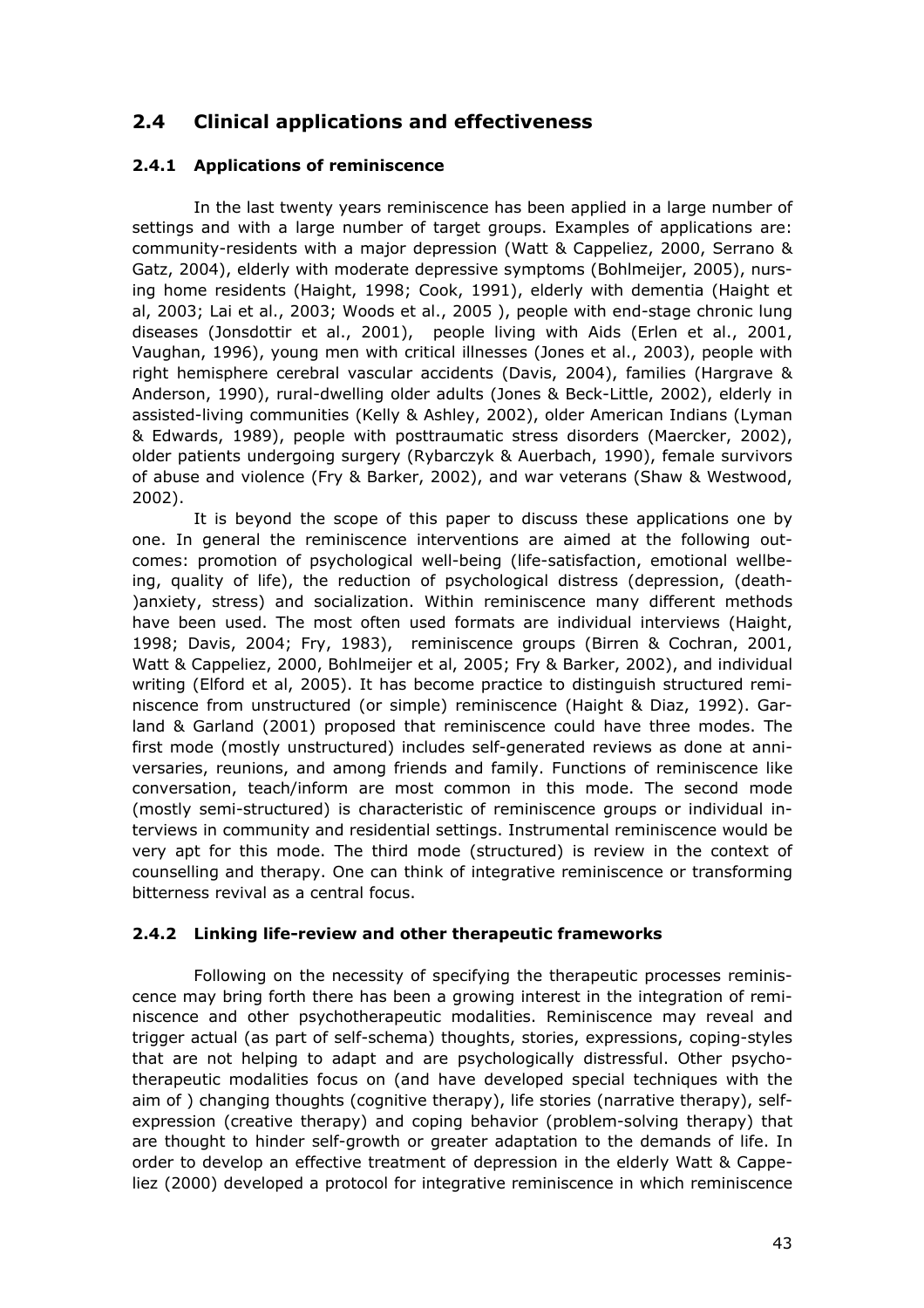and cognitive therapy were integrated. 'Integrative reminiscence deals with individuals beliefs about themselves, their attitudes toward and assumptions about the world and the attributions they make about the causes of negative events in their life' (Watt & Cappeliez, 1995, pg 227. During reminiscence participants may express negative self-beliefs and self-blame. Unrealistic thoughts and underlying assumptions are then challenged and modified as part of the therapy. In a randomized controlled trial it was shown that this integrative reminiscence therapy was highly effective in reducing depressive symptoms in comparison to a no treatment control group (Watt & Cappeliez, 2000). Puentes (2004) and Kunz (2002) also described the use of cognitive therapy in reminiscence.

 Bohlmeijer et al. (2006) developed a protocol in which reminiscence and narrative therapy were integrated. It is based on the observation that reminiscence can also bring forth - especially for depressed people in a counseling or therapeutic setting – dominant stories that are 'problem-saturated' (Payne, 2000). These stories express pessimism and defeat, and focus on negative elements (Garland & Garland, 2001). A victimic plot is central to these stories (Polkinghorne, 1996) and instead of opening new possibilities they express the loss of agentic power. They are dysfunctional because 'they hinder a person from access to his own personal resources and the availability of others' caring and help' (Goldberg & Crespo, 2003). When this is the case the narrative therapeutic framework offers the means to transform these stories by delineating two processes: deconstruction and reconstruction (Payne, 2000; Kropf & Tandy, 1998). In the deconstruction phase the counselor will explore with the client the influence of problems on their lives, the influence of themselves on their problems, values and norm that preserve the problem and unique outcomes (periods in the life of clients in which the problem was absent). In the reconstruction phase, alternative stories based on client's strength are constructed and 'thickened'. The integration of reminiscence and narrative therapy seems fruitful in two ways. First, it builds upon one important aspect of reminiscence that is putting memorized experience into life-stories (Bluck & Levine, 1998) and second, when these stories express bitterness and are problemsaturated, a framework is offered that invites people to see these stories as interpretations or constructions and to look for alternative stories. A recent study showed a significant larger reduction in depressive symptoms for older adults after participating in the program in comparison to a waiting-group control condition (Bohlmeijer et al; 2006).

 Serrano & Gatz (2004) developed a life review therapy protocol based on studies on autobiographical memory showing that depressed people have difficulty retrieving specific memories in comparison to non-depressed people (Kuyken & Dalgleish, 1995; Williams & Scott, 1988). The life review protocol consisted of four interview sessions focusing on childhood, adolescence, adulthood and summary. For each period 14 questions were prepared focusing on specific, positive memories. They tested this protocol in a randomized controlled trial with 43 older adults with clinically significant depressive symptoms. After the intervention the participants in the experimental group showed a significant and large reduction of depressive symptoms in comparison to the control group (Serrano & Gatz, 2004).

### **2.4.3 Effectiveness**

 Hsieh & Wang (2003) conducted a systematic review of nine randomized controlled trials testing the effects of reminiscence therapy on depression in older adults. In five studies a significant effect on depression was found. The authors concluded that the effects of reminiscence therapy on depression do not relate to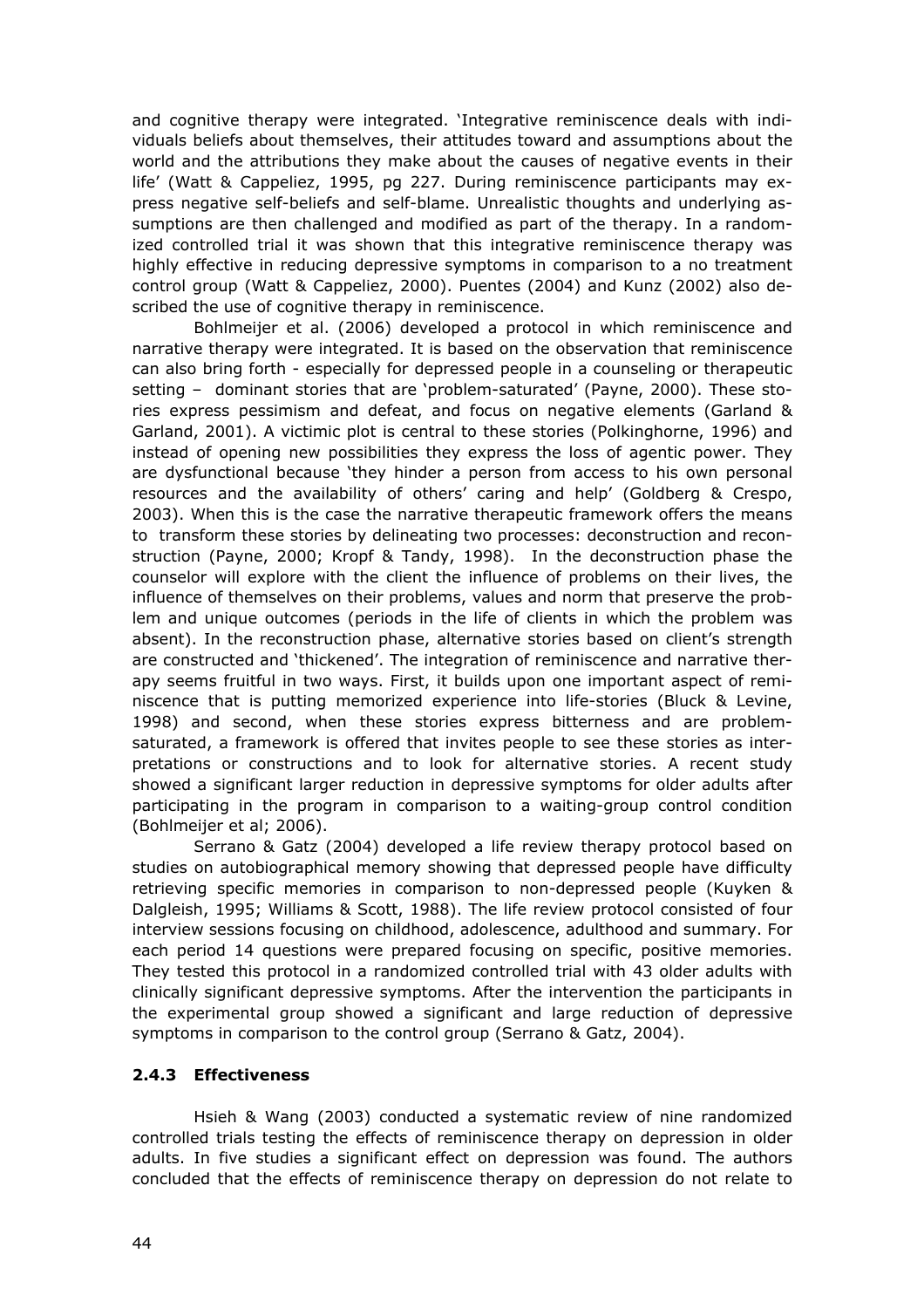differences in intervention protocol or setting but may be related to personal characteristics (level of depression). These conclusions were confirmed in a metaanalysis that included 20 controlled outcome studies (Bohlmeijer et. al., 2003). An average effect size across all studies was  $d=0.84$ . From a clinical perspective this can be considered a large effect (Wilson & Lipsey, 1997). When the primary studies that included people with high levels of depression were selected, an even higher effect size was found  $(d=1.28)$  that contrasted significantly with primary studies which included people with only low or moderate levels of depression  $(d=0.38)$ . Other differences (age, group versus individual formats, setting) were not found to be significantly related to effects on depression.

 Lin et al. (2003) conducted a systematic review of ten studies that tested the effects of reminiscence therapy on depression and psychological well-being that were published between 1986 and 1998. Studies that did not use a control group were included. Again it was concluded that the results of the studies are inconsistent and the authors stressed the need for a framework of reminiscence for which a preliminary model was presented. Central in the model is the proposition that desired outcomes, setting and target-group and reminiscence modality have to be carefully linked. Bohlmeijer et al. (2006) conducted a meta-analysis of 14 (quasi-) experimental studies on the effects of reminiscence on life-satisfaction and emotional wellbeing. An average effect size across all studies was d=0.75. The effects of structured, evaluative reminiscence (life-review) were found to be substantial higher  $(d= 0.98)$  than unstructured reminiscence  $(d=0.50)$ . A meta-regressionanalysis showed that this difference was significant  $(Q=6.50; df=1, p=0.009)$ .

 Woods et al. (2005) conducted a systematic review of four randomized controlled trials on the effects of reminiscence for people with dementia on well-being and mood, communication and interaction, cognition and impact on care-givers. The total sample size was 144 people with dementia. In comparison with no treatment, reminiscence had significantly positive effects on caregiver's stress/burden (at post-treatment assessment, 1 study), cognition (at follow-up, 2 studies) and mood (at follow-up, 2 studies).

 One large study with a sample of 101 subjects was included (Lin et al. 2003). The participants were randomly assigned to one of three groups. The intervention group received six individual reminiscence sessions of 30 minutes during six weeks in which they were encouraged to tell their life-story. The comparison group also lasted six sessions but did not focus on life-story. The control-group did not receive an intervention at all. No significant differences were found between groups on well-being and social engagement.

 Some methodological weaknesses in most of the primary studies are stressed in all the systematic reviews and meta-analyses. The most important are small sample sizes, performance bias (contamination between groups, no blinding of assessors to groups), high drop-out rates and the absence of long-term follow-up assessments (Bohlmeijer et al., 2003; Bohlmeijer et al., 2006; Woods et al., 2005; Hsieh & Wang, 2003; Lin et al., 2003).

### **2.5 Discussion**

 The aim of this paper was to review recent developments in research on reminiscence that started with the work of R. Butler in 1963. The merit of Butler was that for the first time, the positive role reminiscence may play in adaptation in late life was conceptualized. As a psychiatrist, working in a clinical setting, he observed an increase of reminiscence with age and he assumed that this was due to a naturally occurring process of life-review. As a consequence, the first clinical inter-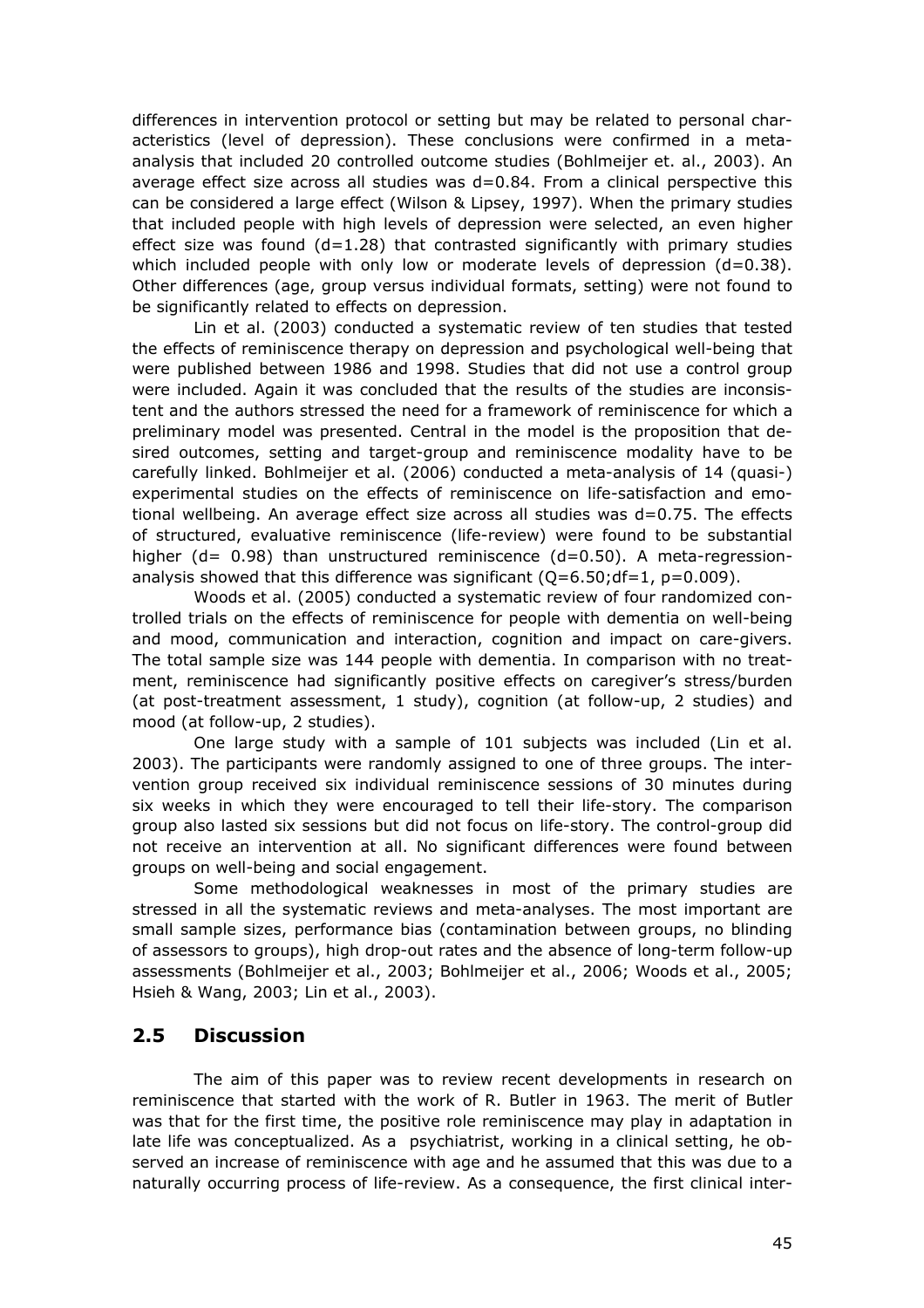ventions assumed that it was merely enough to stimulate this natural process of reminiscence in order to promote mental health. Empirical research testing this hypothesis in the decades that followed only partly confirmed Butler's hypothesis. We suggest that a second phase of research on reminiscence started in the second half of the eighties with a growing realization that many assumptions by Butler about reminiscence and the process of life-review had to be rejected (especially its universality and its uniqueness to old age), that reminiscence and life-review are much more complex and multi-dimensional than originally thought and that new theoretical groundwork had to be done in order to better interpret the data that were generated by the research. Gerontology was sometimes referred to as a field that was 'data rich and theory poor' (Birren & Bengtson, 1988). One could say this was also true for the field of reminiscence in particular. Now, a new, in many aspects still tentative, picture of reminiscence is emerging that is built on the empirical research of the last twenty years and that offers more promising guidelines for clinical interventions. A summary of these findings is given in table 2.

### **Table 2 Overview of most important findings of reminiscence research.**

- 1. Reviewing one's life is just one of eight types of reminiscence.
- 2. The others are: problem solving, teach/inform, conversation, boredom reduction, bitterness revival, death preparation, intimacy maintenance.
- 3. Life-review is not age-specific.
- 4. About half of all people never undergo a process of life-review as described by Butler.
- 5. Many people adapt to late life successfully without a process of life-review.
- 6. Reminiscence has both intrapersonal and interpersonal functions.
- 7. The content of reminiscence is influenced by present circumstances.
- 8. (Emotional) reminiscence is more often witnessed in women than in men.
- 9. This is possibly due to the fact that parents use different reminiscence styles in their conversations with their daughters and sons
- 10. Negative events seem to prompt more elaborate reminiscing than positive events.
- 11. Some types of reminiscence (bitterness revival and boredom reduction) are correlated with psychological distress.
- 12. Some types of reminiscence are correlated with personality traits.
- 13. Reminiscence may enhance successful aging by strengthening identity, increasing meaning and coherence in life, preserving a sense of mastery and control, and promoting reconciliation and acceptance (mourning, letting go, working through conflicts).
- 14. Reminiscence (as autobiographical memorizing) can be seen as a reconstructive process.
- 15. It is important to discern between self-change versus self-acceptance or self-continuity as the aim of reminiscence.
- 16. Meta-analyses have shown that on average, reminiscence is an effective method for enhancing psychological wellbeing and diminishing depression but that there is a lot of inconsistency across studies.

Developing protocols in which life-review is combined with other therapeutic approaches is one possible fruitful way towards more consistent results. This review makes clear that much progress has been made in reminiscence research in the last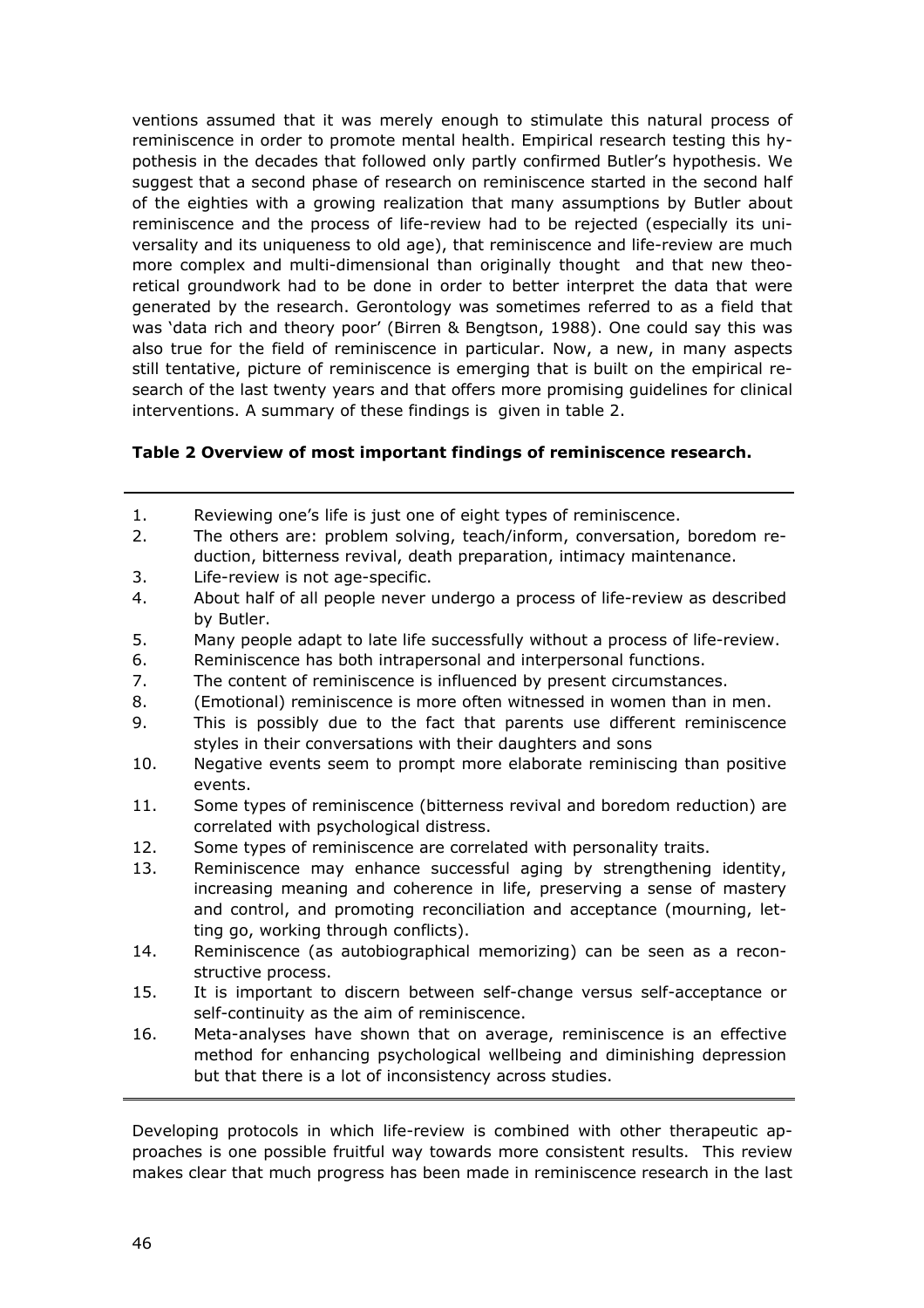twenty years. Many of the questions that were raised by Kovach (1990) have now been taken up. Types and functions of reminiscence have been defined. A reliable self-report measure is available. There is more knowledge of reminiscence throughout the life-span and how reminiscence is influenced by present life contexts. The processes by which reminiscence can have impact on psychological well-being and distress are better described. It now seems evident that life review is an adaptive response to ageing and encountered difficulties for some people but not to others (Coleman, 2005).

 An important clinical question that now rises is whether it can be predicted for whom reminiscence as an intervention is beneficial and for whom it is not? And, if beneficial, what type of intervention, with what aim is indicated for what kind of person? The diversity and complexity of reminiscence is one of its main attractions for both professionals and researchers (Gibson, 2004). But its diversity is also a major challenge. Careful planning and testing of reminiscence protocols by making use of research findings and scientific theories that link psychological processes and outcomes are now crucial (Bluck & Levine, 1998; Goldfriend & Wolfe, 1996). Reminiscence as a psychological treatment of depression seems most effective when structure and evaluation are elements (life-review) and when it is combined with other therapeutic approaches (Bohlmeijer et al., 2003; Bohlmeijer et al., submitted). Some examples of these protocols were described in this review (Serrano, 2004, Watt & Cappeliez, 2000; Bohlmeijer et al., submitted).

 One issue that is often mentioned in reviews in both the first and second phase of reminiscence research is the inconsistency of the findings across studies (Coleman, 2005, Hwang et al, 2003). In several studies no significant effects of reminiscence interventions on measures of psychological well-being or distress were found (Perrotta & Meacham, 1981; Cook, 1991; Lai et al., 2003). In other studies significant and even large effects are reported (Fielden, 1990; Fry, 1983; Watt & Cappeliez, 2000; Serrano & Gatz, 2004). To our knowledge, no satisfactory explanations have been given for this inconsistency to date. One explanation that has been suggested is the importance of making a distinction between structured and unstructured reminiscence (Haight & Dias, 1992; Haight et al., 1995; Hwang et al., 2003). In structured reminiscence the course of life is systematically discussed, evaluated and worked through, and the facilitator has an active role. In a recent meta-analysis it was found that structured reminiscence had indeed larger effects on life-satisfaction and emotional well-being than unstructured reminiscence (Bohlmeijer et al., submitted). This review suggests four other possible explanations for the inconsistent findings. The first is that a systematic structure of the reminiscence intervention and an active role of the facilitator will not always be enough to bring about change. When during reminiscence a participant expresses for example a very negative view of self or a negative life-story, other specific psychotherapeutic interventions might be necessary to adequately change these views. Obviously the chance for this to happen is much higher when applying reminiscence to people with substantially higher levels of psychological distress. The second explanation is that outcomes and processes of reminiscence have until recently not been clearly linked and theoretically based beyond the general recommendations by Butler (1963; Lewis and Butler, 1973). Is self-change or self-continuity the main target? And what specific processes are expected to help bring about these aims? Intervention manuals should focus on these processes and give precise directions to facilitators on how to deal with these processes. A third explanation could be that for some participants (with a tendency to be bitter about their past) reminiscence will lead to more bitterness revival and consequently more psychological distress. It is not yet clear whether this type of reminiscing can be successfully transformed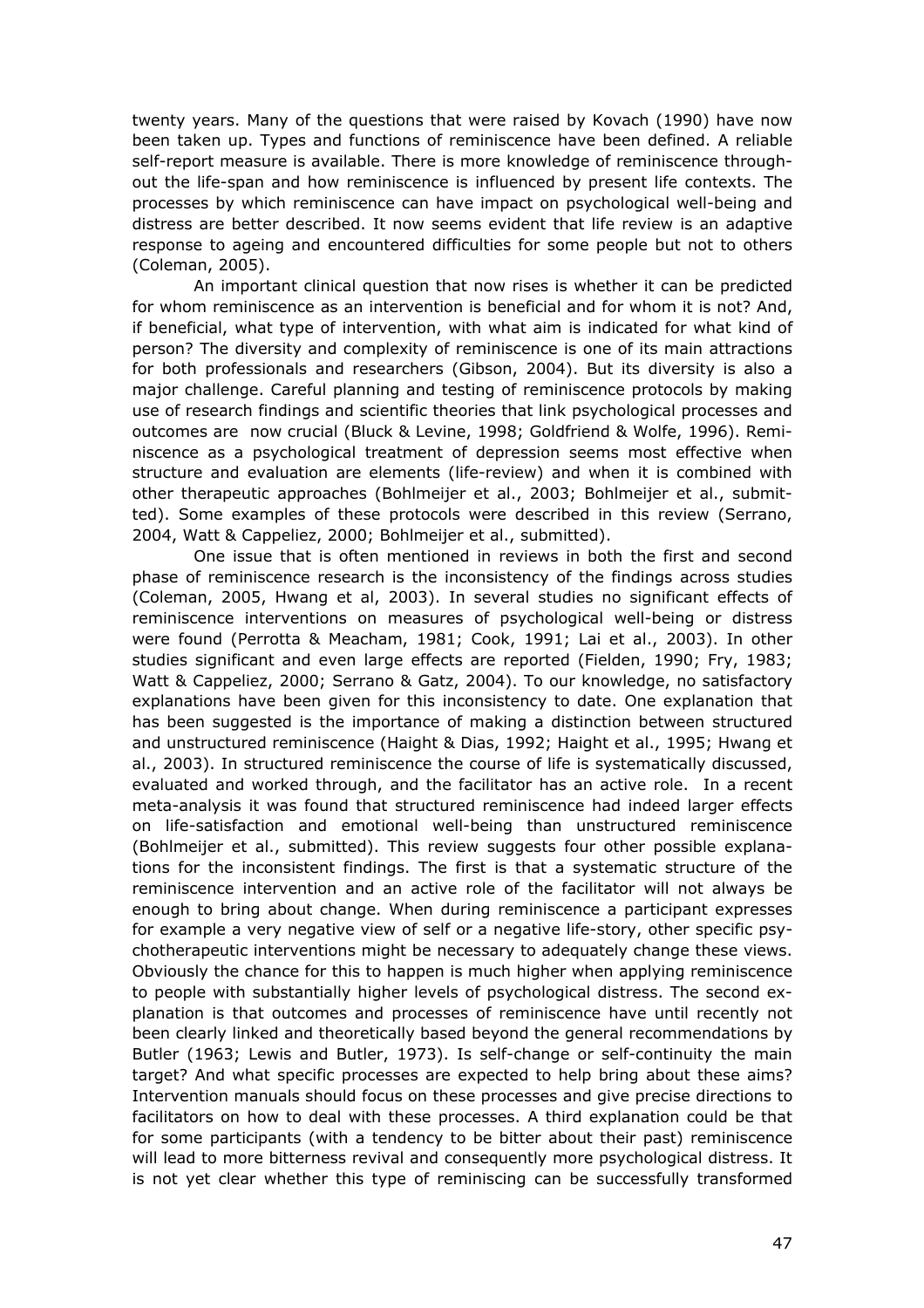into more empowering forms of reminiscing especially when it is sustained by personality traits like neuroticism. We therefore recommend that future intervention studies include questionnaires measuring reminiscence styles and/or personality traits. A fourth explanation that follows naturally from the former is that some reminiscence methods, aiming at self-change are not suited to everyone. To profit optimally from integrative reminiscence, one might suppose that some level of inner skills (ego-strength, verbal expression, introspection and abstract thinking) is required (Coleman, 2005). It could well be that, generally speaking, men might profit more from instrumental reminiscence (with a focus on past achievements and overcoming difficulties) and less from integrative reminiscence (with more focus on meaning in life and emotional significance). Sayre (2003) proposes that reminiscence therapy should be preceded by the question whether persons are interested in reviewing their lives.

 In recent years there has been a growing interest in the psychological treatment of common mental disorders such as depression in older adults (Cuijpers et al., submitted). Interpersonal therapy (Reynolds et al., 1999), and cognitive behavioral therapy (Pinquart & Sörenson, 2001) have been successfully applied to older adults and have been found effective. Especially for older adults with mild depression, which has by far the largest prevalence (Beekman, 1999), psychological treatment is preferred above medical treatment because of the negative sideeffects of the latter (Wetherell et al., 2003). A recent American study showed that 30% of older adults in primary heath care indeed showed a preference for psychological treatment after they were given information (Arean et al., 2001). Life-review is another psychological treatment that may be even more attractive to some older adults for several reasons. First, it links up with a natural, common and recognizable process of recalling the past. Clients don't have to learn a new therapeutic 'language' in order to participate in life-review. Second, it is a meaning-making approach. This is especially relevant for older adults who are confronted with relatively more experiences of loss than other age-groups (Westerhof et al., 2004). If the experience of meaninglessness is indeed a major source of the depression, telling the story of one's life and remembering important inner experiences (goals, values) in one's life is a good starting point for finding new meaning in life (Butler, 1963; Kropf & Tandy, 1998; Bohlmeijer et al., 2006). Third, other therapeutic approaches and techniques can be easily incorporated/integrated in the therapy (Bohlmeijer et al, submitted; Watt & Cappeliez, 2000; Puentes, 2004). Fourth, there is a strong correlation between reminiscence and autobiographical memories and depression (Kuyken & Brewin, 1995; Williams & Scott, 1988). In addition, reminiscence has another feature that can make it worthwhile for clinicians to implement this psychological treatment in mental health care. Reminiscence can be easily adapted to different settings in mental health care. It can be applied for example as a form of regular psychotherapy (Fry, 1983; Watt & Cappeliez, 2000), as a form of prevention or early intervention for community-residents (Bohlmeijer et al., 2005), as a form of positive psychology that is part of a larger psychiatric treatment program (Ruini & Fava, 2004) and as part of care for nursing-home residents (Haight et al., 1998). The development of a framework that gives guidelines for the implementation of a specific reminiscence intervention that takes account of factors like setting, target-group and level of psychological distress could be useful. A preliminary model for such a framework was presented by Lin et al. (2003).

 This study has made clear that life-review on the basis of reminiscence is an activity that takes place at different age-groups and is not confined to older adults. Yet, as a clinical intervention, it has mainly been applied to older adults. The advantage for the older adults is that, while other sources may fall away, personal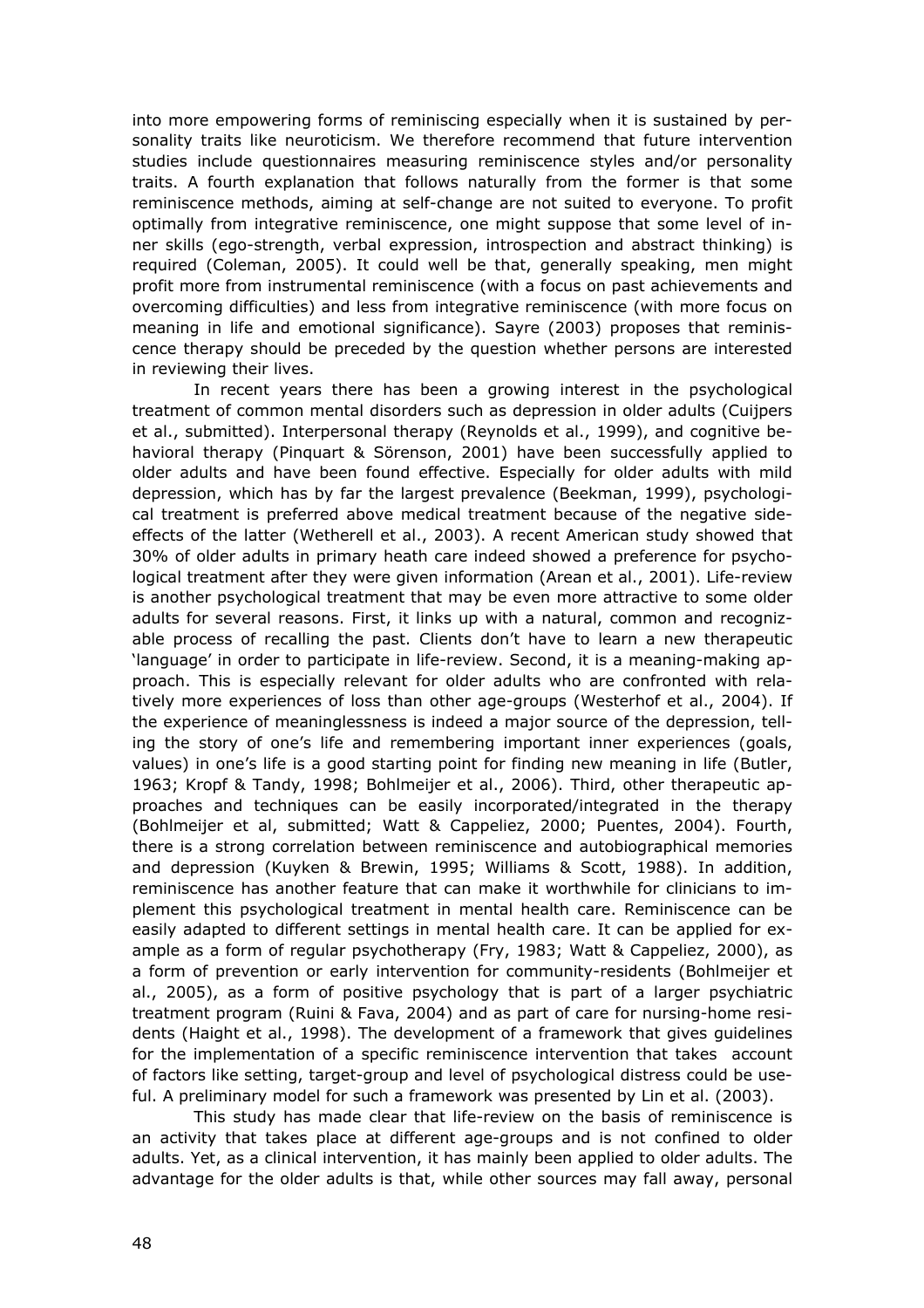memories can be continuous source of meaning in life. But there is good reason to apply life-review interventions to other age groups as well. Throughout the lifespan (especially adolescence and mid-life, Lewchanin & Zubrod, 2001) people actively review their lives with the aim of identity-forming or reconsidering goals and values (Erikson, 1963). Life-review interventions could assist them with these tasks. The main advantage for younger age-groups is that a lot of time is still ahead and major changes in life are still possible.

 At last we want to formulate priorities for research with relevance for clinical practice based on this review. First, further studies (preferably randomized, controlled trials) are needed to test the efficacy and effectiveness of reminiscence. One could give priority to testing reminiscence protocols that have been well worked out and have been proven effective in one study already. Until this date replication of a reminiscence intervention protocol aimed at depressed elderly has not taken place (Bohlmeijer et al., 2003). Second, these effectiveness studies should include both mediators (mastery, meaning in life, sense of coherence) and predictors (reminiscence style, attitude towards reminiscence, personality, number of life-events). In this way applied research may shed light on this question: for which clients is reminiscence is more or less effective? Third, it would be interesting to develop and test reminiscence protocols for the treatment of anxiety disorders, especially generalized anxiety disorder. If reminiscence indeed promotes mastery, it may also be effective in reducing anxiety. To our knowledge this has not been tried so far.

 As a response to life-events or transitions in life, it is a natural reaction for many people (but not for all), to start thinking about the meaning of life and reviewing their lives. For some this leads to depression and possibly anxiety. For these people life-review can be an attractive psychological treatment which helps them to cope with feelings of regret and sadness, to find meaning in life and to construct stories of their lives that offer new, empowering perspectives. Enough evidence is available to justify further implementation in mental health care.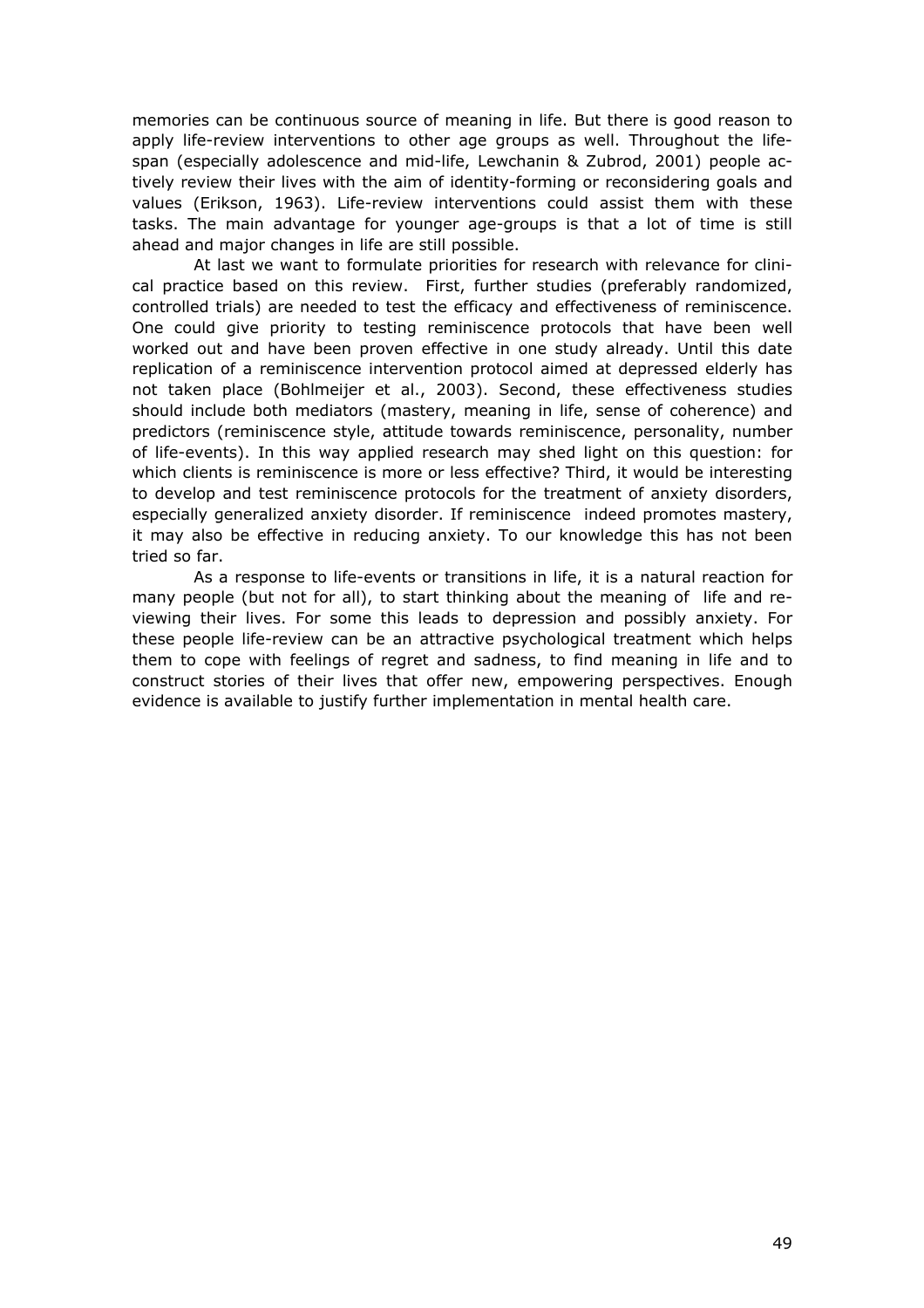### **References**

- Adams, C., Smith, M. C., Pasupathi, M., & Vitolo, L. (2002). Social context effects on story recall in older and younger women: Does the listener make a difference? *Journals of Gerontology: Series B: Psychological Sciences and Social Sciences, 57,* 28-40.
- Ando, M. (2003). The effects of short- and long-term life review interview on the psychological well-being of young adults. *Psychological Reports, 93,* 595-602.
- Andrews, M. (1997). Life review in the context of acute social transition: The case of East Germany. *British Journal of Social Psychology, 36,* 273- 290.
- Arean, P. A., Perri, M. G., Nezu, A. M., Schein, R. L., Christopher, F., & Joseph, T. X. (1993). Comparative effectiveness of social problem-solving therapy and reminiscence therapy as treatments for depression in older adults.
- Arean, P. A. & Cook, B. L. (2002). Psychotherapy and combined psychotherapy/pharmacotherapy for late life depression. *Biological Psychiatry, 52,* 293-303.
- Arkoff, A., Meredith, G. M., & Dubanoski, J. P. (2004). Gains in well-being achieved through retrospective proactive life review by independent older women. *Journal of Humanistic Psychology, 44,* 204-214.
- Atchley, R. C. (1989). A Continuity Theory of normal aging. *Gerontologist, 29,* 183-190.
- Baltes, P.B. (1987) Theoretical propositions of life-span developmental psychology: on the dynamics between growth and decline. *Developmental Psychology,* 23: 611-626.
- Barclay, C. R. (1986). Schematization of autobiographical memory. In D.C.Rubin (Ed.), *Autobiographical memory* (pp. 82-99). Cambridge University Press.
- Bartholomew, K. & Horowitz, L. M. (1991). Attachment styles among young adults: A test of a four-category model. *Journal of personality and social psychology, 61,* 226-244.
- Beck, A.T., Steer, R.A., & Brown, G.K. (1996). Beck depression inventorysecond edition manual. San Antonio, TX: Psychological Corporation.
- Beechem, M. H., Anthony, C., & Kurtz, J. (1998). A life review interview guide: a structured systems approach to information gathering. *International journal of aging & human development. 46,* 25-44..
- Beekman, A. T. F., Copeland, J. R. M., & Prince, M. J. (1999). Review of community prevalence of depression in later life. *British Journal of Psychiatry, 174,* 307-311.
- Bender, M., Bauckmam, P., & Norris, A. (1999). *The therapeutic purposes of reminiscence*. Sage Publications Ltd.
- Birren, J. E. (1987). *The best of all stories* (Rep. No. 21). US: American Psychological Association.
- Bluck, S. & Levine, L. J. (1998). Reminiscence as autobiographical memory: a catalyst for reminiscence theory development. *Ageing and Society, 18,* 185-208.
- Bluck, S., Alea, N., Habermas, T., & Rubin, D. C. (2005). A Tale of Three Functions: The Self-Reported Uses of Autobiographical Memory. *Social Cognition, 23,* 91-117.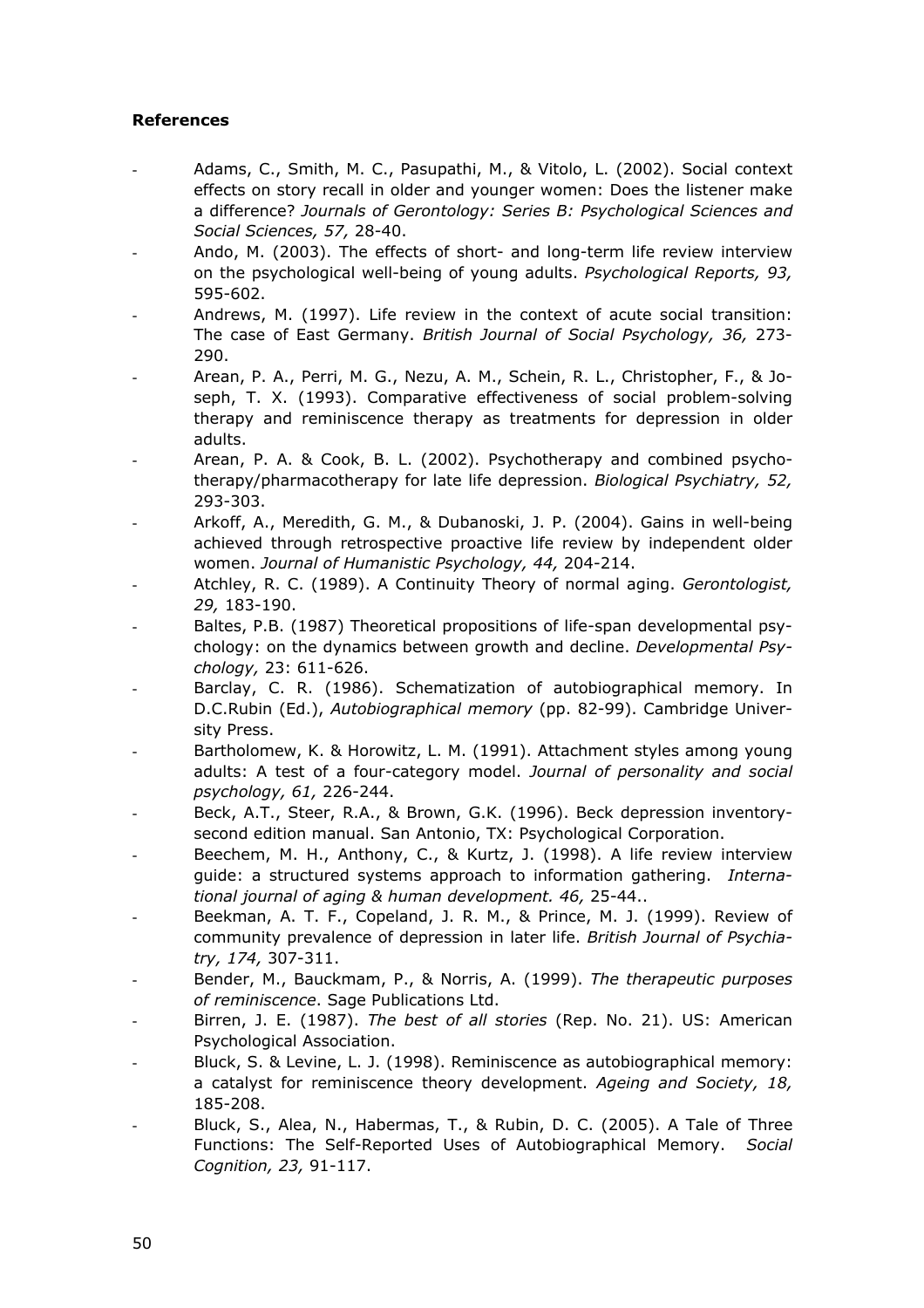- Bohlmeijer, E., Smit, F., & Cuijpers, P. (2003). Effects of reminiscence and life review on late-life depression: a meta-analysis. *International Journal of Geriatric Psychiatry, 18,* 1088-1094.
- Bohlmeijer, E., Valenkamp, M., Westerhof, G., Smit, F., & Cuiipers, P. (2005). Creative reminiscence as an early intervention for depression: results of a pilot project. *Aging and Mental Health, 9,* 302-304.
- Bohlmeijer, E.T., Roemer, M., Cuijpers, P., Smit, F. (2006) The effects of life-review on psychological well-being in older adults: a meta-analysis. Aging & mental health. *Submitted.*
- Bohlmeijer, E.T., Kramer, J., Smit, F., Onrust, S., Marwijk, H. van. (2006). The effects of integrative reminiscence on depressive symptoms of older adults. Results of a quasi-experimental study. *The Gerontologist*. Submitted.
- Brooker, D. & Duce, L. (2000). Wellbeing and activity in dementia: A comparison of group reminiscence therapy, structured goal-directed group activity and unstructured time. *Aging & Mental Health, 4,* 354-358.
- Buechel, H. (1986). Reminiscence: A review and prospectus. *Physical & Occupational Therapy in Geriatrics, 5,* 25-37.
- Butler, R.N. (1963) The life-review: an interpretation of reminiscence in the aged. *Psychiatry 26,* 65 – 76.
- Butler, R. N. (1974). Successful aging and the role of the life review. *Journal of the American Geriatrics Society, 22,* 529-535.
- Butler, R. N. (1980). The life review: An unrecognized bonanza. *International Journal of Aging & Human Development, 12,* 35-38.
- Cappeliez, P. & O'Rourke, N. (2002). Personality traits and existential concerns as predictors of the functions of reminiscence in older adults. *The journals of gerontology. 57,* 116-123.
- Cappeliez, P., O'Rourke, N., & Chaudhury, H. (2005). Functions of reminiscence and mental health in later life. *Aging & mental health, 9,* 295-301*.*
- Carstensen, L. L. (1995). Evidence for a life-span theory of socioemotional selectivity. *Current Directions in Psychological Science, 4,* 151-156.
- Carstensen, L. L. & Mikels, J. A. (2005). At the Intersection of Emotion and Cognition: Aging and the Positivity Effect. *Current Directions in Psychological Science, 14,* 117-121.
- Cleveland, E. S. & Reese, E. (2005). Maternal structure and autonomy support in conversations about the past: contributions to children's autobiographical memory. *Developmental psychology. 41,* 376-388.
- Cochran, L. & Laub, J. (1994). *Becoming an agent: Patterns and dynamics for shaping your life*. State University of New York Press.
- Cole, M. G. & Yaffe, M. J. (1996). Pathwawy to psychiatric care of the elderly with depression. *International Journal of Geriatric Psychiatry, 11,* 157- 161.
- Coleman, P. G. (1974). Measuring reminiscence characteristics from conversation as adaptive features of old age. *International Journal of Aging & Human Development, 5,* 281-294.
- Coleman, P. G. (1986). Ageing and reminiscence processes: Social and clinical implications. John Wiley & Sons.
- Coleman, P. G. (1992). Personal adjustment in late life: Successful aging. *Reviews in Clinical Gerontology, 2,* 67-78.
- Coleman, P. G. (2005). Editorial: Uses of reminiscence: Functions and benefits. *Aging & Mental Health, 9,* 291-294.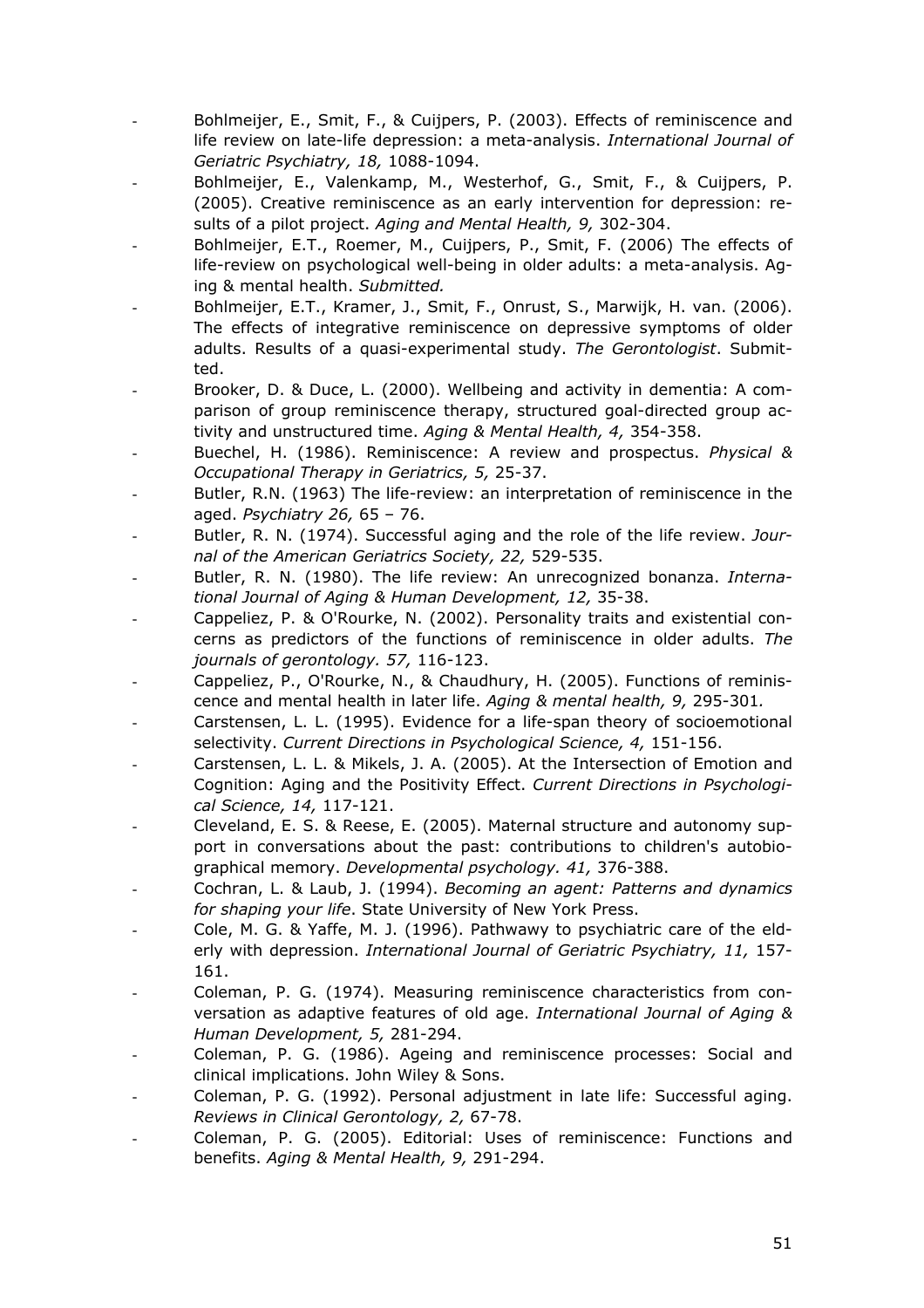- Conway, M. A. (1996). Autobiographical knowledge and autobiographical memories. In D.C.Rubin (Ed.), *Remembering our past: Studies in autobiographical memory* (pp. 67-93). Cambridge University Press.
- Cook, E. A. (1991). The effects of reminiscence on psychological measures of ego integrity in elderly nursing home residents. *Archives of Psychiatric Nursing, 5,* 292-298.
- Cook, E. A. (1998). Effects of reminiscence on life satisfaction of elderly female nursing home residents. *Health Care for Women International, 19,* 109-118.
- Costa, P. T. & McCrae, R. R. (1992). Normal personality assessment in clinical practice: The NEO Personality Inventory. *Psychological Assessment, 4,* 5-13.
- Cuijpers, P., Straten A.van, Smit, F. (2006). Psychological treatment of late-life depression: A meta-analysis of randomized controlled trials. International Journal of Geriatric Depression. Submitted.
- Cully, J. A., LaVoie, D., & Gfeller, J. D. (2001). Reminiscence, personality, and psychological functioning in older adults. *Gerontologist, 41,* 89-95.
- Davis, M. C. (2004). Life Review Therapy as an Intervention to Manage Depression and Enhance Life Satisfaction in Individuals with Right Hemisphere Cerebral Vascular Accidents. *Issues in Mental Health Nursing, 25,* 503-515.
- de Vries, B., Blando, J. A., & Walker, L. J. (1995). An exploratory analysis of the content and structure of the life review. In B.K.Haight & J. D. Webster (Eds.), *The art and science of reminiscing: Theory, research, methods, and applications* (pp. 123-137). Taylor & Francis.
- DeGenova, M. K. (1993). Reflections of the past: New variables affecting life satisfaction in later life. *Educational Gerontology, 19,* 191-201.
- Diener, E. (1984). Subjective well-being. *Psychological Bulletin, 95,* 542- 575.
- Elford, H., Wilson, F., McKee, K. J., Chung, M. C., Bolton, G., & Goudie, F. (2005). *Psychosocial benefits of solitary reminiscence writing: an exploratory study*.
- Engels, G. I. & Vermey, M. (1997). Efficacy of nonmedical treatments of depression in elders: A quantitative analysis>. *Journal of Clinical Geropsychology, 3,* 17-35.
- Erikson, E.H. (1959) *Identity and the life cycly.* New York: International University Press.
- Erlen, J. A., Mellors, M. P., Sereika, S. M., & Cook, C. (2001). The use of life review to enhance quality of life of people living with AIDS: a feasibility study. *Quality of life research, 10,* 453-464.
- Farrant, K. & Reese, E. (2000). Maternal style and children's participation in reminiscing: Stepping stones in children's autobiographical memory development. *Journal of Cognition and Development, 1,* 193-225.
- Fivush, R., Berlin, L. J., Sales, J. M., Mennuti-Washburn, J., & Cassidy, J. (2003). Functions of parent-child reminiscing about emotionally negative events. *Memory, 11,* 179-192.
- Fivush, R. & Fromhoff, F. A. (1988). Style and structure in mother^child conversations about the past. *Discourse Processes, 11,* 337-355.
- Fivush, R. (1998). Children's recollections of traumatic and nontraumatic events. *Development and Psychopathology, 10,* 699-716.
- Fry, P. S. (1983). Structured and unstructured reminiscence training and depression among the elderly. *Clinical Gerontologist, 1,* 15-37.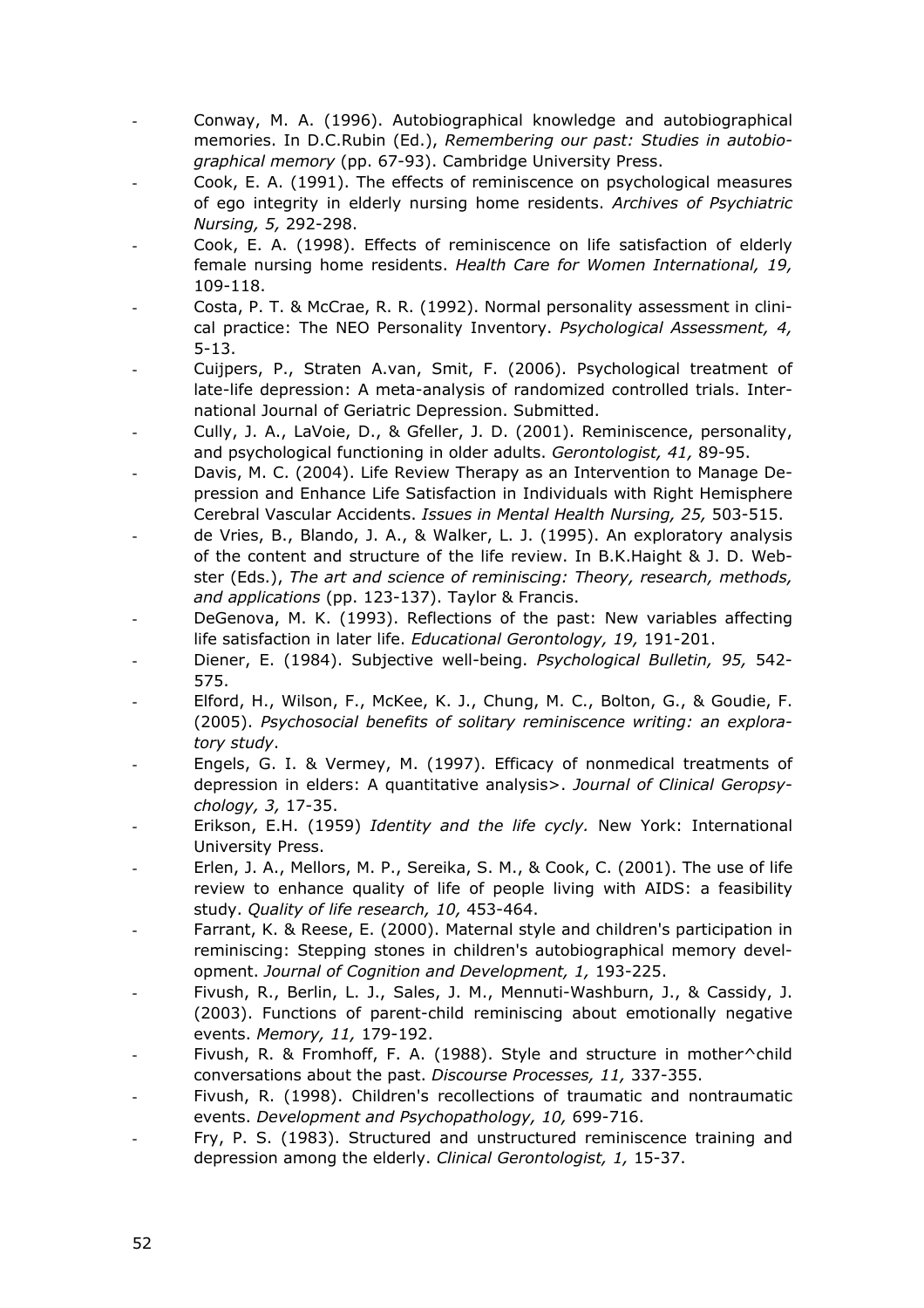- Garland, J. & Garland, C. (2001). Life review in health and social care: A practitioner's guide. Brunner-Routledge.
- Giddens, A. (1991). Modernity and self-identity. *Polity Press*. Cambridge
- Goldberg, D. (1978). Manual for the general health questionnaire. Londen, UK: Oxford University Press.
- Goldberg, C. & Crespo, V. R. (2003). The Personal-Story Approach. *American journal of psychotherapy, 57,* 337-347.
- Goldfried, M. R. & Wolfe, B. E. (1996). Psychotherapy practice and research: Repairing a strained relationship. *American Psychologist, 51,* 1007- 1016.
- Goldwasser, A. N., Auerbach, S. M., & Harkins, S. W. (1987). Cognitive, affective, and behavioral effects of reminiscence group therapy on demented elderly. *International journal of aging & human development, 25,*  209-222.
- Greenwald, A. G. (1980). The totalitarian ego: Fabrication and revision of personal history. *American Psychologist, 35,* 603-618.
- Habermas, T. & Bluck, S. (2000). Getting a life: The emergence of the life story in adolescence. *Psychological Bulletin, 126,* 748-769.
- Haight, B. K. (1988). The therapeutic role of a structured life review process in homebound elderly subjects.
- Haight, B. K. & Dias, J. K. (1992). Examining key variables in selected reminiscing modalities. *International psychogeriatrics, 4,* 279-290.
- Haight, B. K. (1992). Long-term effects of a structured life review process. *Journal of gerontology, 47,* 312-315.
- Haight, B. K. & Burnside, I. (1993). Reminiscence and life review: explaining the differences. *Archives of psychiatric nursing, 7,* 91-98.
- Haight, B. K., Michel, Y., & Hendrix, S. (1998). Life review: preventing despair in newly relocated nursing home residents short- and long-term effects.
- Haight, B. K. (1991). Reminiscing: The state of the art as a basis for practice. *International Journal of Aging & Human Development, 33,* 1-32.
- Haight, B. K. (1992). Long-term effects of a structured life review process. *Journals of Gerontology, 47,* 312-315.
- Haight, B. K., Michel, Y., & Hendrix, S. (1998). Life review: Preventing despair in newly relocated nursing home residents: Short-and long-term effects. *International Journal of Aging & Human Development, 47,* 119-142.
- Haight, B. K., Bachman, D. L., Hendrix, S., Wagner, M. T., Meeks, A., & Johnson, J. (2003). Life Review: Treating the Dyadic family Unit with Dementia. *Clinical Psychology & Psychotherapy, 10,* 165-174.
- Hanaoka, H. & Okamura, H. (2004). Study on effects of life review activities on the quality of life of the elderly: a randomized controlled trial. *Psychotherapy and Psychosomatics, 73,* 302-311.
- Hargrave, T. D. & Anderson, W. (1990). Helping older people finish well: A contextual family therapy approach. *Family Therapy, 17,* 9-19.
- Havighurst, R. J. & Glasser, R. (1972). An exploratory study of reminiscence. *Journal of gerontology, 27,* 245-253.
- Hern, B. G. & Weis, D. M. (1991). A group counseling experience with the very old. *Journal for Specialists in Group Work, 16,* 143-151.
- Hsieh, H. F. & Wang, J. J. (2003). Effect of reminiscence therapy on depression in older adults: a systematic review. *International journal of nursing studies., 40,* 335-345.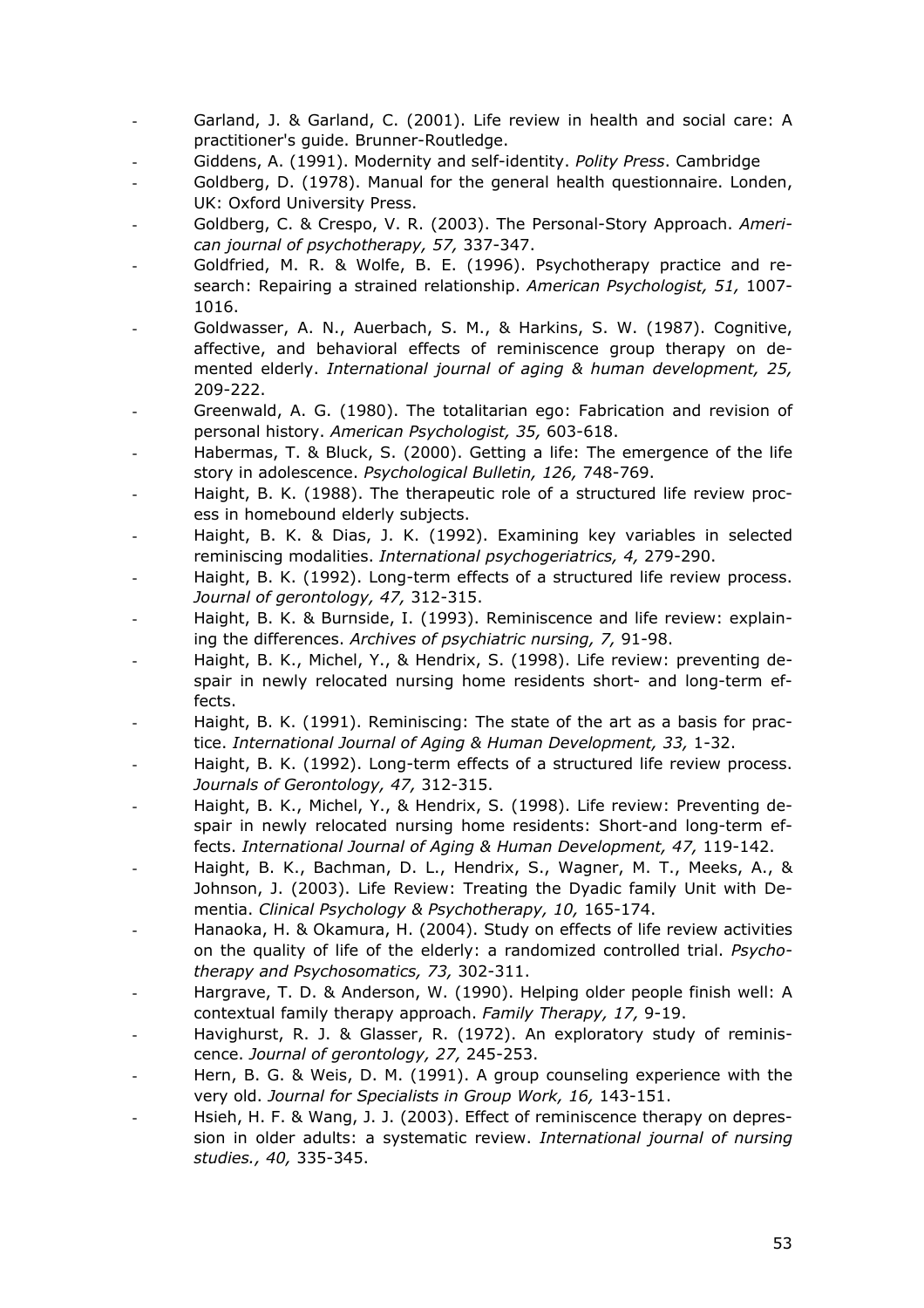- Hyland, D. T. & Ackerman, A. M. (1988). Reminiscence and autobiographical memory in the study of the personal past. *Journals of Gerontology, 43,* 35-39.
- Jones, C., Lyons, C., & Cunningham, C. (2003). Life review following critical illness in young men.
- Jones, E. D. & Beck-Little, R. (2002). The use of reminiscence therapy for the treatment of depression in rural-dwelling older adults. *Issues in Mental Health Nursing, 23,* 279-290.
- Kelly, L. M. & Mosher-Ashley, P. M. (2002). Combining reminiscence with journal writing to promote greater life satisfaction in an assisted-living community. *Activities, Adaptation & Aging, 26,* 35-46.
- Kennedy, Q., Mather, M., & Carstensen, L. L. (2004). The Role of Motivation in the Age-Related Positivity Effect in Autobiographical Memory. *Psychological Science, 15,* 208-214.
- Keyes, C. L. (2000). Subjective change and its consequences for emotional well-being. *Motivation and Emotion, 24,* 67-84.
- Kovach, C. R. (1990). Promise and problems in reminiscence research. *Journal of gerontological nursing, 16,* 10-14.
- Kovach, C. R. (1993). Understanding autobiographical memories: a study of the reminiscences of elderly men. *Journal of Holistic Nursing, 11,* 149-163.
- Kropf, N. P. & Tandy, C. (1998). Narrative therapy with older clients: The use of a 'meaning-making' approach. *Clinical Gerontologist, 18,* 3-16.
- Kunz, J. A. (2002). Integrating reminiscence and life review techniques with brief, cognitive behavioral therapy. In J.D.Webster & B. K. Haight (Eds.), *Critical advances in reminiscence work: From theory to application* (pp. 275-288). Springer Publishing Co.
- Kuyken, W. & Brewin, C. R. (1995). Autobiographical memory functioning in depression and reports of early abuse. *Journal of Abnormal Psychology, 104,* 585-591.
- Lai, C. K., Chi, I., & Kayser-Jones, J. (2004). A randomized controlled trial of a specific reminiscence approach to promote the well-being of nursing home residents with dementia.
- Lappe, J. M. (1987). Reminiscing: the life review therapy. Journal of gerontological nursing., 1987 Apr; Vol.13 (4), pp.12-6..
- Lewis, C. N. (1971). Reminiscing and self-concept in old age. *Journal of Gerontology, Vol. 26,* 240-243.
- Lewis, M. I. & Butler, R. N. (1974). Life-review therapy. Putting memories to work in individual and group psychotherapy. *Geriatrics, 29,* 165-173.
- Lieberman, M. A. & Falk, J. M. (1971). The remembered past as a source of data for research on the life cycle. *Human Development, 14,* 132-141.
- Lin, Y. C., Dai, Y. T., & Hwang, S. L. (2005). The effect of reminiscence on the elderly population: a systematic review. *Public health nursing, 20,* 297- 306.
- lo Gerfo, M. (1980). Three ways of reminiscence in theory and practice. *International Journal of Aging & Human Development, 12,* 39-48.
- Lyman, A. J. & Edwards, M. E. (1989). Poetry: Life review for frail American Indian elderly. *Journal of Gerontological Social Work, 14,* 75-91.
- Maercker, A. (2002). Life-review technique in the treatment of PTSD in elderly patients: Rationale and three single case studies. *Journal of Clinical Geropsychology, 8,* 239-249.
- Marsh, E. J. & Tversky, B. (2004). Spinning the Stories of our Lives. *Applied Cognitive Psychology, 18,* 491-503.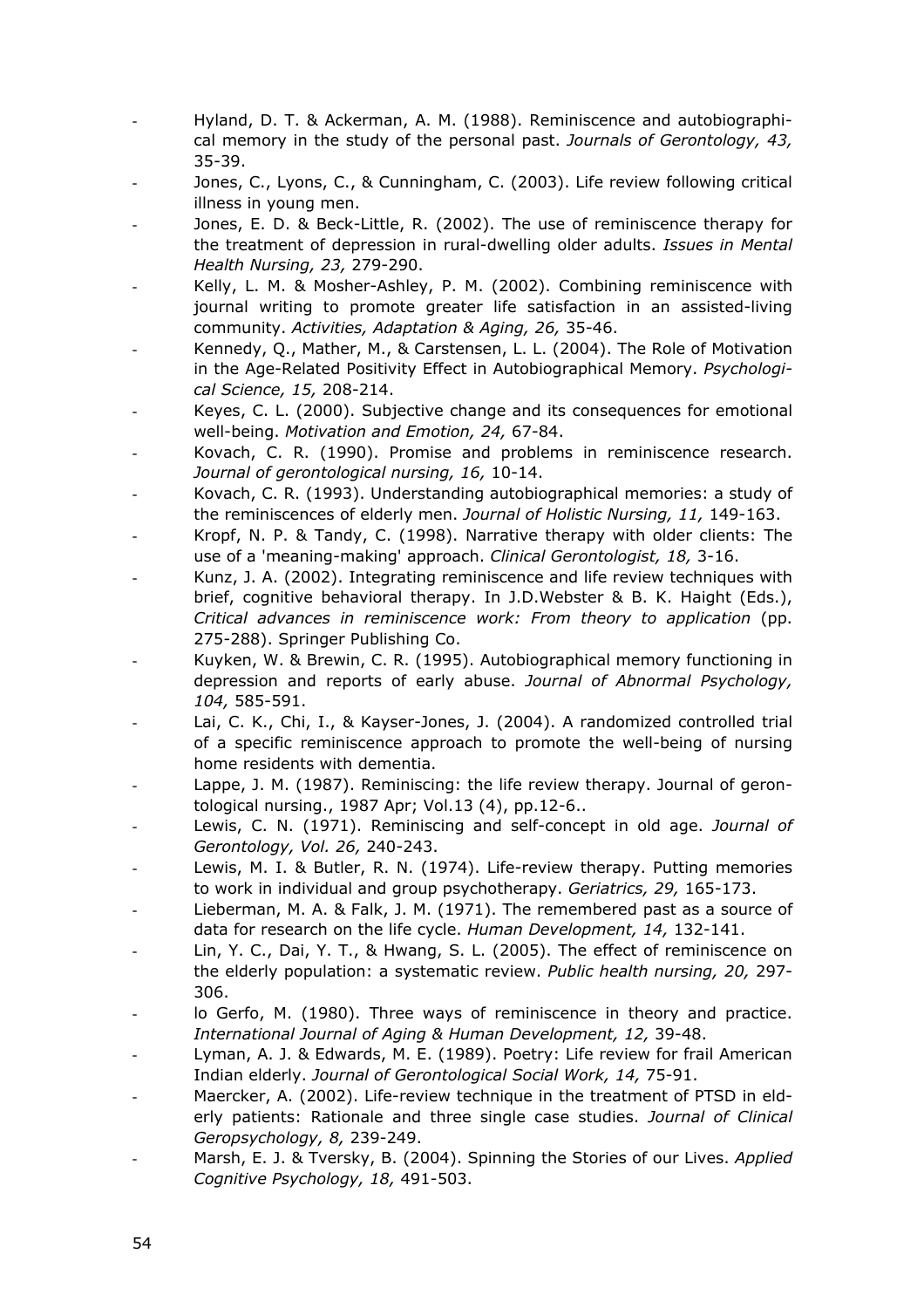- McAdams, D.P. (1993). The stories we live by. *The Guilford Press*. New York
- McAdams, D. P. & Ochberg, R. L. (1988). *Psychobiography and life narratives*. Duke University Press.
- McCabe, A. & Peterson, C. (1991). Getting the story: A longitudinal study of parental styles in eliciting narratives and developing narrative skill. In A.McCabe & C. Peterson (Eds.), *Developing narrative structure* (pp. 217- 253). Lawrence Erlbaum Associates, Inc.
- McMahon, A. W. & Rhudick, P.J. (1964). Reminiscing, adaptional significance in the aged. *Archives of general psychiatry, 10,* 292-298.
- Merriam, S. B. (1993). Butler's life review: how universal is it? *International journal of aging & human development, 37,* 163-175.
- Merriam, S. B. (1993). Race, sex, and age-group differences in the occurrence and uses of reminiscence. *Activities, Adaptation & Aging, 18,* 1-18.
- Molinari, V. & Reichlin, R. E. (1984). Life review reminiscence in the elderly: a review of the literature. *International journal of aging & human development, 20,* 81-92.
- Molinari, V., Cully, J. A., Kendjelic, E. M., & Kunik, M. E. (2001). Reminiscence and its relationship to attachment and personality in geropsychiatric patients. *International journal of aging & human development, 52,* 173- 184.
- Molinari, V., Boeve, W., Kunik, M. E., & Snow-Turek, A. L. (1999). Rural vs. urban geropsychiatric patients: Differences on demographic and psychiatric measures. *Clinical Gerontologist, 20,* 45-55.
- Murray, P.J., & Lopez, A. (1996). The global burden disease: a comprehensive assessment of mortality and disability, injuries and risk factors in 1990 and projected to 2020. Geneve: World Bank.
- Neimeyer, R. A. & Stewart, A. E. (1996). Trauma, healing, and the narrative emplotment of loss. *Families in Society, 77,* 360-375.
- Neimeyer, G. J., and Metzler, A. E. (1994). Personal memory and autobiographical recall. In U. Neisser and R. Fivush (Eds.) The Remembering Selfconstruction and Accuracy in the Self-narrative. Cambridge: University Press, 105-135.
- Parker, R. G. (1995). Reminiscence: A community theory framework. *Gerontologist, 35,* 515-525.
- Parker, R. G. (1999). Reminiscence as continuity: Comparison of young and older adults. *Journal of Clinical Geropsychology, 5,* 147-157.
- Pasupathi, M. & Carstensen, L. L. (2003). Age and emotional experience during mutual reminiscing. *Psychology and aging., 2003 Sep; Vol.18 (3), pp.430-42.*.
- Pasupathi, M. & Carstensen, L. L. (2003). Age and emotional experience during mutual reminiscing. *Psychology and Aging, 18,* 430-442.
- Payne, M. (2000). Narrative therapy. An introduction for counsellors, London: Sage.
- Pearlin, L. I. & Schooler, C. (1978). The structure of coping. *Journal of Health and Social Behavior, 19,* 2-21.
- Pennebaker, J. W. (1997). Writing about emotional experiences as a therapeutic process. *Psychological Science, 8,* 162-166.
- Perrotta, P. & Meacham, J. A. (1981). Can a reminiscing intervention alter depression and self-esteem?
- Pillemer, D. B., Wink, P., DiDonato, T. E., & Sanborn, R. L. (2003). Gender differences in autobiographical memory styles of older adults. *Memory, 11,*  525-532.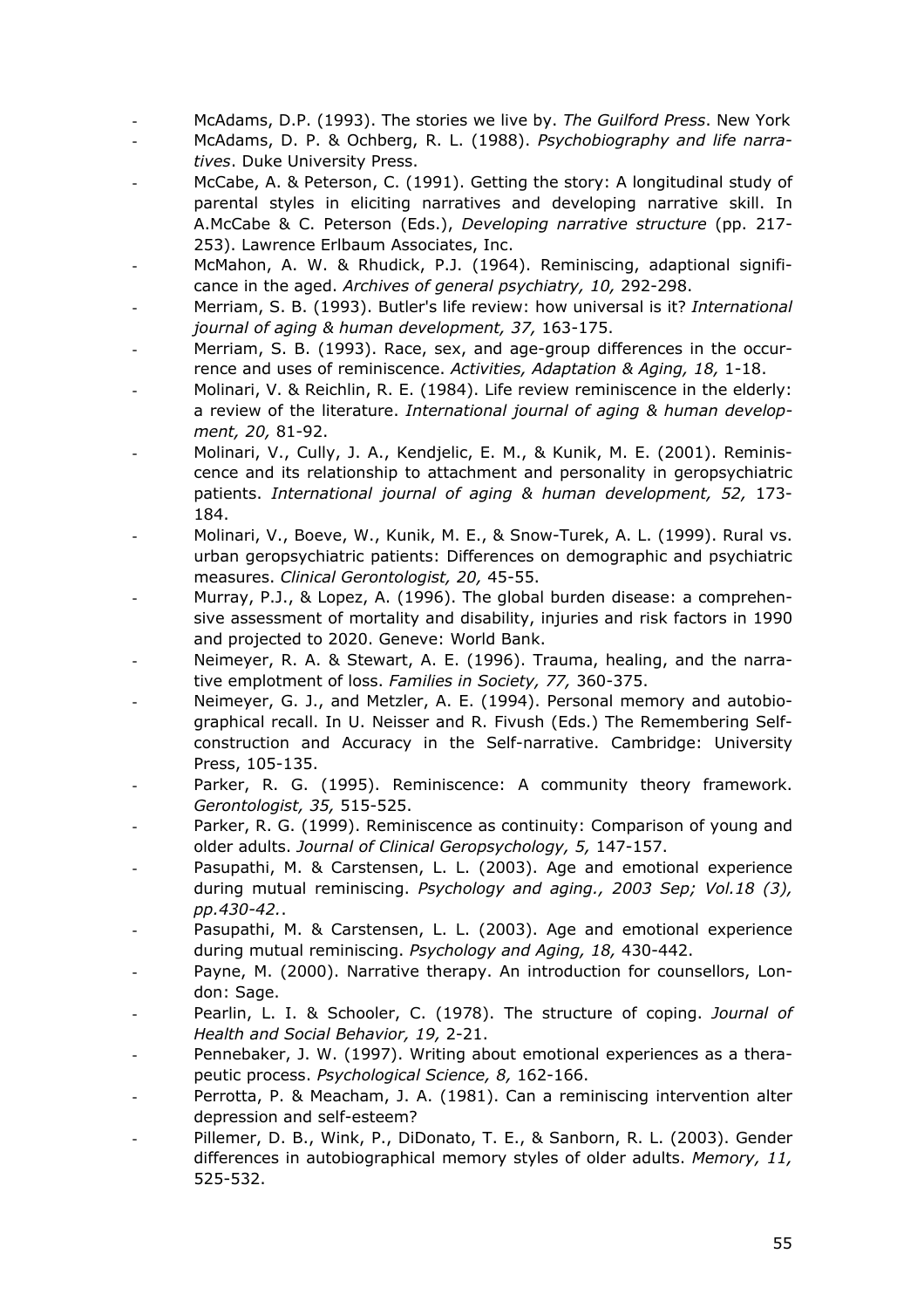- Pillemer, D. B. (2003). Directive functions of autobiographical memory: The guiding power of the specific episode. *Memory, 11,* 193-202.
- Pinquart, M. &  $S\tilde{A}$  rensen, S. (2001). How effective are psychotherapeutic and other psychosocial interventions with older adults? A meta-analysis. *Journal of Mental Health & Aging, 7,* 207-243.
- Polkinghorne, D. E. (1996). Transformative narratives: From victimic to agentic life plots. *American Journal of Occupational Therapy, 50,* 299-305.
- Puentes, W. J. (2004). Cognitive therapy integrated with life review techniques: an eclectic treatment approach for affective symptoms in older adults.
- Quackenbush, S. W. & Barnett, M. A. (1995). Correlates of reminiscence activity among elderly individuals. *International journal of aging & human development, 41,* 169-181.
- Reese, E., Haden, C. A., & Fivush, R. (1993). Mother^child conversations about the past: Relationships of style and memory over time. *Cognitive Development, 8,* 403-430.
- Reker, G.T. (1992). Life Attitude Profile-revised. Peterborough, Ontario Canada: Student Psychologist Press.
- Reker, G. T. & Wong, P. T. P. (1988). Aging as an individual process: Toward a theory of personal meaning. In J.E.Birren & V. L. Bengtson (Eds.), *Emergent theories of aging* (pp. 214-246). Springer Publishing Co.
- Reynolds, C. F. I., Frank, E., Perel, J. M., Imber, S. D., Cornes, C., Miller, M. D. et al. (1999). Nortriptyline and interpersonal psychotherapy as maintenance therapies for recurrent major depression: A randomized controlled trial in patients older than 59 years. *JAMA: Journal of the American Medical Association, 281,* 39-45.
- Romaniuk, M. & Romaniuk, J. G. (1981). Looking back: an analysis of reminiscence function and triggers. *Experimental aging research, 7,* 477-489.
- Ruini, C. & Fava, G.A. (2004) Clinical applications of well-being therapy. In: Linley, PA & Joseph, S. (Eds). *Postive psychology in practice.* John Wiley & sons. New Jersey.
- Sales, J. M., Fivush, R., & Peterson, C. (2003). Parental Reminiscing About Positive and Negative Events. *Journal of Cognition and Development, 4,* 185-209.
- Sales, J. M. & Fivush, R. (2005). Social and Emotional Functions of Mother-Child Reminiscing About Stressful Events. *Social Cognition, 23,* 70-90.
- Sayre, J. (2002). Personal narratives in the life stories of older adults. *Journal of Geriatric Psychiatry, 35,* 125-150.
- Schulberg, H. C., Bryce, C., Chism, K., Mulsant, B. H., Rollman, B., Bruce, M. et al. (2001). Managing late-life depression in primary care practice: A case study of the Health Specialist's role. *International Journal of Geriatric Psychiatry, 16,* 577-584.
- Schulz, R. & Heckhausen, J. (1996). A life span model of successful aging. *American Psychologist, 51,* 702-714.
- Sehulster, J. R. (1995). Memory styles and related abilities in presentation of self. *American Journal of Psychology, 108,* 67-88.
- Seidlitz, L. & Diener, E. (1998). Sex differences in the recall of affective experiences. *Journal of personality and social psychology, 74,* 262-271.
- Serrano, J. P., Latorre, J. M., Gatz, M., & Montanes, J. (2004). Life Review Therapy Using Autobiographical Retrieval Practice for Older Adults With Depressive Symptomatology. *Psychology and Aging, 19,* 272-277.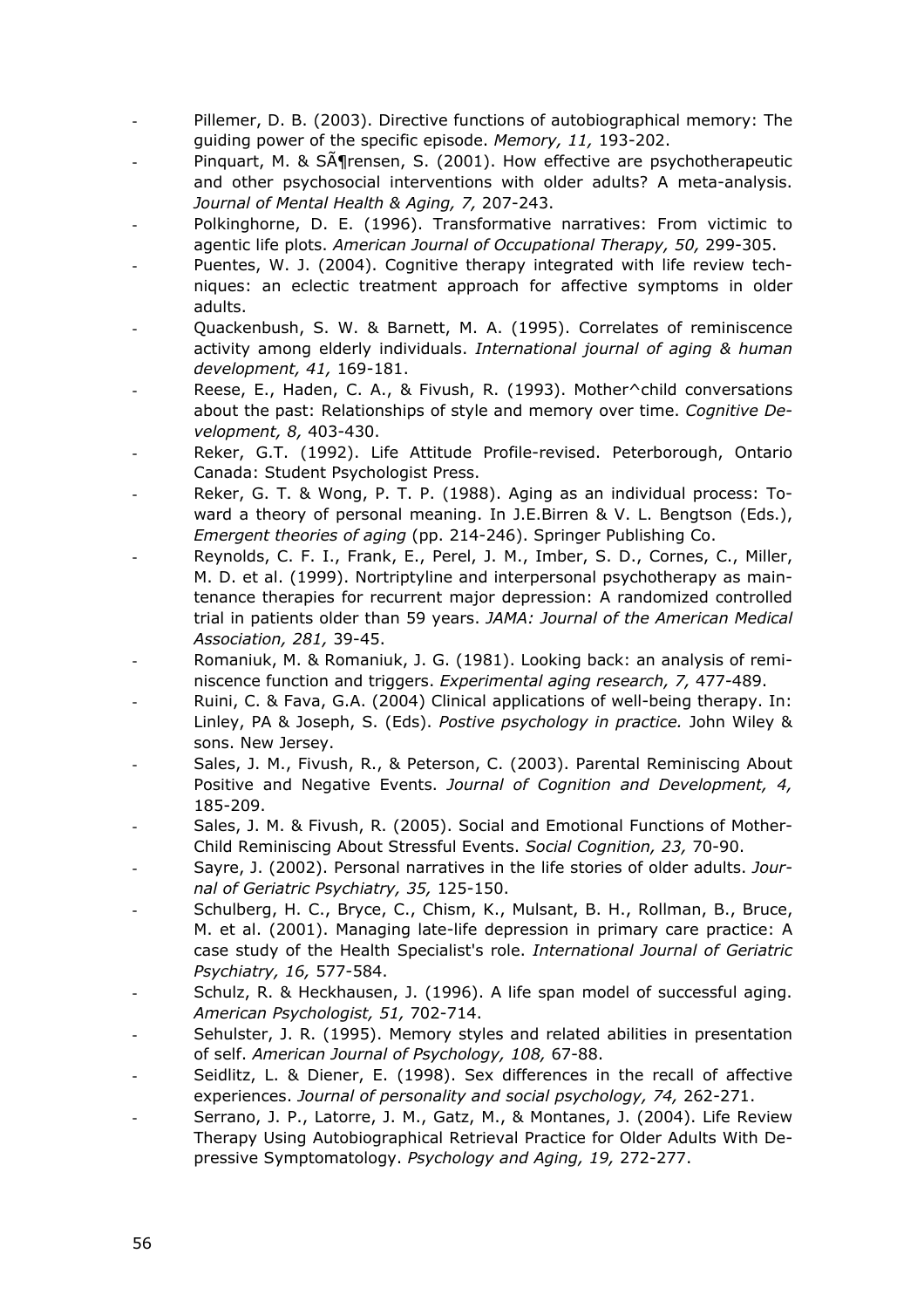- Sherman, E. & Peak, T. (1991). Patterns of reminiscence and the assessment of late life adjustment. *Journal of Gerontological Social Work, 16,* 59- 74.
- Silver, M. H. (1995). Memories and meaning: Life review in old age. *Journal of Geriatric Psychiatry, 28,* 57-73.
- Spielberger, C.D., Gorsuch, R.L., & Lushene, R.E. (1970). Manual for the State-trait inventory. Palo Alto, CA: Consulting Psychologists Press.
- Taft, L. B. & Nehrke, M. F. (1990). Reminiscence, life review, and ego integrity in nursing home residents. *International Journal of Aging & Human Development, 30,* 189-196.
- Thornton, S. & Brotchie, J. (1987). Reminiscence: a critical review of the empirical literature. *The British journal of clinical psychology, 26,* 93-111.
- Timmer, E., Westerhof, G. J., & Dittmann-Kohli, F. (2005). 'When Looking Back on My Past Life I Regret... ': Retrospective Regret in the Second Half of Life. *Death Studies, 29,* 625-644.
- Unutzer, J., Katon, W., Callahan, C. M., Williams, J. W. J., Hunkeler, E., Harpole, L. et al. (2002). Collaborative care management of late-life depression in the primary care setting: A randomized controlled trial. *JAMA: Journal of the American Medical Association, 288,* 2836-2845.
- van Schaik, D. J. F., Klijn, A. F. J., van Hout, H. P. J., van Marwijk, H. W. J., Beekman, A. T. F., de Haan, M. et al. (2004). Patients' preferences in the treatment of depressive disorder in primary care. *General Hospital Psychiatry, 26,* 184-189.
- Vaughan, S. M. & Kinnier, R. T. (1996). Psychological effects of a life review intervention for persons with HIV disease. *Journal of Counseling & Development, 75,* 115-123.
- Viney, L. L., Benjamin, Y. N., & Preston, C. (1989). Mourning and reminiscence: parallel psychotherapeutic processes for elderly people. *International journal of aging & human development, 28,* 239-249.
- Wang, J. J. (2004). The comparative effectiveness among institutionalized and non-institutionalized elderly people in Taiwan of reminiscence therapy as a psychological measure. *Journal of Nursing Review, 12,* 237-245.
- Wang, Q. & Brockmeier, J. (2002). Autobiographical remembering as cultural practice: Understanding the interplay between memory, self and culture. *Culture & Psychology, 8,* 45-64.
- Watt, L. M. & Cappeliez, P. (2000). Integrative and instrumental reminiscence therapies for depression in older adults: Intervention strategies and treatment effectiveness. *Aging & Mental Health, 4,* 166-177.
- Webster, J. D. & Young, R. A. (1988). Process variables of the life review: counseling implications. *International journal of aging & human development, 26,* 315-323.
- Webster, J. D. & Cappeliez, P. (1993). Reminiscence and autobiographical memory: Complementary contexts for cognitive aging research. *Developmental Review, 13,* 54-91.
- Webster, J. D. (1993). Construction and validation of the Reminiscence Functions Scale. *Journals of Gerontology, 48,* 256-262.
- Webster, J. D. & Haight, B. K. (1995). Memory Lane milestones: Progress in reminiscence definition and classification. In B.K.Haight & J. D. Webster (Eds.), *Art and science of reminiscing: Theory, research, methods, and applications* (pp. 273-286).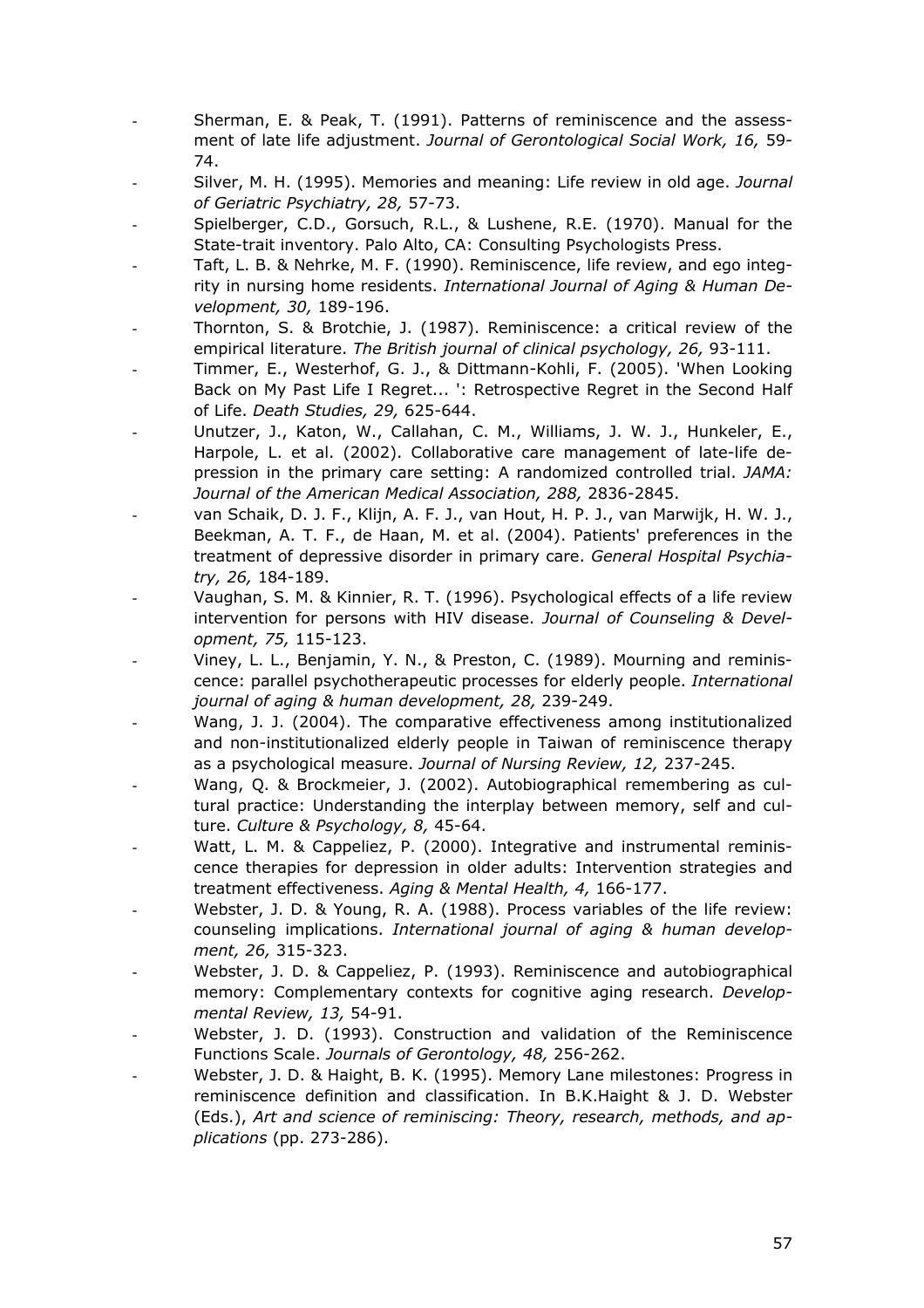- Webster, J. D. (1995). Adult age differences in reminiscence functions. In B.K.Haight & J. D. Webster (Eds.), *The art and science of reminiscing: Theory, research, methods, and applications* (pp. 89-102). Taylor & Francis.
- Webster, J. D. (1994). Predictors of reminiscence: A lifespan perspective. *Canadian Journal on Aging, 13,* 66-78.
- Webster, J. D. (1998). Attachment styles, reminiscence function, and happiness in young and elderly adults. *Journal of Aging Studies, 12,* 315-330.
- Webster, J. D. (1999). World views and narrative gerontology: Situating reminiscence behavior within a lifespan perspective. *Journal of Aging Studies, 13,* 29-42.
- Webster, J. D. & McCall, M. E. (1999). Reminiscence functions across adulthood: A replication and extension. *Journal of Adult Development, 6,* 73-85.
- Webster, J. D. & Haight, B. K. (2002). *Critical advances in reminiscence work: From theory to application* New York, NY, US: Springer Publishing Co.
- Westerhof, G. J., Bohlmeijer, E., & Valenkamp, M. W. (2004). In search of meaning: A reminiscence program for older persons. *Educational Gerontology, 30,* 751-766.
- Wetherell, J. L. & Un++tzer, J. +. (2003). Adherence to treatment for geriatric depression and anxiety. *CNS Spectrums, 8,* 48-59.
- Williams, J. M. & Scott, J. (1988). Autobiographical memory in depression. *Psychological Medicine, 18,* 689-695.
- Wink, P. & Schiff, B. (2002). To review or not to review? The role of personality and life events in life review and adaptation to older age. In J.D.Webster & B. K. Haight (Eds.), *Critical advances in reminiscence work: From theory to application* (pp. 44-60). Springer Publishing Co.
- Wong, P. T. (1989). Personal meaning and successful aging. *Canadian Psychology, 30,* 516-525.
- Wong, P. T. & Watt, L. M. (1991). What types of reminiscence are associated with successful aging? *Psychology and Aging, 6,* 272-279.
- Wong, P. T. P. (1995). The processes of adaptive reminiscence. In B.K.Haight & J. D. Webster (Eds.), *The art and science of reminiscing: Theory, research, methods, and applications* (pp. 23-35). Taylor & Francis.
- Woods, B., Spector, A., Jones, C., Orrell, M., & Davies, S. (2005). Reminiscence therapy for dementia. *The Cochrane database of systematic reviews., 2005; (2) Cochrane AN: CD001120 Electronic Publication*.
- Yang, J. A. & Rehm, L. P. (1993). A study of autobiographical memories in depressed and nondepressed elderly individuals. *International Journal of Aging & Human Development, 36,* 39-55.
- Youssef, F. A. (1990). The impact of group reminiscence counseling on a depressed elderly population.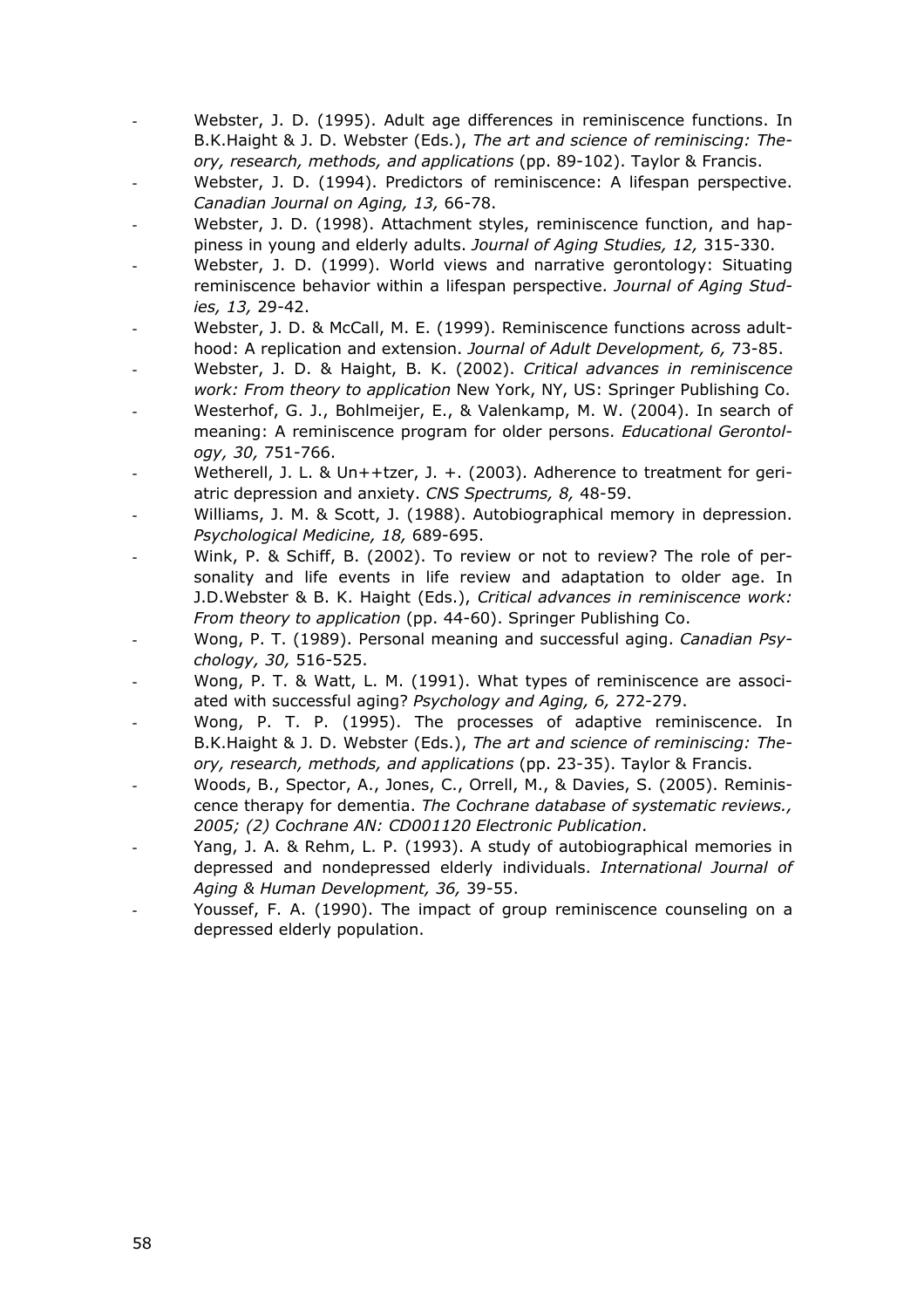# **3 Effects of reminiscence and life-review on latelife depression: A meta-analysis**

Ernst Bohlmeijer Filip Smit Pim Cuijpers

*Published in International Journal of Geriatric Studies (2003), 18: 1088-1094*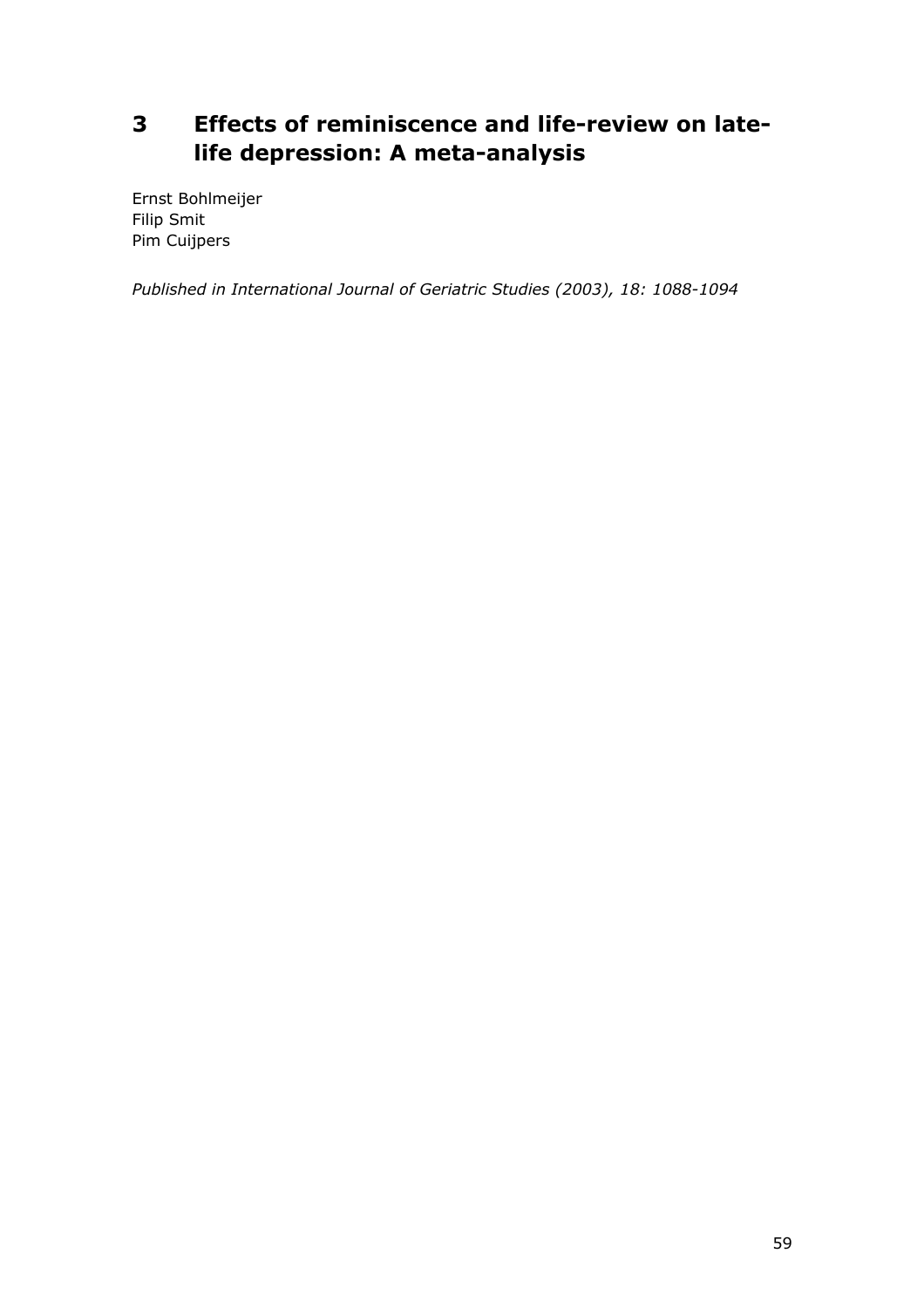### **Abstract**

 This chapter gives a report of the results of a meta-analysis that was conducted to assess the effectiveness of reminiscence and life review on late-life depression across different target groups and treatment modalities. Twenty controlled outcome studies were retrieved from Psychlit, Medline and Dissertation Abstracts. For each study a standardised effect size, d, was calculated and a randomeffects meta-analysis was conducted. An overall effect size of 0.84 (95% CI =  $0.31$ ) – 1.37) was found, indicating a statistically and clinically significant effect of reminiscence and life review on depressive symptomatology in elderly people. This effect is comparable to the effects commonly found for pharmacotherapy and psychological treatments. The effect was larger in subjects with elevated depressive symptomatology ( $d = 1.23$ ) as compared to other subjects ( $d = 0.37$ ). Other characteristics of the subjects or interventions were not found to be related to increased or decreased effect sizes. It was concluded that reminiscence and life review are potentially effective treatments for depressive symptoms in the elderly and may thus offer a valuable alternative to psychotherapy or pharmacotherapy. Especially in non-institutionalised elderly people – who often have untreated depression – it may prove to be an effective, safe and acceptable form of treatment. Randomized trials with sufficient statistical power are necessary to confirm the results of this study.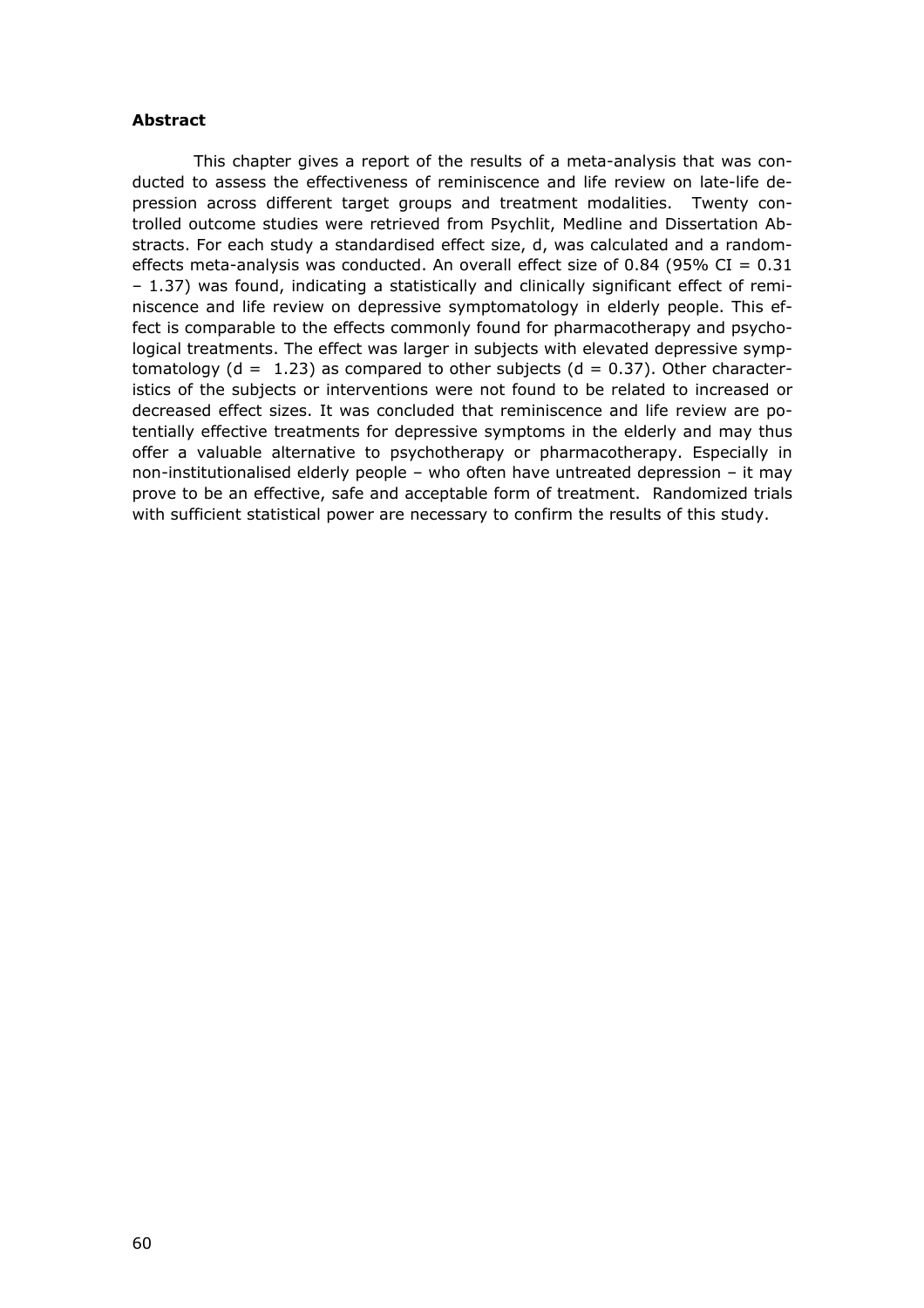### **3.1 Introduction**

 Depression is a common and disabling and disorder among the growing number of elderly. About 3% suffer from severe depression and another 10 to 15% have a mild to moderate depression (Cole and Yaffe, 1996; Beekman, 1995). Although effective treatments, such as pharmacotherapy (Katz, Simpson & Curlik, 1990; Anstey & Brodaty, 1995), cognitive-behavioural therapy (Engels & Vermey, 1997; Pinquart & Sörensen, 2001) available, only few elderly receive adequate treatment for depression (Zivian, Larsen, Knox, Gekoski & Hatchette, 1992; Gottlieb, 1992). Under-utilisation of specialised mental health services by depressed elderly are caused by low detection rates by health care providers, lack of awareness of the elderly about the severeness of their condition, insufficient knowledge about available services, reluctance to accept help in general, and aversion towards psychological treatment.

Several methods have been suggested to increase help-seeking behavior (Friedhoff, 1994, Gottlieb, 1994; Cuijpers, 1998), including systematic screening for depression among elderly primary care patients (Friedhoff, 1994), educational programs for the elderly (Friedhoff, 1994), easily accessible outreach programs for depression (Cuijpers, 1998), and public awareness programs (Magruder et. al, 1995; Jacobs, 1996).

 Life review and reminiscence may be another method to improve detection and treatment rates for depressed elderly, as it is a non-stigmatising, easy to use, and easily administered treatment method. Reminiscence is a naturally occuring process of recalling the past, that is hypothesized to resolve conflicts from the past and make up the balance of once life (Butler, 1964). Since the beginning of the seventies, reminiscence has been used by therapists in two major ways. First, unstructured group interventions were conducted in which elder people were stimulated to recall memories and share them with each other (Perrotta & Meacham, 1981; Goldweiser, 1987). Secondly, life review was developed as a more structured variant of reminiscence in which re-evaluation, resolving conflicts or assessing adaptive coping-responses were offered systematically to elderly, either in individual or in group sessions (Fry, 1983; Rattenbury, 1989; Haight, 1988). In the last few decades, reminiscence and life review have been used in several target populations with differing goals, including the stimulation of cognitive functioning in demented elderly, an increase in life satisfaction and quality of life in elderly in general, and as a method for early intervention for elderly with depressive symptoms or major depression.

 In this study, we examine the effects of reminiscence and life review on depression and depressive symptomatology in the elderly, using a meta-analytic approach. Earlier meta-analyses of psychological intervention in the elderly have not examined the effects of reminiscence and life review specifically. Three of the major meta-analyses in this area have included only a small selection of the available studies (Scogin & McElreath, 1994; Engels et al., 1997; Cuijpers, 1998). A fourth major meta-analysis did include the majority, though not all, studies but only concentrated on the overall mean effect size, without exploring differences between the interventions (reminiscence versus life review; group versus individual) or target population (depressed versus non-depressed; Pinquart & Sörensen, 2001). Because of these limitations of earlier meta-analyses, because the results were not consistent, and because several new studies in this area have been conducted since the last meta-analysis, we decided to conduct another meta-analysis, focussing on the effects of reminiscence and life review on depressive symptoms.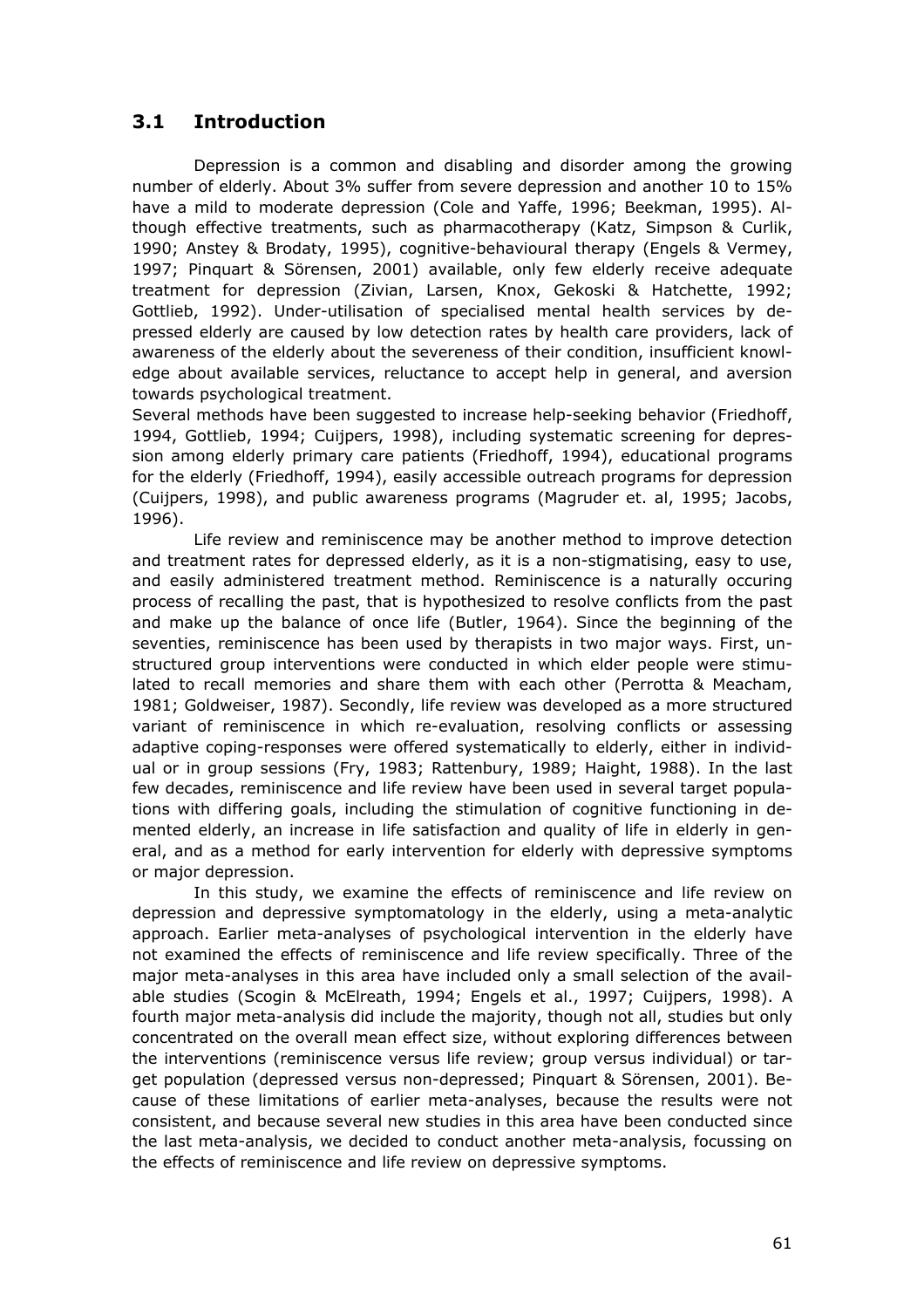## **3.2 Method**

### **3.2.1 Selection of studies**

 Studies were traced through several computerised literature databases (Medline, 1966 – December 2001; Psychinfo, 1960 – December 2001), using 'depression', 'reminiscence' and 'life-review' as keywords. The abstracts of possibly illegible studies were read and papers which possibly met inclusion criteria were retrieved and studied. In addition, the studies used in earlier meta-analyses (Scogin and McElreath, 1994; Pinquart & Sörensen 2001; Cuijpers, 1998; Engels et al., 1997) were collected. Furthermore, the reference lists of retrieved studies were examined and studies that possibly met inclusion criteria were collected. As we did not want to rely solely on published studies, we also searched Dissertation Abstracts.

### **3.2.2 Selected studies**

 In order to be included in the meta-analysis, a study had to examine the effects of reminiscence or life-review as one of the basic intervention methods used. Furthermore, the study had to report pretest and posttest data, use a control or comparison group, and had to use a measure of depressive symptoms. Sufficient data had to be reported for the calculation of standardized effect sizes.

Twenty studies met the inclusion criteria. Selected characteristics of these studies are presented in Table 3. The studies were screened on several methodological characteristics, including random assignment to conditions, data on drop-out, follow-up, adequate description of the intervention, the use of appropriate statistical analyses, and reliability and validity of the measures.

| Study               | Target popula-<br>tion                             | Conditions                                        | N                | DO -                               |                | RA GRP/IND Meas. |                     | $\%$ | Age<br>(M)               | Outcome<br>measures         |
|---------------------|----------------------------------------------------|---------------------------------------------------|------------------|------------------------------------|----------------|------------------|---------------------|------|--------------------------|-----------------------------|
| Arean et al<br>1993 | Community-<br>residents                            | 1.REM-LR<br>2. Problem solving<br>therapy<br>3.WL | 27<br>28<br>20   | .25<br>.32<br>0                    | $+$            | <b>GRP</b>       | Pre<br>Post<br>3 mn | 75   | 66.7                     | HRSD;<br>BDI;<br><b>GDS</b> |
| Blohm,<br>1997      | Newly admit-<br>ted nursing<br>home resi-<br>dents | 1.REM<br>2.REM current<br>3.Control               | 15<br>15<br>15   | .07<br>.13<br>.13                  | $+$            | <b>GRP</b>       | Pre<br>post<br>6 wk | 88   | 85.7 GDS                 |                             |
| Capps,<br>1998      | Residents of<br>retirement<br>centers              | 1.REM<br>2.REM LR-                                | 16<br>16         | $.06 -$<br>.25                     |                | GRP              | Pre<br>post         | 78   | Nr                       | <b>GDS</b>                  |
| Cook<br>1991        | nursing home<br>residents                          | 1. REM<br>2. current events<br>3. No treatment    | 14<br>13<br>14   | .29<br>.38<br>.29                  | $+$            | GRP              | Pre<br>post         | 90   | 81.3 GDS                 |                             |
| Daleo,<br>1999      | Residents of<br>Nursing facility                   | 1.REM<br>2.Control<br>3.REM<br>4.Control          | 7<br>6<br>7<br>6 | .14<br>0<br>0<br>$\mathbf 0$       | $\overline{a}$ | <b>GRP</b>       | Pre<br>post         | 72   | $\overline{\phantom{0}}$ | <b>GDS</b>                  |
| Fallot,<br>1979-80  | Community-<br>residents                            | 1. REM<br>2. Control-current<br>topics            | 18<br>18         | $\overline{\phantom{a}}$<br>$\sim$ |                | <b>IND</b>       | Pre<br>Post         | 100  |                          | 65.6 MACL                   |

### **Table 3 Selected characteristics of studies examining the effects of reminiscence on depression**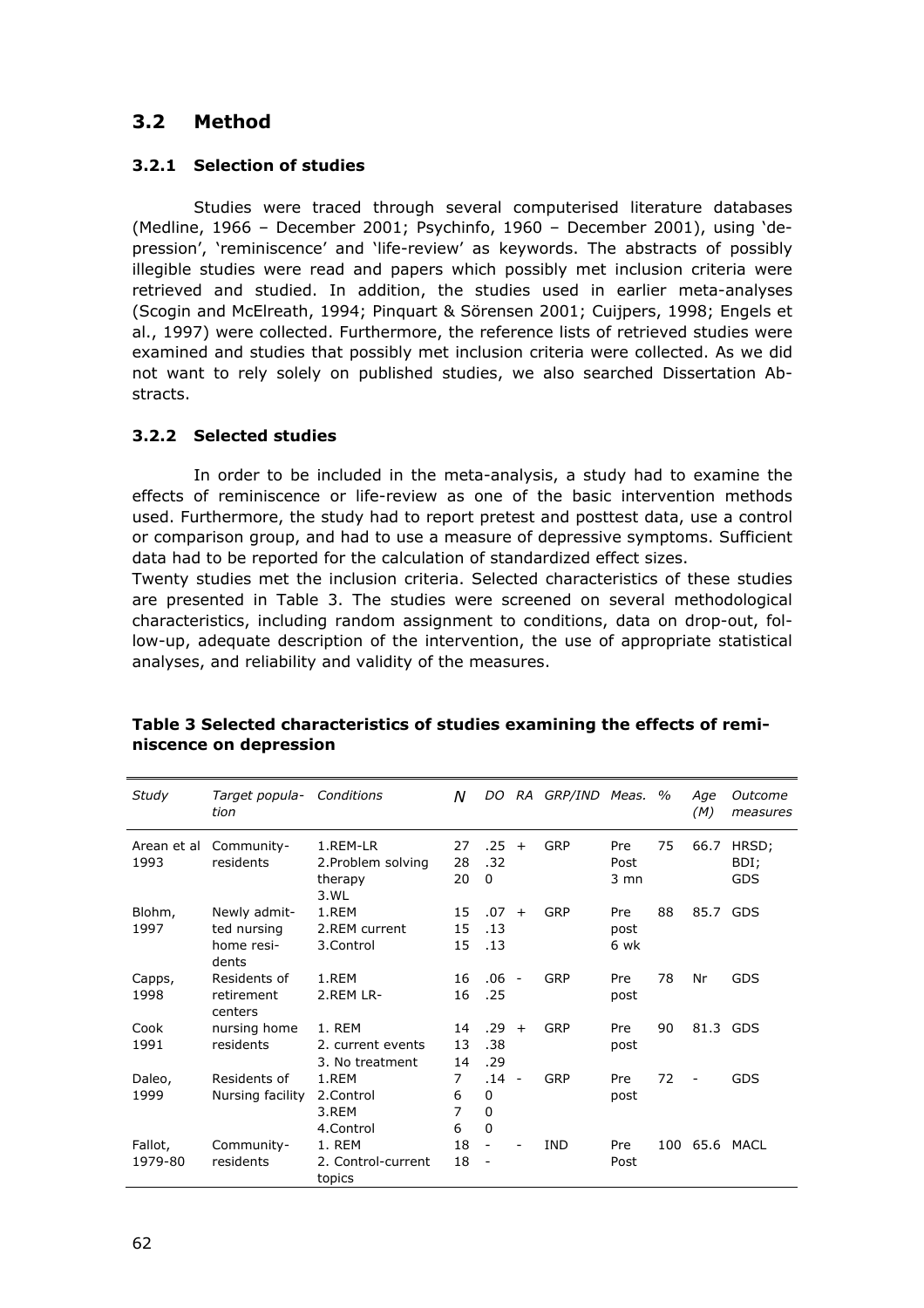| Study      | Target popula-<br>tion      | Conditions                       | N         |                                                      |                          | DO RA GRP/IND Meas. |                 | %  | Age<br>(M)   | Outcome<br>measures |
|------------|-----------------------------|----------------------------------|-----------|------------------------------------------------------|--------------------------|---------------------|-----------------|----|--------------|---------------------|
| Fry        | Community-                  | 1. REM-LR                        | 54        | $\overline{\phantom{a}}$                             | $+$                      | <b>IND</b>          | Pre             | 59 | 68.5         | BDI                 |
| 1983       | residents                   | 2. REM                           | 54        |                                                      |                          |                     | Post            |    |              |                     |
|            |                             | 3. Control (neutral              | 54        |                                                      |                          |                     | 15              |    |              |                     |
|            |                             | activity)                        |           |                                                      |                          |                     | wks             |    |              |                     |
| Goldweiser | dementia                    | 1. REM                           | 9         | $.11 +$                                              |                          | GRP                 | Pre             | 78 | 82.6 BDI     |                     |
| 1987       | patients in                 | 2. current topics                | 9         | .11                                                  |                          |                     | Post            |    |              |                     |
|            | nursing homes               | 3. No treatment                  | 9         | .11                                                  |                          |                     | 5 wks           |    |              |                     |
| Haight     | Homebound,                  | 1. REM                           | 16        | .19                                                  | $+$                      | <b>IND</b>          | Pre             | 78 | 76           | Zung                |
| 1988,      | disabled eld-               | 2. Friendly visit                | 16        | .19                                                  |                          |                     | post            |    |              |                     |
| 1992       | erly, (Meals-<br>on-Wheels) | 3. No treatment                  | 19        | .16                                                  |                          |                     | 1 <sub>yr</sub> |    |              |                     |
| Haight,    | residents of                | 1.REM                            | 60        | .27                                                  | $+$                      | <b>IND</b>          | Pre             | 69 | 79.6 BDI     |                     |
| 1998       | nursing                     | 2. Friendly visit                | 44        | .27                                                  |                          |                     | post            |    |              |                     |
|            | homes, no                   | (pretest)                        | 44        | .27                                                  |                          |                     | 1 <sub>yr</sub> |    |              |                     |
|            | DIS-                        | 3.REM-Ind, no                    | 53        | .27                                                  |                          |                     |                 |    |              |                     |
|            | depression, or              | pretest                          |           |                                                      |                          |                     |                 |    |              |                     |
|            | cognitive dys-<br>fucntion  | 4. Friendly visit, (no<br>pret.) |           |                                                      |                          |                     |                 |    |              |                     |
| Klausner   | hospital pa-                | 1. GFGP                          |           | $6,5$ .31 -                                          |                          | GRP                 | Pre             | 55 |              | 66.9 HDRS;          |
| et al 1998 | tients with                 | 2. REM (control)                 | $6,5 \ 0$ |                                                      |                          |                     | Post            |    |              | BDI; MA             |
|            | depressive<br>symptoms      |                                  |           |                                                      |                          |                     |                 |    |              |                     |
| Koffman,   | Community                   | 1.REM-LR                         | 12        | $\overline{\phantom{a}}$                             | $+$                      | GRP                 | Pre             |    | 72.6 GDS     |                     |
| 1998       | residents                   | 2. Gestalt, life review          | 12        | $\blacksquare$                                       |                          |                     | post            |    |              |                     |
|            |                             | 3.Control                        | 12        |                                                      |                          |                     |                 |    |              |                     |
| Perotta    | community                   | 1. REM                           | 7         | $\overline{\phantom{a}}$                             | $+$                      | <b>IND</b>          | Pre             | 52 | 78           | Zung                |
| 1981       | residents                   | 2. Group current                 | 7         | $\overline{\phantom{a}}$                             |                          |                     | Post            |    |              |                     |
|            | attending a                 | topics                           | 7         |                                                      |                          |                     |                 |    |              |                     |
|            | senior center               | 3. No treatment                  |           |                                                      |                          |                     |                 |    |              |                     |
|            |                             | control                          |           |                                                      |                          |                     |                 |    |              |                     |
| McMurdo    | inhabitants of              | 1. Exercise                      | 20        | .25                                                  | $\overline{\phantom{a}}$ | GRP                 | Pre             | 80 | 81           | <b>GDS</b>          |
| 1993       | residential                 | 2. REM (control)                 | 29        | .10                                                  |                          |                     | Post            |    |              |                     |
| homes      |                             |                                  |           |                                                      |                          |                     |                 |    |              |                     |
| Rattenbury | residents of                | 1. REM                           | 8<br>8    |                                                      | $\ddot{}$                | GRP                 | Pre             |    | 85           | <b>MUMS</b>         |
| 1989       | nursing home                | 2. current topics                |           | $\overline{\phantom{a}}$<br>$\overline{\phantom{a}}$ |                          |                     | Post            |    |              |                     |
| ReVille,   |                             | 3. Control<br>1.REM              | 8<br>40   | $.20 +$                                              |                          | <b>IND</b>          | Pre             | 63 |              | 72.4 MAACL-R        |
| 1996       | Community-<br>residents     | 2. Current topics                | 40        | 0                                                    |                          |                     | post            |    |              |                     |
|            | visiting                    | 3.Control                        | 40        | $\pmb{0}$                                            |                          |                     |                 |    |              |                     |
|            | senior centers              |                                  |           |                                                      |                          |                     |                 |    |              |                     |
| Stevens-   | Residents                   | 1.REM                            | 12        | 0                                                    | $+$                      | <b>GRP</b>          | Pre             | 67 | 79.8 BDI     |                     |
| Ratchford, | retirement                  | 2.Control                        | 12        | 0                                                    |                          |                     | Post            |    |              |                     |
| 1993       | community,                  |                                  |           |                                                      |                          |                     |                 |    |              |                     |
|            | living in own               |                                  |           |                                                      |                          |                     |                 |    |              |                     |
|            | appartments                 |                                  |           |                                                      |                          |                     |                 |    |              |                     |
| Weiss,     | Residents of                | 1.REM                            | 20        | $.30 +$                                              |                          | <b>GRP</b>          | Pre             |    |              | BDI                 |
| 1994       | long-term                   | 2.CT                             | 20        | .40                                                  |                          |                     | post            |    |              |                     |
|            | care-setting                | 3.Control                        | 8         | 0                                                    |                          |                     | 6 mn            |    |              |                     |
| Youssef    | nursing                     | 1.REM                            | 39        | $\blacksquare$                                       | $\ddot{}$                | <b>GRP</b>          | Pre             |    | 100 71.8 BDI |                     |
| 1990       | home resi-                  | 2.Control                        | 21        | $\overline{\phantom{a}}$                             |                          |                     | Post            |    |              |                     |
|            | dents                       |                                  |           |                                                      |                          |                     |                 |    |              |                     |
| Watt,      | Community-                  | 1.REM-integrative                | 14        | 0                                                    | $+$                      | <b>GRP</b>          | Pre             | 54 | 66.8 GDS     |                     |
| 2000       | residents                   | 2.REM-instrumental               | 13        | 0                                                    |                          |                     | Post            |    |              | <b>HRSD</b>         |
|            |                             | 3.Control                        | 13        | 0                                                    |                          |                     | $3 \text{ mm}$  |    |              |                     |

Abbreviations: Ss: sessions: DO: drop-out; RA: random assignment; GRP: group; IND: individual; Meas: measurements; REM: reminiscence; LR: life review; WL: waiting list; HRSD: Hamilton Rating Scale of Depression; BDI: Beck Depression Inventory; GDS: Geriatric Depression Scale; MA: Montgomery-Asberg; MACL= Mood Adjective CheckList; MAACL-R= Multiple Adjective Affect CheckList-Revised; MUMS= Memorial University Mood Scale.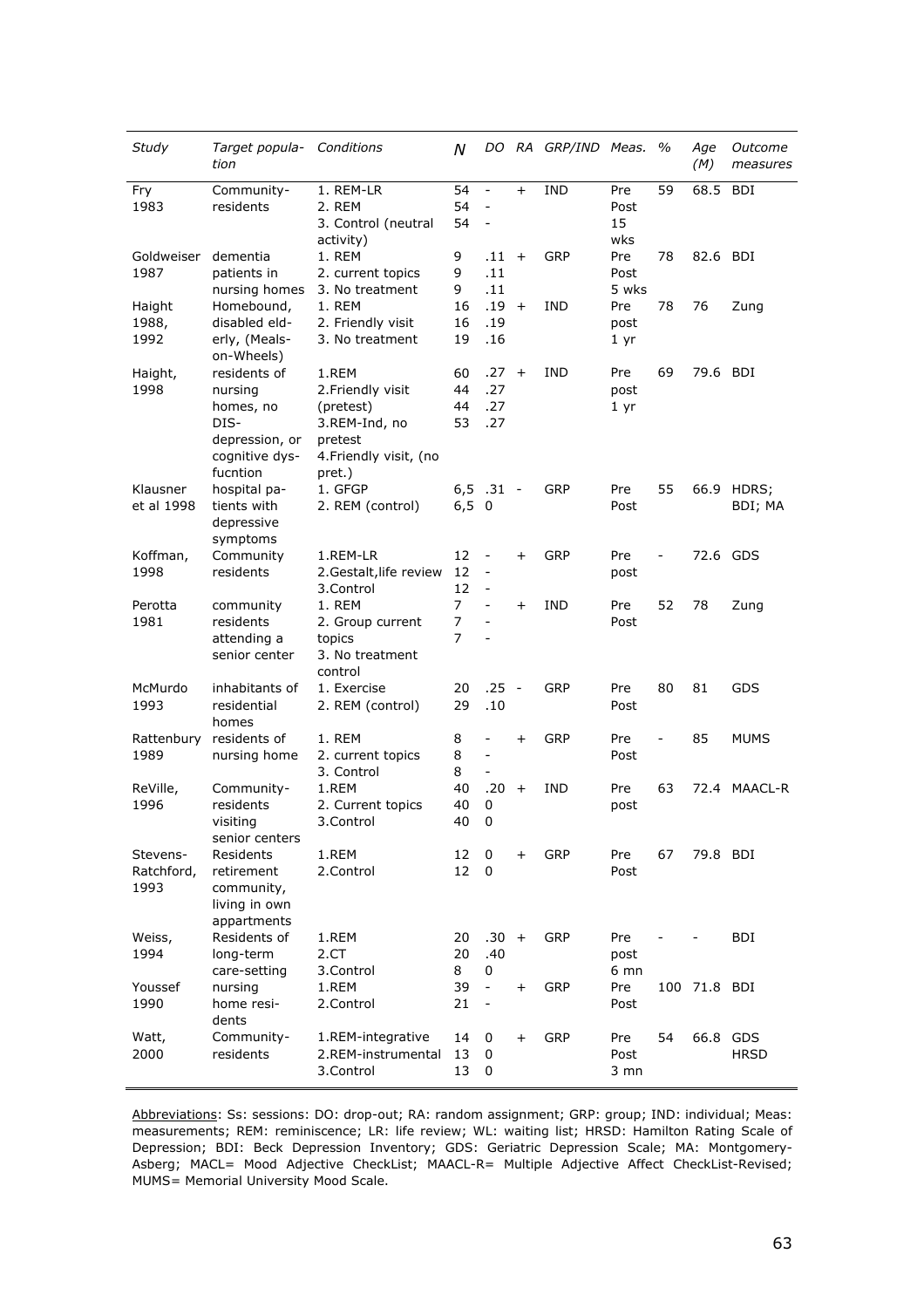In fifteen studies, subjects were randomly assigned to conditions. Thirteen studies used a no-treatment control group. In nine studies the control-group was offered a placebo intervention (i.e. discussion about current topics or a friendly visit); in one study the control group were people on the waiting list; in three studies reminiscence functioned as the control group. In five studies the targetpopulation had severe depressive symptoms, indicated by high pre-testscores on a selfrating depression questionnaire (BDI >17; GDS >15). In two of these studies a diagnostic interview was used to determine whether the participant had a diagnosis of major depression. In the other fifteen studies, participants were not selected on the presence of depressive symptoms, but showed mild or moderate levels of depressive symptoms. In four studies the drop-out rate was higher than 25 percent. In fifteen studies, the intervention was qualified as reminiscence and in seven studies as life-review. To be qualified as life-review, structure and evaluation had to be mentioned explicitely in the description of the intervention. In fourteen studies, a group format was used while the other six studies used an individual format. In nine studies, the intervention consisted of six sessions or less, in nine studies 7 – 12 sessions and in two studies 12 or more sessions. In fourteen studies more than two thirds of the participants were women and in nine studies the average age was higher than 75 years. In nine studies the participants were community residents, in ten studies the participants were living in nursing of residential homes.

We defined four studies as high quality studies. In these studies, subjects were randomly assigned to conditions, drop-out rates lower than 30% were reported, the intervention used a well-described protocol and follow-up measurements were taken.

### **3.2.3 Methodology and calculation of effect sizes d from primary studies**

 In a meta-analysis it is assumed that each study estimates the real effect of an intervention. By combining several estimations, a better estimation of the real effect is obtained. In a meta-analysis the effect sizes that are found in the studies are converted into a measure that has no connection with the instrument used and can be compared to other measures (Wolf, 1986; Smith, Glass & Miller, 1980; Glass, McGaw & Smith, 1981). Standardised effect sizes, d, are commonly calculated as:  $d = (M1 - M0) / Sd0$ ; where, M1 and M0 are the means at post and pretest and Sd0 is the pre-test standard deviation of measures of depression. The standardized effect sizes, d, show by how many standard units (z-scores) a group has progressed after treatment at t1 as compared with their mean baseline score at t0.

 We were interested in obtaining the effect size of the experimental effect minus the effect (of spontaneous recovery) in the control group. Therefore, we calculated the standardised pre – post change score of the experimental group  $(dE)$ and did the same for the control group (dC). Then we calculated their difference, i.e.  $\Delta(d)$  = dE – dC. These incremental effect sizes show by how many standard units the experimental group has been removed from the control group. An effect size of 0.5 thus indicates that the mean of the experimental group is half a standard deviation larger than the mean of the control group. Lipsey & Wilson (1993) have shown that an effect size of .56 to 1.2 can be assumed as large, while effect sizes of .33 to .55 are moderate, and effect sizes of 0 to .32 are small.

 In 16 primary studies means and standard deviations were reported. For the other studies test statistics  $(x2, T, F)$  or correlation coefficients, r, were converted into the d statistic using the equations provided by Wolf (1986). In the calculations of effect sizes only those instruments were used, that explicitly measure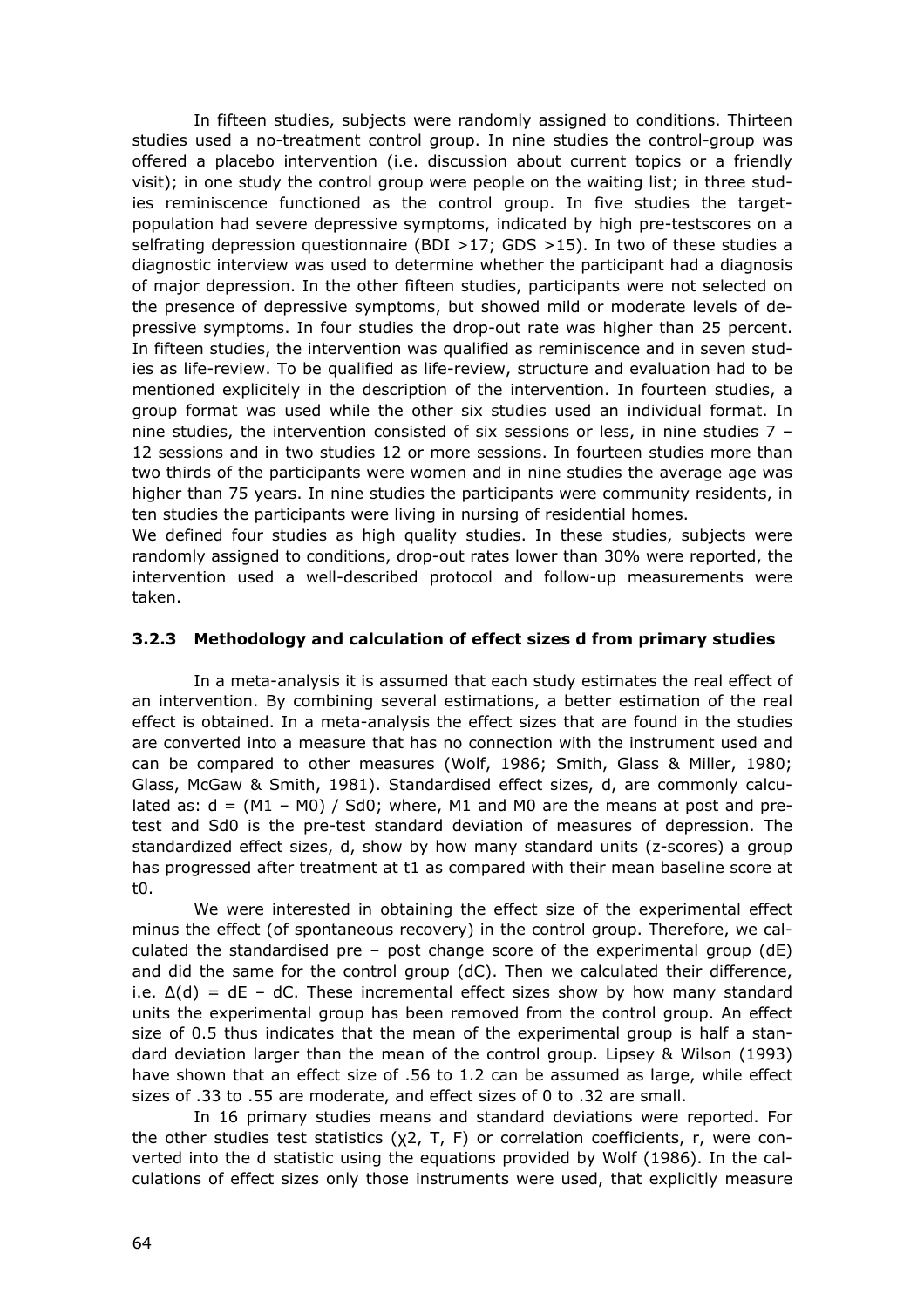depressive symptoms (Table 1). If more than one depression measure was used, the mean of the effect sizes was calculated, so that each study (or contrast group) only had one effect size.

Effect sizes were calculated independently by two researchers. Discrepancies were resolved by recalculating and consensus.

### **3.2.4 Analysis**

 Basically, meta-analysis amounts to pooling individual d's and obtaining a best overall estimate of the treatment effect, within its 95% confidence interval (95% CI). The analysis was conducted with the computer program Meta-Analysis, version 5.3 (Schwarzer, 1989), which follows the data-analytical strategies outlined by Hedges & Olkin (1985). We opted for the random effects model, because 95% CIs and p-values result in conservative estimates and it is not assumed that the primary studies are perfect replications of each other. We also corrected for the reliability (Cronbachs α, or test-retest reliability r), because it is known that lack of reliability (i.e. random measurement error) results in attenuated estimates of the pooled effect size.

 All analyses included a homogeneity test to test the idea that other covariates might be present, and the amount of unexplained variance that was not attributable to random sample error was assessed. Furthermore, Orwin's Fail/Safe N was calculated. This number indicates how many (hypothetical) studies with an effect size of zero should be found and included in the meta-analysis in order to reduce the observed effect size to a smaller value of, say, 0.20. A large Fail/Safe N indicates that results can be safely generalised.

### **3.3 Results**

 The overall mean effect size for all twenty studies (23 contrast groups) was 0.84, with a 95% confidence interval of  $0.31 - 1.37$  (Table 4). This effect is statistically significant ( $Z=4.94$ ,  $p<0.001$ ). This is a large effect. The Q-test for the 0hypothesis of homogeneity across effect sizes had to be rejected, indicating that there is a substantial amount of as yet unexplained variance that might be attributable to the systematic effects of covariates. 12% of the variance is caused by random sample error, which leaves room for a remaining 88% which may systematically covary with (unknown) covariates. The number of studies with a zero-effect that should be found in order to reduce the effect size to 0.20 is 74 ('Orwin's fail safe N').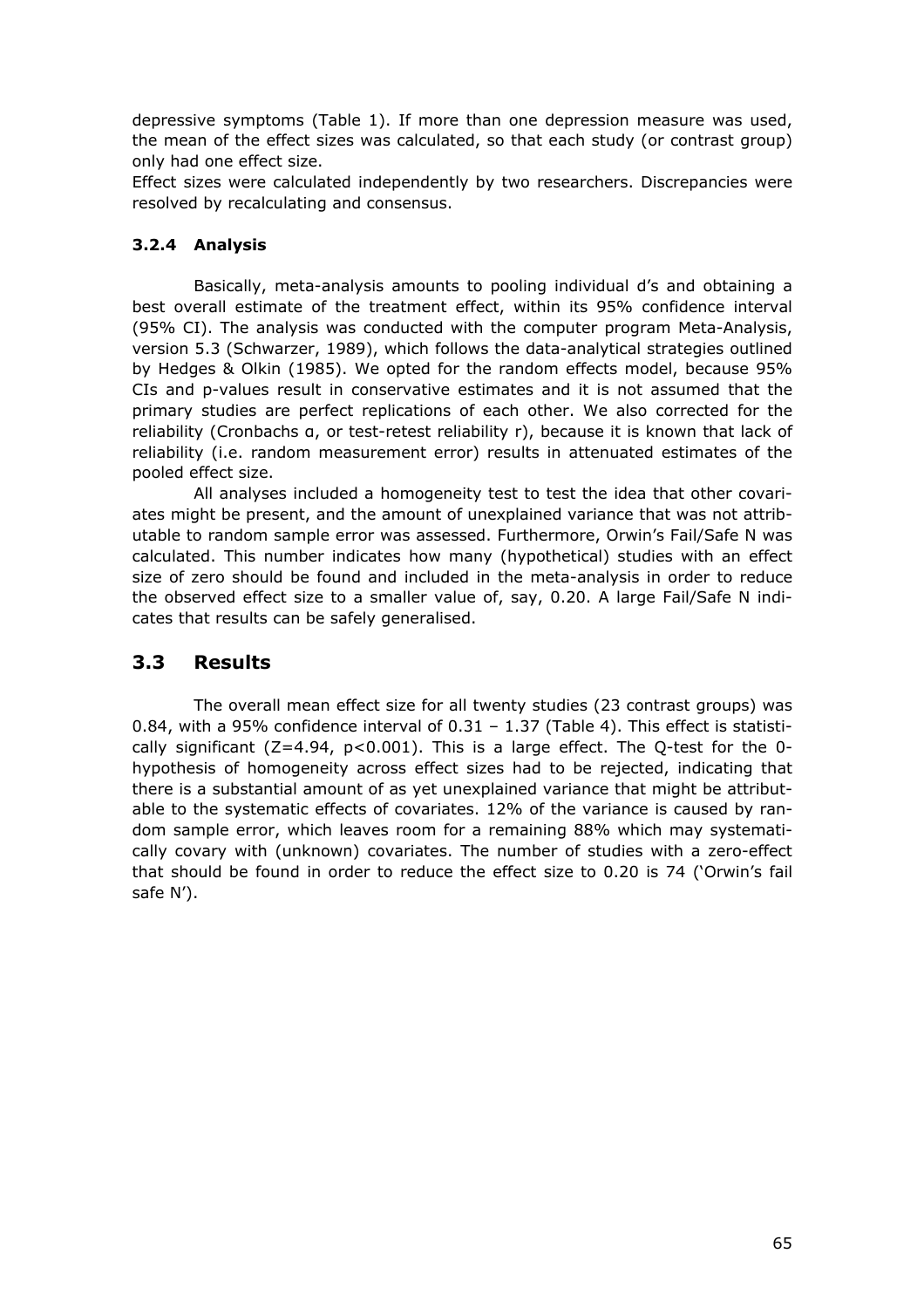|                               | $N_{FS}$ | N   | D    | 95% CI         | Q          | %SE   |
|-------------------------------|----------|-----|------|----------------|------------|-------|
| all studies                   | 23       | 959 | 0.84 | $0.31 - 1.37$  | 103.51***  | 12%   |
| all studies, outlier excluded | 22       | 933 | 0.67 | $0.41 - 0.93$  | 75.53***   | 39.5% |
| High depressive symptoms      | 7        | 391 | 1.23 | $0.92 - 1.53$  | 9.59       | 70%   |
| No high depressive symptoms   | 15       | 542 | 0.37 | $0.12 - 0.62$  | $25.71*$   | 60.3% |
| High quality studies          | 5        | 240 | 0.92 | $0.28 - 1.56$  | 14.25**    | 25.5% |
| Other studies                 | 17       | 693 | 0.60 | $0.33 - 0.88$  | $61.26***$ | 46.7% |
| Reminiscence                  | 13       | 421 | 0.46 | $0.16 - 0.76$  | $29.71**$  | 56.2% |
| life-review                   | 9        | 512 | 0.92 | $0.49 - 1.35$  | $32.34***$ | 27,7% |
| Group intervention            | 15       | 448 | 0.68 | $0.38 - 0.98$  | $25.95*$   | 49.2% |
| Individual intervention       | 7        | 485 | 0.64 | $0.11 - 1.17$  | 49.58***   | 20.0% |
| Community residents           | 12       | 556 | 1.11 | $0.12 - 2.10$  | 87.83***   | 7.2%  |
| Nursing /residential homes    | 8        | 325 | 0.38 | $0.05 - 0.71$  | 7.419      | 63%   |
| less than 72% women           | 9        | 516 | 0.75 | $0.21 - 1.28$  | 59.193***  | 21%   |
| more than 72% women           | 13       | 417 | 0.58 | $0.31 - 0.84$  | 18.085     | 66%   |
| Published studies             | 17       | 738 | 0.77 | $0.47 - 1.07$  | 53.280 *** | 39%   |
| <b>Dissertations</b>          | 5        | 195 | 0.20 | $-0.17 - 0.58$ | 9.262      | 64%   |

#### **Table 4 Results of meta-analyses examining the effects of reminiscence and life review on depressive symptoms in the elderly**

#### \*\*\*: P < 0.001; \*\*: P< 0.01; \*: P< 0.05

Abbreviations: NES: Number of effect sizes; N: number of subjects in the studies; %SE: percentage of the variance accounted for by random sample error.

 We conducted an outlier analysis. At a 10% confidence level all studies formed one cluster, except for three studies (Daleo, 1999; Watt, 2000; ReVille, 1996; effect sizes  $d=5.77$ ,  $d=1.97$  and  $d=-0.31$ ). We examined why these three studies differed from the other studies. One study was found to have considerable methodological problems, in that the principle investigator was also the therapist who had carried out the intervention, which may have biased outcomes considerably (Daleo, 1999). For the other two studies, no methodological flaws were found. Therefore, we did not exclude these two studies from the other meta-analyses. In the resulting meta-analysis (19 studies, 22 contrast groups) an overall mean effect size of 0.67 was found (95% CI: 0.41 - 0.92; Z = 9.49,  $p < 0.001$ ). These results are also significant heterogeneous, but the amount of explained variance increased to 39.4%.

We selected the five studies in which the target-population had elevated depressive symptoms. The resulting effect size was  $d = 1.23$  (95% CI: 0.92-1.53, Z=10.98, p<0.001). A Q-test indicated a that this was a homogeneous set of studies.

 We conducted several more series of meta-analysis, for several selections of studies, including type of intervention (reminiscence versus life-review); quality of studies (high versus lower quality); group versus individual intervention; community versus residents of nursing or residential homes; studies with more than 72% women versus other studies; and published studies versus unpublished dissertations. The results are summarized in Table 4. Heterogenity remained considerable in most analyses. We did find large effect sizes for high quality studies, but the 95% confidence interval overlapped with the interval for lower quality studies. All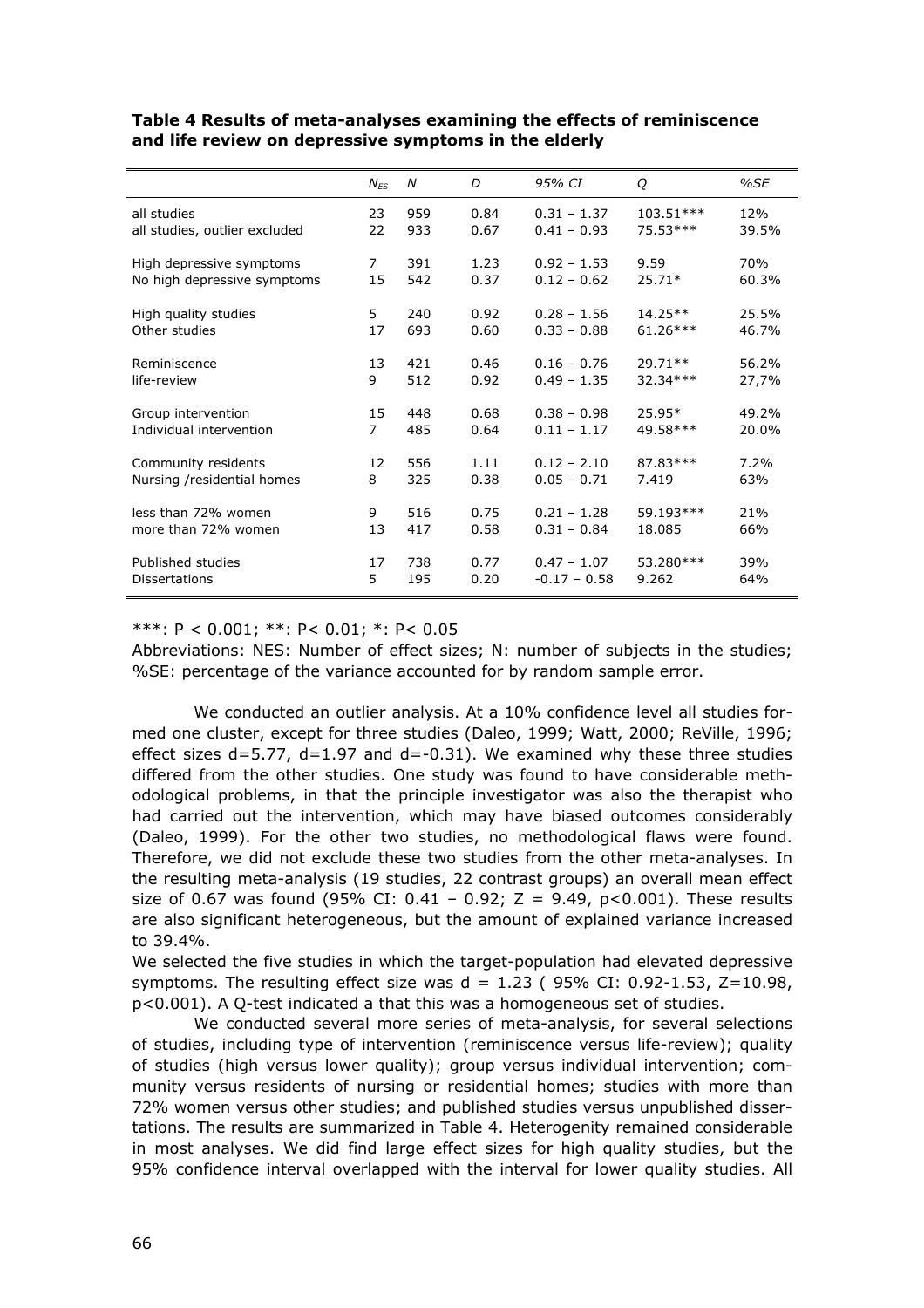other 95% confidence intervals for the other comparisons also overlapped, indicating that there were no major differences for specific clusters of studies. Insufficient data were available to calculate long-term effects of the interventions.

## **3.4 Discussion**

 The present meta-analysis has several limitations. First, only 4 studies could be defined as high quality studies. The other studies suffered from several methodological problems. Second, many studies did not measure long-term effects. Third, in seven studies no data on drop-out were reported. But, in the remaining thirteen studies drop-out rates were mostly lower than 30% in the intervention group, which is not uncommon in this target population. Fourth, the total number of effect sizes was relatively small and the clusters showing homogeneous results are even smaller. Another limitation is that this meta-analysis exclusively focuses on depressive symptomatology as an outcome. Apart from reducing depression reminiscence may also increase life-satisfaction, self-esteem and wellbeing.

 Despite these limitations, the results of this meta-analysis indicate that reminiscence and life-review may very well be effective treatments of depressive symptoms in older adults. The mean effect sizes found, are comparable to the effect sizes found for well-established treatments, such as antidepressives and cognitive behaviour therapy. Promising is that the studies focussing on elderly with severe depressive symptoms, reminiscence and life-review seem even more effective. They improved more than one standard deviation than depressed elderly who didn't receive this treatment. But this result is based on a small sample of studies.

 We found no evidence that life-review is significantly more effective in reducing depressive symptoms than reminiscence, as was suggested by earlier researchers (Haight, 1992; Watt, 2000). Though not statistically significant there is a trend that reminiscence and life-review are more effective for elderly living in the community.

The data showing that reminiscence and life-review could be effective treatments for depression with the elderly should be further confirmed by large, high quality randomized controlled trials, focussed on specific and well-described high risk populations. Especially, studies should focus on subjects with established on major depressive disorder, as most studies until now only measure depressive symptomatology.

 As reminiscence and life review can be delivered easily, do not stigmatise and appear to connect well with cognitive processes in elderly people, they may very well increase treatment rates of depressed elderly and reach them in the early stages of depressive disorders.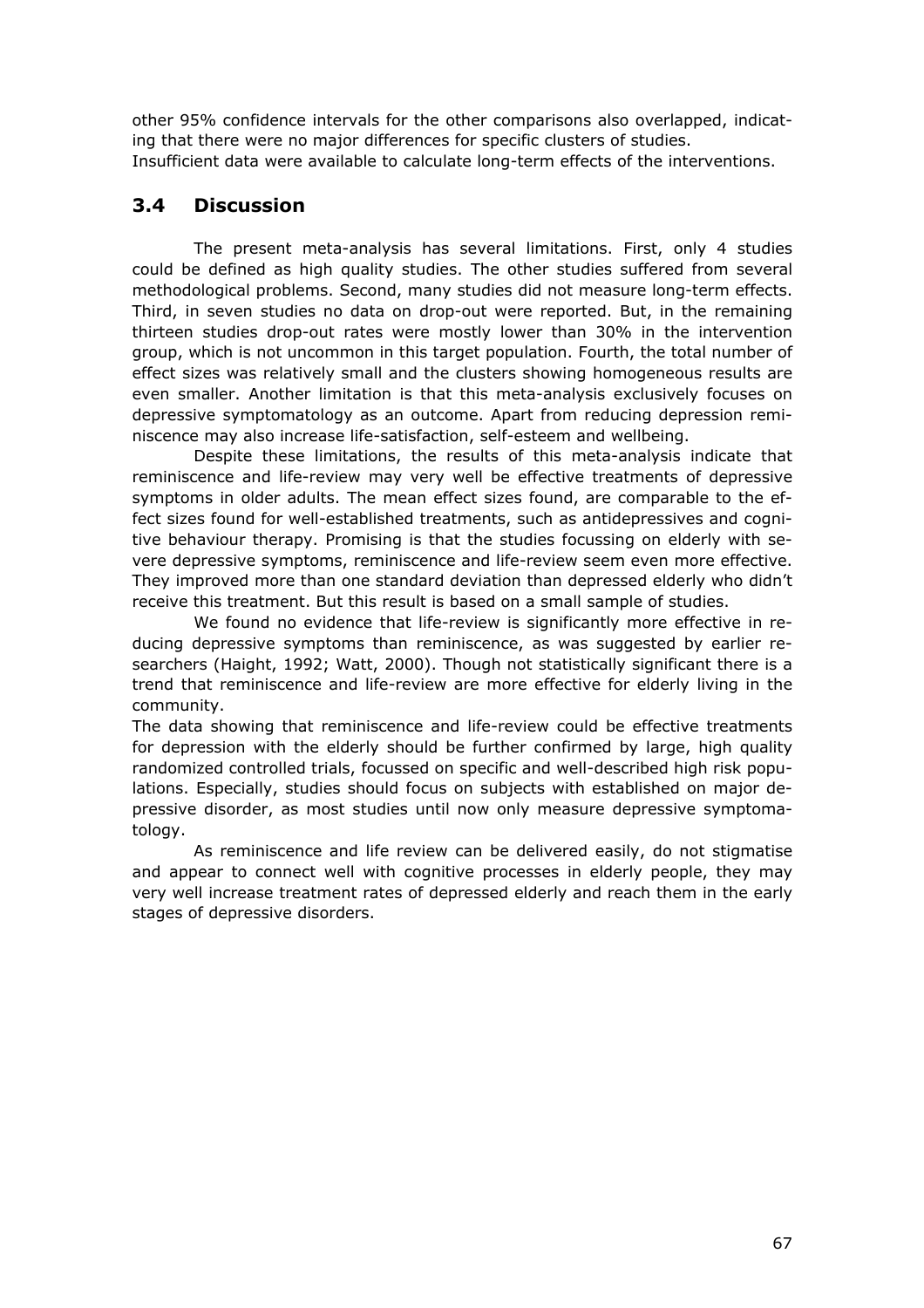### **References**

- Anstey K, Brodaty H. 1995. Antidepressants and the elderly; double-bind trials 1987 – 1992. *International journal of geriatric psychiatry* 10: 265-279
- Arean PA, Perri MG, Nezu AM, Schein RL et al. 1993. Comparitive effectiveness of social problem-solving therapy and reminiscence therapy as treatment for depression in older adults. *Journal of consulting and clinical psychology,* 61: 1003-1010.
- Beekman ATF, Deeg DJH, Tilburg T, Smit JH, Hooijer C, Tilburg W van. 1995. Major and minor depression in later life: a study of prevalence and risk factors. *Journal of affective disorders* 36: 65-75.
- Butler RN. 1963. The life-review: an interpretation of reminiscence in the aged. *Psychiatry* 26: 65-76
- Cook EA. 1997. Effects of reminiscence on life satisfaction of elderly female nursing home residents. *Health care for women international* 19: 109-118.
- Cook EA. 1991. The effects of reminiscence on psychological measures of ego integrity in elderly nursing home residents. *Archives of psychiatric nursing* 5: 292-298.
- Cuijpers P. 1998. Psychological outreach programmes for the depressed elderly: a meta-analysis of effects and dropout. *International journal of geriatric psychiatry* 13: 41-48
- Engels GI, Vermey M. 1997. Efficacy of nonmedical treatments of depression in elders. *Journal of clinical geropsychology* 3: 17-35
- Fallot RD. 1980. The impact on mood of verbal reminiscing in later adulthood*. International journal of. aging and human development* 10: 385-400.
- Fielden MA. 1990. Reminiscence as a therapeutic intervention with sheltered housing residents: a comparative study. *British journal of social work* 20: 21-44.
- Friedhoff AJ. 1994. Consensus development conference statement: diagnosis and treatment of depression in late life. In: Schneider LS, Reynolds CF, Lebowitz BD, Friedhoff AJ (Eds). *Diagnosis and treatment of depression in late life: results of the NIH consensus development conference.* American Psychiatric Press. Washington DC.
- Fry PS. 1983. Structured and unstructured reminiscence training and depression among the elderly. *Clinical gerontology* 1: 15-37.
- Glass GV, McGaw B, Smith ML. 1981. Meta-analysis in Social Research. Sage. Beverly Hills.
- Gottlieb GL. 1994 Barriers to care for older adults with depression. In: Schneider LS, Reynolds CF, Lebowitz BD, Friedhoff AJ (Eds). *Diagnosis and treatment of depression in late life: results of the NIH consensus development conference.* American Psychiatric Press. Washington DC.
- Goldwasser AN, Auerbach SM, Harkins SW. 1987. Cognitive, affective, and behavioral effects of reminiscence group therapy on demented elderly. *International journal of aging and human development* 25: 209-222.
- Haight BK. 1988. The therapeutic role of a structured life review process in homebound elderly subjects. *Journal of gerontology* 43: 40-44.
- Haight BK. 1992. Long-term effects of a structured life review process. *Journal gerontoly* 47: 312-315.
- Havighurst RJ, Glasser R. 1972. An exploratory study of reminiscence. *Journal of gerontology* 27: 245-253
- Hedges L, Olkin I. 1985. Statistical Methods for Meta-Analysis. Academic Press. Orlando.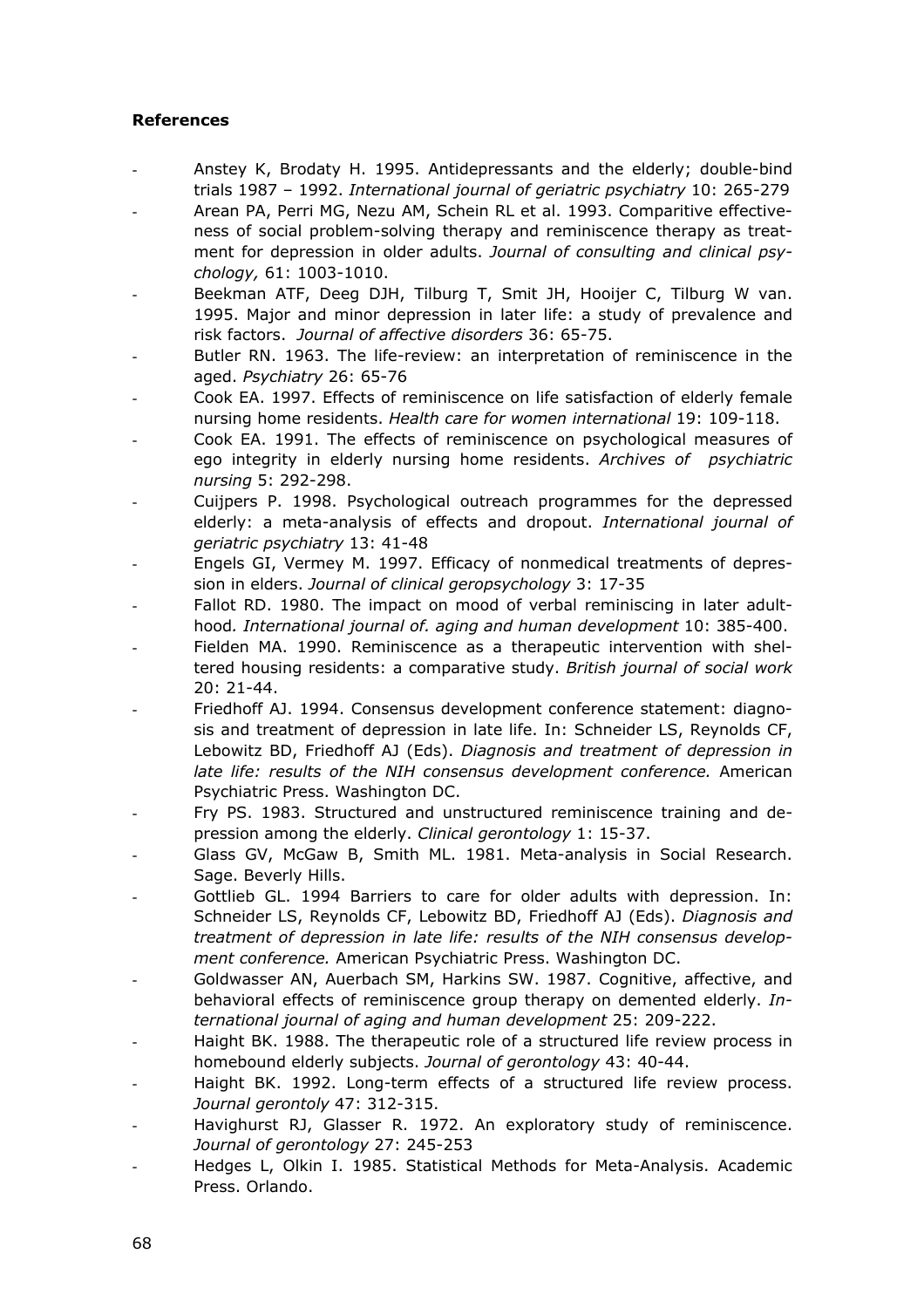- Hughston GA, Merriam SB. 1982. Reminiscence: a nonformal technique for improving cognitive functioning in the aged. *International journal of aging and human development* 15: 139-149.
- Jabobs DG, National depression screening day: educating the public, reaching those in need of treatment and broadening professional understanding. *Harvard Review Psychiatry* 3: 156-159
- Katz IR, Simpson GM, Curlik SM, Parmelee PA, Muhly C. 1990. Pharmacologic treatment of major depression for elderly patients in residential care settings. *Journal of clinical psychology* 51: 41 – 47.
- Klausner EJ, Clarkin JF, Spielman L, Pupo C, Abrams R, Alexopoulos GS. 1998. Late-life depression and functional disability: the role of goal-focused group psychotherapy. *International journal of geriatric psychiatry* 13: 707- 716*.*
- Lappe JM. 1987. Reminiscing: the life review therapy. Journal of gerontol*ogy nursing* 13: 12-16.
- Lieberman MA, Falk JM. 1971. The remembered past as a source of data for research on the life cycle. *Human Development* 14: 132-141
- Lipsey MW, Wilson DB. 1993. The efficacy of psychological, educational and behavioral treatment. *American Psychologist* 48: 1181-1209
- Magruder MPH, Norquist MSPH, Feil MS, Kopans BA, Jacobs MD. 1995. Who comes to a voluntary depression screening program? *American journal of psychiatry* 152: 1615-1622
- McMahon AW, Rhudick PJ. 1964. Reminiscing: adaptional significance in the aged. *Archives of general psychiatry* 10: 203-208.
- Mcmurdo MET, Rennie L. 1993. A controlled trial of exercise by residents of old people's homes. *Age and Ageing* 22: 11-15.
- Namazi KH, Haynes SR. 1994. Sensory stimuli reminiscense for patients with alzheimer's disease: relevance and implications. *Clininical gerontology* 14(4): 29- 46.
- Perrotta P, Meacham JA. 1981. Can a reminiscing intervention alter depression and self-esteem? *International journal of aging and human development* 14: 23-30.
- Pinquart M, Sorenson S. 2001. How effective are psychotherapeutic and other psychosocial interventions with older adults? A meta-analysis. *Journal of mental health and aging* 7: 207-243
- Rattenbury C, Stones MSc, Stones MJ. 1989. A controlled evaluation of reminiscence and current topics discussion groups in a nursing home context. *Gerontol*ogist 29: 768-771.
- Scates SK, Randolph DL, Gutsch KU, Knight HV. 1986. Effects of cognitivebehavioral. reminiscence, and activity treatments on life satisfaction and anxiety in the elderly. 141-146.
- Schwarzer R. 1989. Meta-Analysis Programs. Freie Universitat. Berlin.
- Scogin F, McElreath L. 1994. Efficacy of psychosocial treatments for geriatric depression: a quantitative review. *Journal of consulting and clinical psychology* 62:69-74
- Sherman E. 1987. Reminiscence groups for community elderly. *Gerontologist* 27: 569-572.
- Stevens-Ratchford R.G. 1992. The effect of life review reminiscence activities on depression and self-esteem in older adults. *American journal of occupational therapy* 47: 413-420.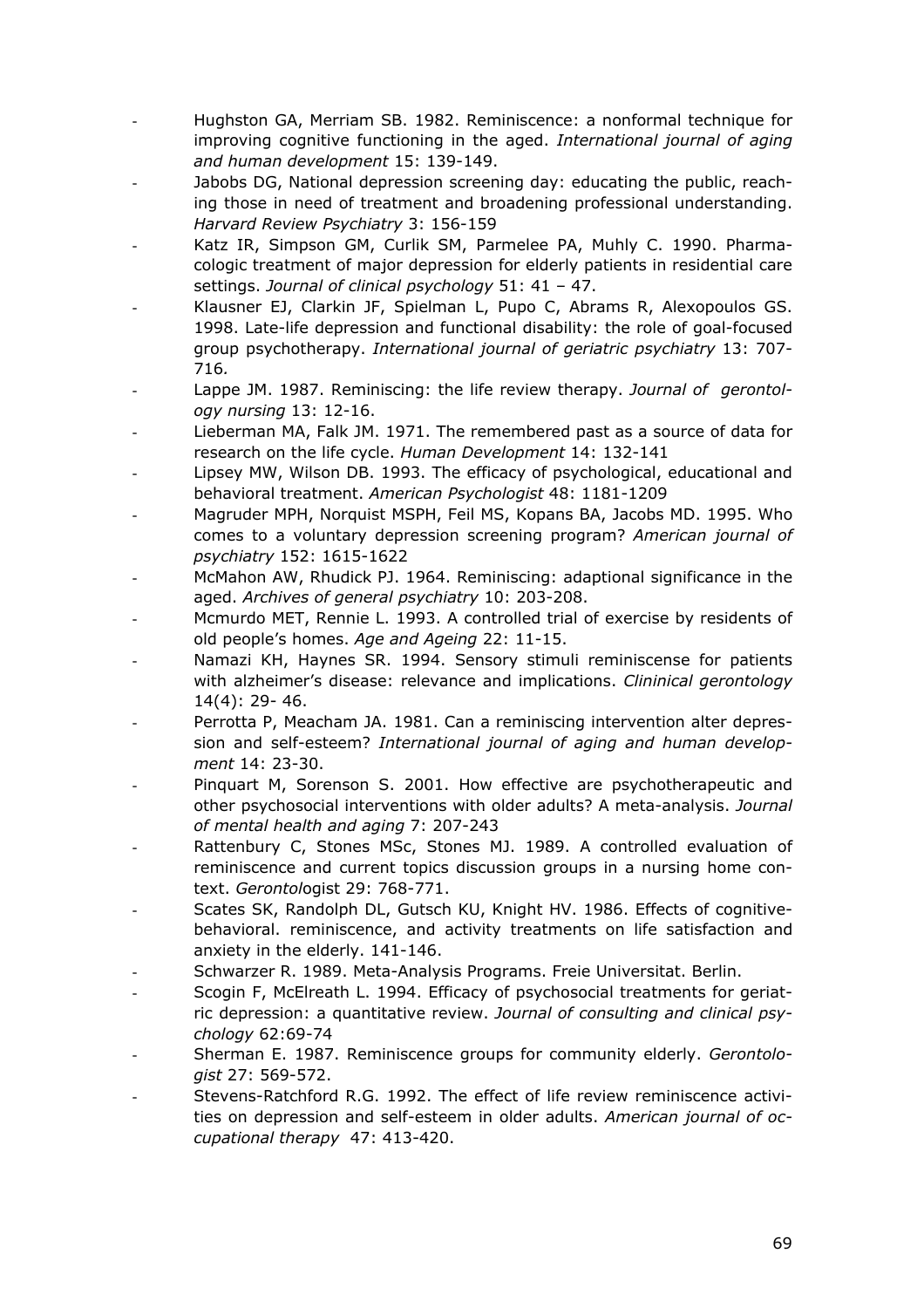- Tabourne CES. 1995. The effects of a life review program on disorientation, social interaction and self-esteem of nursing home residents. *International journal of aging and human development* 41: 251-266.
- Watt LM, Cappeliez P. 2000. Integrative and instrumental reminiscence therapies for depression in older adults: interventions strategies and treatment effectiveness. *Aging & mental health* 4(2): 166-177.
- Weiss JC. 1994. Group therapy with older adults in long-term care settings: research and clinical cautions and recommendations. *Journal of specialists in group work* 19: 22-29.
- Wolf FM. 1986. Meta-Analysis; quantitative methods for research synthesis. Sage. Beverly Hills.
- Youssef FA. 1990. The impact of group reminiscence counsellling on a depressed elderly population. *Nurse practitioner* april: 34-37.
- Zivian MT, Gekoski W, Knox VJ, Larsen W. 1994. *Psychotherapy: theory, research, practice training.* Vol 31: 492-502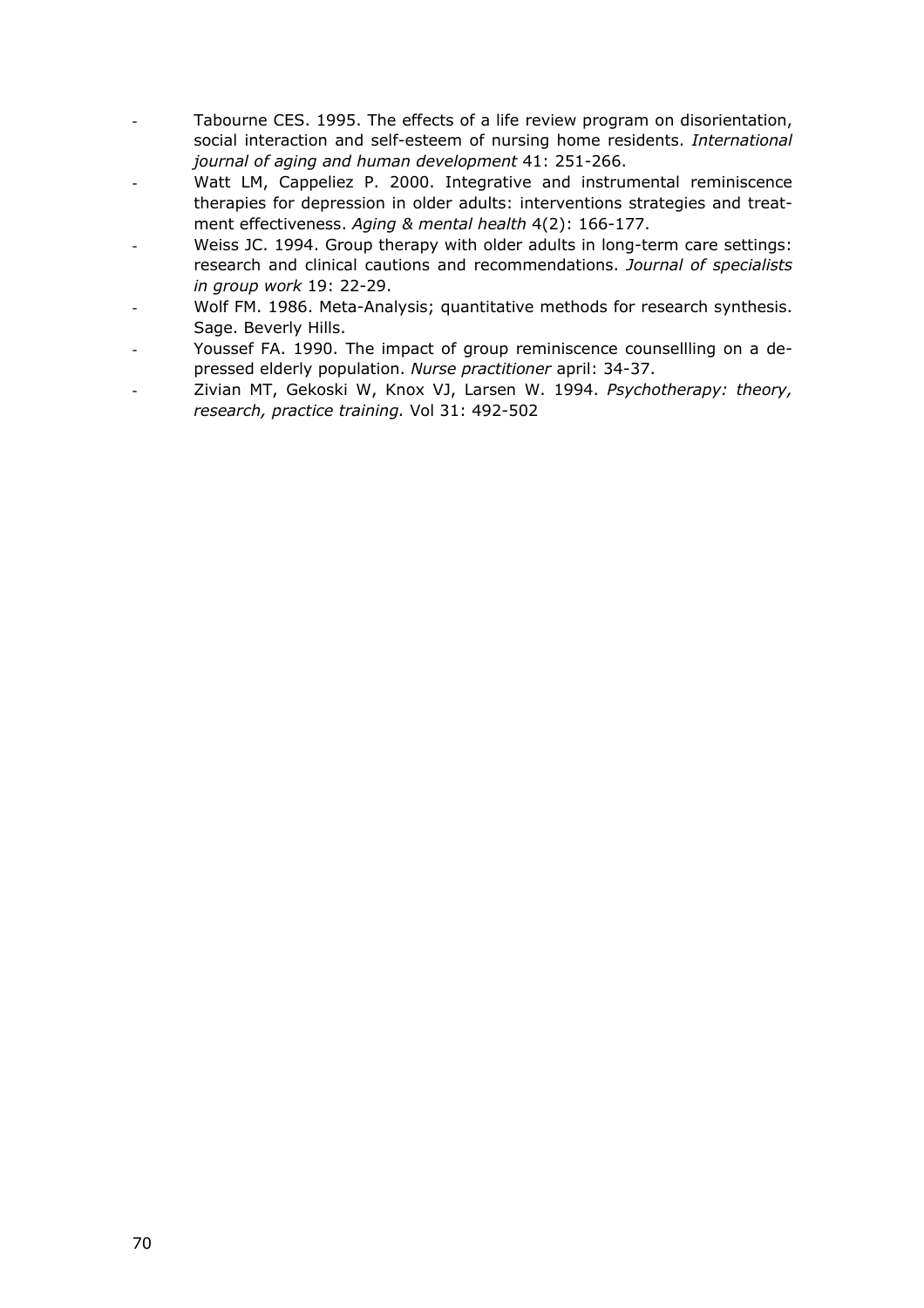# **4 The effects of reminiscence on psychological well-being in older adults: a meta-analysis**

Ernst Bohlmeijer Marte Roemer Pim Cuijpers Filip Smit

*Aging and Mental Health (in press)*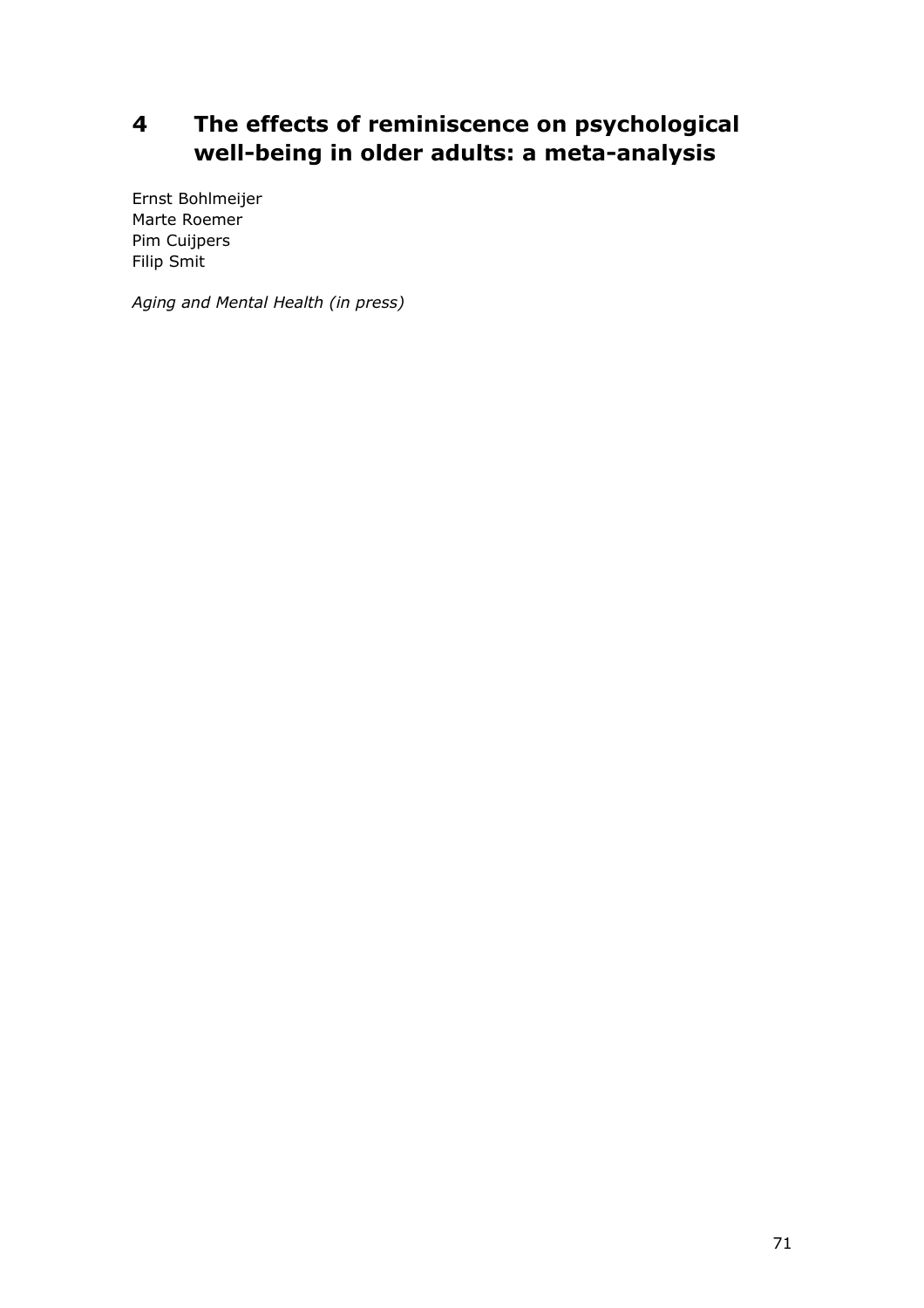#### **ABSTRACT**

 This paper presents the results of a meta-analysis to assess the effectiveness of reminiscence on psychological well-being across different target groups and treatment modalities. Fifteen controlled outcome studies were included. An overall effect size of 0.54 was found, indicating a moderate influence of reminiscence on life-satisfaction and emotional well-being in older adults. Life-review was found to have significant larger effects on psychological well-being than simple reminiscence. In addition reminiscence had significant larger effects on community dwelling adults than adults living in nursing homes or residential care. Other characteristics of participants or interventions were not found to moderate effects. It is concluded that reminiscence in general but especially life review are potentially effective methods for the enhancement of psychological well-being in older adults but replication of effectiveness studies of well defined protocols is now warranted.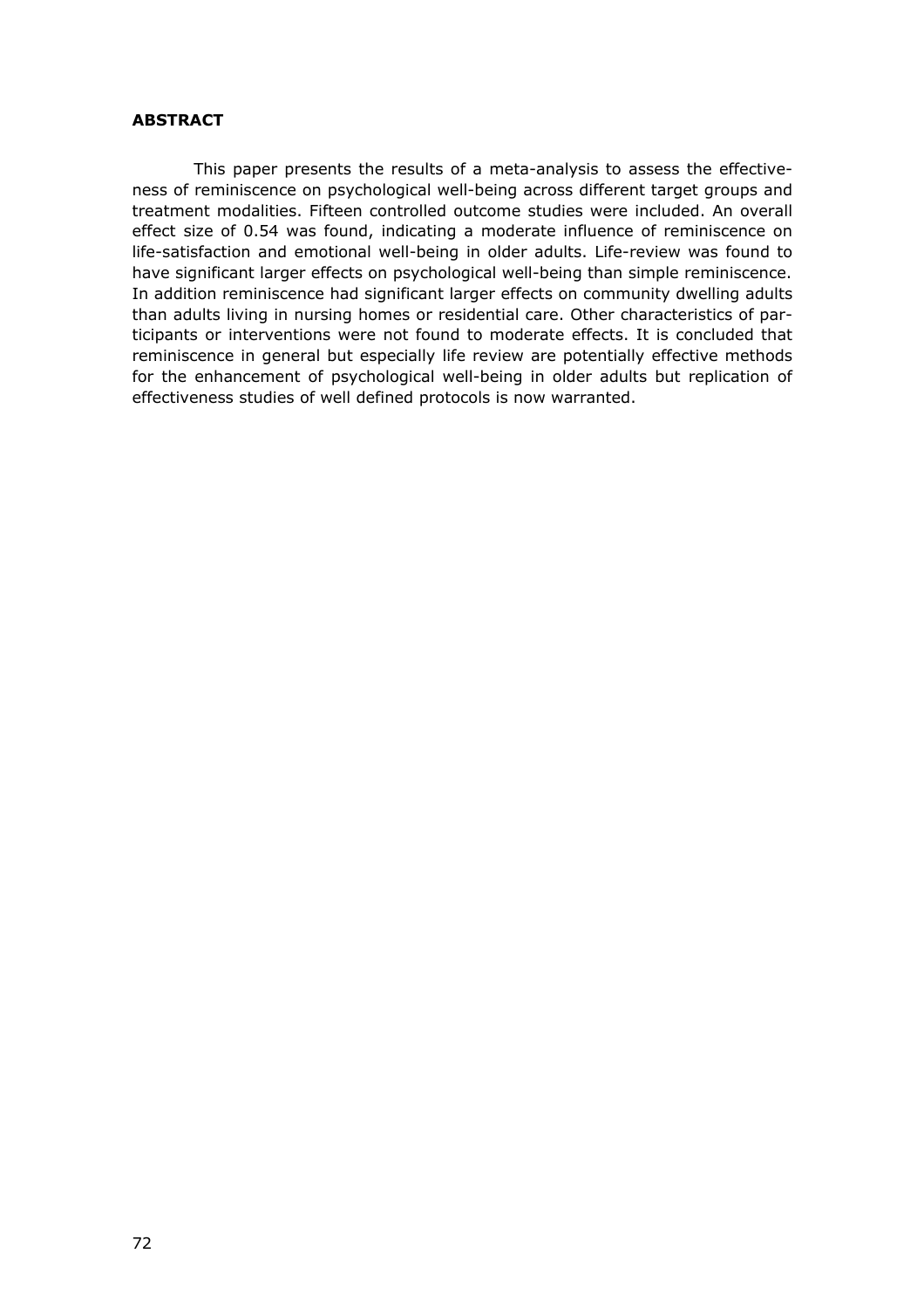# **4.1 Introduction**

 Aging can be seen as a continuous process of adaptation (Atchley, 1989; Baltes, 1987). Throughout life people are confronted with life-events and challenges they have to cope with. This process of adaptation is a dynamic, life-long process in which people and the environment mutually influence each other (Baltes, 1987). Baltes & Carstensen (1996) defined successful aging as the maximization and attainment of positive outcomes and the minimization or avoidance of negative outcomes. Different processes have been proposed to play a role in successful aging, such as the development and maintenance of primary control (Heckhausen & Schulz, 1995), socio-emotional selectivity (Carstensen, 1995), accommodation and assimilation (Brandstädter, 2002) and selective optimization with compensation (Marsiske et al., 1995). The importance of reminiscence for successful aging has also been stressed in the last decades (Butler, 1974; Coleman, 1992; Wong & Watt, 1991; Wong, 1989; Pasupathi & Carstensen, 2003). Reminiscence has been defined as 'the vocal or silent recall of events in a person's life, either alone or with another person or group of people' (Woods et al., 1992, p. 138). To explain the contribution of reminiscence to successful aging four processes are often mentioned: identity-forming and self-continuity; enhancing meaning in life and coherence; preserving a sense of mastery; and promoting acceptance and reconciliation.

 Identity-forming can be seen as an important function of reminiscence (Atchley 1989; Webster, 1994; Parker, 1999). Personal identity is formed during adolescence (Erikson, 1959; McAdams, 1993). It is based on awareness of how a person has changed over time. Identity can be seen as an authentic biography that gives answers to questions like where am I coming from, where am I now and where am I going (Giddens, 1991; Bluck et al., 2005). 'A person's identity is not found in behavior (…) but in the capacity to keep a particular narrative going' (Giddens, 1991, p. 54). Reminiscence may contribute to a person's self-identity by letting people tell and retell the story of their lives on basis of questions like 'what have been important values in your life?' and 'why did you decide to study biology?'.

 Meaning in life has been defined as 'the cognizance of order, coherence, and purpose in one's existence, the pursuit and attainment of worthwhile goals, and an accompanying sense of fulfillment' (Reker & Wong, 1988). It is generally considered to consist of a cognitive and a motivational component (Dittmann-Kohli & Westerhof, 1997). The cognitive component refers to beliefs about and evaluations of one's life. The motivational component refers to having a purpose in life. Reminiscence may enhance meaning in life by focusing on past worthwhile experiences, acquired values, past and future plans (Wong, 1995).

 Having a sense of mastery, control, competence and self-confidence (whether an illusion or real) plays an important role in successful problem solving, overcoming traumatic experiences and healthy aging (Pearlin & Schooler, 1978; Heckhausen & Schulz, 1995; Wong, 1995). Reminiscence may enhance mastery by focusing on inner resources and on recalling how one coped with past difficulties and how (important) goals were achieved.

 According to Erikson's (1959) stage-theory a major challenge of late life is making up the balance of one's life. Part of this process is the recognition of the downsides of life: for example dreams or plans that have not materialized, decisions that have not been made or appeared to be wrong afterwards, conflicts that have not been resolved. Butler (1963) observed an increase of reminiscence at old age and hypothesized that this was due to naturally occurring process of lifereview. Part of this process is the ability to let go and the acceptance of death itself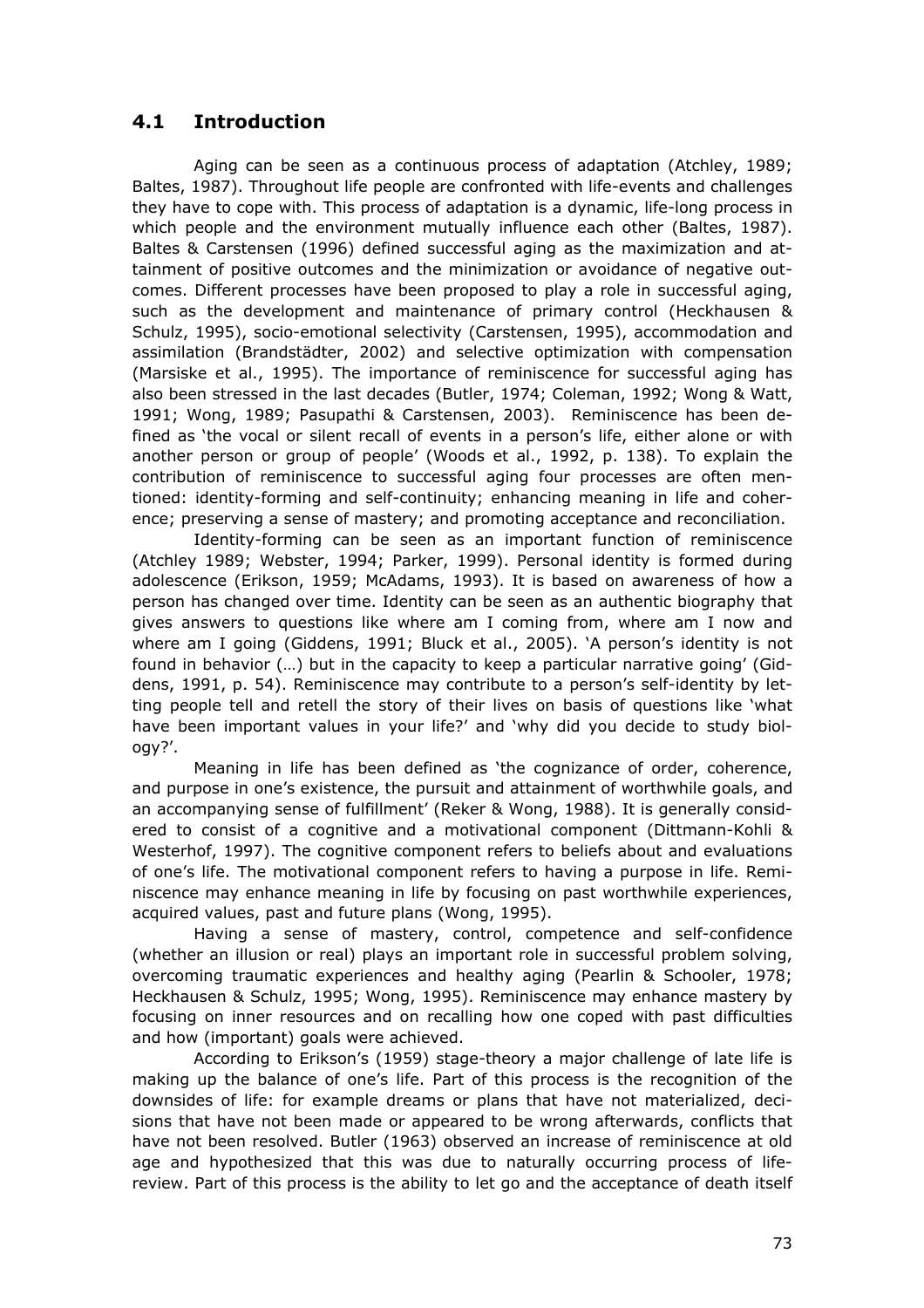(Garland & Garland, 2001). Several authors have mentioned the parallel process between mourning and life-review (Viney et al., 1989, Silver, 1995). Reminiscence may enhance reconciliation and finding ego-integrity by focusing on the expression of emotions and creating a setting which makes this kind of life-review and mourning possible at all (Coleman, 1999). It can be expected that persons with a positive identity, with higher levels of meaning in life and mastery and who have found reconciliation with their past lives will age more successfully and have higher levels of psychological well-being as a consequence (Westerhof, 2001).

 Because of it's potential positive effects on psychological well-being reminiscence has been implemented in health care as a psycho-social intervention for different populations (Garland & Garland, 2000; Gibson, 2004). In order to assess the effectiveness of reminiscence interventions on psychological well-being a metaanalysis was performed. In addition we were especially interested in the question whether the effects of reminiscence are moderated by characteristics of the method being used and characteristics of the target-population.

#### **4.1.1 Moderators**

 In the past years different typologies of reminiscence have been developed. Wong & Watt (1991) defined six types of reminiscence: integrative, instrumental, transmissive, narrative, escapist and obsessive. Only integrative and instrumental reminiscence were found to correlate with successful aging. Webster (1994, 1999) developed the reminiscence function scale (RFS). This questionnaire measures how often people reminisce with a particular function in mind. Eight functions are discerned: boredom reduction, death preparation, identity-forming, conversation, intimacy maintenance, bitterness revival, teach/inform, problem-solving. In a recent study using the RFS, it was found that higher levels of bitterness revival, boredom reduction, death preparation and total reminiscence correlated with higher levels of anxiety and that depression was correlated with bitterness revival (Cully et al., 2001). Cappeliez et al., (2005) found that boredom reduction and bitterness revival predicted lower life-satisfaction, and death preparation predicted higher lifesatisfaction. These studies show that mere stimulation of reminiscence may not always enhance psychological well-being. It has become customary to discern lifereview from reminiscence (Haight et al., 1995). Life review is more structured, systematically addresses the whole life-span, focuses on both positive and negative events (conflicts) and is evaluative (Haight & Burnside, 1993). In life-review interventions reframing of negative events and the integration of important life-events in a coherent, meaningful life-story (synthesis) is actively looked for by both participant and counselor (Webster & Haight, 1995). We therefore expect life-review interventions to be more effective than reminiscence interventions. In addition, some authors have stressed that an individual format is a linchpin of life-review (Haight et al., 1995). An advantage is that it gives the counselor more time to adapt the intervention to the individual needs of a participant. Others have stressed the usefulness of a group format and the possibilities to exchange life-experiences and learn from other group members (Watt & Cappeliez, 2000). We therefore want to explore whether an individual versus group format is a significant moderator of the effects of reminiscence. Another characteristic that might be of importance is the number of sessions. In this respect there is a large diversity among studies. Some interventions consist of only three or four sessions (Davis, 2004; Serrano, 2004), other interventions consist of up to 28 sessions (McMurdo, 1993). It has been suggested that for older adults it takes more time to change and that longerterm interventions are better suited (Knight, 1988). Duration of psycho-social in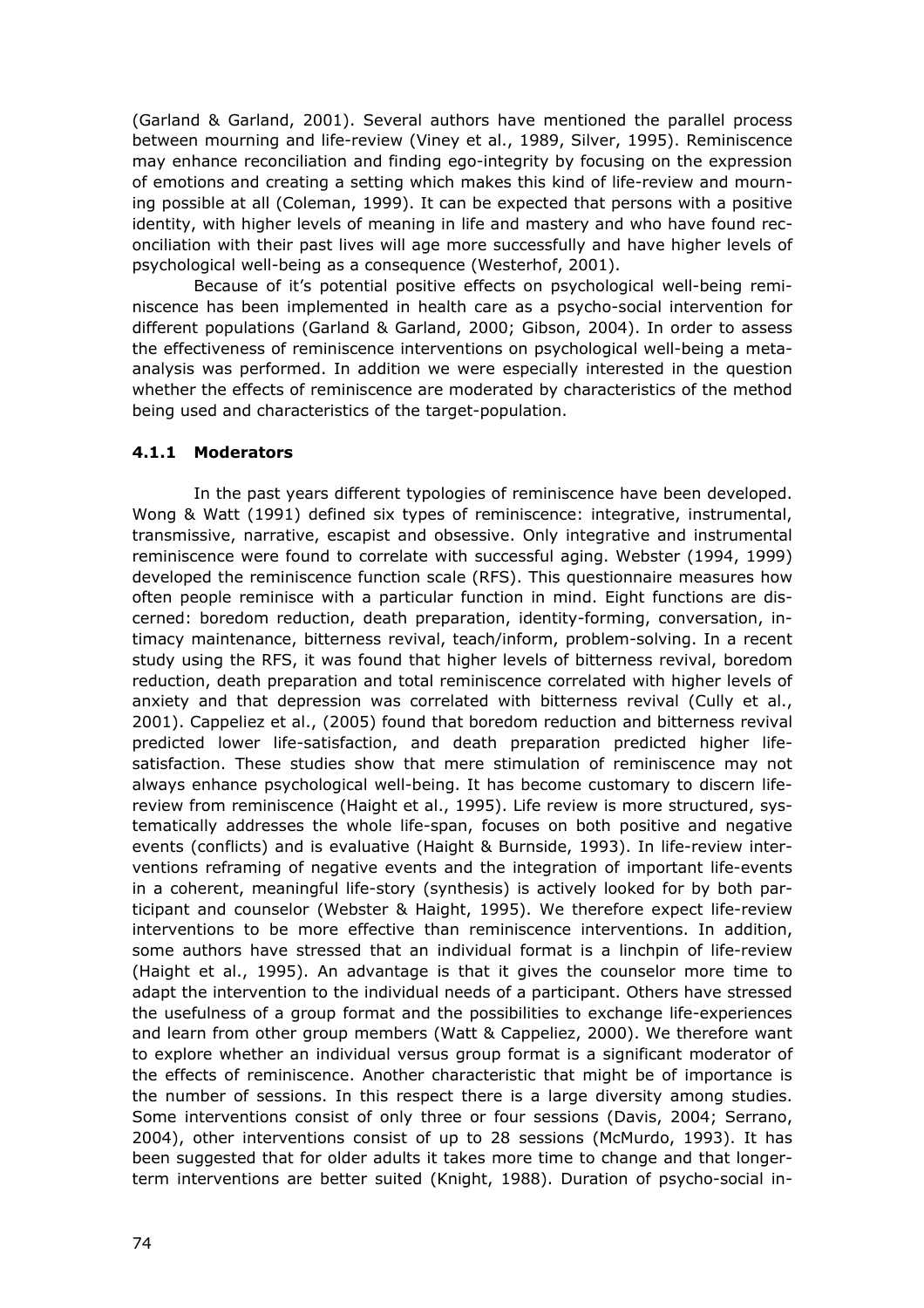terventions has been found to influence program efficacy (Llopis, 2002), so exploration of duration as an effect-moderator is warranted. In addition to characteristics of interventions we want to test if the effects of reminiscence are moderated by two characteristics of participants: living conditions and age. The choice of living conditions is relevant considering the fact that hospitalisation, most notably to nursinghomes, poses a potential threat to the psychological well-being of many older adults (Cook, 1998; Haight et al, 1998). The prevalence of depression in nursing homes is high. The prevalence of major depression is estimated to be  $6 - 11\%$ , and of minor depression 30% (Ames, 1993). Older adults that have been institutionalised also have lower levels of life-satisfaction and well-being than community residents (Loomis & Thomas, 1991). At the same time there is higher prevalence of chronic diseases and cognitive decline among inhabitants of nursing homes. This may pose restrictions to possible psychological change. High age may be a moderator of effects of reminiscence as well. A negative correlation between effect sizes on depression as a result of psychological treatment and age was reported by Engels & Vermey (1997). Similarly Pinquart & Sörenson (2001) found that effects on depression were weaker for older  $(> 77$  years) than younger adults.

 In the past years one meta-analysis on the effects of reminiscence on psychological well-being was conducted (Pinquart & Sörenson, 2001). Pinquart & Sörenson (2001) conducted a meta-analysis with 122 psychosocial and psychotherapeutic intervention studies with older adults. They found a mean effect size on psychological well-being across all studies of 0.45. The mean effect size of reminiscence interventions was 0.45 as well. In this meta-analysis control-enhancing interventions were found to have the most effects on psychological well-being (1.03), followed by cognitive behavioural therapy (0.78). In addition, across all studies they found individual interventions to be significantly more effective than group interventions (0.55 versus 0.42) and interventions for nursing-home inhabitants more effective than interventions for community-dwelling adults (0.58 versus 0.40). In this meta-analysis the influence of moderators was not specifically tested for reminiscence interventions. In addition, several new studies have been conducted since 2001. For these reasons we decided to conduct a new meta-analysis to examine the effects of reminiscence and life-review on life-satisfaction and wellbeing.

# **4.2 Methods**

#### **4.2.1 Selection of studies**

 Studies were selected through a search of two computerised databases of the literature (Medline, 1966 – June 2005, Psychinfo, 1960 – June 2005, using 'lifesatisfaction, 'well-being', 'reminiscence' and 'life-review' as keywords. The abstracts of potentially eligible studies were read and papers which potentially met inclusion criteria were retrieved and studied. In addition, the primary studies used in earlier meta-analyses (Scogin and McElreath, 1994; Pinquart & Sörensen 2001; Cuijpers, 1998; Engels & Vermey, 1997, Bohlmeijer et al, 2003) were collected. Furthermore, the reference lists of retrieved studies were examined and studies that possibly met inclusion criteria were collected.

 In order to be included in the meta-analysis, a study had to examine the effects of reminiscence or life-review. Furthermore, the study had to report pre-test and post-test data, use a control or comparison group, and had to use a measure of wellbeing or life-satisfaction. Sufficient data had to be reported for the calculation of standardized effect sizes.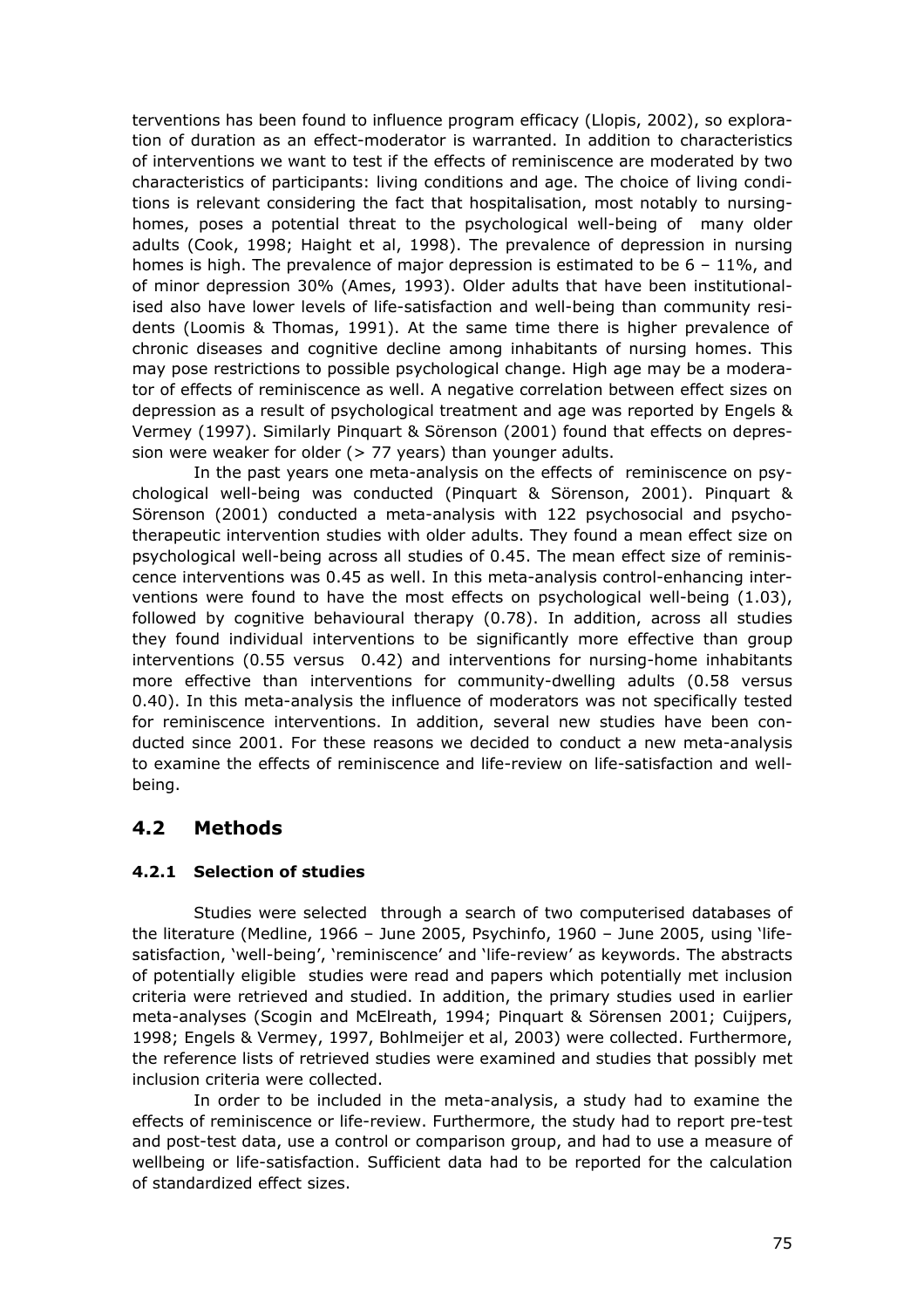#### **4.2.2 Selected studies**

 Thirty studies were collected. Fifteen studies met the inclusion criteria. Selected characteristics of these studies are presented in Table 5. The studies were coded by two researchers on a number of methodological characteristics, including random assignment to conditions, data on drop-out rates, follow-up times, reliability and validity of the measures and intervention-type. To be coded as life-review the paper had to refer to evaluation and structure as elements of the intervention.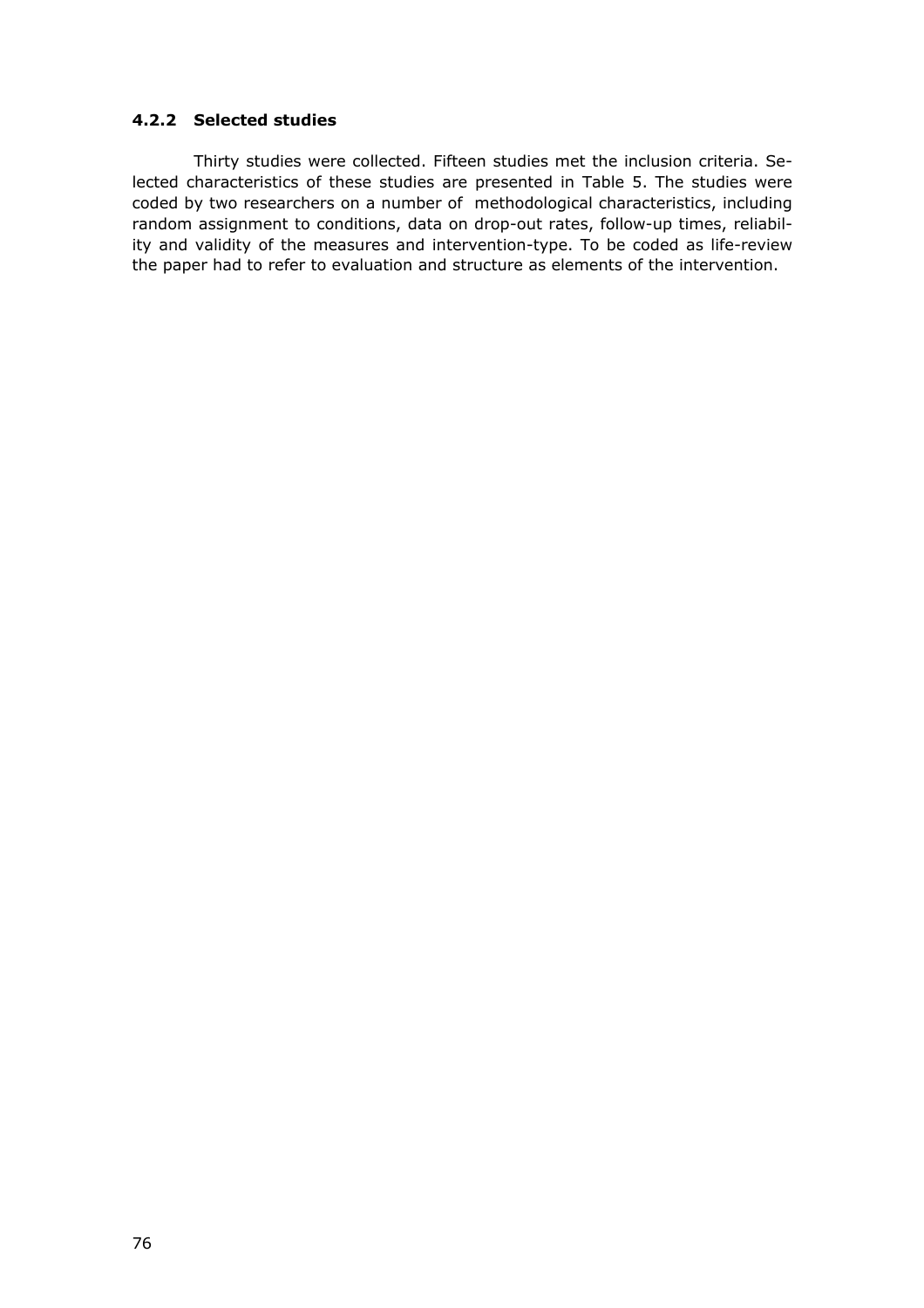|              | respected to the proportional contribution of the end of the end of the statular states which is the control of the control of the control of the control of the control of the control of the control of the control of the c |                                           |                                                                                                                                                                                                                                                                                                                                          |                  |              |                |                                |              |               |                   |                     |
|--------------|--------------------------------------------------------------------------------------------------------------------------------------------------------------------------------------------------------------------------------|-------------------------------------------|------------------------------------------------------------------------------------------------------------------------------------------------------------------------------------------------------------------------------------------------------------------------------------------------------------------------------------------|------------------|--------------|----------------|--------------------------------|--------------|---------------|-------------------|---------------------|
| Study        | Target population                                                                                                                                                                                                              | Conditions                                | $\geq$                                                                                                                                                                                                                                                                                                                                   |                  |              | %DO RA GRP/IND | SS                             | Meas.        | <b>M%</b>     | Age<br>$(\kappa)$ | measures<br>Outcome |
| Life review  |                                                                                                                                                                                                                                |                                           |                                                                                                                                                                                                                                                                                                                                          |                  |              |                |                                |              |               |                   |                     |
| Arkof, 2004  | Community dwelling older                                                                                                                                                                                                       | $\Xi$                                     | 18                                                                                                                                                                                                                                                                                                                                       | $\mathbf I$      | $\mathbf{I}$ | GRP            | $14$ ss of                     | Pre          | 100           | $\overline{C}$    | <b>SPWB</b>         |
|              | women                                                                                                                                                                                                                          | No treatment                              | $18$                                                                                                                                                                                                                                                                                                                                     |                  |              |                |                                |              |               |                   |                     |
| Davis, 2004  | Patients with right hemi-                                                                                                                                                                                                      | $\Xi$                                     |                                                                                                                                                                                                                                                                                                                                          |                  | $\ddag$      | qNI            | $2 hrs$<br>$3 ss$ of $1$<br>hr | post<br>Pre  | $\frac{1}{2}$ | 89                | $LST-Z$             |
|              | sphere cerebral vascular<br>accidents                                                                                                                                                                                          | Current events                            |                                                                                                                                                                                                                                                                                                                                          |                  |              |                |                                | Post         |               |                   |                     |
| Fielden,     | Sheltered housing resi-                                                                                                                                                                                                        | $\overline{\Xi}$                          | w                                                                                                                                                                                                                                                                                                                                        | $\mathbf I$      | $\ddag$      | GRP            |                                | Pre          | $\mathbf I$   | 74.7              | PGCM                |
| 1990         | dents                                                                                                                                                                                                                          | Current<br>$\overline{\mathsf{N}}$        | $\frac{91}{5}$                                                                                                                                                                                                                                                                                                                           |                  |              |                | 9 ss of<br>1.5 hrs             | post         |               |                   |                     |
|              |                                                                                                                                                                                                                                | events                                    |                                                                                                                                                                                                                                                                                                                                          |                  |              |                |                                |              |               |                   |                     |
| Haight       | Homebound, disabled eld-                                                                                                                                                                                                       | $\leq$                                    | $\frac{9}{1}$                                                                                                                                                                                                                                                                                                                            |                  | $\ddot{}$    | qNI            | ᆏ<br>6 ss of                   | p<br>Pre     | 78            | 94                |                     |
| 1988, 1992   | erly, (Meals-on-Wheels)                                                                                                                                                                                                        | Friendly visit<br>$\overline{N}$          | $\frac{91}{5}$                                                                                                                                                                                                                                                                                                                           |                  |              |                | 보                              |              |               |                   | LSIA<br>ABS         |
|              |                                                                                                                                                                                                                                | No treatment                              | $19$                                                                                                                                                                                                                                                                                                                                     |                  |              |                |                                | post<br>1 yr |               |                   |                     |
| Haight,      | residents of nursing homes                                                                                                                                                                                                     | $\mathbb{R}$                              | 104                                                                                                                                                                                                                                                                                                                                      |                  | $\ddag$      | qNI            | ᅱ<br>$6$ ss of                 | Pre          | 69            | 79.6              |                     |
| 1998         |                                                                                                                                                                                                                                | Friendly visit                            | 57                                                                                                                                                                                                                                                                                                                                       |                  |              |                | 보                              | post         |               |                   | LSIA<br>ABS         |
|              |                                                                                                                                                                                                                                |                                           |                                                                                                                                                                                                                                                                                                                                          |                  |              |                |                                | $1 \vee r$   |               |                   |                     |
| Serrano,     | Clients of social services                                                                                                                                                                                                     | $\mathbb{R}$                              | $\overline{c}$                                                                                                                                                                                                                                                                                                                           | $\vec{4}$        | $\ddot{}$    | qNI            | 4 ss of                        | Pre          | 84            | 77                | LSIA                |
| 2004         |                                                                                                                                                                                                                                | Care as usual                             |                                                                                                                                                                                                                                                                                                                                          |                  |              |                |                                | Post         |               |                   |                     |
| Weiss, 1994  | Residents of long-term                                                                                                                                                                                                         | $\mathbb{R}$                              | $\begin{smallmatrix} 2 & 3 \\ 2 & 0 \\ 2 & 0 \\ 0 & 0 \\ 0 & 0 \\ 0 & 0 \\ 0 & 0 \\ 0 & 0 \\ 0 & 0 \\ 0 & 0 \\ 0 & 0 & 0 \\ 0 & 0 & 0 \\ 0 & 0 & 0 \\ 0 & 0 & 0 \\ 0 & 0 & 0 \\ 0 & 0 & 0 & 0 \\ 0 & 0 & 0 & 0 \\ 0 & 0 & 0 & 0 \\ 0 & 0 & 0 & 0 & 0 \\ 0 & 0 & 0 & 0 & 0 \\ 0 & 0 & 0 & 0 & 0 \\ 0 & 0 & 0 & 0 & 0 & 0 \\ 0 & 0 & 0 & $ | $\frac{1}{4}$ 80 | $\ddag$      | <b>GRP</b>     | $1.5$ hrs<br>8 ss of           | Pre          |               |                   | LSES                |
|              | care-setting                                                                                                                                                                                                                   | No treatment                              |                                                                                                                                                                                                                                                                                                                                          | $\mathbf{I}$     |              |                | $1.5$ hrs                      | post<br>6 mn |               |                   |                     |
|              |                                                                                                                                                                                                                                |                                           |                                                                                                                                                                                                                                                                                                                                          |                  |              |                |                                |              |               |                   |                     |
| Reminiscence |                                                                                                                                                                                                                                |                                           |                                                                                                                                                                                                                                                                                                                                          |                  |              |                |                                |              |               |                   |                     |
| Cook, 1991   | nursing home residents                                                                                                                                                                                                         | <b>REM</b>                                | $\vec{4}$                                                                                                                                                                                                                                                                                                                                |                  | $\ddot{}$    | GRP            | 16 ss of                       | Pre          | 90            | 81.3              | LSIA                |
|              |                                                                                                                                                                                                                                | Current events<br>$\overline{\mathsf{N}}$ | 13                                                                                                                                                                                                                                                                                                                                       | 29<br>38         |              |                | $\frac{1}{1}$ hr               | post         |               |                   |                     |
|              |                                                                                                                                                                                                                                | No treatment<br>$\dot{\mathsf{c}}$        | 4                                                                                                                                                                                                                                                                                                                                        | 29               |              |                |                                |              |               |                   |                     |
| Cook, 1997   | Female residents of nursing                                                                                                                                                                                                    | <b>REM</b><br>$\div$                      | $\frac{2}{1}$                                                                                                                                                                                                                                                                                                                            |                  | $\ddot{}$    | <b>GRP</b>     | $\frac{16}{1}$ hr              | Pre          | 100           | 82.4              | LSIA                |
|              | homes                                                                                                                                                                                                                          | Current events<br>$\overline{\mathsf{N}}$ |                                                                                                                                                                                                                                                                                                                                          |                  |              |                |                                | post         |               |                   |                     |
|              |                                                                                                                                                                                                                                | No treatment                              | 12                                                                                                                                                                                                                                                                                                                                       |                  |              |                |                                |              |               |                   |                     |

**Table 5 Selected characteristics of studies examining the effects of reminiscence on Life-satisfaction and wellbeing**  na hoilaina : +-- +-- +-<u>ي</u><br>:  $\ddot{\phantom{a}}$ Ĭ Ĭ  $\frac{1}{2}$  $\overline{\phantom{a}}$  $\frac{1}{2}$ Ę j i.<br>S Table 5 Selected ch

77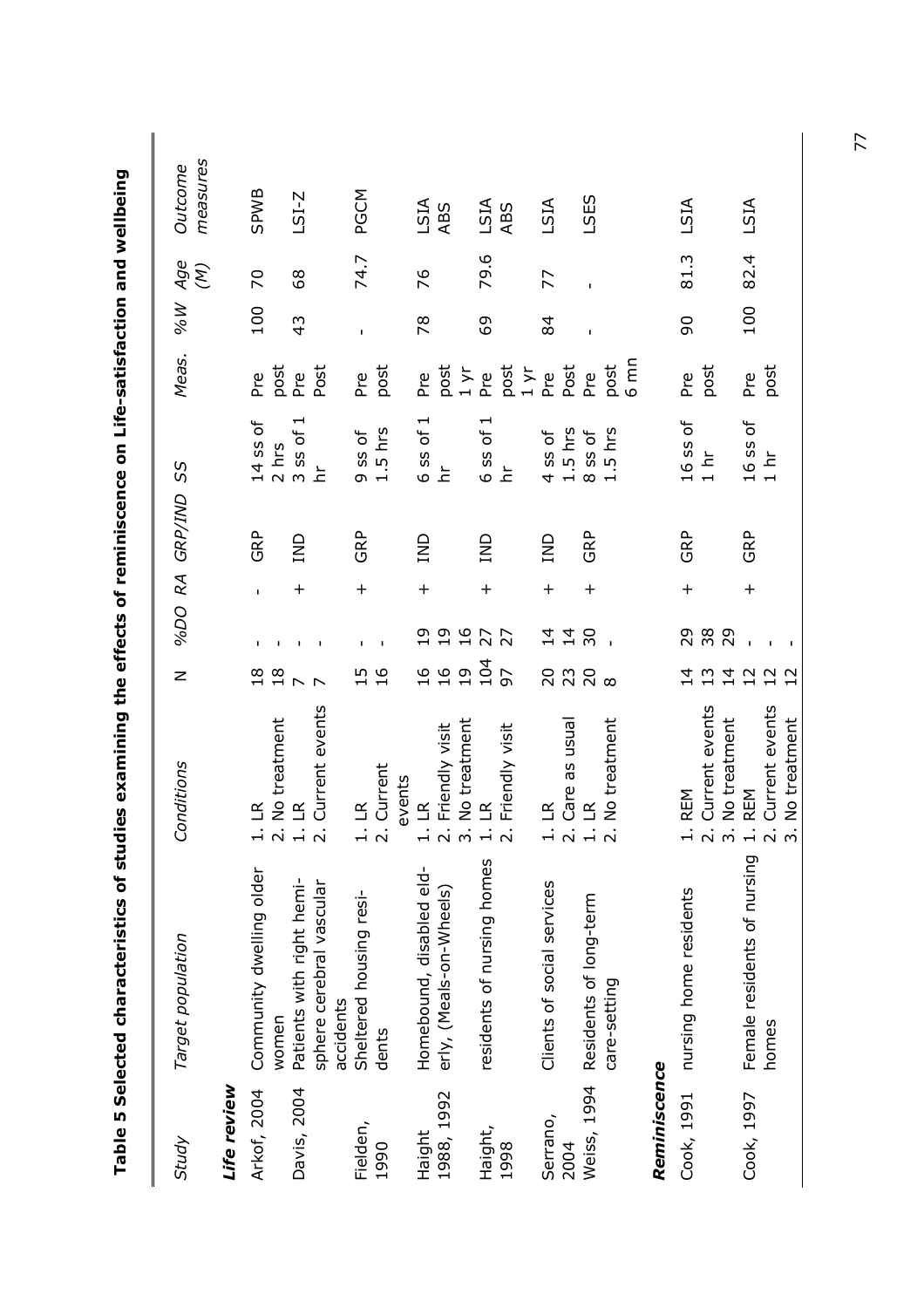| Study               | Target population                                                 | Conditions                                                                          | $\overline{z}$                  |                                         |     | %DO RA GRP/IND SS              | Meas. %W                       |      | Age<br>$\begin{pmatrix} \mathcal{N} \end{pmatrix}$ | measures<br>Outcome |
|---------------------|-------------------------------------------------------------------|-------------------------------------------------------------------------------------|---------------------------------|-----------------------------------------|-----|--------------------------------|--------------------------------|------|----------------------------------------------------|---------------------|
| Hanaoka,<br>2004    | Residents of institutions<br>and nursing homes                    | Current events<br><b>REM</b><br>÷<br>$\overline{\mathsf{N}}$                        | 38                              | $\ddot{}$<br>LO                         |     | $8$ ss of $1$<br>보<br>GRP      | $3 \text{ mm}$<br>Post<br>Pre, | 86   | 81,8                                               | LSIA                |
| 1986                | Harp Scates Volunteers from a rural<br>retired senior program     | Activity-group<br><b>REM</b><br><br>C                                               |                                 | $\ddag$<br>16<br>11<br>17               |     | $6$ ss of $1$<br>보<br>GRP      | Post<br>Pre                    |      | 75.1                                               | LSIA                |
| Lai, 2004           | Nursing home residents<br>with dementia                           | Current events<br>No treatment<br><b>REM</b><br>j<br>C                              | 35<br>50                        | $\frac{17}{13}$                         |     | 30 min.<br>6 ss of<br>ani      | 6 wks<br>Post<br>P.<br>Pre     | 86   | 89                                                 | WIB                 |
| McMurdo,<br>1993    | inhabitants of residential<br>homes                               | Exercise<br><b>REM</b><br>å<br>J                                                    |                                 | $\begin{array}{c} 25 \\ 25 \end{array}$ |     | $28$ ss of<br>45 min.<br>GRP   | Post<br>Pre                    | 80   | $\overline{8}$                                     | LSIA                |
| Rattenbury,<br>1989 | residents of nursing homes                                        | Current events<br>No treatment<br><b>REM</b><br>m                                   | $R$ $R$ $\infty$ $\infty$       | $\ddot{}$                               |     | 30 min.<br>$8$ ss of<br>GRP    | Post<br>Pre                    |      | 85                                                 | <b>MUNSH</b>        |
| Serrano,<br>2004    | Clients of social services                                        | Care as usual<br>$\mathbb{R}$<br>÷                                                  | 23<br>$\overline{c}$            | $\ddag$<br>$\vec{4}$<br>$\overline{4}$  | SND | $1.5$ hrs<br>4 ss of           | Post<br>Pre                    | 84   | 77                                                 | LSIA                |
| Wang, 2004          | Elderly residing in commu-<br>nity care facilities and at<br>home | No treatment<br><b>REM</b><br>$\div$                                                | $\frac{48}{5}$<br>$\frac{4}{6}$ | $\ddot{}$<br>12<br>$\overline{17}$      | SND | $16$ ss of<br>$0.5 - 2$<br>SJŲ | Post<br>Pre                    | 55.3 | 76                                                 | <b>SdH</b>          |
|                     | Abbreviations: Ss: number of sessions: DO                         | : percentage of drop-out: RA: random assignment: GRP: group: IND: individual: Meas: |                                 |                                         |     |                                |                                |      |                                                    |                     |

Abbreviations: Ss: number of sessions: DO: percentage of drop-out; RA: random assignment; GRP: group; IND: individual; Meas: measurements; REM: reminiscence; LR: life review (structured reminiscence); %W= percentage of women; Age(M)= medium age; ABS= Affect Balance Scale; HPS= Health Perception Scale; LSIA= Life Satisfaction Index A; LSI-Z= Life Satisfaction Index Z; LSES= ABS = Affect Balance Scale; HPS = Health Perception Scale; LSIA = Life Satisfaction Index A; LSI-Z = Life Satisfaction Index Z; LSES = Life Satisfaction in the Elderly Scale; MUNSH= Memorial University of Newfoundland Scale of Happiness; PGCM=Philadelphia Geriatmeasurements; REM: reminiscence; LR: life review (structured reminiscence); %W= percentage of women; Age(M)= medium age;<br>measurements; REM: reminiscence; LR: life review (structured reminiscence); %W= percentage of women; Life Satisfaction in the Elderly Scale; MUNSH= Memorial University of Newfoundland Scale of Happiness; PGCM=Philadelphia Geriatric Center Morale Scale; SPWB=Scales of Psychological Well-Being, WIB=Well-being/Ill-being Scale. ric Center Morale Scale; SPWB=Scales of Psychological Well-Being, WIB=Well-being/Ill-being Scale.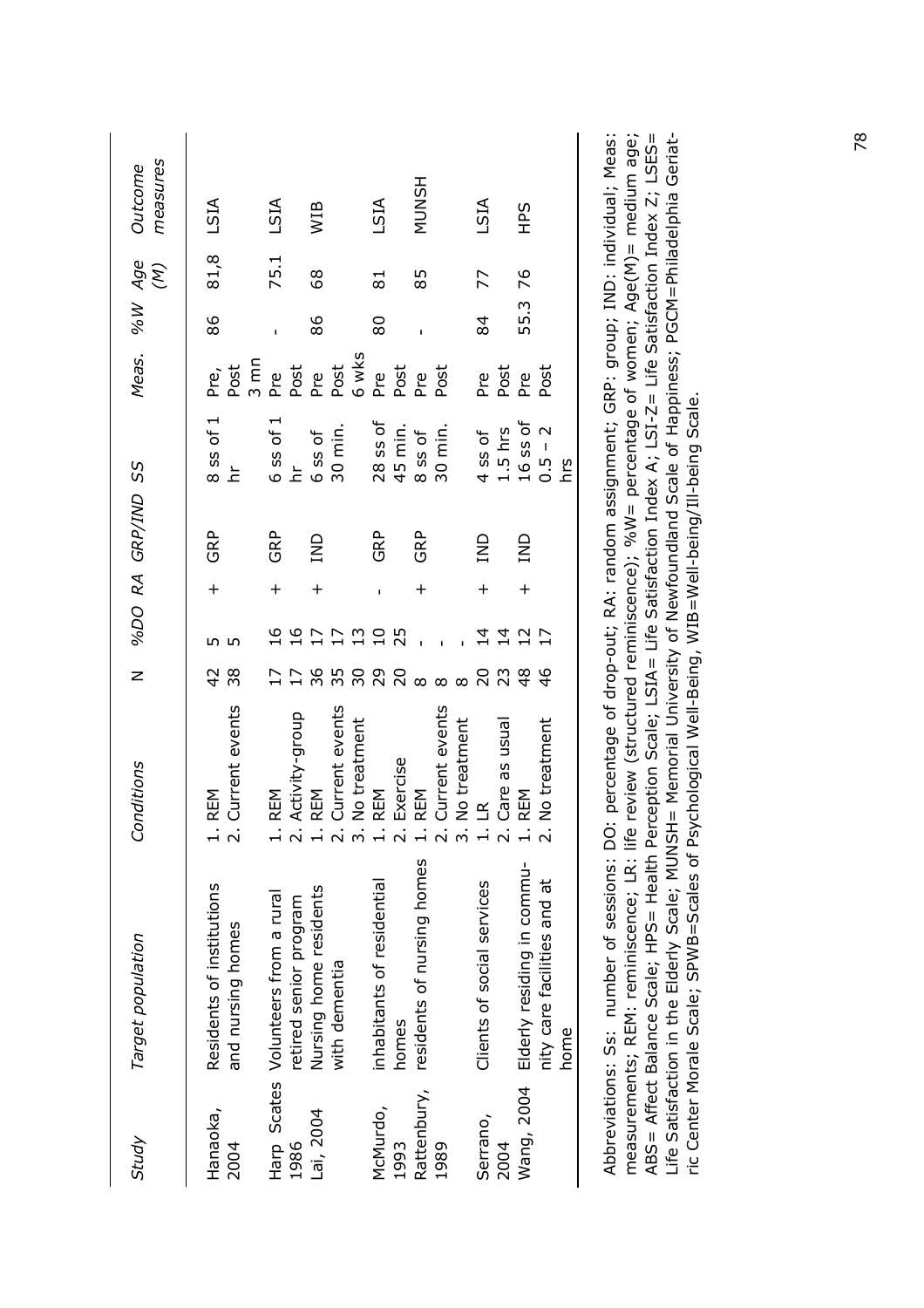In thirteen studies, subjects were randomly assigned to conditions. Most studies used a no-treatment control group. In eight studies the control-group was offered a placebo intervention (i.e. discussion about current topics or a friendly visit); in one study the control group consisted of people given care as usual. In three studies the drop-out rates were higher than 25 percent. In nine studies, a group format was used for the delivery of the intervention while the other six studies used an individual format. Life-review was used as the intervention in seven studies; the other eight studies used reminiscence as the intervention. In 80% of the studies the majority of the participants were women and the average age was 75 to 85 years. In nine studies the participants were living in nursing or residential homes. The instruments used most for measuring psychological well-being in the studies, included in this meta-analysis, are the Life Satisfaction Index-A or LSI-A (Neugarten et al. 1961) and the Affect Balance Scale or ABS (Bradburn, 1969). The ABS was developed in the 1960s in accordance with the theory that emotional wellbeing consists of both a positive and a negative effect and that these effects are not correlated with each other. On the positive side the ABS asks for example whether a respondent has felt proud in the last weeks after being complimented; on the negative side if the respondent has felt depressed or upset as a consequence of being criticized (Bradburn, 1969; Diener, 1984). Well-being depends on the relative presence of both effects. The LSI-A was developed on basis of the theory that psychological well-being can be operational zed as a global cognitive appraisal of the quality of one's life (Neugarten et. al, 1961). The LSI-A consists of 5 themes: regarding life as meaningful, taking pleasure in daily life, feeling success in achieving major life goals, holding a positive self-image and having an optimistic attitude (Neugarten et. al., 1961).

#### **4.2.3 Methodology and calculation of effect sizes, d, from primary studies**

 In a meta-analysis the effects that are found in the primary studies are converted into a standardized metric effect size which is no longer placed on the original measurement scale and can therefore be compared with measures from other scales (Wolf, 1986; Glass, McGaw & Smith, 1981). Standardised effect sizes, d, are commonly calculated as:  $d = (M1 - M0) / Sd0$ ; where, M1 and M0 are the means at post and pre-test and Sd0 is the pre-test standard deviation of measures of psychological wellbeing. The standardized effect sizes, d, show by how many standard units (z-scores) a group has progressed after treatment at t1 as compared with their mean baseline score at t0.

 We were interested in obtaining the effect size of the experimental effect minus the effect (of spontaneous recovery) in the control group. Therefore, we calculated the standardised pre – post change score of the experimental group  $(dE)$ and did the same for the control group (dC). Then we calculated their difference, i.e. ∆(d) = dE – dC. These incremental standardized effect sizes show by how many standard units the experimental group has been removed from the control group. An effect size of 0.5 thus indicates that the mean of the experimental group is half a standard deviation larger than the mean of the control group. Lipsey & Wilson (1993) have shown that from a clinical perspective an effect size of .56 to 1.2 can be interpreted as a large effect, while effect sizes of .33 to .55 are moderate, and effect sizes of 0 to .32 are small.

 Among the primary studies two types of control conditions were mostly used: no specific intervention but unrestricted access to care-as-usual (CAU) and placebo-interventions, e.g. friendly visits and current events groups (Placebo). In the placebo-interventions conversations take place but only on topics concerning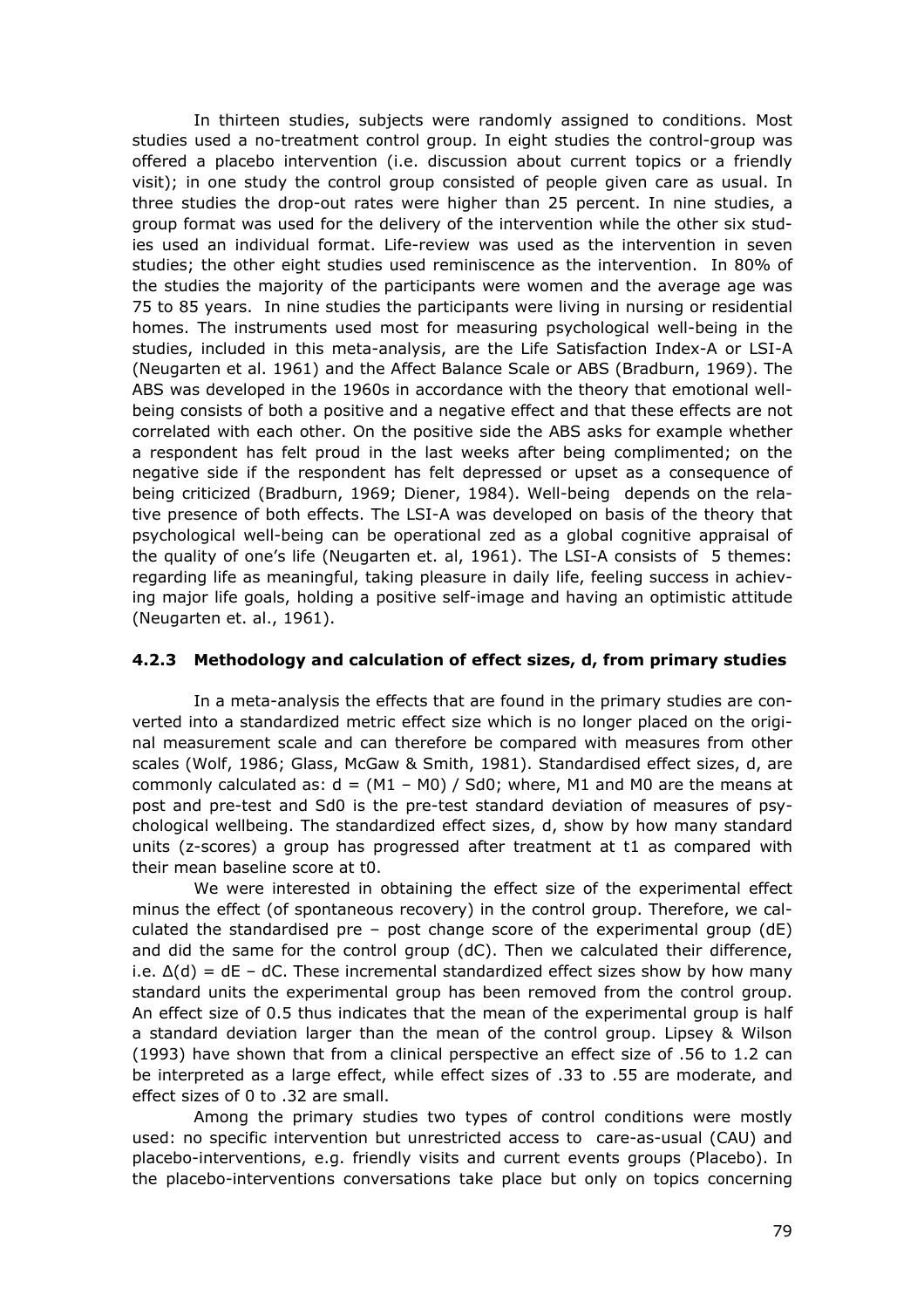the here and now. These interventions control for attention. When both types of control groups were used in one study, weighted mean effect sizes were calculated for both control groups separately and then pooled in the overall meta-analysis. In addition meta-analyses were conducted for reminiscence versus CAU and of reminiscence versus placebo control separately.

 In most studies means and standard deviations were reported allowing the calculation of d. For the other studies test statistics  $(y2, T, F)$  or correlation coefficients, r, were converted into the d statistic using the equations reported by Wolf (1986).

#### **4.2.4 Analysis**

 Basically, meta-analysis amounts to pooling individual ds and obtaining a best overall estimate of the treatment effect, within its 95% confidence interval (95% CI). The analysis was conducted with the computer program Meta-Analysis, version 5.3 (Schwarzer, 1989). This program is based on the statistical techniques outlined by Hedges and Olkin (1985). We made use of the random effects model. In this model it is not assumed that each primary study is a replication of the other primary studies, and the outcomes of the random effects model are conservative in that their 95% CI are often broad, thus reducing the likelihood of type-II error.

 For the meta-analysis the random effects model was used, because under this model it is realistically assumed that the variance in the outcomes of the primary studies mirrors both true variance and random error. The model decomposes the observed variance into both parts. The results that are presented in tables 2 and 3 are not corrected for the reliability (Cronbachs α, or test-retest reliability r of the outcome measures as used in the primary studies), because this type of correction is rarely applied, and we wanted to obtain outcomes that are comparable with other studies.

 All analyses included a homogeneity test to test the idea that individual effect sizes systematically co-vary with the characteristics of the studies. For the same reason the amount of unexplained variance that was not attributable to sample error was assessed. In addition a new, more precise, measure of the consistency between trials  $(I<sup>2</sup>)$  was measured (Higgins et. al, 2003). A measure of the consistency of results of different studies included in a meta-analysis helps to determine the generalisability of the findings. I <sup>2</sup> is calculated as  $100\% \times (O-df)O$ where Q is Cochran's heterogeneity statistic and df the degrees of freedom (Higgins et al, 2003). A score between 0 and 25 can be considered as an indication of high consistency, a score between 25 and 50 as moderate and a score higher than 50 as low (Higgins et al, 2003).

 A population effect size can only be interpreted reliably if the underlying data set is sufficiently homogeneous (Schwarzer, 1989). At least 75% of the observed variance should be explained by sampling error (Hunter et al., 1982) and the chi-square test for homogeneity should not become significant (Schwarzer, 1989). If the variance that is caused by random sample error is below 75%, an outlier analysis is performed with the same computer program Meta-Analysis, version 5.3 (Schwarzer, 1989). If no outliers are found a systematic approach is used. To identify outliers, meta-analyses are conducted, each time leaving out one study, and then observing the percentage of variance which is accounted for by sample error alone. The study that yields the largest increase of amount of variance is excluded. This procedure is repeated until the minimum level of 75% is reached and the chi-square test for homogeneity is not significant.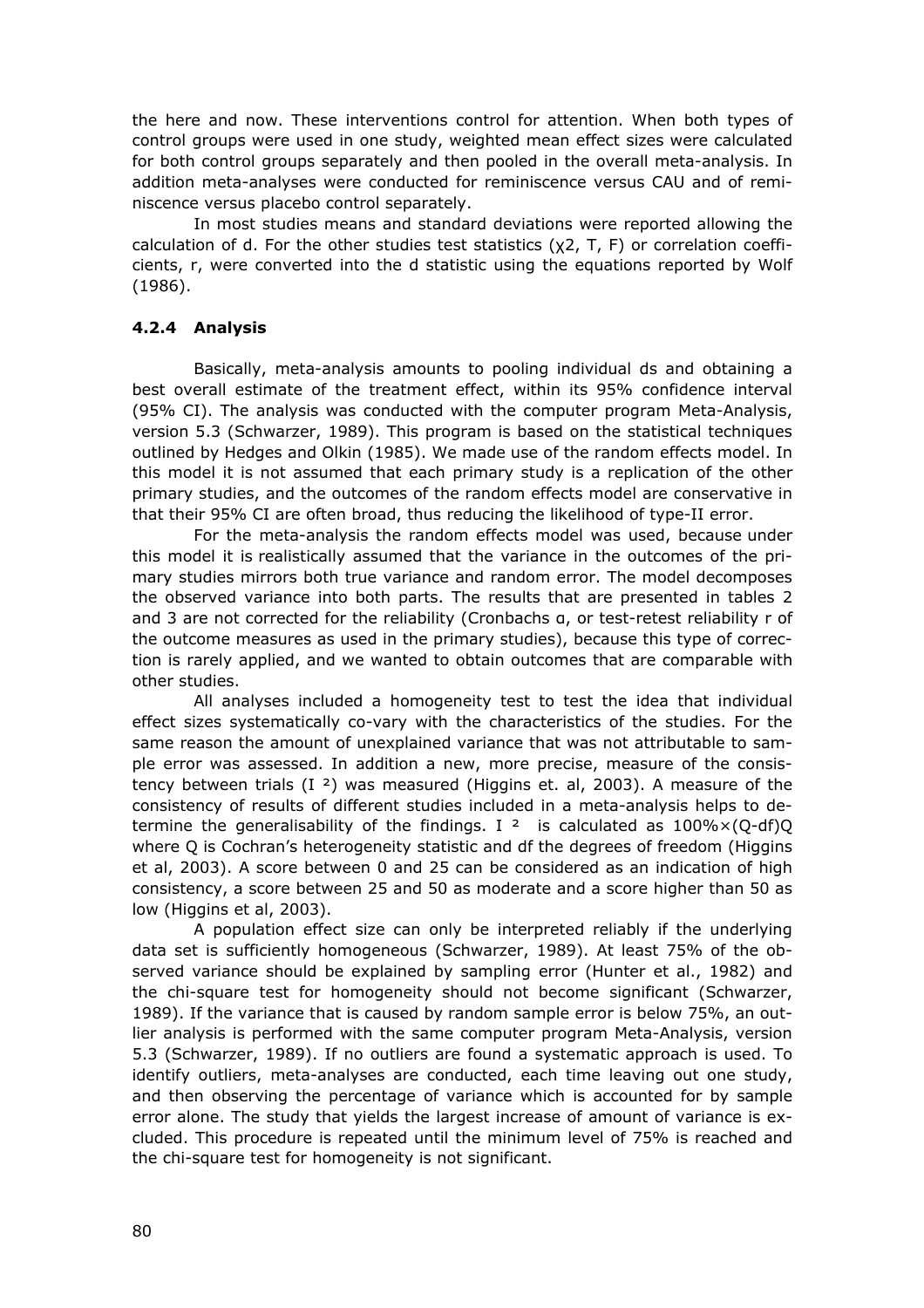In addition, contrasts of subgroups of studies were formed on the basis of characteristics of the intervention and participants. When the 95% confidence intervals are not overlapping, the contrast is considered as significant. Furthermore, Orwin's Fail/Safe N was calculated. This number indicates how many (hypothetical) studies with an effect size of zero should be found and included in the metaanalysis in order to reduce the observed effect size to a smaller value of, say, 0.20. A large Fail/Safe N indicates that the results are robust and can be safely generalised.

# **4.3 Results**

 The overall mean effect size for all studies (17 contrast groups) was 0.54, with a 95% confidence interval of 0.33 – 0.75 (see Table 6). This effect is significant from zero  $(Z=4.98, p<0.001)$  and represents a medium effect. The Q-test for the 0-hypothesis of homogeneity across effect sizes had to be rejected, indicating the presence of as yet unexplained variance that might be attributable to the systematic effects of covariates. 65% of the variance is caused by random sample error, which leaves room for a remaining 35% which may systematically co-vary with (unknown) covariates. The number of studies with a zero-effect that should be found in order to reduce the effect size to 0.20 is 29 ('Orwin's fail safe N').

|                                                    |    | $N_{FS}$ N D | 95% CI                                                           | O | %SE $I^2$   |           |
|----------------------------------------------------|----|--------------|------------------------------------------------------------------|---|-------------|-----------|
| all studies<br>reminiscence versus<br>no-treatment | 10 |              | 775 $0.54$ $0.33 - 0.75$ 32.20**<br>$367$ 0.57 0.35 - 0.78 10.51 |   | 65.0<br>100 | 50<br>-14 |
| reminiscence versus<br>placebo-interventions       |    |              | $13$ 574 0.60 0.24 - 0.97 31.99**                                |   | 36.4 63     |           |
| all studies,                                       | 14 | 487          | $0.68$ $0.46 - 0.87$ 19.24                                       |   | 90.1        | - 32      |

|                                 | Table 6 Results of meta-analyses examining the effects of reminiscence on |
|---------------------------------|---------------------------------------------------------------------------|
| life-satisfaction and wellbeing |                                                                           |

outliers excluded

\*\*\*: P < 0.001; \*\*: P< 0.01; \*: P< 0.05

Abbreviations: NES: Number of effect sizes: N: number of subjects in the studies: D= overall effect size; 95% CI= 95% Confidence Intervals; Q= Homogeneity Q; %SE: percentage of the variance accounted for by random sample error;  $I=$  measure of consistency between studies.

 The overall mean effect size for reminiscence versus no treatment control groups was 0.57 (95%CI 0.35-0.78). The overall mean effect size for reminiscence versus placebo interventions was 0.60 (95%CI 0.24-0.97). In order to find a more homogeneous group of studies we used a systematic approach. Seventeen metaanalysis were conducted, each time leaving out one study, and each time we observed the percentage of variance which was accounted for by sample error alone. Leaving out Haight's 1998 and Hanaoka's 2004 studies yielded the largest increase of amount of variance accounted for by sample error alone (from 65% to 90%). In addition the Q-test for the 0-hypothesis of homogeneity across effect sizes could not be rejected, suggesting a homogenous sample of studies. The removal of the two studies resulted in a meta-analysis of 13 studies and 14 contrast groups. An overall mean effect size of 0.68 was found  $(95\%$  CI: 0.46 - 0.87; Z = 6.39,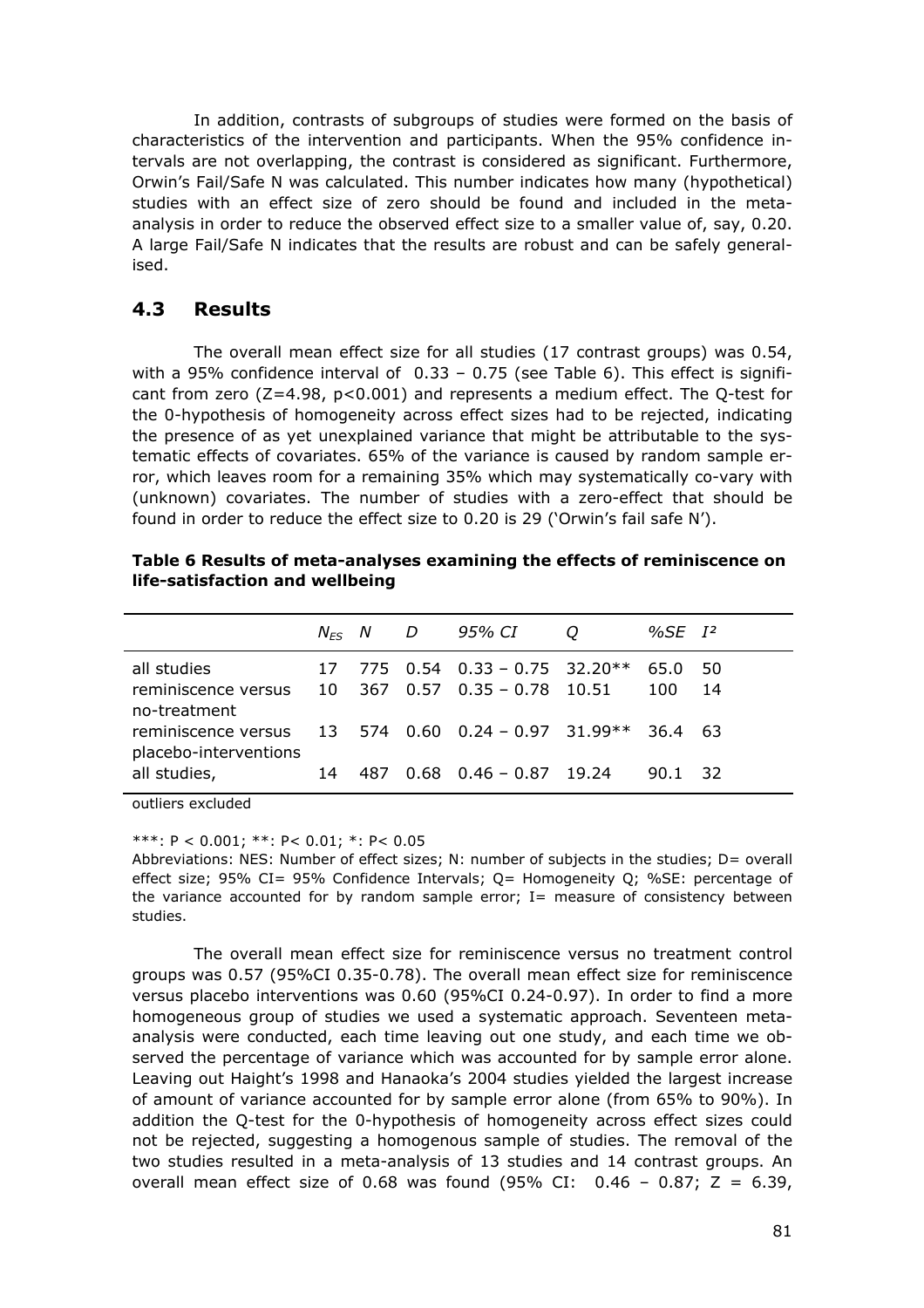p<0.001). Still, 33 studies with a zero-effect would be needed to reduce the effect size to 0.20 ('Orwin's fail safe N').

 We conducted several more series of meta-analyses, for selections of studies, including characteristics of interventions and characteristics of participants. The results are summarized in Table 7. Life-review was found to have significant larger effects on psychological well-being than reminiscence ( $d = 1.04$ ; 95%CI 0.74-1.34 versus  $d = 0.40$ ; 95% CI 0.17-0.64). Other intervention characteristics were not found to moderate effects of reminiscence. As to characteristics of participants community dwelling adults were found to profit more from reminiscence  $(d=1.04)$ ; 95% CI 0.72-1.37) than adults living in nursing homes or residential care institutes  $(d = 0.44; 95\% \text{ CI } 0.22-0.67)$ . Reminiscence is equally effective for adults above 80 years and younger adults.

 Insufficient data were available to calculate long-term effects of the interventions.

## **4.4 Discussion**

 Psychological well-being of older adults may be challenged by age-graded losses (e.g. approaching death, death of spouses and friends, chronic diseases, autonomy) and by disappointment with and bitterness about the past. Reminiscence has been claimed to help older adults to adapt to and cope with difficult lifecircumstances and developmental tasks in late life. (Coleman, 1992; Butler, 1974; Wong & Watt, 1991; Wong, 1989). Reminiscence may help older adults by focusing on former successful coping experiences (Wong, 1995), by reinforcing a sense of continuity (Parker, 1999), by finding meaning and coherence in one's life (Birren, 1987, Watt & Cappeliez, 2000) and by promoting reconciliation (Coleman, 1999) and by resolving hitherto unresolved conflicts (Haight, 1988, Butler, 1974). Many studies have tested the effects of reminiscence interventions on psychological wellbeing in older adults. This meta-analysis was conducted to assess the effectiveness of reminiscence on psychological well-being across different target groups and treatment modalities. The results of this meta-analysis suggest that, on average, reminiscence interventions have moderate effects on life-satisfaction and emotional well-being of older adults. The mean effect size that was found (0.54) can be considered as moderate from a clinical perspective, based on the categories suggested by Lipsey & Wilson (1993). The effect size was somewhat larger (0.68) after excluding two studies in order to create a homogenous cluster of studies. The effectsize of 0.54 that was found in this meta-analysis is comparable to the effect size of 0.45 that was found in a meta-analysis by Pinquart & Sörenson (2001). The small difference may be explained by the fact that we were able to include the results of some recent studies.

 We further studied the influence of moderator variables and found that lifereview yielded significant larger effects (1.04) than simple reminiscence (0.40). This is an important finding that lends weight to the necessity of making a distinction between the two types of reminiscence (Webster & Haight, 1995; Haight et al., 1995; Webster & Young, 1988; Watt & Cappeliez, 2000). In simple reminiscence people are given general cues about their past to stimulate associations with pleasant memories and to exchange these memories (Haight & Dias, 1992). Life-review is a more structured variant. It focuses systematically on all the major life-events, decisions and turning-points in one's life, both positive and negative. Participants are actively encouraged to evaluate the significance and impact of these events and to resolve conflicts from their past. After reviewing the different life-events separately the focus is on synthesizing the positive and negative experiences into a co-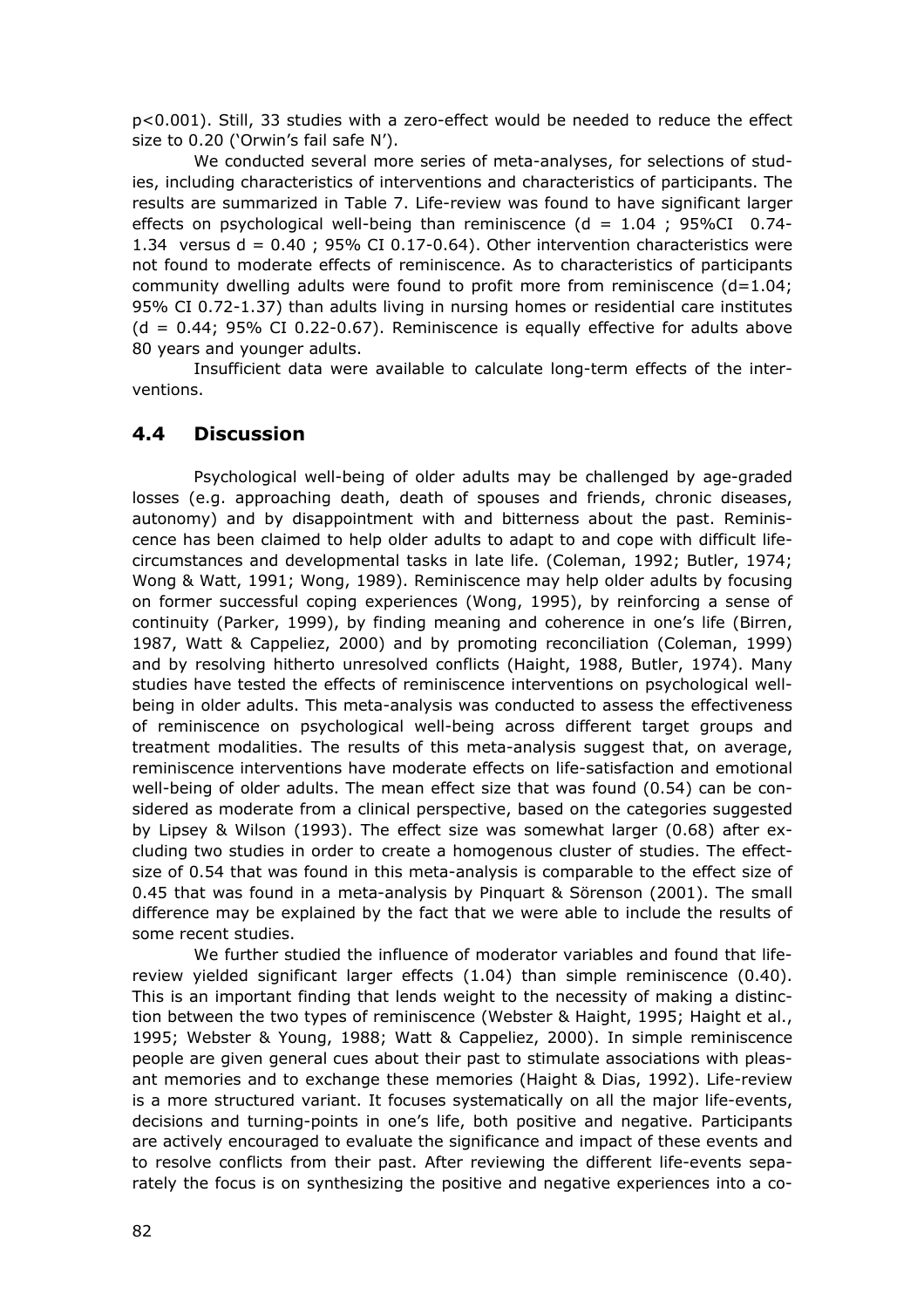herent life-story with themes. So life-review is more intense and actively tries to influence the above-mentioned working ingredients of reminiscence. Because conflicts and negative life-events are actively discussed, it may first enhance feelings of sadness and regret before reconciliation and self-acceptance are possible which in the end may have a larger effect on psychological well-being. That life-review has larger effects on psychological well-being than plain reminiscence can also be explained on the basis of recent population studies. It was found that bitterness revival and boredom reduction correlate with higher levels of psychological distress and lower levels of life-satisfaction (McCully et al., 2001; Cappeliez et al., 2005). Integrative reminiscence (focusing on evaluation and synthesis) and instrumental reminiscence (focusing on former problem solving) were found to correlate with successful aging (Wong & Watt, 1991). These findings corroborate a comprehensive model of the functions of reminiscence that was developed by Cappeliez et al. (2005). On the basis of research on autobiographical memories and reminiscence the model stipulates that reminiscence serves three main functions: self-continuity, guidance and emotional regulation. Within these domains both positive and negative types of reminiscence can be placed. In theory reminiscence may promote some positive functions of reminiscence but life-review will focus on negative functions of reminiscence as well and try to transform them to more positive ones. If for example a participant in a life-review intervention tells autobiographical stories that express feelings of bitterness a counselor may be able to focus on underlying assumptions and challenge them or focus on memories that contradict these stories (Watt & Cappeliez, 2000; Payne, 2000). Then the participant will be encouraged to reframe his or her experiences and develop an alternative, more positive life-story accordingly. Especially for people with high levels of psychological distress lifereview, caused by negative reminiscence functions life-review is more effective than plain reminiscence. For these participants it may me useful to integrate life-review with other therapeutic approaches like cognitive therapy (Watt & Cappeliez, 2000) or narrative therapy (Bohlmeijer et al. submitted).

 Other intervention characteristics were not found to moderate effects on psychological well-being. Apparently, if a process of life-review is brought about, reminiscence can have substantial effects on life-satisfaction and emotional wellbeing on a short term. And individual and group formats seem to be equally effective. It was found that reminiscence is more effective for community dwelling people than for participants from nursing or residential homes. This was in contrast with the meta-analysis by Pinquart & Sörenson (2001) who found that psychosocial interventions were more effective for nursing home residents. But this effect was mainly caused by control-enhancing interventions. The differential effects that was found in our study may be explained by the fact that the studies with participants from nursing homes made more use of simple reminiscence interventions which are seemingly less effective. In addition, in one study (Lai, 2004) participants suffered from dementia. For older adults with dementia reminiscence may be very worthwhile but restricted effects on psychological well-being can be expected (Woods et al., 2005). Therefore we caution the reader not to draw too firm conclusions from this study. At last we found that 'younger old adults' did not profit more from reminiscence than adults at a really advanced age. This finding is in contrast with former findings by Vermey & Engels (1997) and Pinquart & Sörenson (2001). An explanation could be that in these former meta-analysis all kind of interventions were included. It may be that reminiscence is more suitable for adults at a really advanced age, as it joins up with a common, recognizable activity, than other therapeutic approaches, e.g. cognitive therapy (Schuurmans, 2006).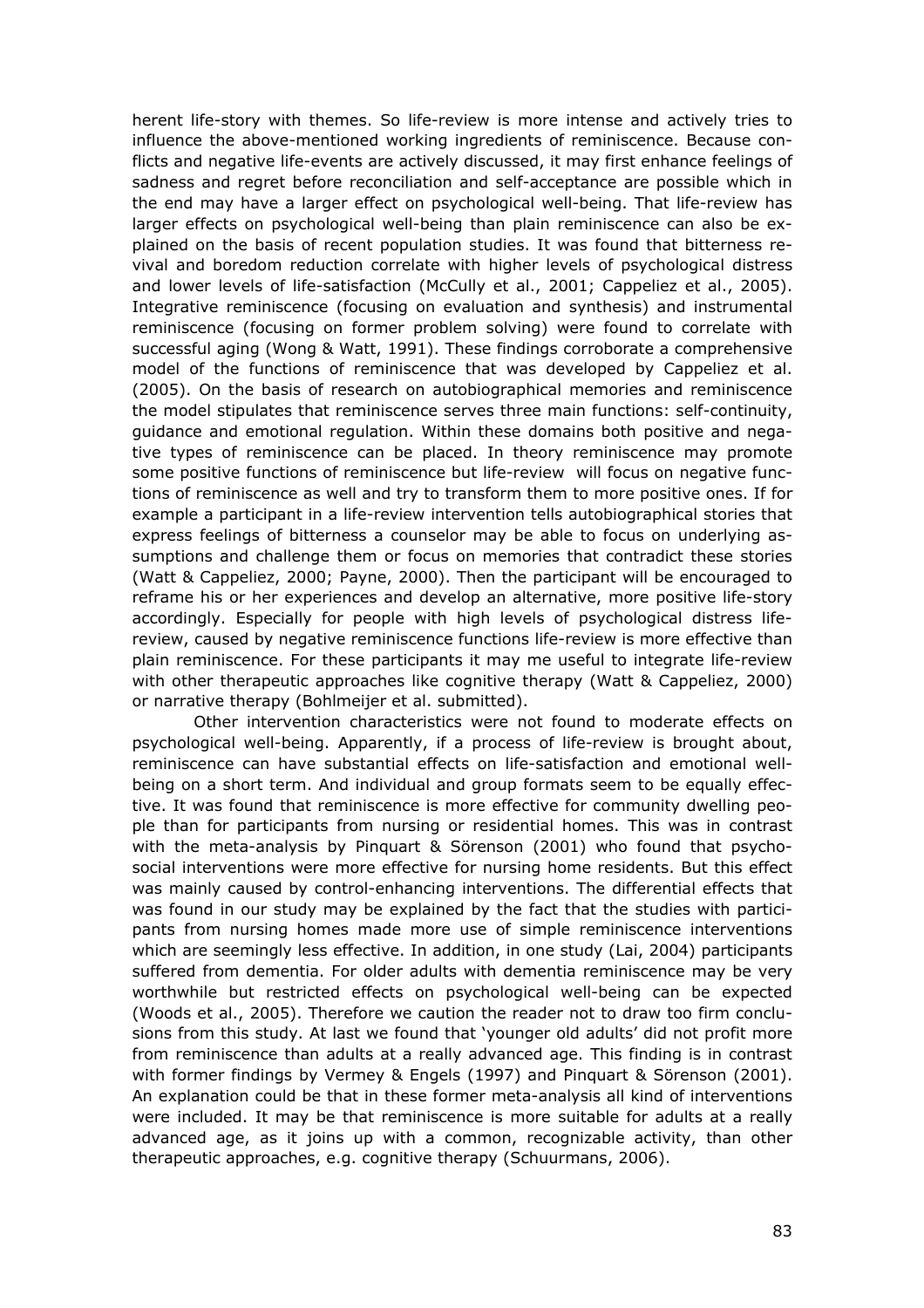The present meta-analysis has several important limitations. First, the total number of effect sizes was relatively small and the homogeneous clusters are even smaller. Second, the overall quality of the included studies, some studies excepted, is not very high. Many studies used rather small groups, the intervention is not always clearly defined, some studies had to deal with a high drop-out rate, the validity of data analysis methods is not always clear (Hwang et al., 2003; Thornton and Brotchie, 1987). A meta-analysis cannot rise above the quality levels of the individual studies. Third, most studies did not measure long-term effects, so this metaanalysis gives no insight into the long term effects of reminiscence and life-review. Fourth, although the distinction between reminiscence and life-review is crucial, even the label of life-review covers a large variety of interventions and these interventions can have very different theoretical underpinnings. For example the intervention used by Haight et al., (1988) is based on the work of Butler (1963). Serrano & Gatz (2004) developed their intervention on the basis of recent research into autobiographical memories of depressed people. Watt & Cappeliez (2000) developed their protocol on the basis of cognitive theories of depression. And Arkoff et al. (2004) developed a protocol in which seven sessions focused on the past and the present and seven sessions focused on the present and the future. This protocol was inspired by Carlsen (1988) and her therapy with older adults. In addition reminiscence and life review were applied in very different settings.

 Despite these limitations this meta-analysis suggests that reminiscence and more so life-review is a worthwhile intervention for enhancing psychological wellbeing in older adults. The effect sizes of life-review are comparable to those of control-enhancing interventions and cognitive-behavioral therapy (Pinquart & Sörenson, 2001). At the same time, due to the before mentioned limitations, further research is necessary. We want to end this paper by suggesting some directions. A first important step is that protocols for life-review interventions have to be worked out well. They have to be based on recent empirical research into the different functions of reminiscence and autobiographical memory. Protocols need to specify how positive mediating processes (e.g. meaning in life, mastery, coherence and integration) and negative mediating processes (e.g. bitterness, powerlessness) are influenced and what skills are needed by counsellors. Promising are life-review interventions that combine life-review with other therapeutic approaches (Watt & Cappeliez, 2000; Bohlmeijer et al, 2005). Secondly it may be useful to focus on one or two settings and target-groups as a first step to further establish the evidence base of life-review and to replicate studies in different countries. Until this date no replication of studies on the effects of reminiscence and life review have taken place (Bohlmeijer et al., submitted). Stronger international collaboration could be helpful in this respect. And it might be useful to have a framework of reminiscence to guide this international research collaboration as has been suggested recently by Hwang et al. (2003).

 Many older adults suffer from reduced psychological well-being and reminiscence and life-review have potentially a lot to offer to them. But a greater research effort is needed to provide a sound scientific underpinning of these promising approaches.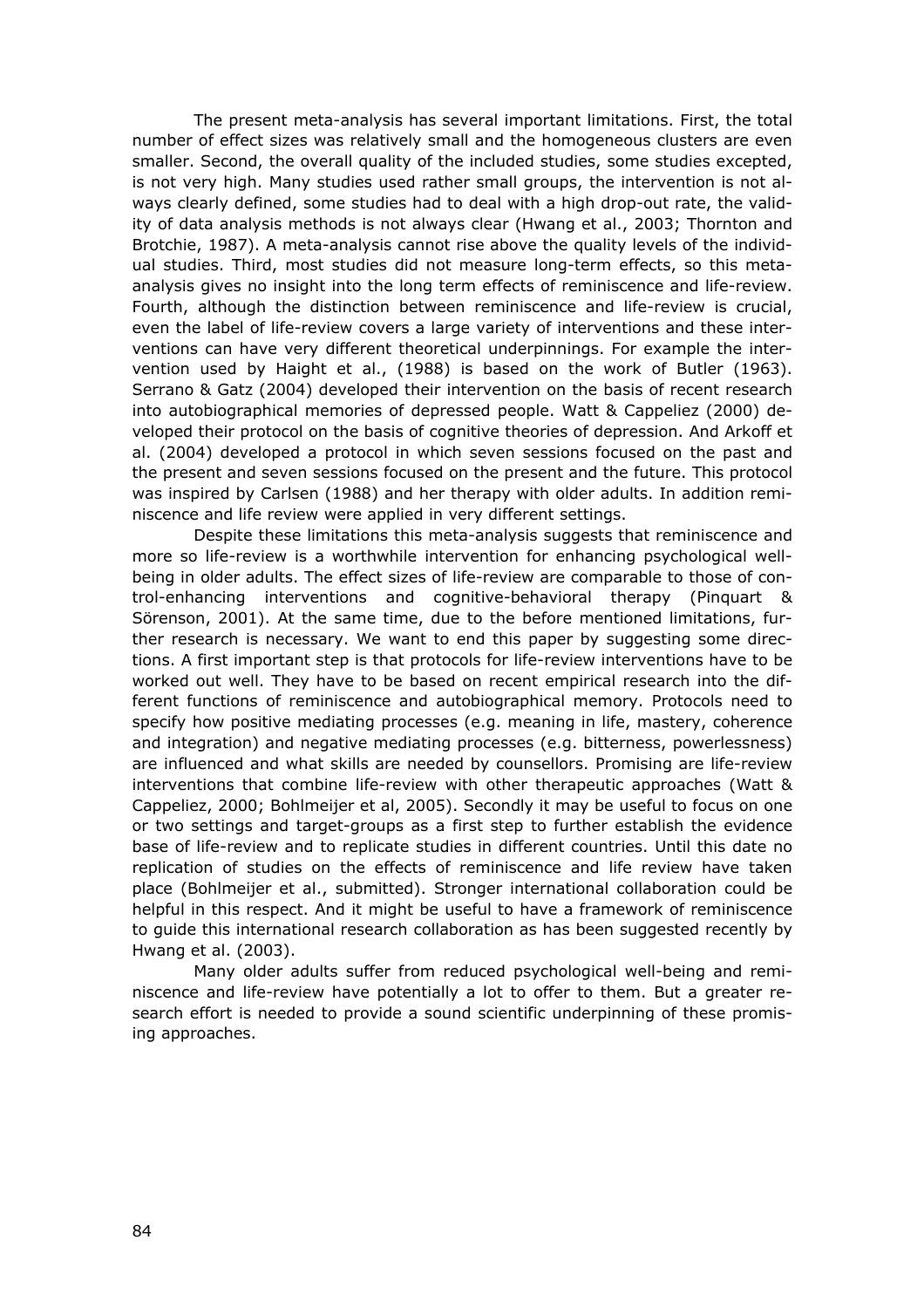|                                 | $N_{FS}$       | N   | D    | 95% CI        |      | Q        | $I^2$    |
|---------------------------------|----------------|-----|------|---------------|------|----------|----------|
| Intervention characteristics    |                |     |      |               |      |          |          |
| reminiscence                    | 7              | 291 | 0.40 | $0.17 - 0.64$ |      | 4.21     | 0        |
| life-review                     | 7              | 196 | 1.04 | $0.74 - 1.34$ |      | 4.78     | 0        |
|                                 |                |     |      |               |      |          |          |
| group                           | 8              | 232 | 0.67 | $0.40 - 0.94$ |      | 3.63     | 0        |
| individual                      | 6              | 261 | 0.60 | $0.35 - 0.86$ |      | 16.09**  | 69       |
|                                 |                |     |      |               |      |          |          |
| $< 9$ sessions                  | 9              | 286 | 0.70 | $0.46 - 0.95$ |      | 13.43    | 41       |
| $\geq 9$ sessions               | 5              | 201 | 0.55 | $0.27 - 0.84$ |      | 5.71     | 30       |
|                                 |                |     |      |               |      |          |          |
| Characteristics of participants |                |     |      |               |      |          |          |
| nursing home residents or       |                |     |      |               |      |          |          |
| residential care                | 8              | 322 | 0.44 | $0.22 - 0.67$ |      | 6.90     | $\Omega$ |
| others                          | 6              | 171 | 1.04 | $0.72 - 1.37$ | 3.75 | $\Omega$ |          |
| 80 years or older               | $\overline{4}$ | 103 | 0.56 | $0.15 - 0.96$ |      | 1.73     | $\Omega$ |
| younger than 80 years           | 10             | 390 | 0.63 | $0.43 - 0.84$ |      | 17.29*   | 48       |

#### **Table 7 Results of meta-analyses of reminiscence across modalities**

\*\*\*: P < 0.001; \*\*: P< 0.01; \*: P< 0.05

Abbreviations: NES: Number of effect sizes; N: number of subjects in the studies; D=overall effect size ; 95% CI= 95% Confidence Intervals; Q= Homogeneity Q; I= measure of consistency between studies.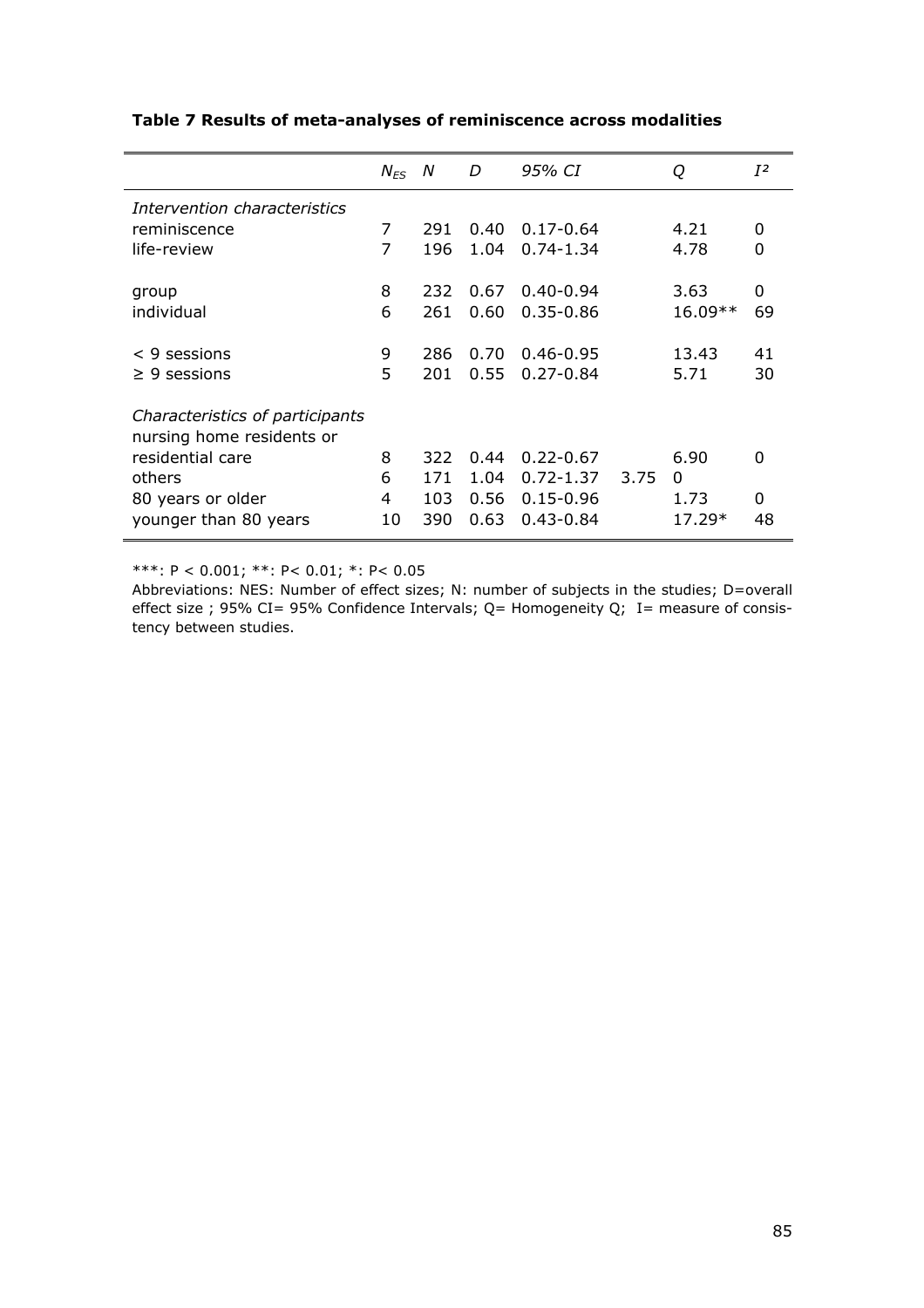#### **References**

- Ames, D. (1993). Depressive disorders among elderly people in long-term institutional care. The Australian and New Zealand Journal of Psychiatry, 27, 379-391.
- Arkoff, A., Meredith, G. M., & Dubanoski, J. P. (2004). Gains in well-being achieved through retrospective proactive life review by independent older women. Journal of Humanistic Psychology, 44, 204-214.
- Atchley, R. C. (1989). A Continuity Theory of normal aging. Gerontologist, 29, 183-190. Baltes, P.B. (1987) Theoretical propositions of life-span developmental psychology: on the dynamics between growth and decline. Developmental Psychology, 23, 611-626.
- Baltes, M.M., Carstensen, L.L. (1996). The process of successful aging. Ageing and society 15: 397-422.
- Birren, J. E. (1987). The best of all stories. Psychology Today, 21: 91-92.
- Bluck, S., Alea, N., Habermas, T., & Rubin, D. C. (2005). A Tale of Three Functions: The Self-Reported Uses of Autobiographical Memory. Social Cognition, 23, 91-117.
- Bohlmeijer, E., Valenkamp, M., Westerhof, G., Smit, F., & Cuijpers, P. (2005). Creative reminiscence as an early intervention for depression: results of a pilot project. Aging & Mental Health, 9, 302-304.
- Bohlmeijer, E., Smit, F., & Cuijpers, P. (2003). Effects of reminiscence and life review on late-life depression: a meta-analysis. International journal of geriatric psychiatry, 18, 1088-1094.
- Bohlmeijer, E., Webster, J., Cuijpers, P., Westerhof, G., Beekman A. (2006). Reminiscence: recent progress and emerging trends in conceptual and applied understanding. Review in clinical psychology. Submitted.
- Bradburn, N.M. (1969). The structure of psychological well-being. Chicago: Aldine.
- Brandstädter, J. (2002). Protective processes in later life: maintaining and revising personal goals. In: C. Hofsten, L. Backman, K.Y. Florence (Eds), Psychology at the turn of the millennium, vol 2: social, developmental and clinical perspectives. Von Taylor & Frances/Routlegde.
- Butler, R.N. (1963) The life-review: an interpretation of reminiscence in the aged. Psychiatry  $26, 65 - 76$ .
- Butler, R. N. (1974). Successful aging and the role of the life review. Journal of the American Geriatrics Society, 22, 529-535.
- Cappeliez, P., O'Rourke, N., & Chaudhury, H. (2005). Functions of reminiscence and mental health in later life. Aging & mental health, 9, 295-301.
- Carlsen, M.B. (1988). Meaning-making: therapeutic processes in adult development. New York: W.W. Norton.
- Carstensen, L.L. (1995) Evidence for a life-span theory of socio-emotional selectivity. Current Directions in Psychological Science, 4, 151-156.
- Coleman, P. G. (1992). Personal adjustment in late life: Successful aging. Reviews in Clinical Gerontology, 2, 67-78.
- Cook, E. A. (1991). The effects of reminiscence on psychological measures of ego integrity in elderly nursing home residents. Archives of Psychiatric Nursing, 5, 292-298.
- Cook, E. A. (1998). Effects of reminiscence on life satisfaction of elderly female nursing home residents. Health Care for Women International, 19, 109-118.
- Cully, J. A., LaVoie, D., Gfeller, J. D. (2001). Reminiscence, personality, and psychological functioning in older adults. Gerontologist, 41, 89-95.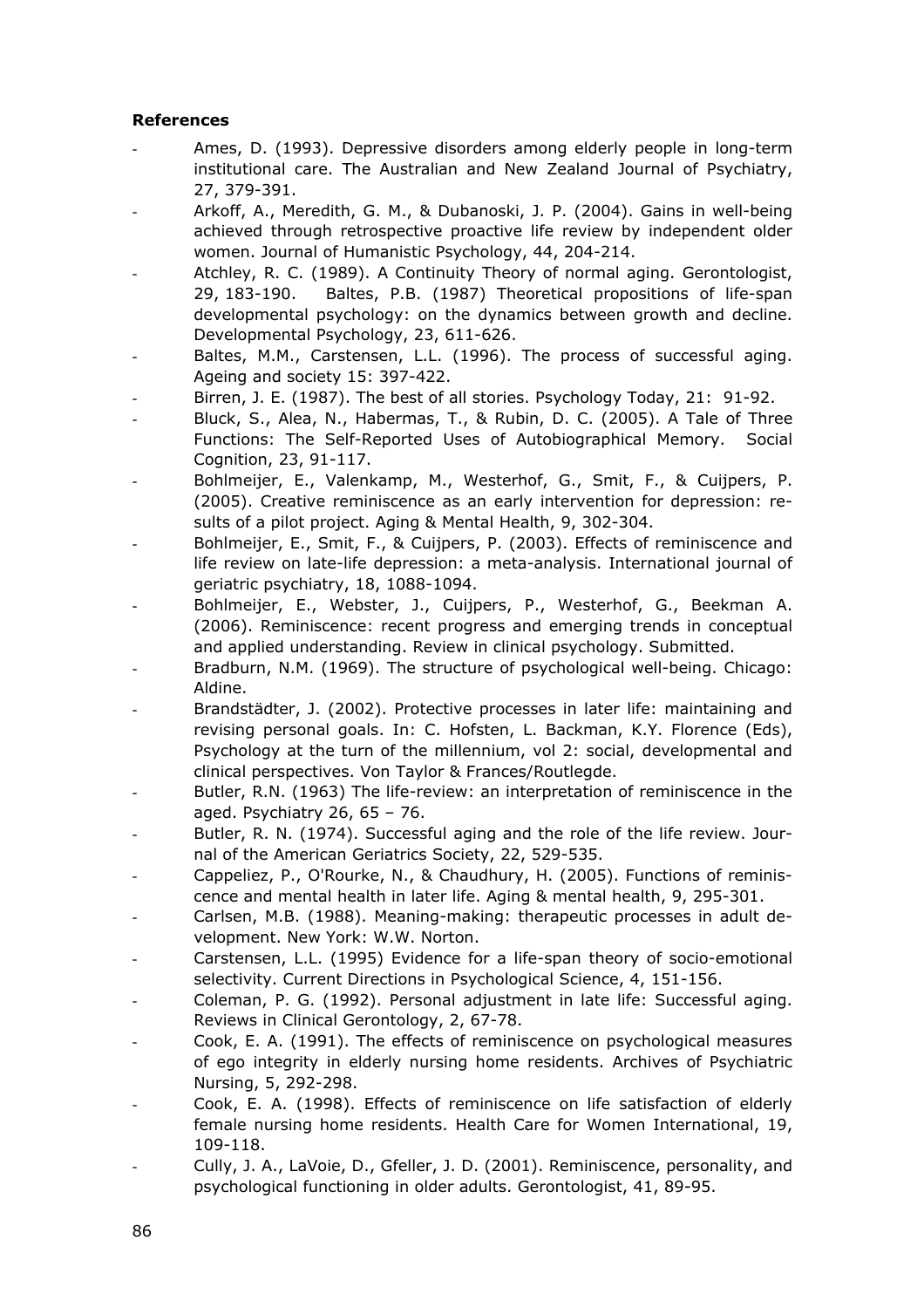- Cuijpers, P. (1998). Psychological outreach programmes for the depressed elderly: a meta-analysis of effects and dropout. International Journal of Geriatric Psychiatry, 13, 41-48.
- Davis, M. C. (2004). Life Review Therapy as an Intervention to Manage Depression and Enhance Life Satisfaction in Individuals with Right Hemisphere Cerebral Vascular Accidents. Issues in Mental Health Nursing, 25, 503-515.
- Diener, E. (1984). Subjective well-being. Psychological Bulletin, 95, 542- 575.
- Dittmann-Kohli, F. & Westerhof, G. J. (1997). The SELE-Sentence Completion Questionnaire: A new instrument for the assessment of personal meanings in aging research. Anuario de Psicologija, 73, 7-18.
- Engels, G.I. & Vermey, M. (1997). Efficacy of nonmedical treatments of depression in elders. Journal of Clinical Geropsychology, 3, 17-35.
- Erikson, E.H. (1959) Identity and the life cycly. New York: International University Press.
- Fielden, M. A. (1992). Depression in older adults: Psychological and psychosocial approaches. British Journal of Social Work, 22, 291-307.
- Garland, J. & Garland, C. (2001). Life review in health and social care: A practitioner's guide. Brunner-Routledge.
- Giddens, A. (1991). Modernity and self-identity. Polity Press. Cambridge
- Glass, G.V., McGaw, B., Smith, M.L. (1981). Meta-analysis in social research. Beverly Hills: Sage.
- Haight, B. K. (1988). The therapeutic role of a structured life review process in homebound elderly subjects. Journal of gerontology, 43, 40-44
- Haight, B. K. & Dias, J. K. (1992). Examining key variables in selected reminiscing modalities. International psychogeriatrics., 4: 279-90.
- Haight, B. K. & Burnside, I. (1993). Reminiscence and life review: explaining the differences. Archives of psychiatric nursing, 7: 91-98.
- Haight, B. K. (1992). Long-term effects of a structured life review process. Journal of gerontology. 47: 312-315.
- Haight, B. K., Michel, Y., & Hendrix, S. (1998). Life review: Preventing despair in newly relocated nursing home residents: Short-and long-term effects. International Journal of Aging & Human Development, 47, 119-142.
- Hanaoka, H. & Okamura, H. (2004). Study on effects of life review activities on the quality of life of the elderly: a randomized controlled trial. Psychotherapy and Psychosomatics, 73: 302-311
- Harp Scates, S. K., Randolph, D. L., Gutsch, K. U., & Knight, H. V. (1985). Effects of cognitive-behavioral, reminiscence, and activity treatments on life satisfaction and anxiety in the elderly. International Journal of Aging & Human Development, 22, 141-146.
- Heckhausen, J., Schulz, R. (1995) A life-span theory of control. Psychological Review, 102: 284-304.
- Hedges, L. & Olkin, I. (1985). Statistical methods for meta-analysis. Orlando: Academic press.
- Higgins, J. P. T., Thompson, S. G., Deeks, J. J., & Altman, D. G. (2003). Measuring inconsistency in meta-analyses. BMJ: British Medical Journal, 327, 557-560.
- Hunter, J.E., Schmidt, F.L., & Jackson. G.B. (1982). Meta-analysis. Cumulating research findings across studies. Beverly Hills, CA: Sage.
- Jané-Llopis, E. (2002). What makes the ounce of prevention effective? A meta-analysis of mental health promotion and mental disorder prevention programmes. Dissertation. Katholieke Universiteit Nijmegen.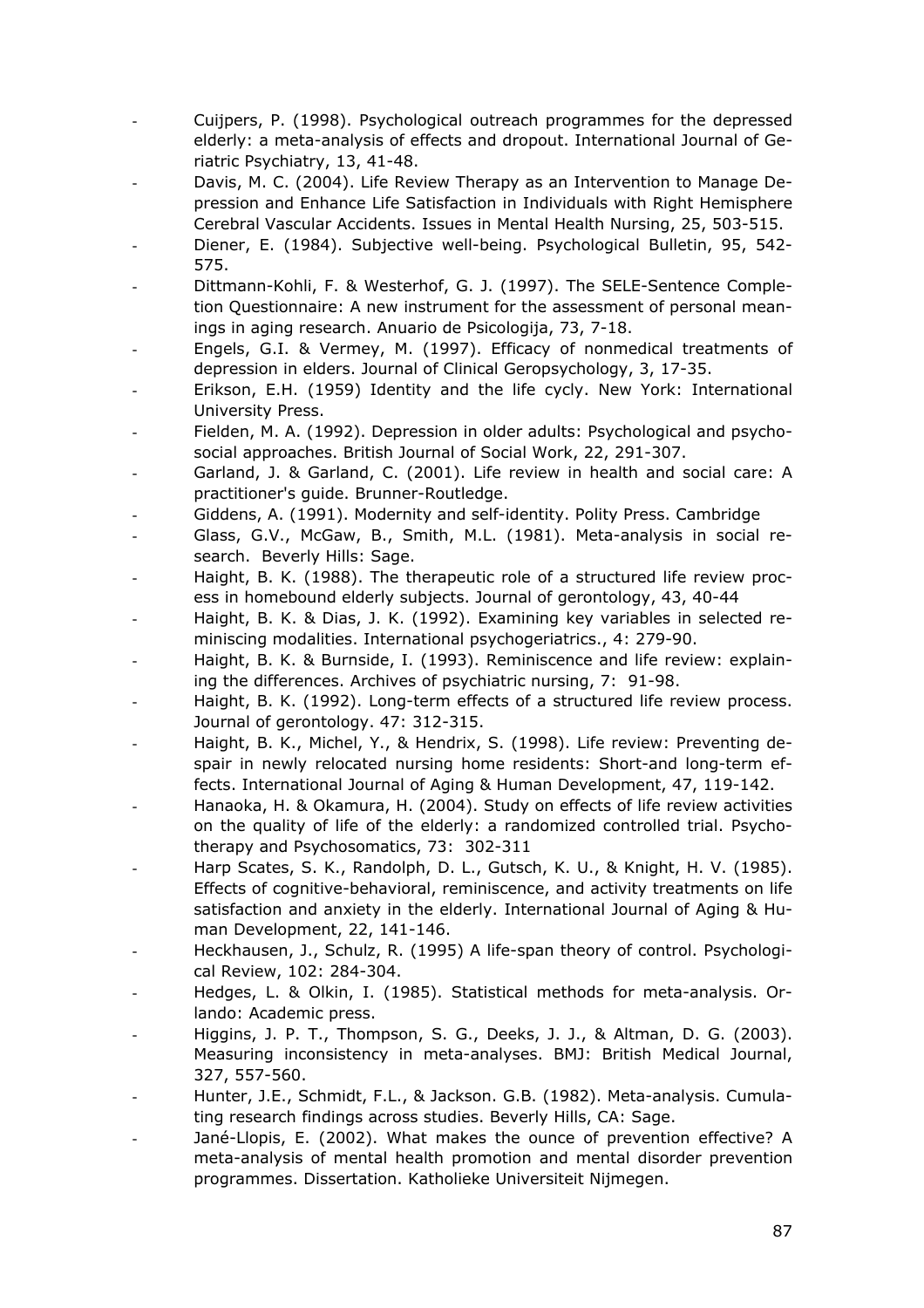- Knight, B.G. (1988). Factors influencing therapist-rated change in older adults. Journal of Gerontology, 43, 111-112.
- Lai, C. K., Chi, I., & Kayser-Jones, J. (2004). A randomized controlled trial of a specific reminiscence approach to promote the well-being of nursing home residents with dementia.
- Lappe, J. M. (1987). Reminiscing: the life review therapy. Journal of gerontological nursing., 13: 12-6.
- Lipsey, M.W. & Wilson, D.B. (1993). The efficacy of psychological, educational and behavioural treatment. American psychologist, 48, 1181-1209.
- Loomis, R.A. & Thomas, C.D. (1991). Elderly women in nursing home and independent residence: health, body attitudes, self-esteem and lifesatisfaction. Canadian Journal on Aging, 10: 224-231.
- Marsiske, M., Lang, F.B., Baltes, P.B., Baltes, M.M. (1995). Selective optimization with compensation: life-span perspectives on successful human development. In: RA Dixon & L Bäckman (Eds). Compensating for psychological deficits and declines: managing losses and promoting gains. pp 35- 79. Hillsdale: Lawrence Erlbaum Associates.
- McAdams, D. P. (1993). The stories we live by: Personal myths and the making of the self. William Morrow & Co, Inc.
- McMurdo, M. E. & Rennie, L. (1993). A controlled trial of exercise by residents of old people's homes. Age and Ageing, 22, 11-15.
- Neugarten, B.L., Havighurst, R., Tobin, S. (1961). The measurement of life satisfaction. Journal of gerontology, 16, 134-143.
- Parker, R. G. (1999). Reminiscence as continuity: Comparison of young and older adults. Journal of Clinical Geropsychology, 5, 147-157.
- Pasupathi, M. & Carstensen, L. L. (2003). Age and emotional experience during mutual reminiscing. Psychology and aging. 18: 430-442.
- Payne, M. (2000). Narrative therapy. An introduction for counsellors. London: Sage.
- Pearlin, L. I. & Schooler, C. (1978). The structure of coping. Journal of Health and Social Behavior, 19, 2-21.
- Pinquart, M. & Sörensen, S. (2001). How effective are psychotherapeutic and other psychosocial interventions with older adults? A meta-analysis. Journal of Mental Health & Aging, 7, 207-243.
- Rattenbury, C. & Stones, M. J. (1989). A controlled evaluation of reminiscence and current topics discussion groups in a nursing home context. The gerontologist, 29, 768-771.
- Reker, G. T. & Wong, P. T. P. (1988). Aging as an individual process: Toward a theory of personal meaning. In J.E.Birren & V. L. Bengtson (Eds.), Emergent theories of aging (pp. 214-246). Springer Publishing Co.
- Schwarzer, R. (1989). Meta-analysis programs. Freie Universitat Berlin.
- Schuurmans, J. (2005). Anxiety in late life, moving toward a tailored treatment. Dissertation. Vrije Universiteit.
- Scogin, F. & McElreath, L. (1994). Efficacy of psychosocial treatments for geriatric depression: a quantitative review. Journal of consulting clinical psychology, 62, 69-74.
- Serrano, J. P., Latorre, J. M., Gatz, M., & Montanes, J. (2004). Life Review Therapy Using Autobiographical Retrieval Practice for Older Adults With Depressive Symptomatology. Psychology and Aging, 19, 272-277.
- Silver, M. H. (1995). Memories and meaning: Life review in old age. Journal of Geriatric Psychiatry, 28, 57-73.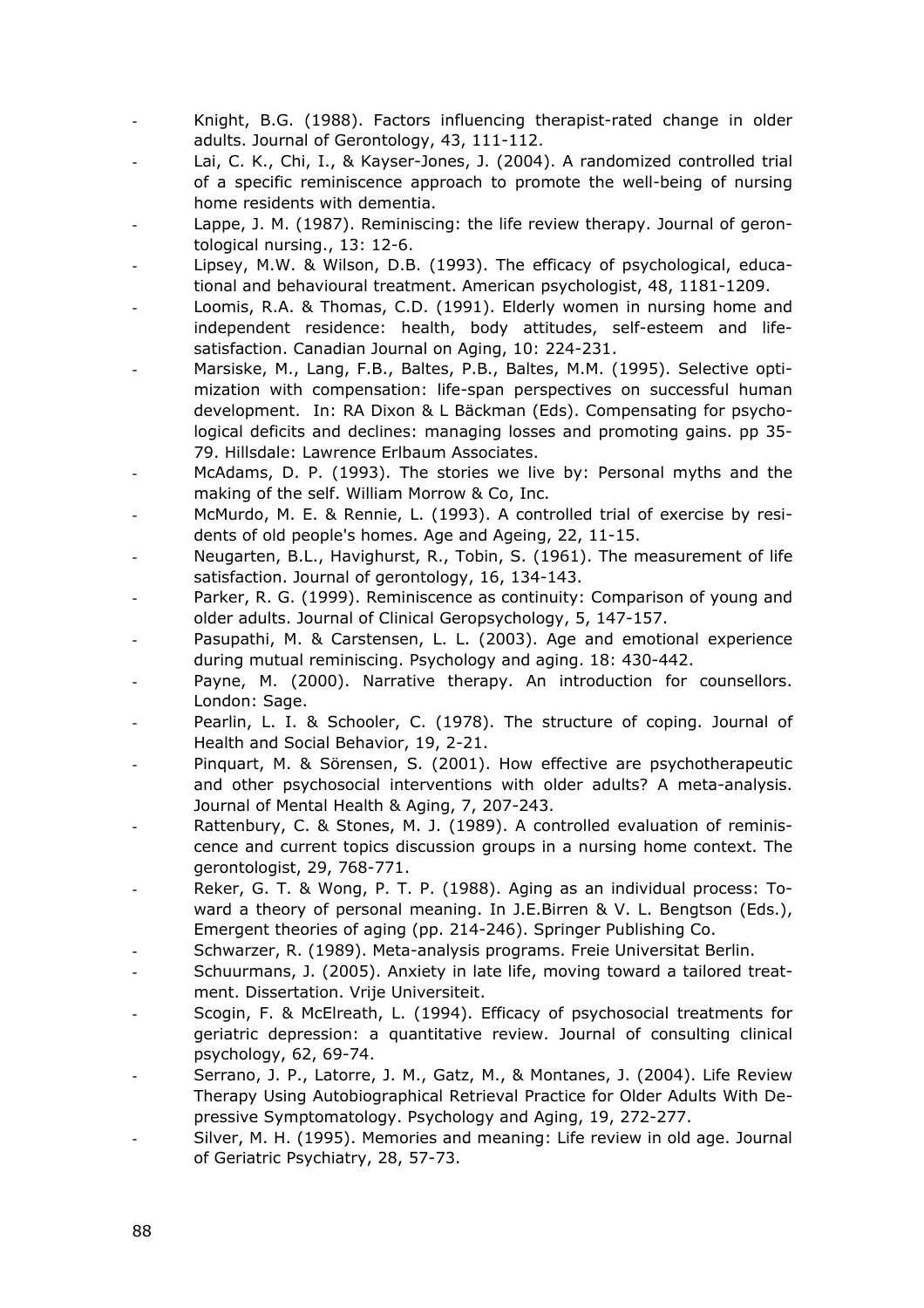- Thornton, S. & Brotchie, J. (1987). Reminiscence: a critical review of the empirical literature. The British journal of clinical psychology. 26, 93-111.
- Viney, L. L., Benjamin, Y. N., & Preston, C. (1989). Mourning and reminiscence: parallel psychotherapeutic processes for elderly people. International journal of aging & human development. 28, 239-249
- Wang, J. J. (2004). The comparative effectiveness among institutionalized and non-institutionalized elderly people in Taiwan of reminiscence therapy as a psychological measure. Journal of nursing studies., 12, 237-245.
- Watt, L. M. & Cappeliez, P. (2000). Integrative and instrumental reminiscence therapies for depression in older adults: Intervention strategies and treatment effectiveness. Aging & Mental Health, 4, 166-177.
- Webster, J. D. & Haight, B. K. (1995). Memory Lane milestones: Progress in reminiscence definition and classification. In B.K.Haight & J. D. Webster (Eds.), Art and science of reminiscing: Theory, research, methods, and applications (pp. 273-286). New York: Springer
- Webster, J. D. (1999). World views and narrative gerontology: Situating reminiscence behavior within a lifespan perspective. Journal of Aging Studies, 13, 29-42.
- Webster, J. D. & Young, R. A. (1988). Process variables of the life review: counseling implications. International journal of aging & human development, 26: 315-323.
- Webster, J. D. (1994). Predictors of reminiscence: A lifespan perspective. Canadian Journal on Aging, 13, 66-78.
- Weiss, J. C. (1994). Group therapy with older adults in long-term care settings: Research and clinical cautions and recommendations. Journal for Specialists in Group Work, 19, 22-29.
- Westerhof, G.J., Dittman-Kohli, F., Thissen, T. (2001). Beyond life satisfaction: lay conceptions of well-being among middle-aged and elderly adults. Social Indicators Research, 56: 179-203.
- Woods, B., Spector, A., Jones, C., Orrell, M., & Davies, S. (2005). Reminiscence therapy for dementia. The Cochrane database of systematic reviews Cochrane AN: CD001120 Electronic Publication.
- Wolf, F.M. (1986). Meta-Analysis; quantitative methods for research synthesis. Sage. Beverly Hills.
- Wong, P. T. (1989). Personal meaning and successful aging. Canadian Psychology, 30, 516-525.
- Wong, P. T. & Watt, L. M. (1991). What types of reminiscence are associated with successful aging? Psychology and Aging, 6, 272-279.
- Wong, P.T.P. (1995). The processes of Adaptive Reminiscences. In: B.K.Haight & J. D. Webster (Eds.), Art and science of reminiscing: Theory, research, methods, and applications. New York: Springer
- Woods, B., Portnoy, S., Head, D. & Jones, G. (1992). Reminiscence and lifereview with persons with dementia: which way forward? In G.M. Jones & B.M.L. Miesen (Eds.), Care giving in dementia (pp. 137 – 161). London: Routledge.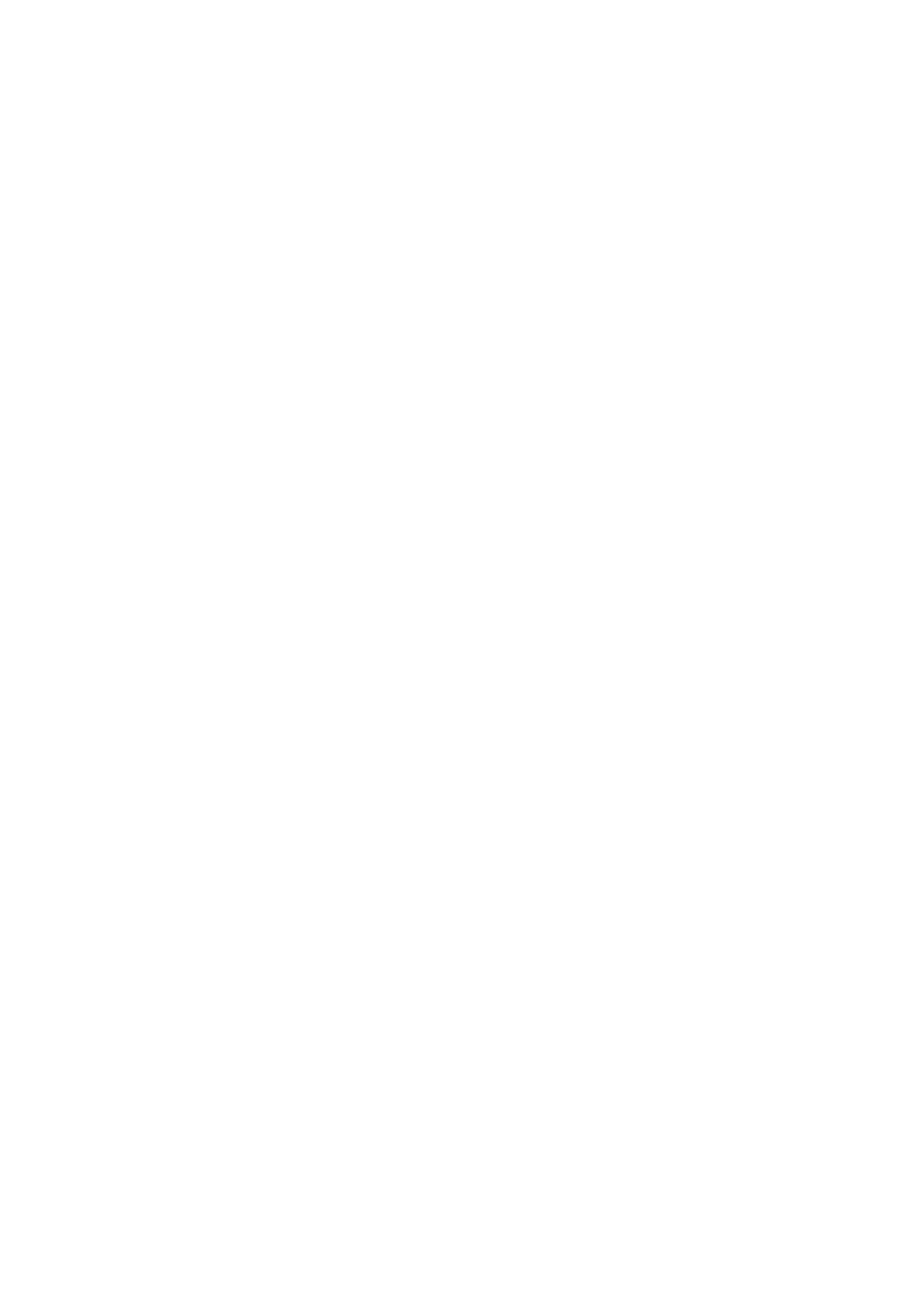# **5 Creative reminiscence as an early intervention for depression: results of a pilot project**

Ernst Bohlmeijer Marije Valenkamp Gerben Westerhof Filip Smit Pim Cuijpers

*Published in: Aging & Mental Health, july 2005: 9(4): 302-304*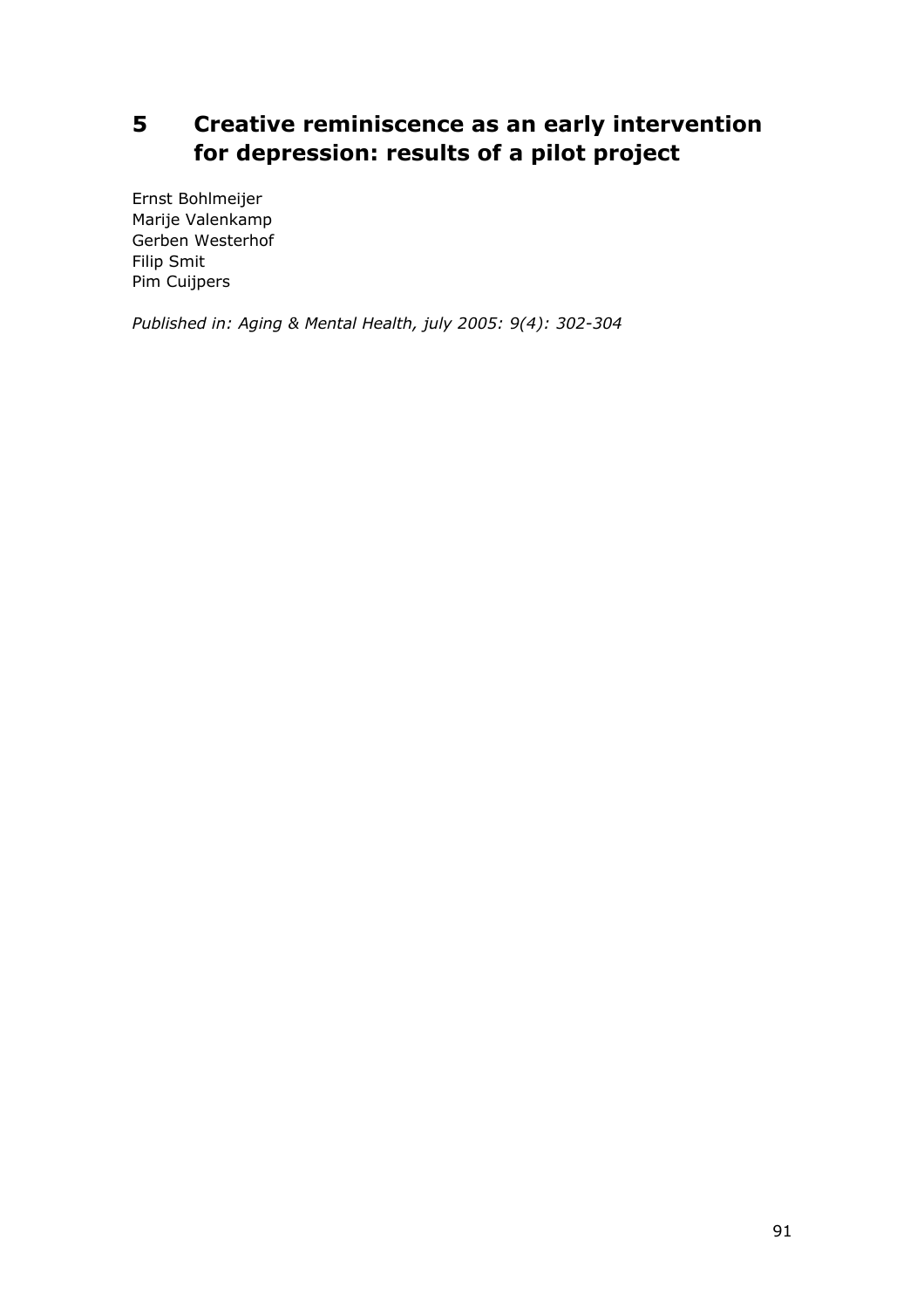#### **Abstract**

 Reminiscence may be another method to improve the detection and treatment of depressed elderly, as it is an attractive, non-stigmatising, and easily administered intervention. In this type of intervention, elderly are asked to systematically review their lives on the basis of questions about their past. Resolving conflicts from the past and making up the balance of one's life are important goals. Life-review may be further enhanced by the creative expression of memories in stories, poems or drawings. In this way people are encouraged to create and discover metaphors, images and stories that symbolically represent the subjective and inner meaning of their lives. In this article, a new intervention which combines reminiscence and creative expression aimed at early treatment of depression, is described. The results of a first pilot project show that the intervention Searching for the meaning in life may generate medium-sized effects in reducing depressive symptoms in women, but not in men. Additionally, it appears to have medium effectiveness in improving mastery in both men and women. Several possible ways to enhance the effectiveness of the intervention are described.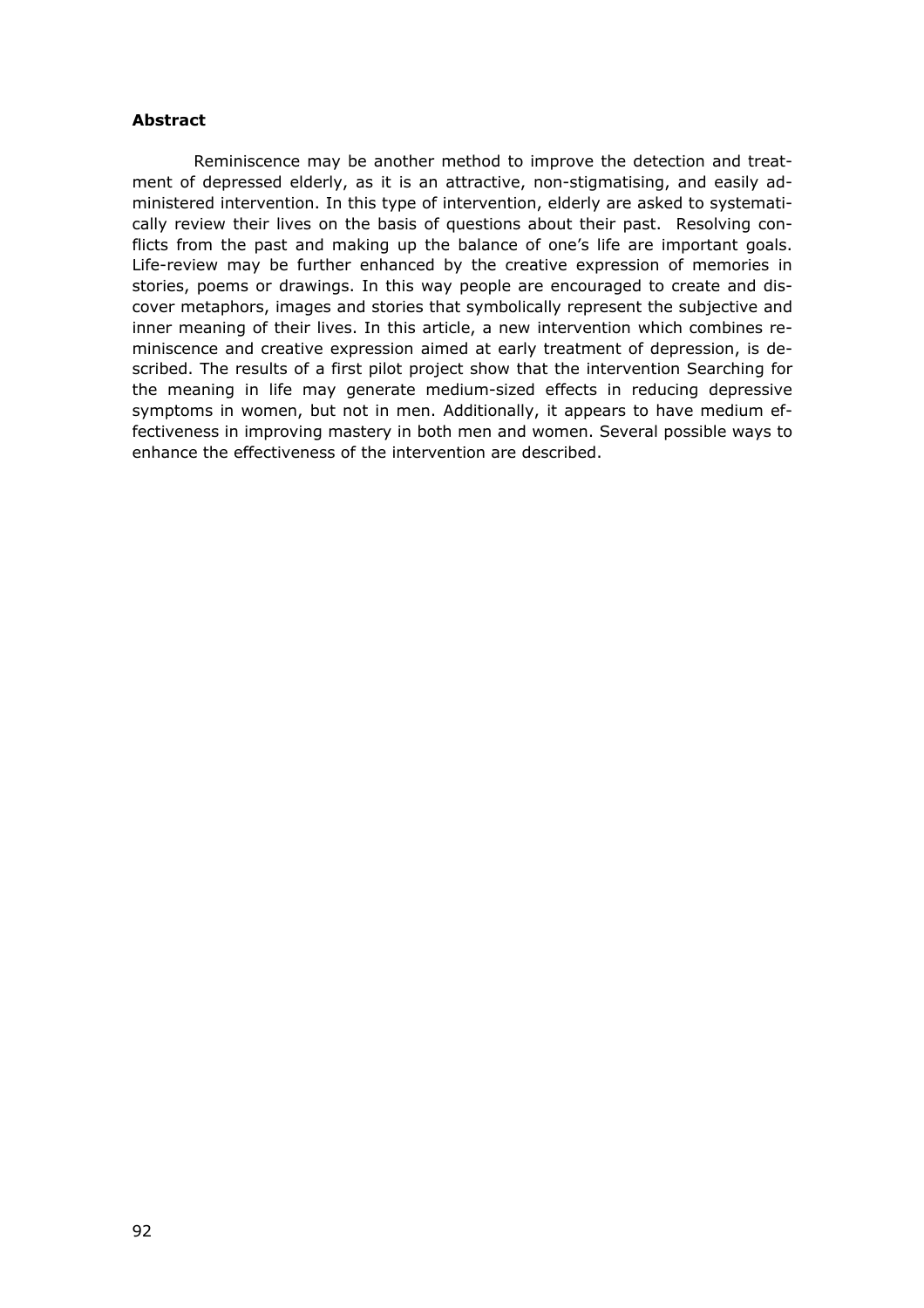# **5.1 Introduction**

 Reminiscence may be a good method to improve the detection and treatment of depressed elderly, as it is an attractive, non-stigmatising, and easy to administer intervention (Bohlmeijer et al. 2003). In this type of intervention elderly are asked to systematically review their lives on the basis of questions about their past (Watt & Cappeliez, 2000, Haight, 1988). Resolving conflicts from the past and making up the balance of one's life are important goals (Butler, 1963). Life-review may be further enhanced by creative expression of memories in stories, poems or drawings. In this way people are encouraged to create and discover metaphors, images and stories that symbolically represent the subjective and inner meaning of their lives (Randall, 2001; Mazza, 1988; Moore, 2000). In this article, a new intervention combining reminiscence and creative expression aimed at early treatment of depression, is described. First we shortly introduce reminiscence. Next, the reasons for developing the new program and its content are described. Subsequently, the results of a first pilot-study are given. To conclude, directions for the future are discussed. Butler (1963) was the first to note the positive, adaptational aspects of reminiscence. He considered reminiscence to be a naturally occurring process of recalling the past, taking stock, reviewing and sometimes even resolving conflicts from the past and making up the balance of one's life (Butler, 1963). Successful reminiscence would lead to ego-integrity and unsuccessful reminiscence would lead to despair and depression (Erikson, 1956). Since then, reminiscence has been actively used in group-work and therapy with the elderly. It has been used with different goals, including the stimulation of cognitive functioning in demented elderly (Goldwasser et al, 1987), improving life satisfaction, quality of life, meaning in life (Haight, 1992; Cook, 1991), and as a method for early intervention among elderly with depressive symptoms or major depression (Fry, 1983; Stevens-Ratchford, 1993; Watt & Cappeliez, 2000). Examples of formats for reminiscence are lifereview (Haight, 1998), integrative reminiscence therapy (Watt & Cappeliez, 2000) and guided autobiography (Birren and Deutchman, 1991; Birren and Birren, 1996).

## **5.2 The new intervention: Searching for the meaning in life**

 Recently, we developed a new type of reminiscence intervention. There were two reasons for developing this intervention. Many of the above-mentioned intervention types (i.e., life-review and guided autobiography) focus on broad themes like family history, accomplishments, and turning points. This requires that people have the ability review their life, to select the most important events, to summarize them and find a meaning in them. For some people this may be too complicated. In the new intervention, more focussed themes are selected and more guidance is given during the program. The second reason is that most reminiscence interventions are oral, and mainly challenge cognitive functions. (Watt & Cappeliez, 2000). However, non-verbal and creative expression may be an important approach in reminiscence, but this approach has not been explored in any great depth. The combination of reminiscence and creative expression can be of importance for two reasons. The first reason is that for some people, non-verbal methods are more appropriate for self-expression and are a good way to cope with experiences in their lives (Pizzi, 1997). The second reason is the consideration of the importance of symbols and metaphors in therapy (Pearce, 1996; Combs & Freedman, 1990). The meaning in life is not so much contained in the life events, but in the stories we create about our lives (Kenyon & Randall, 1997). According to narrative gerontology we are continuously 'composing a life' (Bateson, 1993). It is the knowledge that 'our life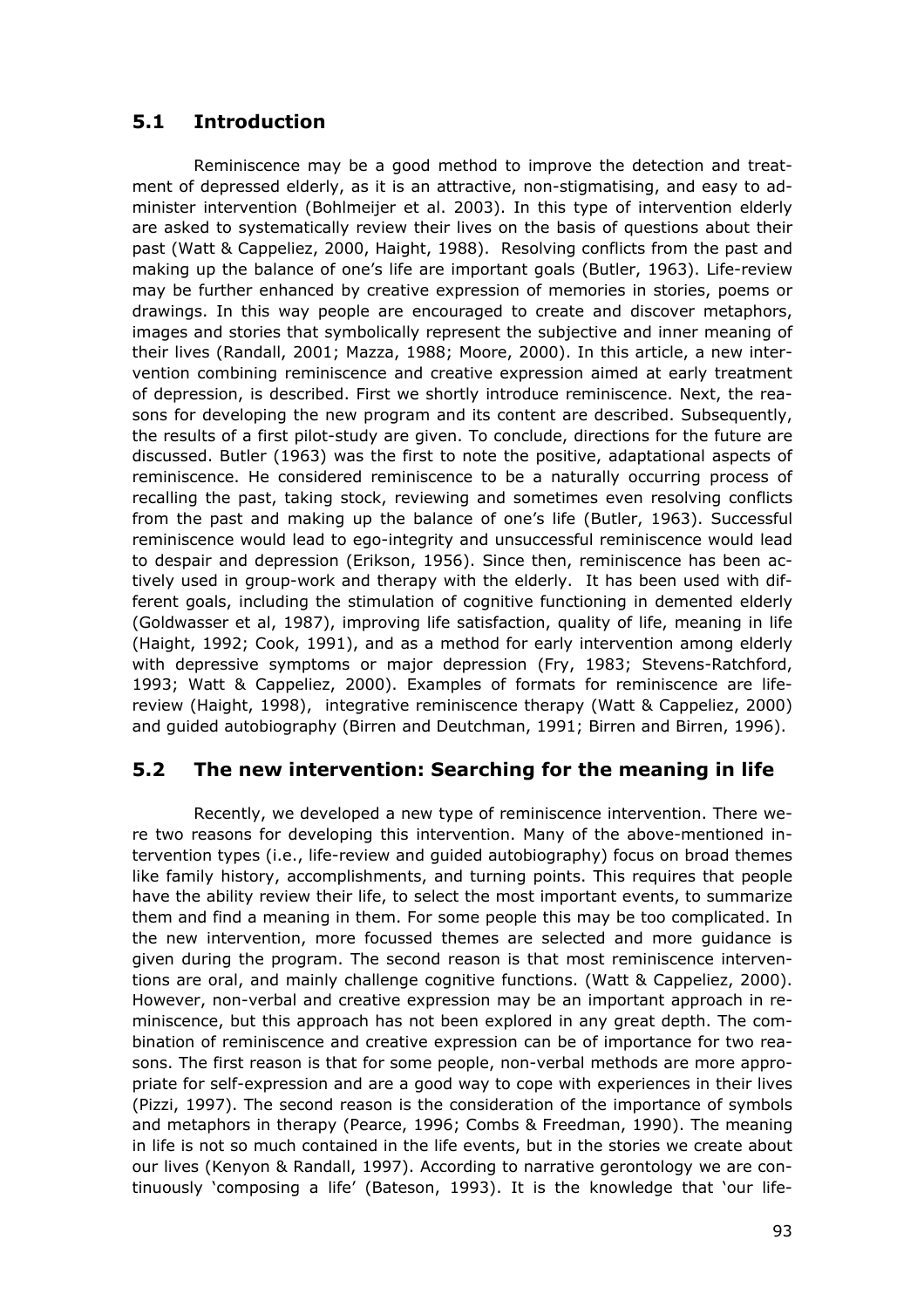course is unique and that we are one of a kind, as rich and filled with meaning as any example of literary art' (Randall, 2001). Stories, poems, drawings, metaphors are important means to express the experience of authenticity and meaning of our life-stories that arise during the process of reminiscence. By using our imagination and focusing on images of our lives the symbolical dimensions of life are taken into account (Randall, 2001; Mazza, 1988; Moore, 2000). Looking for the meaning in life is an intervention, based on this approach to reminiscence.

# **5.3 Evaluation**

 The program was developed by the Trimbos Institute (which is the Netherlands Institute of Mental Health and Addiction) in cooperation with 6 community mental health services (Franssen & Bohlmeijer, 2003). It consists of twelve group sessions of 2.5 hours each. Each session focuses on one theme (for example: friendships, houses where you lived, turning points). Each session has a structure in which reminiscence, dialogue and creative expression alternate<sup>3</sup>.

 To evaluate the effects and feasibility of the new intervention, a simple onegroup pre-post test design was used. A week before and after the intervention the participants were asked to complete questionnaires measuring depressive symptoms, mastery and meaning of life. This last issue is dealt with in another article (Westerhof et. al, 2004). After the intervention the participants were also asked to complete a questionnaire evaluating their opinion about the program. Our main research question was: are depressive symptoms significantly reduced and is a sense of mastery increased?

 Two questionnaires measuring depressive symptoms and mastery were used. The centre of epidemiological studies on depression scale (CES-D, Bouma, Ranchor, Sanderman & van Sonderen, 1995), and the Pearlin Mastery Scale (PMS; Pearlin & Schooler, 1978) which consists of 5 items about perceived control over one's own life. Analyses were conducted on both an intention-to-treat basis.

# **5.4 Results**

 Seventy-nine elderly participated in 8 different courses. The mean age of the participants was 66 years. 70% were female. Most were married (37.2%), divorced (24.4%), or widowed (26.9%). The majority lived independently (55.7%). Of the participating elderly, 20.3% had completed elementary school or lower vocational training, 32.9% middle vocational training, and 32.9% higher vocational or academic.

 The central finding of this study was that the participants improved on the depression scale in a significant way (T=3.86, p<0.0001): at pretest (T0) their average score on the CES-D was 23.8 (95%CI 21.6 - 26.0), at posttest (T1) the mean score was  $20.4$  (95%CI 18.4 – 22.5), an average reduction of 3.4 points. Participants also showed significant improvement on the Mastery scale  $(T = 5.71, p)$  $<$  0.0001). At T0 the mean score was 12.8 (95%CI 11.9-13.7) and this became 14.3 (95%CI 13.4-15.2) at T1. It is of note that after the intervention, the mastery scores still fall well below the mean score for elderly in the general population, which is 17.4 (Sd = 3.3) in the Netherlands (Deeg et al., 1998). This indicates that there is room for further improvement. We used age, gender, education, master and depressive symptoms at T0 as predictors and found that only depression level at baseline had prognostic value (OR =  $1.09$ , SE = 0.05, z = 2.08, p=0.038), im-

ł

 $3$  For more information about the program please contact the first author.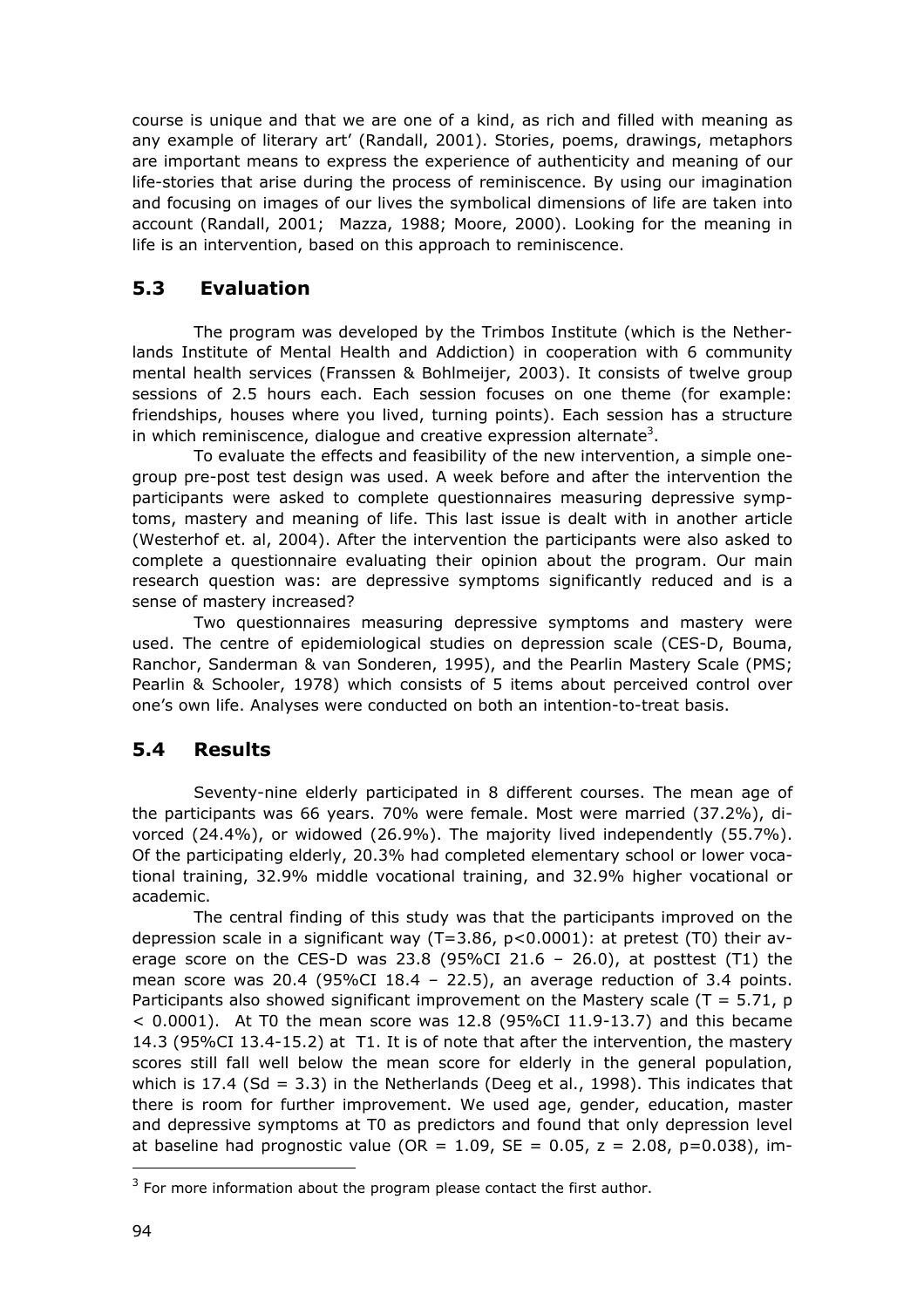plying that people with greater symptom severity benefit more from this intervention.

### **5.5 Discussion**

 In this article a new reminiscence intervention aimed at elderly with moderate depressive symptoms was introduced and the results of a very first pilot-study were presented. The focus of the project was on innovation and trying out the new intervention and not on researching the effectiveness of the program. For this reason we did not include a control group, which is a major limitation. So at the moment we can only offer some tentative conclusions en discussion points.

It appears that the target-group was successfully reached. The general mastery of the respondents was much lower than the average elderly population (12.8 vs. 17.4; Deeg e.a. 1998) and the average number of depressive symptoms was considerably higher than the average population (23.8 vs. 7.5; Deeg ea. 1998).

 A pre-post measurement on relevant outcomes was conducted as part of the pilot project. The results indicate that the reduction of depressive symptoms was not as large as may be expected from reminiscence and life-review programs (Bohlmeijer et. al, 2003). There are several possible explanations. (1) Many participants mentioned during the program that they couldn't see the relationship between the program and depression. As to the structure of the sessions, there was no time to discuss experiences and thoughts that were evoked by reminiscence. This experienced lack of linkage between the activities in the program and coping with depression may have subdued the effects. (2) Although evaluation and review are part of the program, their role in the intervention is not explicit. Many authors claim evaluation and review are the most effective ingredients of reminiscence (Haight et al. 1998; Watt, 2001). Adding evaluative questions about the meaning of past experiences to the program and to discuss the answers could help to boost the process of integration and increase the effectiveness of the intervention. By explicitly introducing evaluation and review in the course, larger effects may be expected.

 About one third of the elderly showed large reduction of depressive symptoms ( $ES > 0.5$ ). An intriguing question remains if there are any patient characteristics that can predict who will benefit most from this approach and who will not, or to a lesser extent. Only baseline level of depression had prognostic value, but nevertheless, we feel that this is a research area that warrants further research.

 In the near future we will adapt the program according to the abovementioned recommendations and further specify the theoretical basis of the intervention and the factors that mediate effects on depression. Then a randomised clinical trial with multiple measurements is in order. This may also lead to greater understanding of who precisely benefits from this intervention and who does not.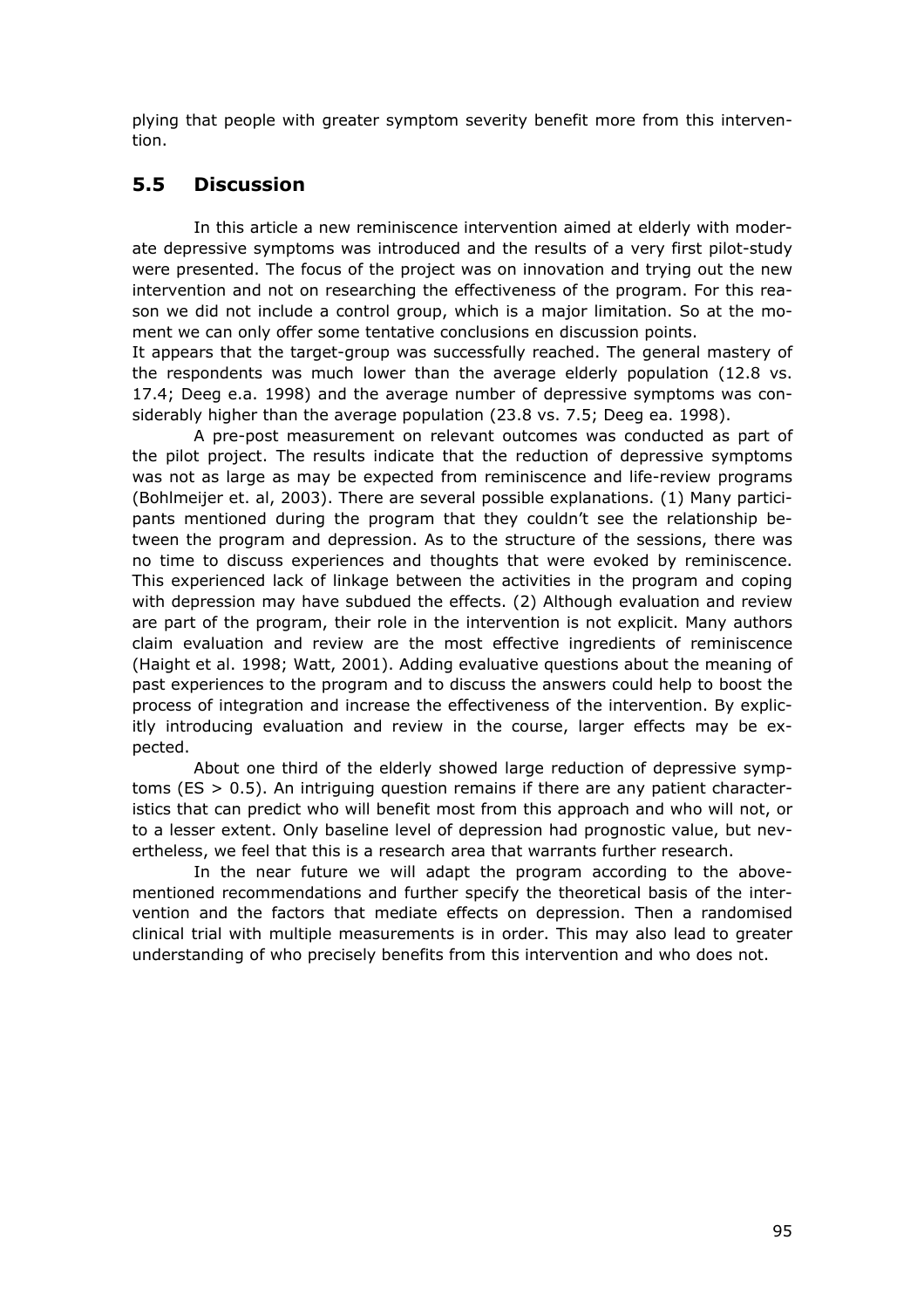#### **References**

- Bateson, M. (1993). Composing a life. In: C. Simpkinson & A. Simpkinson (Eds.), *Sacred stories: a celebration of the power of stories to transform and heal* (pp 39–52). San Francisco: HarperCollins.
- Beekman, A.T.F., Deeg, D.J.H., Tilburg, T., Smit, J.H., Hooijer, C., Tilburg, W. van (1995). *Major and minor depression in later life: a study of prevalence and risk factors*. Journal of Affective Disorders, 36, 65-75.
- Birren, J.E. & Birren, B.A. (1996). Autobiography: exploring the self and encouraging development. In: J.E. Birren, G.M. Kenyon, J.E. Ruth, J.J.F. Schroots & T. Svensson (Eds), *Aging and biography: explorations in adult development* (pp 283-300). New York: Springer Publishing Co.
- Birren, J.E. (1987). The best of all stories. Autobiography gives new meaning to our present lives by helping us understand the past more fully. *Psychology Today*, May, 91-2.
- Birren, J.E., & Deutchman, D.E. (1991). *Guiding autobiography groups for older adults: exploring the fabric of life.* Baltimore, MD: The John Hopkins University Press.
- Bohlmeijer, E, Smit F, & Cuijpers P. (2003). Effects of reminiscence and life-review on late-life depression: a meta-analysis. *International Journal of geriatric psychiatry*, 18, 1088-1094.
- Broadhead, W.E., Blazer D.G., George, L.K., Tse, C.K. (1990). *Depression, disability days, and days lost from work in a prospective epidemiologic survey.* JAMA, 264 (19) 2549-2550.
- Butler, R.N. (1963). *The life-review: an interpretation of reminiscence in the aged*. Psychiatry, 26, 65-76.
- Cole, M.G., Yaffe, M.J.(1996). *Pathway to psychiatric care of the elderly with depression*. International Journal of Geriatric Psychiatry, 11, 157-161*.*
- Combs, G., Freedman, J. (1990). *Symbol, story, and ceremony: using metaphor in individual and family therapy.* New York: Norton.
- Cook, E.A. (1997). *Effects of reminiscence on life satisfaction of elderly female nursing home residents*. Health care for women international, 19, 109-118.
- Cuijpers, P. (1998). *Psychological outreach programmes for the depressed elderly: a meta-analysis of effects and dropout*. International Journal of Geriatric Psychiatry, 13, 41-48.
- Cuijpers, P., Smit, F. (2004). *Subthreshold depression as a risk indicator for major depressive disorder: a systematic review of prospective studies.* Acta Psychiatrica Scandinavia. In Print.
- Erikson, E. (1950). *Childhood and Society*. New York: W.W. Norton and Company.
- Franssen, J., Bohlmeijer, E. (2003). *Op zoek naar zin, een cursus rond het eigen levensverhaal voor ouderen met depressieve klachten.* Utrecht: Trimbos-instituut.
- Fry, P.S. (1983). *Structured and unstructured reminiscence training and depression among the elderly.* Clinical gerontology, 1, 15-37.
- Goldwasser, A.N., Auerbach, S.M., Harkins, S.W., (1987). *Cognitive, affective, and behavioral effects of reminiscence group therapy on demented elderly*. International Journal of aging and human development, 25, 209- 222.
- Gottlieb, G.L. (1994). Barriers to care for older adults with depression. In: Schneider, L.S., Reynolds, C.F., Lebowitz, B.D., Friedhoff, A.J. (Eds). Diag-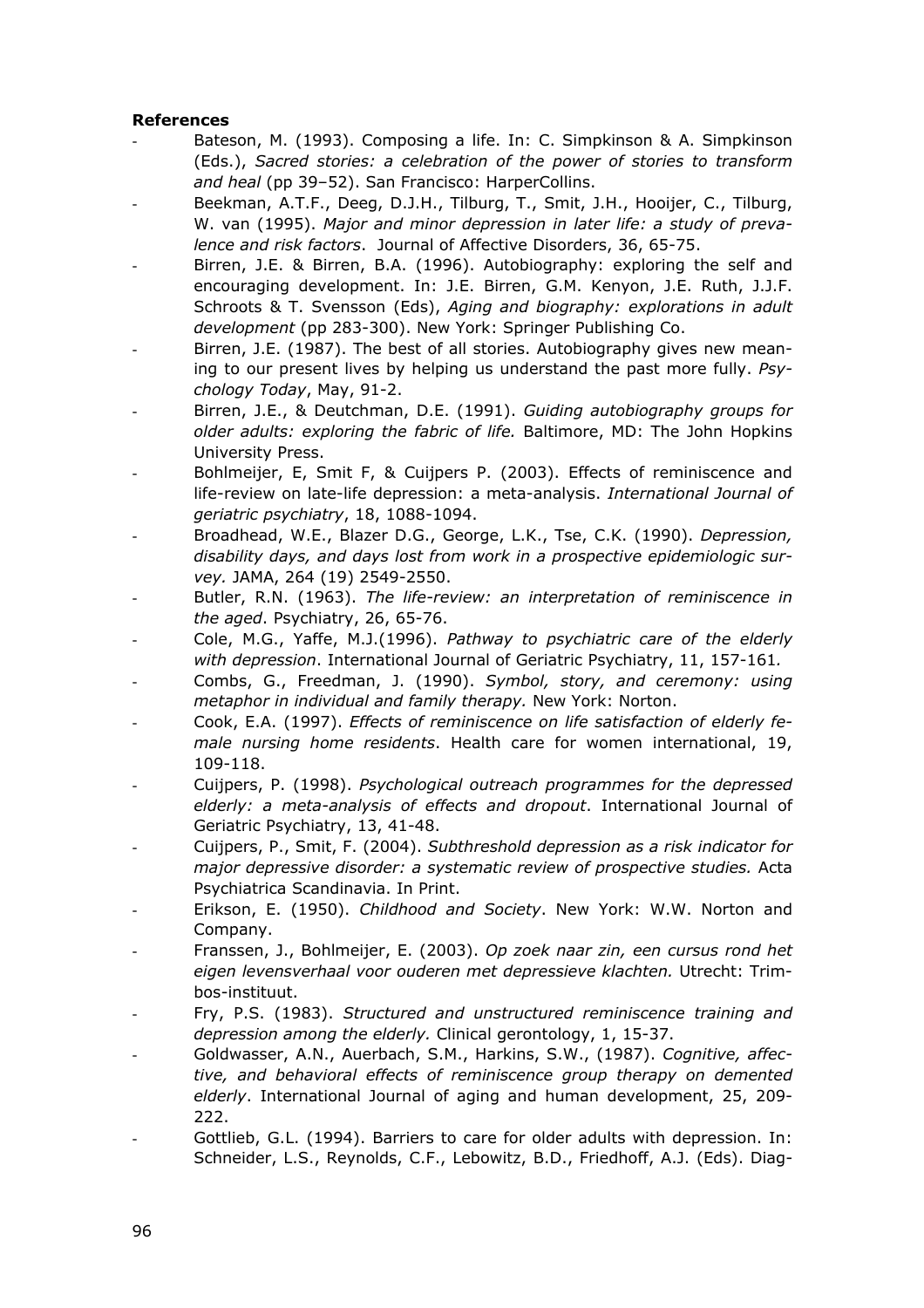nosis and treatment of depression in late life: results of the NIH consensus development conference*. American Psychiatric Press. Washington DC.* 

- Haight, B.K. (1988). *The therapeutic role of a structured life review process in homebound elderly subjects.* Journal of gerontology, 43, 40-44.
- Haight, B.K. (1992). *Long-term effects of a structured life review process.* Journal of gerontology, 47, 312-315.
- Katz, I.R., Streim, J., Permelee P. (1994). *Prevention of depression, recurrences and complications in late life.* Preventive Medicine. 23: 743 – 750.
- Kenyon, G., Randall, W. (1997). *Restorying ouer lives: personal growth through autobiographical reflection.* Westport, CT: Praeger.
- Lewinsohn, P.M., Steinmetz, J.L., Antonuccio, D., Teri, L. (1998). *Group therapy for depression: the coping with depression course.* International Journal of Mental Health. 13 (3-4), 8-13.
- Lipsey, M.W., Wilson, D.B. (1993). *The efficacy of psychological, educational and behavioral treatment*. American Psychologist, 48, 1181-1209.
- Mazza, N. (1998). The therapeutic use of poetry with the elderly. *Clinical Gerontologist,*7, 81-85.
- Moore, T. (2000). *Original Self*. New York: HarperCollins Publishers.
- Pearce, S.S. (1996). *Flash of insight: metaphor and narrative in therapy.* Boston: Allyn & Bacon.
- Perrotta, P., Meacham, J.A. (1981). *Can a reminiscing intervention alter depression and self-esteem?* International Journal of Aging and Human Development, 14, 23-30.
- Pizzi, R.P. (1997). The importance of non-traditional therapeutic approaches with older adults. Dissertation. The school of human service professions. Widener University.
- Randall, W.L. (2001). Storied worlds: acquiring a narrative perspective on aging, identity, and everyday life. In: G. Kenyon, P. Clark & B. de Vries (Eds*), Narrative gerontology, theory, research, and practice* (pp. 31-62). New York: Springer Publishing Company.
- Rapaport, M.H., Judd, L.L. (1998). *Minor depressive disorder and subsyndromal depressive symptoms: functional impairment and response to treatment.* Journal of Affective Disorders 48, (2-3), 227-232.
- Reville, S.M. (1996). *The effect of life review on psychosocial development in mature adults*. *Dissertation*. The California School of Professional Psychology: San Diego.
- Wagner, H.R., Durham N.C., Burns, B.J., Broadhead, W.E., Yarnall, K.S.H., Sigmon, A., Gaynes, B.N. (2000). *Minor depression in family practice: functional morbidity, co-morbidity, service utilization and outcomes.* Psychological Medicine 30 (6) 1377-1390.
- Watt, L.M., Cappeliez, P. (2000). *Integrative and instrumental reminiscence therapies for depression in older adults: interventions strategies and treatment effectiveness*.
- Aging & mental health, 4 (2), 166-177.
- Wells, K.B., Burnam, M.A., Rogers, W., Hays, R. (1992). *The course of depression in adult outpatients: results from the medical outcomes study.* Archives of General Psychiatry, 49 (10), 788-794.
- Zarit, S.H., Femia, E.E., Gatz, M., Johansson, B. (1999). *Prevalence, incidence and correlates of depression in the oldest old: the OCTO study.* Aging and mental health, 3: 119 – 128.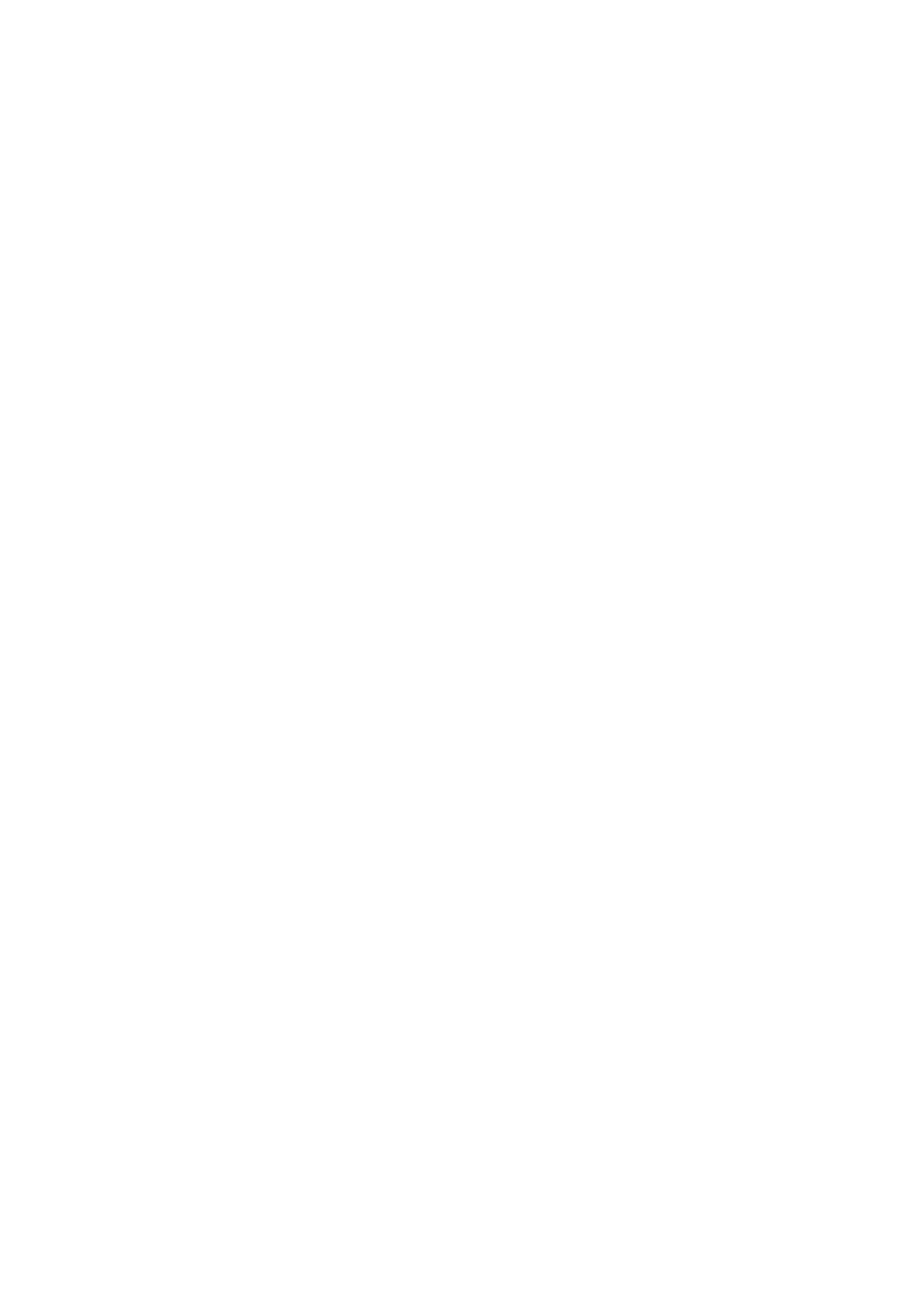# **6 In search of meaning: A pilot evaluation of a reminiscence program for older persons**

Gerben Westerhof Ernst Bohlmeijer Marije Valenkamp

*Published in Educational Gerontology (2004), 30: 751-766.*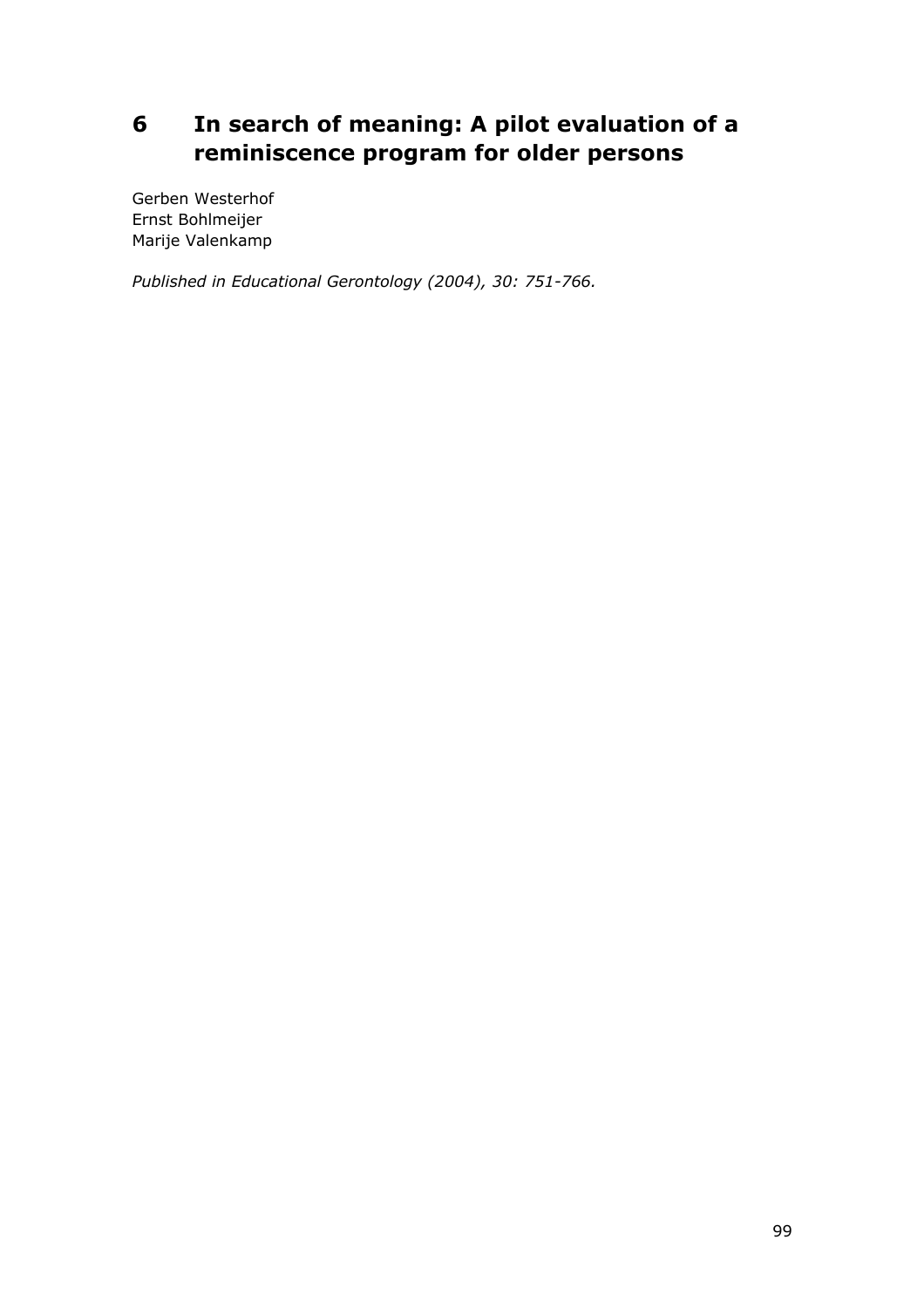#### **Abstract**

 A pilot evaluation is reported of a reminiscence program aimed at the increase of personal meaning. 57 older persons filled out a sentence completion questionnaire measuring personal meaning and a depression scale before and after the program. In comparison to a group from a representative survey which was matched on life contexts, the personal meaning profile of the intervention group was more negative and more focused on the self. Hence, a group with impoverished meaning was participating in the program. After the intervention the personal meaning profile was more positive, in particular with regard to self-evaluations and evaluations of social relations. The group which improved most on depression also improved most on personal meaning. It is concluded that further research on the program is warranted.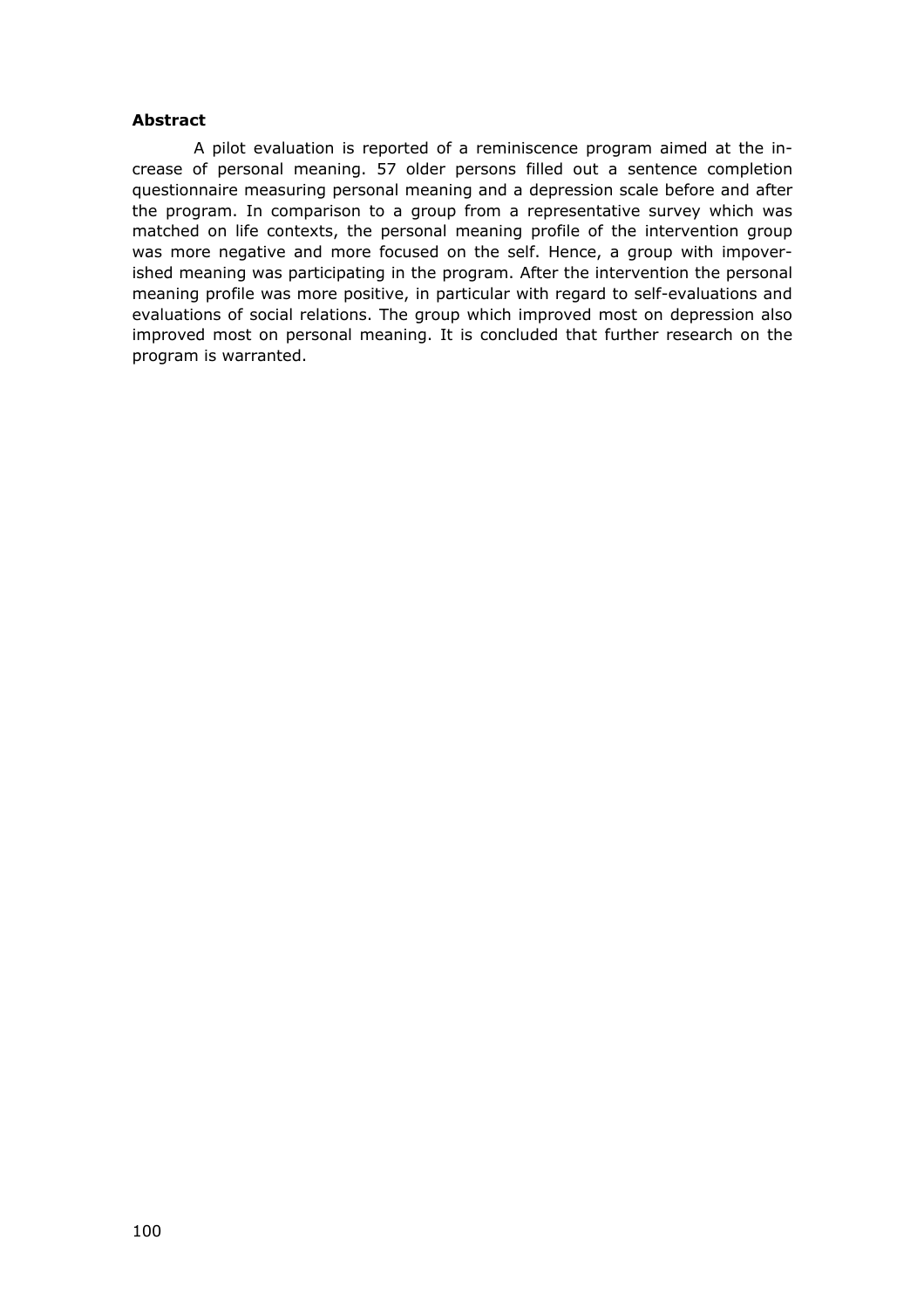# **6.1 Introduction**

 Personal meaning becomes increasingly important in contemporary society, where individuals are more and more responsible for guiding their own life course, also in the later phases of life. However, the search for meaning may be particularly difficult for the elderly. Age-graded losses in social relations, social roles, and psychophysical functioning are a strong challenge to restore meaning in life. The awareness of finitude of life may also confront people with the meaningfulness of the life they have lived. Furthermore, the search for meaning in old age may be impaired by society's failure to provide meaningful roles and tasks for older persons (Riley & Riley, 1994).

 Although the role of personal meaning in therapeutic interventions has been documented (e.g., Hermans & Hermans-Janssen, 1995; Wong, 1998a), no preventive interventions aimed at the increase of personal meaning have been developed for older persons, at least not in the Netherlands. The present article introduces such an intervention and describes a pilot evaluation on changes in personal meaning and depressive symptoms. We will first discuss theoretical insights in personal meaning in later life and its relation to depressive symptoms. We will than provide a short description of the intervention and describe our study and its results.

#### **6.1.1 Personal meaning**

 There are two basic meanings of the term 'personal meaning' (Dittmann-Kohli & Westerhof, 2000). The first refers to significations and interpretations of one's own life. This cognitive component of personal meaning includes beliefs about and evaluations of different aspects of the own person and his or her life. It involves the search for a sense of coherence in the stream of sensations and experiences encountered in daily life, as well as a desire to maintain positive beliefs. A second meaning of the term refers to the goals and motives that one has with respect to one's own person and life. This motivational component includes the search for purpose in life as well as the need to have realistic intentions and goals. The term 'meaning of life' can thus be understood as the interpretation of what it means to live one's life on the one hand, and the goals and purposes one has in life on the other hand.

 The cognitive and motivational aspects of the search for meaning generally refer to the experience of more or less meaning in life. Another important distinction is made with regard to the different sources of meaning. A number of different classifications of sources of meaning can be found in the literature (Dittmann-Kohli, 1995; Ebersole & DePaola, 1987; Präger, Savaya & Bar-Tur, 2000; O'Connor & Chamberlain, 1996; Reker, 2000; Westerhof, Dittmann-Kohli & Bode, 2003; Wong, 1998b). Generally these sources refer to self (character traits, personal growth and achievement, self-acceptance, pleasure, fulfillment, attainment of tranquility/peace), social relations (relatedness, sense of connectedness, intimacy, and quality relations, altruism, service, and having a legacy, as well as communal consciousness and social/political causes), physical integrity (physical functioning, health and illness, appearance), activities (work, productive and creative activities, as well as leisure and hedonistic activities,), and material needs (material possessions and values, financial security, obtaining and meeting basic needs). Besides these five more specific elemental sources of meaning, a holistic view of life consisting of general values and beliefs can be distinguished as an important aspect of personal meaning (enduring values or ideals, judgments of life as a whole, human-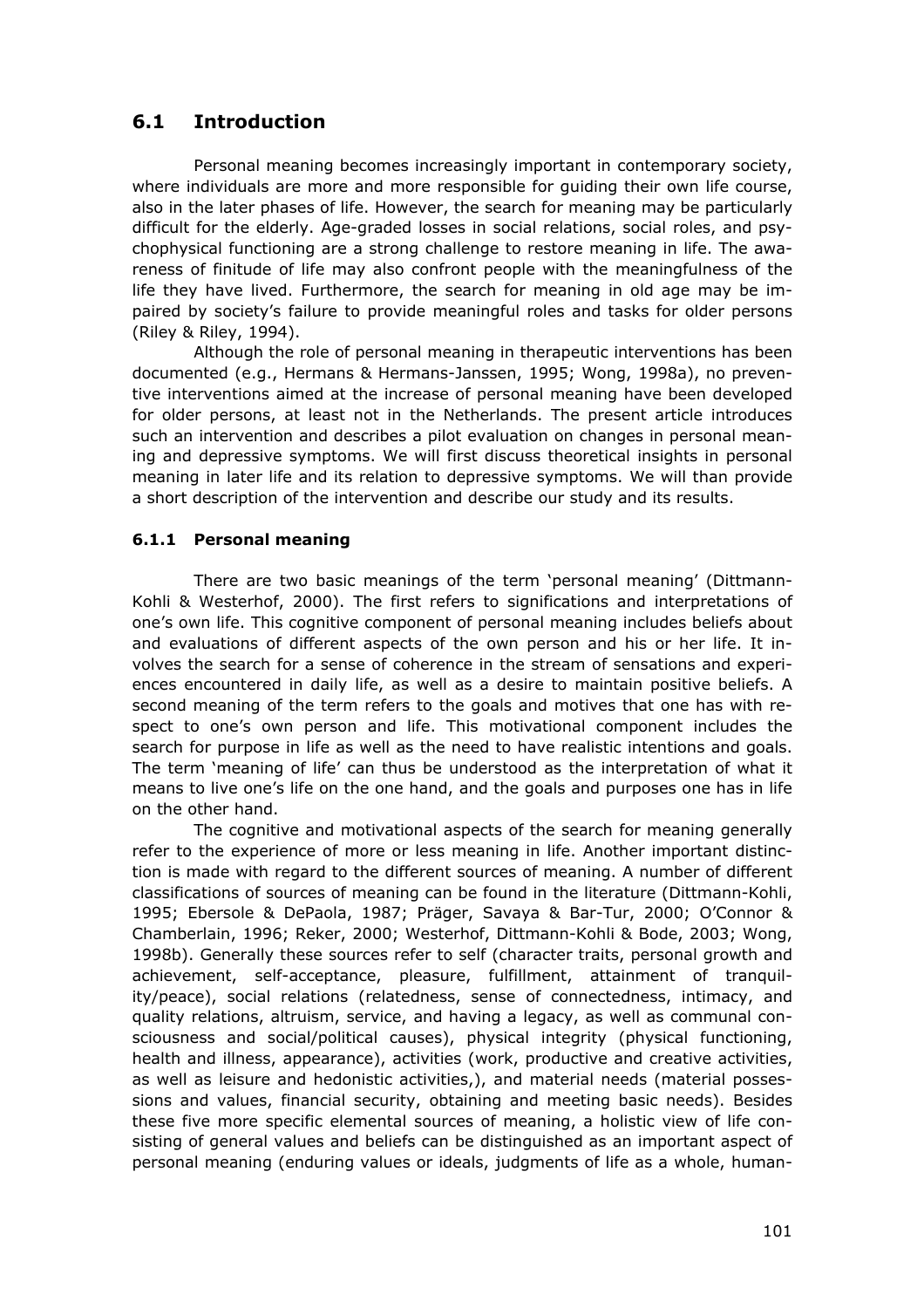istic concerns, religion, traditions and culture, self-transcendence, and existential themes such as finitude and aging).

 Reker and Wong (1988) hypothesized that personal meaning which is characterized by a positive and coherent interpretation as well as a realistic purpose will result in positive affective states. From this perspective persons with depressive symptoms are characterized by impoverished meaning in the sense of a negative or incoherent frame of mind and a lack of purpose in life. A number of gerontological studies has documented that impairments in personal meaning are indeed related to depressive symptoms in later life (Garcia-Pintos, 1988; Reker, 1997; Van Ranst & Marcoen, 2000; Van Selm & Dittmann-Kohli, 1998; Wong, 1998b).

#### **6.1.2 The intervention program**

 A new intervention program was developed to stimulate personal meaning and to decrease depressive symptoms, called 'Looking for meaning in life'. Although a number of interventions on depression exists already in the Netherlands (e.g., the 'Coping with Depression' program, Cuijpers 1998), the present project is directed to broader groups of elderly in a non-stigmatizing, easy to use, yet intensive way. The program consists of twelve sessions of 2,5 hours each (Franssen & Bohlmeijer, 2003; Bohlmeijer et al., submitted). Each session focuses on one theme: own name, first memories and early scents, childhood houses, norms and values, hands (and working career), photographs (that tell a story of important people or events in your life), friendship, life-span and turning points, aging, meaning of life and spirituality, longing (or the future), and identity (or self portrait). These themes address cognitive and motivational processes as well as the different sources of meaning in life. The first four sessions focus on youth, the second four sessions on adulthood and the last four sessions are about the present and the future. The program evolves from smaller and more concrete themes to broader themes that leave more room for evaluation and review.

 In stimulating the search for meaning, one's own past provides a rich base for reformulating cognitive interpretations and motivational directions (Beike & Niedenthal, 1998). Therefore, the program is based on theories on reminiscence and life review (Haight & Webster, 1995). Meta-analyses showed moderate to strong effects in reducing depression, comparing reminiscence groups to control groups (Scogin & McElreath, 1994; Pinquart & Sörensen, 2001; Bohlmeijer et al., 2002). The present intervention resulted in a moderate decrease in depressive symptoms (Bohlmeijer et al., submitted). In this paper the results on personal meaning and its relation to depressive symptoms are described.

#### **6.1.3 Research questions**

 A pilot study was carried out to study the potential effects of the program on meaning in life. The following research questions were asked:

- 1. How can we characterize the participants in the intervention in terms of personal meaning in comparison to a group with comparable life contexts that was part of a representative survey in the Netherlands?
- 2. Which changes in personal meaning are found when comparing the participants before and after the intervention?
- 3. How does the personal meaning of individuals who improve more in terms of depressive symptoms differ from the personal meaning of those who do improve less?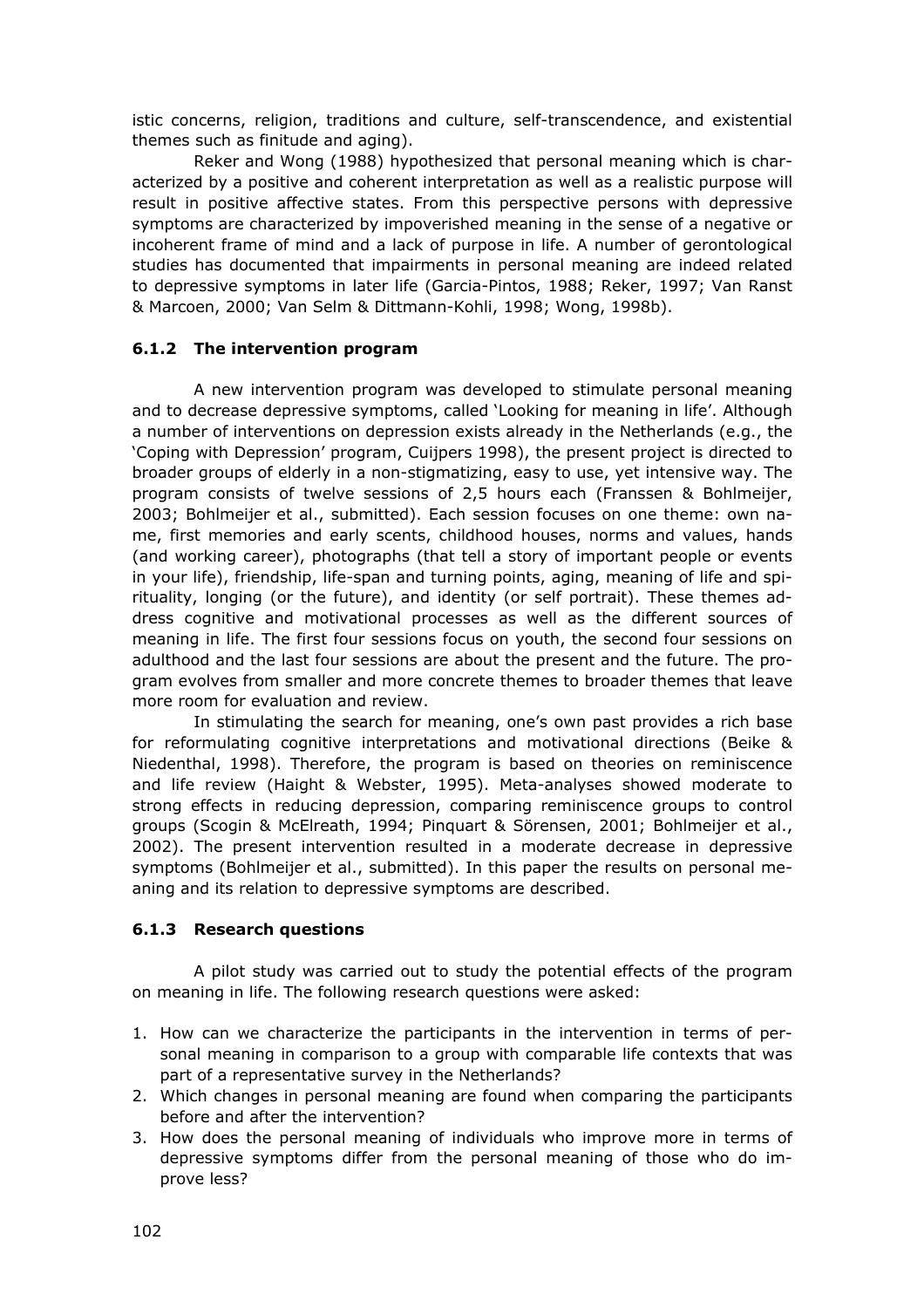# **6.2 Methods**

#### **6.2.1 Intervention group**

 A pilot project was carried out in 2003 in eight community mental health centers. 79 participants filled out the questionnaire before the intervention (T0) and 57 participants also cooperated directly after the intervention (T1). The persons who did not complete the questionnaire at T1 did not differ significantly from those who did on age, gender, marital status, occupational status, depressive symptoms or positive meaning at T0. We will therefore only analyze the data of the fiftyseven persons who cooperated at both measurement points.

The mean age of the participants was 66.0 years, with a range from 50 to 81 years. 70.2% of the participants were female. 20.0% had less than 11 years education, 52.7% between 11 and 14 years and 27.3% more than 14 years. Most of them were married (39.3%), divorced (28.6%) or widowed (26.8%). 38.6% were retired, 24.6% were homemakers, 21.1% were disability pensioners and only 3.5% were working.

#### **6.2.2 Comparison group:**

 To answer the first research question data from the Dutch Aging Survey were used (Steverink, Westerhof, Bode & Dittmann-Kohli, 2001). The purpose of the Dutch Aging Survey is to study the life contexts, personal meaning and well-being in the present and future generation of Dutch elderly (40-85 years). The participants (N=948) were identified through a random probability sampling of Dutch municipalities. The sample was stratified according to age groups (40-54; 55-69; 70- 85 years), gender, and area of residence. Rate of participation was 44% (age 40- 54: 48%, age 55-69: 48%, age 70-85: 37%; no significant gender differences in response rate). All subjects lived independently at home. For the purpose of this article fifty-seven respondents were matched with the fifty-seven participants of the pilot study on age, gender, educational level, marital status and employment status.

#### **6.2.3 Instruments**

 The SELE-instrument was used to assess personal meaning in the Intervention and Comparison group (Westerhof, G. J., Dittman-Kohli, F., & Thissen, T., 2001; Dittman-Kohli, F. & Westerhof, G. J., 2000) The SELE-instrument is a sentence completion questionnaire consisting of 28 sentence stems which respondents are asked to complete by expressing what they considered to be true and important about themselves. Sentence stems are worded either positively, negatively, or neutrally. They prompt cognitive interpretations of self and life (e.g. "I am proud that…", "My weaknesses are…", "When I think about myself…") and motivational possibilities (e.g. "I intend to…", "I fear that…", "In the next few years…").

 The CES-D (Centre of Epidemiological Studies Depression scale) was used to measure depressive symptoms in the Intervention group (Bouma, Ranchor, Sanderman & van Sonderen, 1995). A sumscore, ranging from 0 to 60, is computed across the 20 items to assess the level of depressive symptoms. The mean score at T0 was 23.4 (sd=10.9) and at T1 it was  $18.8$  (sd=10.6). At both measurement points this was above the cut-off point of 17 and higher for possible cases (for a more complete analysis of the depression data see Bohlmeijer et al., submitted). We calculated the difference between the CES-D score before and after the inter-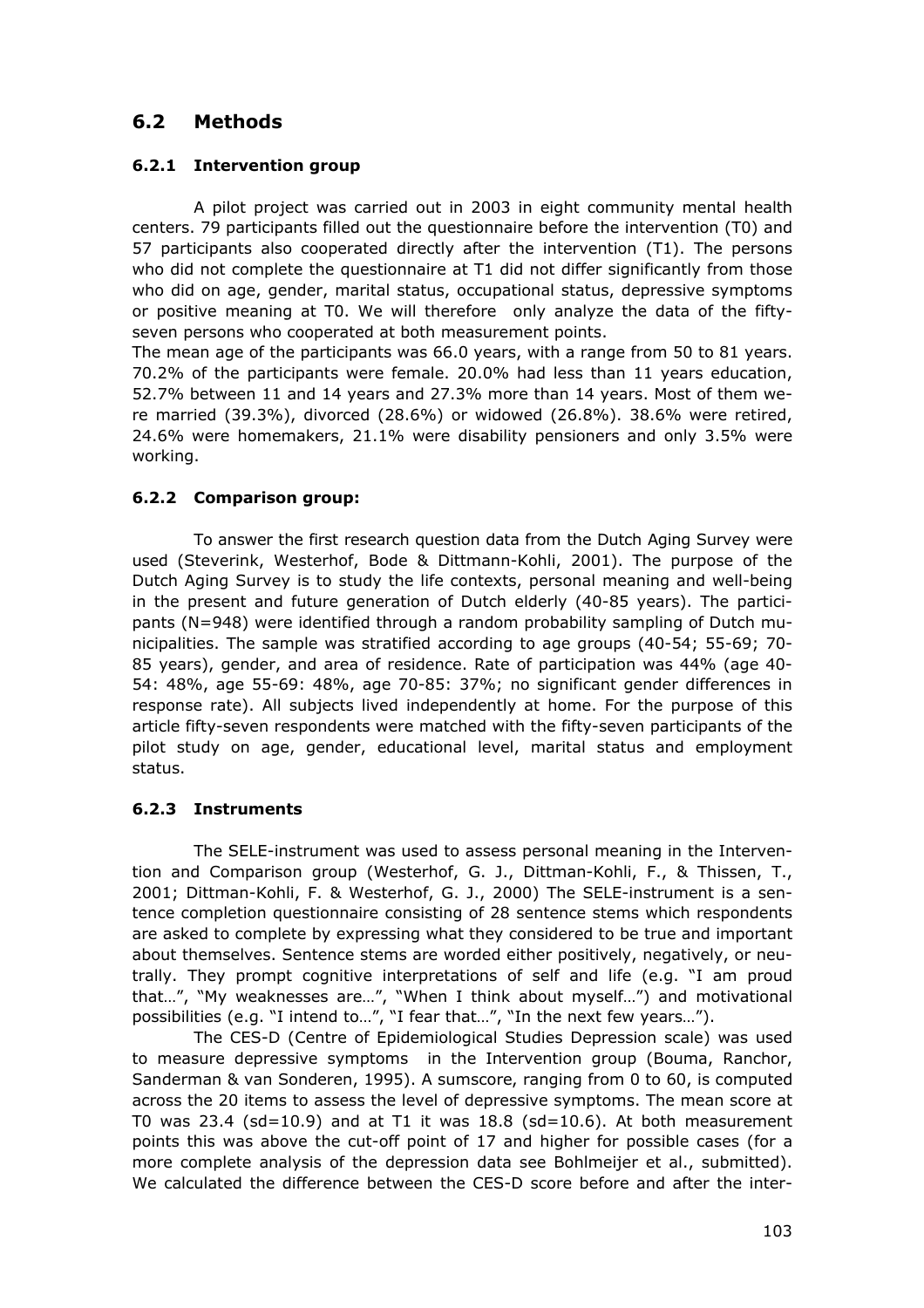vention and split the group in tertiles. The upper tertile is considered the group with Large Improvement (i.e., those who improved by 6 points or more), the middle tertile the group with Small Improvement (i.e., those who improved 1 to 5 points) and the lower tertile the group with No Improvement (i.e., those whose CES-D score did not change or was higher after than before the intervention).

#### **6.2.4 Analyses**

 A coding scheme was used to categorize the sentence completions on the SELE-instrument. Six codes were used to categorize the sources of meaning (self, social relations, physical integrity, activities, life in general, residual) and two codes were used to categorize the evaluative direction of the sentence completions (positive or negative). As the material source of meaning was hardly inexistent in this study, it was coded as residual. See Table 2 for examples of the coding. The intercoder reliability of this coding scheme was kappa=.83 for the sources of meaning and kappa=.89 for the evaluative dimension. As an overall measure of meaning in life, the number of positive sentence completions was computed for each person. In previous studies it was found that this results in a valid indicator of personal meaning which is related to depression, sense of coherence, and subjective well-being (Van Selm & Dittmann-Kohli, 1998; Westerhof, Thissen, Dittmann-Kohli & Stevens, submitted). Furthermore, for each of the five meaning sources a variable was computed how many positive sentence completions belonged to this source. Similarly, five variables were computed indicating how many negative sentence completions belonged to this source.

 To answer the first research question the mean scores for the evaluations of the five sources of meaning were computed for the participants in the Intervention group at T0 and for the Comparison group (see Table 1, Columns 1-4). As the dependent variables were derived from the same instrument we used multivariate analyses of variance with the ten scores for positive and negative evaluations of each of the five sources as repeated measures. The two groups (Intervention versus Comparison) were entered as a between-subjects variable. Two within-subjects contrasts were built in the dependent variables between the five sources of meaning (Sources contrast), and between positive and negative evaluations (Evaluation contrast). To further assess the differences between the groups we carried out ttests for each of the ten variables separately.

 To answer the second and third question the mean scores for the positive and negative evaluations of the five sources of meaning were computed before and after the intervention (see Table 1, Columns 3-6). We carried out a second multivariate analysis with repeated measures to test the significance of the differences. The three tertile groups of improvement in depressive symptoms were entered as a between-subjects variable. The scores for the number of positive answers on the five sources of meaning at t0, the scores for the number of negative answers on the five sources at t0, and the same scores at t1 were entered as within-subjects dependent variables. Three within-subjects contrasts were built in the dependent variables: the contrasts between the five sources of meaning (Sources contrast), the contrast between positive and negative evaluations (Evaluation contrast), and the contrast before and after the intervention (Intervention contrast). Paired t-tests were carried out for the intervention group as a whole as well as for the three tertile groups of improvement in depressive symptoms for each of the ten dependent variables separately to further assess the differences before and after the intervention.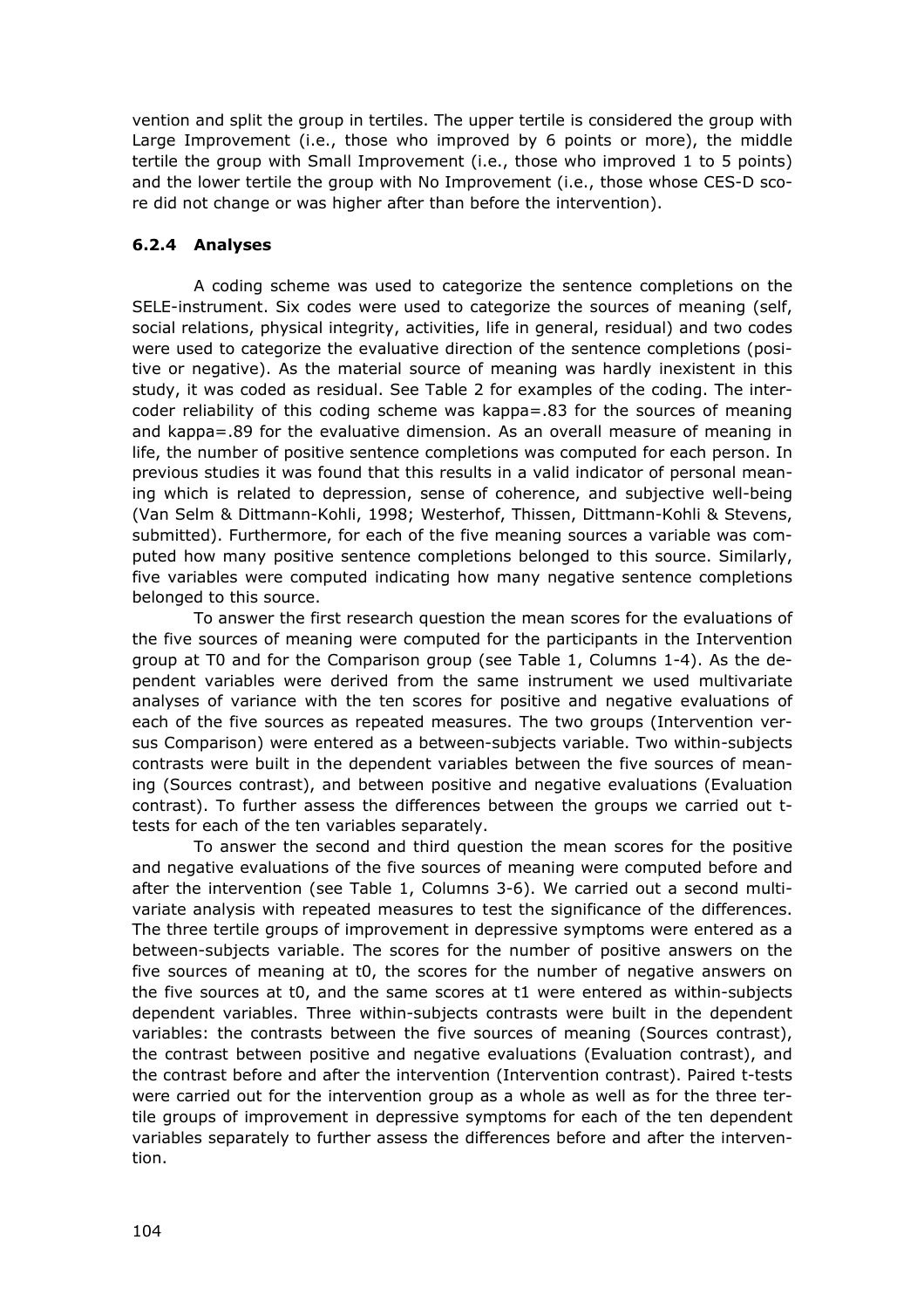#### **6.3 Results**

 To answer the first question we compared the participants of the Intervention study at T0 with the matched Comparison group from the Dutch Aging Survey (see Table 8, Columns 1-4). In the corresponding MANOVA it was found that the between subjects effect is significant (F1,112=14.9; p<.001). This finding means that more sentence completion were coded as residual in the comparison group. Furthermore, the within-subjects contrasts of Evaluation ( $F4.448=41.3$ ;  $p<.001$ ) and Sources  $(F1, 112=65.9; p<.001)$  as well their interaction  $(F4, 448=23.8;$ p<.001) were significant. These findings imply that the pattern of positive and negative evaluations differs across the five sources. Of particular interest was the finding that significant interactions existed between Group and Evaluation  $(F1,112=53.5; p<0.01)$ , between Group and Sources (F4,448=19.1; p<.001) as well as between Group, Evaluation, and Sources (F4,448=2.7; p<.05). The Intervention group focused on different sources than the Comparison group and evaluated these sources in different ways. Further t-tests showed that there were significant differences for positive evaluations of self  $(t112=-2.4; p<0.05)$ , negative evaluations of self (t112=-7.6;  $p < .001$ ), as well as for negative evaluations of social relations ( $t112=-2.2$ ;  $p<.05$ ). These were all found more often in the Intervention group. Positive evaluations of physical integrity (t112=3.5; p<.001) and general positive evaluations (t112=6.4;  $p < .001$ ) were found more often in the comparison group.

|                    | Comparison |                  | at T <sub>0</sub> | Intervention     | at T1 | Intervention     |
|--------------------|------------|------------------|-------------------|------------------|-------|------------------|
|                    |            | positivenegative |                   | positivenegative |       | positivenegative |
| Self               | 4,4        | 2,2              | 5,5               | 5,1              | 6,0   | 4,5              |
| Social relations   | 2,6        | 3,0              | 2,9               | 3,8              | 2,9   | 2,9              |
| Physical integrity | 2,1        | 2,0              | 1,1               | 2,3              | 1,0   | 2,5              |
| Activities         | 2,0        | 0,7              | 1,5               | 0,6              | 1,5   | 0,8              |
| General            | 3,0        | 0,9              | 1,2               | 0,8              | 1,1   | 0,9              |
| Total              | 14,0       | 8,9              | 12,2              | 12,5             | 12,5  | 11,5             |

#### **Table 8 Mean scores of evaluations of sources of meaning for the matched Comparison group from the Dutch Aging Survey, Intervention group at T0 and Intervention group at T1**

 The Intervention group was overall more negative than the Comparison group, but in particular with regard to the sources of self and social relations. The Comparison group was overall more positive, but in particular about their physical integrity and general life evaluations. Interestingly, the Intervention group was more positive about self. Yet, positive and negative evaluations in this domain balanced each other in the Intervention group  $(x=5.5$  resp. 5.1), whereas the Comparison group mentioned psychological functioning about twice as often in a positive rather than negative way (x=4.4 resp. 2.2).

 To answer the second and third question we carried out a MANOVA with the three Improvement groups as between-subjects variable and Sources, Evaluation and Intervention as within-subjects contrasts. The corresponding mean scores are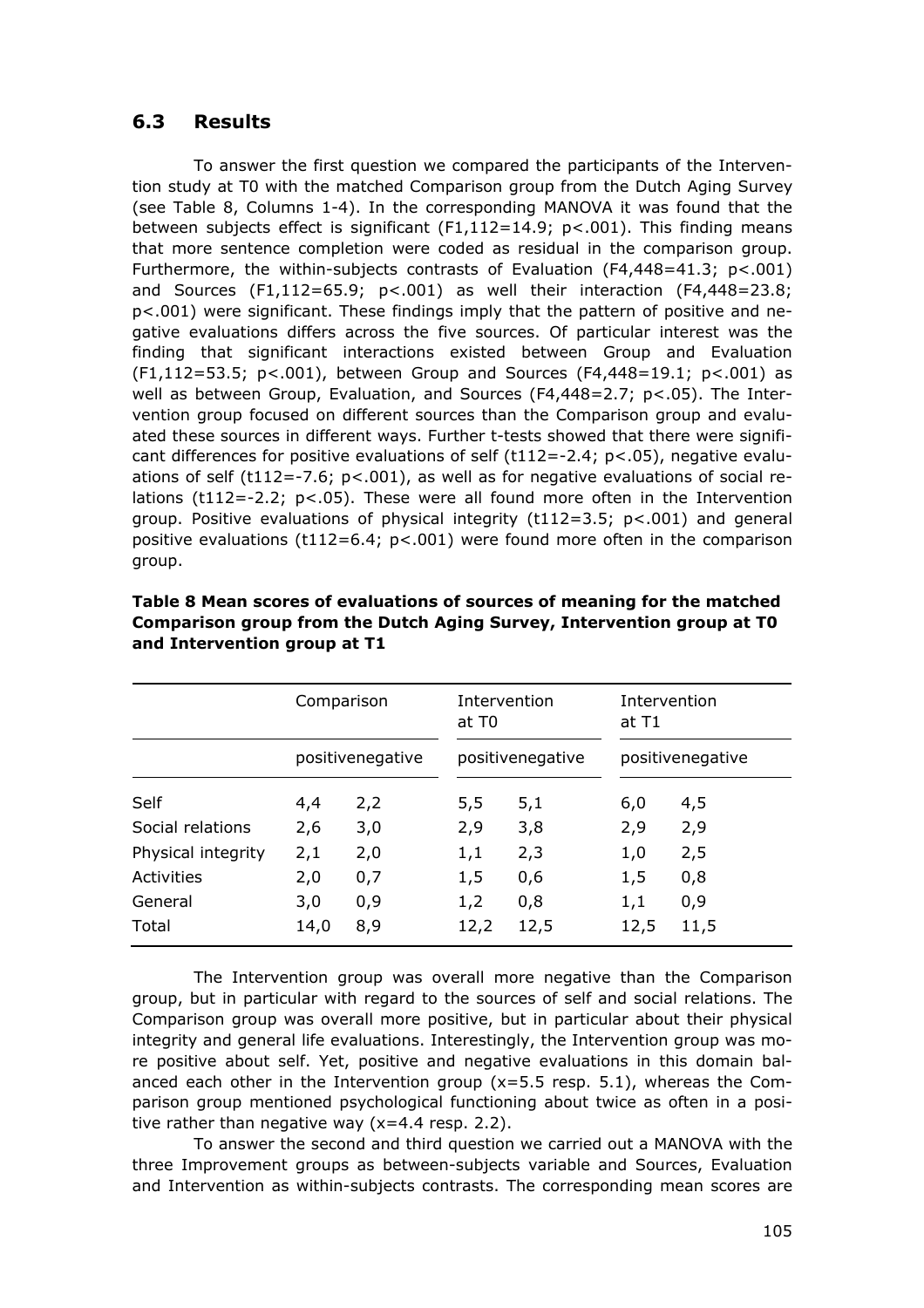presented in Table 8 (Columns 4-6). The significant differences by Improvement Group are presented in Figures 1 and 2.

 For research question 2, the interesting findings of the MANOVA concern the contrasts and interactions involving the Intervention effect. The main effect of Intervention was marginally significant (F1,53=3.9; p=.055). The number of sentence completions coded as the five sources was somewhat higher before than after the intervention. There was a significant interaction effect of Intervention by Evaluation ( $F_{1,53}$ =7.3; p<.01). The number of positive sentence completions was higher after the intervention, whereas the number of negative sentence completions was lower after the intervention. The standardized effect of the difference in positive meaning indicates a medium large effect (d=0.50).

 There was no significant interaction between Intervention and Sources of meaning  $(F_{1,212}=1.0; p<.05)$ . Hence, no differences existed in the focus on each of the five sources before and after the intervention. Last, there was a significant interaction for Intervention by Evaluation by Sources ( $F_{4,212}$ =20.1; p<.001). The evaluation of the different sources of meaning differed before and after the reminiscence program. Paired t-tests for the evaluation of each source before and after the intervention showed that a marginal significant difference existed for the negative evaluation of self ( $t_{56}=1.7$ ; p=.093) and a significant difference for the negative evaluation of social relations  $(t_{56}=3.2; p=.002)$ . Table 9 shows that the number of negative sentence completions of self and social relations were lower after the intervention.

 To answer the third question on differences in personal meaning for participants who improved differently with respect to depressive symptoms, we now discuss the between-subjects effect of Improvement and its interactions with Sources, Evaluation, and Intervention. There was no significant between-subjects effect  $(F_{2,53}=0.9; p=.403)$ , so the three tertile groups did not differ with regard to the grand mean (the number of sentence completions coded in the five sources). The three groups did not differ with respect to the total number of sentence completions before and after the intervention ( $F_{2,106}=0.5$ ; p=.634). It was also found that there is no interaction of Improvement groups with Intervention and Sources ( $F_{8,212}=0.7$ ; p=.731). All three groups mentioned all five sources equally often before and after the intervention. There was a significant interaction for the three groups by Intervention and Evaluation ( $F_{2,106}$ =12.0; p<.001). The three groups differed in their evaluations before and after the intervention. Figure 3 shows that there was a clear increase in positive meaning for the large improvement group  $(t_{19}=-5.4; p<.001)$ , no change for the small improvement group  $(t_{17}=-1.3; p=.197)$  and no change for the no improvement group ( $t_{17}=0.4$ ; p=.692). This corresponds to no clinical effects in the groups with no improvement (d=-0.08) and small improvement  $(d=0.19)$  and a large effect in the strong improvement group  $(d=1.61)$ .

 There was also a significant interaction for the three groups with Intervention, Evaluation, and Sources ( $F_{8,212}=2.6$ ;  $p<0.05$ ). This is to say that the three groups evaluated the five sources of meaning in different ways before and after the intervention. Paired samples t-tests for the evaluation of sources in each of the three groups revealed that there were no significant differences for the group that did not improve in depressive symptoms. The small improvement group showed a significant difference on the negative evaluation of social relations  $(t_{17}=3.0;$  $p=.009$ ) and on the negative evaluation of activities  $(t_{17}=-3.0; p=.008)$ . As shown in Figure 4, this group was more negative about social relations before the intervention than afterwards, but it was more negative about activities after the intervention.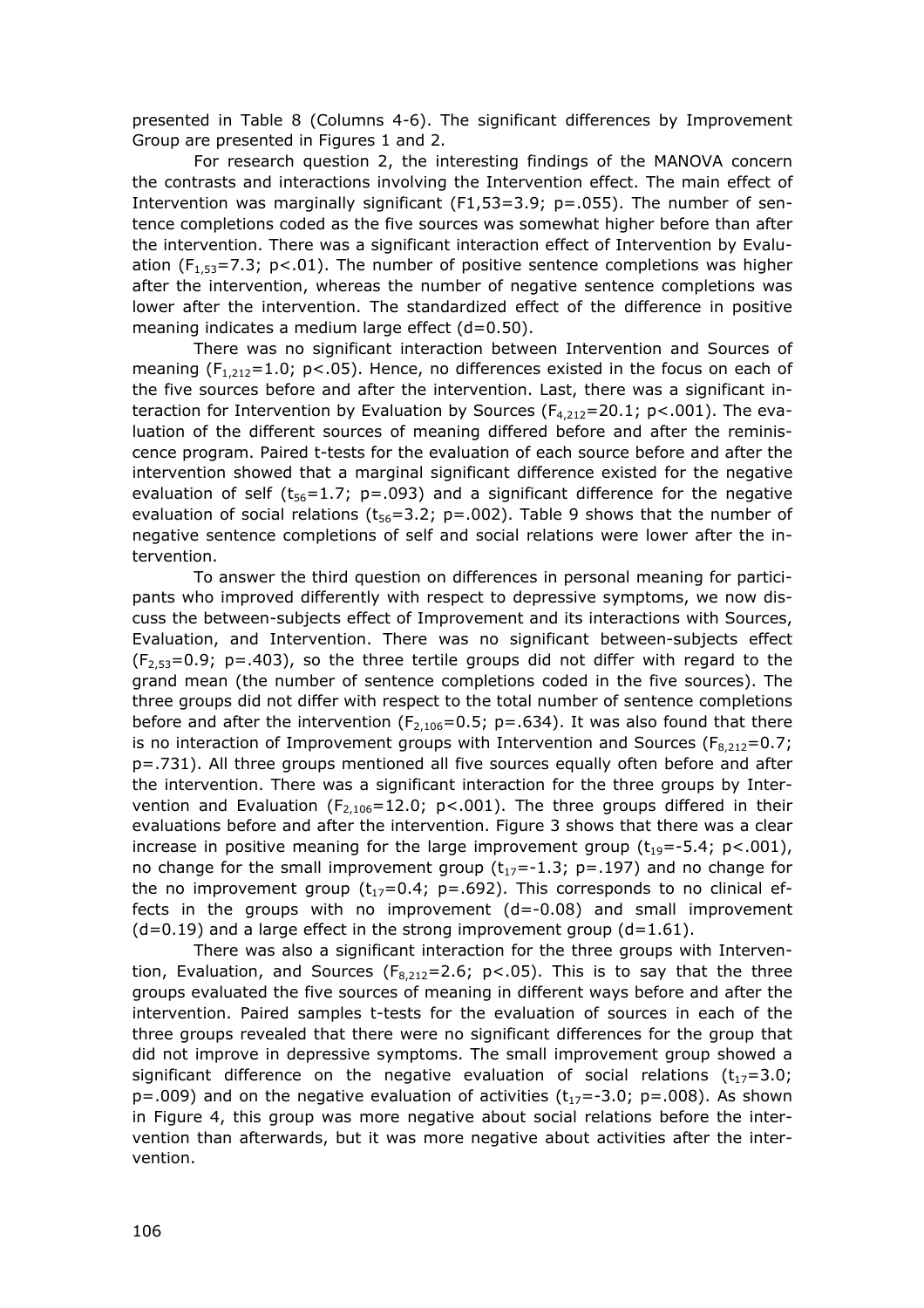#### **Table 9 Examples of sentence completions before and after the intervention with codes**

| Sentence stem                                              | Completion t0                                                                                                             | Completion t1                                                                                                                 |
|------------------------------------------------------------|---------------------------------------------------------------------------------------------------------------------------|-------------------------------------------------------------------------------------------------------------------------------|
| Compared to the past I have less energy (3-)               | Compared to the past I am more restless, more afraid<br>$(1-)$                                                            | positive self<br>I am less chaotic $(1+)$<br>I learn how to deal with every-<br>thing and sometimes to improve<br>them $(1+)$ |
| In comparison to<br>others                                 | I sometimes feel so small (1-)                                                                                            | I am rather satisfied with myself<br>$(1+)$                                                                                   |
| self                                                       | When I think about my- I am not getting any happier (1-) I am rather satisfied $(1+)$                                     |                                                                                                                               |
|                                                            | negative self                                                                                                             |                                                                                                                               |
| self                                                       | When I think about my- I see someone who is unsure and I am moderately optimistic, be-<br>afraid $(1-)$                   | sides many weaknesses I also do<br>have some better and stronger<br>sides $(1+)$                                              |
|                                                            | Compared to the past I feel less and less in concert with I am much more cheerful $(1+)$<br>myself and others (1-)        |                                                                                                                               |
| In comparison to<br>others                                 | I do not have enough fun $(1-)$                                                                                           | I am doing very well $(1+)$                                                                                                   |
| I think that I                                             | I have lost courage $(1-)$                                                                                                | still have a lot to give $(1+)$                                                                                               |
| When I'm no longer ca-<br>pable of doing certain<br>things | negative relations<br>I hope hoop that I will not be-<br>come too dependent on others<br>$(2-)$                           | I will have to accept that $(1+)$                                                                                             |
| I intend to                                                | I do not have any intentions as<br>others decide for me (2-)                                                              | try to be more optimistic $(1+)$                                                                                              |
| When I think about my-<br>self                             | I actually feel lonely in spite of<br>everything (2-)                                                                     | I have managed to do well by the<br>skin of my teeth; I hope it will<br>stay like this $(1+)$                                 |
| When I'm no longer ca-<br>pable of doing certain<br>things | I am afraid that it will take too<br>long before I ask for help and thatstruggle $(1+)$<br>I will therefore languish (2-) | I hope to accept this; it will be a                                                                                           |
| My weaknesses are                                          | to stand up for myself $(2-)$                                                                                             | negative activities<br>that I am not good in drawing<br>and painting $(4-)$                                                   |
| It annoys me<br>I feel rather miserable<br>when            | that I am dependent $(2-)$<br>I am tired in the evening (3-)                                                              | that I am too busy $(4-)$<br>I have to go out $(4-)$                                                                          |
| I am afraid that I                                         | I will not live to the next millen-<br>$nium (5-)$                                                                        | will never learn to play piano (4-)                                                                                           |

#### Note:

code are in brackets behind the sentence completions: 1=self; 2=social relations; 3=physical integrity; 4=activities; 5=general; +=positive; -=negative

The group that showed a strong improvement showed significant differences for negative evaluations of social relations ( $t_{19}=2.5$ ; p=.024) as well as for negative evaluations of self ( $t_{19}$ =-3.2; p=.005) and for positive evaluations of the self ( $t_{19}$ =2.1; p=.052). This group was less negative about social relations (Figure 4). In addition, this group was less negative and more positive about self after than before the intervention.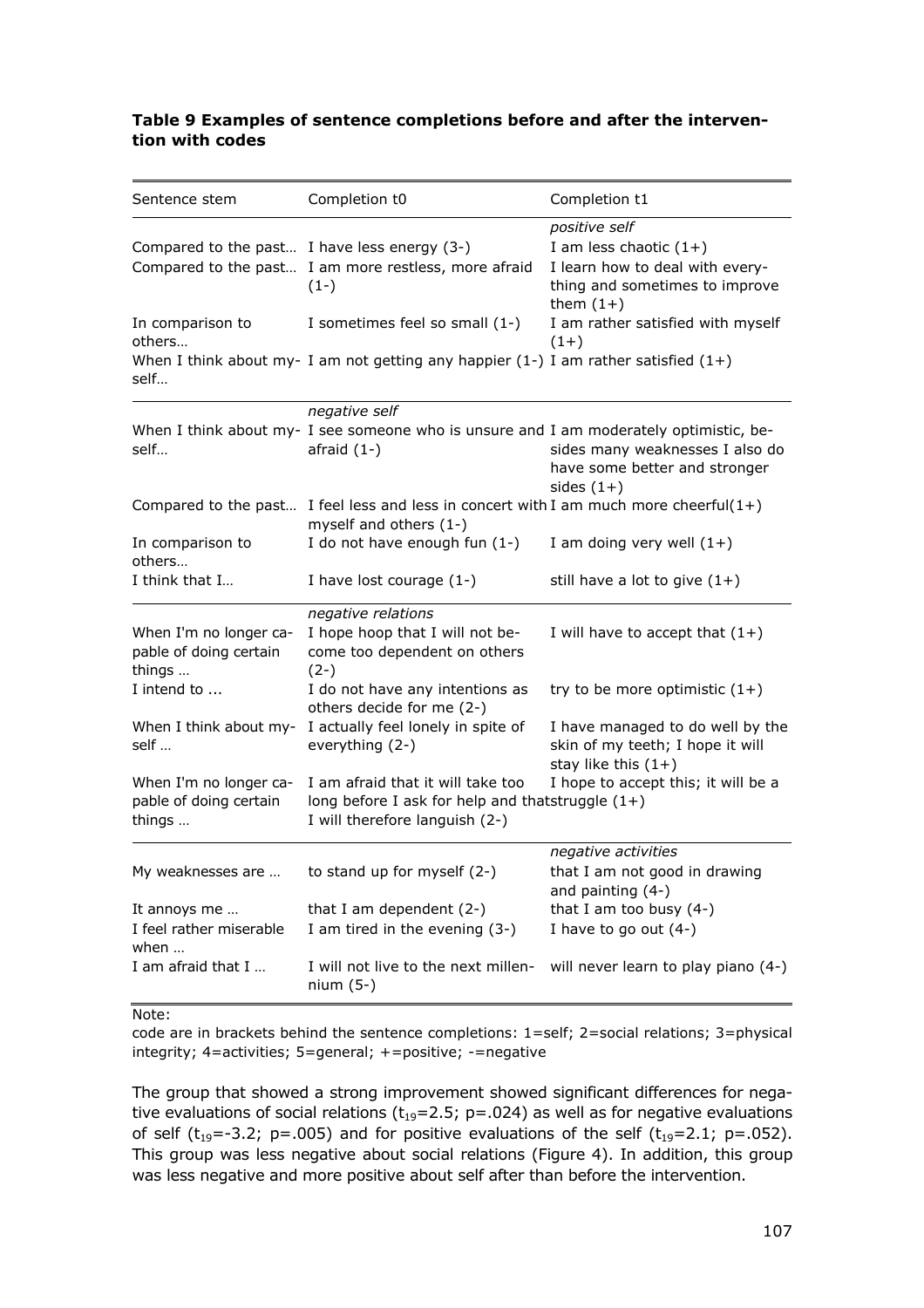

**Figure 3 Positive personal meaning for groups differing in improvement in depressive symptoms** 

**Figure 4 Significant change in evaluation of different sources of meaning in groups differing in improvement in depressive symptoms** 



It can be concluded that the intervention had differential effects for the participants. Those who did not improve on depressive symptoms showed no differences in personal meaning before and after the intervention. Those with a small improvement in their depressive symptoms were no more positive. A shift in focus on negative aspects of life could be found in this group from relations to activities. The group that decreased considerably in their depression scores became more positive in their personal meaning. They became less negative about self and relations as well as more positive about self. There is a strong shift in how they perceive themselves.

 To give some qualitative content to the sentence completions, we provide some examples given by the same person on the same sentence stem before and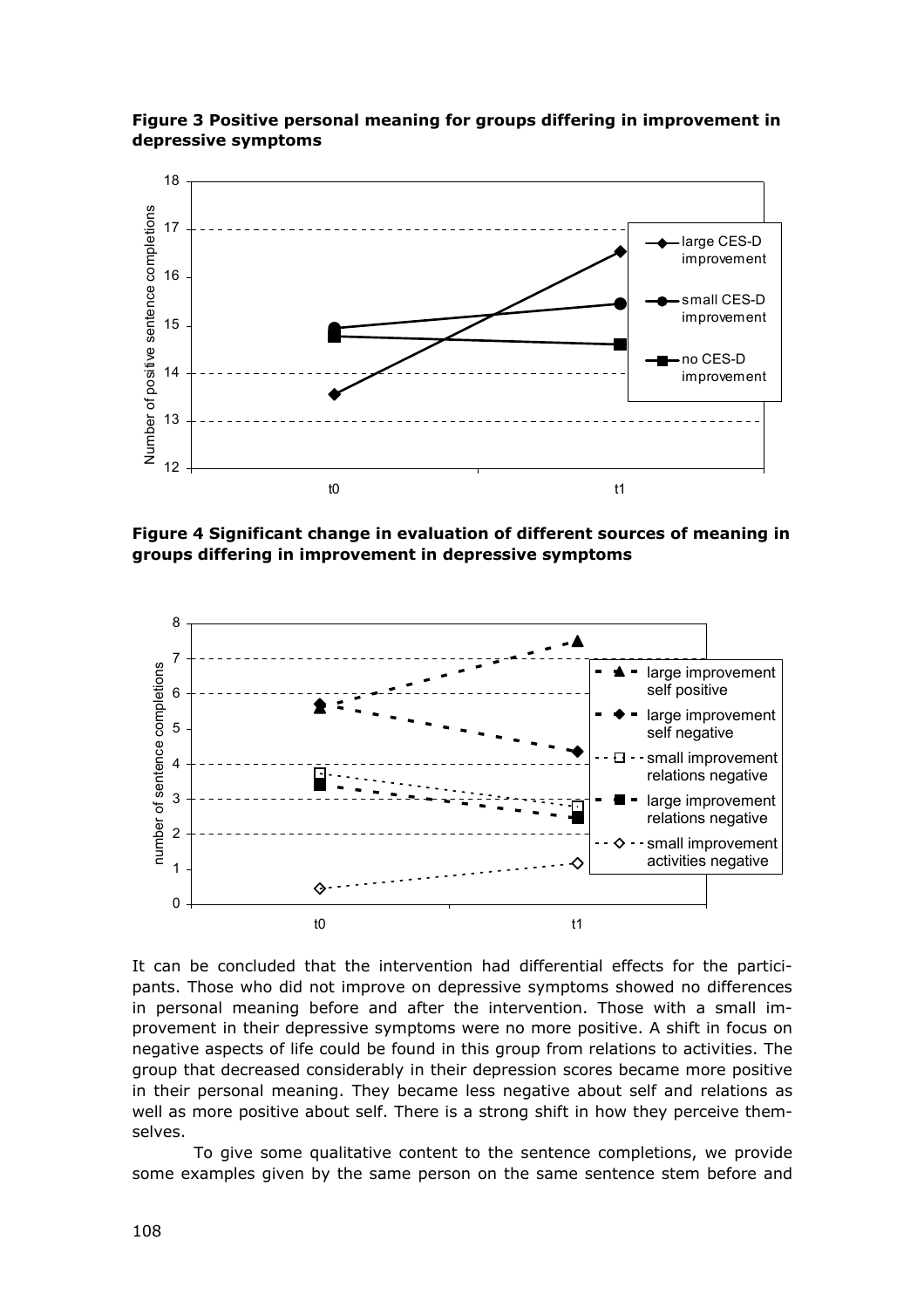after the intervention (Table 2). The examples were randomly chosen from the groups and categories which showed significant differences at T0 and T1: Persons from the high improvement group who either had a negative evaluation of self before the intervention or a positive evaluation of self after the evaluation; persons from the small or large improvement groups who had a negative evaluation of social relations before the intervention and persons from the small improvement group who had a negative evaluation of activities after the intervention.

 Participants who were positive about themselves after the intervention formulated their sentence completions in terms of the absence of negative traits, as moderately positive evaluations of themselves, or they described that they became better able to deal with difficult situations. Comparing from where they came from (negative evaluations of self, negative affect and psychophysical state) this indicates a large qualitative change in meaning attributed to the self. Participants who were negative about themselves before the program described a lack of motivation and positive affect or an abundance of negative affects. After the program they were more positive in terms of self-evaluations, affects and motivation. Problems around social relations before the program concerned loneliness and autonomy. After the program autonomy was a less strong concern: participants were not outspokenly positive, but they hoped to be able to accept problems in life more than before the program. Participants who were negative about their activities were negative about other things before the program. One might see a shift towards more concrete negative evaluations in these answers. Taken together, the examples show that there is a large qualitative change in the sentence completions, in particular around concerns about the self.

# **6.4 Discussion**

 The present study was a first evaluation of the reminiscence program 'Looking for meaning in life', designed to reduce depressive symptoms and increase meaning in life. In this study we compared the participants of the program to a group of respondents from a representative survey who were matched on age, gender, educational, marital and occupational status. Compared to the matched group from the representative survey the Intervention group focused strongly on themselves. The participants in the program also had less positive meaning profiles and their meaning problems were found in particular with regard to the sources of self and social relations. Hence, the participants in the program can be characterized as a self-preoccupied group with impoverished meaning. This is indeed the group which the program aims for.

 Participants were more positive after than before the program. The standardized effect indicates a medium effect of the program. Systematic significant differences were found in particular with regard to becoming less negative about the self and social relations. However, they are still less positive and more concerned about the self than the Comparison group, indicating that there is still room for further improvement. Studying three groups who differed in change in depressive symptoms, it was found that the group who did not improve also showed no significant change in personal meaning. The group that improved slightly mainly changed meaning problems from social relations to activities. The qualitative analyses showed that their negative evaluations were more specific after the program. The group that improved most in depressive symptoms showed a large change in positive meaning, resulting from strong qualitative changes in meanings attributed to the self and social relations.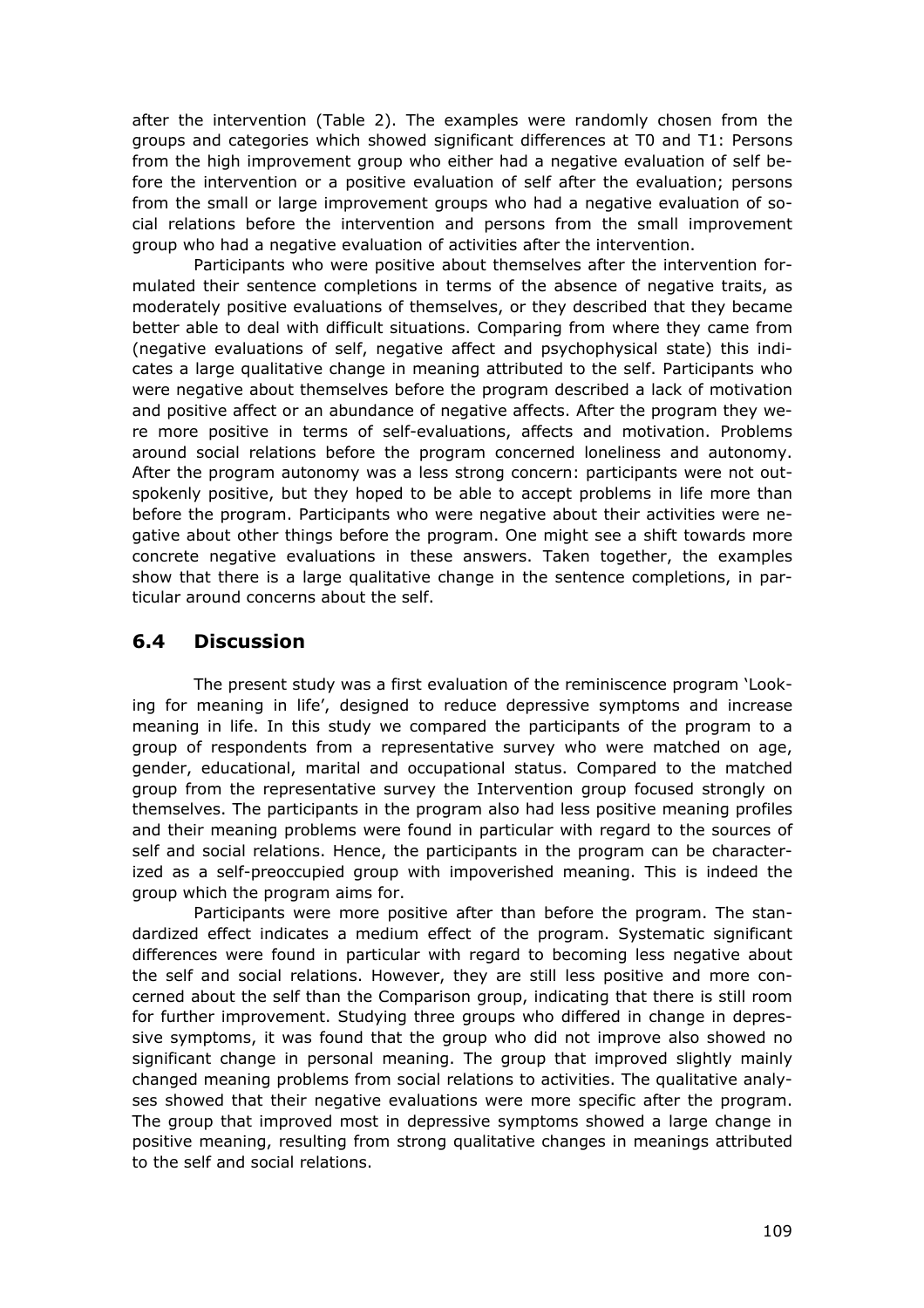As no control group was involved it remains impossible to attribute the differences before and after the intervention to the intervention itself. Obviously, a randomized clinical trial is necessary to study the effects of the intervention. These first results are interesting, however, as they show a systematic pattern of differences in personal meaning, centered in particular around the meaning sources self and social relations. These are exactly the domains on which the Intervention group also differed from the Comparison group. As no changes occurred with regard to other sources of meaning, the results are indicative of change as a result of the intervention.

 The intervention appears to have highly differential effects. Some individuals gained by participating in both increase of positive meaning and decrease of depressive symptoms. Others were not changing much. Interestingly, post-hoc analyses show that the three tertile groups in improvement in depressive symptoms do not differ with regard to age, gender, education, marital and occupational status as well as positive meaning before the program. The only significant difference is that for depressive symptoms: the group that improves most has the highest depression score before the intervention. These findings ask for a study on further determinants of success in the program. This is important in addressing people for participating in the program and in providing practitioners with useful inclusion criteria.

 Using a qualitative instrument like the sentence completion questionnaire used here has the obvious advantage that participants can define their own meanings and do not have to respond to preconstructed instruments. This gives the possibility for new, unforeseen findings to come up. For some individuals we have even found large qualitative changes in meaning. They have developed a new way of attributing meaning to themselves and their lives. Whether it results from the intervention program or not, this result shows that changes in personal meaning in later life are certainly possible.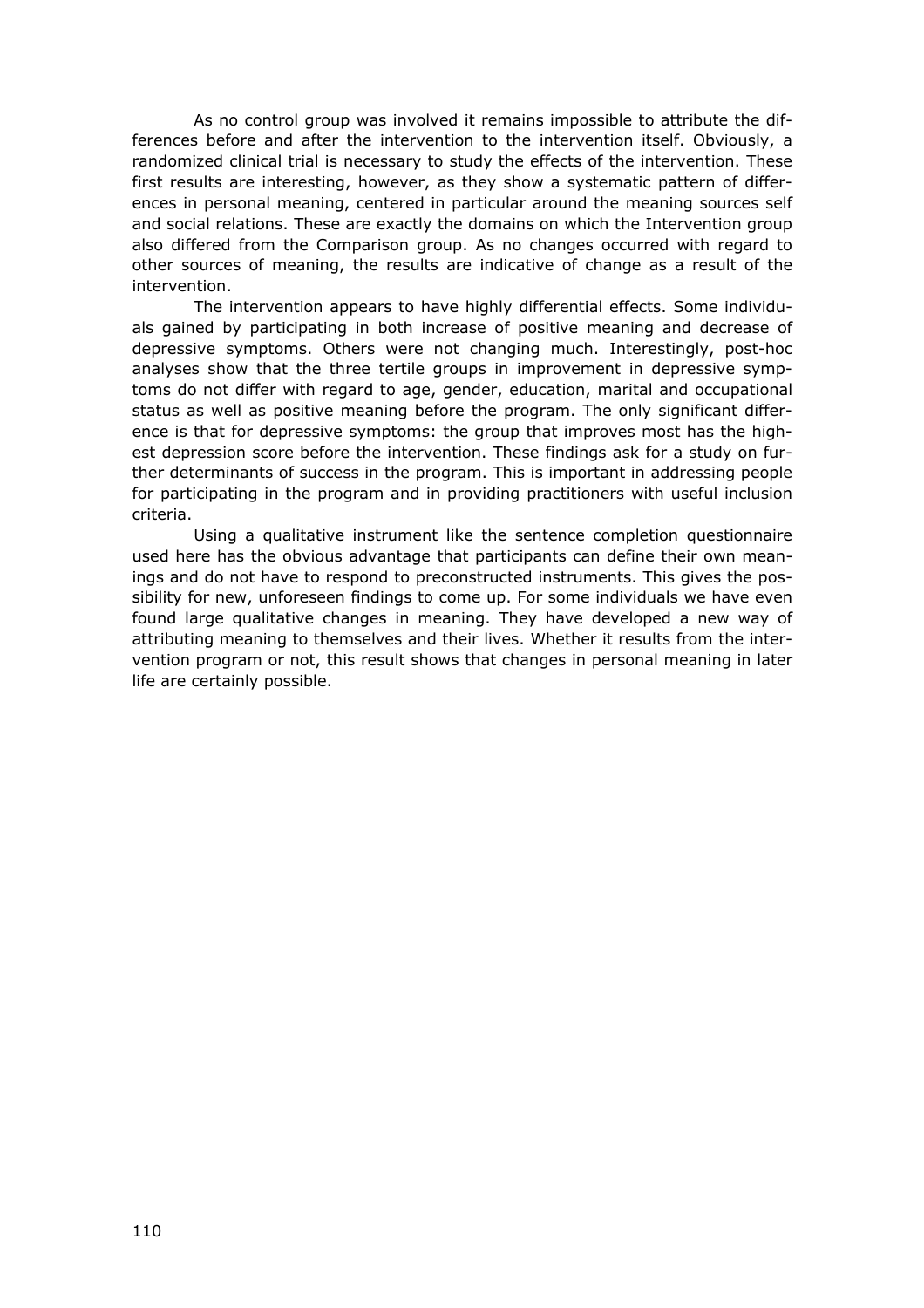#### **References**

- Beike, D. R., & Niedenthal, P. M. (1998). The process of temporal selfcomparison in self-evaluation and life satisfaction. In P.T.P. Wong & P.S. Fry (Eds.), *The human quest for meaning* (pp. 71-90). Mahwah, NJ: Erlbaum.
- Bohlmeijer, E., Smit, F., & Cuijpers, P. (2003). Effects of reminiscence and life-review on late-life depression: A meta-analysis. *International Journal of Geriatric Psychiatry*, *18*, 1088-1094.
- Bohlmeijer, E., Valenkamp, M., Westerhof, G.J., Smit, F., & Cuijpers, P. (submitted). Creative reminiscence as an early intervention for depression: Results of a pilot project. *Aging and Mental Health.*
- Bouma, J., Ranchor, A. V., Sanderman, R., & Sonderen, F. L. P. van. (1995). *Het meten van symptomen van depressie met de CES-D: Een handleiding*. Noordelijk Centrum voor Gezondheidsvraagstukken, Rijksuniversiteit Groningen.
- Cuijpers, P. (1998). A psycho-educational approach to the treatment of depression; a meta-analysis of Lewinsohn' Coping with Depression' course. *Behavior Therapy*, 29, 521 – 533
- Dittmann-Kohli, F. (1995). *Das persönliche Sinnsystem: Ein Vergleich zwischen frühem und spätem Erwachsenenalter*. Göttingen: Hogrefe.
- Dittmann-Kohli, F. & Westerhof, G. J. (1997). The SELE-Sentence Completion Questionnaire: A new instrument for the assessment of personal meanings in aging research. *Anuario-de-Psicologia*, *73,* 7-18.
- Dittmann-Kohli, F., & Westerhof, G. J. (2000). The personal meaning system in a life span perspective. In G. T. Reker & K. Chamberlain (Eds.). *Exploring existential meaning: Optimizing human development across the life span* (pp. 107-123). Thousand Oaks, Ca.: Sage.
- Ebersole, P., & DePaola, S. (1987). Meaning in life categories of later life couples. *Journal of Psychology*, *121*, 185-192.
- Franssen, J., & Bohlmeijer, E. (2003). *Op zoek naar zin: Een cursus rond het eigen levensverhaal voor ouderen met depressieve klachten*. Utrecht: Trimbos-instituut.
- Garcia-Pintos, C. C. (1988). Depression and the will to meaning: A comparison of the GDS and PIL in an Argentine population. *Clinical Gerontologist*, *7*, 3-9.
- Haight, B. K., & Webster, J. D. (1995). *The art and science of reminiscing: Theory, research, methods, and applications*. Philadelphia, PA: Taylor and Francis.
- Hermans, H. J. M., & Hermans-Jansen, E. (1995). *Self-Narratives. The construction of meaning in psychotherapy.* New York: Guilford Press.
- O'Connnor, K., & Chamberlain, K. (1996). Dimensions of life meaning: A qualitative exploration at midlife. *British Journal of Psychology*, *87*, 461- 477.
- Pinquart, M. & Sorensen, S. (2001). How effective are psychotherapeutic and other psychosocial interventions with older adults? A meta-analysis. *Journal of mental health and aging, 7,* 207-243.
- Präger, E., Savaya, R. & Bar-Tur, L. (2000). The development of a culturally sensitive measure of sources of life meaning. In Reker, G. T. & Chamberlain, K. (Eds.), *Exploring existential meaning: optimizing human development across the life span,* (pp. 123-136). Thousand Oaks: Sage.
- Ranst, N. van & Marcoen, A. (2000). Structural components of personal meaning in life and their relationship with death attitudes and coping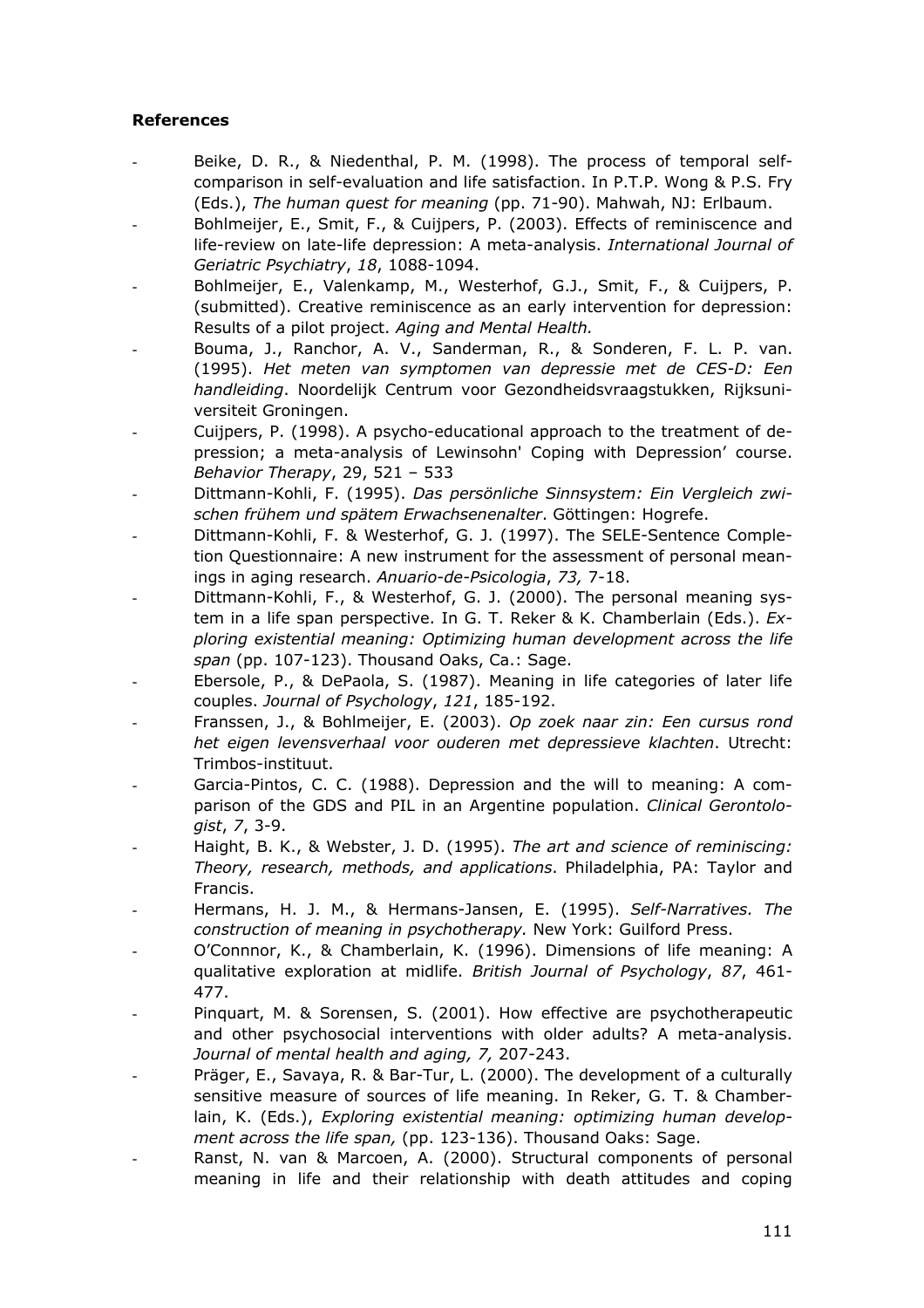mechanisms in late adulthood. In G. T. Reker & K. Chamberlain (Eds.), *Exploring existential meaning: Optimizing human development across the life span*. Thousand Oaks: Sage.Reker, 1991,

- Reker, G. T. (1997). Personal meaning, optimism, and choice: Existential predictors of depression in community and institutional elderly. *Gerontologist*, *37*, 709-716.
- Reker, G. T. (2000). Theoretical perspective, dimensions, and measurement of existential meaning. In Reker, G. T. & Chamberlain, K. (Eds.), *Exploring existential meaning: optimizing human development across the life span,* (pp. 39-58). Thousand Oaks: Sage.
- Reker, G. T. & Wong, P. T. (1988). Aging as an individual process: Toward a theory of personal meaning. In J. E. Birren & V. L. Bengtson (Eds.), *Emergent theories of aging* (pp. 214-246). New York: Springer.
- Riley, M. W. and Riley, J. W. Jr. 1994. Structural lag: Past and future. In Riley, M. W., Kahn, R. L. and Foner, A. (eds.), *Age and structural lag: Society's failure to provide meaningful opportunities in work, family, and leisure*. Wiley, New York, 15-36.
- Scogin, F. & McElreath, L. (1994). Efficacy of psychosocial treatments for geriatric depression: a quantitative review. *Journal of Consulting and Clinical Psychology*, *62*, 69-74.
- Selm, M. van & Dittmann-Kohli, F. (1998). Meaninglessness in the second half of life: The development of a construct. *International Journal of Aging and Human Development*, *47*, 81- 104.
- Steverink, N., Westerhof, G. J., Bode, C, & Dittmann-Kohli, F. (2001) *Dutch Aging Survey: Onderzoeksdesign en Instrumenten*. Nijmegen: Universiteit Nijmegen, Sectie Psychogerontologie.
- Westerhof, G. J., Dittmann-Kohli, F., & Bode, C. (2003). The aging paradox: Towards personal meaning in gerontological theory. In S. Biggs, A. Lowenstein & J. Hendricks (Eds.), *The Need for Theory: Social Gerontology for the 21st Century* (pp. 127-143).. Amityville, NY: Baywood.
- Westerhof, G. J., Thissen, T., Dittmann-Kohli, F., & Stevens, N. (submitted). Meaninglessness: A taxonomy of problems in the search for meaning and its relation with subjective well-being. *Journal of Happiness Studies.*
- Wong, P.T.P. (1998a). Meaning-centered counseling. In P.T.P. Wong & P.S. Fry (Eds.), *The human quest for meaning* (pp. 395-436). Mahwah, NJ: Erlbaum.
- Wong, P.T.P. (1998b). Implicit theories of meaningful life and the development of the personal meaning profile. In P.T.P. Wong & P.S. Fry (Eds.), *The human quest for meaning* (pp. 111-140). Mahwah, NJ: Erlbaum.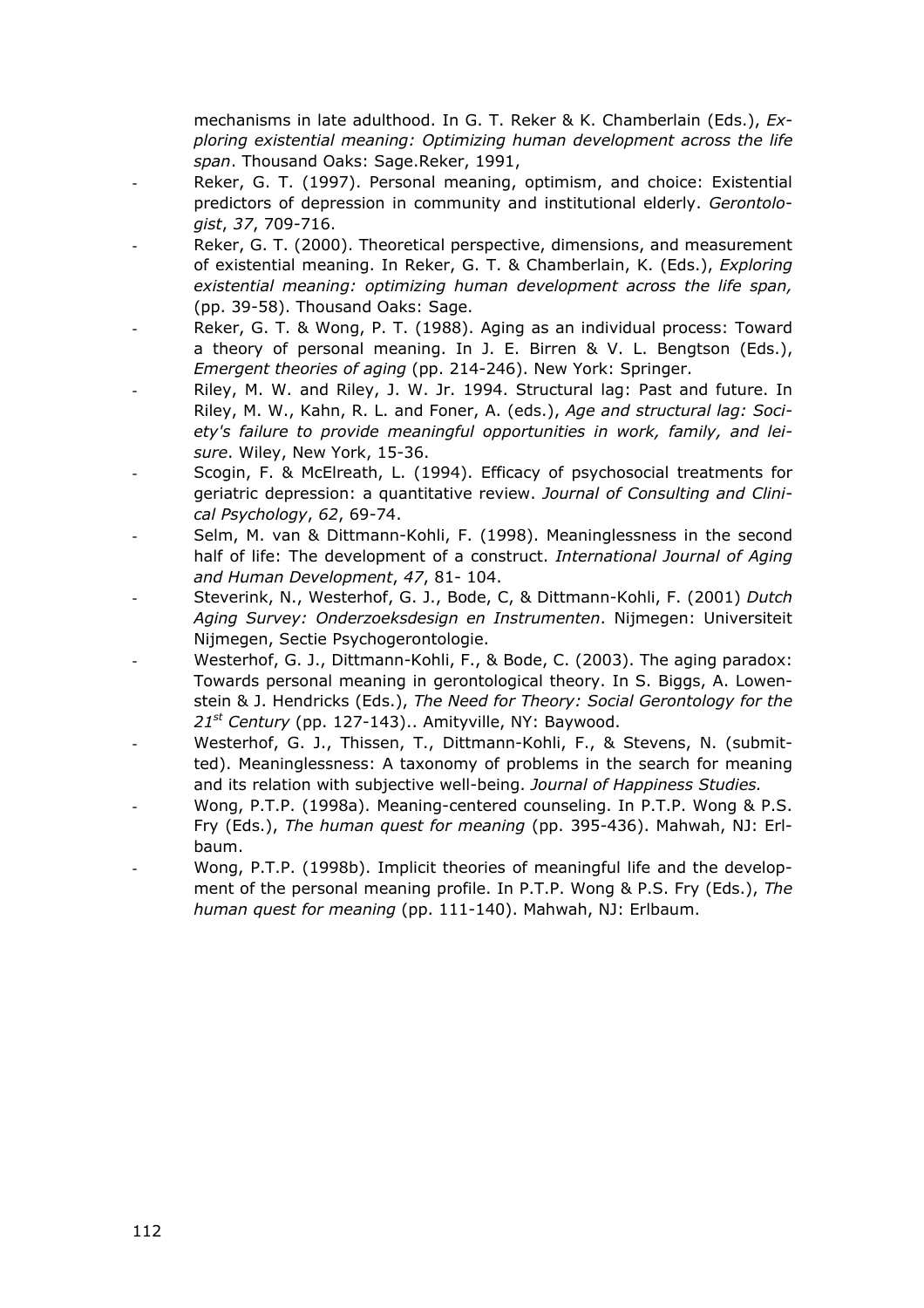# **7 The effects of integrative reminiscence on depressive symptomatology of older adults. Results of a quasi-experimental study**

Ernst Bohlmeijer Jeannet Kramer Filip Smit Simone Onrust Harm van Marwijk

Submitted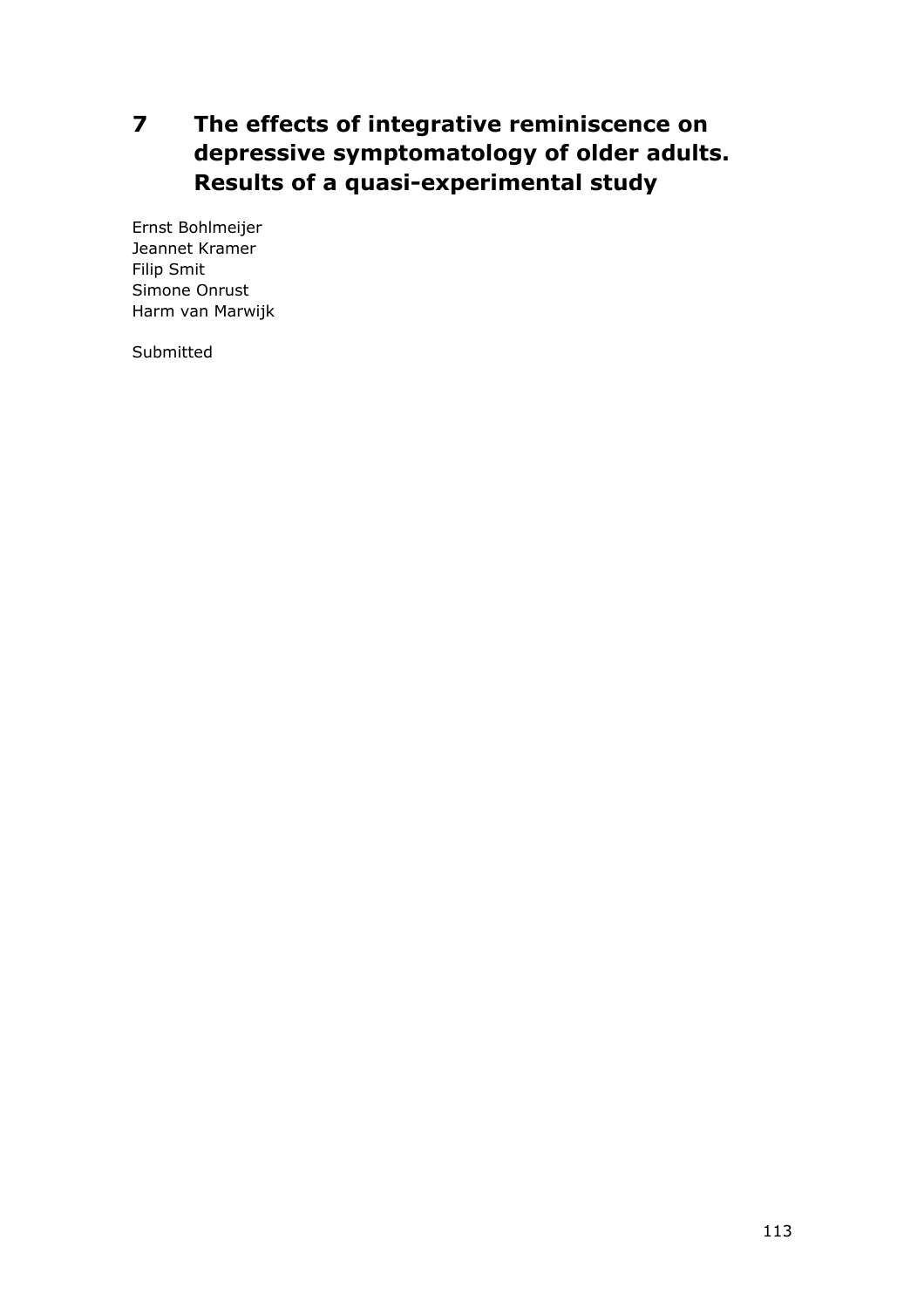#### **Abstract**

 The results of a explorative, quasi-experimental study on the effects of the story of your life on depressive symptoms are presented. The story of your life combines integrative reminiscence with narrative therapy. The program consists of seven sessions of two hours and one follow-up session after eight weeks. It is directed at community-dwelling people of 55 years and older with mild to moderate depressive symptoms. Each session has a different theme: youth and family, work and care, love and friendship, difficult times, life as a book with chapters, metaphors, meaning in life. After the intervention the participants showed significantly less depressive symptoms and higher mastery, also in comparison with a waitinglist control group. Demographic factors and initial levels of depressive symptomatology and mastery were not found to moderate the effects. The effects were maintained at a three months after completion of the intervention.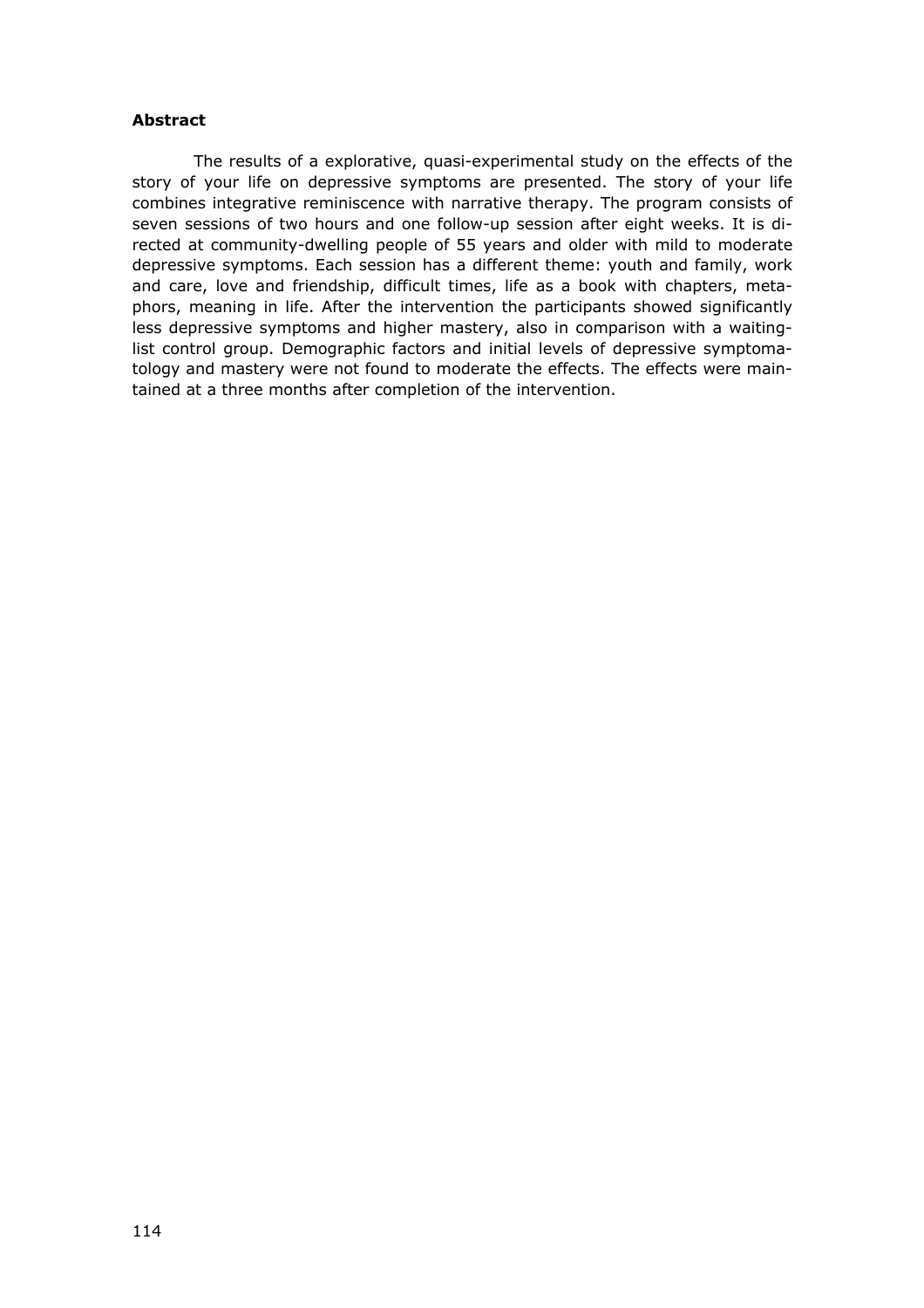# **7.1 Introduction**

 Depression is a common and disabling disorder among the growing number of older adults. About 3% suffer from severe depression and another 10-15% have a mild to moderate depression (Cole and Yaffe, 1996; Beekman et al., 1999). Latelife depression is characterized by unfavourable prognosis, reduced quality of life and excess mortality (Beekman et al., 2002; Cuijpers & Smit, 2002; Geerlings et al., 2001). In general only few older adults receive adequate treatment for depression (Zivian, Larsen, Knox, Gekoski & Hatchette, 1992; Gottlieb, 1992). Underutilisation of specialised mental health services by depressed elderly are caused by low detection rates by health care providers, the assumption that depressive symptoms are part of the ageing process, insufficient knowledge about available services and reluctance to accept help in general. Another explanation is that available treatments do not always link up with the experience of older adults (Schuurmans, 2006). So there is a need for attractive, effective, low threshold interventions for older adults with depressive symptomatology. Reminiscence could be a prime candidate (Bohlmeijer et al., 2003).

 Reminiscence has been defined 'the vocal or silent recall of events in a person's life, either alone or with another person or group of people' (Woods et al., 1992, p. 138). Empirical studies have shown that people may reminisce for very different purposes: boredom reduction, death preparation, identity-forming, problem-solving, conversation, intimacy maintenance, bitterness revival and teach/inform (Webster, 1993; 1999). Integrative reminiscence (similar to identityforming reminiscence) and instrumental reminiscence (similar to problem-solving reminiscence) have been found to correlate with successful aging (Wong & Watt, 1991). Reminiscence for the sake of bitterness revival was found to correlate with higher levels of depression (Cully et al., 2001; Cappeliez et al., 2005). Therefore reminiscence as treatment of late-life depression should not only promote integrative reminiscence and problem-solving reminiscence but also reduce or transform bitterness-revival. In a meta-analysis of studies on the effects of reminiscence on late-life depression an effect-size of 0.84 was found (Bohlmeijer et al. 2003). Structure, evaluation of both positive and negative life-events and synthesis have been recognized as important ingredients of reminiscence (Haight & Diaz, 1992; Webster & Young, 1988). In addition, interventions in which reminiscence is combined with other therapeutic approaches (Watt & Cappeliez, 2000; Puentes, 2004) are promising. Reminiscence has been integrated with cognitive therapy (Watt & Cappeliez; 2000), stress-coping theories (Watt & Cappeliez, 2000; Puentes, 2004) and creative therapy (Bohlmeijer et al., 2005) Another possibility is the integration of reminiscence and narrative therapy.

 Narrative therapy has been recognized as a meaning-making approach (Kropf & Tandy, 1998; Polkinghorne, 1996; Atwood & Ruiz, 1993). Reminiscence can also bring forth - especially for depressed people in a counseling or therapeutic setting – dominant life-stories that are 'problem-saturated' (Payne, 2000), and these stories express pessimism and defeat and focus on negative elements (Garland & Garland, 2001). When this is the case narrative therapy offers a framework for transforming these stories by delineating two processes: deconstruction and reconstruction (Payne, 2000; Kropf & Tandy, 1998). In the deconstruction phase the counselor will explore with the client the influence of problems on their lives, the influence of themselves on their problems, values and norm that preserve the problem and unique outcomes (periods in the life of clients in which the problem was absent). In the reconstruction phase alternative stories based on client's strength are constructed and 'thickened'. The integration of reminiscence and nar-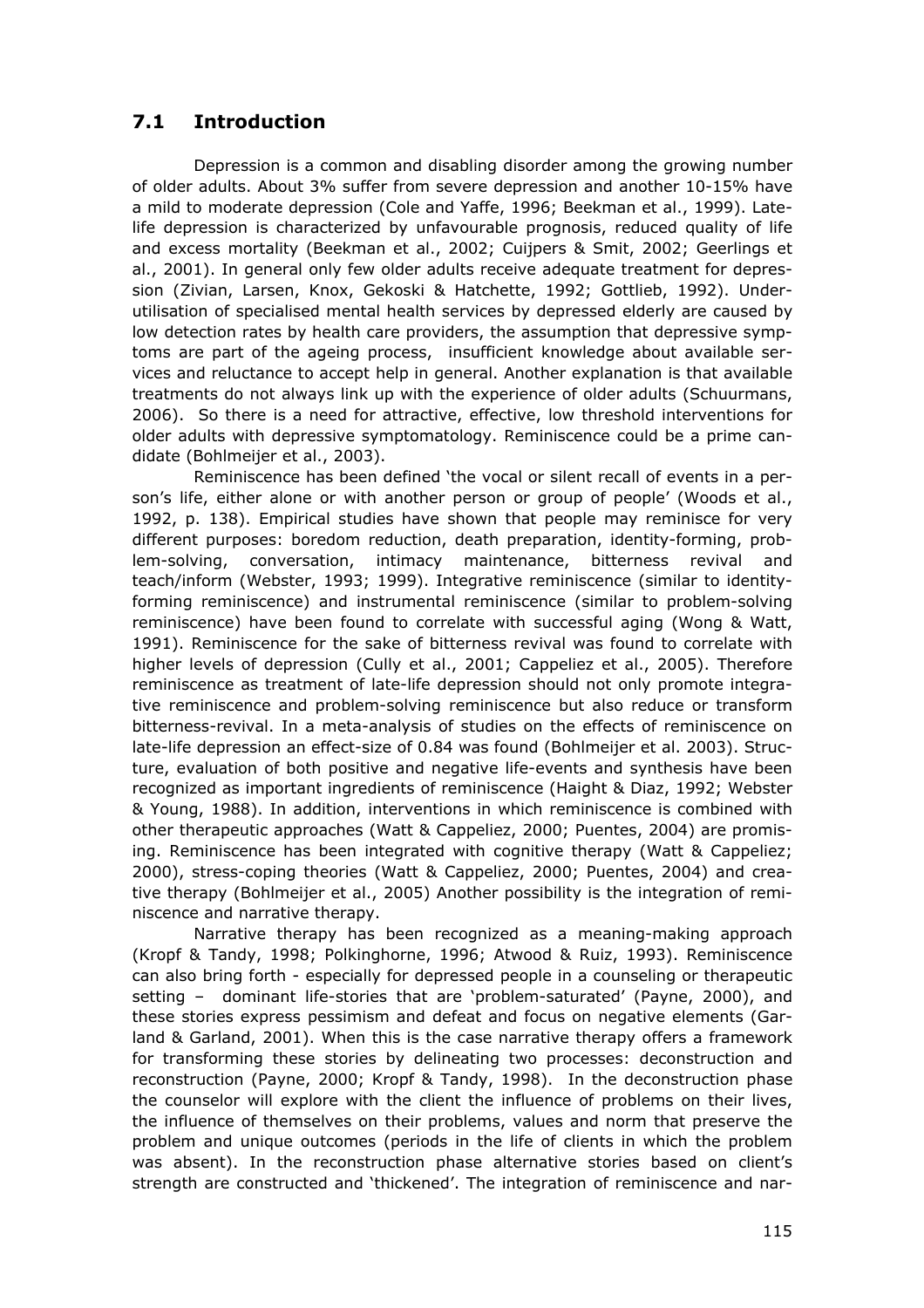rative therapy could be fruitful in two ways. First, it stimulates building memories into coherent life-stories and developing context (Bluck and Levine, 1998; Baerger & McAdams, 1999) and second, when these stories express bitterness and are problem-saturated a framework is offered that invites people to see these stories as interpretations or constructions and to look for alternative stories.

A new reminiscence intervention – The story of your life  $-$  (Bohlmeijer, in press) was developed for older adults with clinical relevant depressive symptoms. This intervention combines reminiscence and elements of narrative therapy. In this paper the results of an explorative, quasi-experimental study are presented. The following research questions are central in this study.

- 1. Is there an indication that the intervention might be effective? With other words: does the intervention group have better outcomes than a waitinglist control group at post-measurement in terms of less depressive symptoms and more sense of mastery?
- 2. Are these effects preserved at three months after the intervention?
- 3. Can we identify groups of participants that especially seem to benefit from the intervention? Or the other way around, can we identify groups of participants who don't seem to benefit?

# **7.2 Methods**

#### **7.2.1 Procedure and recruitment**

 Participants were recruited through advertisements in local papers and through leaflets and posters at general practitioner offices and public places like libraries and were includes when they met the following criteria: (-) minimum age of 55 years (-) a score above 10 and under 28 on the centre for epidemiological studies on depression scale (see below).

### **7.2.2 Design**

 The pilot study was conducted as a quasi-experiment in 2 parallel nonequivalent groups, a treatment group and a waiting list group, with measurements at baseline, at 2 months (after the intervention). Only the intervention group received a follow-up at 5 months after baseline, in order to assess to what degree treatment effects were maintained over time.

#### **7.2.3 Intervention**

 The intervention Story of your life was offered by 6 community mental health centres. The intervention consisted of 7 sessions, each addressing a different theme: youth and family, work and care, love and friendship, difficult times, life as a book with chapters, metaphors and meaning in life. Participants are given questions about these themes which they have to answer at home. They bring the answers with them and read the answers out aloud. The counsellor has different roles. The counsellors were health psychologists and social psychiatric nurses with experience in counselling and therapy with older adults. They received a one-day training by a psychotherapist specialized in narrative and solution-focused therapy and one half-day follow-up meeting.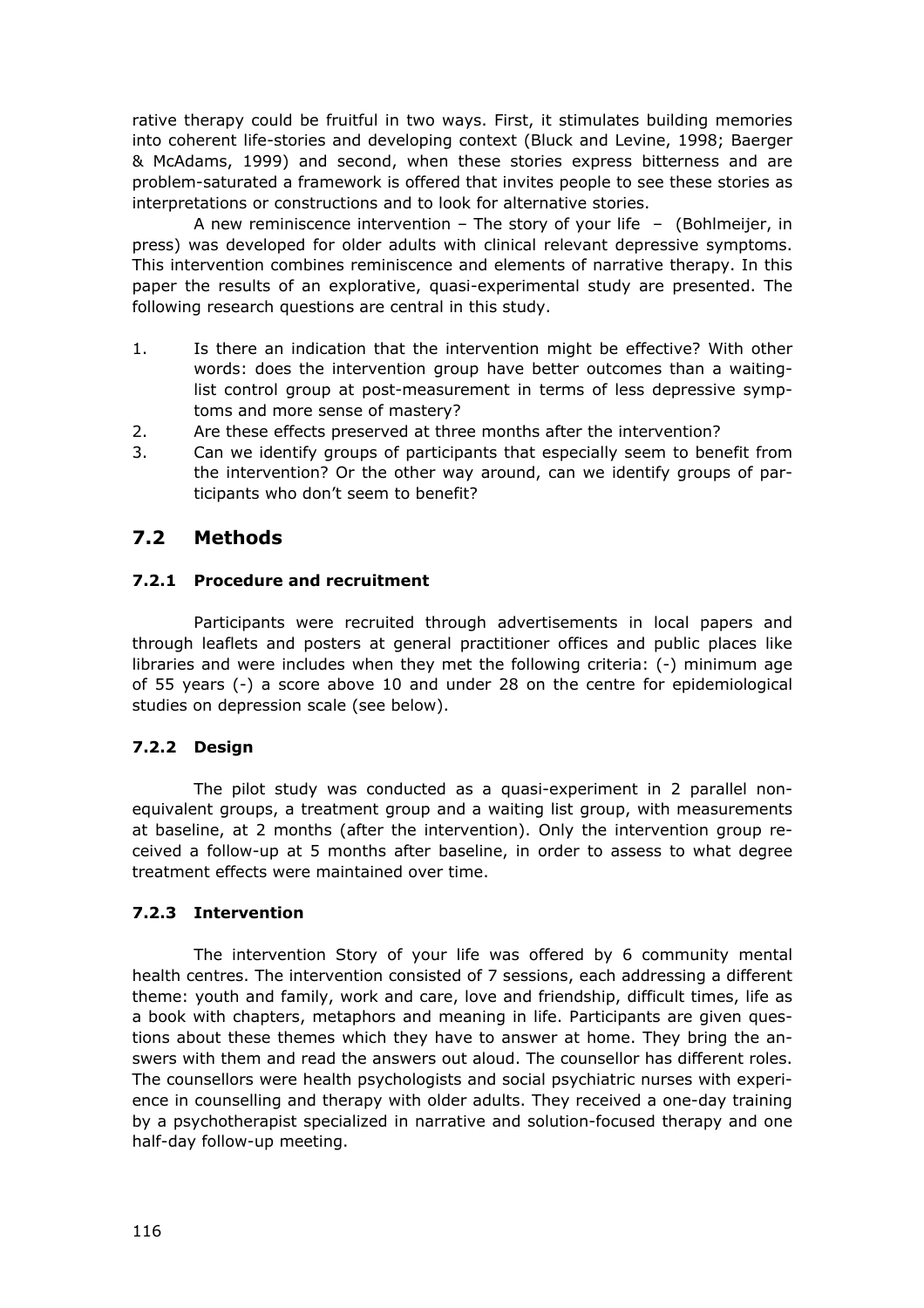#### **7.2.4 Measures**

 The primary clinical end-term was CES-D depressive symptomatology; the secondary end-term Pearlin's mastery scale for assessing changes in internal locus of control. The CES-D (Centre of Epidemiological Studies Depression scale) was used to measure depressive symptoms (Bouma, Ranchor, Sanderman & van Sonderen, 1995). A sumscore, ranging from 0 to 60, is computed across the 20 items to assess the level of depressive symptoms. The Dutch translation has good reliability and validity (Bouma et al, 1995). A score of 16 on the CES-D is considered as a cut-off score for possible cases (Beekman et al., 2002). Mastery was measured with the Pearlin Mastery Scale (PMS; Pearlin & Schooler, 1978), abbreviated to 5 items. The concept of mastery refers to beliefs regarding the extent to which one is able to control or influence outcomes. Responses are rated on a 5-point Likert scale, ranging from 1 (not al all) to 5 (always). Summation of the separate items provides the total mastery score. Also sociodemographic characteristics were collected: gender, age, educational level, marital status and employment status.

#### **7.2.5 Statistical analyses**

 Independent Samples T-Tests were used to analyse differences between the conditions in depressive symptoms and mastery at T1 (research question 1). Ttests analyses were conducted one-sided at p<0.05, expressing the expected superiority of the intervention group. Paired t-tests were used to test for significant changes in CES-D and Mastery from pre-intervention to post-intervention and follow up after three months (research question 2). For both outcomes standardised effect sizes (d) were calculated. Standardised effect sizes, d, are commonly calculated as:  $d = (M1 - M0) / Sd0$ ; where, M1 and M0 are the means at post and pretest and Sd0 is the pre-test standard deviation of measures of psychological wellbeing. We were also interested in obtaining the effect size of the experimental effect minus the effect (of spontaneous recovery) in the control group. Therefore, we calculated the standardised pre – post change score of the experimental group (dE) and did the same for the control group (dC). Then we calculated their difference, i.e.  $\Delta(d) = dE - dC$ . These incremental standardized effect sizes show by how many standard units the experimental group has been removed from the control group. An effect size of 0.5 thus indicates that the mean of the experimental group is half a standard deviation larger than the mean of the control group. Lipsey & Wilson (1993) have shown that from a clinical perspective an effect size of .56 to 1.2 can be interpreted as a large effect, while effect sizes of .33 to .55 are moderate, and effect sizes of 0 to .32 are small.

 To find predictors for more or less successful outcomes of the intervention, we studied effect modification (research question 3). Groups that did or did not benefit from the intervention were identified with help of regression analyses with the individual standardised change scores (effect sizes; pre- to post-intervention) as the outcome and the interaction term of treatment dummy by the participants' characteristics as predictors, along with their constituent main effects. The predictors were constructed as follows. First the characteristics on a continuous measurement scale (age, CES-D and Mastery at baseline) were transformed into dichotomous variables using the median to divide the variable in two. Categorical variables with more than two categories were recoded into two meaningful categories. Then, we calculated the product of the intervention dummy (intervention=1 vs. waiting list control group=0) and each of the dummy variables that described the participants' characteristics (cf Clayton & Hills, 1993; Rothman & Greenland,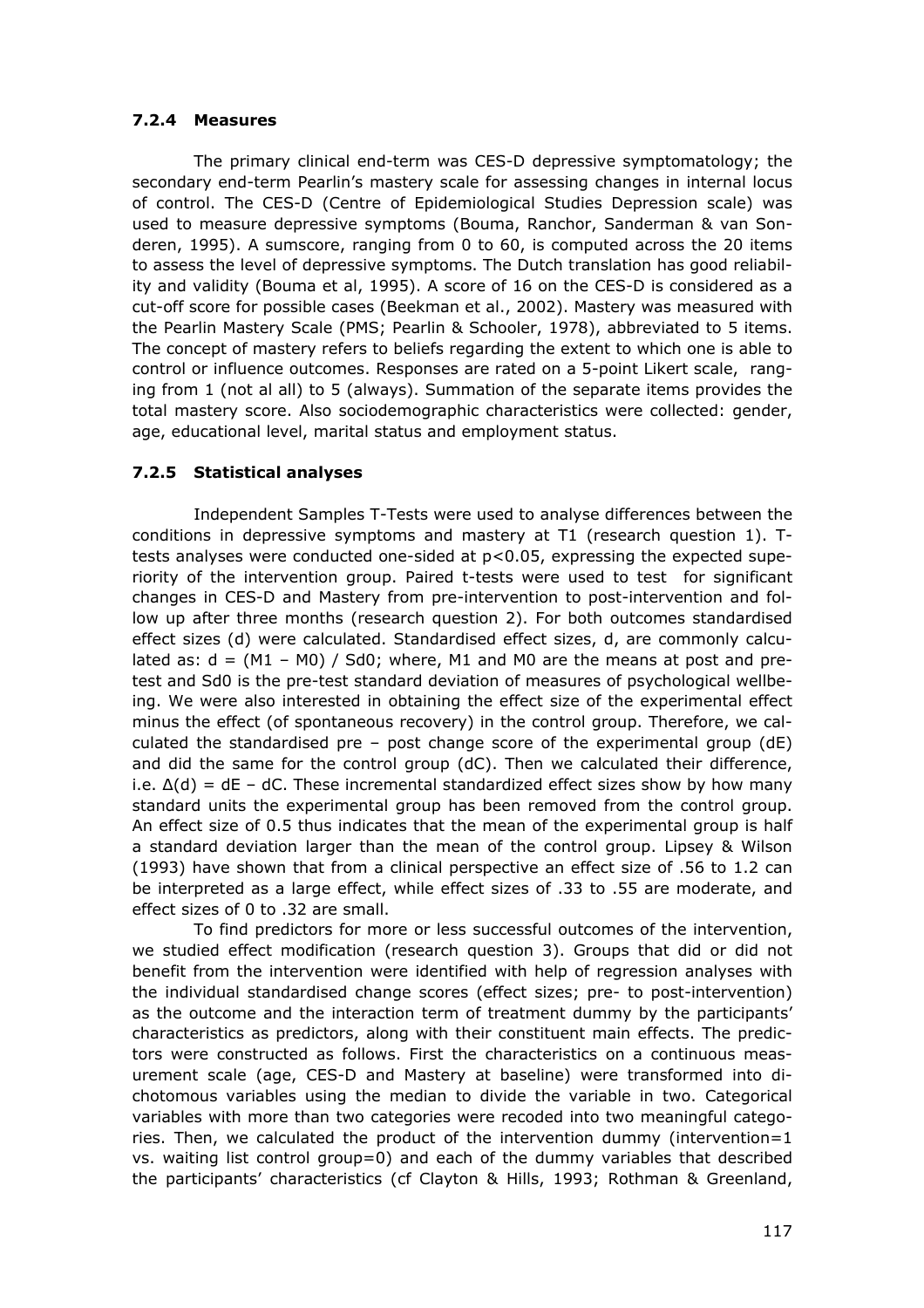1998). The interaction terms together with the corresponding main effects were entered in the linear regression model. The models were tested at  $p<0.05$ . Independent Samples T-Tests were used to analyse differences between the conditions in depressive symptoms and mastery at T1 (research question 3). T-tests analyses were conducted one-sided at  $p<0.05$ , expressing the expected superiority of the intervention group.

 We carried out all analyses on an intention to treat basis to counter the possible effects of differential loss-to-follow-up.. We used regression imputation to estimate missing data. In the regression imputation model, the baseline scores of the outcome measure were used as predictors.

 One participant had an extreme effect size d for depressive symptoms. In a boxplot procedure,the effect size d was more than 3 box lengths from the upper edge of the box for both the pre-post d and the post-test-follow up d. We conducted all analyses with and without this participant (a member of the intervention group). The results without the extreme are presented first. The differences in results with and without the extreme participant will be discussed in a separate paragraph.

# **7.3 Results**

### **7.3.1 Sample**

 108 participants were included in the study at T0: 65 in the intervention group and 43 in the waiting list control group. 94 (87%) of them also filled out the questionnaire at T1. The intervention group also received T2 and  $n=50$  (78.5%) completed it. The mean age of the participants was 63.8 years, with a range from 55 to 87 years. 79.2% of the participants were female. Half of them were married (48.1%), 28.3% was divorced and 19.8% was widowed. Nearly a third  $(31.1)$ % was retired, 28.3% was homemaker, 17.9% were disability pensioners, 15.1% had payed jobs and 7.5% was unemployed. The educational level of 33.3% was high, 14.3% low, and 52.3% middle. The response at T1 did not differ significantly between the intervention and the control groups. In table 10 an overview of the characteristics of the participants is given. Chi-square analysis and t-tests showed no differences between the conditions on any of the baseline measures and sociodemographic characteristics (not even at P<0.10). The participants who did not complete the questionnaire at T1 also did not differ significantly from those who did on any of the baseline characteristics.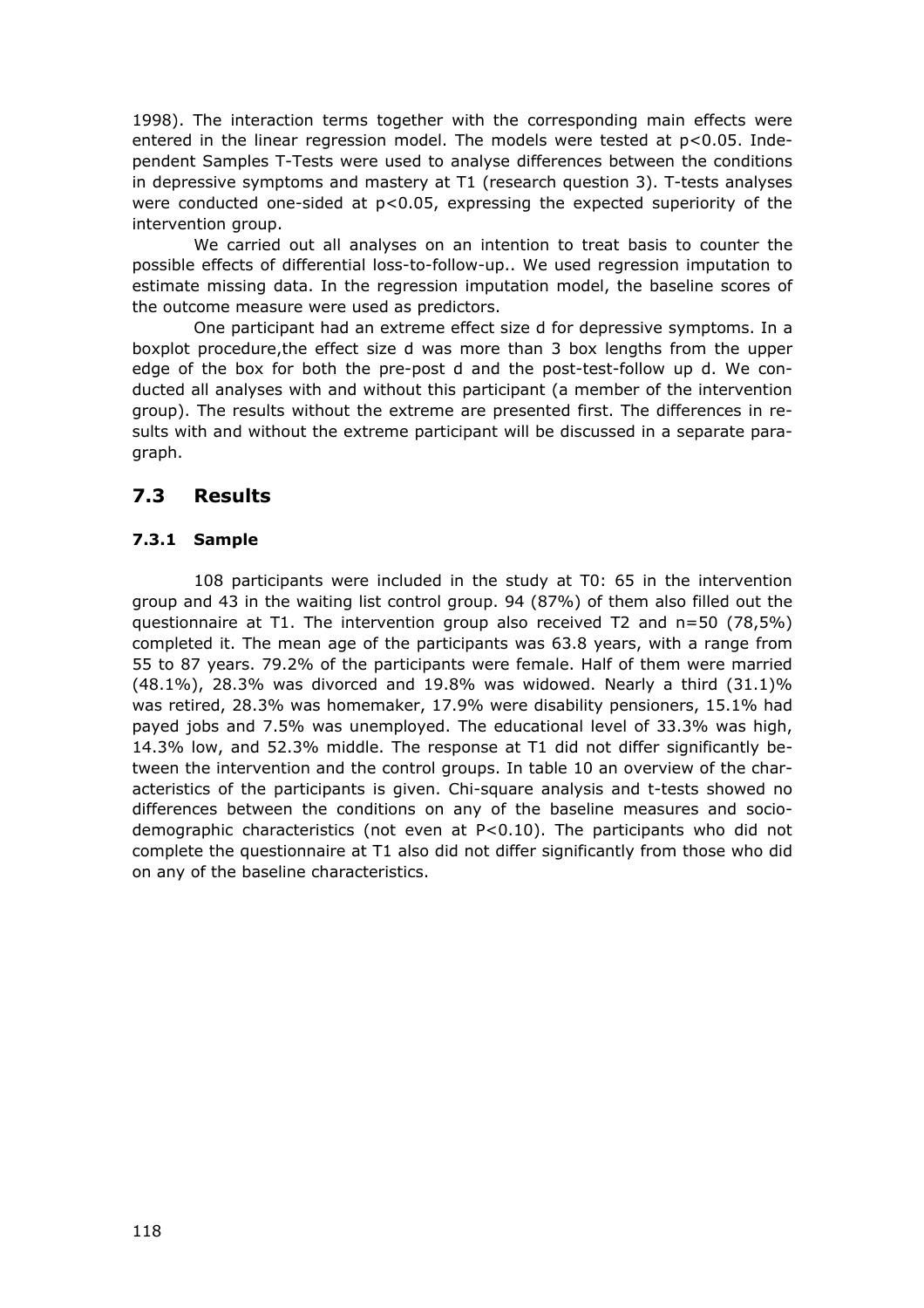|                                      | Intervention group <sup>a</sup> | <b>Waiting list group</b> <sup>b</sup> |
|--------------------------------------|---------------------------------|----------------------------------------|
| Female, $(n, %)$                     | 48 (75.0)                       | 36 (85.7)                              |
| Age, (M, SD)                         | 64.0 (7.0)                      | 63.4 (7.7)                             |
| Marital status                       |                                 |                                        |
| Married/cohabiting                   | 30 (46.9)                       | 22 (52.4)                              |
| Single                               | 1(1.6)                          | 1(2.4)                                 |
| Divorced                             | 21(32.8)                        | 10(23.8)                               |
| Widowed                              | 12 (18.8)                       | 9(21.4)                                |
| Education $(n, %)$                   |                                 |                                        |
| Low                                  | 6(9.5)                          | 9(21.4)                                |
| Middle                               | 28 (44.4)                       | 13(31.0)                               |
| High                                 | 29(46.0)                        | 20 (47.7)                              |
| Depressive symptoms<br>CES-D (M, SD) | 17.6 (9.7)                      | 19.2 (7.0)                             |
| Mastery (M, SD)                      | 15.4 (3.6)                      | 14.9 (3.8)                             |

#### **Table 10 Characteristics of participants at baseline, including the extreme case.**

<sup>a</sup> number of respondents varies from 63 to 65 because not all respondents answered all questions. b Number of respondents varies from 40 to 42.

Chi-square analysis and t-tests showed no differences between the groups on any of the baseline measures and socio-demographic characteristics (P<0.10).

#### **7.3.2 Effectiveness at 3 months**

 The imputed means on CES-D and Mastery of the intervention and the waiting list control group at T1 are presented in table 11. The conditions did not have significant differences at baseline in depressive symptoms and mastery (p>0.10).

#### **Table 11 Imputed means and standard deviations (SD) for depressive symptoms (CES-D) and mastery at T1.**

|         | Condition    | N  | Mean | <b>SD</b> |
|---------|--------------|----|------|-----------|
| CES-D   | Intervention | 64 | 14,0 | 10,3      |
|         | Waiting list | 43 | 18,2 | 8,5       |
| Mastery | Intervention | 63 | 16,4 | 4,0       |
|         | Waiting list | 42 | 15,1 | 3,7       |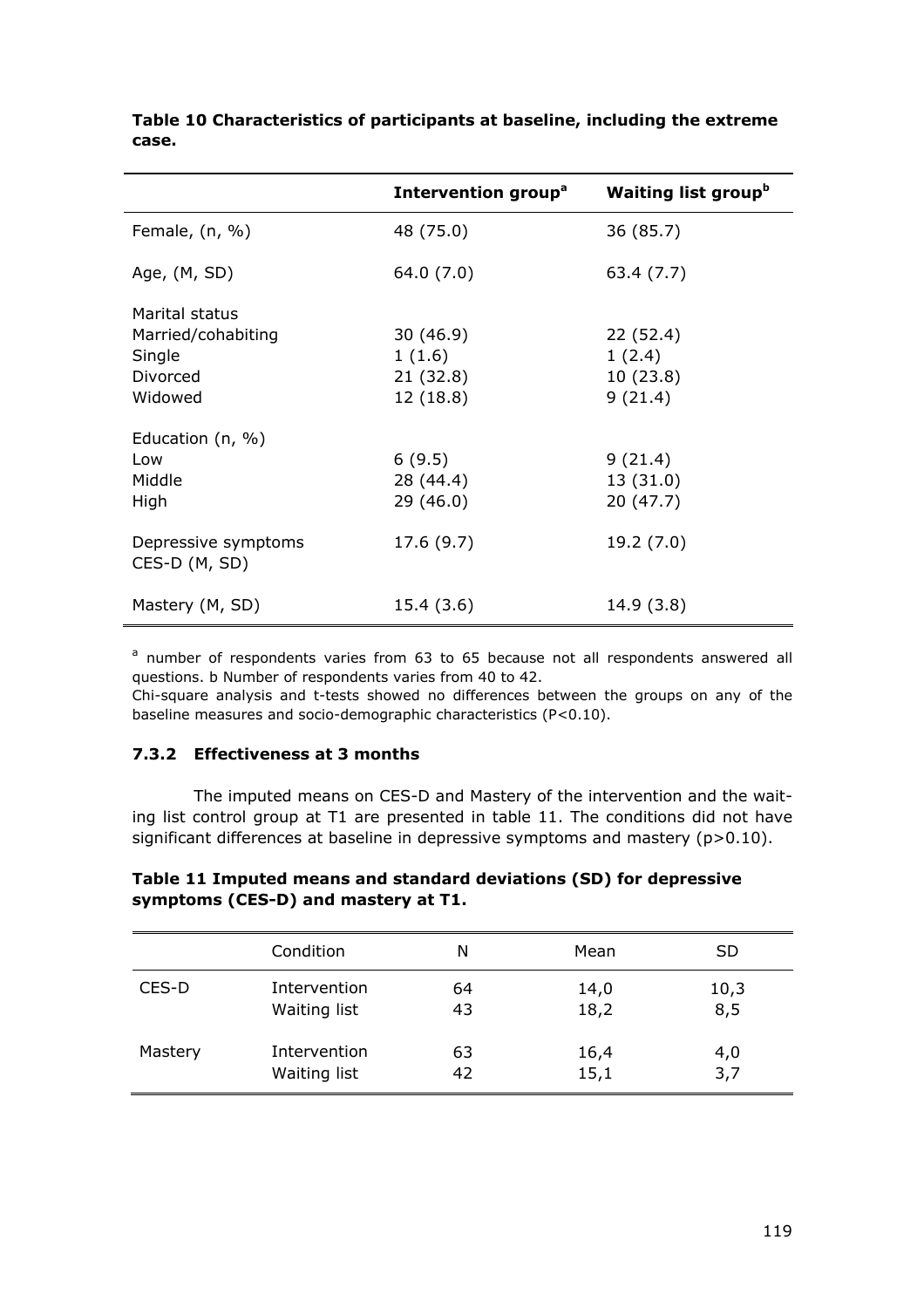The results of the paired t-tests showed a difference between conditions of 4.2 scale points on the CES-D at T1 (90% CI=  $1.30 - 7.17$ ; t=2.40; P=0.009; delta d=0.26 (small effect size) and a difference of 1.34 scale points on the mastery scale (90% CI=0.06-2.61; t=1.74, p=0.04, delta d=0.21), both in favour of the intervention group. Based on these results there might be a positive effect of the intervention, manifesting itself in less depressive symptoms and a slightly larger sense of mastery. However, because of the quasi-experimental design of the study we have to be careful in drawing conclusions about the effect of the intervention. To determine the effect of the intervention with more certainty, a Randomised Controlled Trial is needed.

#### **7.3.3 Persistence of treatment effects over 5 months**

 Table 12 shows the imputed means for the intervention group on the CES-D and the Mastery scale.

|                        | Depressive symptoms (CES-D)<br>Sd<br>м<br>N<br>9.8<br>64<br>17.5 |      |     | Mastery (Mastery 5) |      |     |  |
|------------------------|------------------------------------------------------------------|------|-----|---------------------|------|-----|--|
|                        |                                                                  |      |     | N                   | м    | Sd  |  |
| $T0$ (pre)             |                                                                  |      |     | 63                  | 15.5 | 3.6 |  |
| $T1$ (post)            | 64                                                               | 14.0 | 9.2 | 63                  | 16.4 | 4.0 |  |
| T2 (fu $3 \text{ m}$ ) | 64                                                               | 13.7 | 8.2 | 63                  | 16.2 | 4.1 |  |

**Table 12 Imputed Means and standard deviations for the Intervention group for CES-D and Mastery.** 

 Results of the t-tests are shown in table 13. The intervention group had a significant improvement ( $p<0.05$ ) in depressive symptoms and sense of mastery from pre to post test and from pre measurement to follow-up after 3 months. The effect size d is medium for the CES-D and small for Mastery. Depressive complaints and mastery did not change significantly from post-measurement to follow-up after 3 months, meaning a preservation of the gain from pre-to post measurement.

|                               | N              | <b>Difference</b>       | т                       | Df             | $p(2-sided)$            | $d^a$                   |
|-------------------------------|----------------|-------------------------|-------------------------|----------------|-------------------------|-------------------------|
| CES-D                         |                |                         |                         |                |                         |                         |
| $T0-T1$<br>$T0-T2$<br>$T1-T2$ | 64<br>64<br>64 | 3.58<br>3.87<br>0.29    | 4.43<br>3.49<br>0.37    | 63<br>63<br>63 | 0.000<br>0.001<br>0.713 | 0.37<br>0.39<br>0.03    |
| Mastery                       |                |                         |                         |                |                         |                         |
| $T1-T0$<br>$T2-T0$<br>$T2-T1$ | 63<br>63<br>63 | 0.90<br>0.70<br>$-0.20$ | 2.72<br>2.17<br>$-0.88$ | 62<br>62<br>62 | 0.009<br>0.034<br>0.383 | 0.25<br>0.19<br>$-0.05$ |

#### **Table 13 Paired t-tests for the intervention group.**

 $a$  d=(individual difference between measurements/group SD for the the first of the two measurements); A positive d means improvement: less depressive symptoms and more sense of mastery.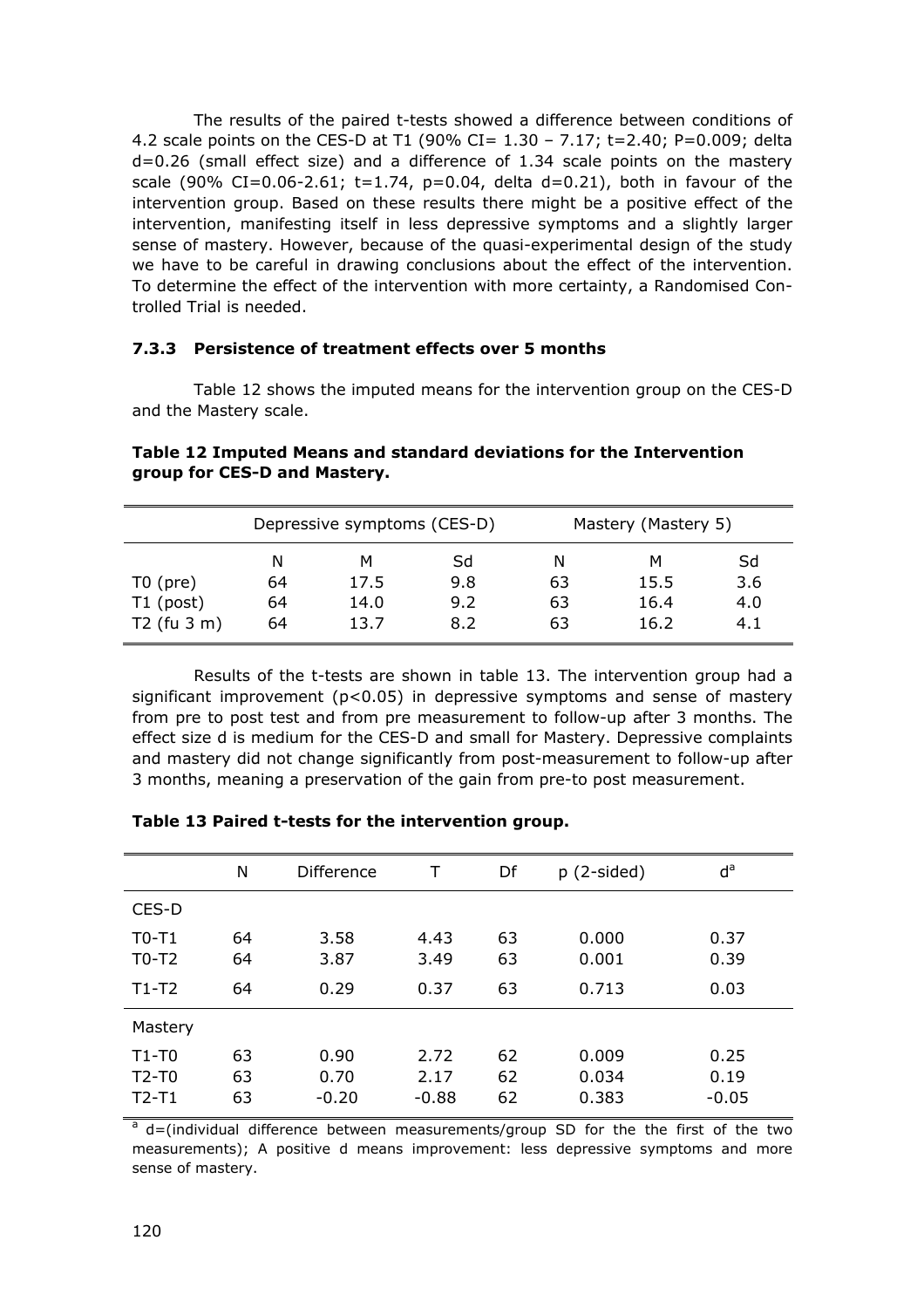#### **7.3.4 Effect Modification**

 Certain groups of participants might profit more or maybe less of the intervention. Profit is here defined in terms of the effect size d for depression (CES-D) and mastery. The results of the regression analyses are shown in Table 14. In this table only the regression coefficient for the interaction terms are given, while those of the main effects are not of concern here. This coefficient beta can be interpreted as the effect size.

| Interaction term: characteris-<br>tic*condition                                                                                           | CES-D effect size d <sup>a</sup>     |                                   | Mastery effectsize d <sup>a</sup>       |                                      |  |
|-------------------------------------------------------------------------------------------------------------------------------------------|--------------------------------------|-----------------------------------|-----------------------------------------|--------------------------------------|--|
|                                                                                                                                           | beta                                 | P                                 | beta                                    | P                                    |  |
| Female<br>Older age $(>62)$<br>High education level<br>Married/cohabiting<br>Relative low level of depres-<br>sive symptoms at $T0$ (<17) | 0.32<br>0.28<br>0.00<br>$-0.07$<br>X | 0.22<br>0.12<br>0.98<br>0.69<br>X | 0.08<br>0.06<br>$-0.08$<br>0.00<br>0.01 | 0.78<br>0.77<br>0.65<br>0.98<br>0.80 |  |
| Relative high level of mastery<br>at $T0$ ( $>15$ )                                                                                       | $-0.10$                              | 0.58                              | x                                       | X                                    |  |

|        | Table 14 Predictors of outcome at T1: coefficient beta1 and significance |  |  |  |
|--------|--------------------------------------------------------------------------|--|--|--|
| level. |                                                                          |  |  |  |

<sup>1</sup> Coefficient beta of the interaction term. Beta of main effects not shown.<br><sup>a</sup> d=(individual difference between T1 and T0/SD T0 group); a positive effect size means improvement from T0 to T1.

x Variable not in the equation.

 It seems that women and older participants did profit somewhat more from the intervention than men and younger participants (55-62 years) in terms of a reduction in depressive symptoms. However, this result was not significant. Educational level, martial status en the level of depression and mastery at baseline did not predict a better outcome at T1. Based on these results, there is no reason to change the inclusion criteria for the intervention.

#### **7.3.5 Analyses including the participant with the extreme values**

 The foregoing analyses were also conducted including the participant with extreme changes in depressive symptoms. This participant had an extreme negative change in CES-D score during the time between pre-test (T0) and post-test (T1) and an extreme positive change from post-test to follow-up after three months, which might influence the outcomes of the analyses.

 In the analyses including the extreme case, the changes in depression and mastery from pre-test to post-test and from pre-test to follow-up were still significantly improved. However, the effect size of the change in depressive symptoms from T0 to T1 was now small instead of medium (d=0.31 instead of 0.37). Like the analyses without the extreme case, there were no characteristics of participants at baseline that could predict a better or worse outcome at T1.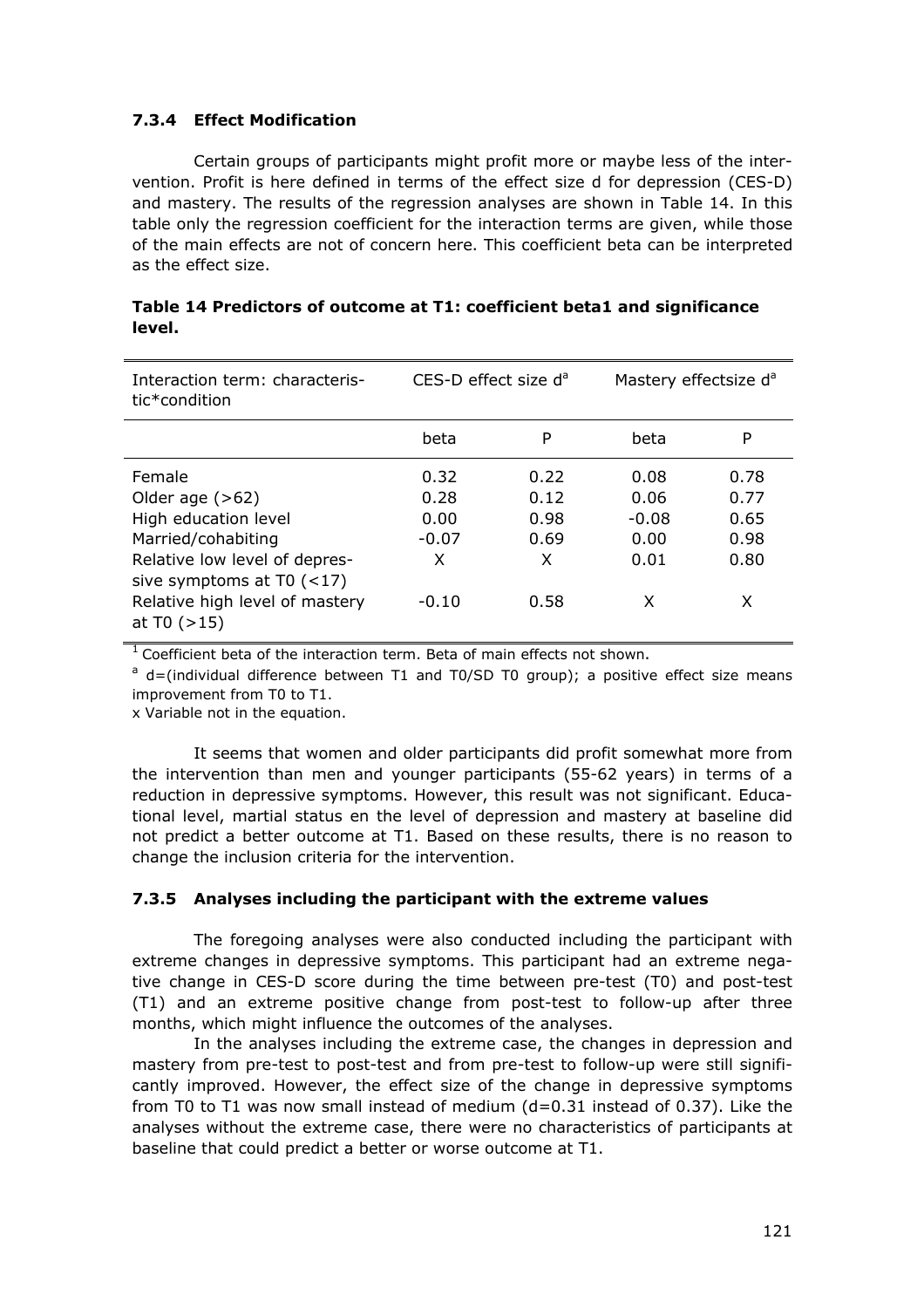The differences between de intervention group and the control group in CES-D score at T1 changed from 4.2 to 3.7 scale points, but this was still a significant difference ( $p<0.05$ ). The difference between conditions in the level of mastery at T1 changed from 1.34 scale points to 1.2 scale points, resulting in a nearly significant difference ( $p=0.06$ ) instead of a significant difference ( $p=0.04$ ). However, the effect size remains the same (small). Although there are some small changes, overall, the conclusions of the analyses with the extreme case, are comparable to the conclusions without it.

# **7.4 Discussion**

#### **7.4.1 Main findings**

1. Our data suggest that the intervention is more effective than doing nothing, but this is only a tentative conclusion under the condition that a quasiexperimental design was used. The effect differences however were small  $(d = 0.26$  for depressive symptoms and  $d = 0.21$  for mastery). How to interpret and explain these results? In a recent meta-analysis of twenty controlled outcome studies an overall effect size of reminiscence and lifereview on depression of 0.84 (95% CI =  $0.31 - 1.37$ ) was found (Bohlmeijer et al, 2003). In comparison to the outcome of this meta-analysis the effects of The story of your life on depression is substantially lower. How can this difference be explained? First, the same meta-analysis found that the effects of life-review were significantly larger in subjects with a major depression or high levels of depressive symptoms as compared to subjects with mild or moderate depressive symptoms (Bohlmeijer et al, 2003). As the subject in our study were in this second group a somewhat lower effect size can be expected. In general, lower pre-intervention levels of symptomatology may leave less room for improvement (Willemse et al, 2005). Second, the intervention itself can be improved. In the intake conversation and first session more time can be spent with the participants on defining specific and clear targets they want to achieve. Each new session could be consequently started with a reflection on how their answering to the lifereview questions in the last session and the following discussion in the group have contributed to achieving their aims. In this way the sessions would become more focused on causes of depression in their current life. Also some of the life-review questions that the participants have to answer at home could be adapted in accordance with this goal. Third, we think that the training and supervision of the facilitators of the life-review groups has to be intensified. A one-day training and a half-day follow-up meeting may not have been enough for a number of counsellors to master this new, therapeutic framework well enough. Fourth, a review of the recent developments in conceptual understanding of reminiscence offers some hypotheses regarding prognostic factors (Bohlmeijer et al, Submitted). In general the attitude of people towards reminiscence could be of relevance (Sayre, 2002). People with a more positive, general attitude towards reminiscence as a means of self-understanding may profit more than people who are less interested in reminiscence. Wink & Schiff (2002) suggest that only 30 - 50% of the older adults go through a process of life-review. In addition it has been found that some reminiscence styles (boredom reduction and bitterness revival) correlate strongly with both psychological distress and neurotic personality traits (Cully et al, 2001; Cappeliez & O'Rourke, 2005).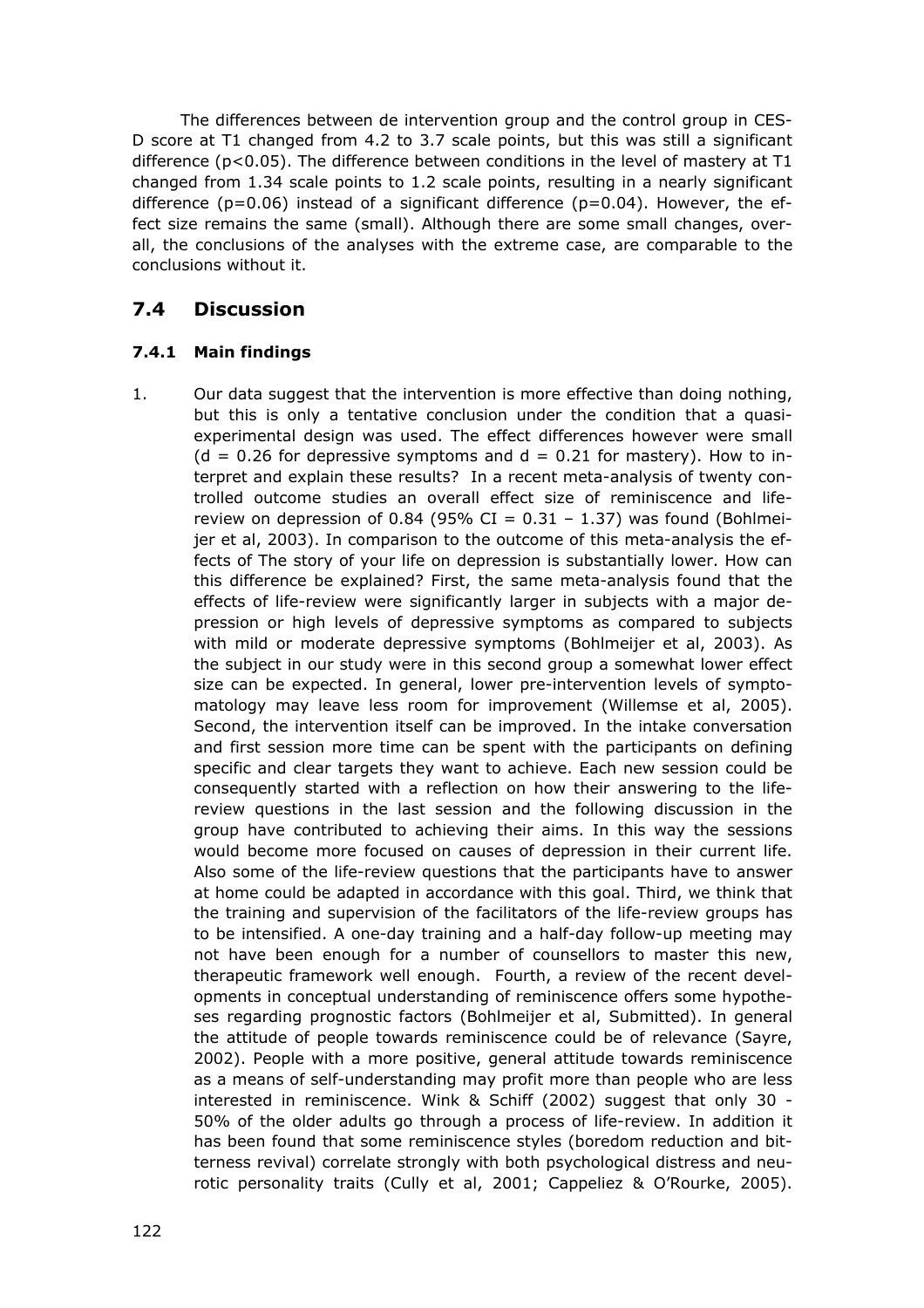Theoretically this would make persons with these reminiscence styles prime candidates for life-review interventions, but it is yet unclear to what extent negative reminiscence styles can indeed be changed. At last it could be hypothesized that in order to profit from reminiscence abilities of more abstract and introspective thinking are a prerequisite (Coleman, 2005). Inclusion of instruments measuring the before mentioned factors in future effectiveness studies on reminiscence is strongly recommended.

- 2. We have some preliminary evidence that the treatment effects are maintained over time for depressive symptomatology, but may diminish somewhat with respect to the participants' sense of mastery in the time interval from 2 to 5 months after baseline.
- 3. Our data did not produce evidence that some groups will benefit less than others from the intervention or are placed at an elevated risk of experiencing adverse effects. This may suggest that the intervention has not to be tailored to specific groups. But one has to bear in mind that the sample size may be too small to find significant predictive factors. That men profited equally from life-review as women is somewhat surprising. In general gender differences in reminiscence behaviour across the life-span are reported in favour of women. Women have more (vivid) memories, include more details of personal experiences and have better memory for emotional experiences (Sehulster, 1995; Seidlitz & Diener, 1998). In addition it was found that women reminisced more with the aim of intimacy maintenance and identity formation (Webster, 1993). That no gender differences were found could be due to the fact that the intervention includes both questions aimed at instrumental reminiscence (part of which is recalling achievements and successful coping behaviour) and integrative reminiscence (solving emotional conflicts from the past and finding meaning in one' s life). On the basis of socialisation men would have a preference for the former and women for the latter (Webster, 2001, Haden, 1998). So the intervention stimulates both men and women to focus on reminiscences that seem most meaningful to them.

#### **7.4.2 Limitations and strengths.**

 This study has several important limitations. The participants were not randomly assigned to either the intervention or control group. The counsellors were not blinded to conditions. So the results were possibly confounded. Effect maintenance was only studied in the treatment group at 5 months after baseline. The sample size was rather small and especially the number of male participants, so the interpretations regarding gender differences have to be interpreted with care. No diagnoses of depressive disorders were measured, so we don't know if cases of depression were actually prevented by the intervention. However the CES-D has good psychometric properties and reduction of depressive symptoms is especially relevant for older adults among whom the prevalence of sub-threshold depression is large and the prevalence of major depressive disorders relatively small (Beekman et al., 2002). Protocol adherence may have been poor but was not evaluated.

 The strength of the study is that for the first time a study evaluating an intervention combining reminiscence and narrative therapy was conducted. In addition, the target group was successfully reached. At baseline, the mean score on the Centre of Epidemiological Studies Depression scale (CES-D) was 18.2, which is substantially higher than 7.5 which is the score on the CES-D of the average Dutch elderly population (Deeg et al., 1998). The average score is also above 16 which is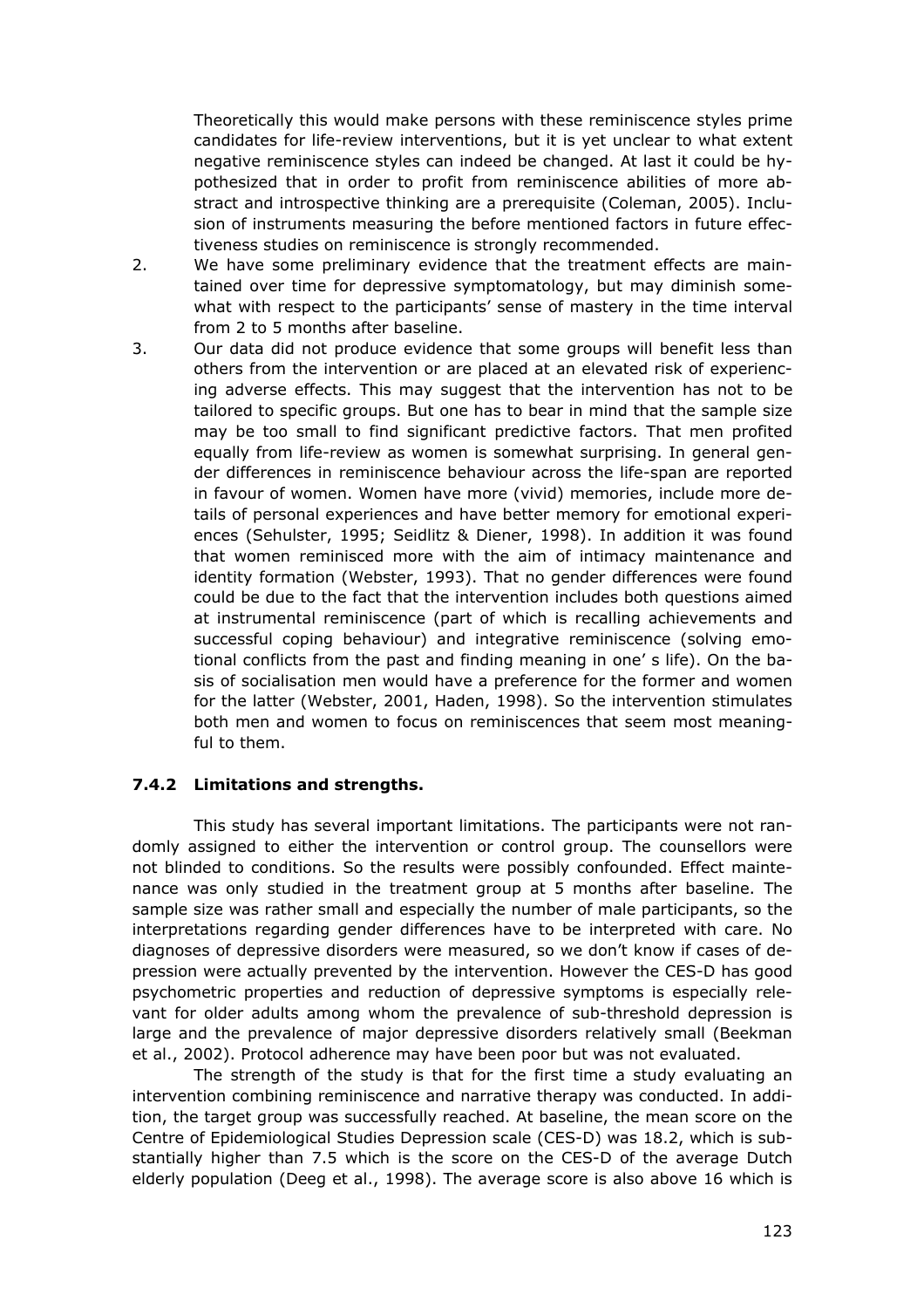recognized as a cut-off score for having clinically relevant depressive symptoms (Beekman et al., 2002). The presence of depressive symptoms is the most important risk-factor for developing a major depression (Schroevers et al., 2006; Smit et al., 2006)

### **7.4.3 Implication**

 Despite the limitations, the treatment effects are promising but not very substantial yet, and must be improved by adapting the intervention according to the abovementioned suggestions. After the adaptations are made, research should be conducted preferably as a randomised controlled trial with better measurements of pertinent depression and quality of life outcomes, over longer follow-up times and with more relevant prognostic variables.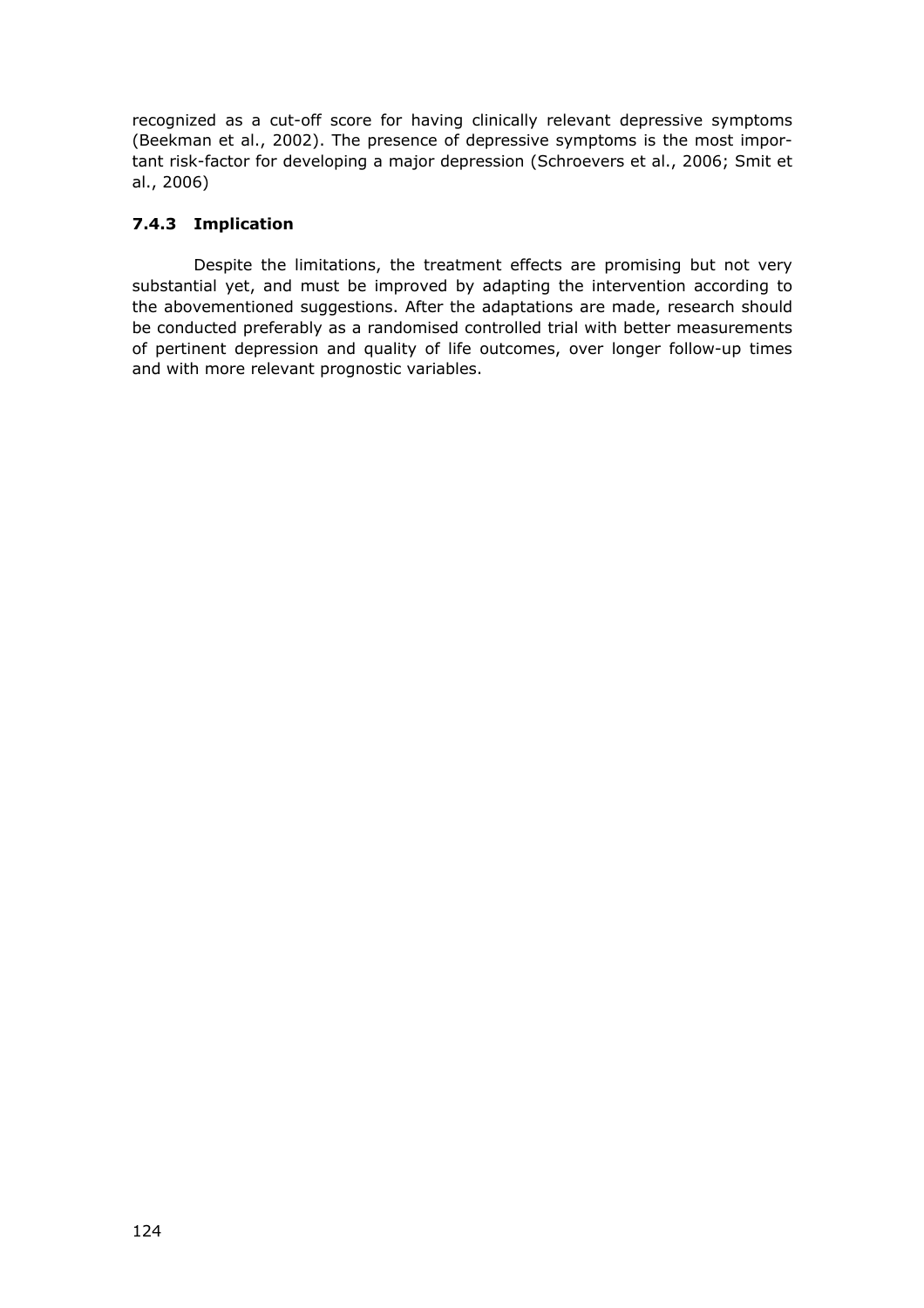#### **References**

- Atwood, J. D. & Ruiz, J. (1993). Social constructionist therapy with the elderly. *Journal of Family Psychotherapy, 4,* 1-32.
- Baerger, D. R. & McAdams, D. P. (1999). Life story coherence and its relation to psychological well-being. *Narrative Inquiry, 9,* 69-96.
- Beekman, A. T. F., Copeland, J. R. M., & Prince, M. J. (1999). Review of community prevalence of depression in later life. *British Journal of Psychiatry, 174,* 307-311.
- Beekman, A. T. F., Geerlings, S. W., Deeg, D. J. H., Smit, J. H., Schoevers, R. S., de Beurs, E. et al. (2002). The natural history of late-life depression: A 6-year prospective study in the community. *Archives of General Psychiatry, 59,* 605-611.
- Bluck, S. & Levine, L. J. (1998). Reminiscence as autobiographical memory: a catalyst for reminiscence theory development. *Ageing and Society, 18,* 185-208.
- Bohlmeijer, E., Smit, F., & Cuijpers, P. (2003). Effects of reminiscence and life review on late-life depression: a meta-analysis. *Int.J.Geriatr.Psychiatry, 18,* 1088-1094.
- Bohlmeijer, E., Valenkamp, M., Westerhof, G., Smit, F., & Cuijpers, P. (2005). Creative reminiscence as an early intervention for depression: results of a pilot project. *Aging Ment.Health, 9,* 302-304.
- Bohlmeijer, E., Webster, J., Cuijpers, P., Westerhof, G., Beekman A. (2006). Reminiscence: recent progress and emerging trends in conceptual and applied understanding. *Review in clinical psychology. Submitted.*
- Bouma, J., Ranchor, A.V., Sanderman, R. en Van Sonderen, F.L.P. (1995). *Het meten van symptomen van depressie met de CES-D. Een handleiding*. Noordelijk Centrum voor Gezondheidsvraagstukken, Rijksuniversiteit Groningen.
- Cappeliez, P., O'Rourke, N., & Chaudhury, H. (2005). Functions of reminiscence and mental health in later life. *Aging & mental health., 2005 Jul; Vol.9 (4), pp.295-301.*
- Clayton, D. & Hills, M. (1993). Statistical models in epidemiology. Oxford: Oxford University Press.
- Cole, M. G. & Yaffe, M. J. (1996). Pathwawy to psychiatric care of the elderly with depression. *International Journal of Geriatric Psychiatry, 11,* 157- 161.
- Coleman, P. G. (2005). Editorial: Uses of reminiscence: Functions and benefits. *Aging & Mental Health, 9,* 291-294.
- Cully, J. A., LaVoie, D., Gfeller, J. D. (2001). Reminiscence, personality, and psychological functioning in older adults. *Gerontologist, 41,* 89-95.
- Deeg, D.J.H., Beekman, A.T.F., Kriegsman, D.M.W. en Westendorp-De Serière, M. (eds.) (1998). *Autonomy and Well-being in the Aging Population II. Report from the Longitudinal Aging Study Amsterdam, 1992-1996*. Amterdam: VU University Press.
- Garland, J. & Garland, C. (2001). *Life review in health and social care: A practitioner's guide*. Brunner-Routledge.
- Geerlings, S. W., Beekman, A. T. F., Deeg, D. J. H., Twisk, J. W. R., & Van Tilburg, W. (2001). *The longitudinal effect of depression on functional limitations and disability in older adults: An eight-wave prospective communitybased study* (Rep. No. 31). US: Cambridge Univ Press.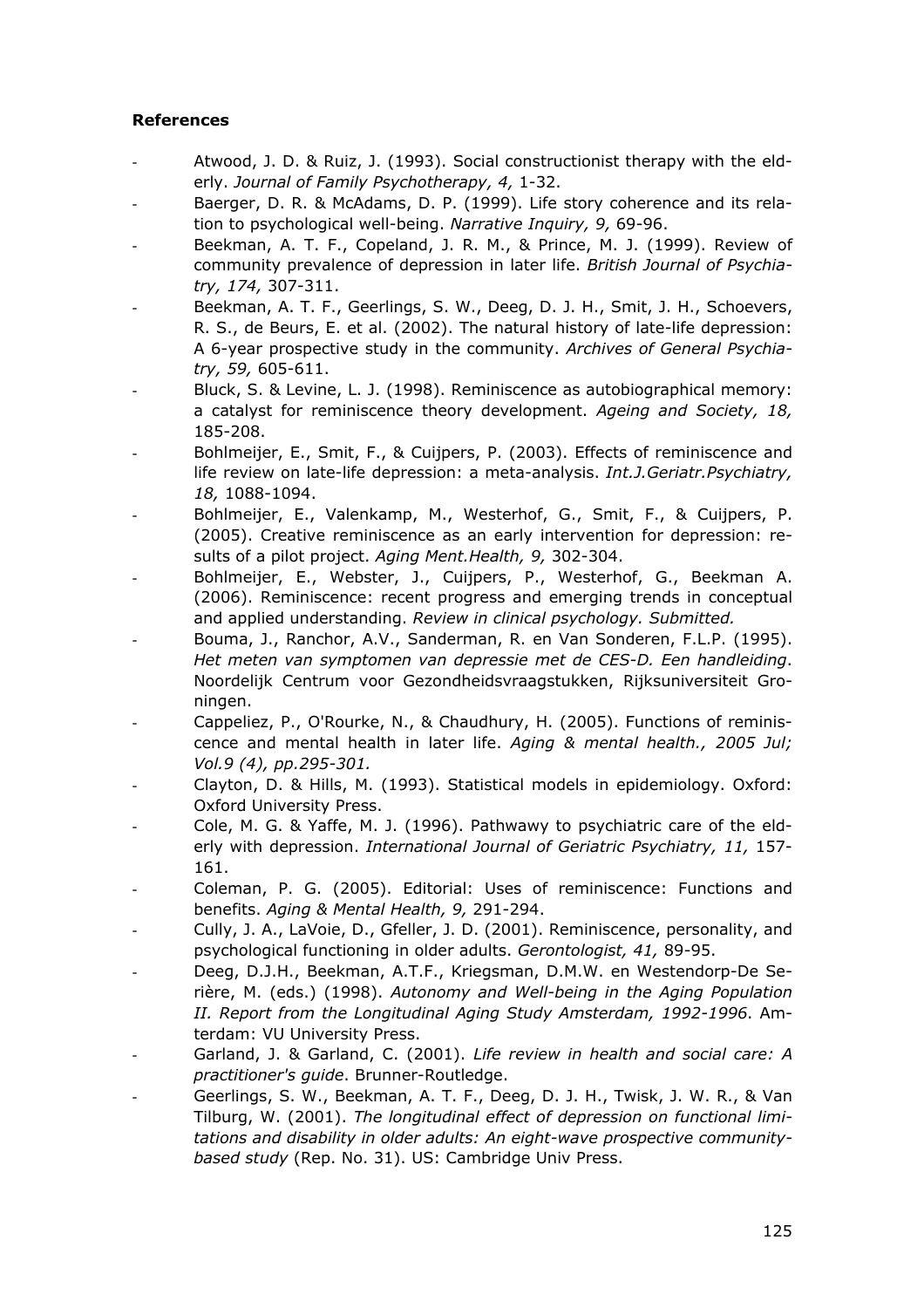- Gottlieb GL. 1994 Barriers to care for older adults with depression. In: Schneider LS, Reynolds CF, Lebowitz BD, Friedhoff AJ (Eds). *Diagnosis and treatment of depression in late life: results of the NIH consensus development conference.* American Psychiatric Press. Washington DC.
- Haden, C.A. (1998). Reminiscing with different children: relating maternal stylistic consistency and sibling similarity in talk about the past. *Developmental psychology, 34,* 99-114.
- Haight, B. K. & Dias, J. K. (1992). Examining key variables in selected reminiscing modalities. *International psychogeriatrics., 1992; Vol.4 Suppl 2, pp.279-90.*.
- Kropf, N. P. & Tandy, C. (1998). Narrative therapy with older clients: The use of a 'meaning-making' approach. *Clinical Gerontologist, 18,* 3-16.
- Lipsey, M.W. & Wilson, D.B. (1993). The efficacy of psychological, educational and behavioural treatment. *American psychologist, 48,* 1181-1209.
- Payne, M. (2000). *Narrative therapy. An introduction for counsellors.* London: Sage.
- Pearlin, L. I. & Schooler, C. (1978). The structure of coping. *Journal of Health and Social Behavior, 19,* 2-21.
- Polkinghorne, D. E. (1996). Transformative narratives: From victimic to agentic life plots. *American Journal of Occupational Therapy, 50,* 299-305.
- Puentes, W. J. (2004). *Cognitive therapy integrated with life review techniques: an eclectic treatment approach for affective symptoms in older adults*.
- Rotyman, K.J. & Greenland, S. (1998). Modern epidemiology. Philadelphia: Lippincott-Raven.
- Sayre, J. (2002). Personal narratives in the life stories of older adults. *Journal of Geriatric Psychiatry, 35,* 125-150.
- Schoevers RA, Smit F, Deeg DJH, Cuijpers P, Dekker J, Van Tilburg W, Beekman ATF. (in press) Prevention of late-life depression in primary care: do we know where to begin? American Journal of Psychiatry.
- Schuurmans, J. (2005). *Anxiety in late life, moving toward a tailored treatment*. Dissertation. Vrije Universiteit.
- Sehulster, J. R. (1995). Memory styles and related abilities in presentation of self. *American Journal of Psychology, 108,* 67-88.
- Seidlitz, L. & Diener, E. (1998). Sex differences in the recall of affective experiences. *Journal of personality and social psychology, 74,* 262-271.
- Smit F, Ederveen A, Cuijpers P, Deeg D, Beekman A. (2006) Opportunities for cost-effective prevention of late-life depression: an epidemiological approach. Archives of General Psychiatry 63: 290-296.
- Watt, L. M. & Cappeliez, P. (2000). Integrative and instrumental reminiscence therapies for depression in older adults: Intervention strategies and treatment effectiveness. *Aging & Mental Health, 4,* 166-177.
- Webster, J. D. & Young, R. A. (1988). Process variables of the life review: counseling implications. *International journal of aging & human development., 1988; Vol.26 (4), pp.315-23.*.
- Webster, J. D. (1993). Construction and validation of the Reminiscence Functions Scale. *Journals of Gerontology, 48,* 256-262.
- Webster, J. D. & McCall, M. E. (1999). Reminiscence functions across adulthood: A replication and extension. *Journal of Adult Development, 6,* 73-85.
- Webster J.D. (2001). The future of the past: continuing challenges for reminiscence research. In: *Narrative gerontology, theory, research and*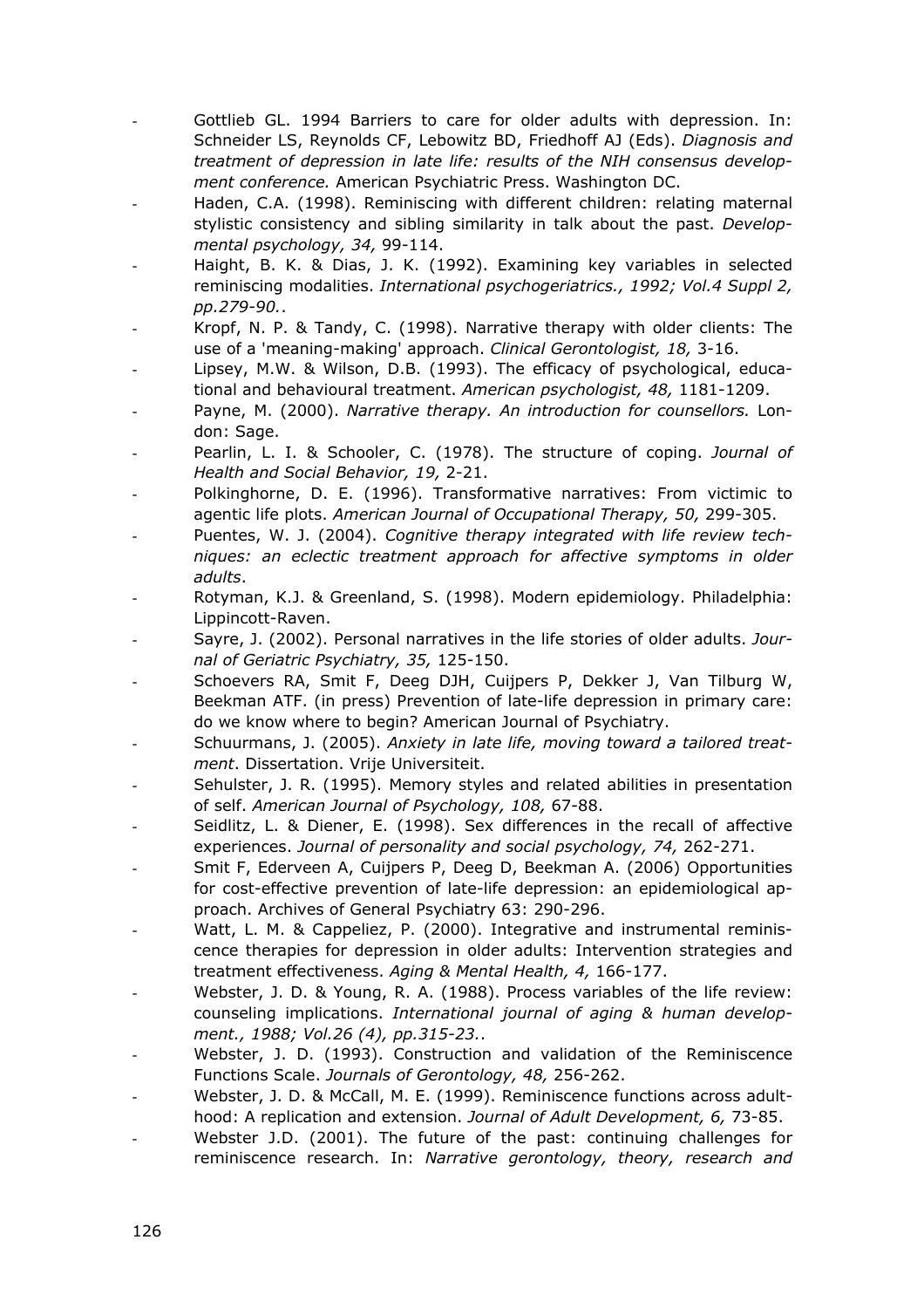*practice*. Kenyon G., Clark P., Vries B. de (Eds). Springer publishing company. New York

- Willemse, G. R. W. M., Smit, F., Cuijpers, P., & Tiemens, B. G. (2004). Minimal-contact psychotherapy for sub-threshold depression in primary care. *British Journal of Psychiatry, 185,* 416-421.
- Wink, P. & Schiff, B. (2002). To review or not to review? The role of personality and life events in life review and adaptation to older age. In J.D.Webster & B. K. Haight (Eds.), *Critical advances in reminiscence work: From theory to application* (pp. 44-60). Springer Publishing Co.
- Wong, P. T. & Watt, L. M. (1991). What types of reminiscence are associated with successful aging? *Psychology and Aging, 6,* 272-279.
- Woods, B., Portnoy, S., Head, D. & Jones, G. (1992). Reminiscence and lifereview with persons with dementia: which way forward? In G.M. Jones & B.M.L. Miesen (Eds.), *Care giving in dementia* (pp. 137 – 161). London: Routledge.
- Zivian, M. T., Larsen, W., Knox, V. J., & Gekoski, W. L. (1992). Psychotherapy for the elderly: Psychotherapists' preferences. *Psychotherapy: Theory, Research, Practice, Training, 29,* 668-674.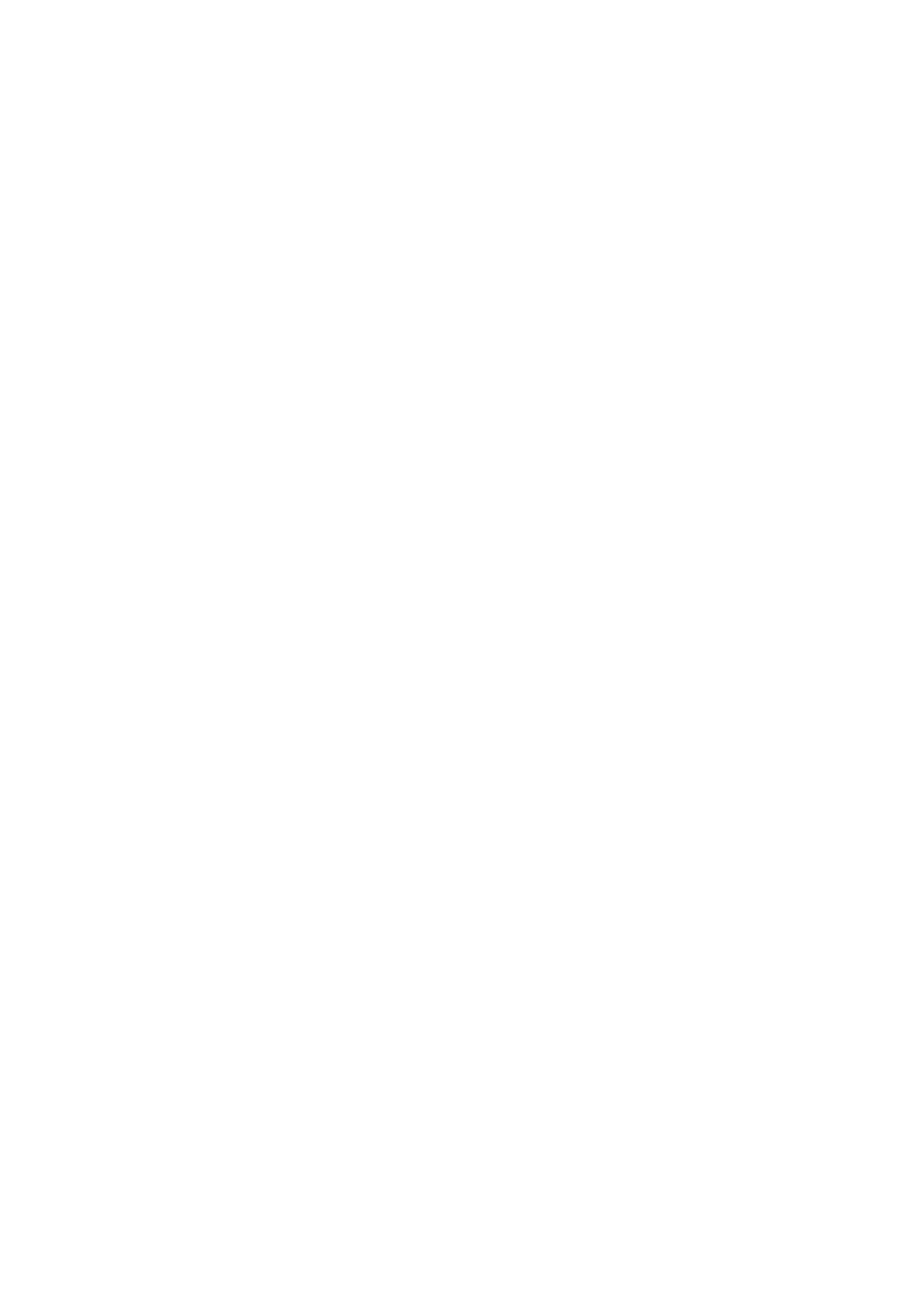# **8 The effects of integrative reminiscence on meaning in life: Results of a quasi- experimental study**

Ernst Bohlmeijer Gerben Westerhof Monneke Emmerik-de Jong

Submitted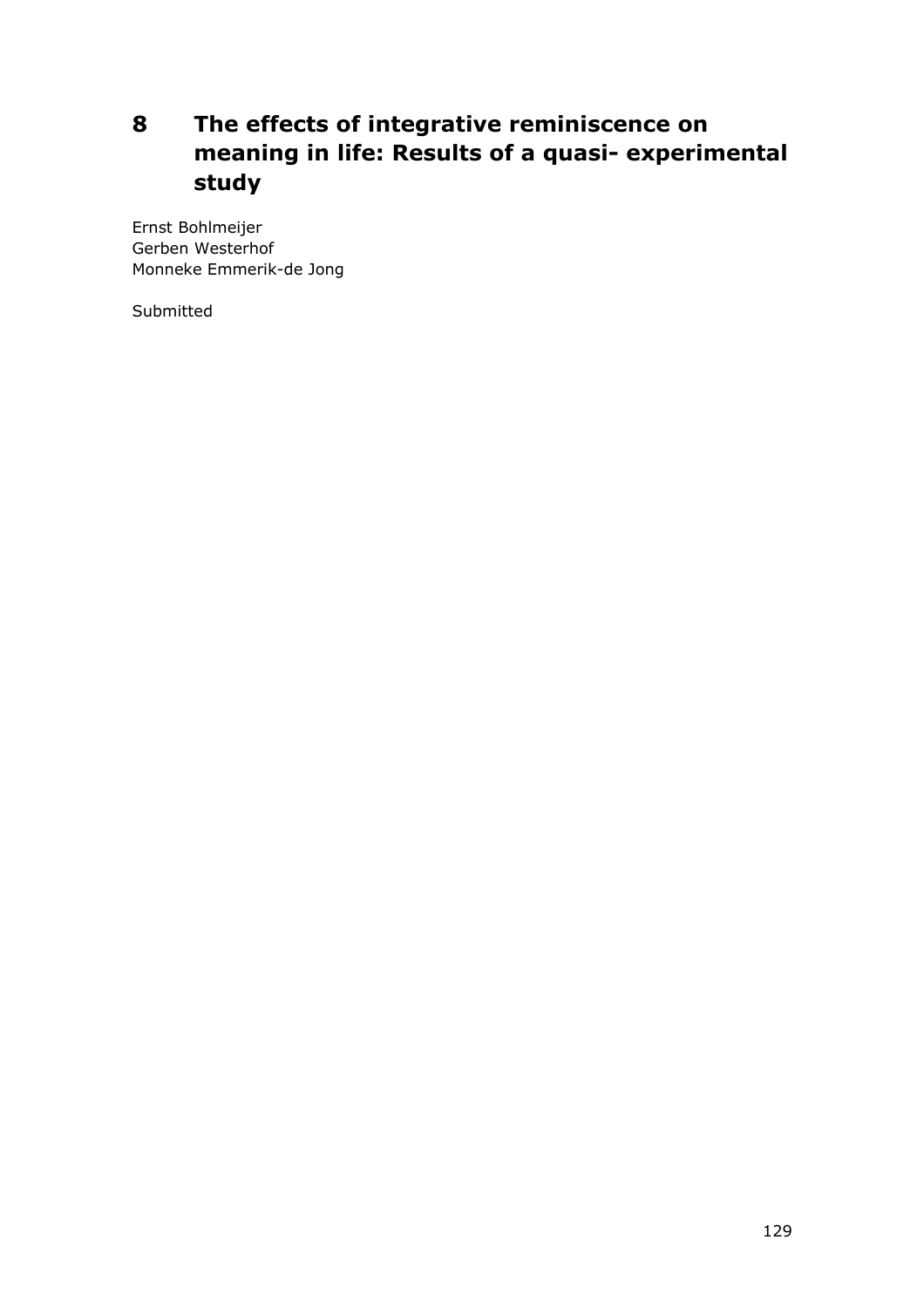#### **Abstract**

 Finding meaning in life is always cited as an important aim of reminiscence. A new intervention combining reminiscence and narrative therapy is described here. The results of an explorative, quasi-experimental study on the effects of this intervention on meaning in life are presented. A significant improvement in the overall meaning in life in the participants of the intervention was found, but these effects were not significant in comparison to a waiting-list control group. The group that improved most in their depression scores also improved in their meaning in life. Furthermore, there is a specific effect of the intervention in that it results in a decline of negative evaluation of the self and an increase in positive evaluation of social relations. These findings are stronger for women than for men and stronger for people who improved with regard to depressive symptoms. Last, the program results in more positive evaluation of the past as well as in less negative evaluation of the future. Again, this is found most strongly for women and for those who improved most with regard to depression.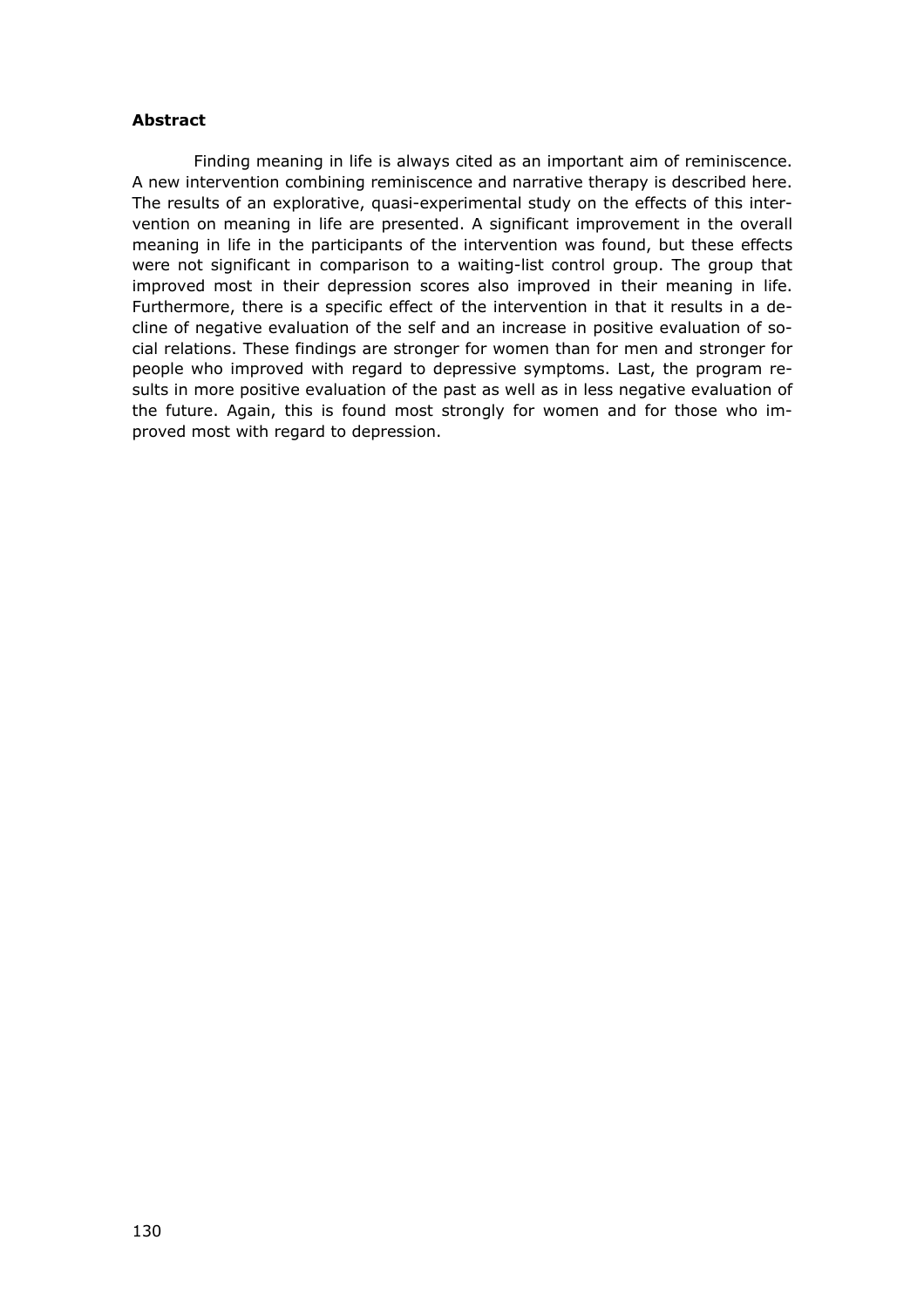## **8.1 Introduction**

 The prevalence of clinically relevant depressive symptoms of older adults in the general population is estimated at 10% – 15% (Beekman et al., 1999). This high prevalence of depressive symptoms in older adults is partly caused by the confrontation with negative life events such as loss experiences, severe illnesses, or functional disability (Smit et al., 2006; Kraaij et al., 2001; Orrell & Davies, 1994). One of the mediating factors between negative life events and depression could be a decrease of meaning in life or increase of meaninglessness (Wong, 1989; Westerhof et al., 2006; Selm & Dittmann-Kohli, 1998; Zika & Chamberlain, 1992). Meaning in life has been defined as 'the cognisance of order, coherence, and purpose in one's existence, the pursuit and attainment of worthwhile goals, and an accompanying sense of fulfilment' (Reker & Wong, 1998, pg 221). A number of different classifications of sources of meaning can be found in the literature (Ebersole & De-Paola, 1987; Reker, 2000; Westerhof, Dittmann-Kohli & Bode, 2003). In general, these sources refer to self (character traits, personal growth, fulfilment), social relations, physical integrity, activities and material needs. In addition to these five specific sources, a holistic view of life can be distinguished as an important aspect of personal meaning (enduring values or ideals, humanistic concerns, religion, traditions and culture). Meaninglessness can be defined as 'a constellation of negative cognitions in the personal meaning system' (van Selm & Dittmann-Kohli, 1998, pg 84). Meaningfulness and meaninglessness can be seen as two ends of a continuum. Several studies have indeed found a relationship between the absence of meaning in life and depression and psychological distress (Reker et al., 1987; Zika & Chamberlain, 1992; Selm & Dittmann-Kohli, 1998; Westerhof et al., 2006).

 The presence of depressive symptoms in older adults is by far the most important risk factor for developing a major depression (Smit et al., 2006). This makes a public mental health approach necessary (Andrews, 2004; Davis, 2002). In public mental health the focus is not only on treatment but also on prevention and early detection (Mrazek & Haggerty, 1994). One form of prevention is indicated prevention. Indicated prevention is aimed at people who have elevated levels of depressive symptoms but have not yet developed a clinical depression (Mrazek & Haggerty, 1994). Following the above, one of the important goals of psychological interventions for older adults with depressive symptoms would be the maintenance or restoration of meaning in life in the face of confrontation with negative life events (Wong, 1989). Two therapeutic approaches that have been especially recognized for their meaning-making possibilities are first, reminiscence and lifereview (Wong, 1989; Butler, 1963; Birren, 1987; Coleman, 2005; Watt & Cappeliez, 2000) and second, narrative therapy (Kropf & Tandy, 1998; Polkinghorne, 1996; Atwood & Ruiz, 1993; Goldberg & Crespo, 2003; Neymeier & Stewart, 1996).

 Life-review was originally defined as an increase of reminiscence – the act or process of recalling the past - in older people that was due to the universal occurrence of an inner experience or mental process of reviewing one's life (Butler, 1963). The aims of life review are resolving conflicts of the past, achieving reconciliation and finding meaning in life (Cappeliez, 2002; Coleman et al, 2002). The continuity theory of aging explains why reminiscence can assist older adults in maintaining meaning in life despite being confronted with negative life-events. According to the continuity theory, when individuals are confronted with life-events or transitions, they 'attempt to preserve and maintain existing internal and external structures and they prefer to accomplish this objective by using strategies tied to their past experiences of themselves' (Atchley, 1989, pg 137). This sense of continuity, with the aid of reminiscence, will promote adaptation and help maintain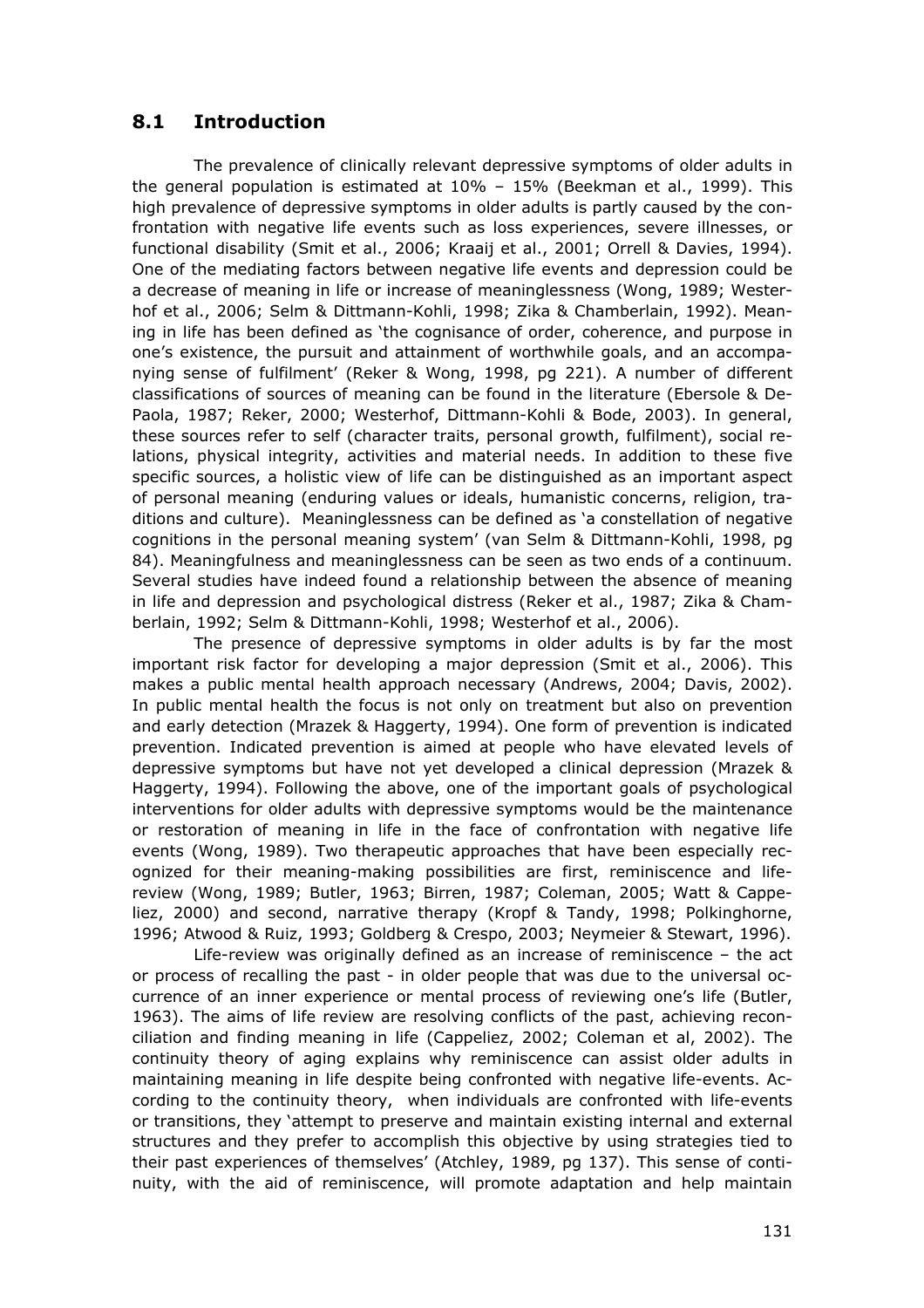meaning in life (Parker, 1999). In several studies life-review was applied as a psychological intervention for depressed older adults (Fry, 1983; Watt & Cappeliez, 2000). In a recent meta-analysis of these studies, the effect-size was found to be 1.23; CI =  $0.92 - 1.53$  (Bohlmeijer et al., 2003).

 Autobiographical memories that are evoked by reminiscence can be seen as building blocks for life-stories (Bluck, 2001) which are the central focus of the second approach - narrative psychology. In narrative psychology the accounts which people give of themselves and their lives are studied. The central assumption is that people are their stories and that life stories are the most important base of identity (McAdams, 1993; Bruner, 1994; Kenyon & Randall, 2001). 'A person's identity is not to be found in behaviour, nor – important though this is – in the reactions of others, but in the capacity to keep a narrative going' (Giddens, 1991, pg 54). This self-narrative based on autobiographical memories is essentially a process of reconstruction (Bluck & Levine, 1998; Atwood & Ruiz, 1993). For people at a really advanced age narrative is 'the primary form by which human experience is made meaningful' (Sherman, 1991). The confrontation with negative life events can lead to fragmentation of life-stories or make them 'problem-saturated' (Payne, 2000). These stories express pessimism and defeat and focus on negative elements (Garland & Garland, 2001). A victimic plot is central in these stories (Polkinghorne, 1996) and instead of opening new meaningful possibilities they express the loss of agentic power. They are dysfunctional because 'they hinder a person from access to his own personal resources and the availability of others' caring and help' (Goldberg & Crespo, 2003).

 When this is the case narrative therapy offers a framework for transforming these stories by delineating two processes: deconstruction and reconstruction (Payne, 2000; Kropf & Tandy, 1998; Osis & Stout, 2001). In the deconstruction phase the counsellor will explore with the client the influence of problems on their lives, the influence of themselves on their problems, values and norms that preserve the problem and unique outcomes (periods in the life of clients in which the problem was absent). In the reconstruction phase alternative stories based on the client's strength are constructed and 'thickened'. To our knowledge the effectiveness of narrative therapy on depression has not been tested yet. But in a study by Baerger & McAdams (1999) it was found that life story coherence had a statistically significant relationship with depression and psychological well-being.

 With the aim of increasing the meaning of life in older adults with depressive symptoms a new intervention The story of your life was developed, combining life-review and narrative therapy. In this paper the results of a quasi-experimental study are presented. Three sets of hypotheses were tested.

- 1a. Our first hypothesis is that a larger increase of meaning in life in the participants of the intervention is expected as compared to the waiting-list control group.
- 1b. The intervention is directed at people who are moderately depressed. Former studies found that this specific cohort is more (negatively) preoccupied with self and social relations than the general population (Westerhof et al., 2005). An increase of positive evaluations is therefore mainly expected with respect to the meaning sources self and social relations.
- 1c. Central aims of life-review are reconciliation with one's course of life and giving significance to life-experiences. Challenging, reframing and restorying of negative evaluations of the past and 'victimic' life-stories are central elements of the intervention. Therefore we expect an increase of positive evaluations with respect to the past. Because life-review may lead to a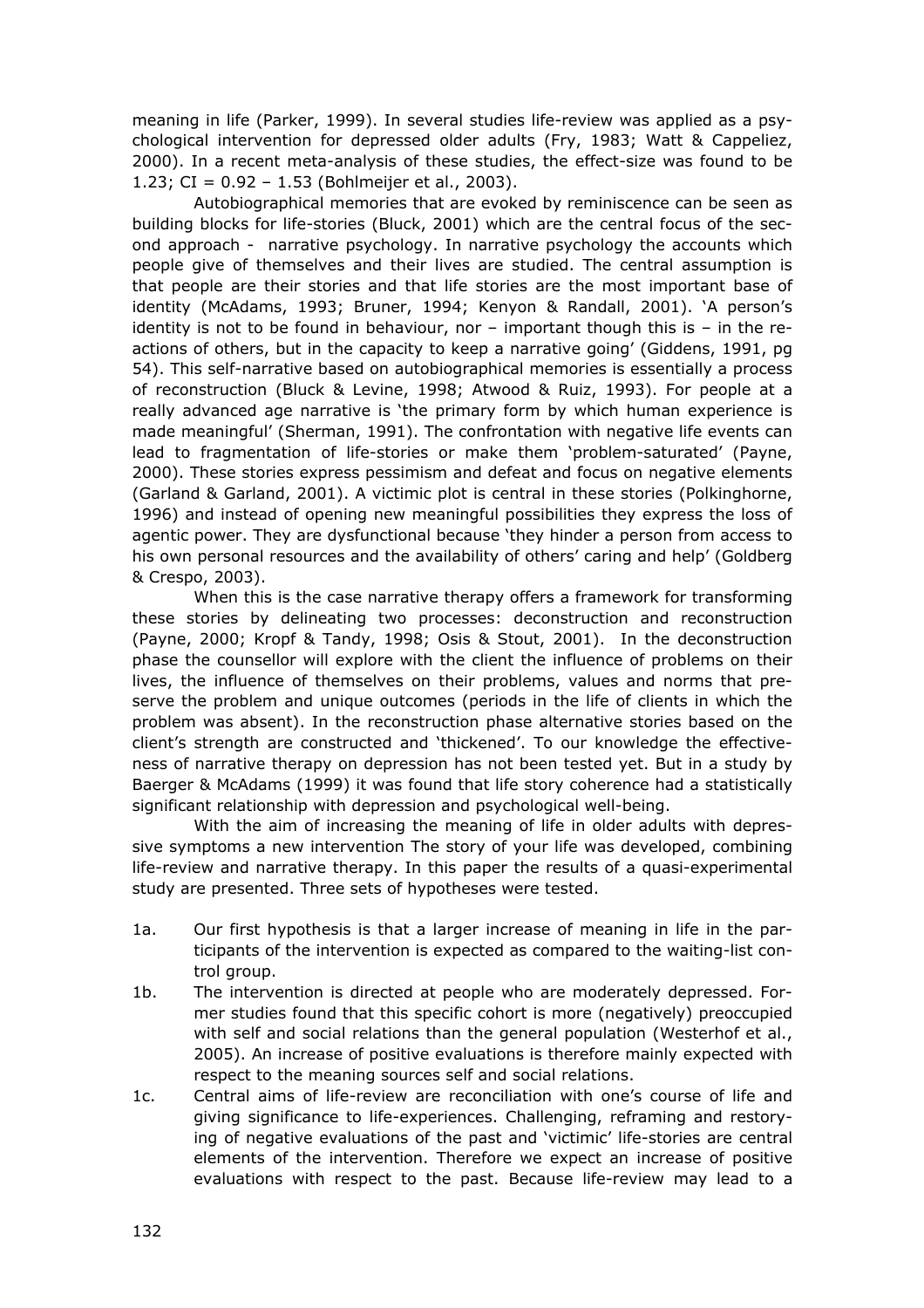greater consciousness of inner strengths (mastery) and values, we also expect the participants to be more optimistic and positive in their evaluation of the future.

- 2. Studies on gender differences in reminiscence have reported differences in the quality and function of reminiscence for women and men. Women reminisce more for the sake of identity forming, remember more details and are more focused on emotions (Davis, 1999; Ross & Holmberg, 1990). Therefore we expect larger improvements in the meaning of life, in sources of meaning and in time orientations for women than for men.
- 3. Studies have reported significant correlations between meaning in life and depression (Reker et al., 1987; Zika & Chamberlain, 1992; Selm & Dittmann-Kohli, 1998; Westerhof et al., 2006). Therefore we expect that participants who show a larger reduction of depressive symptomatology after the intervention will also show greater improvement in meaning in life.

# **8.2 Method**

### **8.2.1 Intervention**

 *The story of your life* consists of seven sessions of 1.5 hours and one follow-up session after eight weeks. It's aimed at people of 60 years and older with mild to moderate depressive symptoms. Each session has a different theme: youth and family, work and care, love and friendship, difficult times, life as a book with chapters, metaphors, meaning in life. Participants are given questions about these themes which they have to answer at home. They bring the answers with them and read the answers out aloud. The counsellor has different roles. He facilitates group discussions, asks questions aimed at the evaluation and significance of the stories. If these stories express negative views about self or life in general or express meaninglessness, the counsellor asks questions aimed at deconstruction and restorying. The counsellors were psychologists or psychiatric nurses with experience in counselling and therapy with older adults. They underwent a one-day training by a psychotherapist specialized in narrative and solution-focused therapy and one halfday follow-up meeting.

### **8.2.2 Participants**

 A pilot project was carried out in 2004 and 2005 in six community mental health centres. To evaluate the effects of the program a quasi-experimental design was used, comparing the intervention-group with a waiting list control group. A week before (T0) and after the intervention (T1), the participants were asked to fill out a questionnaire. Persons on the waiting list were asked to complete the same questionnaire at T0 and two months later (the duration of the course).

 106 participants were included in the study at T0 and 93 (88%) of them also filled out the questionnaire at T1. The response at T1 did not differ significantly between the intervention and the control groups. The persons who did not complete the questionnaire at T1 also did not differ significantly from those who did on age, gender, marital status, occupational status or depressive symptoms at T0. We therefore included only the respondents who filled out the questionnaire at both times in our analyses.

 57 persons completed the questionnaire in the intervention group and 36 in the control group at both T0 and T1. The groups did not differ with regard to age, gender, marital status, occupational status or depressive symptoms at T0. The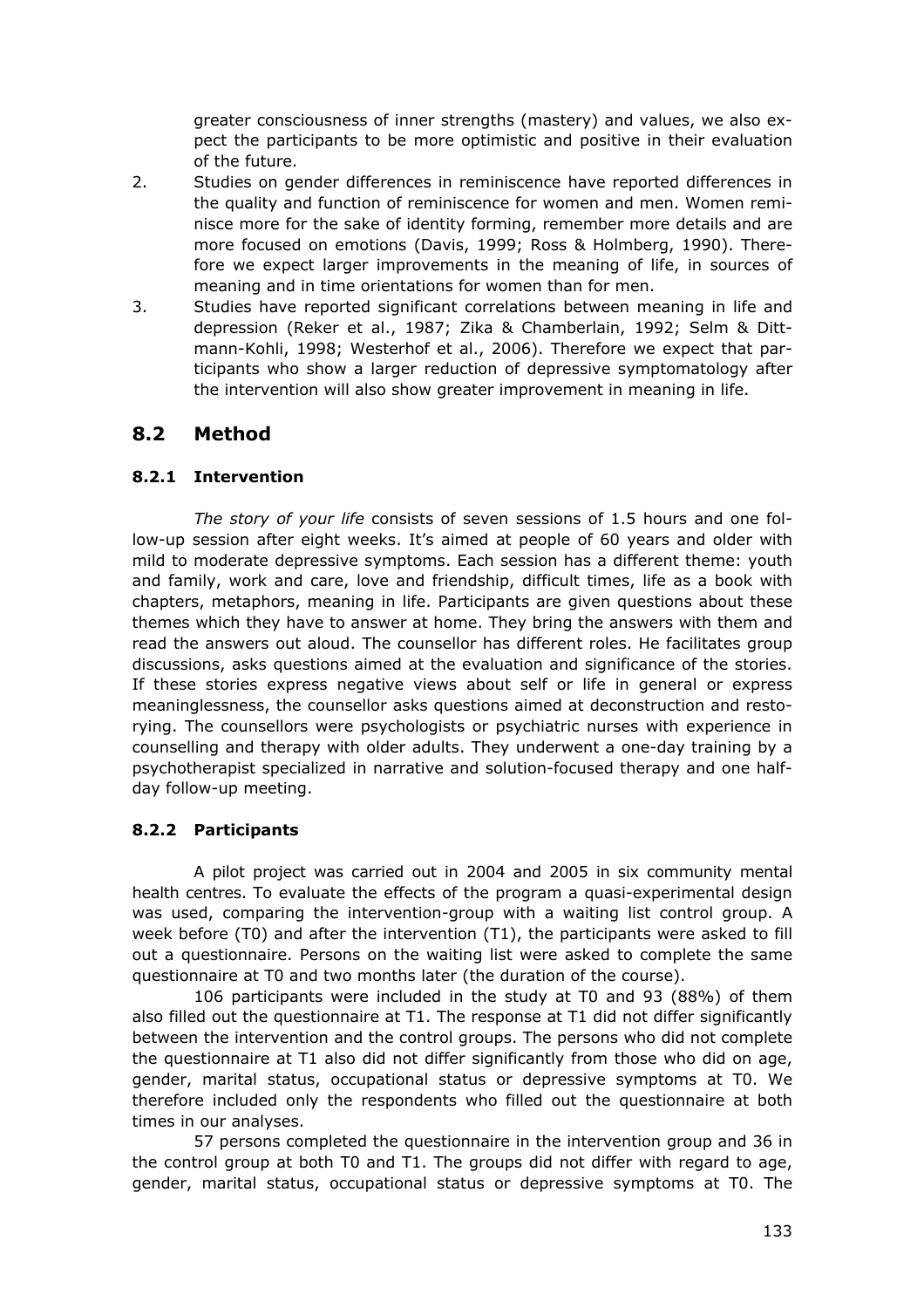mean age of the participants was 63.9 years, with a range from 55 to 87 years. 61.4% of the participants were female. Half of them were married (50.5%), a quarter divorced (26.9%) and 18.3% were widowed. 30.1% of the participants were retired, 26.9% were homemakers, 16.1% were disability pensioners, and 12.9% were working. 14.0% had no clear occupational status.

### **8.2.3 Instruments**

 A shortened version of the SELE-instrument was used to assess personal meaning in the Intervention and Control group (SELE comes from the German Selbst (Self) and Leben (Life); Dittmann-Kohli & Westerhof, 1997). The shortened version of the SELE-instrument is a sentence completion questionnaire consisting of seven sentence stems which respondents are asked to complete by expressing what they consider to be true and important about themselves. Some sentence stems probe for actual selves and lives (1,2,4,6,7) and some for future expectations (3,5):

- 1. When I think about myself ...
- 2. Compared to the past ...
- 3. In the next few years ...
- 4. I think, that I ...
- 5. Later, when I am older ...
- 6. I have noticed that I ...
- 7. In comparison to others ...

 The CES-D (Centre of Epidemiological Studies Depression scale) was used to measure de*pressive symptoms* in the Intervention group (Bouma, Ranchor, Sanderman & van Sonderen, 1995). A sum score, ranging from 0 to 60, is computed across the 20 items to assess the level of depressive symptoms. A score of 16 or higher on the CES-D is used to identify possible cases (for a more complete analysis of the depression data see Bohlmeijer et al., submitted). The CES-D score at T0 was 17.6 (sd=9.7) for the intervention group and 19.3 (sd=7.0) for the waiting list control group. At T1 the mean CES-D score was  $14.2$  (sd=10.6) for the intervention group and 17.9 (sd=9.1) for the control group.

 We calculated the difference between the CES-D score before and after the intervention and split the intervention group into tertiles. The upper tertile is considered the group with Large Improvement (i.e., those who improved by 5 points or more, N=19), the middle tertile is the group with Small Improvement (i.e., those who improved by 1 to 4 points,  $N=13$ ) and the lower tertile the group with No Improvement (i.e., those whose CES-D score did not change or was higher after than before the intervention, N=19). Six persons did not fill out the CES-D at T0 or T1.

### **8.2.4 Analyses**

 A coding scheme was used to categorize the sentence completions on the SELE-instrument. Six codes were used to categorize the sources of meaning (self, social relations, physical integrity, activities, life in general, residual), three codes were used to categorize the evaluative direction of the sentence completions (positive, neutral, or negative) and three codes were used to categorize the temporal orientation of the sentence completions (past, present, or future). See the Results Section for some examples of the coding. The intercoder reliability of this coding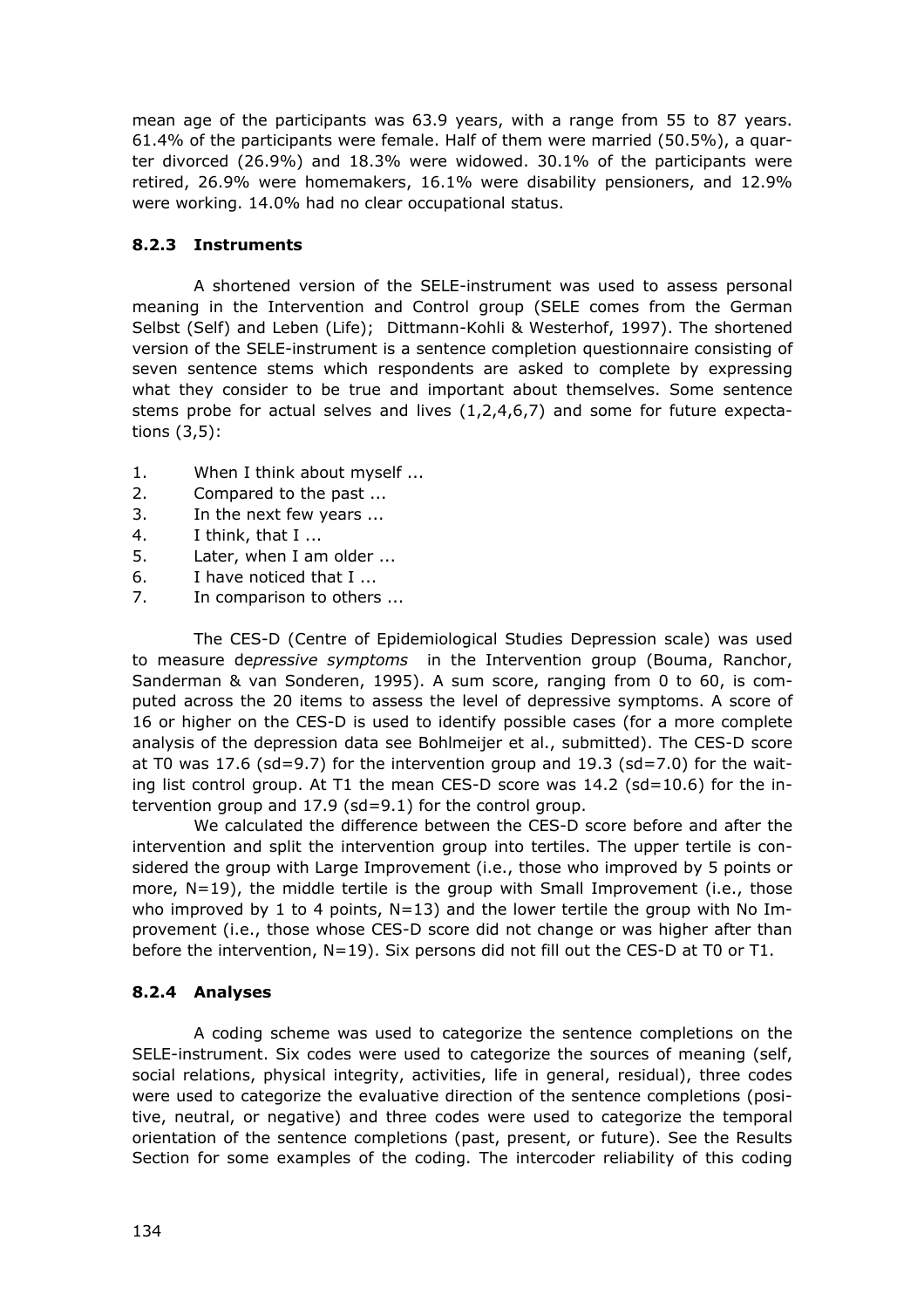scheme was good: kappa=.79 for the sources of meaning, kappa=.80 for the evaluative dimension, and kappa=.85 for the temporal orientation.

 As an overall measure of meaning in life, the number of positive sentence completions was computed for each person. In previous studies using the SELEinstrument, it was found that this results in a valid indicator of personal meaning which is related to depression, sense of coherence, and subjective well-being (Van Selm & Dittmann-Kohli, 1998; Westerhof et al., 2006). Furthermore, for each of the five meaning sources an index was computed of how many positive sentence completions belonged to this source. Similarly, five indices were computed indicating how many negative sentence completions belonged to this source. Two indices were computed as to how many positive sentence completions were coded as belonging to the past or the future. Similarly, two indices were computed as to how many negative sentence completions were coded as past or future. With the exception of the overall measure of meaning in life, the indices were dichotomised as  $0 = a$ positive (negative) evaluation of a meaning source or time orientation is not found in the seven sentence completions and  $1 =$  it is found at least once in the seven sentence completions.

 To test the first set of hypotheses about the effectiveness of the intervention, we first compared the intervention and control group at T0 with regard to all indices for meaning in life (t-test for the overall measure and Fisher's exact test for the dichotomous variables). Next, we assessed whether significant differences existed between T0 and T1 for both groups separately (using paired t-tests for the overall measure and McNemar's test for the dichotomous variables). For the overall measure of positive meaning, we also carried out a MANOVA for repeated measures, using the intervention versus control group as an independent variable and the indices of T0 and T1 as dependent variables. To test the second set of hypotheses (about gender differences), we compared men and women in the intervention group at T0 and then assessed the differences between T0 and T1 for men and women separately, using the same tests as for hypothesis 1. The differential effects for the three tertile groups of improvement in depressive symptoms in the intervention group were assessed in a similar way to test the third set of hypotheses.

## **8.3 Results**

 The first set of hypotheses referred to the effectiveness of the intervention in improving meaning in life. Hypothesis 1a stated that the overall measure of meaning in life will be improved by the intervention. The intervention group had a mean score of 4.0 (sd=1.6) positive sentence completions at T0, the intervention group a mean of 3.8 (sd=1.6). There was no significant difference at T0  $(t(91)=0.4; p=0.705)$ . After the intervention, the intervention group had a mean of 4.6 ( $sd=1.6$ ), which differed significantly from the mean before the intervention  $(t(56)=-2.4; p<0.05)$ . With a mean of 4.1 (sd=2.1) at T1, the control group did not improve significantly  $(t(35)=-0.8; p=.427)$ . However, the MANOVA for repeated measures showed that there was no significant interaction  $(F(1,91)=1.2; p=.279)$ . It is therefore concluded that hypothesis 1a is not supported.

 Hypothesis 1b concerned the change in evaluations of meaning sources. It was expected that the intervention would result in more positive evaluations, in particular with respect to the meaning sources self and social relations. The corresponding results are presented in Table 15. There were no significant differences between the intervention group and the control group at T0. The self as a meaning source is found most often, in both positive and negative evaluations, followed by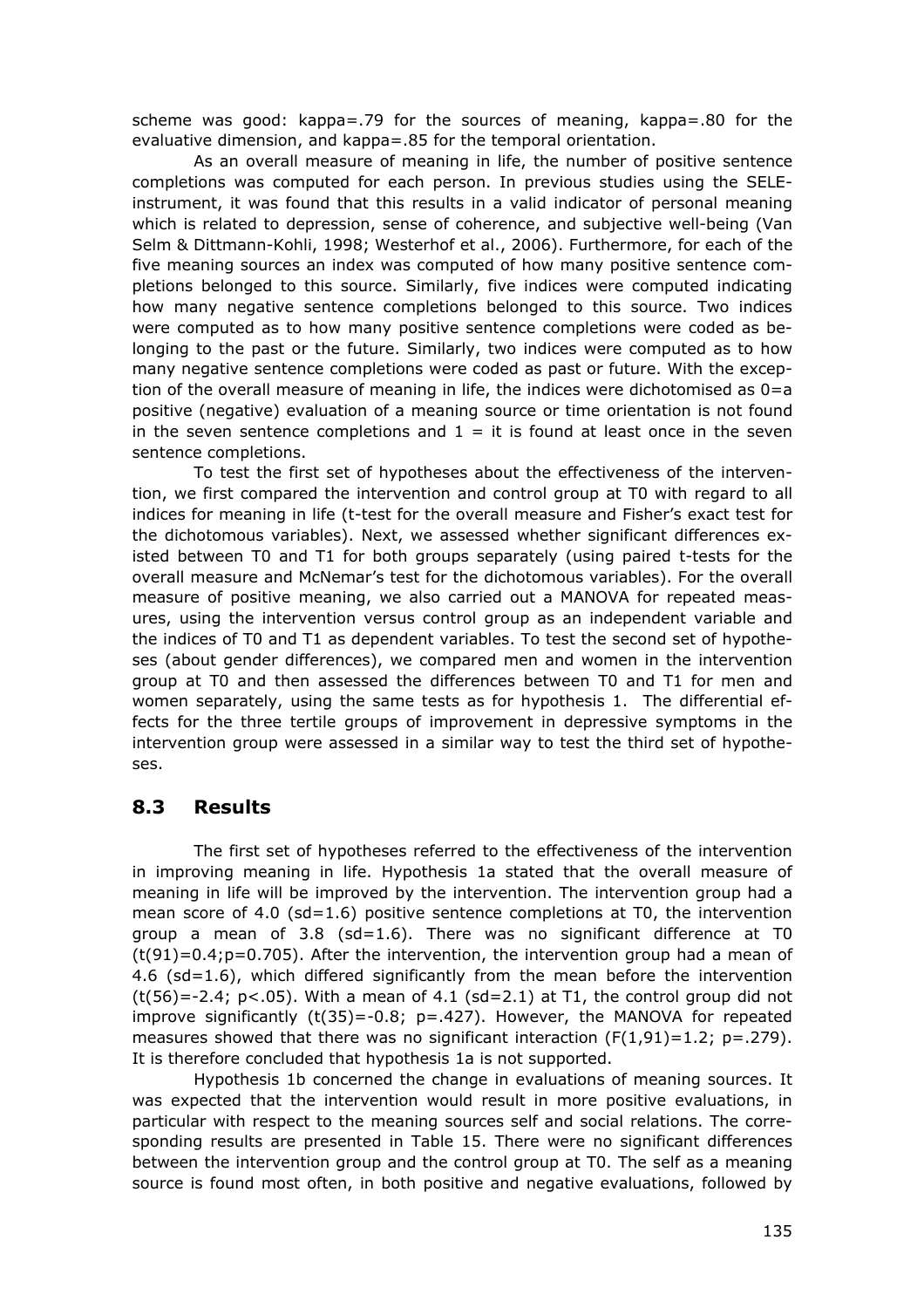life in general. The more specific sources physical integrity, social relations and activities are less often mentioned. All meaning sources are mentioned more often in a positive than in a negative way.

 In the intervention group it was found that significantly more participants mentioned the self in a negative way before rather than after the intervention. The difference between T0 and T1 is 26.3%, whereas it is only 13.9% in the control group. Furthermore, significantly more persons were positive about their social relations. The difference is 19.3%, whereas it was only 2.8% in the control group. In the control group, no significant differences were found. It is concluded that hypothesis 1b could not be rejected.

 In further analyses, we found indications for strong qualitative change in addition to the quantitative change. Two examples of changes from negative evaluations of the self before the intervention to positive evaluations afterwards are: "When I think about myself… I am rather chaotic and inconsistent" changed to "When I think about myself…I have gained more self-confidence" and "I have noticed that I… am lazy sometimes" became "I have noticed that I… am rather satisfied". Two examples of change towards positive evaluations of social relations after the intervention are: "Compared to the past… I am more aware of the finitude of my life" became "… I am more directed to the world around me" and "In comparison to others… I feel that I am not noticed in a group" changed to "… I am very social and I consider myself a humanistic person".

 Hypothesis 1c concerned the more positive evaluations of the past and the future in the intervention group after the program. The future is mentioned more often than the past, but this is due to the fact that two sentence stems asked for future anticipations. The future is mentioned more often in a positive than in a negative way, whereas the past is evaluated by more respondents in a negative than in a positive way. Significantly more participants in the program had negative evaluations of the future than persons in the control group at T0. Significantly more participants in the program had positive evaluations of the past at T1 than at T0 (24.6% versus 13.9% in the control group). Significantly fewer persons in the intervention groups had negative evaluations of the past after than before the intervention: a decrease of 17.5%, whereas there was an increase of 8.3% in the control group. The past was evaluated by more respondents in a positive rather than a negative way after the intervention. Furthermore, significantly more persons in the intervention group were less negative about the future after than before the program (24.6 versus 2.8% in the control group). There were no significant differences in the control group between T0 and T1. It can therefore be concluded that hypothesis 1c is supported.

 Again, there was evidence of strong qualitative change in the categories which also showed quantitative change. Negative evaluations of the past changed to positive evaluations in the following examples: The answer at T0 "I think that I… had to cope with many things in a different way" became at T1 "I think that I… am a good person". "When I think about myself… I believe I had a hard life" changed to "When I think about myself… I believe that I endured a lot (also comparing myself to others in the program), but that I managed well together with my partner". Examples of positive evaluations after the intervention are: "When I think about myself… I would have done some things in a totally different way, like co-habiting before marrying" changed to "When I think about myself… I have lived through many positive experiences, like children and grandchildren" and "I have noticed that I… am confronted with difficult things from the past" became "I have noticed that I… have (had) a unique life like nobody else, which completely belongs to me". Changes from negative evaluations of the future before the interventions are for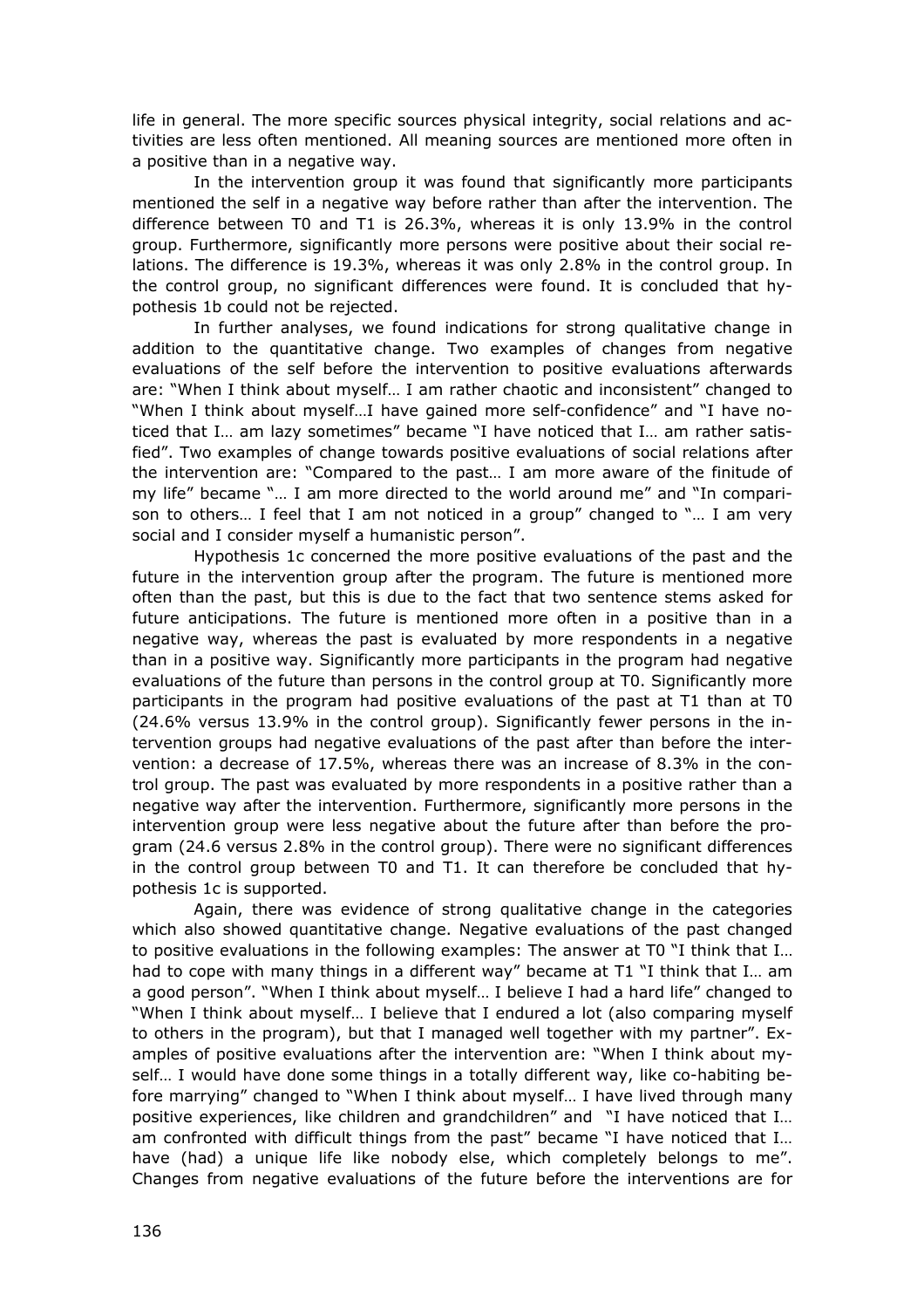example: "I think that I… am rather fearful for the future of our children (war, power, egoism)" changed to "I think that I… can handle my past life better" and "Later, when I am older… it is perhaps too late to do the things I refrained from" became "Later, when I am older… I will have a comfortable life".

#### **8.3.1 Gender**

 The second set of hypotheses stated that improvements in the meaning of life, in sources of meaning and in time orientations will be larger for women than for men. Women participating in the program had significantly more positive sentence completions at t0 (mean=4.2;  $sd=1.6$ ) than men (mean=3.2;  $sd=1.7$ ;  $t(52) = -2.0$ ;  $p < .05$ ). Both women (mean=4.8; sd=1.6;  $t(40) = -1.8$ ;  $p = 0.078$ ) and men (mean=4.2;  $sd=2.4$ ;  $t(12)=-1.8$ ;  $p=.097$ ) did not improve significantly, although there was a small trend for improvement in meaning in life for both groups. In the repeated measures MANOVA, we found no interaction between gender and changes in meaning in life  $(F(1,52)=0.3; p=.566)$ . Women did not improve more than men, so hypothesis 2a is rejected.

|                    |                       | men $(N=13)$ |      |      | women $(N=41)$ |         |
|--------------------|-----------------------|--------------|------|------|----------------|---------|
|                    |                       | T0           | Τ1   | T0   | T1             |         |
| Self               | Positive              | 84.6         | 76.9 | 95.1 | 95.1           |         |
|                    | Negative              | 61.5         | 53.8 | 68.3 | 34.1           | $\star$ |
| Social relations   | Positive              | 15.4         | 38.5 | 24.4 | 48.8           | $\star$ |
|                    | Negative              | 0.0          | 7.7  | 19.5 | 17.1           |         |
| Physical integrity | Positive              | 38.5         | 38.5 | 26.8 | 14.6           |         |
|                    | Negative <sup>a</sup> | 46.2         | 7.7  | 7,3  | 12.2           |         |
| Activities         | Positive              | 30.8         | 38.5 | 22.0 | 17.1           |         |
|                    | Negative              | 15.4         | 7.7  | 7.3  | 2.4            |         |
| General            | Positive              | 15.4         | 46.2 | 48.8 | 43.9           |         |
|                    | Negative <sup>a</sup> | 53.8         | 30.8 | 14.6 | 4.9            |         |
| Past               | Positive              | 30.8         | 46.2 | 22.0 | 46.3           | *       |
|                    | Negative              | 23.1         | 7.7  | 39.0 | 17.1           | $\star$ |
| Future             | Positive              | 76.9         | 84.6 | 87.8 | 92.7           |         |
|                    | Negative              | 53.8         | 23.1 | 31.7 | 9.8            | $\star$ |

**Table 15 Comparison of evaluations of sources of meaning and time orientations between men and women in the intervention group** 

<sup>a</sup> Fisher's exact test between both groups at T0 with p<.05

\* McNemar test between T0 and T1 with p<.05

 Women and men participating in the program did not differ significantly at T0 in the evaluation of most sources of meaning (see Table 16). More men were negative about their physical integrity and their life in general than women. Fewer women were negative about themselves after the program than before. The change in negative evaluations of the self is much larger for women (34.1%) than for men (7.7%) and only significant in the first group. Significantly more women were positive about their social relations, but in both groups about one quarter more partici-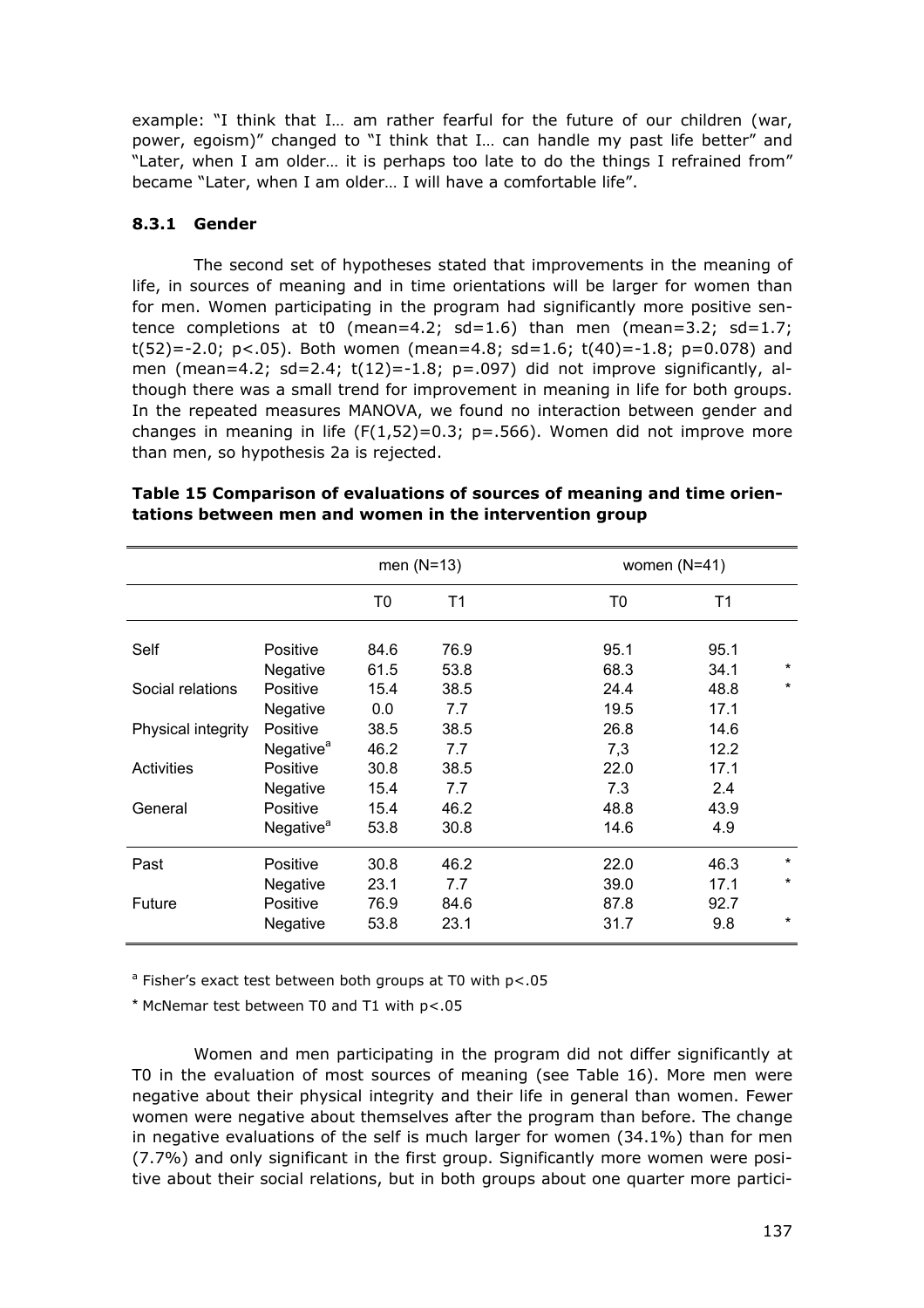pants mentioned positive social relations after the intervention. As the number of men is small  $(N=13)$ , the difference was not significant in this group. Hence, there is only meagre support for the hypothesis that women are more positive about the self as a meaning source after the program than men.

 Women and men do not differ in their evaluations of the past and the future at T0. Significantly more women evaluate the past in a positive way and fewer women in a negative way than before the intervention. Fewer women were negative about their future after the intervention. The effect is somewhat larger for women than for men with regard to the past. However, the change with regard to negative future expectations is even larger among men (30.7%) than among women (21.9%), though not significant for men. It can be concluded that there is support for the hypothesis that women become more positive about the past than men.

#### **8.3.2 Improvement in depression**

 The third set of hypotheses concerned the effects of the intervention for groups differing in their improvement in depression scores. The three groups (no, slight, and large improvement) did not differ significantly at t0 with regard to their overall meaning in life  $(F(2,48)=2.4; p=0.100)$ . The only group that showed improvement in meaning in life was the group that also showed the largest improvement with regard to depression (mean at  $T0=3.3$ ; sd=1.6; mean at  $T1=4.7$ ; sd=1.9; t(18)=-2.6; p<.05). In the repeated measures MANOVA, the interaction between the three groups and the change in meaning in life approaches significance  $(F(2,48)=2.7; p=0.074)$ . It can be concluded that lower depression scores and higher meaning in life tend to go together in the intervention group.

 The three groups did not differ with regard to the evaluation of the sources of meaning at T0 (see Table 17). There were no significant differences between T0 and T1 for the group that showed no improvement in depression scores. There was only one significant difference in the group that showed slight improvement. Prior to the intervention, 84.6% mentioned the self in a negative way; after the intervention only 15.4% did so. A similar effect was found for the large improvement group: 78.9% before and 36.8% after. Furthermore, there was a significant difference with regard to positive evaluations of social relations: this was mentioned by 10.5% respondents before and 47.4% after the program. It can be concluded that the strongest effects in sources of meaning are found in the group that showed most improvement in depression scores.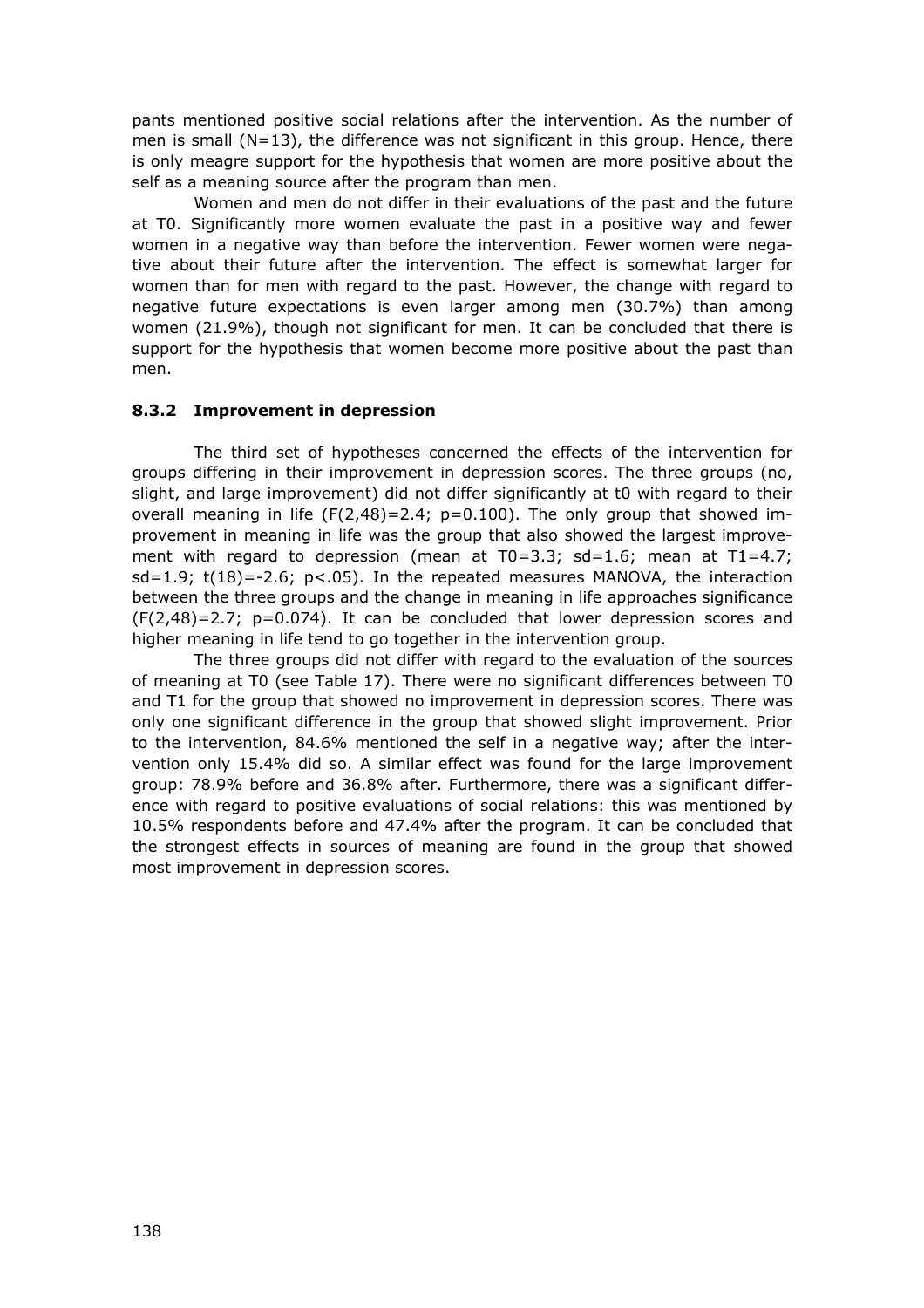|                    |                       | intervention (N=57) |      |   |      | control $(N=36)$ |
|--------------------|-----------------------|---------------------|------|---|------|------------------|
|                    |                       | T0                  | T1   |   | T0   | Τ1               |
| Self               | Positive              | 93.0                | 91.2 |   | 97.2 | 91.7             |
|                    | Negative              | 66.7                | 40.4 | * | 66.7 | 52.8             |
| Social relations   | Positive              | 24.6                | 43.9 | * | 33.3 | 36.1             |
|                    | Negative              | 15.8                | 14.0 |   | 19.4 | 8.3              |
| Physical integrity | Positive              | 28.1                | 21.1 |   | 27.8 | 11.1             |
|                    | Negative              | 15.8                | 10.5 |   | 16.7 | 13.9             |
| <b>Activities</b>  | Positive              | 22.8                | 21.1 |   | 25.0 | 30.6             |
|                    | Negative              | 8.8                 | 3.5  |   | 0.0  | 16.7             |
| General            | Positive              | 42.1                | 42.1 |   | 25.0 | 25.0             |
|                    | Negative              | 24.6                | 14.0 |   | 22.2 | 25.0             |
| Past               | Positive              | 22.8                | 47.4 | * | 19.4 | 33.3             |
|                    | Negative              | 35.1                | 17.5 | * | 25.0 | 33.3             |
| Future             | Positive              | 86.0                | 89.5 |   | 88.9 | 83.3             |
|                    | Negative <sup>a</sup> | 40.4                | 15.8 | * | 16.7 | 13.9             |

### **Table 16 Comparison of evaluations of sources of meaning and time orientations in the intervention and control groups**

 $a$  Fisher's exact test between both groups at T0 with  $p$ <.05

\* McNemar test between T0 and T1 with p<.05

#### **Table 17 Comparison of evaluations of sources of meaning and time orientations between persons with no, small, and large improvement in depression in the intervention group**

|                    |                 | Improvement in depression |               |       |                |   |                |      |         |
|--------------------|-----------------|---------------------------|---------------|-------|----------------|---|----------------|------|---------|
|                    |                 |                           | None $(N=19)$ |       | Small $(N=13)$ |   | Large $(N=19)$ |      |         |
|                    |                 | T0                        | Τ1            | T0    | T1             |   | T0             | T1   |         |
| Self               | Positive        | 94.7                      | 89.5          | 100.0 | 92.3           |   | 84.2           | 89.5 |         |
|                    | Negative        | 52.6                      | 63.2          | 84.6  | 15.4           | * | 78.9           | 36.8 | $\ast$  |
| Social relations   | Positive        | 15.8                      | 42.1          | 38.5  | 38.5           |   | 10.5           | 47.4 | $\star$ |
|                    | Negative        | 10.5                      | 21.1          | 30.8  | 15.4           |   | 5.3            | 10.5 |         |
| Physical integrity | <b>Positive</b> | 47.4                      | 26.3          | 23.1  | 38.5           |   | 21.1           | 10.5 |         |
|                    | Negative        | 21.1                      | 10.5          | 0.0   | 7.7            |   | 21.1           | 15.8 |         |
| <b>Activities</b>  | Positive        | 15.8                      | 21.1          | 38.5  | 30.8           |   | 21.1           | 10.5 |         |
|                    | Negative        | 10.5                      | 5.3           | 23.1  | 7.7            |   | 0.0            | 0.0  |         |
| General            | Positive        | 36.8                      | 36.8          | 38.5  | 46.2           |   | 42.1           | 47.4 |         |
|                    | Negative        | 26.3                      | 21.1          | 7.7   | 7.7            |   | 36.8           | 10.5 |         |
| Past               | Positive        | 21.1                      | 52.6          | 23.1  | 46.2           |   | 26.3           | 42.1 |         |
|                    | Negative        | 26.3                      | 15.8          | 46.2  | 7.7            |   | 36.8           | 21.1 |         |
| Future             | Positive        | 84.2                      | 94.7          | 92.3  | 84.6           |   | 78.9           | 89.5 |         |
|                    | Negative        | 47.4                      | 26.3          | 38.5  | 15.4           |   | 42.1           | 10.5 | $^\ast$ |

No significant differences between the three groups at T0

\* McNemar test between T0 and T1 with p<.05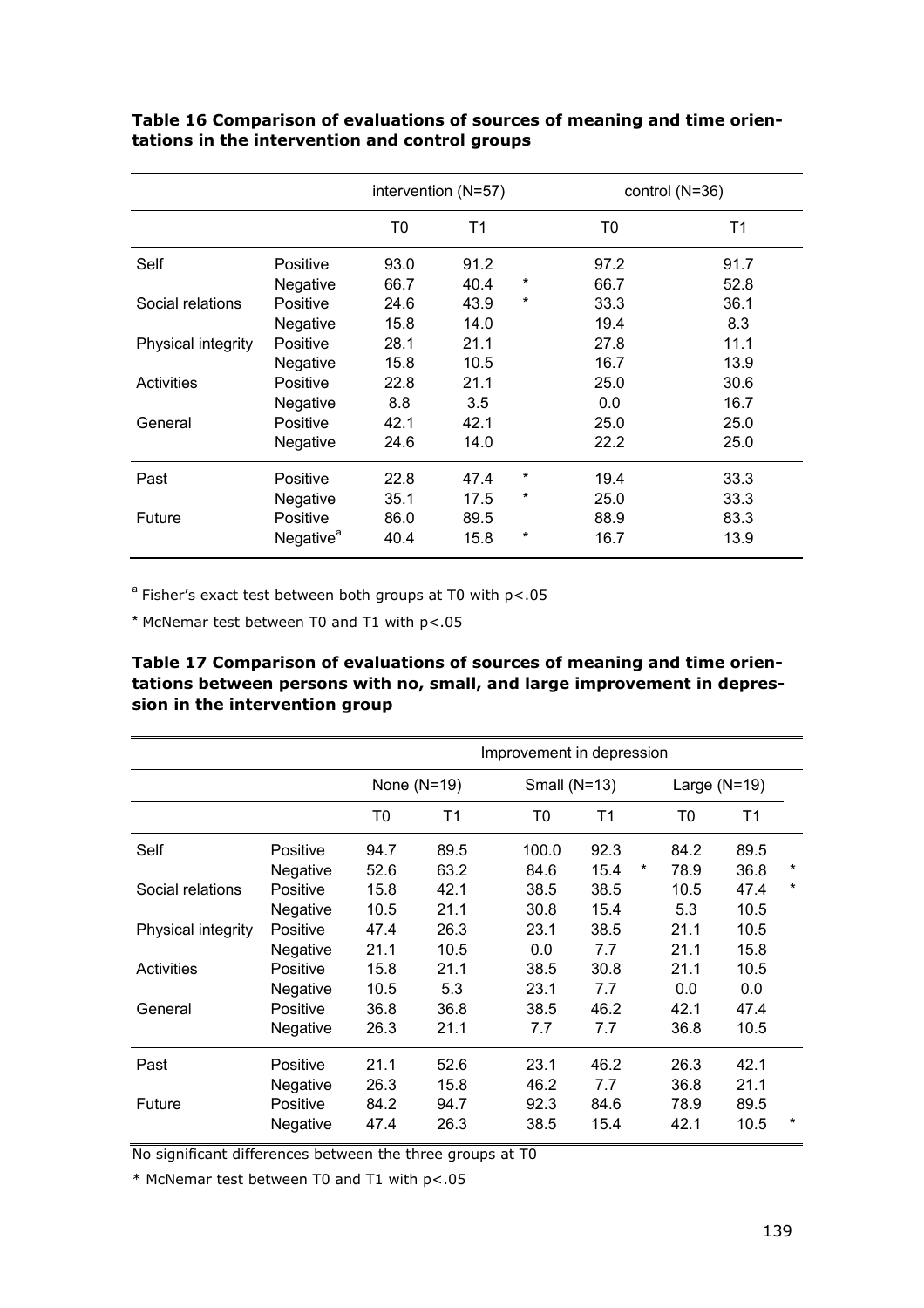The evaluations of the past and the future did not differ at T0 between the three groups. Again, there were no significant changes between T0 and T1 for the group with no improvement in depression. There were also no significant differences for the group with slight improvement. The group with strong improvement showed a significant improvement with regard to negative future anticipations. Before the intervention 42.1% mentioned this and after the intervention 10.5%. Again, the strongest effect is found for the group that showed the strongest improvement in depression.

 To summarise, it was found that there are no significant improvements in the overall meaning in life, although the group that improved most in their depression scores also improved in their meaning in life. Furthermore, there is a specific effect of the intervention in that it results in a decline of negative evaluations of the self and an increase in positive evaluations of social relations. These findings are stronger for women than for men and stronger for persons that also declined more in depressive symptoms. Last, the program results in more positive and less negative evaluations of the past as well as in less negative evaluations of the future. Again, this is found most strongly for women and persons improving most with regard to depression.

## **8.4 Discussion**

 In the near future, depression will be among the illnesses with the highest burden of disease (Murray & Lopez, 1997). Treatment offers only limited possibilities for reducing the prevalence of depression (Andrews, 2004). In addition to treatment, prevention may be an important, viable option (Smit et al., 2006). Most promising is indicated prevention, aimed at people with clinically relevant depressive symptoms but who do not yet suffer from a major depression (Schroevers et al., 2006, 2006; Cuijpers et al., 2005). Accordingly, there is a need for effective, low-threshold interventions that can be actively offered to people in the community. For older adults, restoration of meaning in life may be an important goal of these interventions because age-graded losses in social relations, social roles and physical functions challenge meaning in life (Westerhof et al., 2005). Life-review is an intervention that has proved effective in reducing depressive symptoms (Bohlmeijer et al., 2003). But with a few exceptions (Westerhof et al., 2005) the effects of lifereview on meaning in life have not been studied yet. In this paper the effects of a new life-review intervention on meaning in life were reported.

 Baseline scores on the CES-D and SELE of the participants in the study make it clear that the right target group was successfully reached. At T0 the participants had an average score on the CES-D of 18.3 which is in the range of clinically relevant depressive symptoms for which the cut-off score is 16 (Beekman et al., 2002). Compared to the scores on the SELE by a group of respondents from a Dutch representative survey among independently living persons between 55 and 85 years of age (Steverink, Westerhof, Bode & Dittmann-Kohli, 2001), the participants in this study have a less positive meaning profile. The mean in the representative survey was 4.6 (sd=1.5; N=579), the mean of the intervention group was 4.0 (sd=1.6), resulting in a significant difference (t634=2.9;  $p = .004$ )

 Though the intervention group improved significantly on the overall measure of meaning in life, this improvement was not significantly larger in comparison to the control group. There are four possible explanations for this result. The first explanation is that only 37% of the participants benefited largely from the intervention in terms of lower depression scores and improvement in meaning in life. For about 37% of the participants, the intervention had no positive effects on depres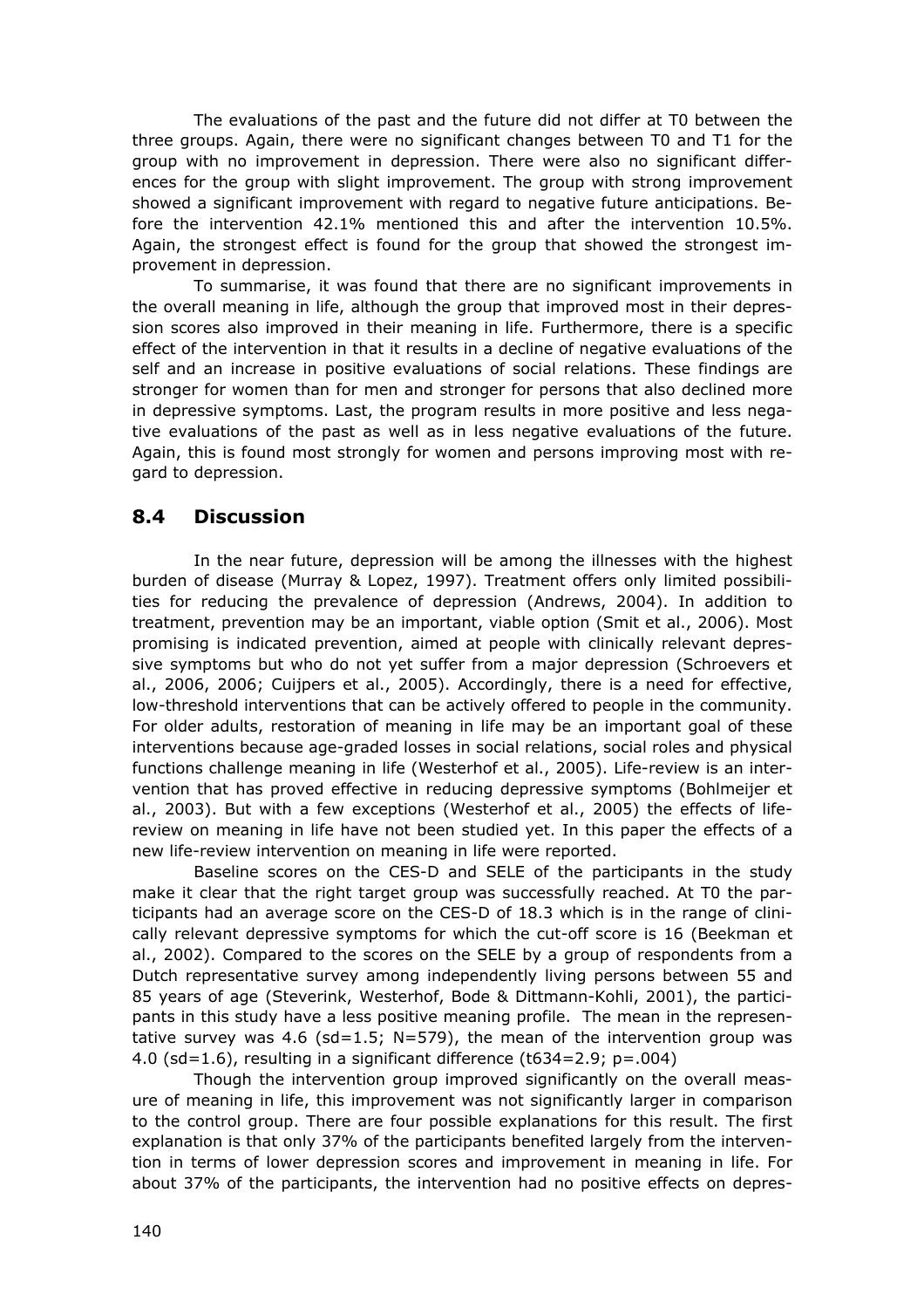sive symptoms or on meaning in life. This seems in line with studies on reminiscence that reported that only about 30% -50% of older adults engage in a process of life-review (Wink & Schiff, 2002; Merriam, 1993; Webster & McCall, 1999). In recent reviews it was concluded that for some people life-review is a very helpful way of coping with difficulties in life but for others not at all (Coleman, 2005; Bohlmeijer et al., Submitted). Attitude towards reminiscence in general, capacity for reflection and introspection have been cited as important predictors for the effectiveness of life-review but these have not been tested as yet (Sayre, 2002; Coleman 2005). In this study such criteria were not measured and not used for participation.

 A second explanation could be that more training in narrative therapy is needed for the counsellors to be able to transform problem-saturated stories and negative evaluations of self and autobiographical memories in general into more positive ones. For this, narrative therapy offers a good framework. Though the counsellors were trained in skills based on narrative therapy, for all of them this was a new approach and it might be necessary to invest in more training and supervision in order to apply these skills effectively. By comparison, in the Watt & Cappeliez study (2000) in which large effects were found on depressive symptomatology, the counsellor underwent four weeks of training and two hours of supervision every week during the intervention.

 A third explanation could be that there is room for improvement in the intervention. One such improvement would be to focus more specifically during the intake and first session on evaluations of self and life in general that undermine meaning in life. The process of life-review in the next sessions can then be brought into relation to these problems more directly. Westerhof et al. (2006) developed a model for meaninglessness. This model could be taken as a theoretical basis for the intervention. It would help the counsellors, for example, not to just focus on global evaluations of life but also on evaluations of specific sources of meaning in life.

 A fourth explanation could be that it takes time to deconstruct dominant stories and integrate new stories in daily life. This would imply that positive effects will become more visible in the long run.

 As to specific sources of meaning in life, the hypotheses of this study were supported. In the intervention group much fewer negative evaluations about self and more positive evaluations of social relations were reported after the program. This last finding is especially important because one may expect that a positive evaluation of social relations will make the participants more active in maintaining these social relations, thus reducing the risk of loneliness and depression in the future. That participants were more positive and less negative about their past was to be expected, given the fact that an important focus of life-review interventions is to find meaning in the past and become reconciled with how life has run its course. This is an important finding because as people get older they clearly have more time to look back on and less time ahead of them. If one can learn to use reminiscence in a positive way it can become an enduring source of meaning in life. This is particularly important for older persons, as in many areas of life the opportunity for repairing their life regrets has passed for them (Timmer, Westerhof & Dittmann-Kohli, 2005).

 That participants in life-review have also become less negative about their future may be less evident at first glance. A confrontation with negative life-events will make many people feel helpless and like victims (Cochran & Laub, 1994). Their natural narrative is disrupted (Giddens, 1991). They have to find a new identity and new plots in their narrative that are not just built on being a victim (Polkinghorne, 1996). Life-review and narrative therapy enable people to do this because it helps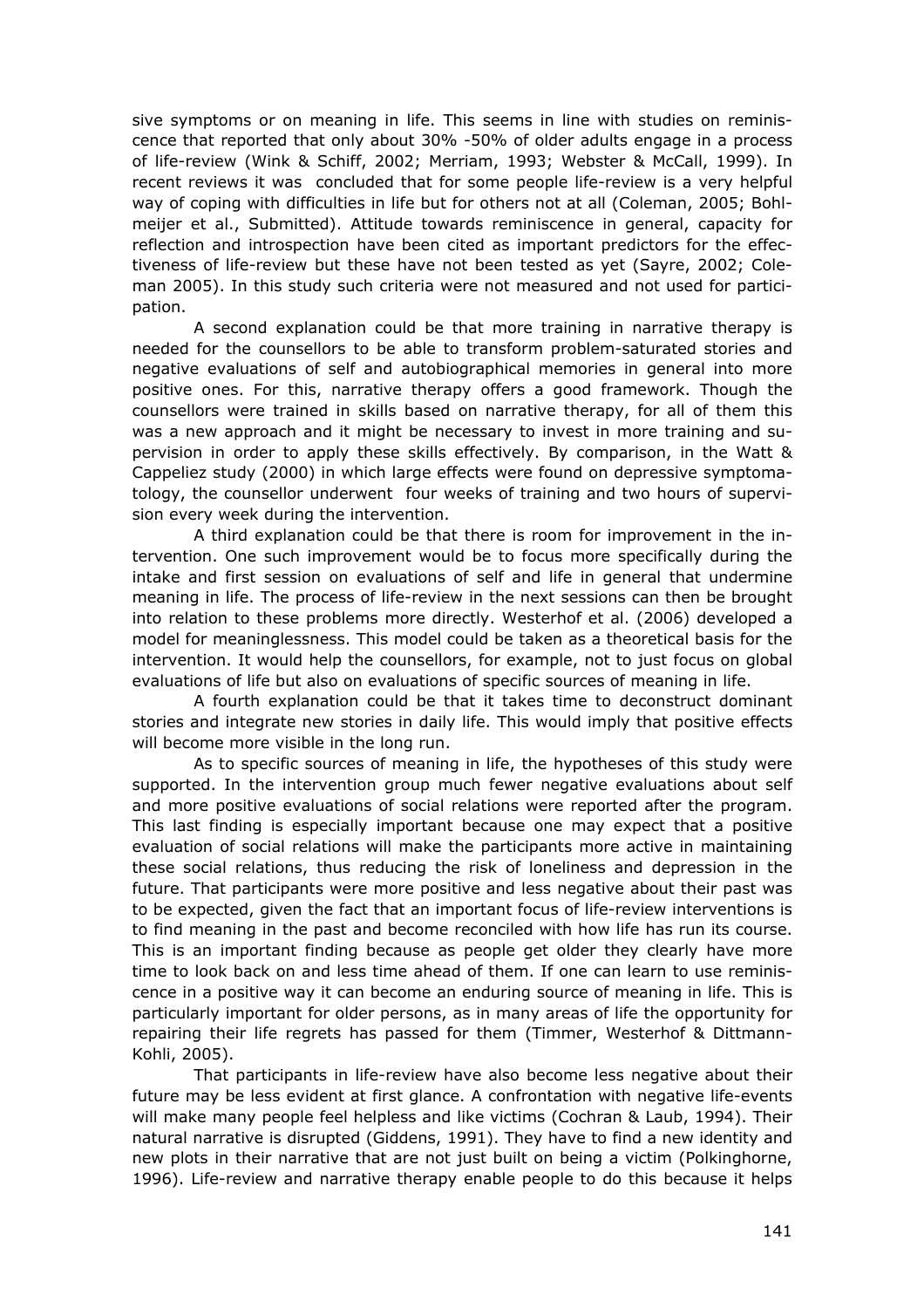them focus on periods in their lives when these problems were not present (Osis & Stout, 2002; Kropf & Tandy, 1998). This process will open up new possibilities and plans for the future that are built on renewed feelings of mastery and personal values. In the statements of the participants before and after the intervention that were presented with the results, this reframing of the past and future is evident.

 The hypotheses on gender differences were only partly confirmed. Women and men improved equally on meaning in life. Studies of reminiscence in the population have found that women reminisce more for the sake of identity forming, remember more details and are more focused on emotions, and that men reminisce more about personal achievements (Davis, 1999; Ross & Holmberg, 1990). These findings suggest that women would be more suited to integrative reminiscence (with the focus on evaluation and emotional experiences) and men to instrumental reminiscence (with the focus on past achievements and coping behaviour). One can conclude that both forms of reminiscence are apparently evoked by the intervention. One of the characteristics of the intervention is that it consists of small groups with a maximum of four people. This allows the counsellors to focus intensively on the life-stories and memories of each participant in every session. The questions that have to be answered by the participants at home are also broadly formulated, allowing each individual to relate stories and memories that are important to him or her.

 With regard to specific sources of meaning, women were much less negative about themselves after the intervention in comparison to men. With regard to time-orientation women became relatively less negative about their past, but men became less negative towards the future. We have to speculate about the explanation for these results. They may be explained by the same gender differences in reminiscence styles. Integrative reminiscence could be seen as more inneroriented, focusing on themes like self-growth and emotional conflicts. Instrumental reminiscence could be seen as a more action-oriented form of reminiscence focusing on coping with difficulties and set-backs in life and creating new possibilities for achievement in society. It could also be explained by the reasons of the participants for joining the intervention. Though we did not study this systematically, during intervision meetings, the counsellors typically reported stories of men in their sixties who had either been fired recently or who had retired and were worried about their immediate future. Reminiscence helped them to adapt to their new lifesituation and find significant goals for the future.

 Participants that showed the largest improvement in depression also showed the greatest improvement in meaning in life. This finding corroborates the results of previous studies that showed correlations between meaning in life and depression (Reker et al., 1987; Zika & Chamberlain, 1992; Selm & Dittman-Kohli, 1998; Westerhof et al., 2006). In a subsequent study we would recommend that there be at least 3 but preferably 4 measurement moments. This design will allow analysis to test the hypothesis that an increase in meaning in life will mediate effects on depressive symptomatology.

 As an explorative study into the effects on meaning in life of a new intervention this research has several major limitations. The participants were not randomly assigned to either the intervention or control group. No follow-up measures were taken, so we don't know if the changes in meaning in life endured, diminished or even improved in the period after the intervention. Because only two measurements of depression and meaning in life were conducted (before and after the intervention) we were not able to test if changes in meaning in life actually mediated the effects on depression. Lastly, the number of male participants, in particular,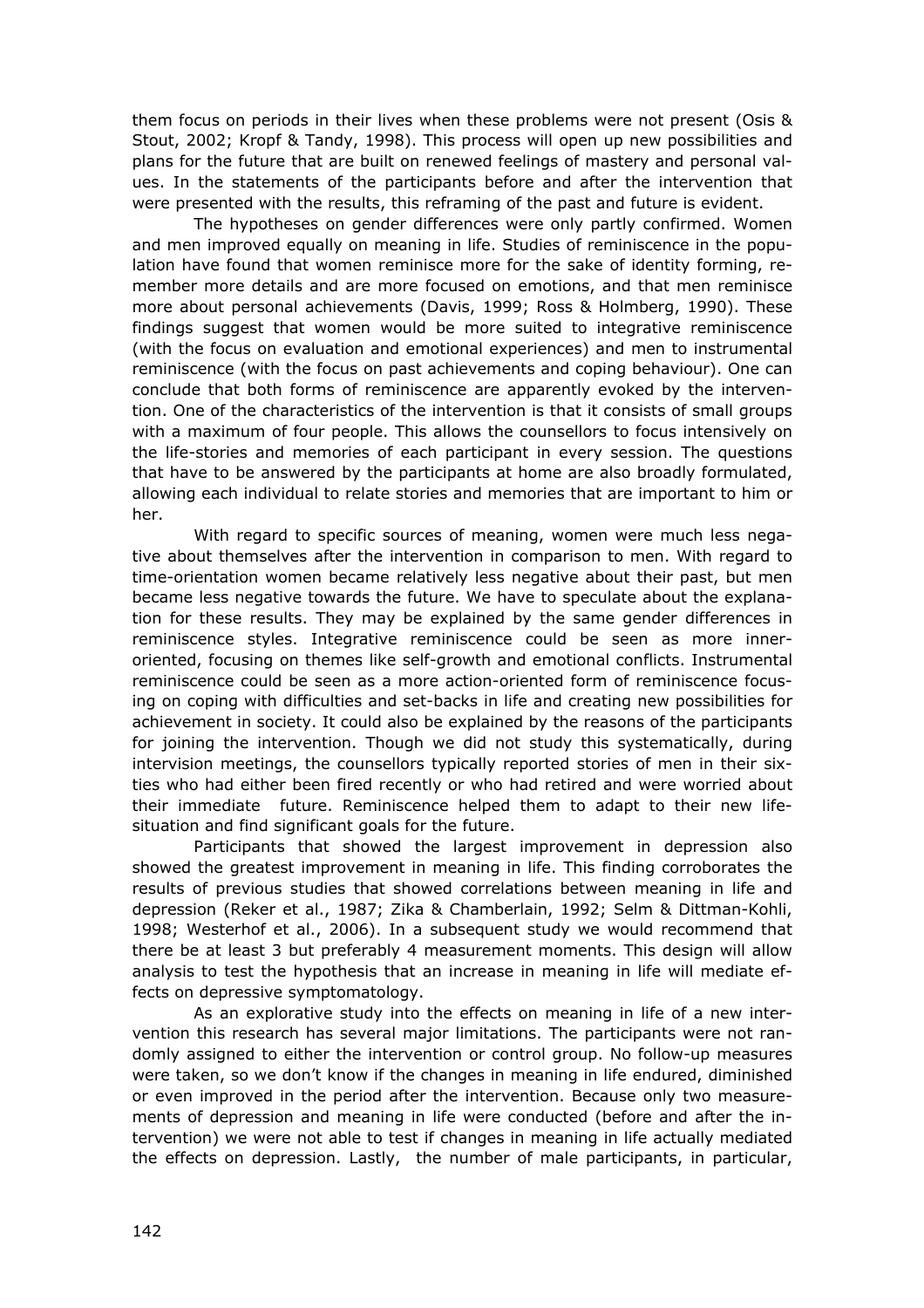was small, so the interpretations regarding gender differences have to be conducted with care.

 On the basis of the findings of this study the intervention will be adapted to make it more effective. Although changes in meaning of life in men and women participating in reminiscence were found, these effects were rather small and not significant in comparison to a waiting list control group. One of the important findings of this study is that only one third of the participants improved much on depression and meaning in life. A randomised controlled trial with a larger sample and with follow-up measurement is warranted. The study should include predictors (reminiscence style, attitude towards reminiscence, personality, number of lifeevents). This new study will hopefully shed light on this question: for which clients is reminiscence in combination with narrative therapy more or less effective? Only after answering this question can the intervention be efficiently implemented in mental health care.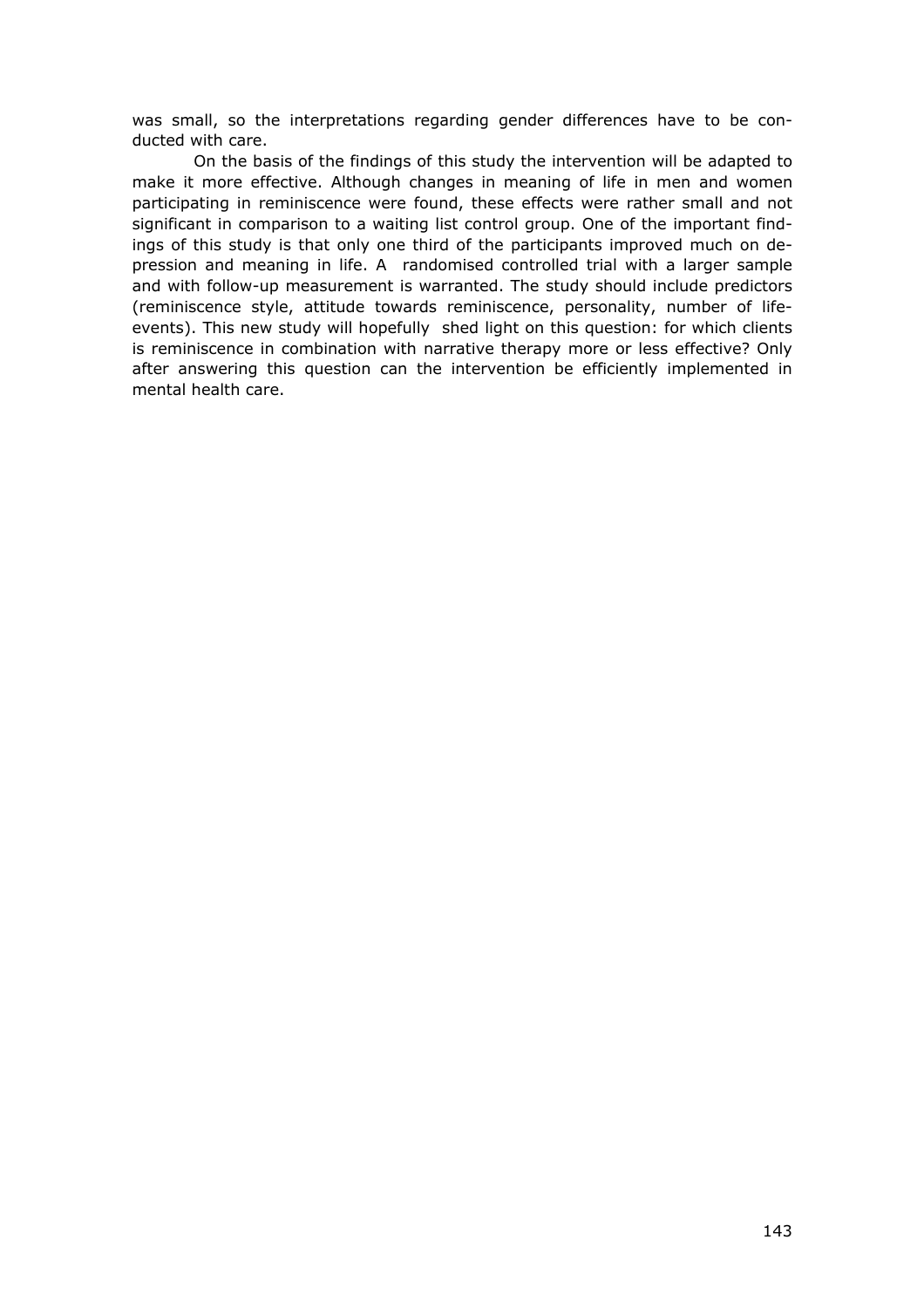#### **References**

- Atchley, R. C. (1989). A Continuity Theory of normal aging. *Gerontologist, 29,* 183-190.
- Atwood, J. D. & Ruiz, J. (1993). Social constructionist therapy with the elderly. *Journal of Family Psychotherapy, 4,* 1-32.
- Baerger, D. R. & McAdams, D. P. (1999). Life story coherence and its relation to psychological well-being. *Narrative Inquiry, 9,* 69-96.
- Beekman, A. T. F., Copeland, J. R. M., & Prince, M. J. (1999). Review of community prevalence of depression in later life. *British Journal of Psychiatry, 174,* 307-311.
- Beekman, A. T. F., Geerlings, S. W., Deeg, D. J. H., Smit, J. H., Schoevers, R. S., de Beurs, E. et al. (2002). The natural history of late-life depression: A 6-year prospective study in the community. *Archives of General Psychiatry, 59,* 605-611.
- Birren, J. E. (1987). The best of all stories. *Psychology Today, 21:* 91-92.
- Bluck, S. & Levine, L. J. (1998). Reminiscence as autobiographical memory: a catalyst for reminiscence theory development. *Ageing and Society, 18,* 185-208.
- Bluck, S. (2001). Autobiographical memories: A building block of life narratives. In G.M.Kenyon, P. G. Clark, & B. de Vries (Eds.), *Narrative gerontology: Theory, research, and practice* (pp. 67-89). Springer Publishing Co.
- Bohlmeijer, E., Smit, F., & Cuijpers, P. (2003). Effects of reminiscence and life review on late-life depression: a meta-analysis. *International journal of geriatric pPsychiatry, 18,* 1088-1094.
- Bouma, J., Ranchor, A.V., Sanderman, R. en Van Sonderen, F.L.P. (1995). *Het meten van symptomen van depressie met de CES-D. Een handleiding*. Noordelijk Centrum voor Gezondheidsvraagstukken, Rijksuniversiteit Groningen.
- Bruner, J. (1994). The 'remembered' self. In U.Neisser & R. Fivush (Eds.), *The remembering self: Construction and accuracy in the self-narrative* (pp. 41-54). Cambridge University Press.
- Butler, R.N. (1963) The life-review: an interpretation of reminiscence in the aged. *Psychiatry 26,* 65 – 76.
- Cappeliez, P. (2002). Cognitive-reminiscence therapy for depressed older adults in day hospital and long-term care. In: J.D. Webster & B.K. Haight (Eds). *Critical Advances in reminiscence work.* New York: Springer.
- Cochran, L. & Laub, J. (1994). *Becoming an agent: Patterns and dynamics for shaping your life*. State University of New York Press.
- Coleman, P.G., Hautamaki, A., Podolskij. (2002). Trauma, reconciliation and generativity: the stories told by European war veterans. In: J.D. Webster & B.K. Haight (Eds). *Critical Advances in reminiscence work.* New York: Springer.
- Coleman, P. G. (2005). Editorial: Uses of reminiscence: Functions and benefits. *Aging & Mental Health, 9,* 291-294.
- Cuijpers, P., Van Straten, A., & Smit, F. (2005). Preventing the Incidence of New Cases of Mental Disorders: A Meta-Analytic Review. *Journal of Nervous and Mental Disease, 193,* 119-125.
- Davis, N. J. (2002). The promotion of mental health and the prevention of mental and behavioral disorders: Surely the time is right. *International Journal of Emergency Mental Health, 4,* 3-30.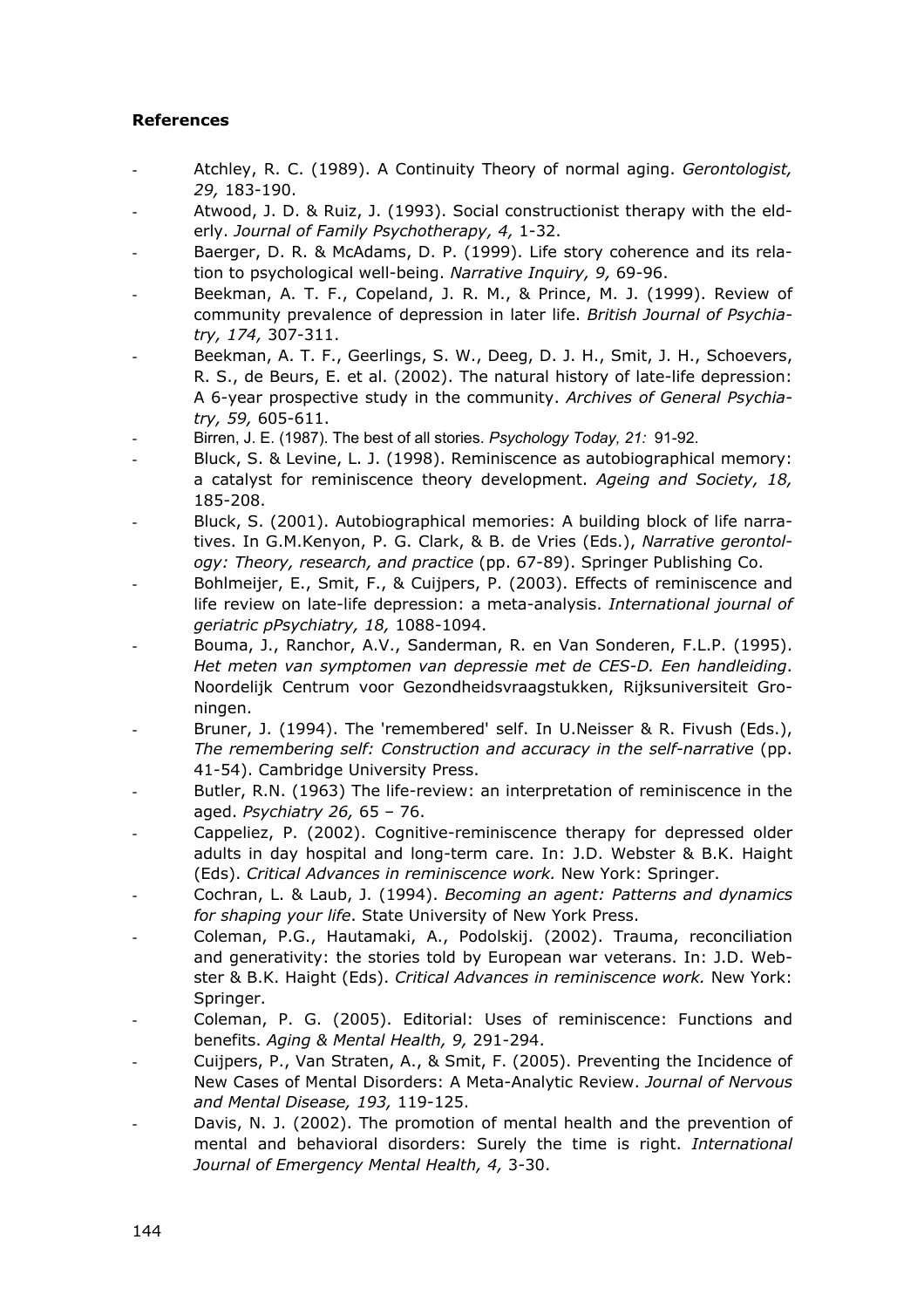- Davis, P. J. (1999). Gender differences in autobiographical memory for childhood emotional experiences. *Journal of personality and social psychology, 76,* 498-510.
- Dittmann-Kohli, F. & Westerhof, G. J. (1997). The SELE-Sentence Completion Questionnaire: A new instrument for the assessment of personal meanings in aging research. Anuario de Psicologiia, 73, 7-18.
- Ebersole, P. & DePaola, S. (1987). Meaning in life categories of later life couples. *Journal of Psychology: Interdisciplinary and Applied, 121,* 185-191.
- Fry, P. S. (1983). Structured and unstructured reminiscence training and depression among the elderly. *Clinical Gerontologist, 1,* 15-37.
- Garland, J. & Garland, C. (2001). *Life review in health and social care: A practitioner's guide*. Brunner-Routledge.
- Giddens, A. (1991). Modernity and self-identity. *Polity Press*. Cambridge
- Goldberg, C. & Crespo, V. R. (2003). The personal-story approach. *American Journal of Psychotherapy, 57,* 337-347.
- Kenyon, G. M. & Randall, W. L. (2001). Narrative gerontology: An overview. In G.M.Kenyon, P. G. Clark, & B. de Vries (Eds.), *Narrative gerontology: Theory, research, and practice* (pp. 3-18). Springer Publishing Co.
- Kraaij, V. & de Wilde, E. J. (2001). Negative life events and depressive symptoms in the elderly: A life span perspective. *Aging & Mental Health, 5,* 84-91.
- Kropf, N. P. & Tandy, C. (1998). Narrative therapy with older clients: The use of a 'meaning-making' approach. *Clinical Gerontologist, 18,* 3-16.
- McAdams, D. P. (1993). *The stories we live by: Personal myths and the making of the self*. William Morrow & Co, Inc.
- Merriam, S. B. (1993). Butler's life review: how universal is it? *International journal of aging & human development. 37:* 163-175.
- Mrazek, P. J. & Haggerty, R. J. (1994). *Reducing risks for mental disorders: Frontiers for preventive intervention research*. National Academy Press.
- Murray, P.J., & Lopez, A. (1996). The global burden disease: a comprehen*sive assessment of mortality and disability, injuries and risk factors in 1990 and projected to 2020.* Geneve: World Bank.
- Neimeyer, R. A. & Stewart, A. E. (1996). Trauma, healing, and the narrative emplotment of loss. *Families in Society, 77,* 360-375.
- Orrell, M. W. & Davies, A. D. M. (1994). Life events in the elderly. *International Review of Psychiatry, 6,* 59-71.
- Osis, M. & Stout, L. (2001). Using narrative therapy with older adults. In G.M.Kenyon, P. G. Clark, & B. de Vries (Eds.), *Narrative gerontology: Theory, research, and practice* (pp. 273-290). Springer Publishing Co.
- Parker, R. G. (1999). Reminiscence as continuity: Comparison of young and older adults. *Journal of Clinical Geropsychology, 5,* 147-157.
- Payne, M. (2000). *Narrative therapy. An introduction for counsellors.* London: Sage.
- Polkinghorne, D. E. (1996). Transformative narratives: From victimic to agentic life plots. *American Journal of Occupational Therapy, 50,* 299-305.
- Reker, G. T., Peacock, E. J., & Wong, P. T. (1987). Meaning and purpose in life and well-being: A life-span perspective. *Journal of Gerontology, 42,* 44- 49.
- Reker, G. T. & Wong, P. T. P. (1988). Aging as an individual process: Toward a theory of personal meaning. In J.E.Birren & V. L. Bengtson (Eds.), *Emergent theories of aging* (pp. 214-246). Springer Publishing Co.
- Ross, M. & Holmberg, D. (1990). Recounting the past: Gender differences in the recall of events in the history of a close relationship. In J.M.Olson &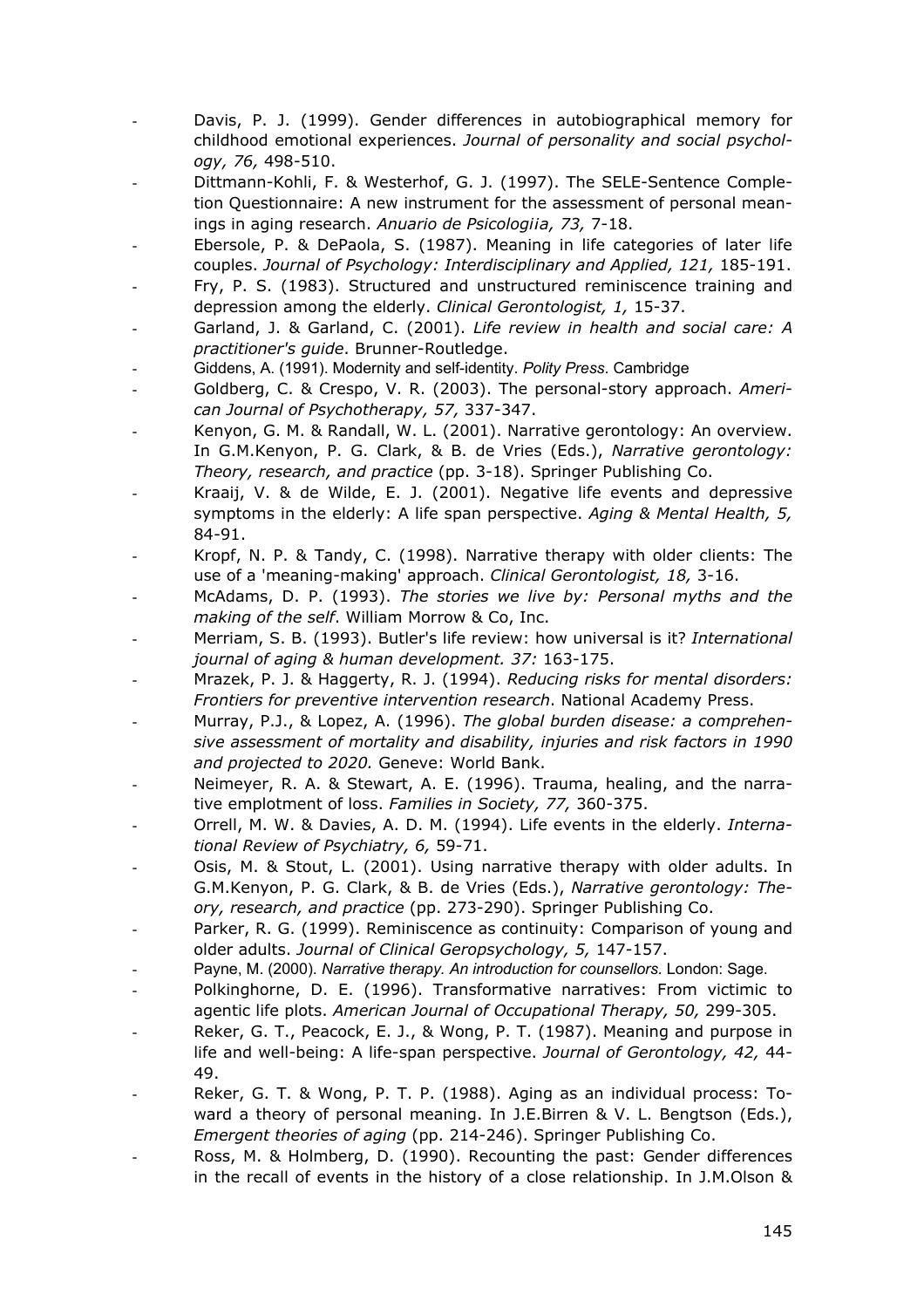M. P. Zanna (Eds.), *Self-inference processes: The Ontario symposium, Vol. 6* (pp. 135-152). Lawrence Erlbaum Associates, Inc.

- Sayre, J. (2002). Personal narratives in the life stories of older adults. *Journal of Geriatric Psychiatry, 35,* 125-150.
- Sherman, E. & Peak, T. (1991). Patterns of reminiscence and the assessment of late life adjustment. *Journal of Gerontological Social Work, 16,* 59- 74.
- Smit F, Ederveen A, Cuijpers P, Deeg D, Beekman A. (2006) Opportunities for cost-effective prevention of late-life depression: an epidemiological approach. Archives of General Psychiatry 63: 290-296.
- Steverink, N., Westerhof, G. J., Bode, C., & Dittmann-Kohli, F. (2001). The personal experience of aging, individual resources, and subjective wellbeing. *Journals of Gerontology: Series B: Psychological Sciences and Social Sciences, 56,* 364-373.
- Timmer, E., Westerhof, G. J., & Dittmann-Kohli, F. (2005). 'When Looking Back on My Past Life I Regret... ': Retrospective Regret in the Second Half of Life. *Death Studies, 29,* 625-644.
- van Selm, M. & Dittmann-Kohli, F. (1998). Meaninglessness in the second half of life: The development of a construct. *International Journal of Aging & Human Development, 47,* 81-104.
- Watt, L. M. & Cappeliez, P. (2000). Integrative and instrumental reminiscence therapies for depression in older adults: Intervention strategies and treatment effectiveness. *Aging & Mental Health, 4,* 166-177.
- Webster, J. D. & McCall, M. E. (1999). Reminiscence functions across adulthood: A replication and extension. *Journal of Adult Development, 6,* 73-85.
- Westerhof, G. J., Bohlmeijer, E., & Valenkamp, M. W. (2004). In search of meaning: A reminiscence program for older persons. *Educational Gerontology, 30,* 751-766.
- Wink, P. & Schiff, B. (2002). To review or not to review? The role of personality and life events in life review and adaptation to older age. In J.D.Webster & B. K. Haight (Eds.), *Critical advances in reminiscence work: From theory to application* (pp. 44-60). Springer Publishing Co.
- Wong, P. T. (1989). Personal meaning and successful aging. *Canadian Psychology, 30,* 516-525.
- Zika, S. & Chamberlain, K. (1992). On the relation between meaning in life and psychological well-being. *British Journal of Psychology, 83,* 133-145.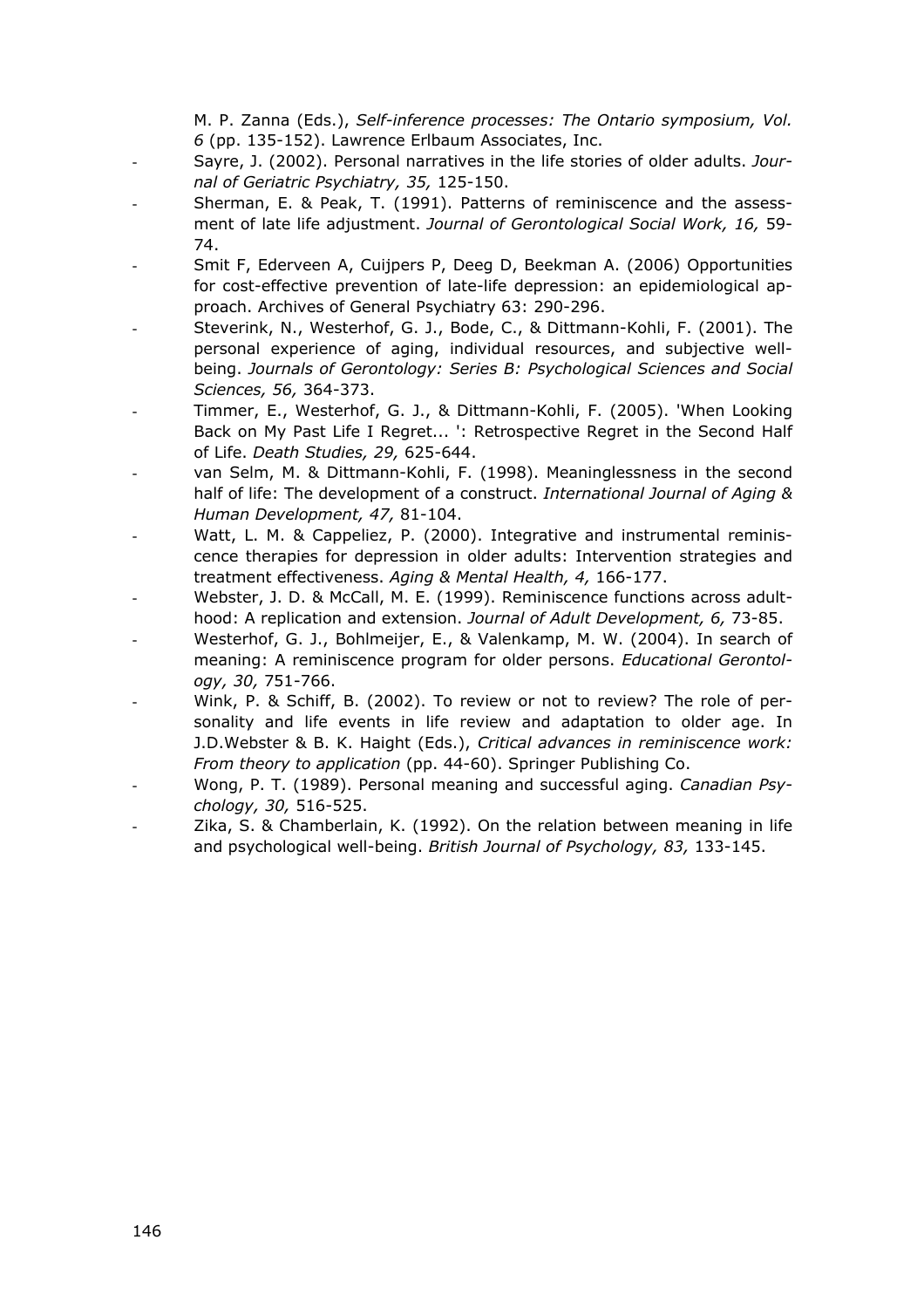# **General Discussion**

Ernst Bohlmeijer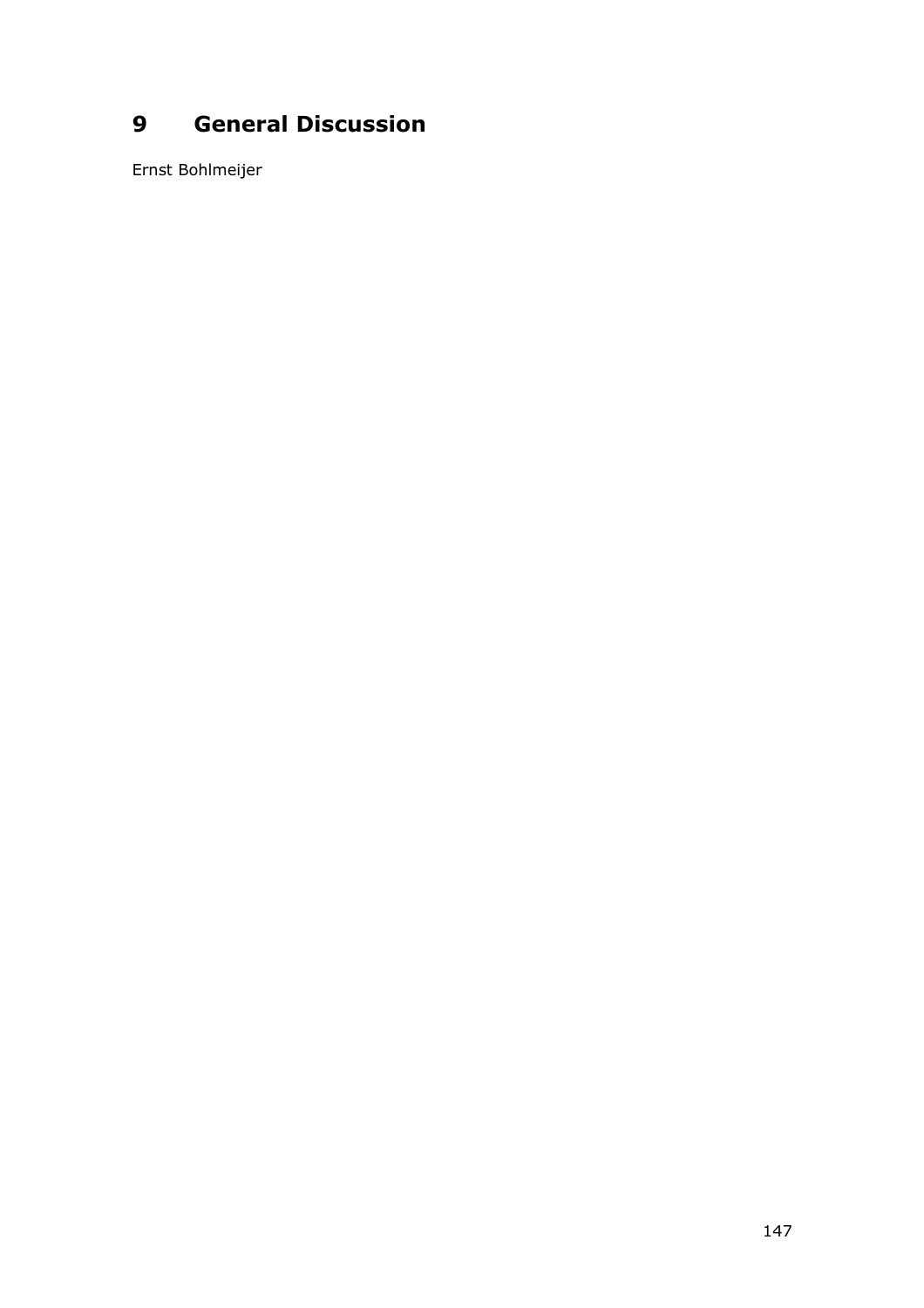#### **Abstract**

 In this chapter the implications of the main findings of this thesis are discussed within the framework for developing and evaluating interventions that was presented in chapter 1. The conclusion about phase 1 of the framework (review) is that internationals studies have shown substantial effects on depressive symptomatology and that good guidelines for developing reminiscence interventions can be produced on the basis of theoretical developments and empirical studies. As to the second phase (innovation & evaluation) it is concluded that the effects of the two new reminiscence interventions on depressive symptomatology are somewhat lower than may be expected on the basis of our meta-analysis. When the results of phase 2 were compared to the review phase, four recommendations could be given. (1) specification of processes that are linked up to reduction of depression. (2) more intensive training of counselors on the additional therapeutic approaches. (3) the inclusion of questionnaires measuring relevant prognostic factors. (4) more elaborate information for the participants about how reminiscence and depression are related. The chapter ends with some reflections on the future of reminiscence as indicated prevention and treatment of depression in later life.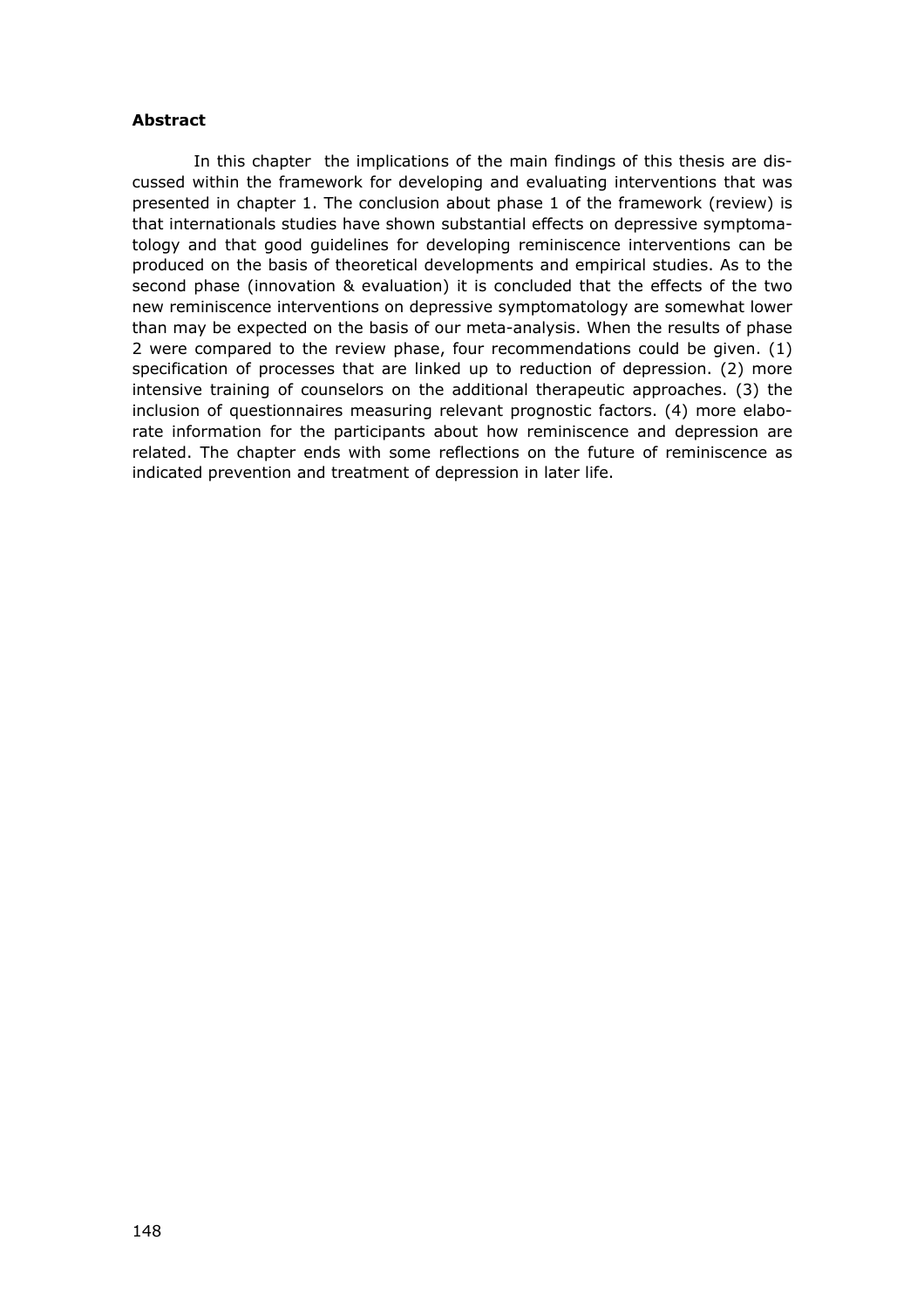## **9.1 Preface**

 In the introduction to this thesis it was asserted that the large prevalence of common mental disorders such as depression warrants a public mental health approach. A public mental health approach should be based on epidemiological knowledge of the incidence, prevalence, recurrence and recovery of depression in the general population (Smit, Bohlmeijer & Cuijpers, 2003). Both the large incidence of depression in older adults (Beekman et al., 1999) and the limited potential of treatment (Andrews et al., 2000; 2004) raise the question whether prevention can make an additional and substantial contribution. The conceptual basis for modern prevention was developed by Mrazek & Haggerty (1994). In their model three forms of prevention were described: universal, selective and indicated. Of these three forms of depression prevention ,indicated prevention is the most promising. The presence of depressive symptoms is by far the most important risk factor for late life depression (Smit et al., 2004) and significant effects on the incidence of depression have already been shown in randomized controlled trials, though not for older adults (Cuijpers, van Straten & Smit., 2005). In the Netherlands prevention of mental disorders and addiction is a small but substantial part of mental health care institutes, a sector in which about 600 professionals are working. This infrastructure for implementation of prevention is unique in the world (Bohlmeijer & Cuijpers, 2001). Within the current development towards more evidence-based mental health care, ultimately prevention will be assessed on the basis of its costeffectiveness (Smit et al., 2006). A systematic, theory-based approach will yield the best results. Therefore we used and adapted a framework for developing evidence based preventive interventions that was originally developed by Campbell et al. (2000). In this framework four phases are discerned: review, innovation and evaluation, effectiveness and implementation (see figure 5). This thesis is the result of a project with the aim of developing and implementing reminiscence as indicative preventive interventions for older adults. In this last chapter the results of both the review and innovation phase regarding two reminiscence interventions are discussed. The results of the evaluation studies will be interpreted within the context of the results of the review and meta-analysis. In addition we will address the consequences of our findings for future research and implementation and the limitations of the present thesis. We will end this chapter by placing this thesis in the broader context of prevention of depression in the Netherlands.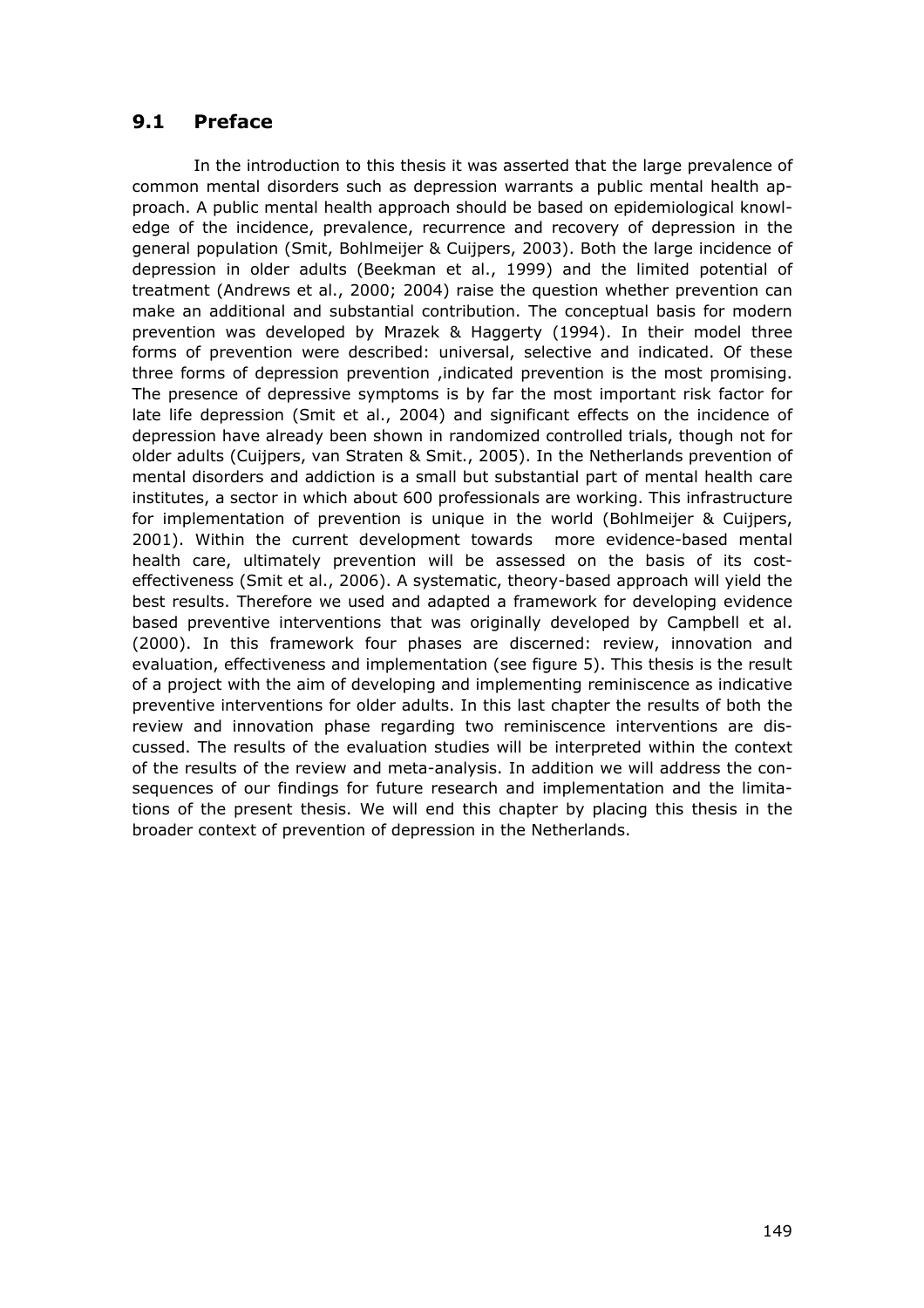### **Figure 5 Framework for evidence based development and implementation of preventive reminiscence interventions**

#### Phase 1 Reviewing

- 1. Is there a need for the new intervention within the target group?
- 2. What do we know about reminiscence in the general population?
- 3. How can the concept of reminiscence theoretically be related to prevention of depression?
- 4. How has reminiscence been clinically applied and with what results?
- 5. Under what conditions does reminiscence become effective?

#### FPhase 2 Innovation & Evaluation

- 1. Has the target group been successfully reached with the intervention?
- 2. How has the new intervention been assessed by the target group?
- 3. Is the intervention apparently effective?
- 4. Are there any prognostic variables?
- 5. Has the intervention to be adapted?

Phase 3 Effectiveness research

- 1. Is the intervention significantly effective in comparison to a relevant control group?
- 2. What factors predict outcome?
- 3. What is the effect size?
- 4. What numbers are needed to be treated in order to prevent one new case?
- 5. Is the new intervention cost-effective?

Phase 4 Large-scale implementation

- 1. Do we know enough about barriers and success factors?
- 2. What training facilities are needed?
- 3. Are the same effect sizes found in natural conditions?
- 4. What is the level of program integrity in implementation?
- 5. Are there any conditions that impact on the effectiveness of the interventions?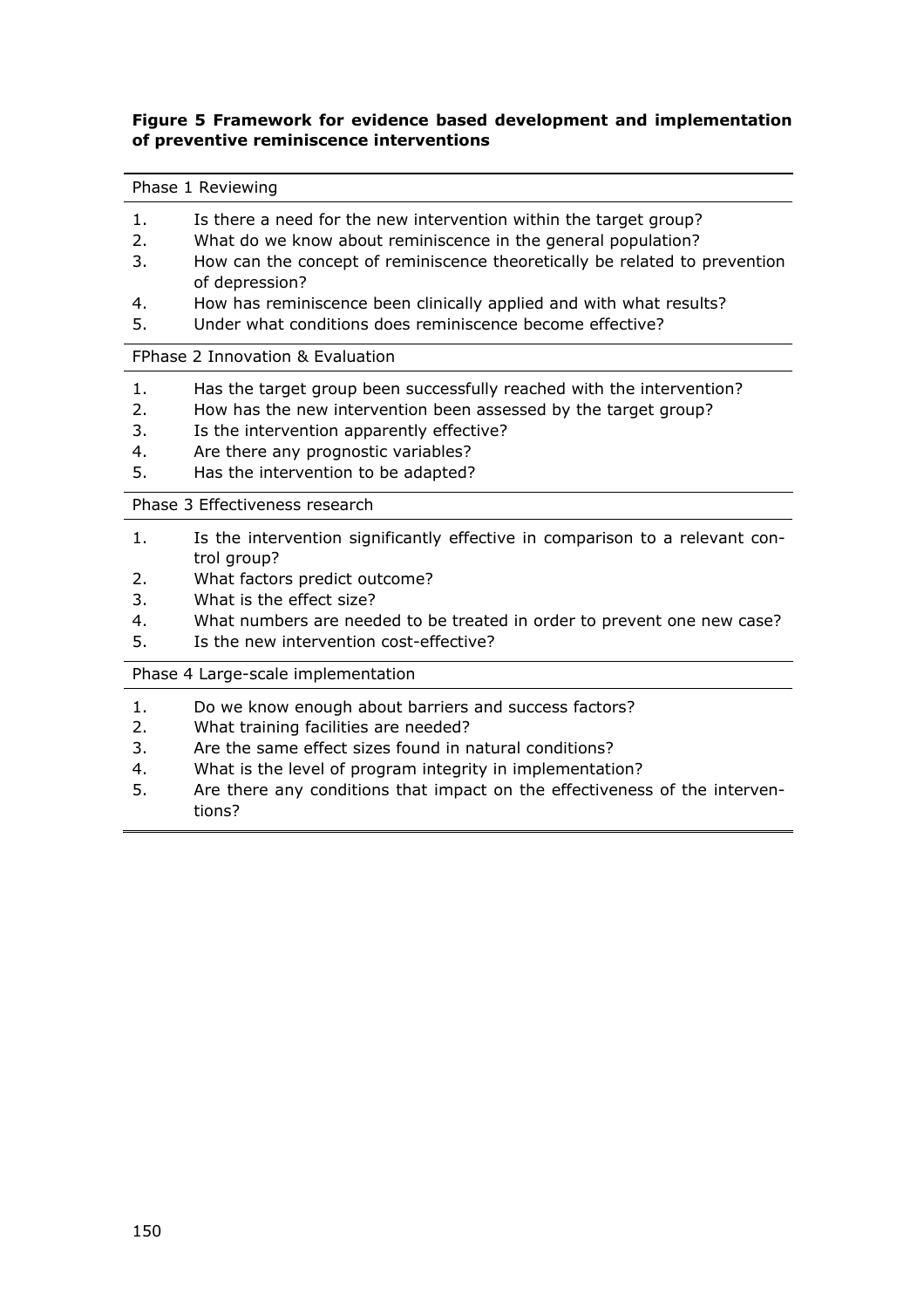## **9.2 Implications of the main findings of this study**

## **9.2.1 Results of the review phase**

 In this paragraph we will systematically answer the questions that are central in the first phase of the model.

### *Is there a need for the new interventions within the target group?*

 This question was not explored systematically. The reminiscence interventions that we developed are directed at older adults with clinically relevant depressive symptoms. This concerns a large number of people (600.000). Sub-threshold depressions have a large impact on quality of life that is similar to major depressive disorders (Beekman et al., 1999). Epidemiological studies show that older adults with a sub-threshold depression have an increased risk for major depressive disorders (Schroevers et al., 2006). But this is a theoretical underpinning. In general only few older adults receive adequate treatment for depression or indicated prevention for sub-threshold depression (Zivian, Larsen, Knox, Gekoski & Hatchette, 1992; Gottlieb, 1992). Under-utilization of specialized mental health services by depressed elderly are due to low detection rates by health care providers, the assumption that depressive symptoms are part of the ageing process, lack of awareness of the elderly about the severity of their condition, insufficient knowledge about available services and reluctance to accept help in general. Prevention is often directed at people who don't have a need for help as yet. Raising awareness of psychological distress and the possibilities for coping with this distress is an important goal of prevention. Participants' attention to the interventions was drawn by a local publicity campaign: advertisements in local papers and through leaflets and posters at general practitioner surgeries and public places like libraries. In most participating regions about  $10 - 15$  older adults responded. In some regions (e.g. Eindhoven) this amounted to sixty applications for *Looking for meaning in life* and thirty applications for *The story of your life* (Utrecht). Publicity campaigns for other indicated prevention interventions generate a similar response. In general we can conclude that there is a very large gap between the objective need (based on epidemiological studies) and subjective need (based on the numbers of people that actually make use of the existing preventive services).

### *What do we know about reminiscence in the general population?*

 Recent studies have shown that people reminisce for very different purposes: boredom reduction, death preparation, identity-forming, problem-solving, conversation, intimacy maintenance, bitterness revival and to teach/inform. In one study (Webster, 1995) no differences in the total amount of reminiscing at different ages was found but in two other studies it was found that middle-aged people reminisced less frequently than adolescents and older adults (Hyland & Ackerman, 1988; Webster, 1995). Three studies found a linear increase with age of reminiscence for the sake of intimacy maintenance and a linear decrease of bitterness revival reminiscence (Webster 1995; Webster & McCall, 1999; Rybash & Hrubi, 1997). In addition, the assumption that all older adults use reminiscence for the purpose of reviewing one's life must be rejected. This seems only the case for one third to half of ageing adults (Wink & Schiff, 2002; Merriam, 1993). Integrative reminiscence (similar to identity-forming reminiscence) and instrumental reminiscence (similar to problem-solving reminiscence) were found to correlate with suc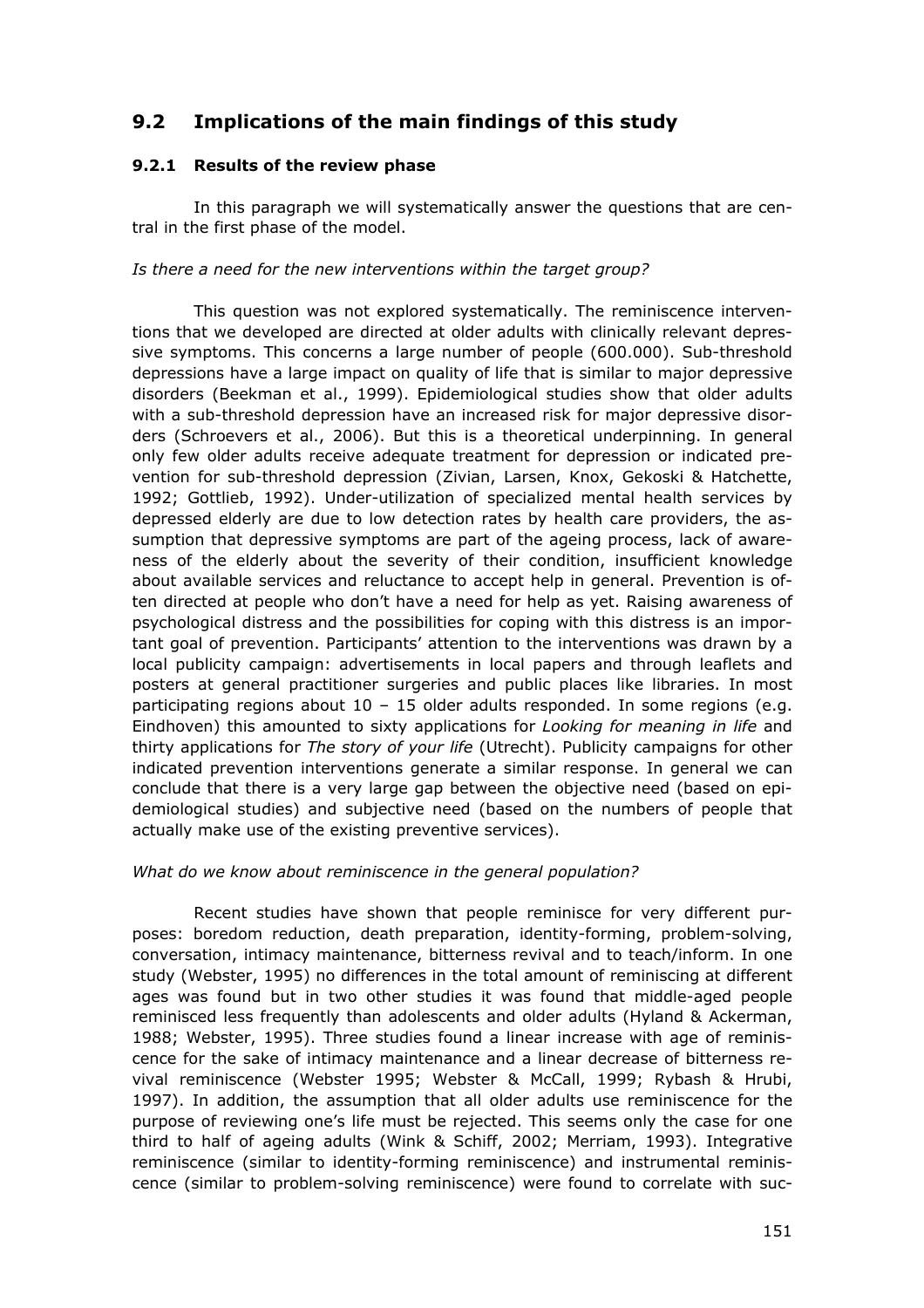cessful aging (Wong & Watt, 1991). Reminiscence for the sake of boredom reduction was found to correlate with higher levels of anxiety and depression (Cully et al., 2001; Cappeliez et al., 2005 ). Reminiscence for the sake of bitterness revival was found to correlate with higher levels of depression (Cully et al., 2001; Cappeliez et al., 2005). These correlations seem to be largely mediated by personality factors like neuroticism (Cappeliez et al., 2005).

## *How can the concept of reminiscence theoretically be related to prevention of depression?*

 Cognitive theories on the causes of depression have focused on negative attribution styles (Abramson et al., 1988), dysfunctional cognitions and schemas (Beck, 1967; 1976) and cognitive appraisals (Folkman & Lazarus, 1986). The linkage of processes that may be influenced by reminiscence and outcomes was elaborately worked out by Watt & Cappeliez (2000) and Cappeliez (2002). Table 18 gives an overview of processes and outcomes in integrative reminiscence.

| Processes                                                                                                                                 | Outcomes                                                                                      |  |  |
|-------------------------------------------------------------------------------------------------------------------------------------------|-----------------------------------------------------------------------------------------------|--|--|
| Constructive reappraisal of causes of<br>losses, failures, problems in relation-<br>ships, with distantiation and contextu-<br>alisation. | Reduction of global, internal, and stable<br>causal attributions for negative life<br>events. |  |  |
| Cognitive reprocessing of successes and                                                                                                   | Development of more constructive                                                              |  |  |
| failures from various life periods and in                                                                                                 | thoughts and beliefs about the self, the                                                      |  |  |
| various domains of functioning.                                                                                                           | world and the future.                                                                         |  |  |
| Review of development of personal val-                                                                                                    | Enhancement of self-esteem through                                                            |  |  |
| ues, commitments and objectives                                                                                                           | identification of renewed and/or addi-                                                        |  |  |
| through the entire life.                                                                                                                  | tional sources of personal worth.                                                             |  |  |
| Recall of difficult experiences which                                                                                                     | Reduction of hopelessness by increase                                                         |  |  |
| were overcome.                                                                                                                            | in control.                                                                                   |  |  |
| Reappraisal of negative events in terms                                                                                                   | Elaboration and increase of life meaning                                                      |  |  |
| of personal meaning.                                                                                                                      | and purpose                                                                                   |  |  |

## **Table 18 Processes and outcomes in integrative reminiscence intervention (Cappeliez 2002)**

 Accordingly, reminiscence may reveal negative views of self, of one's present and past life and of one's mastery and responsibilities that cause depression. At the same time a systematic review of one's life may reveal events and stories that enable the development of alternative views.

*How has reminiscence been clinically applied and with what results?* 

 In the last twenty years reminiscence has been applied in a large number of settings and with a large number of target groups. Examples of applications are: community-residents with a major depression , elderly with moderate depressive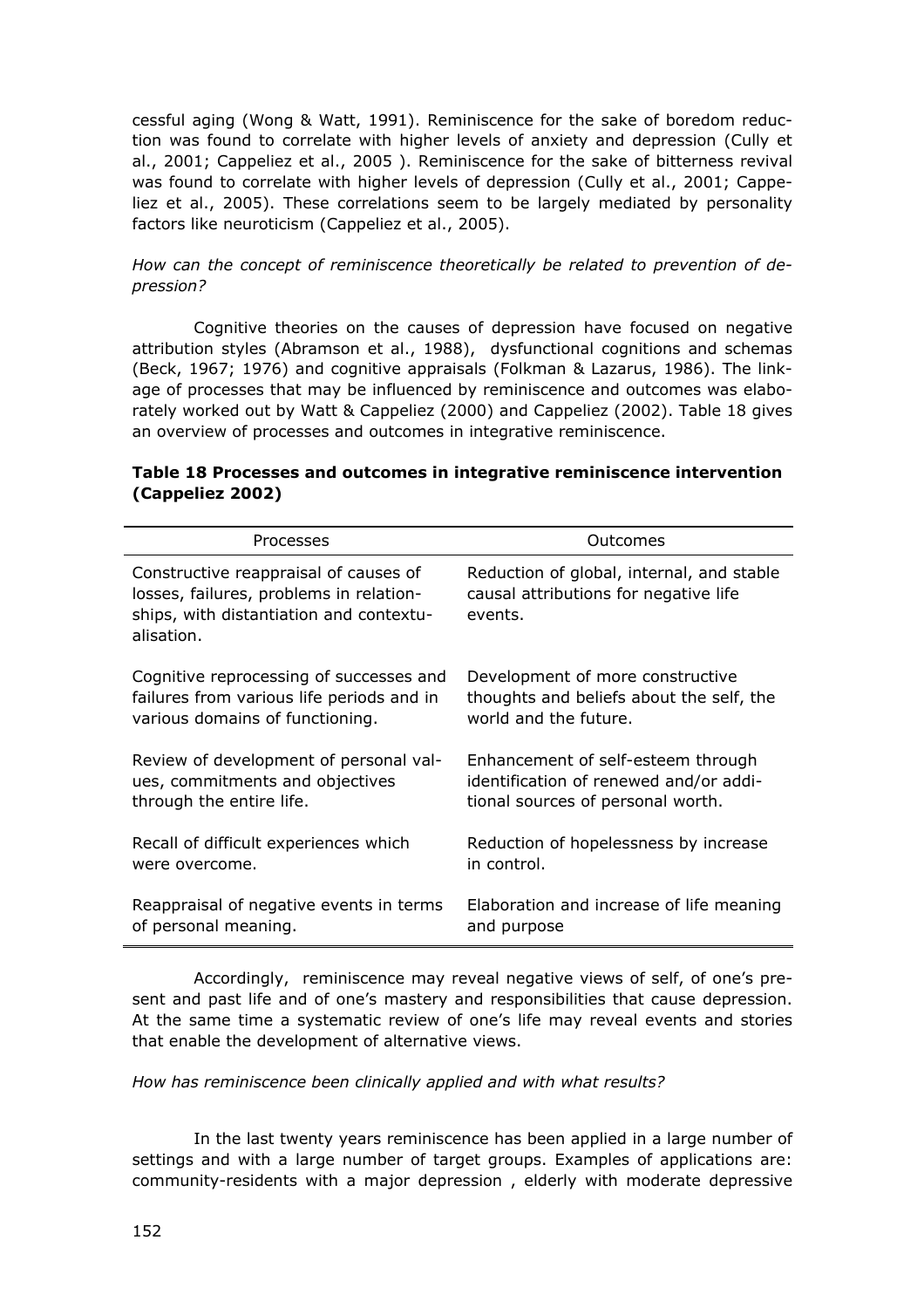symptoms, nursing home residents, elderly with dementia, rural-dwelling older adults, elderly in assisted-living communities. Many different formats have been used. The most often used formats are individual interviews, reminiscence groups and individual writing. It has become standard practice to distinguish life-review (with structure, evaluation and synthesis as characteristics) from simple reminiscence (Haight & Dias, 1992). We conducted a meta-analysis to assess the effects of reminiscence on depression across different modalities and target-groups. An overall effect size of 0.84 (95% CI =  $0.31 - 1.37$ ) was found, indicating a statistically and clinically significant effect of reminiscence and life review on depressive symptomatology in elderly people. This effect is comparable to the effects commonly found for pharmacotherapy and psychological treatments. The effect was larger in subjects with elevated depressive symptomatology  $(d= 1.23)$  as compared to other subjects ( $d = 0.37$ ). The relevance of distinguishing life-review from reminiscence was corroborated by our second meta-analysis on the effects of reminiscence on psychological well-being. A significantly larger effect was found in studies in which life-review was the intervention  $(d=1.04)$  as compared to studies that used simple reminiscence (d=0.40)

#### *Under what conditions does reminiscence become effective?*

 On the basis of our review of recent trends in concepts and applications, we were able to formulate conditions under which reminiscence as an indicated preventive intervention for late-life depression seems most effective. Reminiscence interventions have to be structured with a focus on evaluation of both positive and negative events and on synthesis (1). Intervention protocols have to be specific about the processes that they try to influence and that can be linked with theories of depression (2) Reminiscence has to be combined with other therapeutic approaches (3). Counselors have to be trained in applying these approaches within the framework of reminiscence (4).

### **9.2.2 Conclusion about the review phase**

 Overall we conclude that, at average, international studies showed substantial effects on depressive symptomatology and that recent theoretical developments and empirical studies produced good guidelines for developing reminiscence interventions. Transition to the second phase was therefore justified. Having said this, a marginal comment is also appropriate. Of all the studies included in the metaanalysis we assessed only four studies as being of high quality. In addition the meta-analysis of the five studies with subjects with high levels of depressive symptomatology consisted of 391 subjects which is not a large number. It is surprising how few well designed effectiveness studies have been conducted in the last twenty years. We can only speculate about the cause. Possibly the inconsistent findings of studies and unclear concept in the first decades raised doubts among researchers about reminiscence as an effective intervention. It may well be that, as a consequence of the new developments and positive results of recent studies, the interest in reminiscence as a clinical intervention will grow again. In any case the evidence base for reminiscence as treatment of depression is still rather small and stresses the importance of conducting some more randomized controlled trials.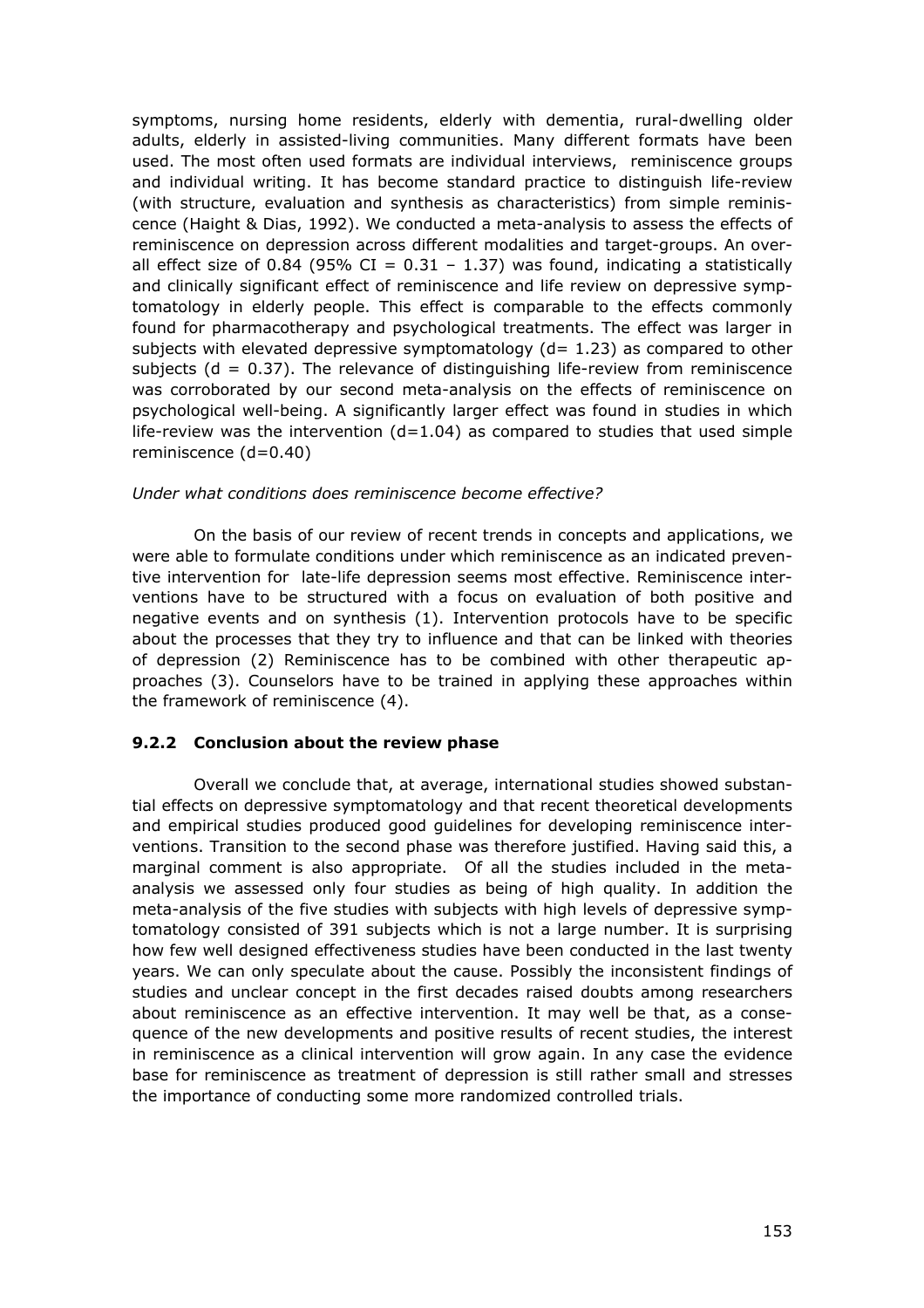#### **9.2.3 Results of the innovation and evaluation phase**

 Two new reminiscence interventions aiming at older adults with clinically relevant depressive symptoms were developed and evaluated: Looking for meaning in life and The story of your life. The effects of Looking for meaning in life on depressive symptoms, mastery and meaning in life were described in chapters 5 and 6. The effects of The story of your life on depressive symptoms, mastery and meaning in life were described in chapters 7 and 8. In this paragraph we will answer the questions of the second phase of our framework (fig. 9.1).

#### *Does the intervention successfully reach the target group?*

 The participants of both interventions had scores on the CES-D that were higher than the cut-off score of 16. The participants of Looking for meaning in life had a mean score of 23.8 points on the CES-D. In addition the mastery of these participants was much lower than the average elderly population (12.8 vs. 17.4; Deeg e.a. 1998). Compared to a group of respondents from a representative survey who were matched on age, gender, educational, marital and occupational status the participants in the program also had less positive meaning profiles and their meaning problems were found in particular with regard to the sources of self and social relations. Hence, the participants in the program could be characterized as a selfpreoccupied group with impoverished meaning.

 Scores on the CES-D and SELE made it clear that the target group was successfully reached by The story of your life as well. At T0 the participants had an average score on the CES-D of 18.3 which is in the range of clinically relevant depressive symptoms for which the cut-off score is 16 (Beekman et al., 2002). Compared to the scores on the SELE by a group of respondents from a Dutch representative survey among independently living persons between 55 and 85 years of age (Steverink, Westerhof, Bode & Dittmann-Kohli, 2001), the participants in this study have a less positive meaning profile.

 Both reminiscence interventions were aimed at older adults with depressive symptoms. The same recruitment strategy was followed. Advertisements were published in local papers. Leaflets were left at waiting rooms for general practitioners, public libraries etc. There was a difference in content of information, however. For Looking for meaning in life the focus was on coping with depressive symptoms. The subtitle refers directly to the aim of indicated prevention: 'a life-story course for older adults with depressive symptoms'. For The story of your life a different strategy was followed. In the leaflet and advertisement coping with depressive symptoms was not the central focus. The subtitle was ' for older adults who want to get a better grip on their lives'. This difference in recruitment strategy resulted in a different sample of participants. The participants of Looking for meaning in life were more vulnerable: they had a higher level of depressive symptomatology ( 23.8 versus 17.5), lower levels of mastery (12.8 versus 15.5). The profile of the participants of Looking for meaning in life is much more like the profile of participants of the COPING WITH DEPRESSION COURSE. Most of the participants in that course have a high level of depressive symptomatology and about 50% even have a major depression, which makes the intervention at least partly a form of early treatment (Mrazek & Haggerty, 1994). A recruitment strategy that makes coping with depressive symptoms the central focus attracts older adults with a moderate (but clinically relevant) level of depressive symptoms. This profile fits more clearly with the aims of indicated prevention.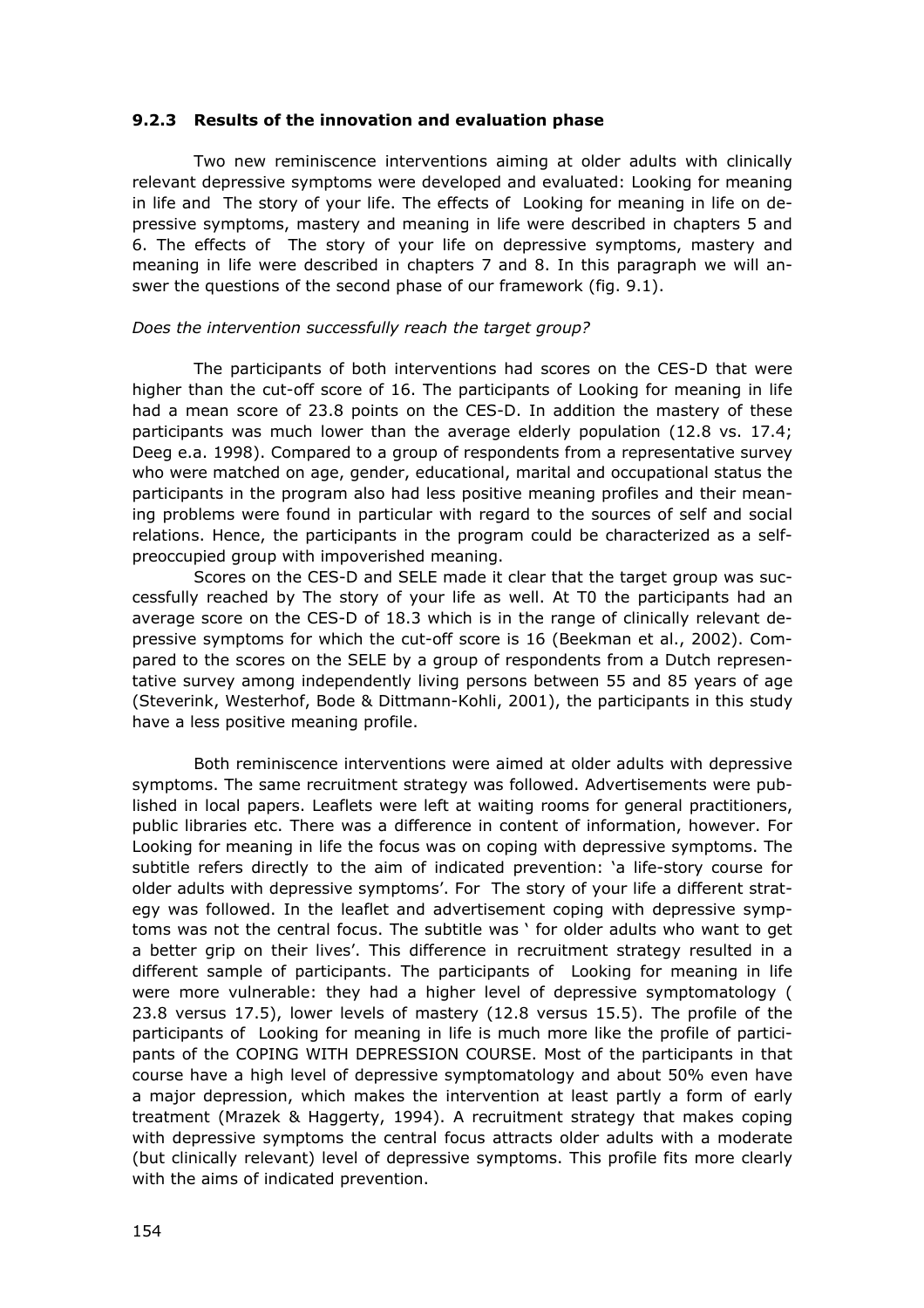#### *How is the new intervention assessed by the target group?*

 In both studies an evaluation questionnaire was sent to the participants after the intervention. The results of these questionnaires were not reported in the former chapters. We will summarize the results now.

 At average the participants of Looking for meaning in life missed only one of the twelve sessions. Before the start of the intervention they were asked for their expectations regarding the course. The most mentioned expectations were: increase of meaning in life (67%), reduction of depression (55%). After the interventions about half the participants agreed that the course had met these expectations but for about half of these participants this was not or only partly the case. Out of a range from 1(very bad) to 10 (excellent) the participants assessed the course with 8 points. About eighty percent of the participants were (highly) satisfied with the number of sessions, the duration of the sessions and the home-work assignments. But 52% of the participants would have liked more time in the sessions for conversations.

 At average the participants of Looking for meaning in life missed one of the 7 sessions. 48% of the participants agreed that the intervention had met their expectations totally or largely. For 52% this was only partly the case. Out of a range from 1(very bad) to 10 (excellent) the participants assessed the course with 7.6 points. About ninety percent of the participants were (highly) satisfied with the number of sessions and the home-work assignments. 50% of the participants would have liked sessions of longer duration.

#### *Is the intervention apparently effective?*

 The effects of Looking for meaning in life were studied in a one-group prepost test design. After the intervention the participants had significantly less depressive symptoms and a significant increase in mastery and meaning in life. Lipsey & Wilson (1993) have shown that an effect size of .56 to 1.2 can be considered as large, while effect sizes of .33 to .55 are moderate, and effect sizes of 0 to .32 are small. Using this framework, the effect-sizes for depression (0.39), mastery (0.59) and meaning in life (.50) were in the medium range. The effects of The story of your life were studied in a quasi-experimental design with a waiting-list control group. After the intervention the participants had significantly less depressive symptoms and significantly improved mastery in comparison with the control group. The effect-sizes were small for both depression (0.26) and mastery (0.21). For women the effect-size for depression was in the medium range. Personal meaning improved significantly for participants in the intervention but not in comparison to the control group. Furthermore, there was a specific effect of the intervention in that it resulted in a decline of negative evaluation of the self and an increase in positive evaluation of social relations. These findings were stronger for women than for men and stronger for people whose depressive symptoms also declined more. Last, the program resulted in more positive and less negative evaluation of the past as well as in less negative evaluation of the future. Again, this was found most strongly for women and for those who improved most with regard to depression.

 The effects-sizes of Looking for meaning in life and The story of your life for depression were lower (0.39) and (0.26) than may be expected on the basis of our meta-analysis (0.84). What could explain this difference? In the case of Looking for meaning in life the counselors reported that many participants did not see a relationship between the program and coping with depression. In addition they missed the possibility for group discussions about their memories. In Looking for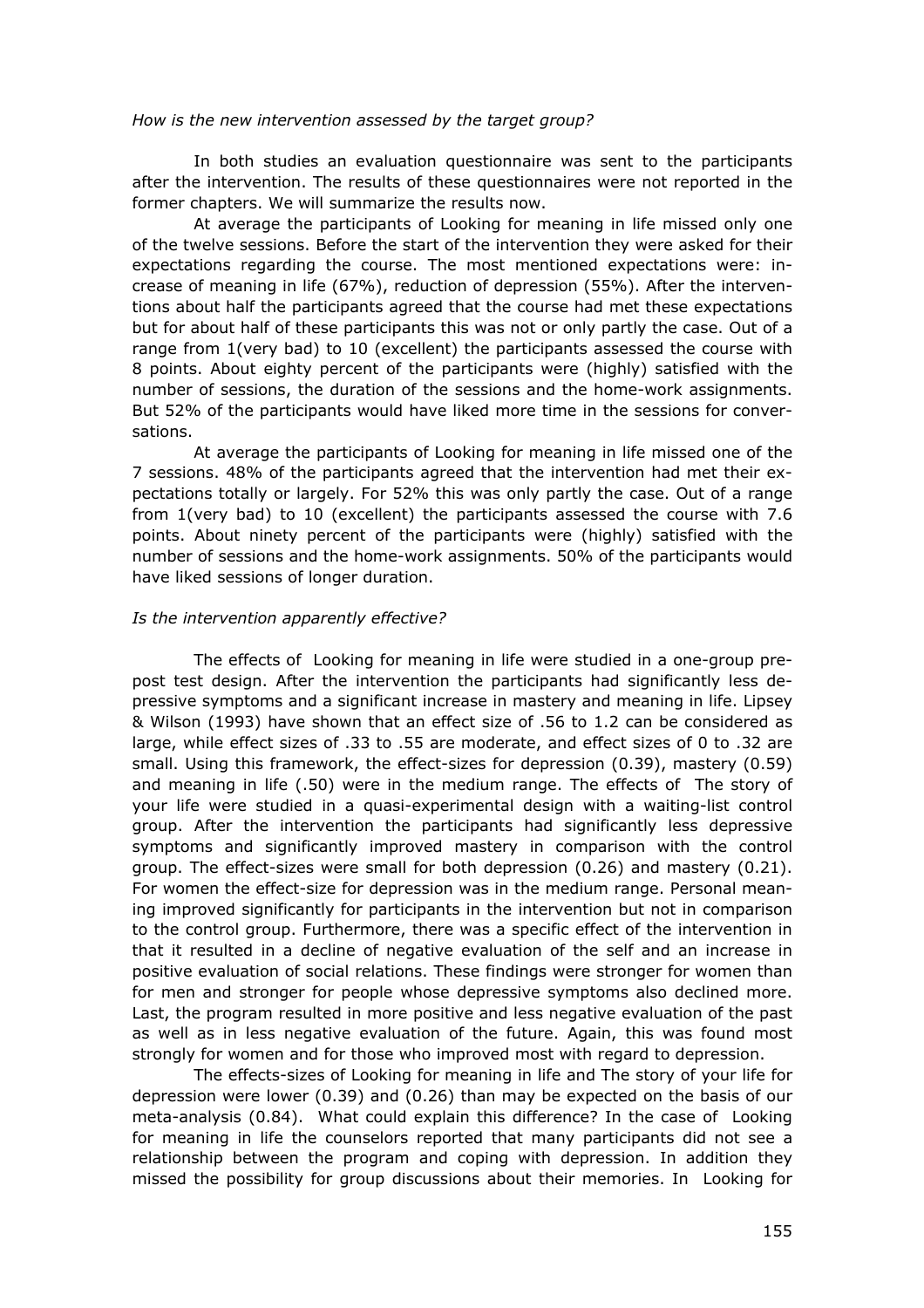meaning in life reminiscence is combined with elements of creative therapy. There is a focus on imagination and creative expression of memories. Although exchange of memories and creative products takes place, verbal evaluation is not stimulated. For about one-third of the participants (more so for women) this non-verbal approach had large effects and may have been essential (Bohlmeijer & Vinke, 2006; Pizzi, 1987), but many participants would have liked more room for discussion and dialogue, and creative expression did not make sense to them. As for the story of your life the situation is somewhat different. To explain the results it may be useful to compare the study with a project in which large effects were found (Watt, 1998; Watt & Cappeliez, 2000). In Table 19 the characteristics of both studies are given.

| Characteris-<br>tics of studies            | Watt & Cappeliez, 2000; 2002                                                                                                                                                                                                                                                 | Bohlmeijer et al., 2006                                                                                                                                                                                                                                                                   |  |  |
|--------------------------------------------|------------------------------------------------------------------------------------------------------------------------------------------------------------------------------------------------------------------------------------------------------------------------------|-------------------------------------------------------------------------------------------------------------------------------------------------------------------------------------------------------------------------------------------------------------------------------------------|--|--|
| Target group                               | Elderly living in the commu-<br>$\bullet$<br>nity with depressive symp-<br>tomatology                                                                                                                                                                                        | Elderly living in the commu-<br>$\bullet$<br>nity with depressive symp-<br>tomatology                                                                                                                                                                                                     |  |  |
| Inclusion cri-<br>teria                    | 60 years of age and older<br>$\bullet$<br>Not currently receiving medi-<br>$\bullet$<br>cation<br>At least a score of 14 on<br>$\bullet$<br><b>GDS</b>                                                                                                                       | 55 years of age and older<br>$\bullet$<br>Not currently receiving medi-<br>$\bullet$<br>cation<br>At least a score of 10 on<br>$\bullet$<br>CES-D                                                                                                                                         |  |  |
| Exclusion cri-<br>teria                    | Elevated risk of suicide<br>$\bullet$<br>Alcohol or drug abuse<br>$\bullet$<br>Psychiatric disorder other<br>$\bullet$<br>than depression<br>Significant cognitive impair-<br>ment<br>Current participation in an-<br>$\bullet$<br>other psychotherapeutic in-<br>tervention | Elevated risk of suicide<br>$\bullet$<br>Alcohol or drug abuse<br>$\bullet$<br>Psychiatric disorder other<br>$\bullet$<br>than depression<br>Significant cognitive impair-<br>$\bullet$<br>ment<br>Current participation in an-<br>$\bullet$<br>other psychotherapeutic in-<br>tervention |  |  |
| Control group<br>Design<br>Intervention    | Active socialization<br>$\bullet$<br><b>RCT</b><br>$\bullet$<br>Integrative reminiscence<br>$\bullet$<br>with cognitive therapy<br>6 weekly sessions of 90 min-<br>$\bullet$<br>utes                                                                                         | Waiting-list<br>$\bullet$<br>Quasi-experimental<br>$\bullet$<br>Integrative reminiscence<br>$\bullet$<br>with narrative therapy<br>7 weekly sessions of 90 min-<br>$\bullet$<br>utes                                                                                                      |  |  |
| Recruitment<br>Setting for<br>intervention | Mental health agencies and<br>$\bullet$<br>community advertising<br>University<br>$\bullet$                                                                                                                                                                                  | Mental health agencies and<br>$\bullet$<br>community advertising<br>Mental health care institutes<br>$\bullet$                                                                                                                                                                            |  |  |
| Counselor<br>Training of<br>counselors     | 1 master degree psycholo-<br>$\bullet$<br>gist<br>4 weeks, 2 hrs per week su-<br>$\bullet$<br>pervision, during interven-<br>tion                                                                                                                                            | Social psychiatric nurses,<br>$\bullet$<br>psychologists<br>1 day training; 1 half-day<br>$\bullet$<br>supervision                                                                                                                                                                        |  |  |

|  |  |  |  |  | Table 19 Comparison of Watt & Cappeliez study and The story of your life. |  |
|--|--|--|--|--|---------------------------------------------------------------------------|--|
|--|--|--|--|--|---------------------------------------------------------------------------|--|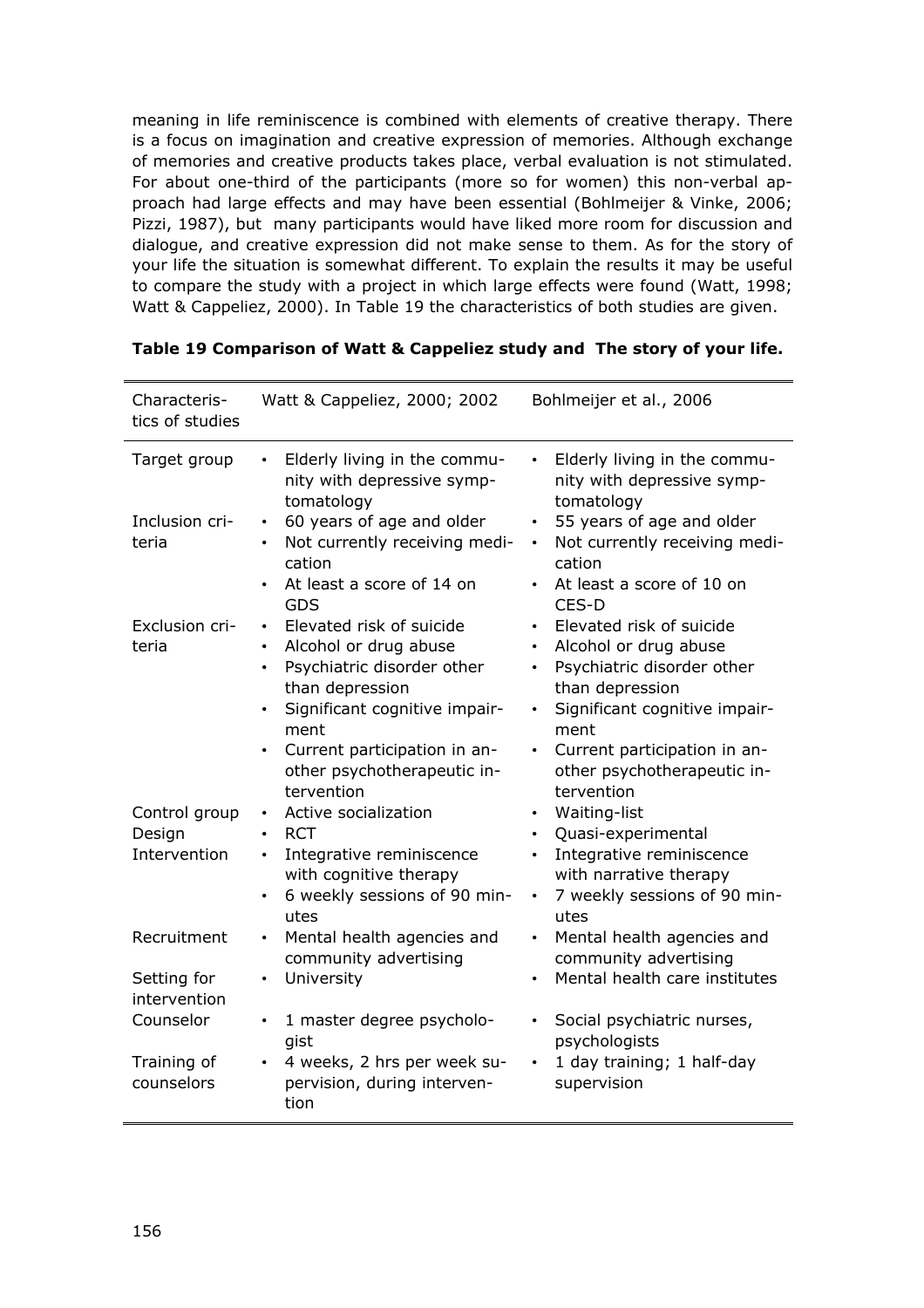The comparison clarifies that, apart from differences in design, there are many similarities between the two studies but that they differ on three important elements. In the Watt & Cappeliez study the minimum levels of depressive symptomatology were much higher than in our study, resulting in a higher level of depressive symptoms at pre-treatment. The treatment was administered by one psychologist at master's level who was intensively supervised by a registered clinical psychologist (2 hours a week) and who underwent four weeks training. The counselors in our study were a mixture of social psychiatric nurses and psychologists who attended a one-day training course and one supervision meeting of three hours. The Watt & Cappeliez study used cognitive therapy in combination with reminiscence. In our study reminiscence was applied in combination with narrative therapy. These differences could explain at least part of the differences in effect sizes between the studies. Higher initial levels of depressive symptoms leave more room for improvement and more intensive training and supervision of one counselor may improve the effectiveness of his of her interventions in the group. Another explanation could be that in general, cognitive therapy is more effective than narrative therapy but at this moment no data are available to corroborate this hypothesis because the effectiveness of narrative therapy has not yet been studied in randomized controlled trials (Cuijpers et al., submitted).

 In addition to depressive symptomatology we were interested in mastery and meaning in life as outcomes of the intervention. Both participants in Looking for meaning in life and participants in The story of your life improved significantly on mastery, the effect size being in the medium range for Looking for meaning in life and in the small range for The story of your life. We think this is an important finding because low mastery is one of the risk factors for late life depression (Smit et al., 2004) and high mastery is a protective factor against depression in the presence of risk factors (Zarit et al., 1999). The importance of mastery for mental health was recently confirmed by studies of two colleagues. It was found that adults with a parental history of depression or anxiety or who have been exposed to childhood abuse and who have low levels of mastery generated about three times more health-related costs than the same adults with high levels of mastery (Smit et al., submitted). In a sample of recently widowed individuals depressive symptomatology was strongly predicted by lower levels of mastery (Onrust et al., in press). So we expect a growing need for mastery-improving interventions in the near future. This thesis suggests that, what has been theoretically underpinned (e.g. Wong, 1995, Wong, 1998; Watt & Cappeliez, 2002), reminiscence may indeed help people acquire more mastery. The effects on mastery were larger for participants in Looking for meaning in life than for participants in The story of your life. An explanation could be that Looking for meaning in life is much more focused on details and the sessions are much more structured. In The story of your life participants receive global questions about their lives that may prompt a whole range of positive and negative memories. In the sessions the counselors try to help to integrate these memories into self-affirming, coherent life-stories but this must be done in a relatively short time and is more dependent on the interaction between participant and counselor.

 We were also interested in meaning in life as an outcome of the reminiscence interventions. Improved meaning in life is always mentioned as an outcome of reminiscence (e.g. Butler, 1963; Haight & Webster, 1995; Garland & Garland, 2002) but has never been tested in outcome studies as yet. We were not only interested in overall meaning in life but also in changes of the participants of the evaluation of different sources of meaning. The instrument that we chose (the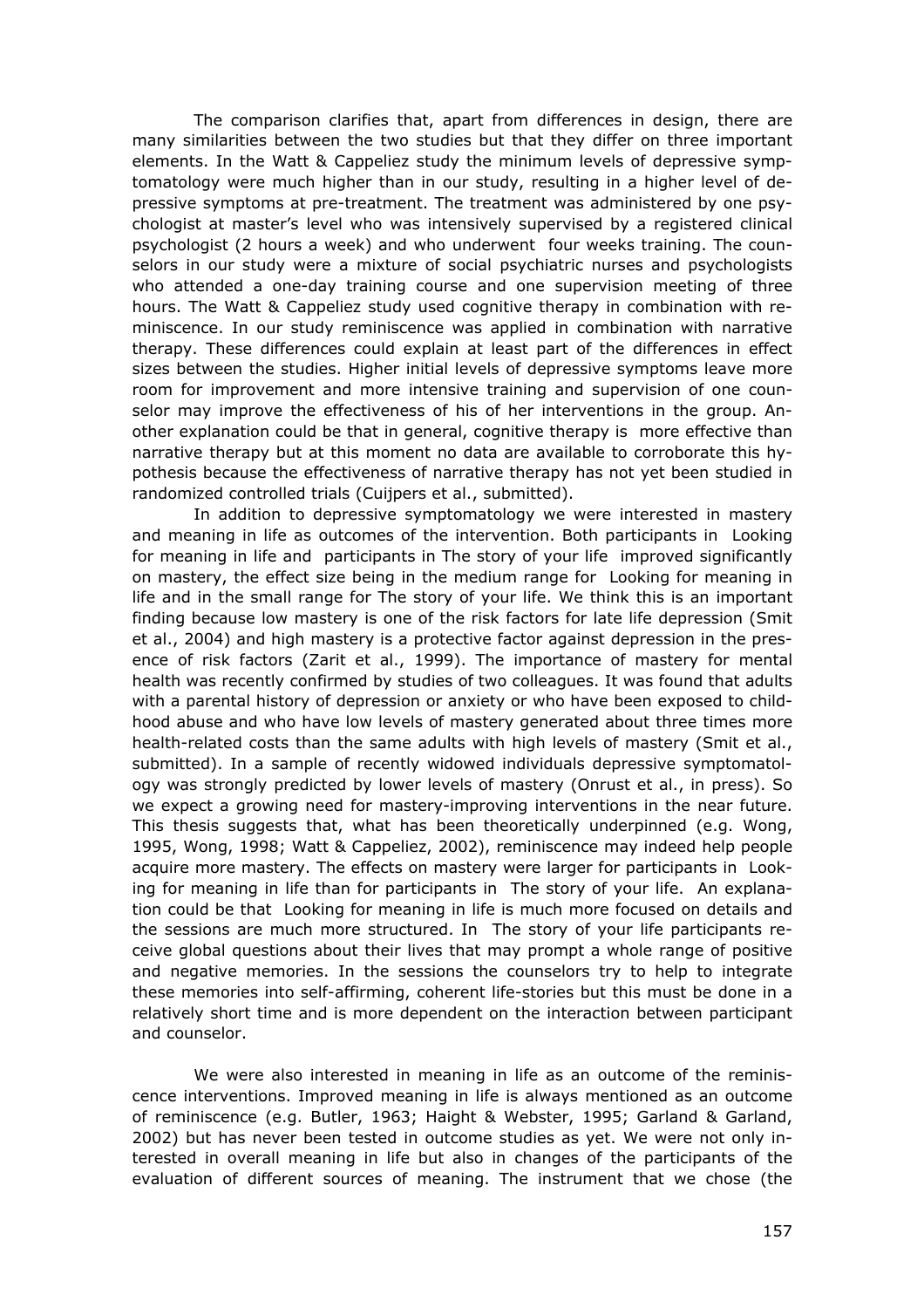SELE) was especially designed for this purpose (Dittman-Kohli & Westerhof, 1997). As described in chapter 6, overall meaning in life (defined as the total number of positive answers participants give in response to the sentence completion test) improved significantly for participants in Looking for meaning in life, the effect size (0.5) being in the medium range. In chapter 8 we described how participants in The story of your life improved as well but not significantly more than participants in the control group. In both studies it was found that participants in the intervention group not only had much less negative evaluations about self, as may be expected from reminiscence interventions, but also more positive evaluations of social relations were reported. This last finding is especially relevant because one may expect that a positive evaluation of social relations will make the participants more active in maintaining these social relations which will reduce the risk for loneliness and depression in the future. In the study on The story of your life it was found that participants were not only more positive and less negative towards their past (as, once again may be expected from reminiscence) but also less negative about their future. This stresses an important aspect of reminiscence, especially for younger age groups. Butler (1963) was mainly interested in people in their last years of life. To him life-review was a process of reconciliation with how life has been. The future is very limited as death is nearby and aging is dominated by envisioning death and parting from life. So, from this perspective, important outcomes of reminiscence for people at a really advanced age would be reducing deathanxiety, reconciliation and ego-integrity. People between 60 and 80 years have a different perspective. They still have a lot of time ahead in which social participation and personal development can be important goals. For these people positive beliefs about the future and having motivating plans should be outcomes of lifereview as well. The studies in this thesis suggest that reminiscence is indeed having this effect on (some of) the participants in this age-group.

#### *Are there any prognostic variables?*

 For both interventions it was found that initial levels of mastery, age, gender or education did not predict differences in depression as an outcome. For Looking for meaning in life it was found that higher initial levels of depressive symptomatology predicted higher change scores on depressive symptomatology which makes sense on the basis of the observation that higher levels of depressive symptoms leave more room for improvement. As basic demographic characteristics do not predict effects of both interventions, one could pose the question if any other factors may play a role. This is not just a theoretical question because improving the inclusion or indication criteria for reminiscence intervention may prove a good way to enhance its effectiveness. It is of note that the 30% to 40% of the participants that profited from both reminiscence interventions corresponds remarkably to one of the findings of our review that in several studies only 30% to 40% of older adults in the general population are actively engaged in life-review (Wink & Schiff, 2002; Merriam, 1993; Webster & McCall, 1999). It could be hypothesized that present engagement in life-review as well as attitude towards reminiscence in general are significant predictors of the effects of reminiscence interventions. For Looking for meaning in life it would be relevant to include attitude towards creative expression and as possible prognostic factors in further research. In addition several studies incorporated in our review found that reminiscence styles correlate with personality factors and psychological distress. In theory, this would make older adults with reminiscence style of bitterness revival or boredom reduction prime candidates for reminiscence interventions (Cully et al., 2001). But until this date it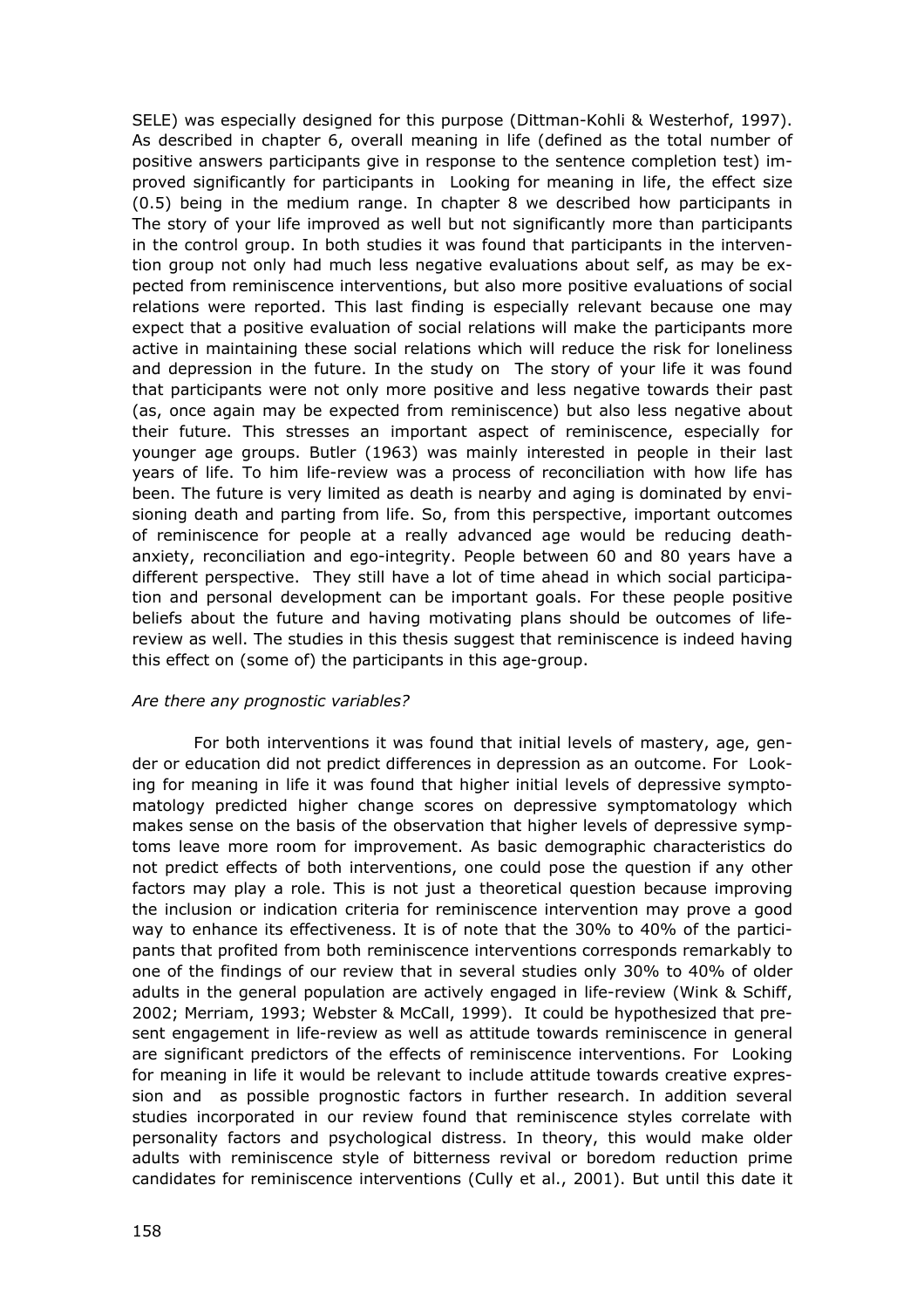has not been studied whether these reminiscence styles can be changed into more 'healthy' ones. accordingly, reminiscence styles at pre-intervention should be taken into account as possible prognostic factors.

#### *Has the intervention to be adapted?*

 On the basis of the assessments by the participants and the moderate effects on depression, mastery and meaning in life it can be concluded that adaptations to both interventions are useful.

 For Looking for meaning in life we would suggest incorporating opportunities for dialogue and evaluation. This could be done by changing the 4th, 8th and 12th sessions into talking session. For participants who profit from the creative, non-verbal methods the main structure of the intervention remains intact. For other participants the intervention may become more effective as they can evaluate their memories and be helped to discuss the ways these memories can be instrumental in better coping with their current problems.

 For The story of your life we suggest several adaptations. In the first sessions more emphasis can be placed on clarifying and specifying the aims of the participants for participation. This could give reminiscing more direction. Each new session could start with a short review of the last session with the question how that reminiscence has helped the participant in relation to his or her working aim. One of the goals of the intervention is to change dominant stories which express being a victim towards alternative stories expressing agency and empowerment. It could well be that a number of questions that the participants have to answer at home could be rephrased or changed in a way that does facilitate this process of 'restorying' more intensely. In addition a model for meaninglessness in relation to depression (Westerhof et al., 2006) could be used to specify what stories and thoughts the counselors have to be extra alert for and how they can deal with these thoughts from a narrative therapeutic framework. In addition more training and supervision for counselors is necessary.

### **9.2.4 Conclusions from the innovation phase**

 How are the results of the second phase to be assessed? In chapter one it was asserted that a relevant criteria for assessing change scores on the CES-D is whether the change is crossing the cut-off of 16 and whether the change is at least 5 points (Beekman et al., 2002). With regard to Looking for meaning in life the change for all participants was 3.4 points and did not cross the cut-off of 16. So at this stage, the intervention does not meet the requirements for a clinically relevant intervention. With regard to The story of your life the change for all participants was 3.5 points but did cross the cut-off of 16. At this stage the intervention meets one of the two requirements for a clinically relevant indicated preventive interventions.

When we combine the results of phases one and two, four explanations for the (partly) disappointing results can be given.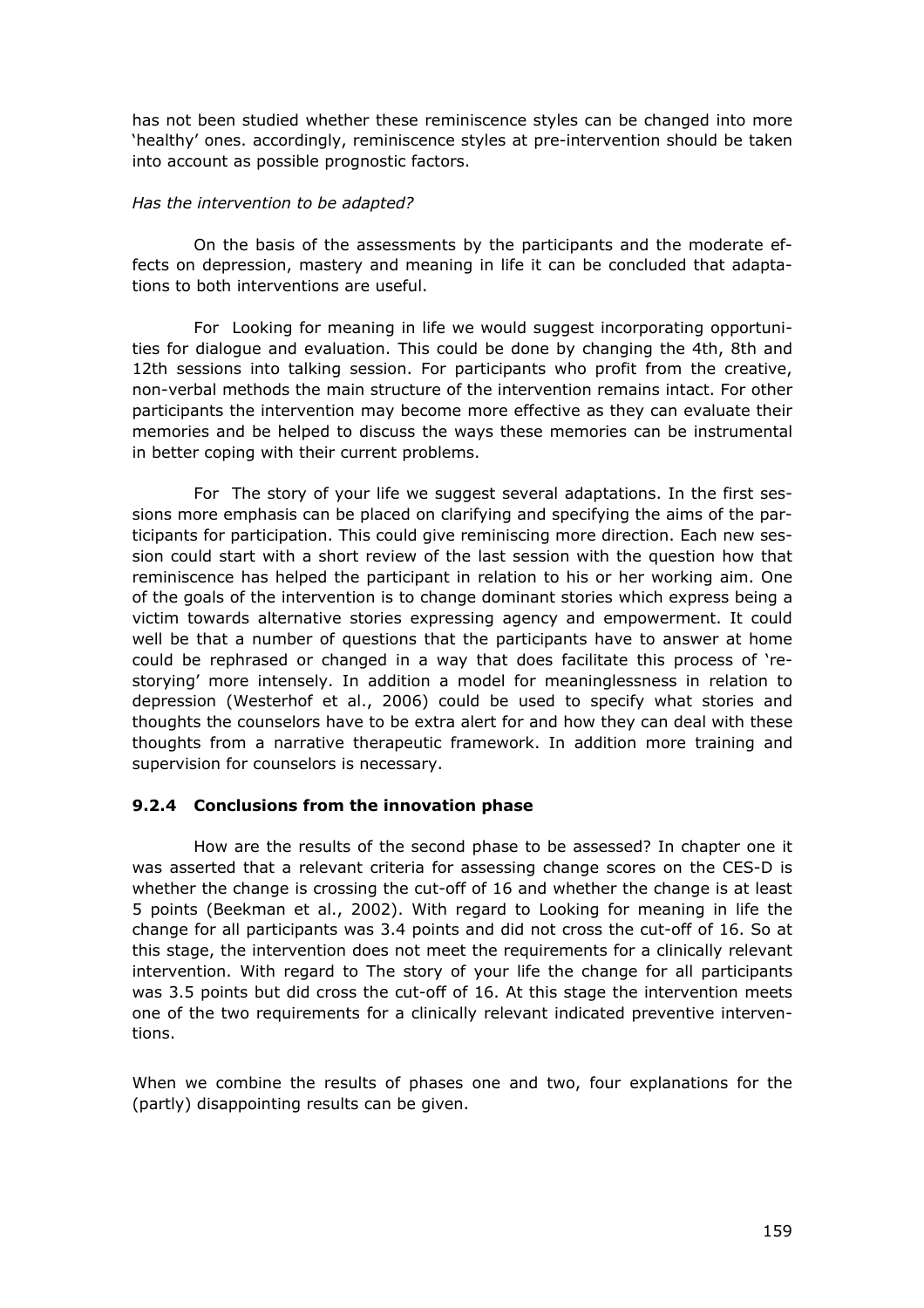- 1. Our review suggests that it is crucial that in the reminiscence intervention protocol processes are linked to outcomes and that these relevant process are precisely and elaborately described. A good example was given in table 18. In the protocols of both interventions there is certainly room for improvement on this point.
- 2. Our review suggests that the effects are at least partly dependent on an effective application of the additional therapeutic approach. In our interventions these were creative therapy and narrative therapy. For most of the counselors these were new approaches. It could well be that a more intensive training and supervision is necessary to teach the relevant skills effectively.
- 3. Our review suggests that older adults differ in their attitude towards reminiscence and life-review. For some ageing people, finding meaning in loss and life-events is essential for coping with depression but for many others this is not so clear. In addition studies have shown older adults who reminisce for the purpose of bitterness revival have a higher risk of becoming depressed (Cully et al., 2001). This would make them theoretically good candidates for reminiscence interventions, but at this stage it has not been studied whether this style of reminiscence can indeed be changed to more constructive styles of reminiscence. This is all the more relevant as personality is an important factor (Cappeliez et al., 2005).
- 4. For many participants the relationship of reminiscence and coping with depression was not obvious. For some of these participants this changed during the program but for others this relationship was still not obvious at the last session. If one does not understand how participating in the intervention is helping one to cope with the central problem, one may not expect a change. On one hand it could be that this is mainly true for participants with a negative attitude towards reminiscence. In that case improving the information on this subject in the training materials would not be effective. On the other hand, if this lack of clarity is not dependent on attitude towards reminiscence, it would be effective to improve the information.

Although the interventions did not meet the requirements that can be put to indicated preventive interventions yet, we conclude that the results are such that it is worth conducting randomized controlled trials. Decisively, theory-based adaptations to the interventions can be made without fundamental changes to the protocols. The consideration that in both interventions about one third of the participants did profit greatly from the intervention and that these effects were maintained three months after the intervention is also of importance.

## **9.3 Recommendations for further research**

 In the next phase randomized controlled trials have to be conducted. We formulate the following recommendations for these effectiveness studies.

- 1. Protocols have to contain more detailed information on the processes that are decisive in changing depression.
- 2. Training and supervision of counselors has to be more intensive.
- 3. The studies should include questionnaires measuring possible prognostic factors: reminiscence styles, personality, attitude towards reminiscence, at-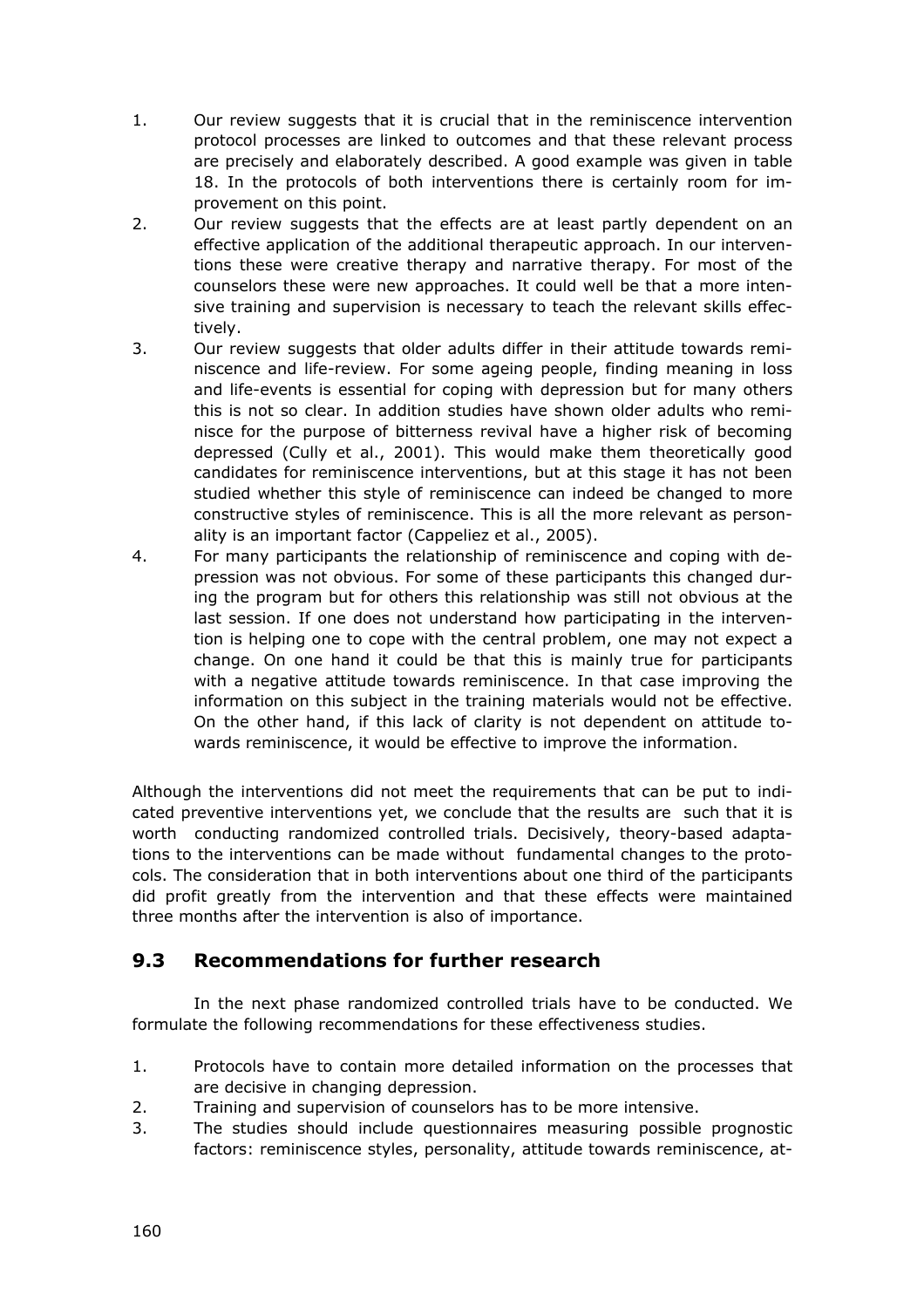titude towards creative expression and imagination, number of recent lifeevents.

- 4. Measurements have to be conducted at pre-intervention, post-intervention, at 3 months follow-up and 1 year follow-up. This design would give good insight into the effect maintenance and would permit analysis of mediating effects of mastery and meaning in life.
- 5. If before the intervention an applicant is diagnosed with a depressive disorder, that applicant is referred for psychological treatment. But we recommend using a structured instrument for measuring diagnosis of depression six month after the intervention. If significantly less depressive disorders in the experimental group are found in comparison to the control group this lends further weight to effectiveness of these interventions.
- 6. The use of questionnaires measuring positive mental health (psychological well-being, quality of life) is also recommended.
- 7. The use of qualitative research methods could give more context-specific information on what elements of the interventions are effective for participants and why.

## **9.4 Limitations of the present thesis**

 It is important to stress that at this stage we know little of the effectiveness of the two new interventions. To test the effectiveness of an intervention randomized controlled trials are the most reliable design and these still have to be conducted. Another drawback is that only a limited number of outcome measures were used. The main focus was on depressive symptomatology and less on psychological well-being which cannot be simply considered as two ends of the same continuum (Diener et al., 1999; Keyes, 2005). Quality of life and health related costs are also important outcomes that were not assessed until now. Additionally some research questions that were phrased as part of our framework in chapter one were not expanded on. The needs of older adults for reminiscence interventions were not assessed empirically. General questionnaires were used to assess how the participants evaluated the new interventions but it would have been better to additionally perform in-depth interviews with participants who did benefit from the intervention in order to get a better idea of the causes. This is now done as part of the randomized controlled trial on the effects of Looking for meaning in life but this kind of research better fits with the explorative phase of research. Follow-up measures were only taken with respect to the Story of your life and were restricted until 3 months after the intervention. So at this time we have no idea at all if the effects are maintained for a longer period after the interventions.

## **9.5 The future**

 We want to end this thesis with some reflections on the future (implementation) of reminiscence in mental health care in the Netherlands. These reflections are (partly) premature because we have to await the results of the randomized controlled trials that have to be conducted. But let us be optimistic for a moment and assume that the effects of the adapted interventions on depression meet the standards for evidence based indicative preventive interventions.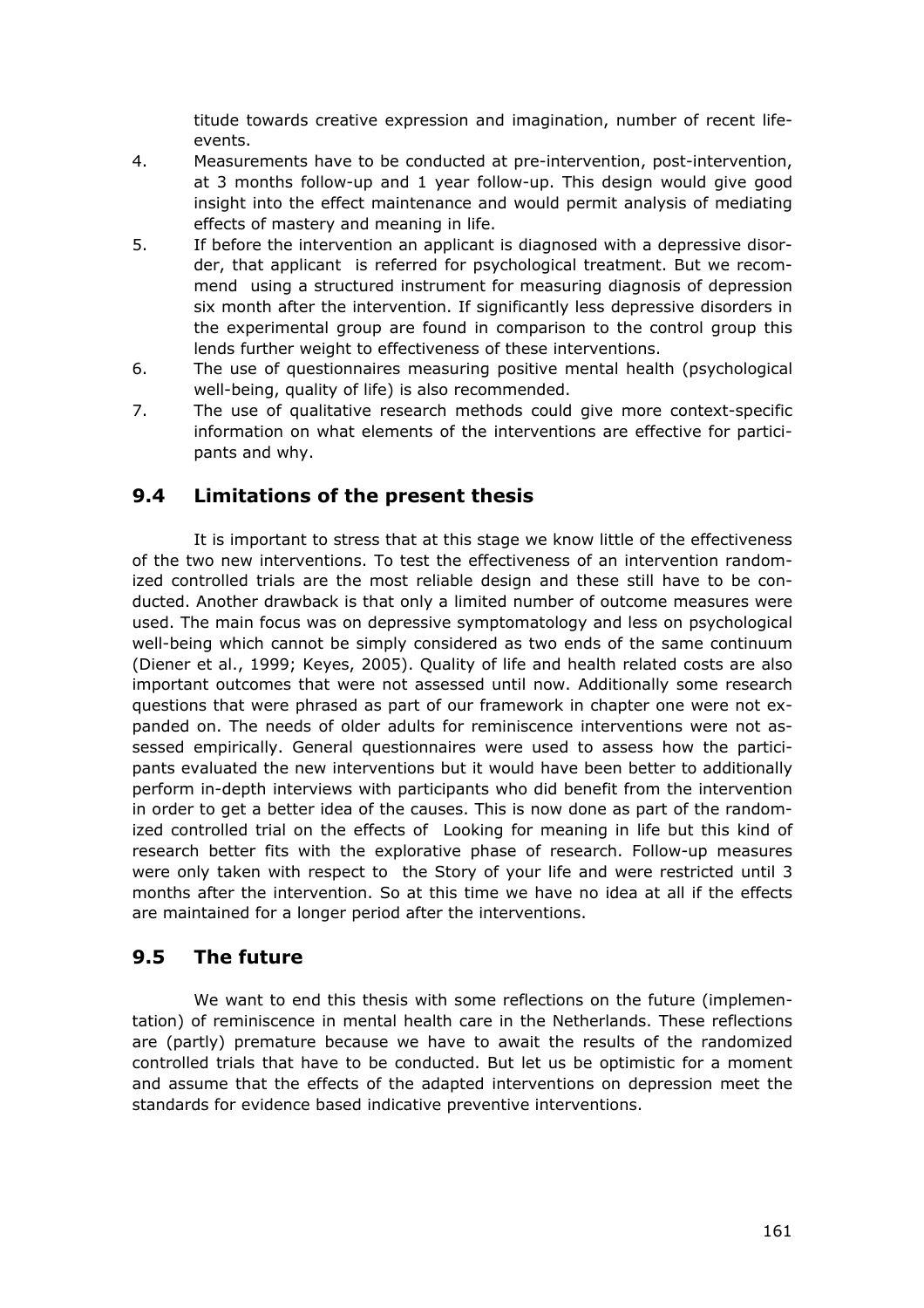### **9.5.1 Reminiscence as indicated prevention.**

 At this stage The coping with depression course is the most appropriate intervention for older adults with high levels of depressive symptomatology. In this course participants' psycho-education is combined with training in skills such as relaxation, positive thinking and assertiveness. In Looking for meaning in life and The story of your life, depression and how to cope with it are not discussed. In general, however, reminiscence interventions offer a good alternative when one of the following issues is a central focus in the story of the client:

- the expression of meaninglessness (e.g. the absence of motivating goals)
- the wish to find meaning in losses and life-events in the past and present
- the loss of coherence in one's life-story
- the wish to find reconciliation /reconcile oneself with one's life-course

*Looking for meaning in life* would also be a good alternative for older adults who have 'trouble' verbalizing their thoughts and feelings. Another interesting application is that both Looking for meaning in life and The story of your life may indicated for older adults who participated in the The coping with depression course. For many participants the level of depressive symptoms may be reduced but still well be above the cut-off score of 16. For them reminiscence can be a worthwhile follow-up intervention to further building up meaning in life, reducing depressive symptoms and anchoring what has been learned in the COPING WITH DEPRESSION COURSE.

#### **9.5.2 Reminiscence as treatment**

 One possibility that was not explored within the context of this thesis is the application of reminiscence as treatment of depression. In several studies (e.g. Fry, 1983; Watt & Cappeliez, 2000, Serrano, 2004) reminiscence was applied as a treatment for older adults with major depressive disorders. Our meta-analysis showed that these treatments were highly effective. A major advantage of reminiscence is that is links in with a daily, recognizable - and for many older adults meaningful activity. In a recent study on the effects of cognitive behavioral therapy (CBT) for late-life anxiety it was concluded that CBT was not a highly attractive intervention for this target group as 'CBT tends to focus on the present and on specific techniques to learn how to handle anxiety' (Schuurmans, 2005, pg 146). The integration of CBT within reminiscence may be a more attractive alternative. The study of Watt & Cappeliez (2000) offers a very good example and we would recommend replication of this study as a first step.

#### **9.5.3 Reminiscence and age**

 With regard to the attractiveness of reminiscence for older adults a marginal comment has to be made. With respect to implementation of different formats of reminiscence age might be of importance. The two interventions that we evaluated but also for example the intervention developed by Watt & Cappeliez (2000) were directed at people with a minimum age of sixty years. These studies showed however that most of the participants were also younger than seventy-five. So these kinds of group formats which require preparation and are very intensive might be very suitable for people between sixty and seventy-five years of age. The prevalence of depression is also high among adults of seventy-five and older, most notably among inhabitants of nursing- and residential homes. It might well be that for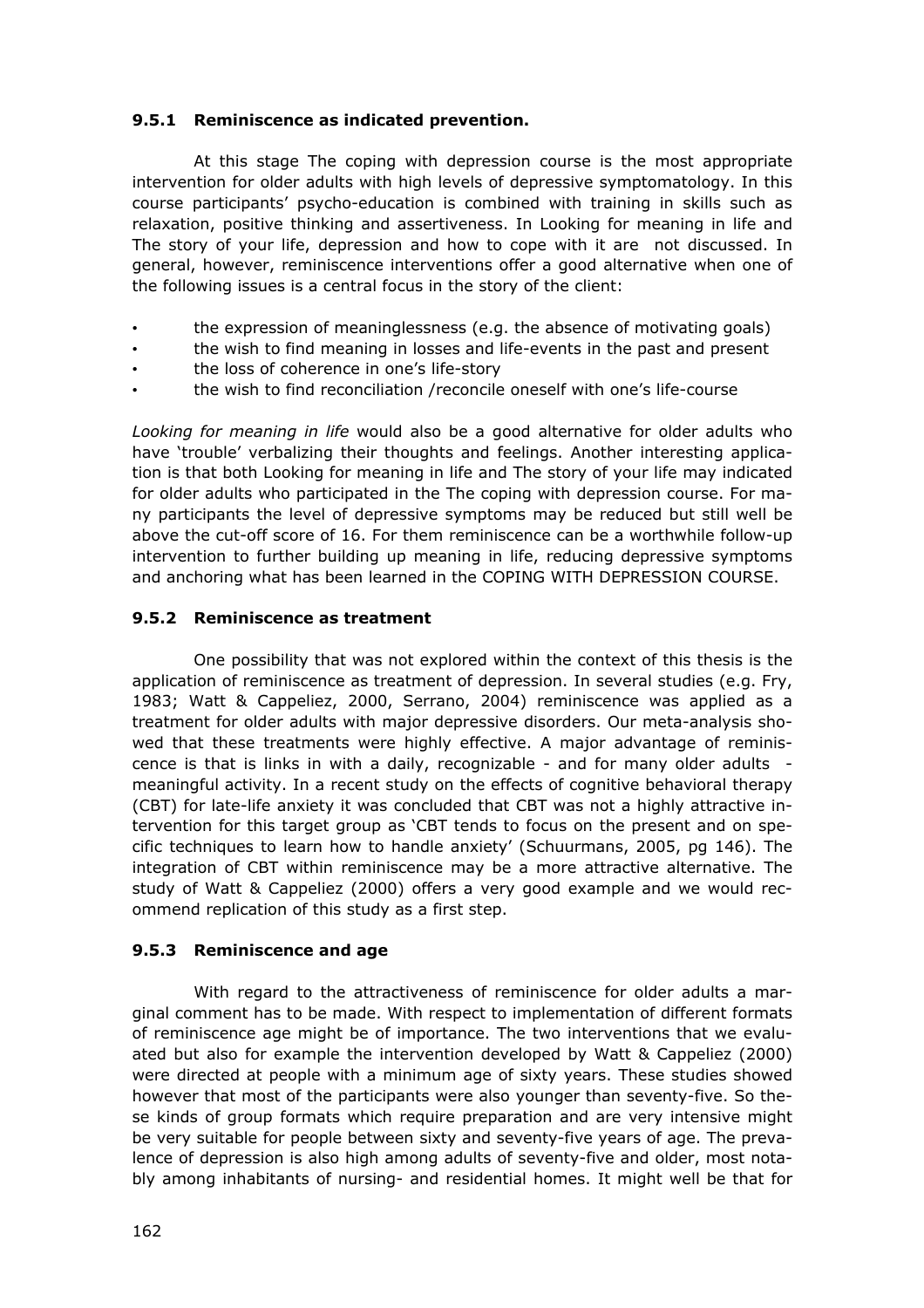reminiscence as indicated prevention or treatment of depression, an individual format is more appropriate. A good example of such a protocol was given by Serrano & Gatz (2004).

## **9.5.4 Further applications of reminiscence**

 Professionals working in mental health care don't always have the patience of researchers. Looking for meaning in life has already been adopted by 60% of the mental health care institutes in the Netherlands without additional investments aiming at implementation. The course is now being adapted for older adults with a long history of psychiatric treatment. The story of your life has already been adapted for older Morrocan and Turkish people. In theory it would be more appropriate to await the results of randomized controlled trials but in practice this is not always possible for two reasons. The first reason is that innovative studies are often financed by funds on condition that the newly developed intervention will be made available for health care institutes. The second reason is that it is not always sure that one will get the funds for conducting a randomized controlled trial. And, conversely, a high level of implementation is often a compelling argument for making funds available. The story of your life has also been adapted as a self-help manual for adult children to interview their parents. This manual was used in a new intervention for adults who are informal carers for their parents. The results of a pilotproject were promising (de Roode & Bohlmeijer, 2006)

 In the past years there has been a lot of interest in reminiscence and lifestory methods in general (Bohlmeijer, Westerhof & Mies, 2006). One can only speculate about the reasons. Reminiscence and story-telling are recognized as a meaning-making approaches (Wong, 1998; Randall, 2002) and there may be a substantial need for meaning in life in our times (Bohlmeijer, 2006). But we have to remember that this thesis makes clear that reminiscence is certainly not effective for everyone. Apart from further effectiveness research, the task for science is now to guide us on the question for whom it is and for whom it is not effective. So that reminiscence interventions find their ways to the right people at the right moment.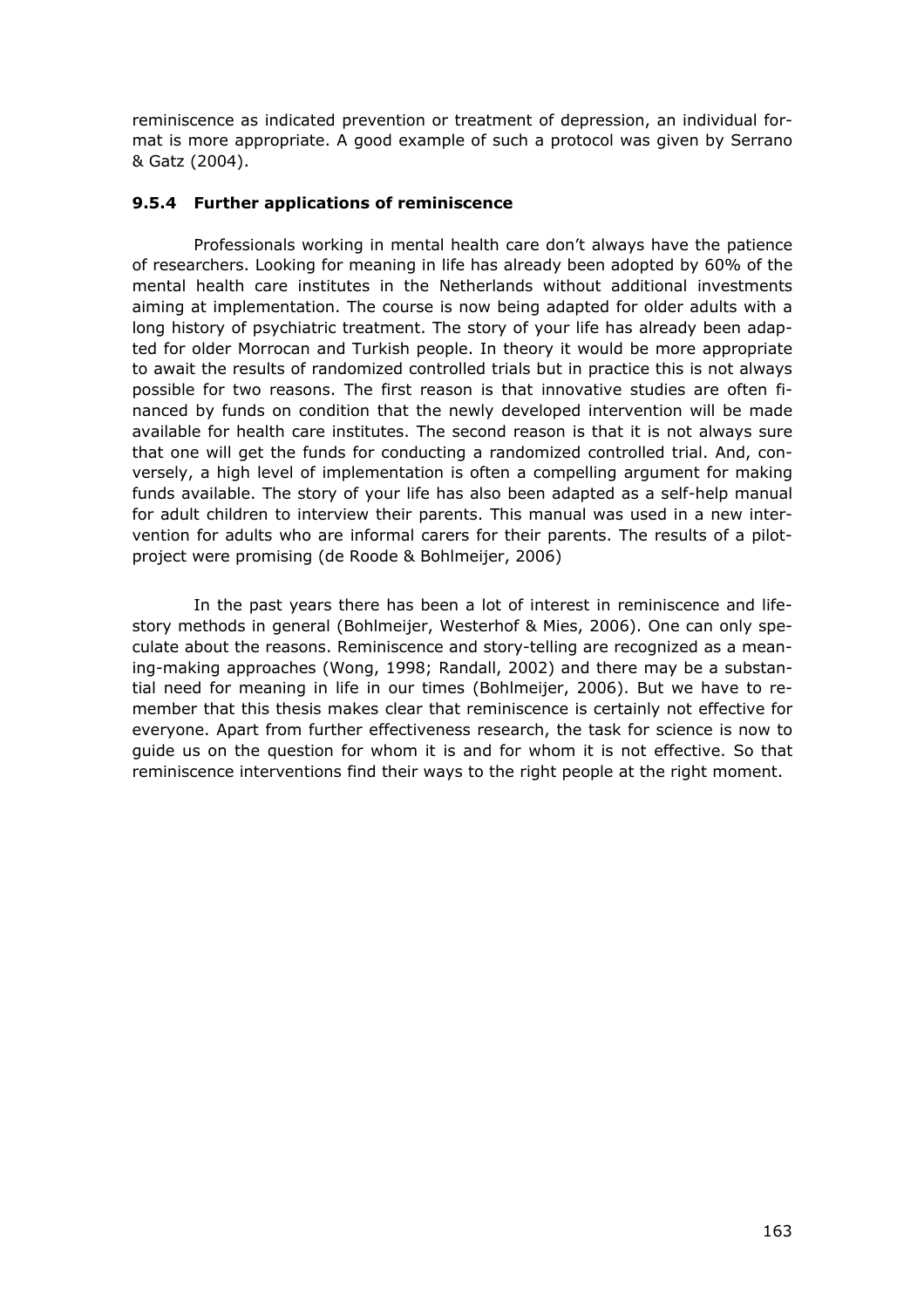## **References**

- Andrews, G., Sanderson, K., Corry, J., Lapsley, H.M. (2000). Using epidemiological data to model efficiency in reducing the burden of depression. *The journal of mental health policy and economy, 3:* 175-186.
- Andrews, G., Issikadis, C., Sanderson, K., Corry, J., Lapsley, H. (2004). Utilising survey data to inform public policy: comparison of the costeffectiveness of treatment of ten mental disorders. *British Journal of Psychiatry, 184:* 526-533.
- Beekman, A. T. F., Copeland, J. R. M., & Prince, M. J. (1999). Review of community prevalence of depression in later life. *British Journal of Psychiatry, 174,* 307-311.
- Beekman, A. T. F., Geerlings, S. W., Deeg, D. J. H., Smit, J. H., Schoevers, R. S., de Beurs, E. et al. (2002). The natural history of late-life depression: A 6-year prospective study in the community. *Archives of General Psychiatry, 59,* 605-611.
- Bohlmeijer E.T., Cuijpers, P. (2001) *Tweede gids preventie psychische stoornissen*, Trimbos-instituut & ZonMw.
- Bohlmeijer, E. & de Reus-Vinke, H. *In press*. Op zoek naar zin: de verbeelding van herinneringen als anti-depressivum. Tijdschrift voor vaktherapie.
- Bohlmeijer, E., Mies, L., Westerhof, G. (In press). De betekenis van levensverhalen, theoretische beschouwing en toepassingen in onderzoek en praktijk. Bohn, Stafleu & van Loghum.
- Bohlmeijer, E. (In press). Levensverhalen, herinneringen en gezondheid (In press). In: E. Bohlmeijer, L. Mies, G. Westerhof, Red. De betekenis van levensverhalen, theoretische beschouwing en toepassingen in onderzoek en praktijk. Bohn, Stafleu & van Loghum.
- Butler, R.N. (1963) The life-review: an interpretation of reminiscence in the aged. *Psychiatry 26,* 65 – 76.
- Campbell, M., Fitzpatrick, R., Haines, A., Kinmonth, A. L., Sandercock, P., Spiegelhalter, D. et al. (2000). Framework for design and evaluation of complex interventions to improve health. *BMJ: British Medical Journal, 321,* 694-696.
- Cappeliez, P., O'Rourke, N., & Chaudhury, H. (2005). Functions of reminiscence and mental health in later life. *Aging & mental health. 9:* 295-301.
- Cappeliez, P. (2002). Cognitive-reminiscence therapy for depressed older adults in day hospital and long-term care. In: J.D. Webster & B.K. Haight (Eds). *Critical Advances in reminiscence work.* New York: Springer.
- Cuijpers, P., Van Straten, A., & Smit, F. (2005). Preventing the Incidence of New Cases of Mental Disorders: A Meta-Analytic Review. *Journal of Nervous and Mental Disease, 193,* 119-125.
- Cully, J. A., LaVoie, D., & Gfeller, J. D. (2001). Reminiscence, personality, and psychological functioning in older adults. *Gerontologist, 41,* 89-95.
- Deeg, D.J.H., Beekman, A.T.F., Kriegsman, D.M.W. en Westendorp-De Serière, M. (eds.) (1998). *Autonomy and Well-being in the Aging Population II. Report from the Longitudinal Aging Study Amsterdam, 1992-1996*. Amterdam: VU University Press.
- De Roode, Y., Bohlmeijer, E. (In press). Herinneringen en levensverhalen verbindend voor mantelzorgers en hun ouders. *Denkbeeld*
- Diener, E., Suh, E. M., Lucas, R. E., & Smith, H. L. (1999). Subjective wellbeing: Three decades of progress. *Psychological Bulletin, 125,* 276-302.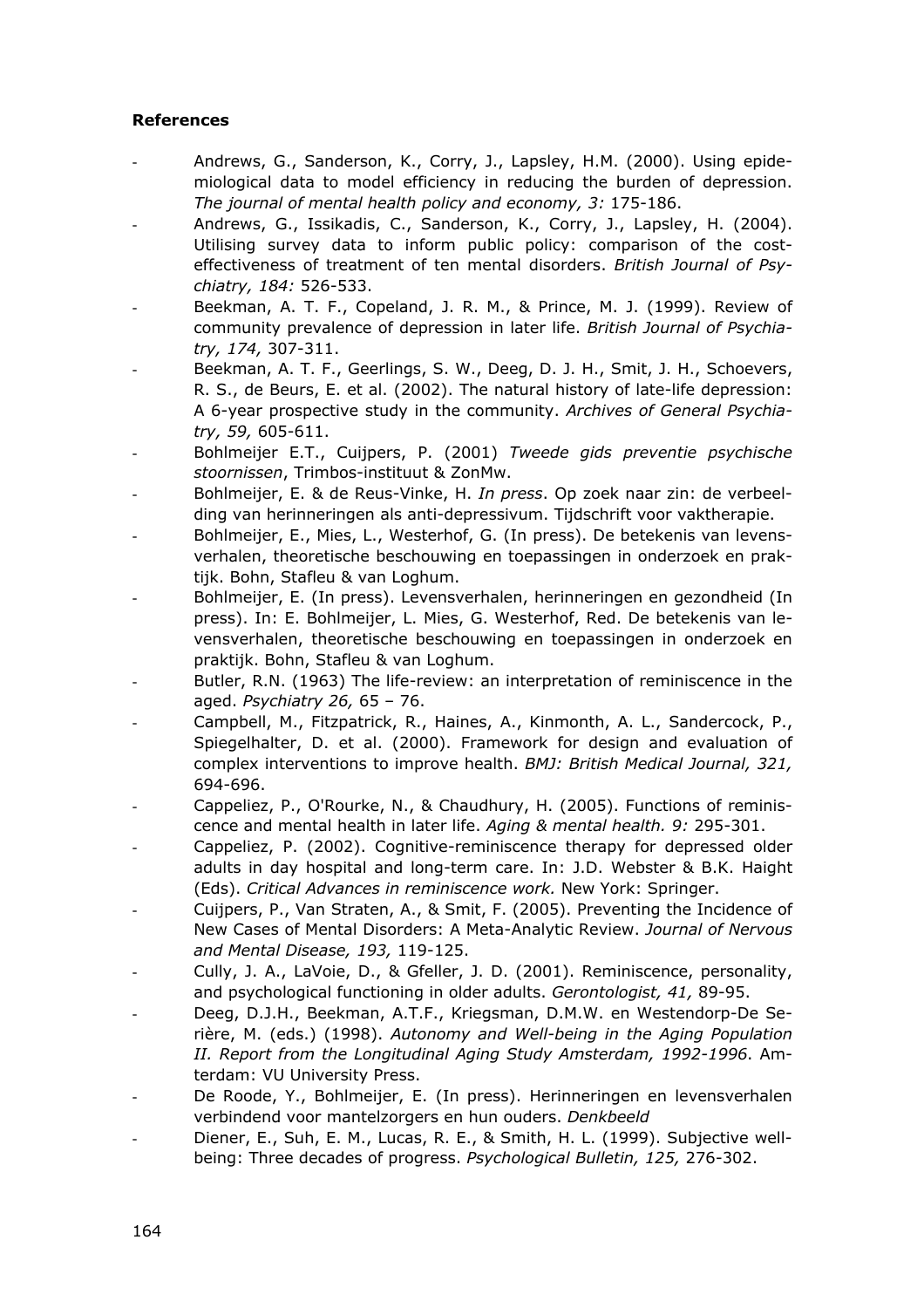- Fry, P. S. (1983). Structured and unstructured reminiscence training and depression among the elderly. *Clinical Gerontologist, 1,* 15-37.
- Haight, B. K. & Dias, J. K. (1992). Examining key variables in selected reminiscing modalities. *International psychogeriatrics. 4:* 279-290.
- Haight, B. K. & Webster, J. D. (1995). *The art and science of reminiscing: Theory, research, methods, and applications*. Philadelphia, PA, US: Taylor & Francis.
- Hyland, D. T. & Ackerman, A. M. (1988). Reminiscence and autobiographical memory in the study of the personal past. *Journals of Gerontology, 43,* 35-39.
- Keyes, C. L. M. (2005). Mental Illness and/or Mental Health? Investigating Axioms of the Complete State Model of Health. *Journal of Consulting and Clinical Psychology, 73,* 539-548.
- Merriam, S. B. (1993). Butler's life review: how universal is it? *International journal of aging & human development. 37:* 163-175.
- Mrazek, P. J. & Haggerty, R. J. (1994). *Reducing risks for mental disorders: Frontiers for preventive intervention research*. National Academy Press.
- Pizzi, R.P. (1997). The importance of non-traditional therapeutic approaches with older adults. Dissertation. The school of human service professions. Widener University.
- Rybash, J. M. & Hrubi, K. L. (1997). Psychometric and psychodynamic correlates of first memories in younger and older adults. *The Gerontologist 3:*  581-587.
- Schoevers RA, Smit F, Deeg DJH, Cuijpers P, Dekker J, Van Tilburg W, Beekman ATF. (in press) Prevention of late-life depression in primary care: do we know where to begin? American Journal of Psychiatry.
- Schuurmans, J. (2005). *Anxiety in late life, moving toward a tailored treatment*. Dissertation. Vrije Universiteit.
- Serrano, J. P., Latorre, J. M., Gatz, M., & Montanes, J. (2004). Life Review Therapy Using Autobiographical Retrieval Practice for Older Adults With Depressive Symptomatology. *Psychology and Aging, 19,* 272-277.
- Smit, F., Bohlmeijer, E.T., Cuijpers, P. (2003). *De wetenschappelijke onderbouwing van depressiepreventie*. Trimbos-instituut.
- Smit F, Ederveen A, Cuijpers P, Deeg D, Beekman A. (2006) Opportunities for cost-effective prevention of late-life depression: an epidemiological approach. Archives of General Psychiatry 63: 290-296.
- Smit, F., Beekman, A., Cuijpers, P., de Graaf, R., & Vollebergh, W. (2004). Selecting key variables for depression prevention: Results from a population-based prospective epidemiological study. *Journal of Affective Disorders, 81,* 241-249.
- Steverink, N., Westerhof, G. J., Bode, C., & Dittmann-Kohli, F. (2001). The personal experience of aging, individual resources, and subjective wellbeing. *Journals of Gerontology: Series B: Psychological Sciences and Social Sciences, 56,* 364-373.
- Watt, L. M. & Cappeliez, P. (2000). Integrative and instrumental reminiscence therapies for depression in older adults: Intervention strategies and treatment effectiveness. *Aging & Mental Health, 4,* 166-177.
- Webster, J. D. (1995). Adult age differences in reminiscence functions. In B.K.Haight & J. D. Webster (Eds.), *The art and science of reminiscing: Theory, research, methods, and applications* (pp. 89-102). Taylor & Francis.
- Webster, J. D. & McCall, M. E. (1999). Reminiscence functions across adulthood: A replication and extension. *Journal of Adult Development, 6,* 73-85.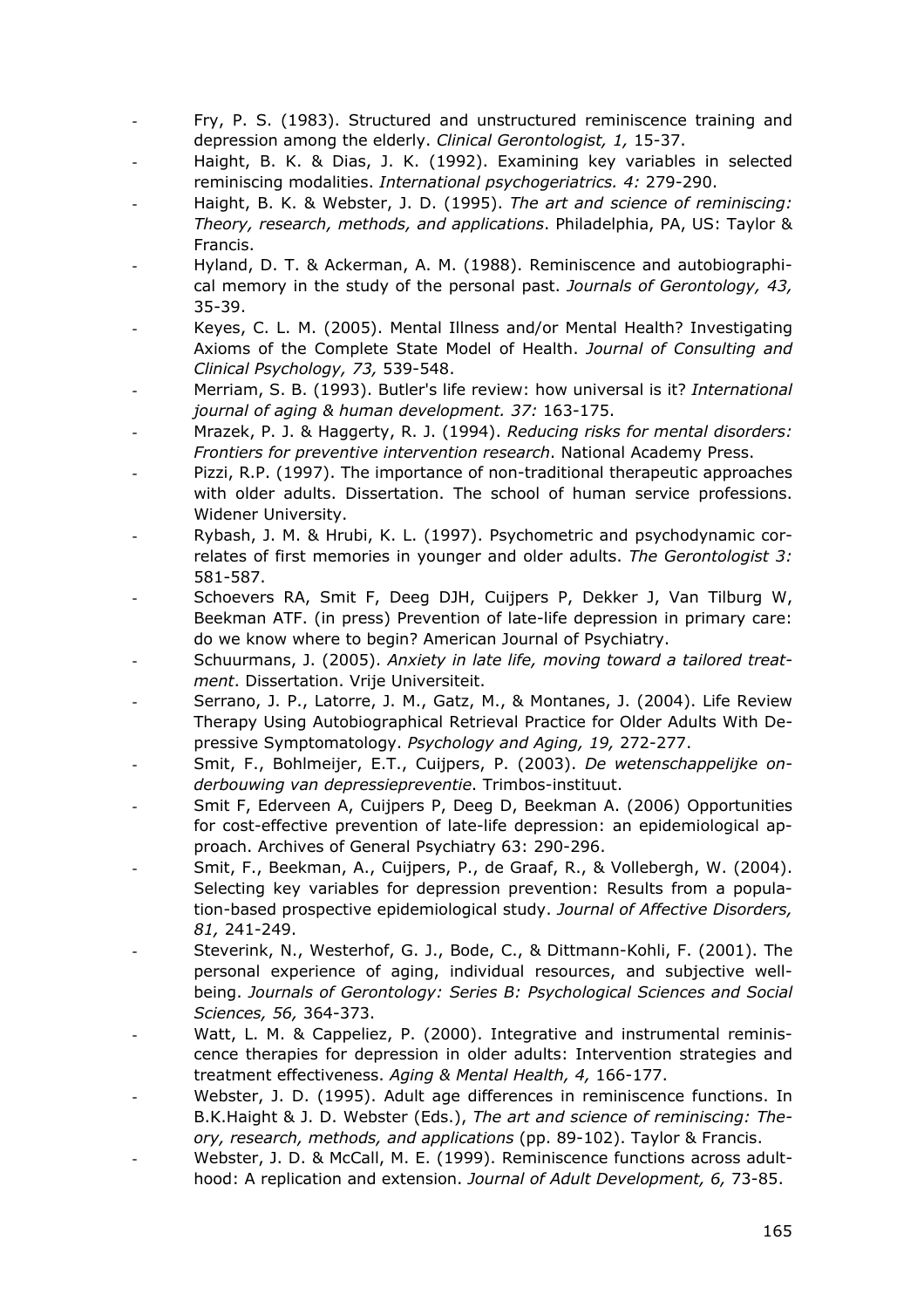- Wink, P. & Schiff, B. (2002). To review or not to review? The role of personality and life events in life review and adaptation to older age. In J.D.Webster & B. K. Haight (Eds.), *Critical advances in reminiscence work: From theory to application* (pp. 44-60). Springer Publishing Co.
- Wong, P. T. (1989). Personal meaning and successful aging. *Canadian Psychology, 30,* 516-525.
- Wong, P. T. & Watt, L. M. (1991). What types of reminiscence are associated with successful aging? *Psychology and Aging, 6,* 272-279.
- Wong, P. T. P. (1995). The processes of adaptive reminiscence. In B.K.Haight & J. D. Webster (Eds.), *The art and science of reminiscing: Theory, research, methods, and applications* (pp. 23-35). Taylor & Francis.
- Zarit, S.H., Femia, E.E., Gatz, M., Johansson, B. (1999). Prevalence, incidence and correlates of depression in the oldest old: the OCTO study. *Aging and Mental Health, 3*: 119-128.
- Zivian, M. T., Larsen, W., Knox, V. J., & Gekoski, W. L. (1992). Psychotherapy for the elderly: Psychotherapists' preferences. *Psychotherapy: Theory, Research, Practice, Training, 29,* 668-674.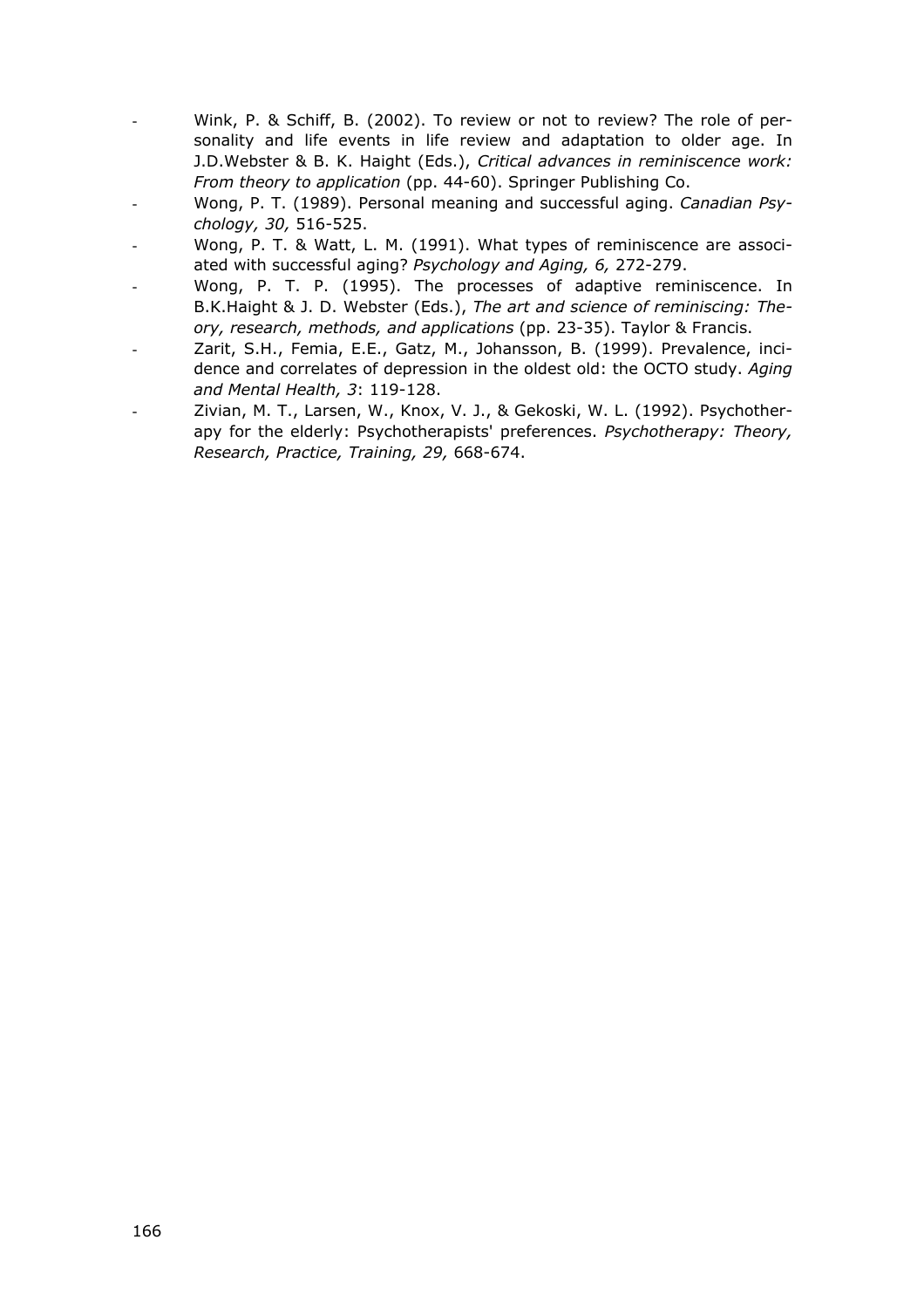## **Abstract**

 **Chapter 1** presents a general introduction to this thesis. It is argued that the high prevalence of major and minor depression among older adults warrants a public mental health approach in which indicated prevention has to play a major role. Reminiscence is most likely an attractive indicated preventive intervention for older adults with depressive symptomatology but was not applied as such in mental health care at the start of this thesis. The aim of this thesis is to develop and evaluate two new preventive reminiscence interventions for older adults with depressive symptomatology. A model for the evidence based development and implementation of preventive interventions is presented as a framework.

 **Chapter 2** presents a review of the progress and emerging trends in conceptual and applied understanding of reminiscence in the last two decades. The topics of (1) types and functions of reminiscence, (2) reminiscence throughout the life-span, (3) processes of reminiscence, and (4) clinical interventions and their effectiveness are addressed. Most promising are clinical interventions in which structured and evaluative reminiscence (life-review) is combined with other therapeutic approaches. Reminiscence therapy may be especially indicated for depressed people who in response to negative life-events or life-transitions have spontaneously started to review their lives and think about the meaning in life.

 **Chapter 3** gives a report of the results of a meta-analysis that was conducted to assess the effectiveness of reminiscence and life review on late-life depression across different target groups and treatment modalities. Twenty controlled outcome studies were retrieved from Psychlit, Medline and Dissertation Abstracts. For each study a standardised effect size, d, was calculated and a randomeffects meta-analysis was conducted. An overall effect size of 0.84 (95% CI =  $0.31$ ) – 1.37) was found, indicating a statistically and clinically significant effect of reminiscence and life review on depressive symptomatology in elderly people. This effect is comparable to the effects commonly found for pharmacotherapy and psychological treatments. The effect was larger in subjects with elevated depressive symptomatology ( $d = 1.23$ ) as compared to other subjects ( $d = 0.37$ ). Other characteristics of the subjects or interventions were not found to be related to increased or decreased effect sizes. It was concluded that reminiscence and life review are potentially effective treatments for depressive symptoms in the elderly and may thus offer a valuable alternative to psychotherapy or pharmacotherapy. Especially in non-institutionalised elderly people – who often have untreated depression – it may prove to be an effective, safe and acceptable form of treatment. Randomized trials with sufficient statistical power are necessary to confirm the results of this study.

 **Chapter 4** presents the results of a meta-analysis to assess the effectiveness of reminiscence and life review on psychological well-being across different target groups and treatment modalities. Fifteen controlled outcome studies were retrieved from Psychlit and Medline Abstracts. For each study a standardised effect size, d, was calculated and a random-effects meta-analysis was conducted. An overall effect size of 0.65 (95% CI =  $0.41 - 0.89$ ) was found, indicating a statistically significant effect of reminiscence and life review on life-satisfaction and emotional well-being in elderly people. A significant larger effect was found in studies in which life-review was the intervention  $(d = 0.98)$  as compared to studies that used simple reminiscence ( $d = 0.50$ ). Other characteristics of the subjects or interventions were not found to be related to increased or decreased effect sizes. It was concluded that reminiscence in general but especially life review are potentially effective methods for the enhancement of psychological well-being in the elderly.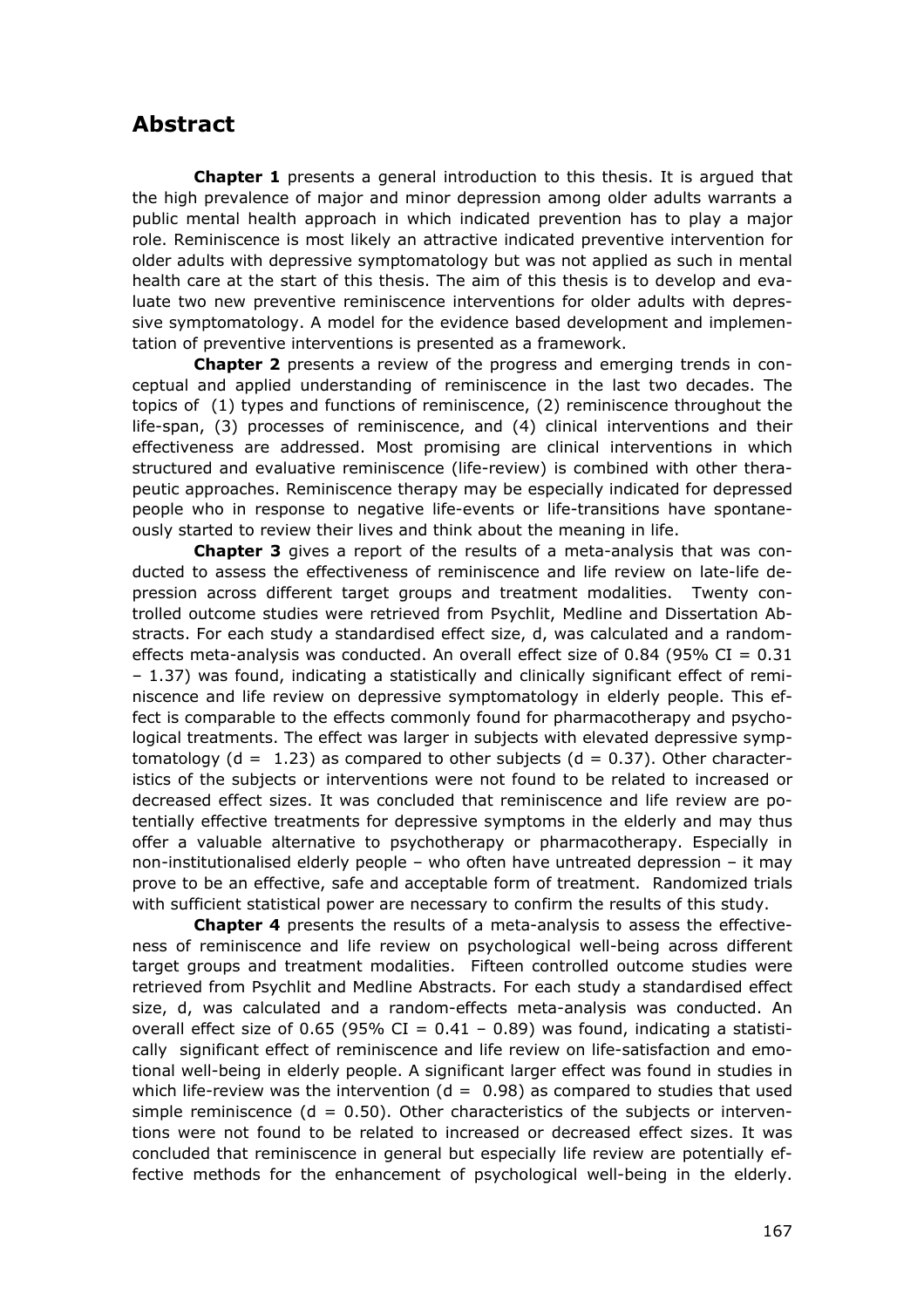Particularly in elderly people with a reduced level of psychological well-being it may prove to be an effective, safe and acceptable form of treatment. Randomised trials with sufficient statistical power are necessary to confirm the results of this study.

 **Chapter 5** presents the results of the evaluation of the first new intervention: Searching for the meaning in life. Life-review may be further enhanced by the creative expression of memories in stories, poems or drawings. In this way people are encouraged to create and discover metaphors, images and stories that symbolically represent the subjective and inner meaning of their lives. In this chapter, a new intervention which combines reminiscence and creative expression aimed at early treatment of depression, is described. Searching for the meaning in life consists of twelve group sessions of 2.5 hours each. Each session focuses on one theme (for example: friendships, houses where you lived, turning points). Each session has a structure in which reminiscence, dialogue and creative expression alternate.

The results of a one-group pre-post test design show that the intervention Searching for the meaning in life may generate medium-sized effects in reducing depressive symptoms in women, but not in men. Additionally, it appears to have medium effectiveness in improving mastery in both men and women. Several possible ways to enhance the effectiveness of the intervention are described.

 **Chapter 6** gives a report of the effects of Searching for the meaning in life on personal meaning. 57 older persons that participated in the program filled out a sentence completion questionnaire measuring personal meaning and a depression scale before and after the program. In comparison to a group from a representative survey which was matched on life contexts, the personal meaning profile of the intervention group was more negative and more focused on the self. Hence, a group with impoverished meaning was participating in the program. After the intervention the personal meaning profile was more positive, in particular with regard to self-evaluations and evaluations of social relations. The group which improved most on depression also improved most on personal meaning. It is concluded that further research on the program is warranted.

**In chapter 7** the results of a explorative, quasi-experimental study on the effects of THE STORY OF YOUR LIFE on depressive symptoms are presented. The story of your life combines integrative reminiscence with narrative therapy. The program consists of seven sessions of two hours and one follow-up session after eight weeks. It is directed at community-dwelling people of 55 years and older with mild to moderate depressive symptoms. Each session has a different theme: youth and family, work and care, love and friendship, difficult times, life as a book with chapters, metaphors, meaning in life. After the intervention the participants showed significantly less depressive symptoms and higher mastery, also in comparison with a waiting-list control group. Demographic factors and initial levels of depressive symptomatology and mastery were not found to moderate the effects. The effects were maintained at a three months after completion of the intervention.

 **In chapter 8** the results of a explorative, quasi-experimental study on the effects of THE STORY OF YOUR LIFE on meaning in life are presented. A significant improvement in the overall meaning in life in the participants of the intervention is found, but this these effects were not significant in comparison to a waiting-list control group. The group that improved most in their depression scores also improved in their meaning in life. Furthermore, there is a specific effect of the intervention in that it results in a decline of negative evaluations of the self and an increase in positive evaluations of social relations. These findings are stronger for women than for men and stronger for persons that also declined more in depressive symptoms. Last, the program results in more positive and less negative evaluations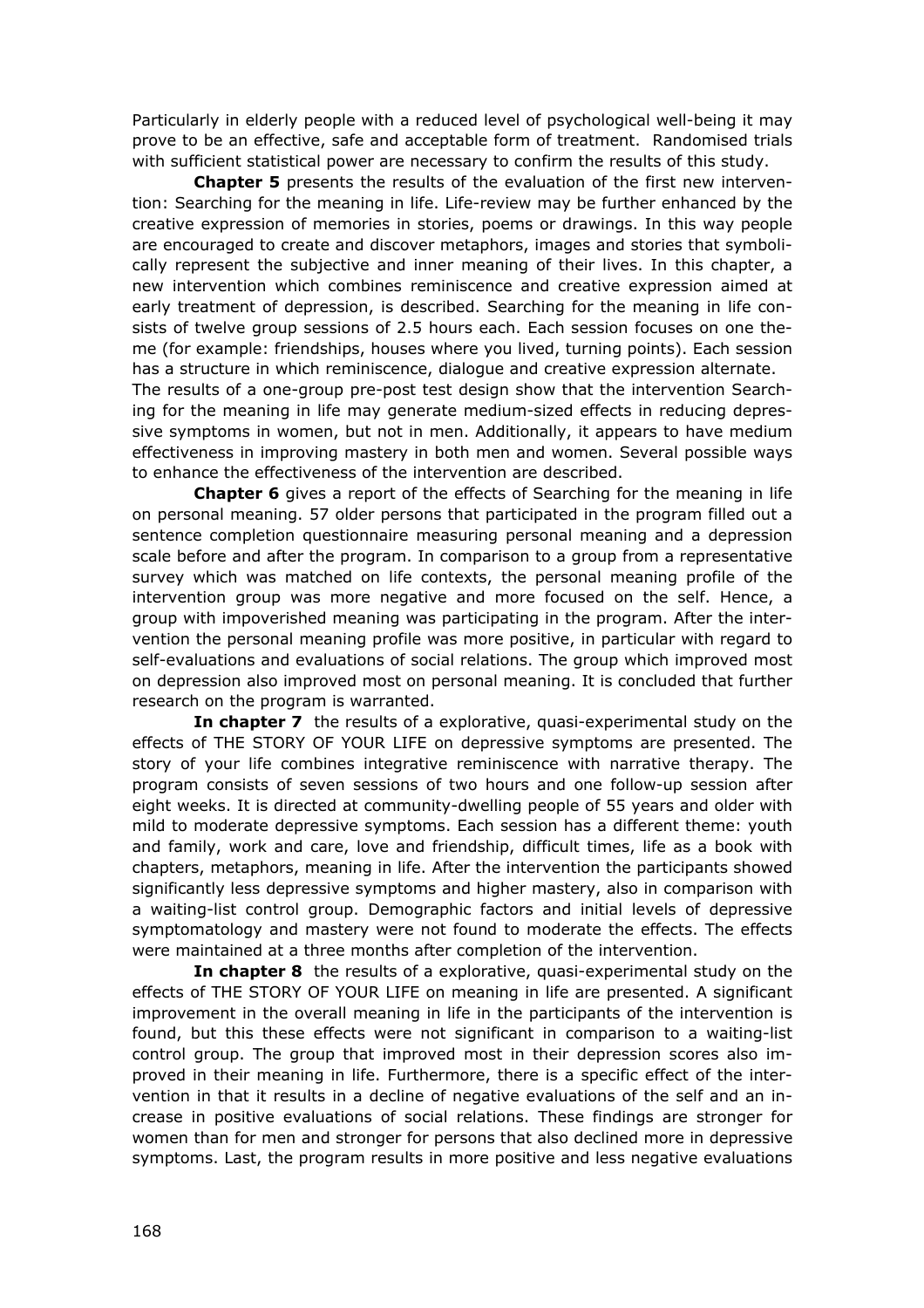of the past as well as in less negative evaluations of the future. Again, this is found most strongly for women and persons improving most with regard to depression.

 **In chapter 9** the implications of the main findings of this thesis are discussed within the framework for developing and evaluating interventions. The conclusion about phase 1 (review) is that internationals studies have shown substantial effects on depressive symptomatology and that good guidelines for developing reminiscence interventions can be produced on the basis of theoretical developments and empirical studies. As to the second phase (innovation & evaluation) it is concluded that the effects of the two new reminiscence interventions on depressive symptomatology are lower than may be expected on the basis of our metaanalysis. When the results of phase 2 were compared to the review phase, four recommendations could be given. (1) specification of processes that are linked up to reduction of depression. (2) more intensive training of counselors on the additional therapeutic approaches. (3) the inclusion of questionnaires measuring relevant prognostic factors. (4) more elaborate information for the participants about how reminiscence and depression are related. The chapter ends with some reflections on the future of reminiscence as indicated prevention and treatment of depression in later life.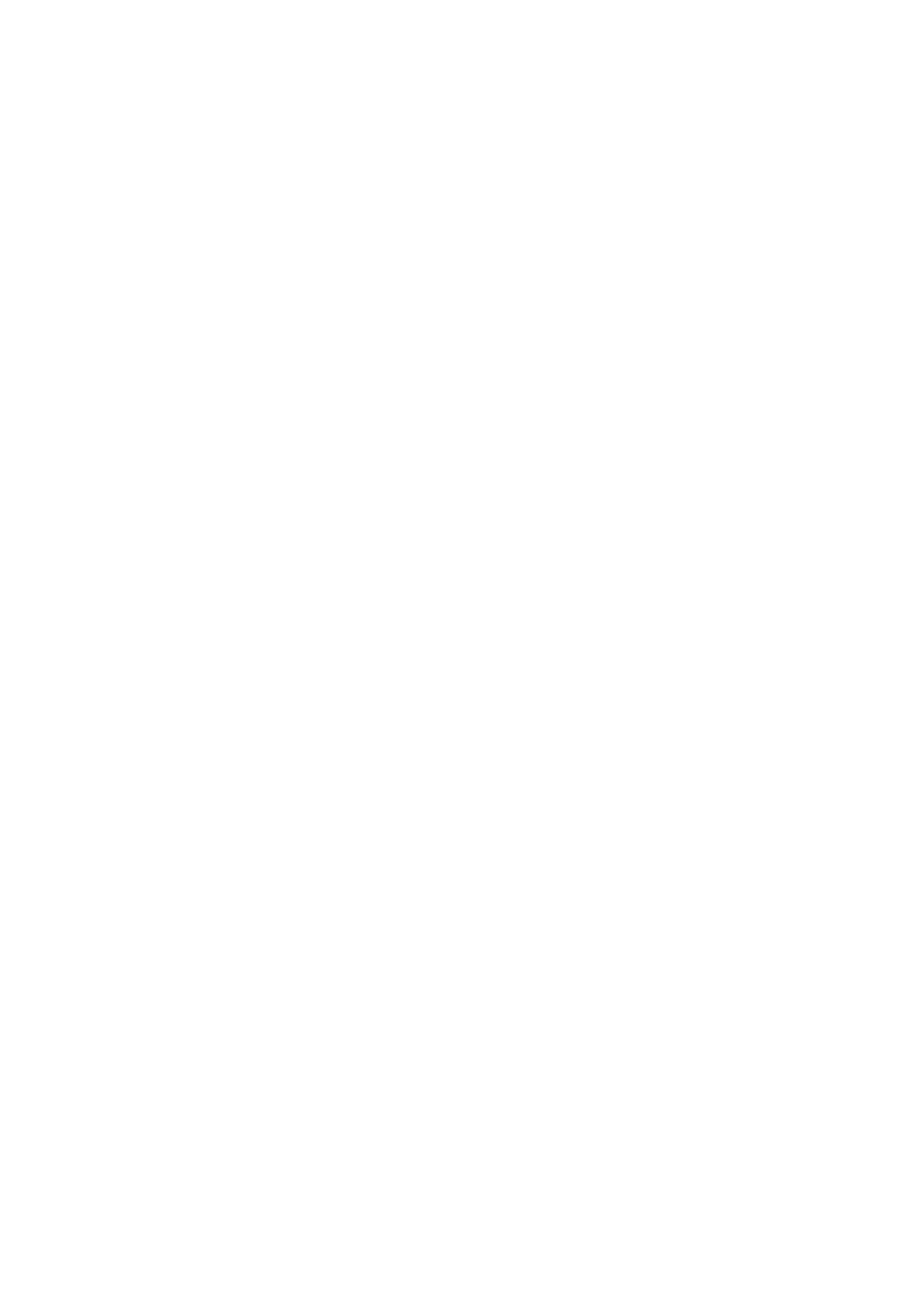# **Samenvatting**

#### *Achtergrond*

 Wanneer rekening wordt gehouden met verloren levensjaren en levensjaren doorgebracht in ziekte behoort depressie in 2020 tot de drie ziektes met de zwaarste belasting. In Nederland heeft ongeveer 3% van de ouderen in Nederland een klinische depressie. Daarnaast heeft 10 tot 15% van de ouderen last van klinisch relevante depressieve klachten. Zowel depressies als sub-klinische depressies hebben grote invloed op de kwaliteit van leven. Mensen met een sub-klinische depressie hebben daarnaast een verhoogd risico dat hun depressieve klachten verergeren en chronisch worden (langer dan 8 maanden gaan duren). Het signaleren van depressieve klachten in een vroeg stadium en het bieden van laagdrempelige, psychologische hulp zijn daarom belangrijke doelen en vormen de kern van (geïndiceerde) preventie.

 Eén van de verklaringen waarom sub-klinische depressies vaak voorkomen bij ouderen is dat zij relatief veel verlieservaringen hebben. Ernstige verlieservaringen doen een groot beroep op de veerkracht van mensen. In eerste instantie zullen de meeste mensen zich hulpeloos voelen en passief worden (overweldigd). Ook zal het leven tijdelijk als minder zinvol worden ervaren. Doelen die voorheen belangrijk werden gevonden, zijn dat nu niet meer. Er moet een nieuwe balans gevonden worden. De meeste mensen zijn uiteindelijk in staat om deze periode (na een periode van rouw) goed door te komen. Voor vele anderen geldt dit echter niet. Zij kunnen het verlies moeilijk verwerken (blijven zich verbitterd en slachtoffer voelen), vereenzamen, zijn niet in staat om nieuwe positieve doelen te stellen en hebben geen vertrouwen dat zij in staat zijn om hun situatie positief te beïnvloeden. Wanneer dit het geval is, neemt de kans op depressie sterk toe. En op dat moment kan preventieve zorg effectief zijn. Zo zijn er in Nederland reeds cursussen waarin ouderen leren om te gaan met depressieve klachten, gespreksgroepen rond rouwverwerking en zelf-management trainingen. Een interventie die in de ambulante preventieve geestelijke gezondheidszorg in Nederland nog niet werd toegepast is reminiscentie. Reminiscentie is een vorm van hulpverlening waarbij het ophalen van herinneringen centraal staat. Reminiscentie zou om verschillende redenen juist voor oudere mensen aantrekkelijk kunnen zijn. Het sluit aan bij een herkenbare, dagelijkse activiteit: herinneren. De deelnemers aan reminiscentie hoeven geen nieuwe therapeutische taal of kader aan te leren. Het toont optimaal respect voor ouderen; het focust immers op de levenservaring en levenswijsheid van oudere mensen. De doelstelling van dit proefschrift is om reminiscentie op een wetenschappelijk onderbouwde wijze toe te passen voor mensen van 55 jaar en ouder met depressieve klachten. Allereerst werd daartoe een overzichtsstudie (review) van wetenschappelijk onderzoek naar reminiscentie verricht (hoofdstuk 2) en werd middels twee meta-analyses van internationaal onderzoek onderzocht welke effecten reminiscentie-interventies hebben op depressie en psychologisch welbevinden (hoofdstuk 3 en 4). Vervolgens werden twee nieuwe interventies *Op zoek naar zin*  en *Het verhaal van je leven4* ontwikkeld en als onderdeel van de innovatie geëvalueerd. De effecten van *Op zoek naar zin* worden in hoofdstuk 5 en 6 beschreven. De effecten van *Het verhaal van je leven* in de hoofdstukken 7 en 8. Het proefschrift eindigt met de vraag over de betekenis van de gevonden resultaten voor verder onderzoek en toepassing.

l

<sup>4</sup> Per 1 januari 2007 is de titel *De verhalen die we leven*.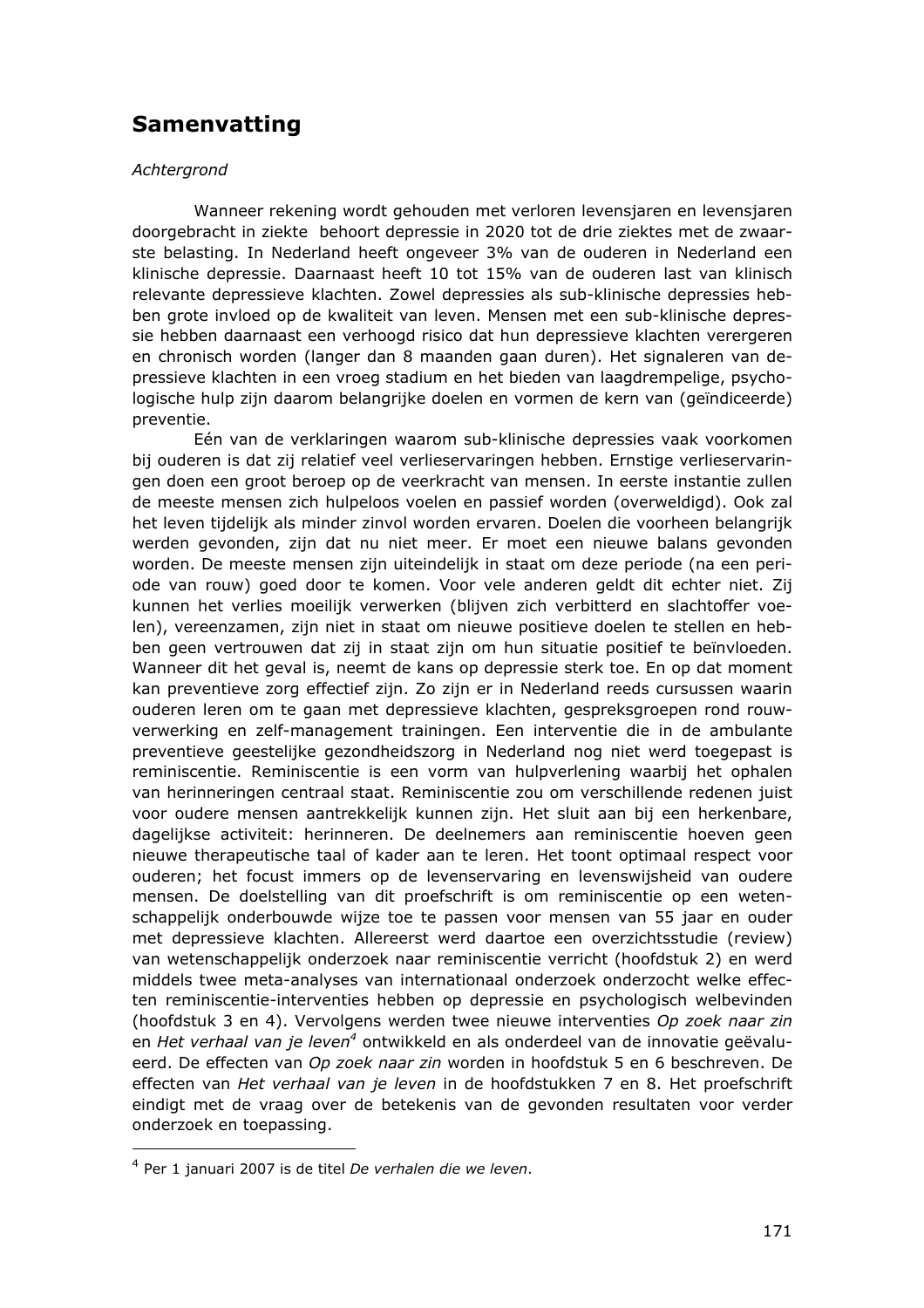#### *De wetenschappelijke kennis over reminiscentie: de empirische onderbouwing*

 De grondslag voor reminiscentie als psychologische interventie werd gelegd door Butler (1963) in zijn beroemde artikel *The life-review: an interpretation of reminiscence in the aged*. Hierin beschreef hij zijn klinische observatie dat er een toename van reminiscentie – de daad of het proces van herinneringen ophalen – is bij ouderen, en veronderstelde dat dit te wijten was aan het universeel optreden van een innerlijke ervaring of mentaal proces van reflecteren op het eigen leven. Hij benoemde dit proces 'life-review' en definieerde dit fenomeen als een spontaan of natuurlijk optredend proces dat wordt 'gekarakteriseerd door een progressieve terugkeer naar de bewustwording van ervaringen uit het verleden, en in het bijzonder de heropleving van onopgeloste conflicten'. Vanaf de tweede helft van de jaren 80 zijn wetenschappers reminiscentie meer systematisch en empirisch gaan onderzoeken. Empirisch bevolkingsonderzoek laat zien dat mensen om acht verschillende redenen reminisceren: vermindering van verveling, voorbereiding op de dood, identiteitsvorming, oplossen van problemen, converseren, behouden van intimiteit, herleving van verbittering en kennisoverdracht. Het 'life-review' van Butler komt het meest overeen met identiteitsvormende reminiscentie. Recent onderzoek laat zien dat reminiscentie met als doelen het bestijden van verveling en het uiten van verbittering positief gecorreleerd is met depressie en angst. Ook blijkt dat mensen met een 'neurotische persoonlijkheid' vaker deze stijlen van reminiscentie toepassen. Reminiscentie gericht op identiteitsvorming en het oplossen van problemen lijkt eerder positief gecorreleerd met geestelijk welzijn. Identiteitsvormende reminiscentie (life-review) is niet alleen voorbehouden aan ouderen. Ook adolescenten, jongvolwassenen en volwassenen blijken volop gebruik te maken van deze vorm van reminiscentie. Tevens blijkt dat de helft van alle ouderen geen proces van lifereview doormaken, zoals door Butler beschreven.

 In toenemende mate wordt ook gewezen op het belang om onderscheid te maken tussen reminiscentie en life-review. Reminiscentie beperkt zich tot het ophalen van en vertellen over vooral positieve herinneringen, is meestal ongestructureerd en spontaan, met beperkte doelstellingen. Life-review is gestructureerd en systematisch (bestrijkt de hele levensloop), richt zich op zowel positieve als negatieve herinneringen, staat stil bij de betekenis van herinneringen (evaluatie) en tracht alle herinneringen te integreren tot een coherent levensverhaal. Een nieuwe ontwikkeling is om life-review te combineren met andere therapeutische benaderingen (cognitieve therapie, oplossingsgerichte of narratieve therapie). Als psychologische behandeling of preventieve zorg van depressieve klachten bij ouderen is dit een veelbelovende benadering. Immers negatieve gedachten en visies op het eigen leven die samenhangen met depressie kunnen actief worden besproken en bijgesteld.

 Wereldwijd hebben inmiddels vele onderzoeken naar de effecten van reminiscentie op depressie en psychologisch welbevinden plaats gevonden. Middels twee meta-analyses werd onderzocht wat deze onderzoeken gemiddeld aan effecten vonden. Twintig studies onderzochten de effecten van reminiscentie op depressie. Een gemiddeld effect van 0.84 werd gevonden dat als groot kan worden beschouwd. In 5 van de 20 studies werd reminiscentie toegepast bij mensen met ernstige depressieve klachten. Het gemiddelde effect van deze studies was aanzienlijk en significant groter (1.23) dan het effect van de studies die zich richtten op mensen met milde depressieve klachten (0.37). Vijftien studies onderzochten het effect van reminiscentie op psychologisch welbevinden (leefsatisfactie en emotioneel welbevinden). Een gemiddeld effect van 0.54 werd gevonden dat als middelgroot kan worden beschouwd. Life-review interventies leidden tot significant grotere effecten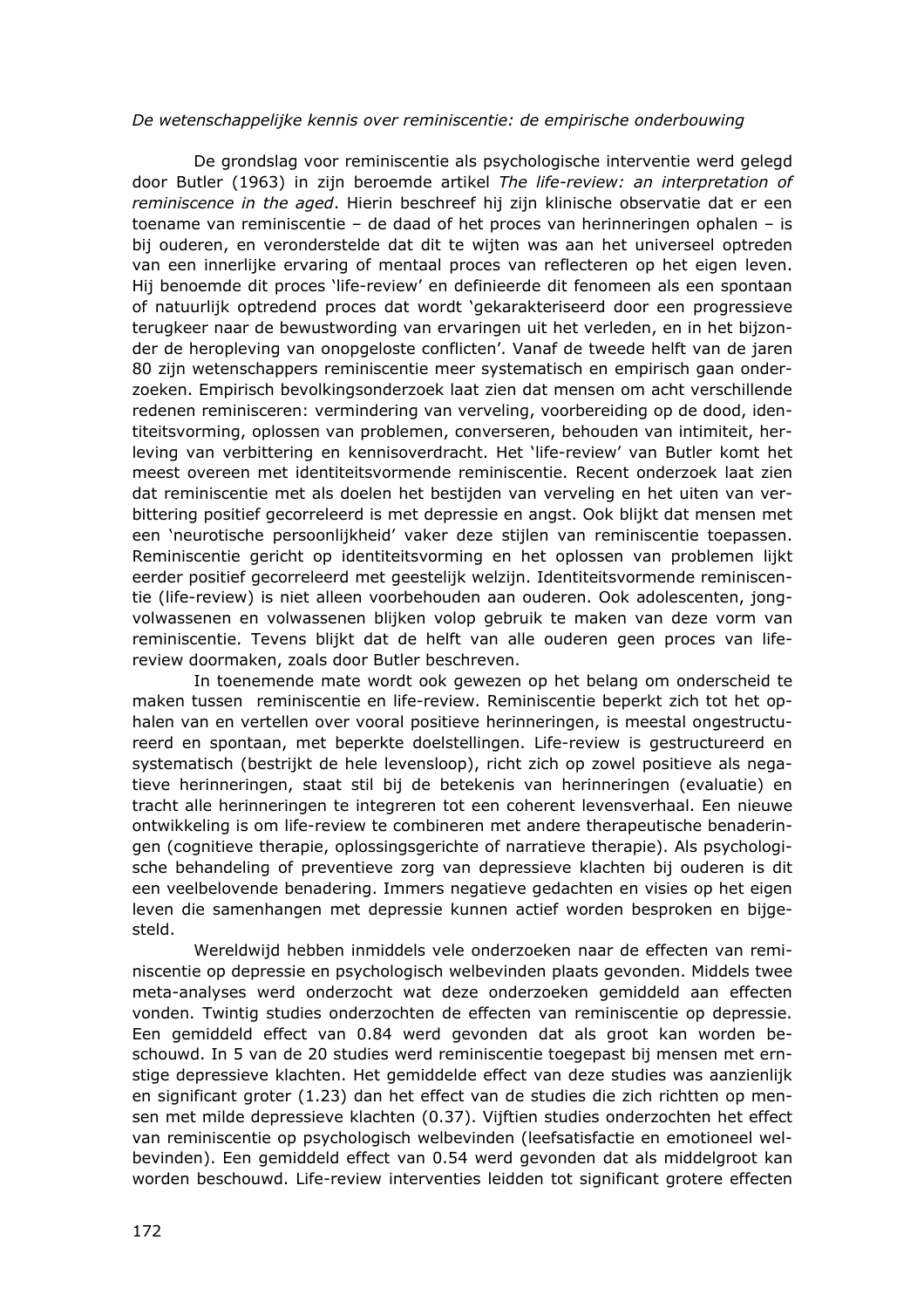(1.04) dan ongestructureerde reminiscentie (0.40). Twee kanttekeningen moeten bij deze resultaten worden geplaatst. De kwaliteit van veel studies is matig. De studies betroffen een grote diversiteit aan doelgroepen, settings en interventies.

#### *Twee nieuwe reminiscentie- interventies in Nederland*

 In het kader van dit proefschrift werden twee nieuwe reminiscentie interventies ontwikkeld. *Op zoek naar zin* (Franssen & Bohlmeijer, 2003) is een preventieve cursus voor mensen vanaf 55 jaar met depressieve klachten. De cursus bestaat uit twaalf bijeenkomsten waarin de volgende thema's worden behandeld: de eigen naam, geuren van vroeger, huizen waar je woonde, normen en waarden, handen, foto's, vriendschap, levenslijn en keerpunten, levensbeschouwing en zingeving, verlangen en identiteit. Zintuiglijke herinneringsoefeningen, creatieve verbeelding en groepsgesprekken wisselen elkaar af in elke bijeenkomst.

 In samenwerking met zes GGZ-instellingen werden de effecten van de cursus onderzocht. Aan dit onderzoek namen 78 ouderen deel. De cursus werd gegeven door preventiewerkers, creatief therapeuten, sociaal psychiatrisch verpleegkundigen of GZ-psychologen die daarvoor een tweedaagse training hadden gevolgd. Voor en na de cursus kregen de deelnemers een vragenlijst voorgelegd. Het focus lag op depressieve klachten, 'mastery' (het gevoel dat iemand invloed heeft op zijn of haar leven) en persoonlijke zingeving. Na afloop van de cursus hadden de deelnemers significant minder depressieve klachten en meer 'mastery'. Ook het persoonlijk zingevingsprofiel van de deelnemers was na afloop positiever. De deelnemers oordeelden met name positiever over zichzelf en hun sociale relaties.

 *Het verhaal van je leven* is een preventieve gespreksgroep voor vier mensen van 55 jaar en ouder met depressieve klachten. De gespreksgroep is bedoeld voor mensen die zijn 'vastgelopen' in hun leven en weinig toekomstmogelijkheden zien. Dit kan zich uiten in gevoelens van somberheid, spanning en zinloosheid. Voor elke bijeenkomst krijgen de deelnemers acht tot tien vragen mee over hun leven. In de eerste bijeenkomst leren de deelnemers elkaar kennen, wordt uitleg gegeven over de methode en staan de deelnemers stil bij de vraag waarom ze deelnemen en wat ze hopen te bereiken met reminiscentie. De thema's die in de volgende bijeenkomsten aan de orde komen zijn: familie en wortels, werk en zorg, liefde en vriendschap, moeilijke perioden, het leven als een boek, metafoor en de betekenis van het eigen leven. Concrete vragen (gericht op specifieke gebeurtenissen) en abstractere vragen (gericht op processen, de levensloop) wisselen elkaar af. In *Het verhaal van je leven* wordt life-review gecombineerd met elementen van narratieve therapie. De kern van de methode is dat het 'probleem' dat de deelnemers op dit moment in hun leven ervaren wordt geplaatst binnen het perspectief van hun levensloop. Dit kan helpen om anders naar het probleem te kijken en het anders te benoemen; het kan ertoe leiden mensen nieuwe oplossingen ontdekken. De interventie beoogt verhalen die uitgaan van 'slachtofferschap en hulpeloosheid' aan te vullen met alternatieve verhalen die gebaseerd zijn op kracht en mogelijkheden.

 In samenwerking met zes GGZ-instellingen werden de effecten van de gespreksgroep onderzocht. Aan dit onderzoek namen 108 ouderen deel. 65 ouderen ontvingen de cursus (experimentele groep) en 43 ouderen stonden tijdelijk op een wachtlijst (controle groep). De cursus werd gegeven door preventiewerkers, sociaal psychiatrisch verpleegkundigen of GZ-psychologen die daarvoor een tweedaagse training hadden gevolgd. Voor en na de gespreksgroep kregen de deelnemers een vragenlijst voorgelegd. Op hetzelfde moment ontvingen ook de mensen op de wachtlijst de vragenlijst. Het focus lag wederom op depressieve klachten, 'mastery'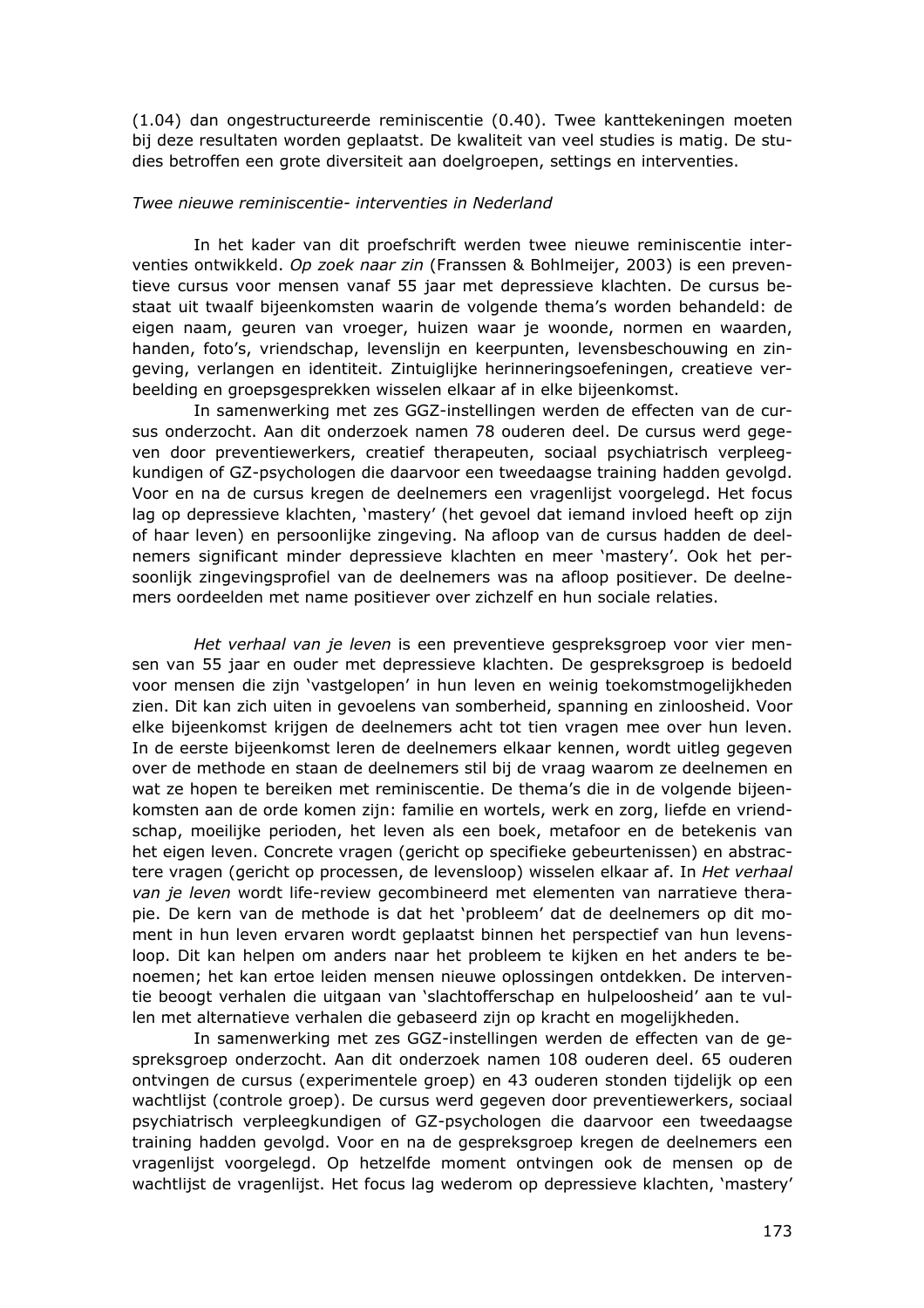en persoonlijke zingeving. Na afloop van de cursus hadden de deelnemers significant minder depressieve klachten en meer 'mastery'. Ook het persoonlijk zingevingsprofiel van de deelnemers was na afloop positiever maar niet in vergelijking tot de controlegroep. Wel werd een aantal specifieke effecten gevonden. In vergelijking met de controlegroep oordeelden de deelnemers positiever over hun sociale relaties en hun verleden en waren zij na afloop minder negatief over zichzelf en hun toekomst.

#### *Conclusie*

 Als leidraad voor dit proefschrift werd een model gebruikt voor de ontwikkeling en implementatie van effectieve interventies in de geestelijke gezondheidszorg. Dit model onderscheidt vier fasen: (1) systematische analyse van bestaand wetenschappelijk onderzoek, (2) ontwikkeling en evaluatie, (3) effectonderzoek en (4) implementatie. In elke fase dient een aantal specifieke vragen te worden beantwoord. Voorbeelden van vragen die bij de eerste fase horen zijn: wat weten we over reminiscentie in de algemene bevolking? Wat is de relatie tussen reminiscentie en depressie? Welke klinische toepassingen van reminiscentie zijn ontwikkeld en met welk resultaat? Voorbeelden van vragen die bij de tweede fase horen zijn: werd de doelgroep bereikt met de interventie? Is de nieuwe interventie ogenschijnlijk effectief? Hoe oordelen de deelnemers over de interventie? Dit proefschrift richt zich op deze twee fasen. In het slothoofdstuk werden de resultaten van het onderzoek besproken binnen het kader van dit wetenschappelijk model.

 Duidelijk is geworden dat het onderzoek naar reminiscentie lange tijd heeft geleden onder theoretische en conceptuele onhelderheid. De laatste jaren is daar verandering in gekomen. Een belangrijke ontwikkeling is het onderzoek naar de verschillende typen reminiscentie geweest. Dit onderzoek maakt duidelijk dat bepaalde vormen van reminiscentie (met name het uiten van verbittering) juist sterk gecorreleerd zijn met depressie. Het is daarbij onduidelijk of dit type reminiscentie de oorzaak van depressie is of dat depressie dit type reminiscentie in de hand werkt. Dit gegeven heeft belangrijke consequenties voor de klinische toepassing van reminiscentie. Interventies moeten een kader of structuur bieden waarbinnen het mogelijk is om bittere herinneringen aan te vullen met meer positieve herinneringen ofwel waarbinnen de interpretaties en verhalen die ten grondslag liggen aan de bitterheid besproken en veranderd kunnen worden. Om deze reden werden twee interventies ontworpen waarin reminiscentie werd gecombineerd met twee andere therapeutische benaderingen. In het geval van *Op zoek naar zin* betrof dit creatieve therapie en in het geval van *Het verhaal van je leven* narratieve therapie.

 Hoewel beide interventies tot significante afname van depressieve klachten bij de deelnemers leidden, waren de effecten kleiner dan op basis van de metaanalyse mag worden verwacht. Verschillende mogelijkheden om de interventies te verbeteren werden besproken. Tevens viel op dat in beide studies een grote variatie bestond in de mate waarop de deelnemers profiteerden van de interventies. Eén van de belangrijkste aanbevelingen is dan ook om in het vervolg systematischer en uitgebreider onderzoek te doen naar factoren die het effect van de interventies voorspellen. Andere aanbevelingen vloeien logisch voor uit de beperkingen van dit proefschrift: het uitvoeren van gerandomiseerd effectonderzoek, het onderzoeken of de effecten ook lange tijd na afloop van de interventie behouden blijven, het gebruik maken van meer uitkomstmaten zoals kwaliteit van leven en psychologisch welbevinden.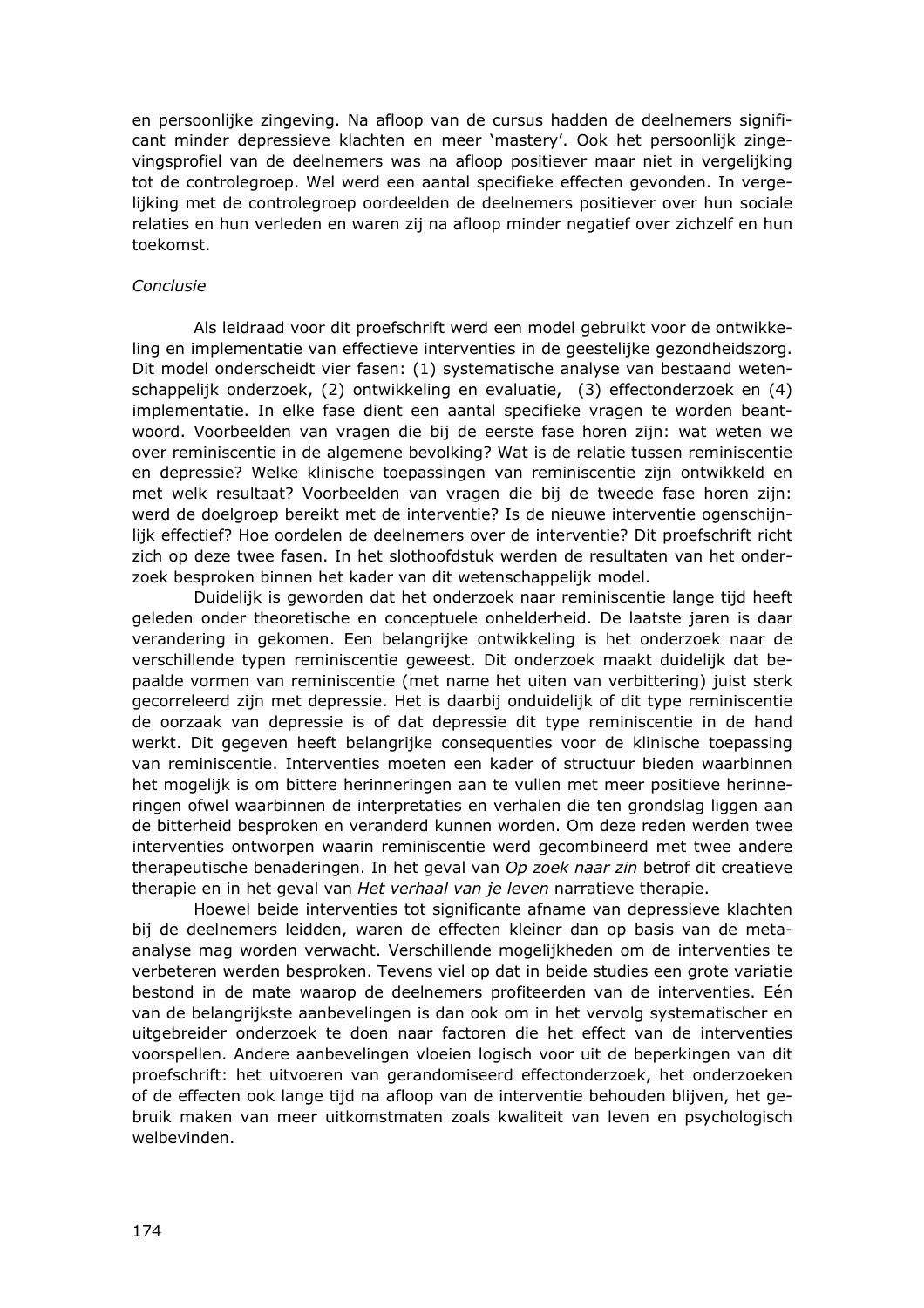## **Dankwoord**

 Dit proefschrift was niet tot stand gekomen zonder een specifieke, ondersteunende context die ik graag wil belichten.

 Laat ik bij het begin beginnen. Pim Cuijpers reikte mij dit onderwerp aan en maakte het mogelijk aan dit proefschrift te werken. Als geen ander leerde hij mij hoofdzaken van bijzaken te onderscheiden en wetenschappelijk te schrijven. Zijn enthousiasme was een voortdurende motor.

 Aan het onderzoek en artikelen van dit proefschrift heb ik verder met veel plezier en intensief samengewerkt met Gerben Westerhof, Jeannet Kramer en Filip Smit. Grote methodologische en wetenschappelijke bekwaamheid, humor en een breed perspectief op gerontologie zijn in dit gezelschap verzekerd. Dat het proefschrift geen lijdensweg is geworden, is vooral aan hen te danken.

 De adviezen van Aart-Jan Beekman en Harm van Marwijk sloegen immer de spijker op de kop, waren kritisch, origineel, altijd prettig verpakt en zeer waardevol.

 Willem van Tilburg, Patricia van Oppen, Christina Bode, Ad Kerkhof, Nan Stevens en Anne Margriet Pot wil ik bedanken voor het beoordelen van het proefschrift.

 Op dezelfde gang werkten vele briljante en gezellige collega-onderzoekers (teamgenoten) op zoek naar de waarheid en bij wie ik altijd terecht kon voor een advies, een anekdote of een zucht en met wie het aangenaam vertoeven is: Godelief Willemse, Simone Onrust, Lex Lemmers, Ireen de Graaf, Barbara Conijn, Detta Wijdh. Carola Vos wil ik graag in het bijzonder noemen vanwege haar toewijding en geduld door de jaren heen evenals Heleen Riper vanwege haar enthousiasme voor het onderwerp, de ruimte die zij bood om aan het proefschrift te kunnen werken en de prettige samenwerking binnen spiegelende arbeidsverhoudingen.

 Jan Walburg wil ik bedanken voor de dagen die in 2004 en 2005 binnen het instituut aan het proefschrift heb kunnen werken.

 Het onderzoek voor dit proefschrift heb ik kunnen uitvoeren dankzij de nauwe samenwerking met een aantal enthousiaste professionals in de GGZ. De laatste jaren betrof dit vooral Frank Kempen, Detty de Haan, Hergen Schuringa, Hans Eebes, Elise Cox, Petra Veldman, Marie-Anne Berends, Jan Hulzinga, Gusta Boland en Tiny van Hees. Hun inzet en kritische reflectie bij de ontwikkeling van *Het verhaal van je leven* was goud waard. In één adem kunnen de vele ouderen genoemd worden die worstelden met depressieve klachten en bereid waren en de moed hadden deel te nemen aan de interventies en het begeleidende onderzoek. Ik wil hen hartelijk danken. Ook de samenwerking met Frank Habekotté en Corrie Linssen, twee ervaren, deskundige narratieve therapeuten was waardevol.

 Iets meer op de achtergrond, maar onmisbaar, is een aantal mensen dat mij met raad en daad heeft bijgestaan: Martin Hulsbergen, met zijn ongelofelijk creativiteit, liefdevolle geduld en zijn ontdekkingsreizen in de wereld die ICT heet en voor mij altijd wel een jungle zal blijven. Paul Anzion, met zijn grote redactionele vaardigheden en de leuke gesprekken over bestemming. Arno Bohlmeijer, met zijn scherpe, taalkundige adviezen. Roisin de Jong, met haar vertaal- en redactioneel werk, altijd op het laatste moment beschikbaar. Judith Blekman, medereiziger, met haar betrokkenheid en onze leuke gesprekken over de toekomst van de geestelijke gezondheidszorg. Angita Peterse en Toine Ketelaars met hun geduldige ondersteuning bij literatuur-searches en referentie-management.

 In dit dankwoord mogen mijn ouders, Pieter en Margreet, niet ontbreken. Zij vormen de eerste en o zo belangrijke achtergrond waaruit de figuur van mijn leven, waar dit proefschrift nu deel vanuit maakt, naar voren komt. Als het gaat om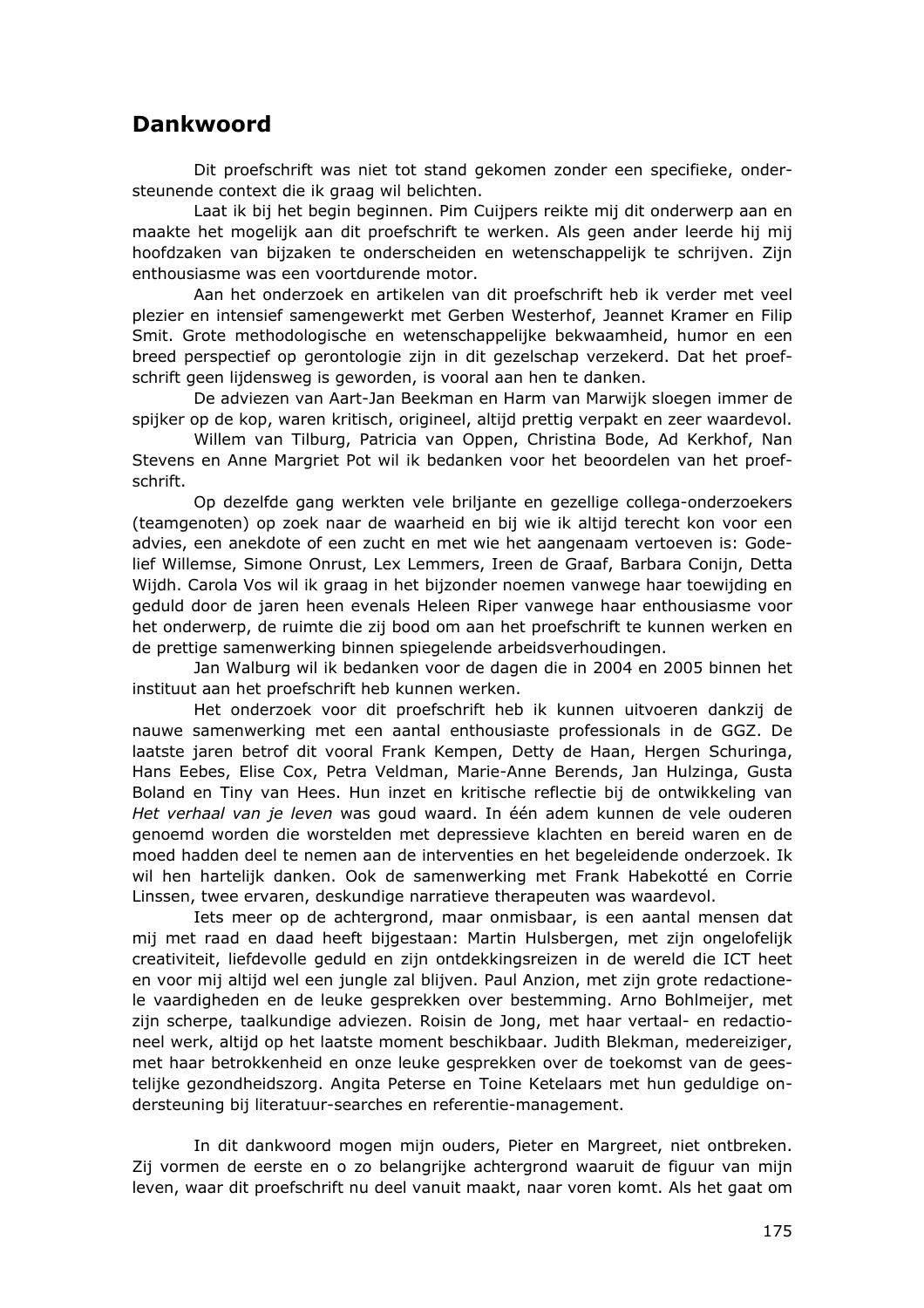de vraag wat het betekent om mens te zijn, heb ik veel van hen geleerd. En dan denk ik niet in de laatste plaats aan het vertellen van levensverhalen.

 Laat ik ook bij het begin eindigen. Mijn leven begon toen ik deze vrouw ontmoette. Zij stimuleerde mij om bij het Trimbos-instituut te gaan werken en is de belangrijkste co-auteur van mijn levensverhaal. Zij brengt mijn hoofd op hol en tot stilstand. Zij spreekt klare taal, en dat is een geschenk voor een dwaalgeest als ik. Monique is het einde. Ik draag het proefschrift aan haar op.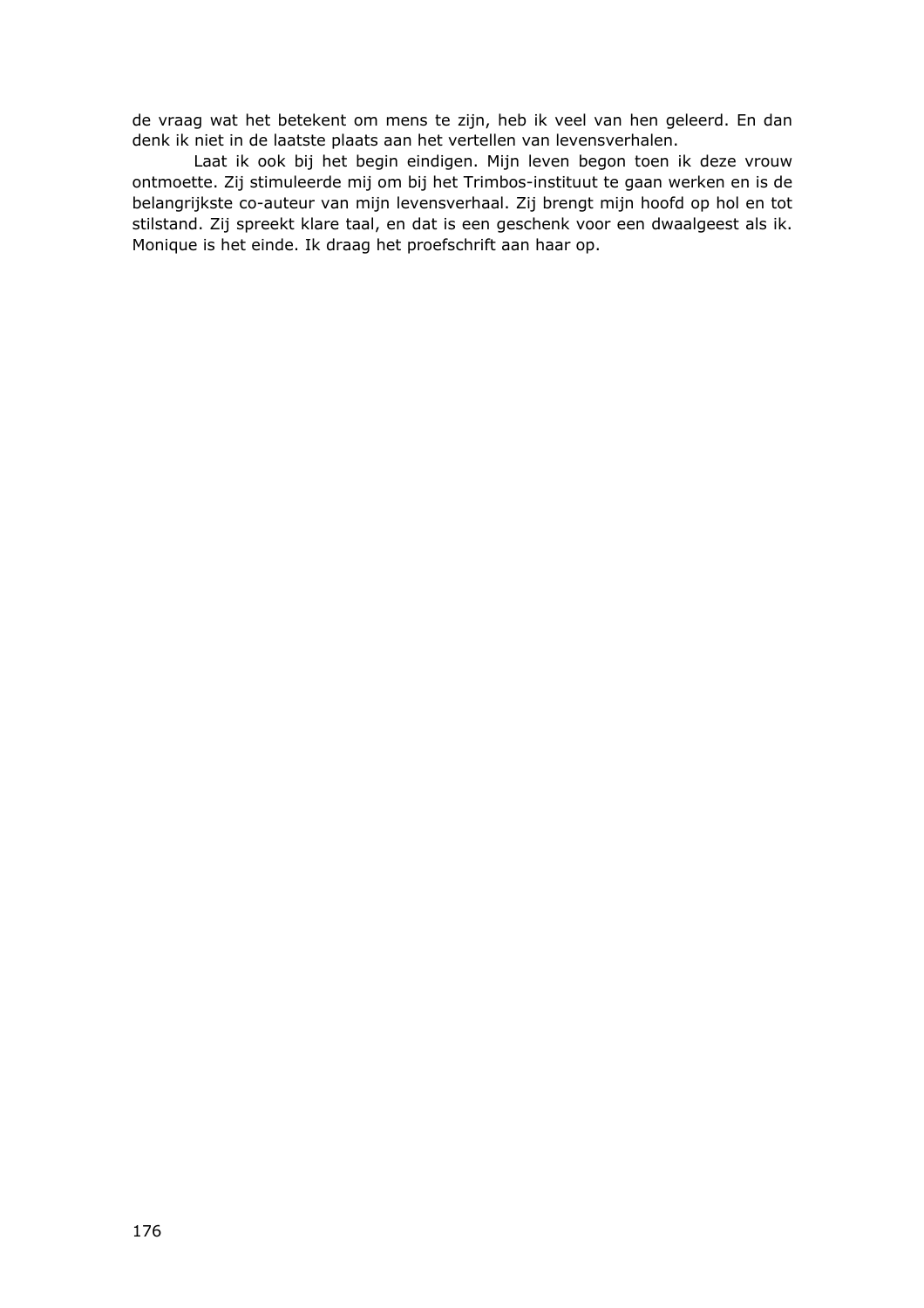# **Curriculum Vitae**

 Ernst Thomas Bohlmeijer (1965) studied psychology at the university of Leiden and graduated in 1990. He started his career as a prevention worker and manager in several mental health care institutes. As of 1999 he, first, worked as head of a research program and, secondly, as a senior researcher at the centre of prevention and brief intervention at the Trimbos-institute, the Netherlands Institute of Mental Health and Addiction.

 His main topic of interest is mental health promotion in the elderly and the implementation of reminiscence in particular. During these years he developed an integral program for prevention of depression in the elderly and (co)developed and evaluated five reminiscence interventions. He (co)authored about 30 publications in national and international journals and books. In 2005 he published *De dominee en zijn mevrouw* which deals with the life-story of his parents. In 2006 he was editor of the book *De betekenis van levensverhalen.* In spring 2007 a new book *De verhalen die we leven* will be published.

 He lives in Zutphen with his wife Monique and two cats, Maní and Zosja, who keep him at peace with the world.